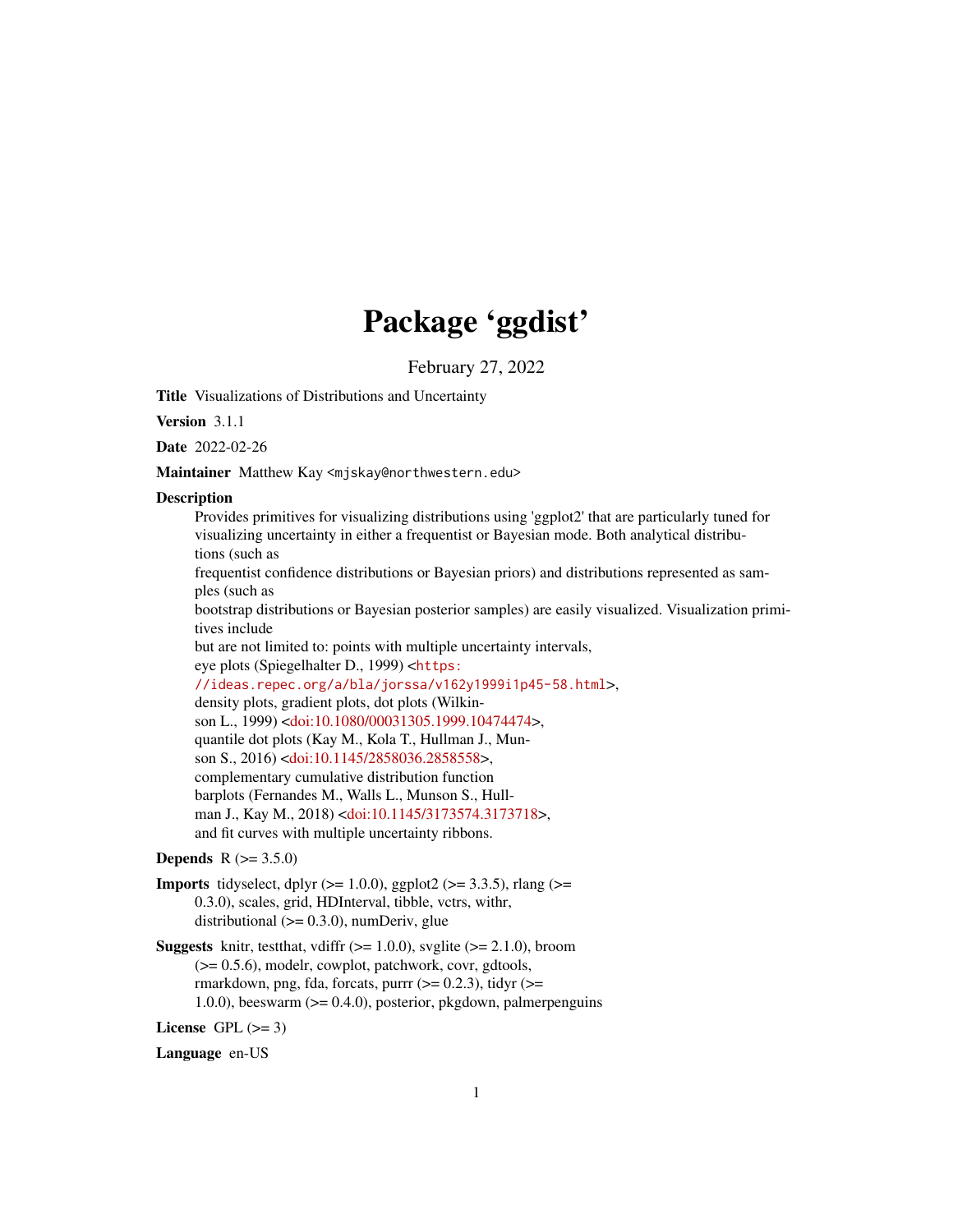## BugReports <https://github.com/mjskay/ggdist/issues/new>

URL <https://mjskay.github.io/ggdist/>,

<https://github.com/mjskay/ggdist/>

VignetteBuilder knitr

RoxygenNote 7.1.2

LazyData true

Encoding UTF-8

Collate ``ggdist-package.R'' ``util.R'' ``abstract\_geom.R''

``abstract\_stat.R'' ``abstract\_stat\_slabinterval.R''

``binning\_methods.R'' ``curve\_interval.R'' ``cut\_cdf\_qi.R'' ``data.R''

``distributions.R'' ``draw\_key\_slabinterval.R'' ``geom.R''

``geom\_slabinterval.R'' ``geom\_dotsinterval.R'' ``geom\_interval.R''

``geom\_lineribbon.R'' ``geom\_pointinterval.R'' ``geom\_slab.R''

``lkjcorr\_marginal.R'' ``parse\_dist.R'' ``point\_interval.R''

``position\_dodgejust.R'' ``rd.R'' ``rd\_slabinterval.R''

``rd\_lineribbon.R'' ``scale\_colour\_ramp.R'' ``scale\_.R'' ``stat.R''

``stat\_slabinterval.R'' ``stat\_dotsinterval.R''

``stat\_pointinterval.R'' ``stat\_interval.R'' ``stat\_lineribbon.R''

``student\_t.R'' ``testthat.R'' ``theme\_ggdist.R''

``tidy\_format\_translators.R'' ``deprecated.R''

## NeedsCompilation no

Author Matthew Kay [aut, cre], Brenton M. Wiernik [ctb]

Repository CRAN

Date/Publication 2022-02-27 06:00:02 UTC

# R topics documented:

| 3              |
|----------------|
| $\overline{4}$ |
| 6              |
| -9             |
| 10             |
| -12            |
|                |
| 25             |
|                |
|                |
|                |
|                |
|                |
| 47             |
|                |
|                |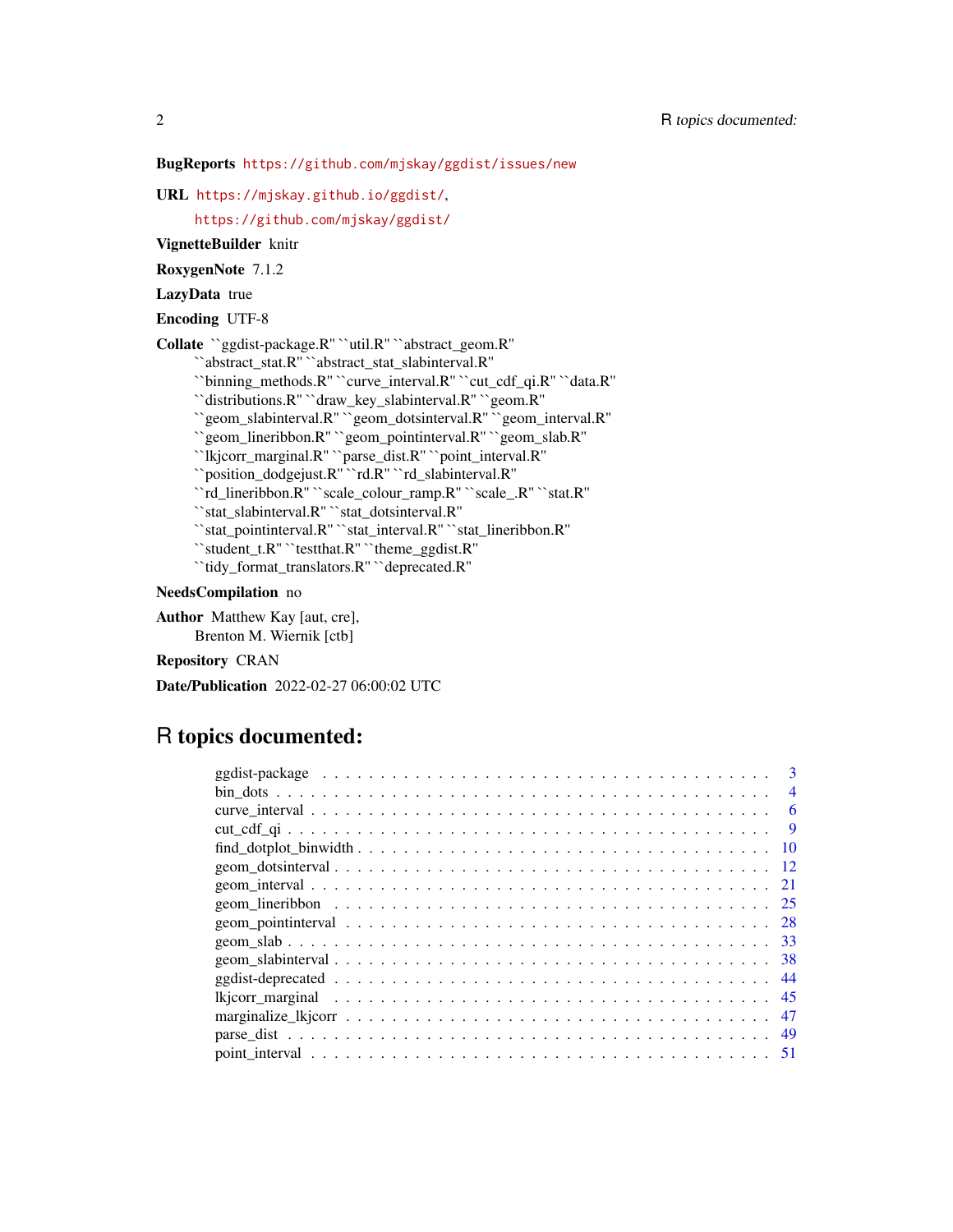<span id="page-2-0"></span>

|                                                                                                                | 58 |
|----------------------------------------------------------------------------------------------------------------|----|
| scale colour ramp $\ldots \ldots \ldots \ldots \ldots \ldots \ldots \ldots \ldots \ldots \ldots \ldots \ldots$ | 63 |
|                                                                                                                | 65 |
|                                                                                                                | 73 |
|                                                                                                                |    |
|                                                                                                                |    |
|                                                                                                                |    |
|                                                                                                                |    |
|                                                                                                                |    |
|                                                                                                                |    |
|                                                                                                                |    |
|                                                                                                                |    |
|                                                                                                                |    |
|                                                                                                                |    |
|                                                                                                                |    |
|                                                                                                                |    |
|                                                                                                                |    |
|                                                                                                                |    |

#### **Index** 2008 **[156](#page-155-0)**

ggdist-package *Visualizations of Distributions and Uncertainty*

#### **Description**

ggdist is an R package that aims to make it easy to integrate popular Bayesian modeling methods into a tidy data + ggplot workflow.

## Details

ggdist is an R package that provides a flexible set of ggplot2 geoms and stats designed especially for visualizing distributions and uncertainty. It is designed for both frequentist and Bayesian uncertainty visualization, taking the view that uncertainty visualization can be unified through the perspective of distribution visualization: for frequentist models, one visualizes confidence distributions or bootstrap distributions (see vignette("freq-uncertainty-vis")); for Bayesian models, one visualizes probability distributions (see vignette("tidybayes",package = "tidybayes")).

The [geom\\_slabinterval\(\)](#page-37-1) / [stat\\_slabinterval\(\)](#page-141-1) family (see vignette("slabinterval")) makes it easy to visualize point summaries and intervals, eye plots, half-eye plots, ridge plots, CCDF bar plots, gradient plots, histograms, and more.

The [geom\\_dotsinterval\(\)](#page-11-1) / [stat\\_dotsinterval\(\)](#page-11-2) family (see vignette("dotsinterval")) makes it easy to visualize dot+interval plots, Wilkinson dotplots, beeswarm plots, and quantile dotplots.

The [geom\\_lineribbon\(\)](#page-24-1) / [stat\\_lineribbon\(\)](#page-119-1) family (see vignette("lineribbon")) makes it easy to visualize fit lines with an arbitrary number of uncertainty bands.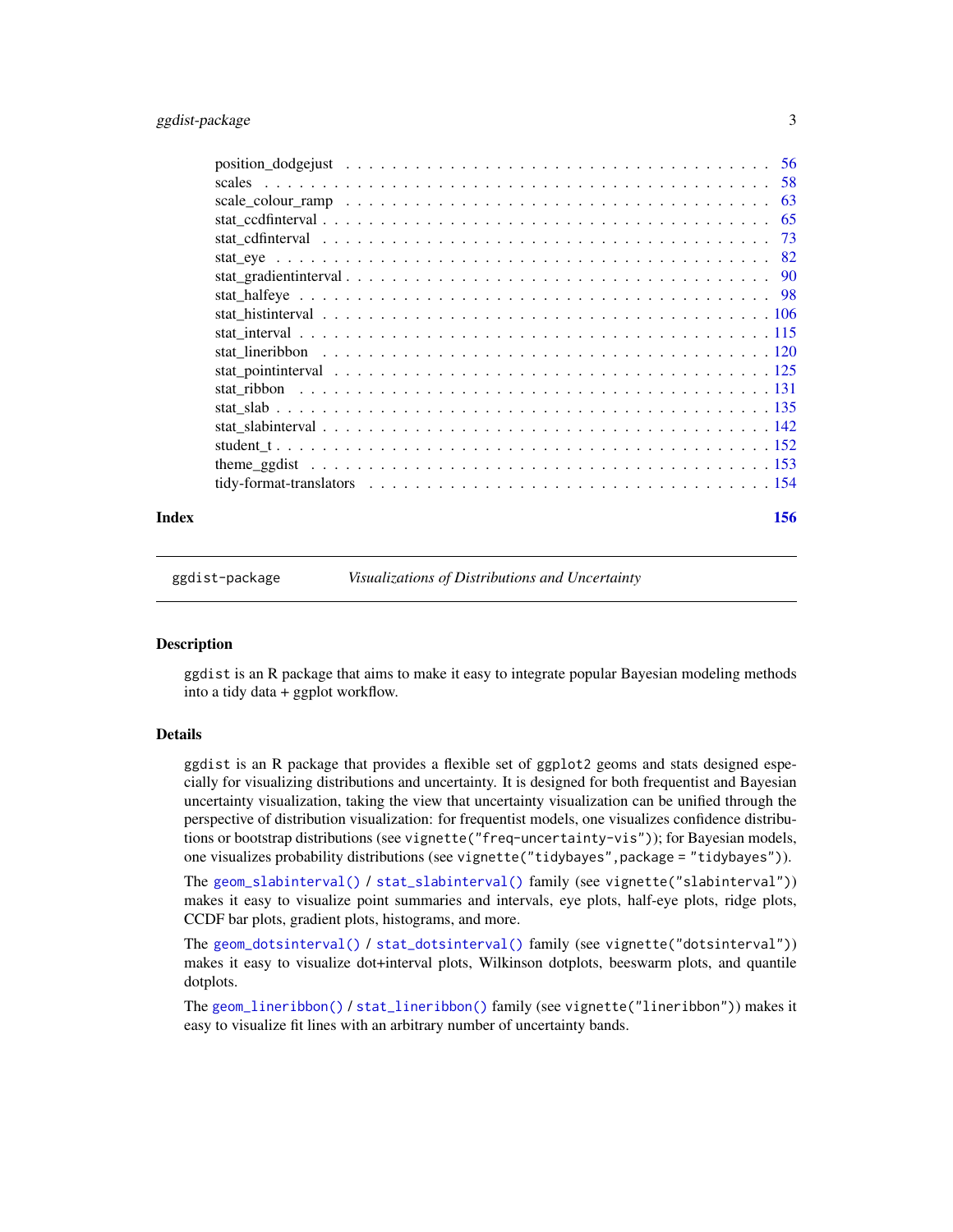<span id="page-3-1"></span><span id="page-3-0"></span>

## Description

Bins the provided data values using one of several dotplot algorithms.

## Usage

```
bin_dots(
  x,
 y,
 binwidth,
 heightratio = 1,
  stackratio = 1,
  layout = c("bin", "weave", "swarm"),
  side = c("topright", "top", "right", "bottomleft", "bottom", "left", "topleft",
    "bottomright", "both"),
 orientation = c("horizontal", "vertical", "y", "x")\mathcal{L}
```

| X           | numeric vector of x values                                                                                                                                                                                                                                                                                                                                                                                             |
|-------------|------------------------------------------------------------------------------------------------------------------------------------------------------------------------------------------------------------------------------------------------------------------------------------------------------------------------------------------------------------------------------------------------------------------------|
| У           | numeric vector of y values                                                                                                                                                                                                                                                                                                                                                                                             |
| binwidth    | bin width                                                                                                                                                                                                                                                                                                                                                                                                              |
| heightratio | ratio of bin width to dot height                                                                                                                                                                                                                                                                                                                                                                                       |
| stackratio  | ratio of dot height to vertical distance between dot centers                                                                                                                                                                                                                                                                                                                                                           |
| layout      | The layout method used for the dots:                                                                                                                                                                                                                                                                                                                                                                                   |
|             | • "bin" (default): places dots on the off-axis at the midpoint of their bins<br>as in the classic Wilkinson dotplot. This maintains the alignment of rows<br>and columns in the dotplot. This layout is slightly different from the classic<br>Wilkinson algorithm in that: (1) it nudges bins slightly to avoid overlapping<br>bins and (2) if the input data are symmetrical it will return a symmetrical<br>layout. |
|             | • "weave": uses the same basic binning approach of "bin", but places dots<br>in the off-axis at their actual positions (modulo overlaps, which are nudged<br>out of the way). This maintains the alignment of rows but does not align<br>dots within columns. Does not work well when side = "both".                                                                                                                   |
|             | • "swarm": uses the "compactswarm" layout from beeswarm:: beeswarm().<br>Does not maintain alignment of rows or columns, but can be more compact<br>and neat looking, especially for sample data (as opposed to quantile dotplots)<br>of theoretical distributions, which may look better with "bin" or "weave").                                                                                                      |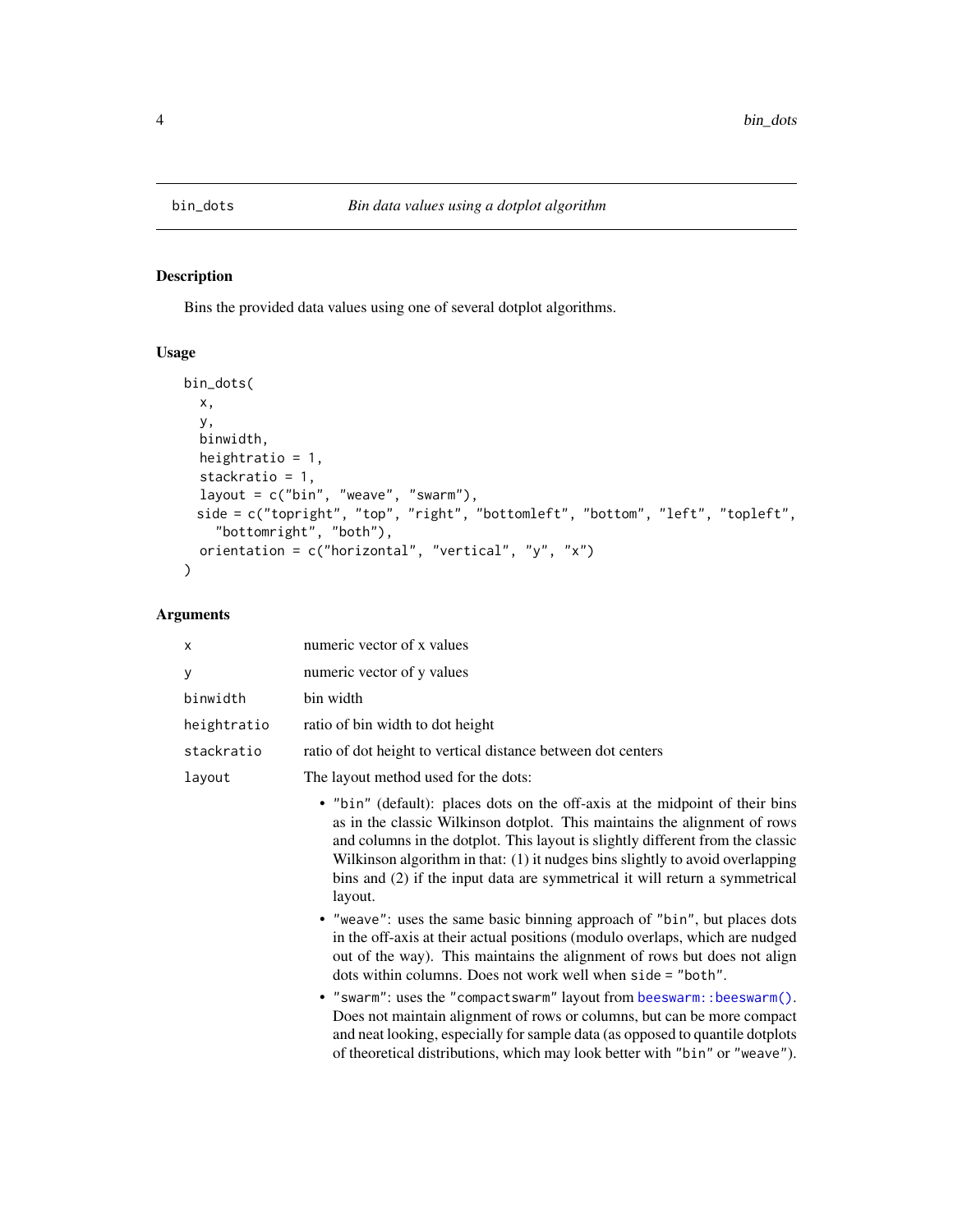#### bin\_dots 5

| side        | Which side to place the slab on. "topright", "top", and "right" are syn-<br>onyms which cause the slab to be drawn on the top or the right depending on<br>if orientation is "horizontal" or "vertical". "bottomleft", "bottom",<br>and "left" are synonyms which cause the slab to be drawn on the bottom or the<br>left depending on if orientation is "horizontal" or "vertical". "topleft"<br>causes the slab to be drawn on the top or the left, and "bottom right" causes<br>the slab to be drawn on the bottom or the right. "both" draws the slab mirrored<br>on both sides (as in a violin plot). |
|-------------|------------------------------------------------------------------------------------------------------------------------------------------------------------------------------------------------------------------------------------------------------------------------------------------------------------------------------------------------------------------------------------------------------------------------------------------------------------------------------------------------------------------------------------------------------------------------------------------------------------|
| orientation | Whether the dots are laid out horizontally or vertically. Follows the naming<br>scheme of geom_slabinterval():                                                                                                                                                                                                                                                                                                                                                                                                                                                                                             |
|             | • "horizontal" assumes the data values for the dotplot are in the x variable<br>and that dots will be stacked up in the y direction.                                                                                                                                                                                                                                                                                                                                                                                                                                                                       |
|             | • "vertical" assumes the data values for the dotplot are in the y variable<br>and that dots will be stacked up in the x direction.                                                                                                                                                                                                                                                                                                                                                                                                                                                                         |
|             | For compatibility with the base ggplot naming scheme for orientation, "x"<br>can be used as an alias for "vertical" and "y" as an alias for "horizontal".                                                                                                                                                                                                                                                                                                                                                                                                                                                  |

#### Value

A data.frame with three columns:

- x: the x position of each dot
- y: the y position of each dot
- bin: a unique number associated with each bin (supplied but not used when layout = "swarm")

## See Also

[find\\_dotplot\\_binwidth\(\)](#page-9-1) for an algorithm that finds good bin widths to use with this function; [geom\\_dotsinterval\(\)](#page-11-1) for geometries that use these algorithms to create dotplots.

## Examples

```
library(dplyr)
library(ggplot2)
x = qnorm(ppoints(20))bin_df = bin_dots(x = x, y = 0, binwidth = 0.5, heightratio = 1)
bin_df
# we can manually plot the binning above, though this is only recommended
# if you are using find_dotplot_binwidth() and bin_dots() to build your own
# grob. For practical use it is much easier to use geom_dots(), which will
# automatically select good bin widths for you (and which uses
# find_dotplot_binwidth() and bin_dots() internally)
bin_df %>%
  ggplot(aes(x = x, y = y)) +
  geom\_point(size = 4) +coord_fixed()
```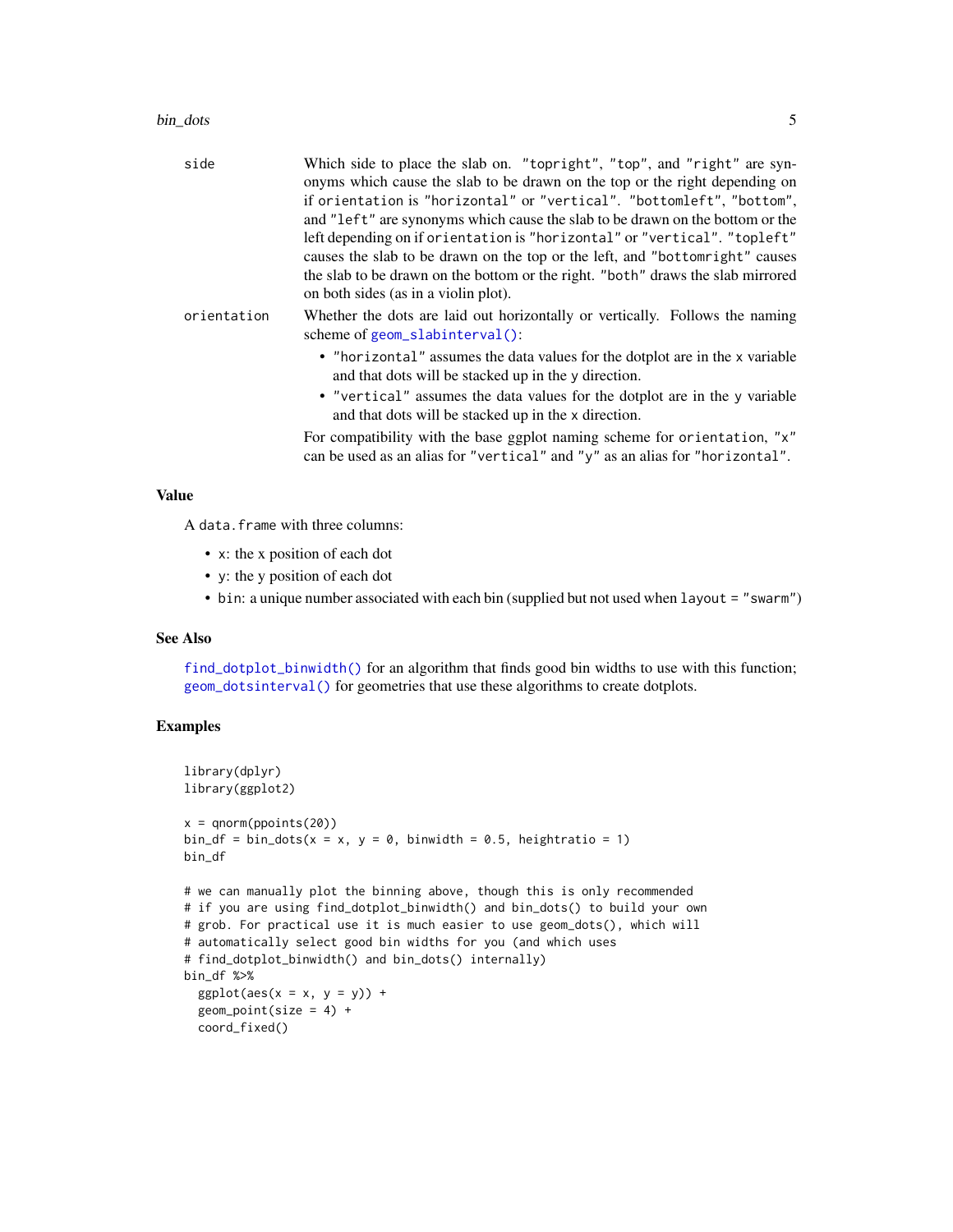<span id="page-5-1"></span><span id="page-5-0"></span>

## Description

Translates draws from distributions in a grouped data frame into a set of point and interval summaries using a curve boxplot-inspired approach.

## Usage

```
curve_interval(
  .data,
  ...,
  .along = NULL,
  .width = 0.5,
  .interval = c("mhd", "mbd", "bd", "bd-mbd"),.simple_names = TRUE,
  na.rm = FALSE,
  .exclude = c(".chain", ".iteration", ".draw", ".row")
)
```

| .data  | Data frame (or grouped data frame as returned by group_by()) that contains<br>draws to summarize.                                                                                                                                                                                                                                                                                                                                                                                                                                                                                                                                                                                                                                                      |
|--------|--------------------------------------------------------------------------------------------------------------------------------------------------------------------------------------------------------------------------------------------------------------------------------------------------------------------------------------------------------------------------------------------------------------------------------------------------------------------------------------------------------------------------------------------------------------------------------------------------------------------------------------------------------------------------------------------------------------------------------------------------------|
|        | Bare column names or expressions that, when evaluated in the context of .data,<br>represent draws to summarize. If this is empty, then by default all columns that<br>are not group columns and which are not in . exclude (by default ". chain",<br>".iteration", ".draw", and ".row") will be summarized. This can be list<br>columns.                                                                                                                                                                                                                                                                                                                                                                                                               |
| .along | Which columns are the input values to the function describing the curve (e.g., the<br>"x" values). Supports tidyselect syntax, as in dplyr::select(). Intervals are<br>calculated jointly with respect to these variables, conditional on all other group-<br>ing variables in the data frame. The default (NULL) causes curve_interval()<br>to use all grouping variables in the input data frame as the value for .along,<br>which will generate the most conservative intervals. However, if you want to<br>calculate intervals for some function $y = f(x)$ conditional on some other vari-<br>$able(s)$ (say, conditional on a factor g), you would group by g, then use . along<br>$= x$ to calculate intervals jointly over x conditional on g. |
| .width | vector of probabilities to use that determine the widths of the resulting intervals.<br>If multiple probabilities are provided, multiple rows per group are generated,<br>each with a different probability interval (and value of the corresponding. width<br>column).                                                                                                                                                                                                                                                                                                                                                                                                                                                                                |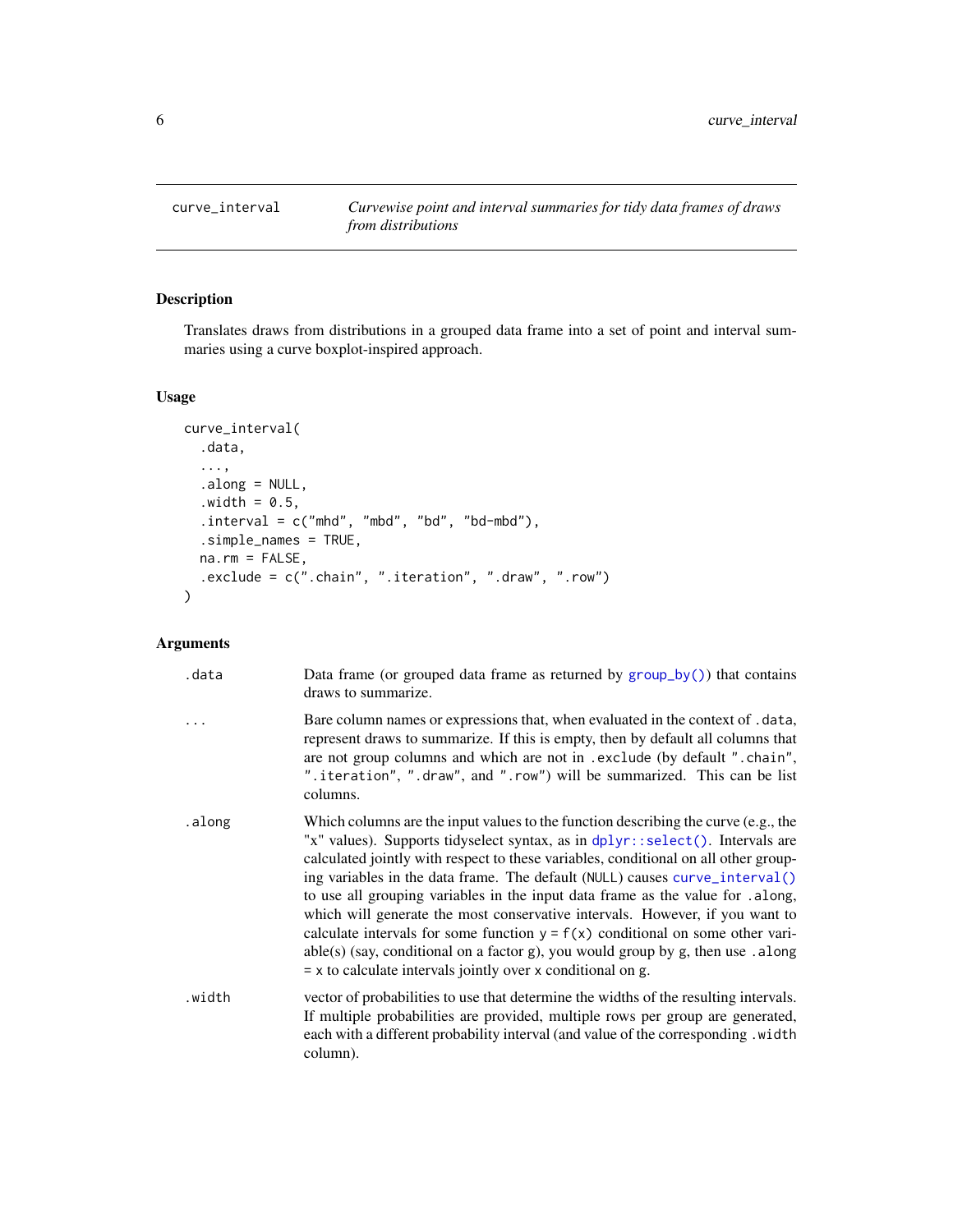| .interval | The method used to calculate the intervals. Currently, all methods rank the           |
|-----------|---------------------------------------------------------------------------------------|
|           | curves using some measure of <i>data depth</i> , then create envelopes containing the |
|           | . width $\%$ "deepest" curves. Available methods are:                                 |

- "mhd": mean halfspace depth (Fraiman and Muniz 2001).
- "mbd": modified band depth (Sun and Genton 2011): calls fda:: fbplot() with method = "MBD".
- "bd": band depth (Sun and Genton 2011): calls  $fda::fbplot()$  with method  $=$  "BD2".
- "bd-mbd": band depth, breaking ties with modified band depth (Sun and Genton 2011): calls fda:: fbplot() with method = "Both".
- .simple\_names When TRUE and only a single column / vector is to be summarized, use the name .lower for the lower end of the interval and .upper for the upper end. If .data is a vector and this is TRUE, this will also set the column name of the point summary to .value. When FALSE and .data is a data frame, names the lower and upper intervals for each column x x.lower and x.upper. When FALSE and .data is a vector, uses the naming scheme y, ymin and ymax (for use with ggplot).
- na.rm logical value indicating whether NA values should be stripped before the computation proceeds. If FALSE (the default), the presence of NA values in the columns to be summarized will generally result in an error. If TRUE, NA values will be removed in the calculation of intervals so long as .interval is "mhd"; other methods do not currently support na.rm. Be cautious in applying this parameter: in general, it is unclear what a joint interval should be when any of the values are missing!
- .exclude A character vector of names of columns to be excluded from summarization if no column names are specified to be summarized. Default ignores several meta-data column names used in tidybayes.

#### Details

Intervals are calculated by ranking the curves using some measure of *data depth*, then using binary search to find a cutoff k such that an envelope containing the  $k\%$  "deepest" curves also contains .width% of the curves, for each value of .width (note that k and .width are not necessarily the same). This is in contrast to most functional boxplot or curve boxplot approaches, which tend to simply take the .width% deepest curves, and are generally quite conservative (i.e. they may contain more than .width% of the curves).

See Mirzargar *et al.* (2014) or Juul *et al.* (2020) for an accessible introduction to data depth and curve boxplots / functional boxplots.

## Value

A data frame containing point summaries and intervals, with at least one column corresponding to the point summary, one to the lower end of the interval, one to the upper end of the interval, the width of the interval (.width), the type of point summary (.point), and the type of interval (.interval).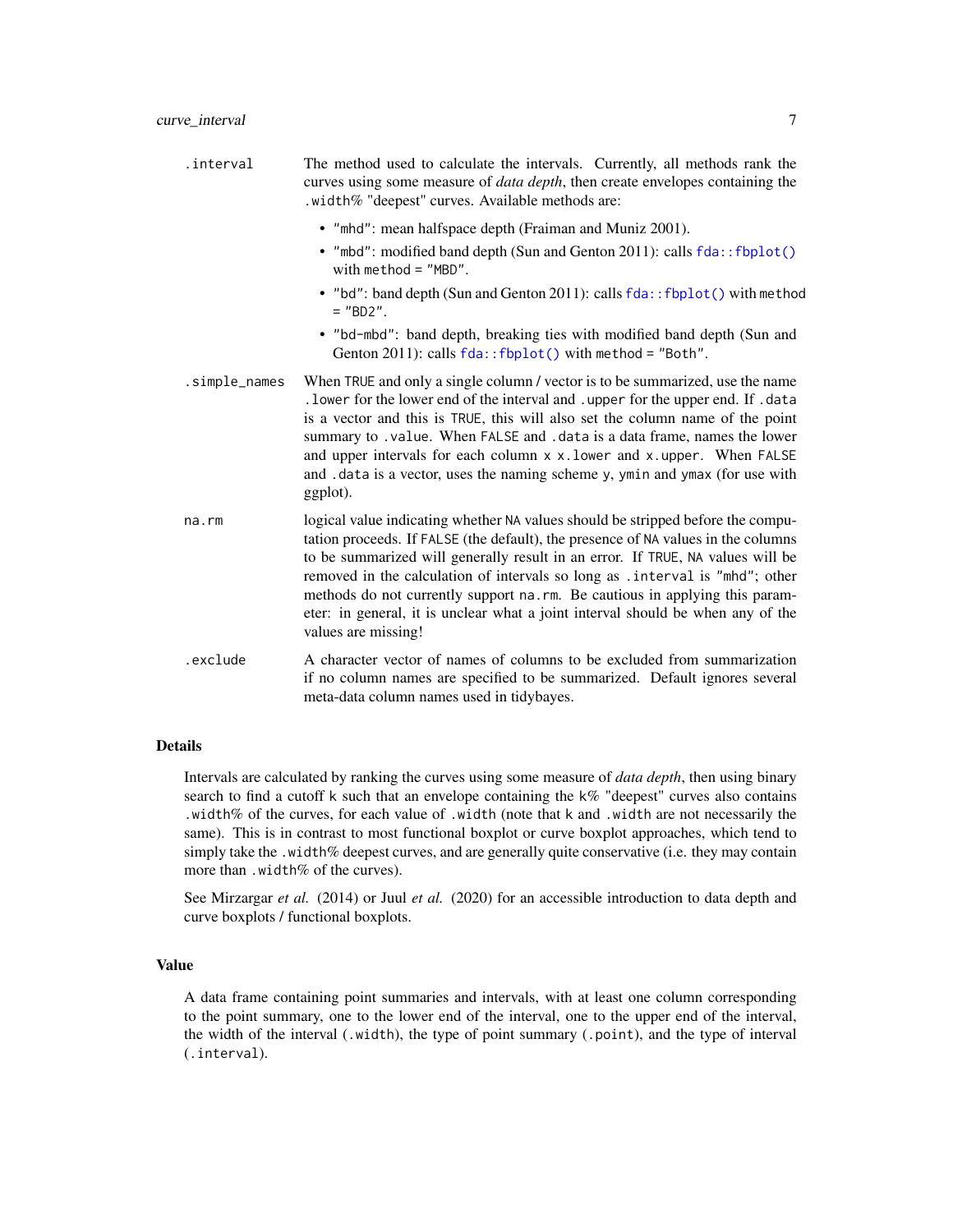#### Author(s)

Matthew Kay

#### References

Fraiman, Ricardo and Graciela Muniz. (2001). "Trimmed means for functional data". *Test* 10: 419–440. doi: [10.1007/BF02595706.](https://doi.org/10.1007/BF02595706)

Sun, Ying and Marc G. Genton. (2011). "Functional Boxplots". *Journal of Computational and Graphical Statistics*, 20(2): 316-334. doi: [10.1198/jcgs.2011.09224](https://doi.org/10.1198/jcgs.2011.09224)

Mirzargar, Mahsa, Ross T Whitaker, and Robert M Kirby. (2014). "Curve Boxplot: Generalization of Boxplot for Ensembles of Curves". *IEEE Transactions on Visualization and Computer Graphics*. 20(12): 2654-2663. doi: [10.1109/TVCG.2014.2346455](https://doi.org/10.1109/TVCG.2014.2346455)

Juul Jonas, Kaare Græsbøll, Lasse Engbo Christiansen, and Sune Lehmann. (2020). "Fixedtime descriptive statistics underestimate extremes of epidemic curve ensembles". *arXiv e-print*. [arXiv:2007.05035](https://arxiv.org/abs/2007.05035)

#### See Also

[point\\_interval\(\)](#page-50-1) for pointwise intervals. See vignette("lineribbon") for more examples and discussion of the differences between pointwise and curvewise intervals.

#### Examples

```
library(dplyr)
library(ggplot2)
# generate a set of curves
k = 11 # number of curves
n = 201
df = tibble(.draw = rep(1:k, n),
    mean = rep(seq(-5,5, length.out = k), n),x = rep(seq(-15, 15, length.out = n), each = k),y = \text{dnorm}(x, \text{ mean}, 3))
# see pointwise intervals...
df %>%
  group_by(x) %>%
  median_qi(y, .width = c(.5)) %>%
  ggplot(aes(x = x, y = y)) +
  geom_lineribbon(aes(ymin = .lower, ymax = .upper)) +
  geom\_line(aes(group = .draw), alpha=0.15, data = df) +scale_fill_brewer() +
  ggtitle("50% pointwise intervals with point_interval()") +
  theme_ggdist()
```
# ... compare them to curvewise intervals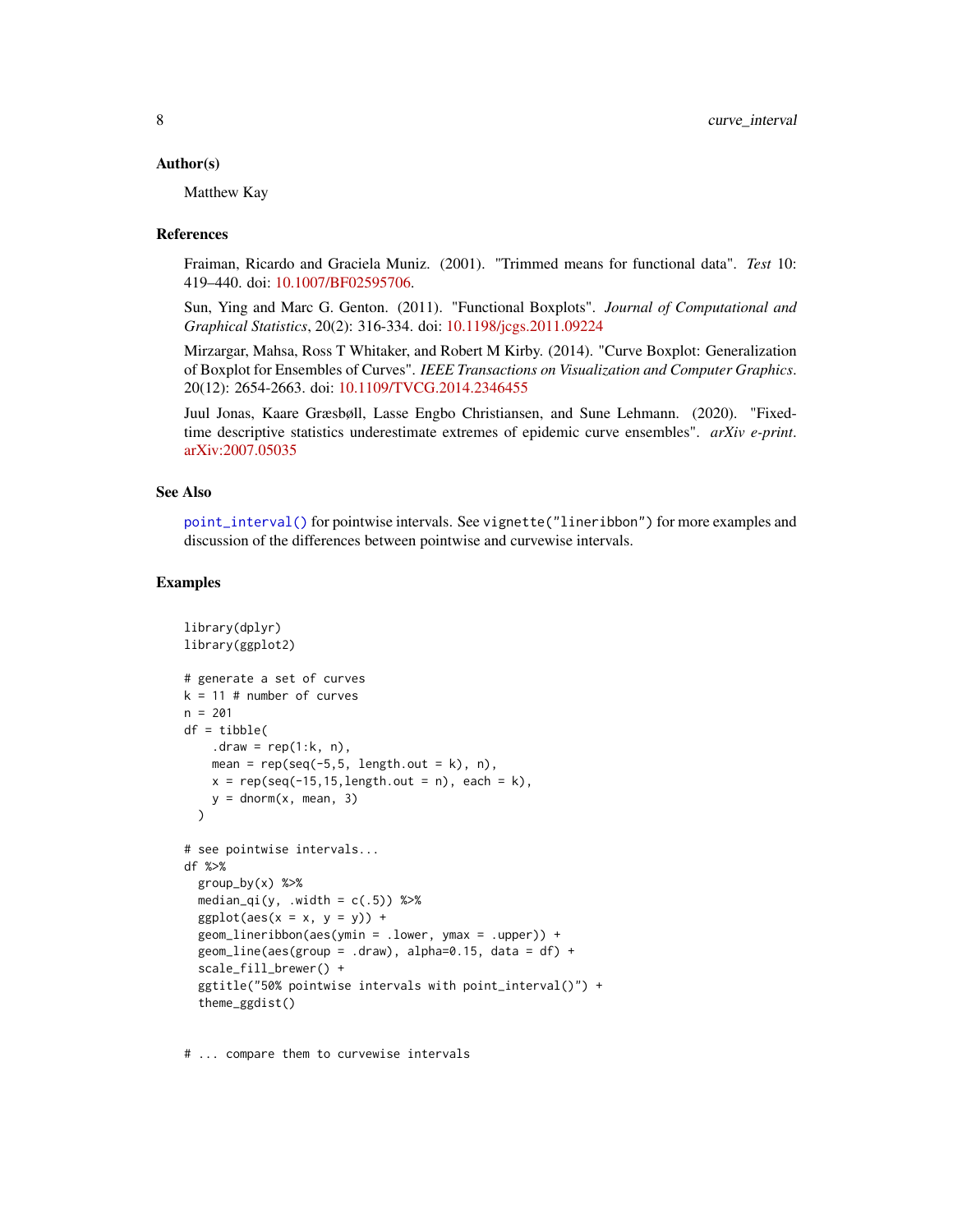## <span id="page-8-0"></span>cut\_cdf\_qi 9

```
df %>%
 group_by(x) %>%
 curve\_interval(y, .width = c(.5)) %>%
 ggplot(aes(x = x, y = y)) +geom_lineribbon(aes(ymin = .lower, ymax = .upper)) +
 geom\_line(aes(group = .draw), alpha=0.15, data = df) +scale_fill_brewer() +
 ggtitle("50% curvewise intervals with curve_interval()") +
 theme_ggdist()
```
cut\_cdf\_qi *Categorize values from a CDF into quantile intervals*

#### Description

Given a vector of probabilities from a cumulative distribution function (CDF) and a list of desired quantile intervals, return a vector categorizing each element of the input vector according to which quantile interval it falls into. Useful for drawing slabs with intervals overlaid on the density, e.g. using [stat\\_halfeye\(\)](#page-97-1).

#### Usage

```
cut_cdf_qi(p, .width = c(0.66, 0.95, 1), labels = NULL)
```
#### Arguments

| p      | A numeric vector of values from a cumulative distribution function, such as val-<br>ues returned by p-prefixed distribution functions in base R (e.g. pnorm()), the<br>$cdf()$ function, or values of the cdf computed aesthetic from the stat_slabinterval $()$<br>family of stats. |
|--------|--------------------------------------------------------------------------------------------------------------------------------------------------------------------------------------------------------------------------------------------------------------------------------------|
| .width | vector of probabilities to use that determine the widths of the resulting intervals.                                                                                                                                                                                                 |
| labels | One of:                                                                                                                                                                                                                                                                              |
|        | • NULL to use the default labels (, width converted to a character vector).                                                                                                                                                                                                          |
|        | • A character vector giving labels (must be same length as .width)                                                                                                                                                                                                                   |
|        | • A function that takes numeric probabilities as input and returns labels as<br>output (a good candidate might be scales::percent_format()).                                                                                                                                         |

## Value

An [ordered](#page-0-0) factor of the same length as p giving the quantile interval to which each value of p belongs.

#### See Also

See [stat\\_slabinterval\(\)](#page-141-1) and its shortcut stats, which generate cdf aesthetics that can be used with  $cut_cdf_qi()$  to draw slabs colored by their intervals.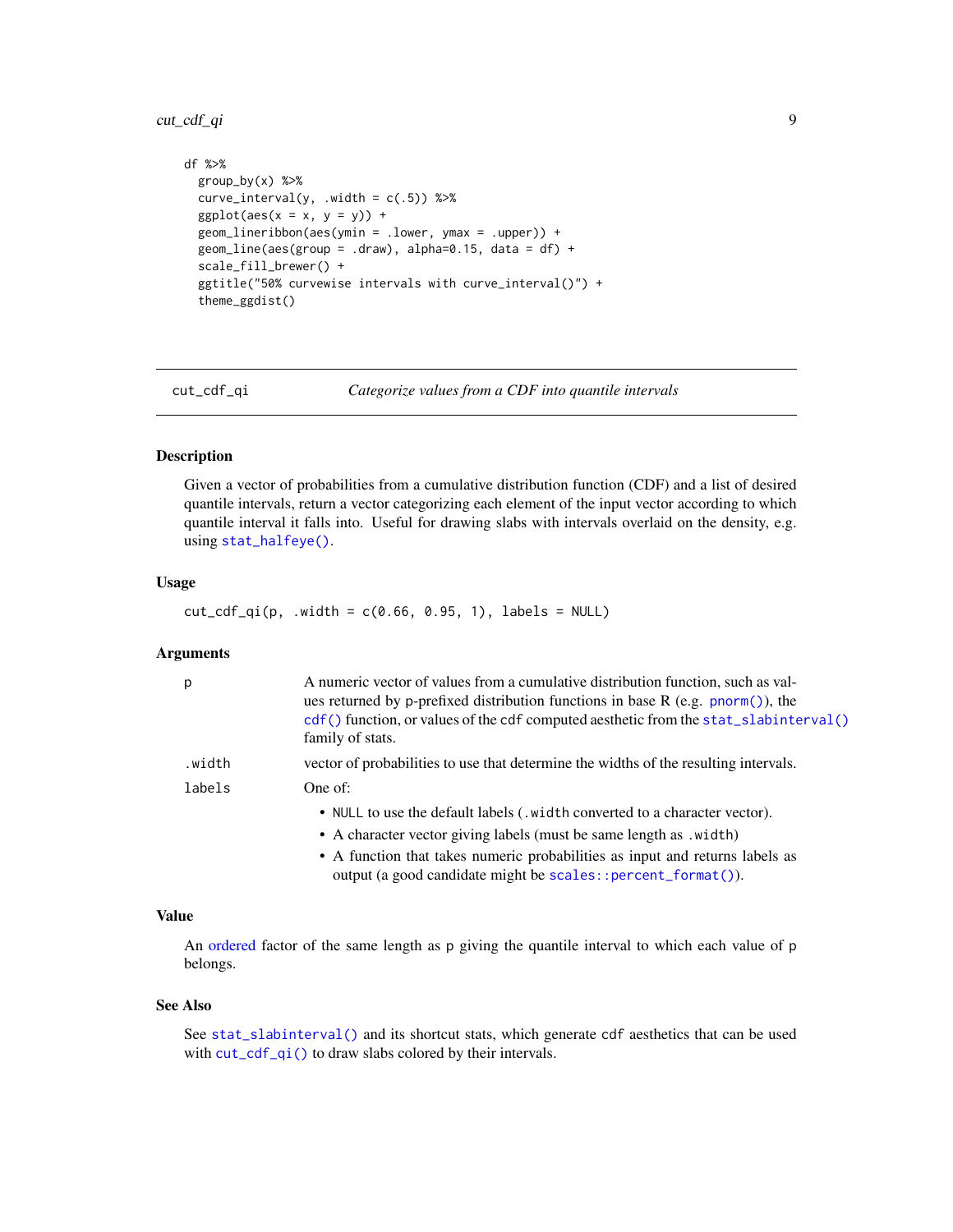## Examples

```
library(ggplot2)
library(dplyr)
library(scales)
library(distributional)
theme_set(theme_ggdist())
# with a slab
tible(x = dist\_normal(0, 1)) %>%
  ggplot(aes(xdist = x)) +stat_slab(aes(
   fill = stat(cut_cdf_qi(cd)))) +
  scale_fill_brewer(direction = -1, na.value = "gray90")
# With a halfeye (or other geom with slab and interval), NA values will
# show up in the fill scale from the CDF function applied to the internal
# interval geometry data and can be ignored, hence na.translate = FALSE
tible(x = dist\_normal(0, 1)) %>%
  ggplot(aes(xdist = x)) +stat_halfeye(aes(
    fill = stat(cut_cdf_qi(cd, width = c(.5, .8, .95, 1))))) +scale_fill_brewer(direction = -1, na.translate = FALSE)
# we could also use the labels parameter to apply nicer formatting
# and provide a better name for the legend, and omit the 100% interval
# if desired
tibble(x = dist\_normal(0, 1)) %>%
  ggplot(aes(xdist = x)) +stat_halfeye(aes(
  fill = stat(cut_cdf_qi(cdf, .width = c(.5, .8, .95), labels = percent_format(accuracy = 1)))
  )) +
  labs(fill = "Interval") +scale_fill_brewer(direction = -1, na.translate = FALSE)
```
<span id="page-9-1"></span>find\_dotplot\_binwidth *Dynamically select a good bin width for a dotplot*

#### **Description**

Searches for a nice-looking bin width to use to draw a dotplot such that the height of the dotplot fits within a given space (maxheight).

## Usage

```
find_dotplot_binwidth(x, maxheight, heightratio = 1, stackratio = 1)
```
<span id="page-9-0"></span>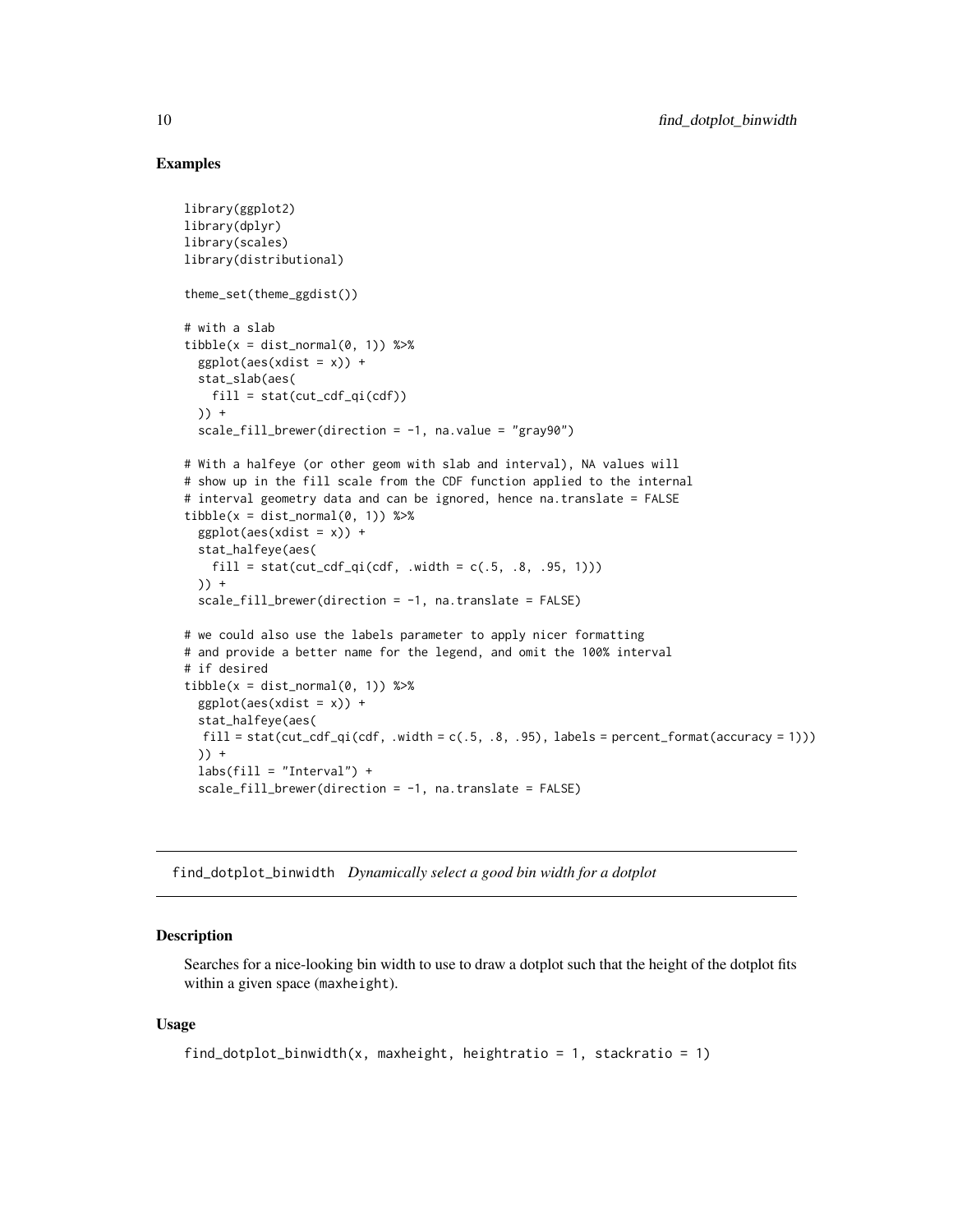#### **Arguments**

| $\mathsf{x}$ | numeric vector of values                                     |
|--------------|--------------------------------------------------------------|
| maxheight    | maximum height of the dotplot                                |
| heightratio  | ratio of bin width to dot height                             |
| stackratio   | ratio of dot height to vertical distance between dot centers |

## Details

This dynamic bin selection algorithm uses a binary search over the number of bins to find a bin width such that if the input data  $(x)$  is binned using a Wilkinson-style dotplot algorithm the height of the tallest bin will be less than maxheight.

This algorithm is used by [geom\\_dotsinterval\(\)](#page-11-1) (and its variants) to automatically select bin widths. Unless you are manually implementing you own dotplot [grob](#page-0-0) or geom, you probably do not need to use this function directly

#### Value

A suitable bin width such that a dotplot created with this bin width and heightratio should have its tallest bin be less than or equal to maxheight.

#### See Also

[bin\\_dots\(\)](#page-3-1) for an algorithm can bin dots using bin widths selected by this function; [geom\\_dotsinterval\(\)](#page-11-1) for geometries that use these algorithms to create dotplots.

#### Examples

```
library(dplyr)
library(ggplot2)
x = qnorm(ppoints(20))binwidth = find_dotplot_binwidth(x, maxheight = 4, heightratio = 1)
binwidth
bin_df = bin_dots(x = x, y = 0, binwidth = binwidth, heightratio = 1)
bin_df
# we can manually plot the binning above, though this is only recommended
# if you are using find_dotplot_binwidth() and bin_dots() to build your own
# grob. For practical use it is much easier to use geom_dots(), which will
# automatically select good bin widths for you (and which uses
# find_dotplot_binwidth() and bin_dots() internally)
bin_df %>%
  ggplot(aes(x = x, y = y)) +geom\_point(size = 4) +coord_fixed()
```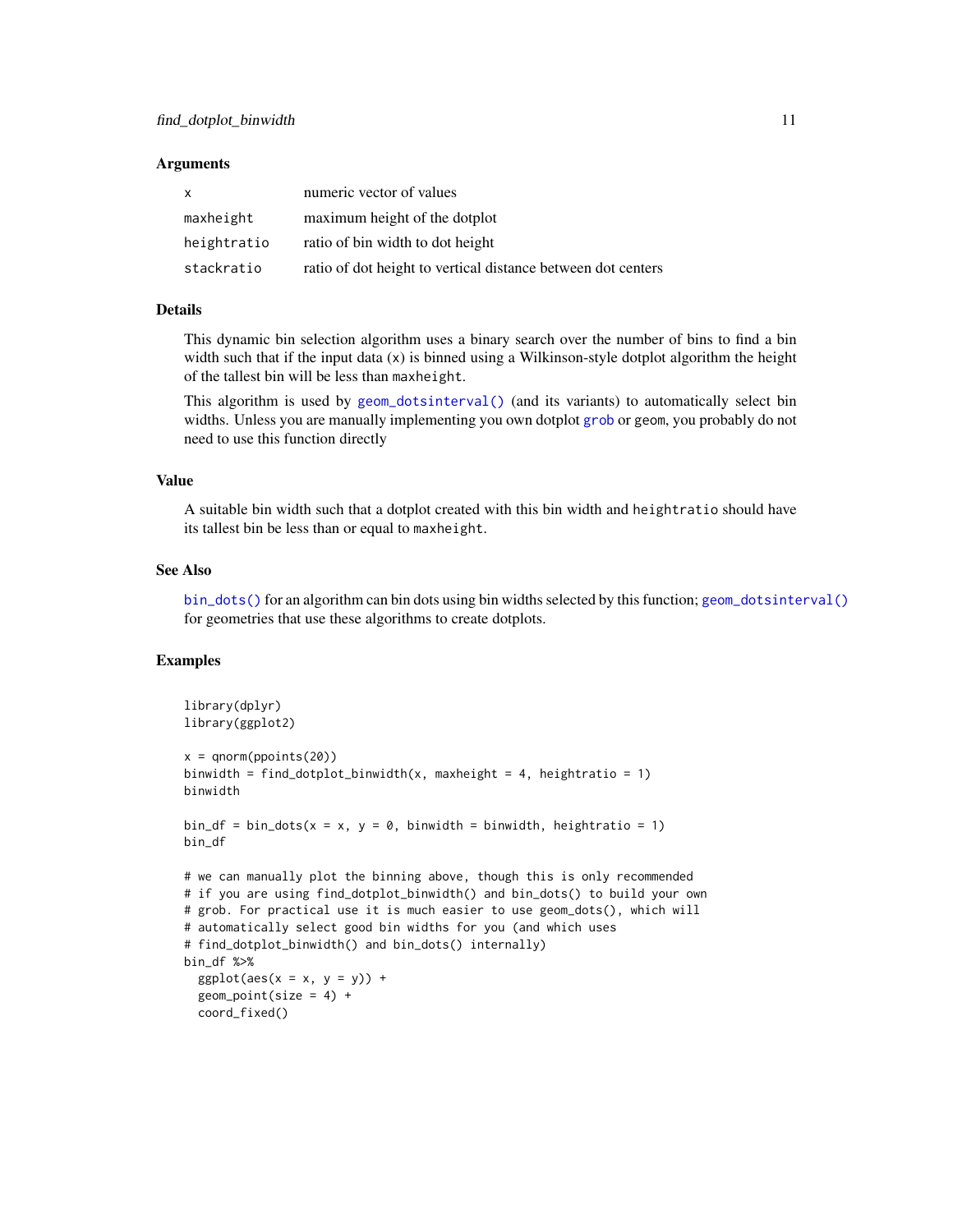<span id="page-11-1"></span><span id="page-11-0"></span>

## <span id="page-11-2"></span>Description

Geoms and stats for creating dotplots that automatically determines a bin width that ensures the plot fits within the available space. Also ensures dots do not overlap, and allows generation of quantile dotplots using the quantiles argument to [stat\\_dotsinterval\(\)](#page-11-2)/[stat\\_dots\(\)](#page-11-2). Generally follows the naming scheme and arguments of the [geom\\_slabinterval\(\)](#page-37-1) and [stat\\_slabinterval\(\)](#page-141-1) family of geoms and stats.

#### Usage

```
geom_dotsinterval(
 mapping = NULL,
 data = NULL,stat = "identity",
 position = "identity",
  ...,
 binwidth = NA,
  dotsize = 1.07,
  stackratio = 1,
  layout = "bin",
  orientation = NA,
  interval_size\_domain = c(1, 6),interval_size_range = c(0.6, 1.4),
  fatten\_point = 1.8,
  show\_slab = TRUE,show\_point = TRUE,show\_interval = TRUE,na.rm = FALSE,show.legend = NA,
  inherit.aes = TRUE
)
geom_dots(
 mapping = NULL,data = NULL,stat = "identity",
 position = "identity",
  ...,
 binwidth = NA,
  dotsize = 1.07.
  stackratio = 1,
  layout = "bin",
  orientation = NA,
```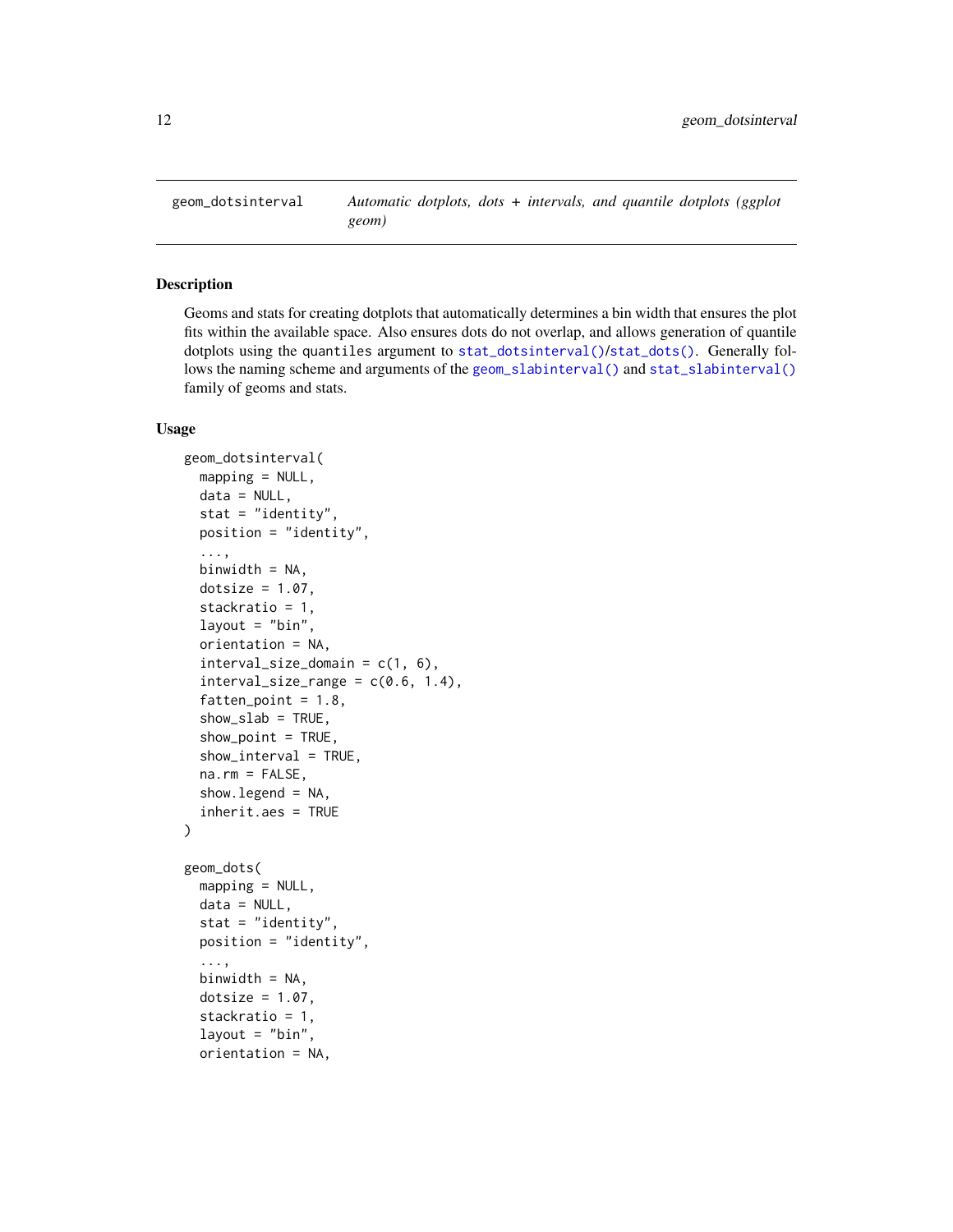```
na.rm = FALSE,show.legend = NA,
  inherit.aes = TRUE
\mathcal{L}stat_dotsinterval(
 mapping = NULL,
 data = NULL,geom = "dotsinterval",
 position = "identity",
  ...,
  quantiles = NA,
 point_interval = "median_qi",
  . width = c(0.66, 0.95),orientation = NA,
 na.rm = FALSE,show.legend = c(size = FALSE),
  inherit.aes = TRUE
\mathcal{L}stat_dots(
 mapping = NULL,
 data = NULL,geom = "dots",
 position = "identity",
  ...,
  quantiles = NA,
 orientation = NA,
 na.rm = FALSE,
 show.legend = NA,
  inherit.aes = TRUE
)
```

| mapping | Set of aesthetic mappings created by aes () or aes (). If specified and inherit. aes<br>$=$ TRUE (the default), it is combined with the default mapping at the top level of<br>the plot. You must supply mapping if there is no plot mapping. |
|---------|-----------------------------------------------------------------------------------------------------------------------------------------------------------------------------------------------------------------------------------------------|
| data    | The data to be displayed in this layer. There are three options:<br>If NULL, the default, the data is inherited from the plot data as specified in the<br>call to $ggplot()$ .                                                                |
|         | A data frame, or other object, will override the plot data. All objects will be<br>fortified to produce a data frame. See fortify() for which variables will be<br>created.                                                                   |
|         | A function will be called with a single argument, the plot data. The return<br>value must be a data. frame, and will be used as the layer data. A function<br>can be created from a formula (e.g. $\sim$ head(.x, 10)).                       |
| stat    | The statistical transformation to use on the data for this layer, as a string.                                                                                                                                                                |
|         |                                                                                                                                                                                                                                               |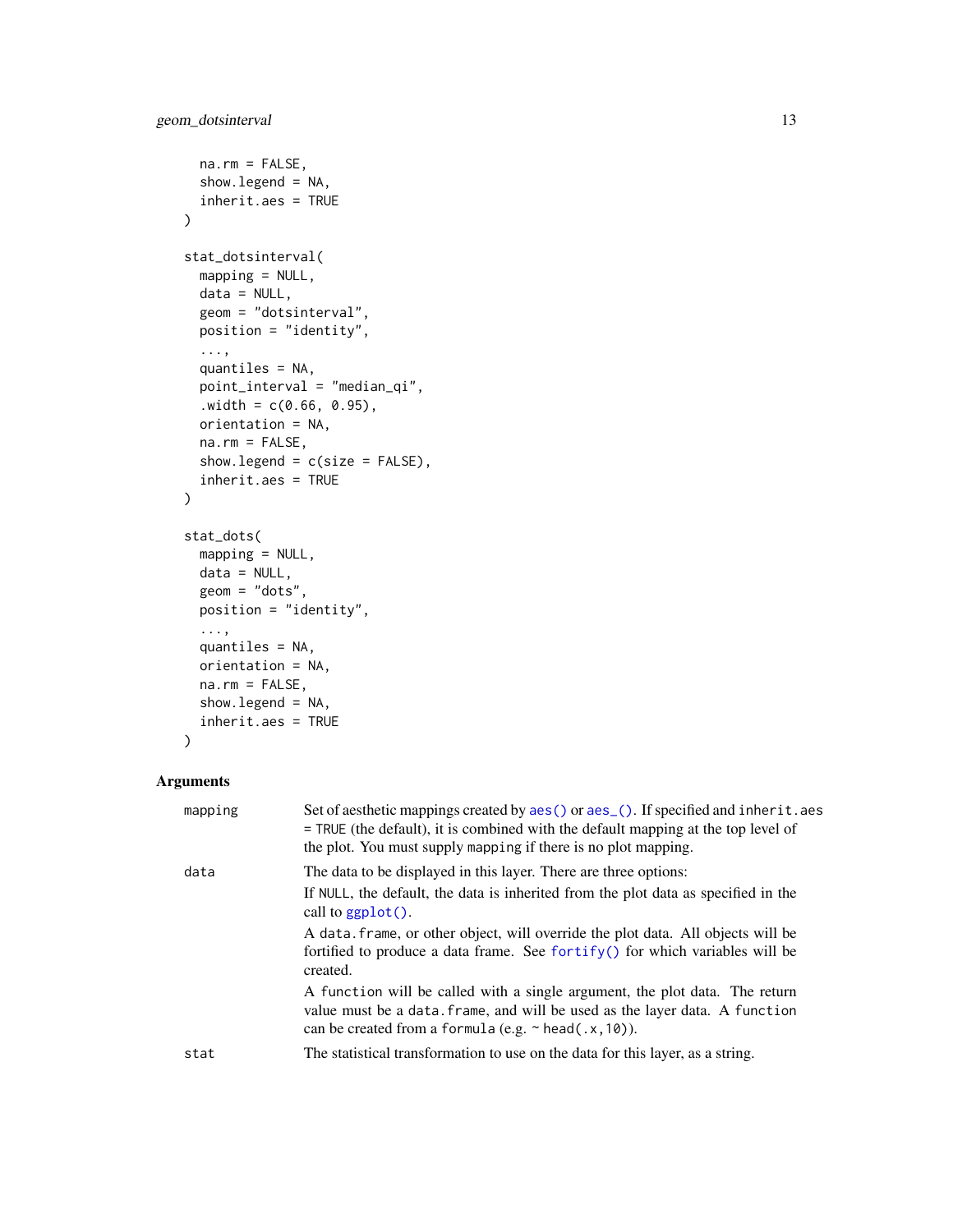| position   | Position adjustment, either as a string, or the result of a call to a position adjust-<br>ment function. Setting this equal to "dodge" (position_dodge()) or "dodgejust"<br>(position_dodgejust()) can be useful if you have overlapping geometries.                                                                                                                                                                                                                                                                                                                                                      |
|------------|-----------------------------------------------------------------------------------------------------------------------------------------------------------------------------------------------------------------------------------------------------------------------------------------------------------------------------------------------------------------------------------------------------------------------------------------------------------------------------------------------------------------------------------------------------------------------------------------------------------|
| .          | Other arguments passed to layer(). These are often aesthetics, used to set<br>an aesthetic to a fixed value, like colour = "red" or size = $3$ (see Aesthetics,<br>below). They may also be parameters to the paired geom/stat.                                                                                                                                                                                                                                                                                                                                                                           |
| binwidth   | The bin width to use for laying out the dots. One of:                                                                                                                                                                                                                                                                                                                                                                                                                                                                                                                                                     |
|            | • NA (the default): Dynamically select the bin width based on the size of the<br>plot when drawn. This will pick a binwidth such that the tallest stack of<br>dots is at most scale in height (ideally exactly scale in height, though this<br>is not guaranteed).<br>• A length-1 (scalar) numeric or unit object giving the exact bin width.                                                                                                                                                                                                                                                            |
|            | • A length-2 (vector) numeric or unit object giving the minimum and maxi-<br>mum desired bin width. The bin width will be dynamically selected within<br>these bounds.                                                                                                                                                                                                                                                                                                                                                                                                                                    |
|            | If the value is numeric, it is assumed to be in units of data. The bin width<br>(or its bounds) can also be specified using unit(), which may be useful if it<br>is desired that the dots be a certain point size or a certain percentage of the<br>width/height of the viewport. For example, unit (0.1, "npc") would make dots<br>that are exactly 10% of the viewport size along whichever dimension the dotplot<br>is drawn; $unit(c(0, 0.1), "npc")$ would make dots that are <i>at most</i> 10% of<br>the viewport size (while still ensuring the tallest stack is less than or equal to<br>scale). |
| dotsize    | The width of the dots relative to the binwidth. The default, 1.07, makes dots<br>be just a bit wider than the bin width, which is a manually-tuned parameter<br>that tends to work well with the default circular shape, preventing gaps between<br>bins from appearing to be too large visually (as might arise from dots being<br>precisely the binwidth). If it is desired to have dots be precisely the binwidth,<br>set dotsize = $1$ .                                                                                                                                                              |
| stackratio | The distance between the center of the dots in the same stack relative to the dot<br>height. The default, 1, makes dots in the same stack just touch each other.                                                                                                                                                                                                                                                                                                                                                                                                                                          |
| layout     | The layout method used for the dots:                                                                                                                                                                                                                                                                                                                                                                                                                                                                                                                                                                      |
|            | • "bin" (default): places dots on the off-axis at the midpoint of their bins<br>as in the classic Wilkinson dotplot. This maintains the alignment of rows<br>and columns in the dotplot. This layout is slightly different from the classic<br>Wilkinson algorithm in that: (1) it nudges bins slightly to avoid overlapping<br>bins and (2) if the input data are symmetrical it will return a symmetrical<br>layout.                                                                                                                                                                                    |
|            | • "weave": uses the same basic binning approach of "bin", but places dots<br>in the off-axis at their actual positions (modulo overlaps, which are nudged<br>out of the way). This maintains the alignment of rows but does not align<br>dots within columns. Does not work well when side = "both".                                                                                                                                                                                                                                                                                                      |
|            | • "swarm": uses the "compactswarm" layout from beeswarm:: beeswarm().<br>Does not maintain alignment of rows or columns, but can be more compact<br>and neat looking, especially for sample data (as opposed to quantile dotplots<br>of theoretical distributions, which may look better with "bin" or "weave").                                                                                                                                                                                                                                                                                          |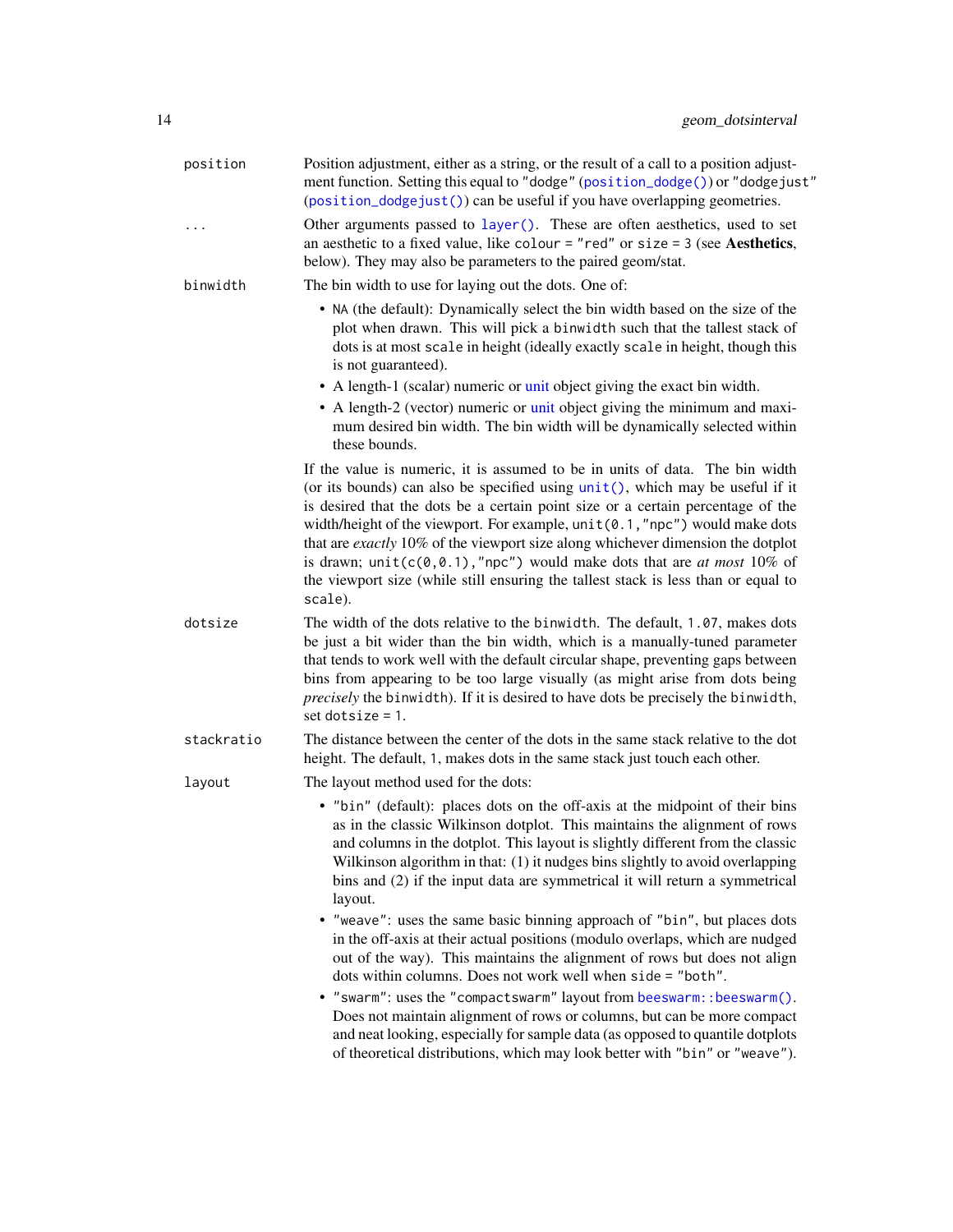orientation Whether this geom is drawn horizontally or vertically. One of:

- NA (default): automatically detect the orientation based on how the aesthetics are assigned. Automatic detection works most of the time.
- "horizontal" (or "y"): draw horizontally, using the y aesthetic to identify different groups. For each group, uses the x, xmin, xmax, and thickness aesthetics to draw points, intervals, and slabs.
- "vertical" (or "x"): draw vertically, using the x aesthetic to identify different groups. For each group, uses the y, ymin, ymax, and thickness aesthetics to draw points, intervals, and slabs.

For compatibility with the base ggplot naming scheme for orientation, "x" can be used as an alias for "vertical" and "y" as an alias for "horizontal" (tidybayes had an orientation parameter before base ggplot did, hence the discrepancy).

#### interval\_size\_domain

A length-2 numeric vector giving the minimum and maximum of the values of the size aesthetic that will be translated into actual sizes for intervals drawn according to interval\_size\_range (see the documentation for that argument.)

#### interval\_size\_range

A length-2 numeric vector. This geom scales the raw size aesthetic values when drawing interval and point sizes, as they tend to be too thick when using the default settings of [scale\\_size\\_continuous\(\)](#page-0-0), which give sizes with a range of c(1,6). The interval\_size\_domain value indicates the input domain of raw size values (typically this should be equal to the value of the range argument of the [scale\\_size\\_continuous\(\)](#page-0-0) function), and interval\_size\_range indicates the desired output range of the size values (the min and max of the actual sizes used to draw intervals). Most of the time it is not recommended to change the value of this argument, as it may result in strange scaling of legends; this argument is a holdover from earlier versions that did not have size aesthetics targeting the point and interval separately. If you want to adjust the size of the interval or points separately, you can instead use the interval\_size or point\_size aesthetics; see [scales.](#page-57-1)

- fatten\_point A multiplicative factor used to adjust the size of the point relative to the size of the thickest interval line. If you wish to specify point sizes directly, you can also use the point\_size aesthetic and [scale\\_point\\_size\\_continuous\(\)](#page-57-2) or [scale\\_point\\_size\\_discrete\(\)](#page-57-2); sizes specified with that aesthetic will not be adjusted using fatten\_point.
- show\_slab Should the slab portion of the geom be drawn?
- show\_point Should the point portion of the geom be drawn?
- show\_interval Should the interval portion of the geom be drawn?
- na.rm If FALSE, the default, missing values are removed with a warning. If TRUE, missing values are silently removed.
- show. legend logical. Should this layer be included in the legends? NA, the default, includes if any aesthetics are mapped. FALSE never includes, and TRUE always includes. It can also be a named logical vector to finely select the aesthetics to display.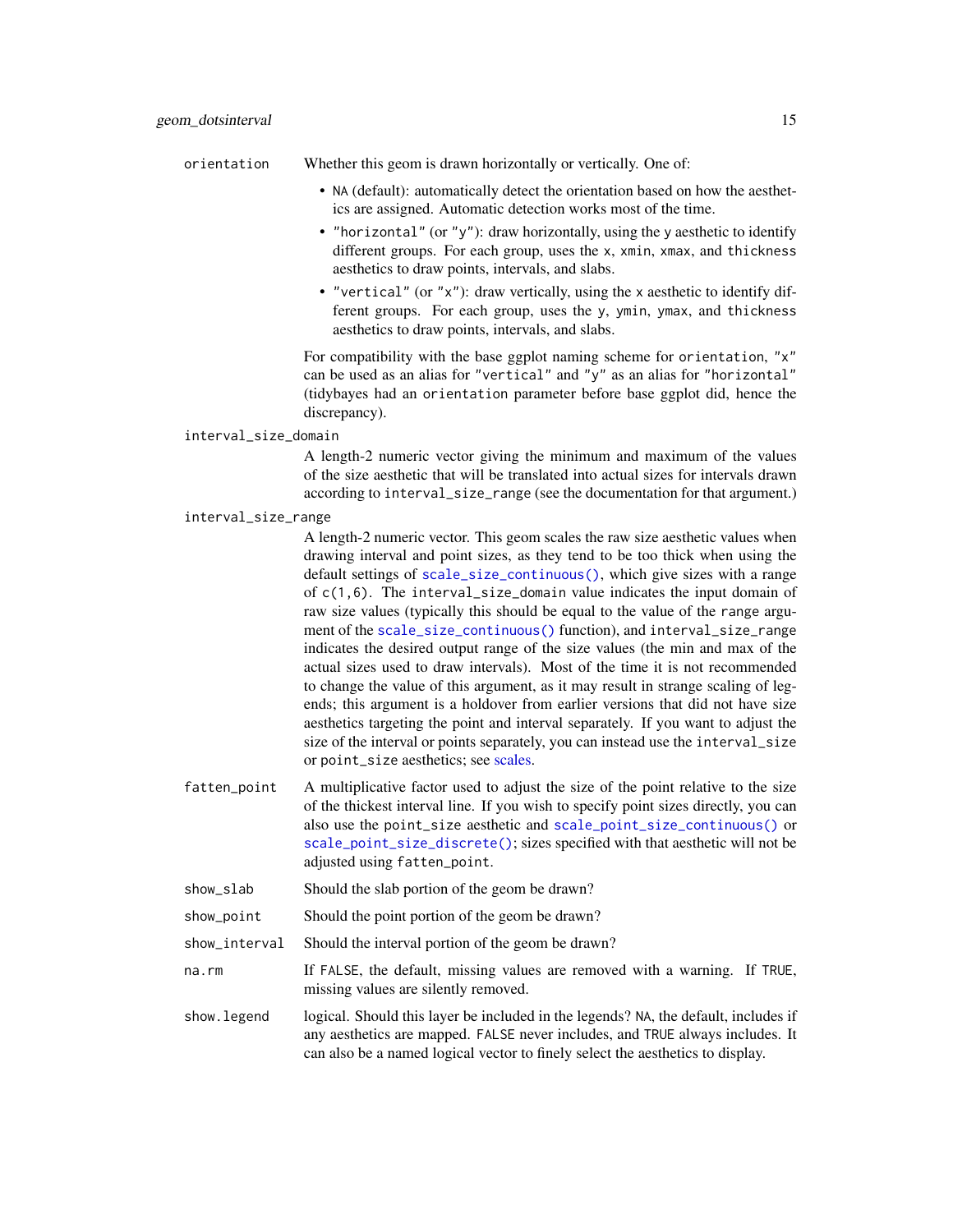| inherit.aes | If FALSE, overrides the default aesthetics, rather than combining with them.<br>This is most useful for helper functions that define both data and aesthetics and<br>shouldn't inherit behaviour from the default plot specification, e.g. borders().                                                                                                                                                                                                                                                                                                                                                                                                                                                                                          |
|-------------|------------------------------------------------------------------------------------------------------------------------------------------------------------------------------------------------------------------------------------------------------------------------------------------------------------------------------------------------------------------------------------------------------------------------------------------------------------------------------------------------------------------------------------------------------------------------------------------------------------------------------------------------------------------------------------------------------------------------------------------------|
| geom        | Use to override the default connection between stat_slabinterval() and<br>geom_slabinterval()                                                                                                                                                                                                                                                                                                                                                                                                                                                                                                                                                                                                                                                  |
| quantiles   | Setting this to a value other than NA will produce a quantile dotplot: that is, a<br>dotplot of quantiles from the sample or distribution (for analytical distributions,<br>the default of NA is taken to mean 100 quantiles). The value of quantiles<br>determines the number of quantiles to plot. See Kay et al. (2016) and Fernandes<br>et al. (2018) for more information on quantile dotplots.                                                                                                                                                                                                                                                                                                                                           |
|             | point_interval A function from the point_interval() family (e.g., median_qi, mean_qi,<br>mode_hdi, etc), or a string giving the name of a function from that family (e.g.,<br>"median_qi", "mean_qi", "mode_hdi", etc; if a string, the caller's environment<br>is searched for the function, followed by the <b>ggdist</b> environment). This function<br>determines the point summary (typically mean, median, or mode) and interval<br>type (quantile interval, qi; highest-density interval, hdi; or highest-density con-<br>tinuous interval, hdci). Output will be converted to the appropriate x- or y-based<br>aesthetics depending on the value of orientation. See the point_interval()<br>family of functions for more information. |
| .width      | The .width argument passed to point_interval: a vector of probabilities to<br>use that determine the widths of the resulting intervals. If multiple probabilities<br>are provided, multiple intervals per group are generated, each with a different<br>probability interval (and value of the corresponding .width and level gener-<br>ated variables).                                                                                                                                                                                                                                                                                                                                                                                       |

#### Details

The dots geoms are similar to [geom\\_dotplot\(\)](#page-0-0) but with a number of differences:

- Dots geoms act like slabs in [geom\\_slabinterval\(\)](#page-37-1) and can be given x positions (or y positions when in a horizontal orientation).
- Given the available space to lay out dots, the dots geoms will automatically determine how many bins to use to fit the available space.
- Dots geoms use a dynamic layout algorithm that lays out dots from the center out if the input data are symmetrical, guaranteeing that symmetrical data results in a symmetrical plot. The layout algorithm also prevents dots from overlapping each other.
- The shape of the dots in a in these geoms can be changed using the slab\_shape aesthetic (when using the dotsinterval family) or the shape or slab\_shape aesthetic (when using the dots family)

[stat\\_dots\(\)](#page-11-2) and [stat\\_dotsinterval\(\)](#page-11-2), when used with the quantiles argument, are particularly useful for constructing quantile dotplots, which can be an effective way to communicate uncertainty using a frequency framing that may be easier for laypeople to understand (Kay et al. 2016, Fernandes et al. 2018).

To visualize sample data, such as a data distribution, samples from a bootstrap distribution, or a Bayesian posterior, you can supply samples to the x or y aesthetic.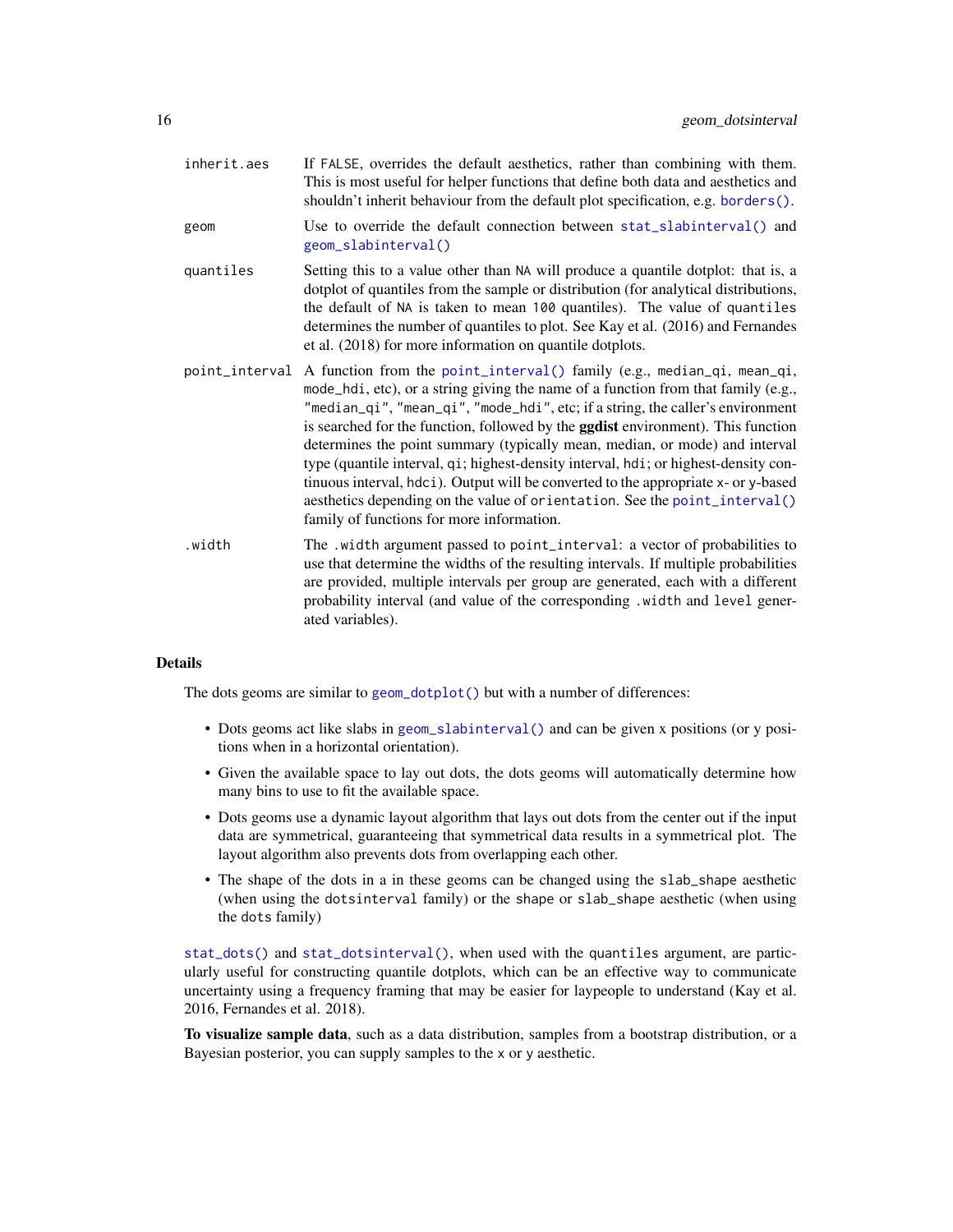To visualize analytical distributions, you can use the xdist or ydist aesthetic. For historical reasons, you can also use dist to specify the distribution, though this is not recommended as it does not work as well with orientation detection. These aesthetics can be used as follows:

- xdist, ydist, and dist can be any distribution object from the [distributional](https://pkg.mitchelloharawild.com/distributional/) package ([dist\\_normal\(\)](#page-0-0),  $dist_{\text{beta}}($ , etc) or can be a posterior:: $rvar()$  object. Since these functions are vectorized, other columns can be passed directly to them in an  $aes()$  specification; e.g.  $aes(dist =$ dist\_normal(mu,sigma)) will work if mu and sigma are columns in the input data frame.
- dist can be a character vector giving the distribution name. Then the arg1, ... arg9 aesthetics (or args as a list column) specify distribution arguments. Distribution names should correspond to R functions that have "p", "q", and "d" functions; e.g. "norm" is a valid distribution name because R defines the [pnorm\(\)](#page-0-0), [qnorm\(\)](#page-0-0), and [dnorm\(\)](#page-0-0) functions for Normal distributions.

See the [parse\\_dist\(\)](#page-48-1) function for a useful way to generate dist and args values from human-readable distribution specs (like "normal $(0,1)$ "). Such specs are also produced by other packages (like the brms::get\_prior function in brms); thus, [parse\\_dist\(\)](#page-48-1) combined with the stats described here can help you visualize the output of those functions.

#### Value

A [ggplot2::Geom](#page-0-0) or [ggplot2::Stat](#page-0-0) representing a dotplot or combined dotplot+interval geometry which can be added to a [ggplot\(\)](#page-0-0) object.

#### **Aesthetics**

The slab+interval stats and geoms have a wide variety of aesthetics that control the appearance of their three sub-geometries: the slab, the point, and the interval.

These stats support the following aesthetics:

- x: x position of the geometry (when orientation = "vertical"); or sample data to be summarized (when orientation = "horizontal" with sample data).
- y: y position of the geometry (when orientation = "horizontal"); or sample data to be summarized (when orientation = "vertical" with sample data).
- xdist: When using analytical distributions, distribution to map on the x axis: a distributional object (e.g. [dist\\_normal\(\)](#page-0-0)) or a [posterior::rvar\(\)](#page-0-0) object.
- ydist: When using analytical distributions, distribution to map on the y axis: a distributional object (e.g. [dist\\_normal\(\)](#page-0-0)) or a [posterior::rvar\(\)](#page-0-0) object.
- dist: When using analytical distributions, a name of a distribution (e.g. "norm"), a distributional object (e.g. [dist\\_normal\(\)](#page-0-0)), or a [posterior::rvar\(\)](#page-0-0) object. See Details.
- args: Distribution arguments (args or arg1, ... arg9). See Details.

In addition, in their default configuration (paired with [geom\\_dotsinterval\(\)](#page-11-1)) the following aesthetics are supported by the underlying geom:

## Slab-specific aesthetics

• thickness: The thickness of the slab at each x value (if orientation = "horizontal") or y value (if orientation = "vertical") of the slab.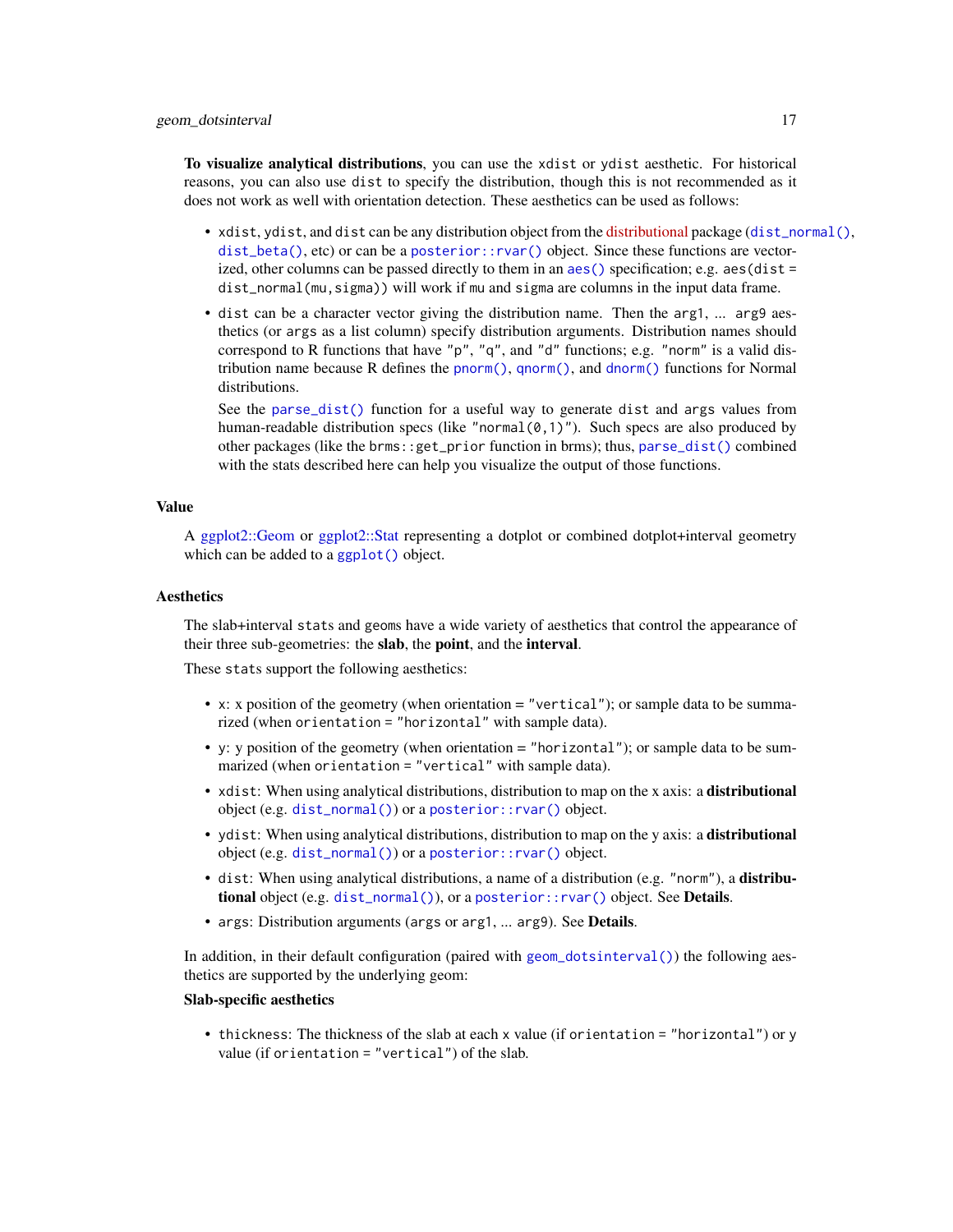- side: Which side to place the slab on. "topright", "top", and "right" are synonyms which cause the slab to be drawn on the top or the right depending on if orientation is "horizontal" or "vertical". "bottomleft", "bottom", and "left" are synonyms which cause the slab to be drawn on the bottom or the left depending on if orientation is "horizontal" or "vertical". "topleft" causes the slab to be drawn on the top or the left, and "bottomright" causes the slab to be drawn on the bottom or the right. "both" draws the slab mirrored on both sides (as in a violin plot).
- scale: What proportion of the region allocated to this geom to use to draw the slab. If scale  $= 1$ , slabs that use the maximum range will just touch each other. Default is 0.9 to leave some space.
- justification: Justification of the interval relative to the slab, where  $\theta$  indicates bottom/left justification and 1 indicates top/right justification (depending on orientation). If justification is NULL (the default), then it is set automatically based on the value of side: when side is "top"/"right" justification is set to 0, when side is "bottom"/"left" justification is set to 1, and when side is "both" justification is set to 0.5.
- datatype: When using composite geoms directly without a stat (e.g. [geom\\_slabinterval\(\)](#page-37-1)), datatype is used to indicate which part of the geom a row in the data targets: rows with datatype = "slab" target the slab portion of the geometry and rows with datatype = "interval" target the interval portion of the geometry. This is set automatically when using ggdist stats.

#### Interval-specific aesthetics

- xmin: Left end of the interval sub-geometry (if orientation = "horizontal").
- xmax: Right end of the interval sub-geometry (if orientation = "horizontal").
- ymin: Lower end of the interval sub-geometry (if orientation = "vertical").
- ymax: Upper end of the interval sub-geometry (if orientation = "vertical").

## Point-specific aesthetics

• shape: Shape type used to draw the **point** sub-geometry.

#### Color aesthetics

- colour: (or color) The color of the interval and point sub-geometries. Use the slab\_color, interval\_color, or point\_color aesthetics (below) to set sub-geometry colors separately.
- fill: The fill color of the slab and point sub-geometries. Use the slab\_fill or point\_fill aesthetics (below) to set sub-geometry colors separately.
- alpha: The opacity of the slab, interval, and point sub-geometries. Use the slab\_alpha, interval\_alpha, or point\_alpha aesthetics (below) to set sub-geometry colors separately.
- colour\_ramp: (or color\_ramp) A secondary scale that modifies the color scale to "ramp" to another color. See [scale\\_colour\\_ramp\(\)](#page-62-1) for examples.
- fill\_ramp: A secondary scale that modifies the fill scale to "ramp" to another color. See [scale\\_fill\\_ramp\(\)](#page-62-2) for examples.

#### Line aesthetics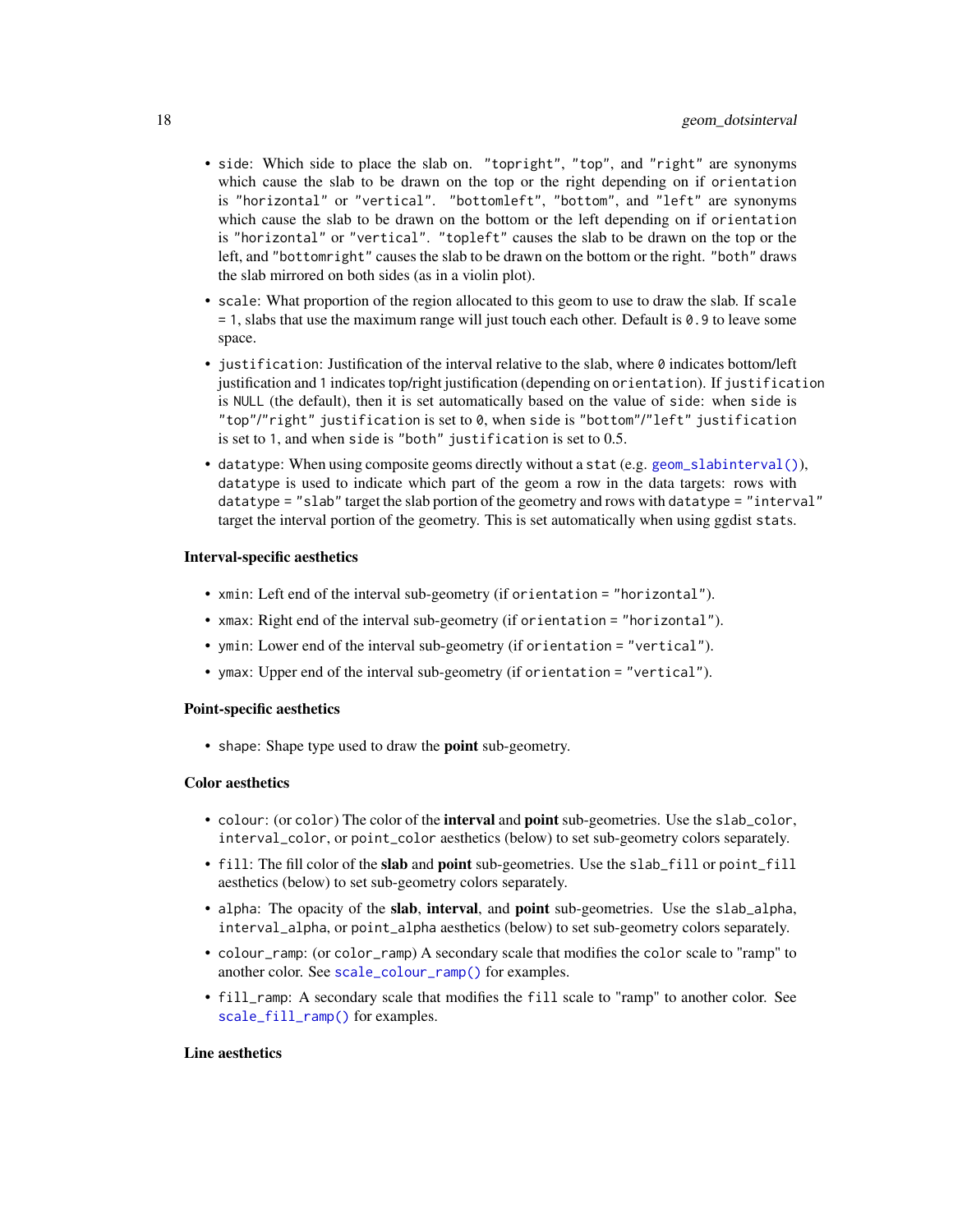- size: Width of the outline around the slab (if visible). Also determines the width of the line used to draw the **interval** and the size of the **point**, but raw size values are transformed according to the interval\_size\_domain, interval\_size\_range, and fatten\_point parameters of the geom (see above). Use the slab\_size, interval\_size, or point\_size aesthetics (below) to set sub-geometry line widths separately (note that when size is set directly using the override aesthetics, interval and point sizes are not affected by interval\_size\_domain, interval\_size\_range, and fatten\_point).
- stroke: Width of the outline around the point sub-geometry.
- linetype: Type of line (e.g., "solid", "dashed", etc) used to draw the interval and the outline of the slab (if it is visible). Use the slab\_linetype or interval\_linetype aesthetics (below) to set sub-geometry line types separately.

#### Slab-specific color/line override aesthetics

- slab fill: Override for fill: the fill color of the slab.
- slab\_colour: (or slab\_color) Override for colour/color: the outline color of the slab.
- slab\_alpha: Override for alpha: the opacity of the slab.
- slab\_size: Override for size: the width of the outline of the slab.
- slab\_linetype: Override for linetype: the line type of the outline of the slab.
- slab\_shape: Override for shape: the shape of the dots used to draw the dotplot slab.

#### Interval-specific color/line override aesthetics

- interval\_colour: (or interval\_color) Override for colour/color: the color of the interval.
- interval\_alpha: Override for alpha: the opacity of the interval.
- interval size: Override for size: the line width of the interval.
- interval\_linetype: Override for linetype: the line type of the interval.

## Point-specific color/line override aesthetics

- point\_fill: Override for fill: the fill color of the point.
- point\_colour: (or point\_color) Override for colour/color: the outline color of the point.
- point\_alpha: Override for alpha: the opacity of the point.
- point\_size: Override for size: the size of the point.

Other aesthetics (these work as in standard geoms)

- width
- height
- group

See examples of some of these aesthetics in action in vignette("dotsinterval"). Learn more about the sub-geom override aesthetics (like interval\_color) in the [scales](#page-57-1) documentation. Learn more about basic ggplot aesthetics in vignette("ggplot2-specs").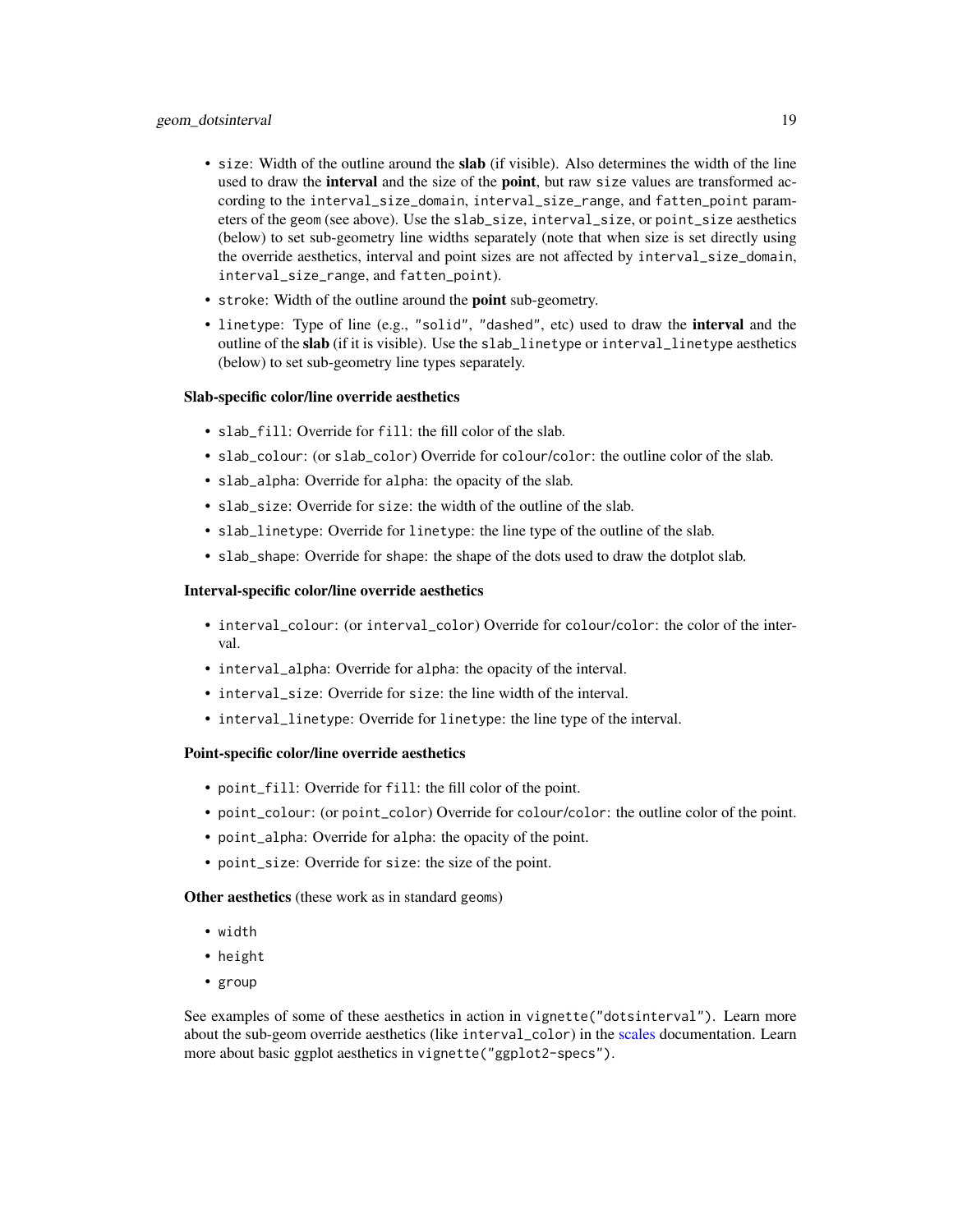#### Author(s)

Matthew Kay

#### References

Kay, M., Kola, T., Hullman, J. R., & Munson, S. A. (2016). When (ish) is My Bus? User-centered Visualizations of Uncertainty in Everyday, Mobile Predictive Systems. *Conference on Human Factors in Computing Systems - CHI '16*, 5092–5103. doi: [10.1145/2858036.2858558.](https://doi.org/10.1145/2858036.2858558)

Fernandes, M., Walls, L., Munson, S., Hullman, J., & Kay, M. (2018). Uncertainty Displays Using Quantile Dotplots or CDFs Improve Transit Decision-Making. *Conference on Human Factors in Computing Systems - CHI '18*. doi: [10.1145/3173574.3173718.](https://doi.org/10.1145/3173574.3173718)

## See Also

See the [stat\\_slabinterval\(\)](#page-141-1) family for other stats built on top of [geom\\_slabinterval\(\)](#page-37-1). See vignette("dotsinterval") for a variety of examples of use.

#### Examples

```
library(dplyr)
library(ggplot2)
data(RankCorr_u_tau, package = "ggdist")
# orientation is detected automatically based on
# which axis is discrete
RankCorr_u_tau %>%
 ggplot(aes(x = u_tau)) +geom_dots()
RankCorr_u_tau %>%
 ggplot(aes(y = u_tau)) +geom_dots()
# stat_dots can summarize quantiles, creating quantile dotplots
RankCorr_u_tau %>%
 ggplot(aes(x = u_t, y = factor(i))) +
 stat_dots(quantiles = 100)
# color and fill aesthetics can be mapped within the geom
# dotsinterval adds an interval
RankCorr_u_tau %>%
 ggplot(aes(x = u\_tau, y = factor(i), fill = stat(x > 6))) +stat_dotsinterval(quantiles = 100)
```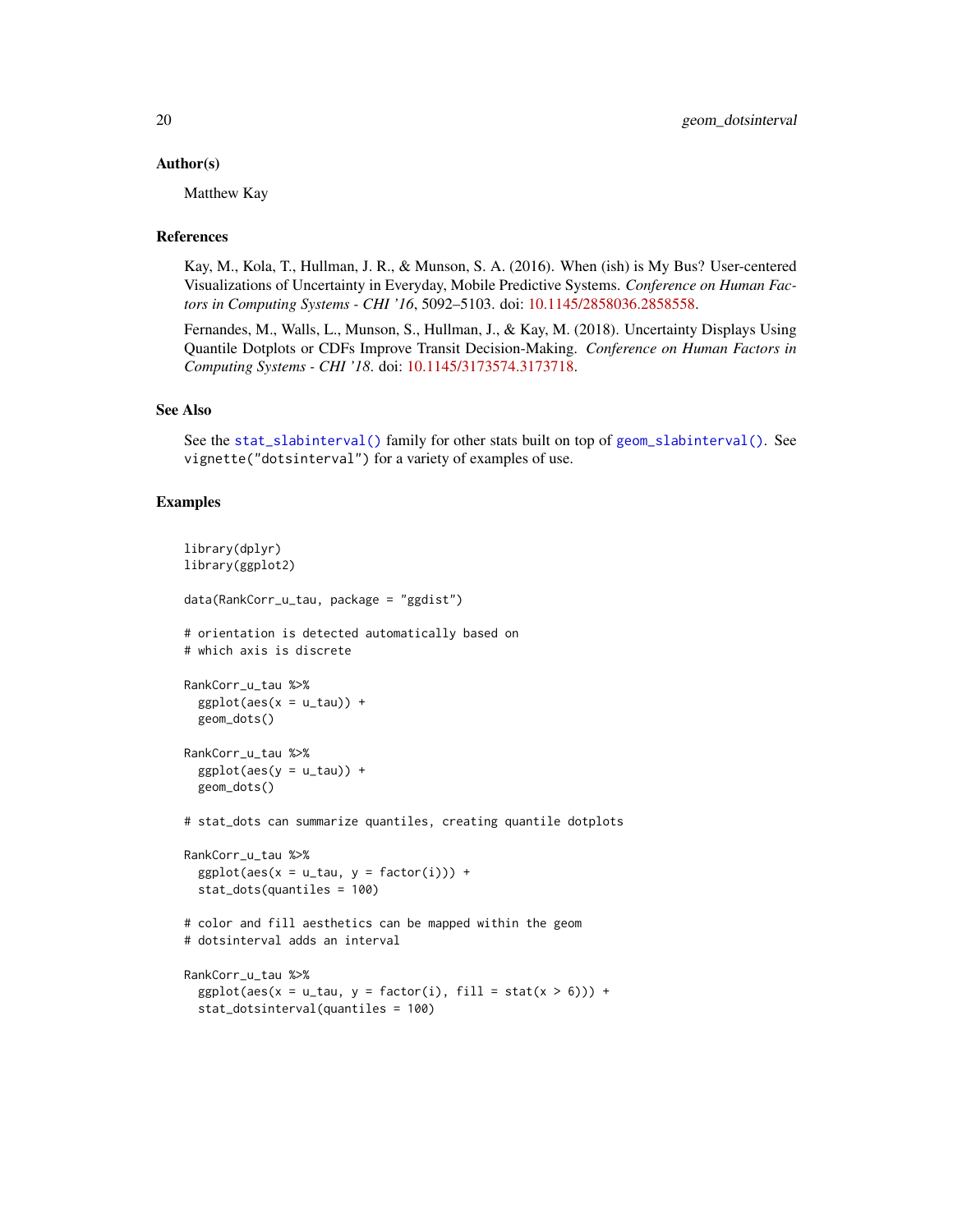<span id="page-20-1"></span><span id="page-20-0"></span>

## Description

Shortcut version of [geom\\_slabinterval\(\)](#page-37-1) for creating multiple-interval plots.

Roughly equivalent to:

```
geom_slabinterval(
  aes(datatype = "interval", side = "both"),
  interval\_size\_range = c(1, 6), show\_slab = FALSE, show\_point = FALSE\lambda
```
## Usage

```
geom_interval(
 mapping = NULL,
 data = NULL,
  stat = "identity",
 position = "identity",
  ...,
 orientation = NA,
  interval_size_range = c(1, 6),interval_size_domain = c(1, 6),
  na.rm = FALSE,show.legend = NA,
  inherit.aes = TRUE
\mathcal{E}
```

| mapping | Set of aesthetic mappings created by aes () or aes (). If specified and inherit. aes<br>= TRUE (the default), it is combined with the default mapping at the top level of<br>the plot. You must supply mapping if there is no plot mapping. |
|---------|---------------------------------------------------------------------------------------------------------------------------------------------------------------------------------------------------------------------------------------------|
| data    | The data to be displayed in this layer. There are three options:                                                                                                                                                                            |
|         | If NULL, the default, the data is inherited from the plot data as specified in the<br>call to $ggplot()$ .                                                                                                                                  |
|         | A data frame, or other object, will override the plot data. All objects will be<br>fortified to produce a data frame. See fortify() for which variables will be<br>created.                                                                 |
|         | A function will be called with a single argument, the plot data. The return<br>value must be a data. frame, and will be used as the layer data. A function<br>can be created from a formula (e.g. $\sim$ head(.x, 10)).                     |
| stat    | The statistical transformation to use on the data for this layer, as a string.                                                                                                                                                              |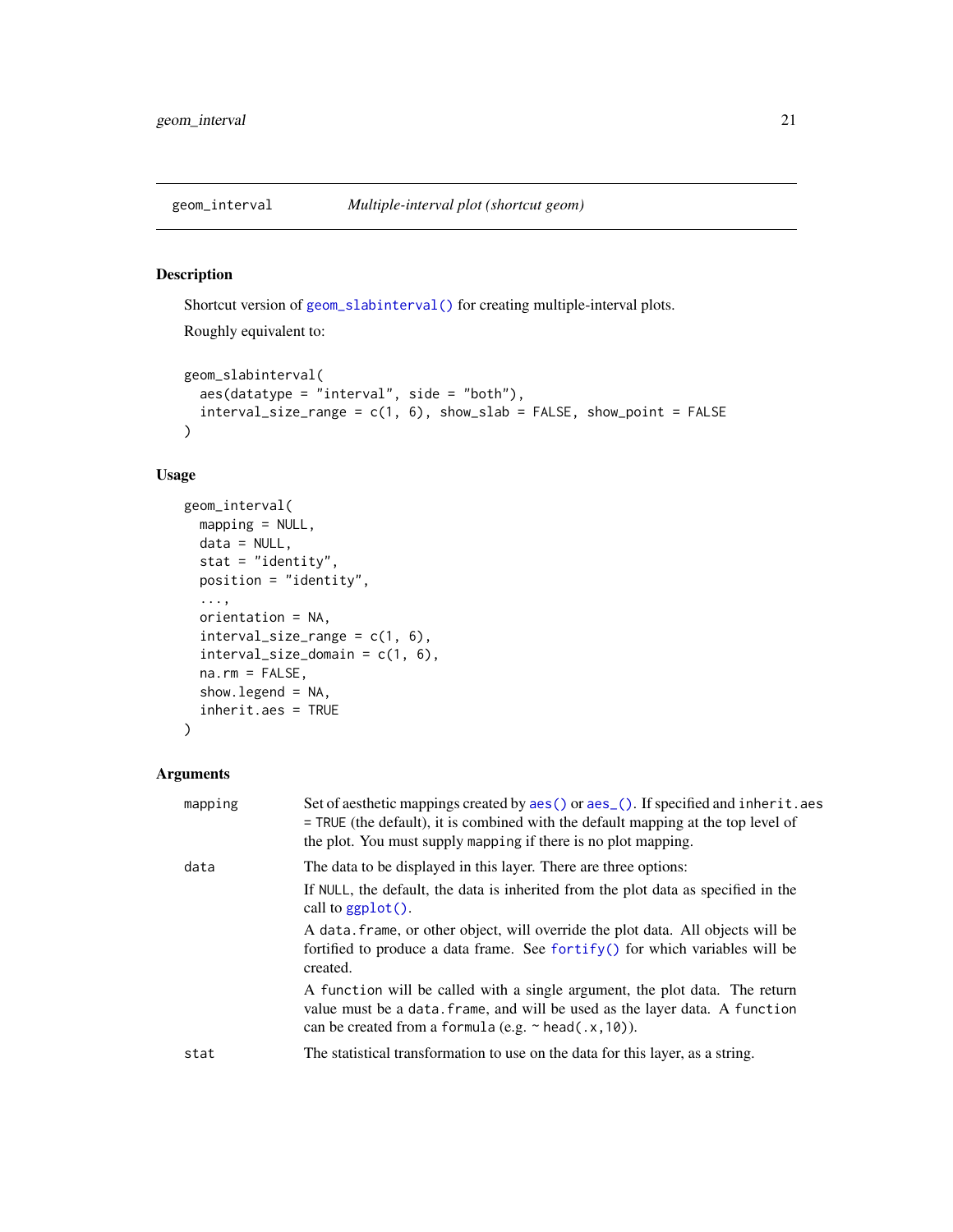| position             | Position adjustment, either as a string, or the result of a call to a position adjust-<br>ment function. Setting this equal to "dodge" (position_dodge()) or "dodgejust"<br>(position_dodgejust()) can be useful if you have overlapping geometries.                                                                                                                                                                                                                                                                                                                                                                                                                                                                                                                                                                                                                                                                                                                                                                                               |
|----------------------|----------------------------------------------------------------------------------------------------------------------------------------------------------------------------------------------------------------------------------------------------------------------------------------------------------------------------------------------------------------------------------------------------------------------------------------------------------------------------------------------------------------------------------------------------------------------------------------------------------------------------------------------------------------------------------------------------------------------------------------------------------------------------------------------------------------------------------------------------------------------------------------------------------------------------------------------------------------------------------------------------------------------------------------------------|
| .                    | Other arguments passed to layer(). These are often aesthetics, used to set<br>an aesthetic to a fixed value, like colour = "red" or size = $3$ (see Aesthetics,<br>below). They may also be parameters to the paired geom/stat.                                                                                                                                                                                                                                                                                                                                                                                                                                                                                                                                                                                                                                                                                                                                                                                                                    |
| orientation          | Whether this geom is drawn horizontally or vertically. One of:                                                                                                                                                                                                                                                                                                                                                                                                                                                                                                                                                                                                                                                                                                                                                                                                                                                                                                                                                                                     |
|                      | • NA (default): automatically detect the orientation based on how the aesthet-<br>ics are assigned. Automatic detection works most of the time.                                                                                                                                                                                                                                                                                                                                                                                                                                                                                                                                                                                                                                                                                                                                                                                                                                                                                                    |
|                      | • "horizontal" (or "y"): draw horizontally, using the y aesthetic to identify<br>different groups. For each group, uses the x, xmin, xmax, and thickness<br>aesthetics to draw points, intervals, and slabs.                                                                                                                                                                                                                                                                                                                                                                                                                                                                                                                                                                                                                                                                                                                                                                                                                                       |
|                      | • "vertical" (or "x"): draw vertically, using the x aesthetic to identify dif-<br>ferent groups. For each group, uses the y, ymin, ymax, and thickness<br>aesthetics to draw points, intervals, and slabs.                                                                                                                                                                                                                                                                                                                                                                                                                                                                                                                                                                                                                                                                                                                                                                                                                                         |
|                      | For compatibility with the base ggplot naming scheme for orientation, "x"<br>can be used as an alias for "vertical" and "y" as an alias for "horizontal"<br>(tidybayes had an orientation parameter before base ggplot did, hence the<br>discrepancy).                                                                                                                                                                                                                                                                                                                                                                                                                                                                                                                                                                                                                                                                                                                                                                                             |
| interval_size_range  |                                                                                                                                                                                                                                                                                                                                                                                                                                                                                                                                                                                                                                                                                                                                                                                                                                                                                                                                                                                                                                                    |
|                      | A length-2 numeric vector. This geom scales the raw size aesthetic values when<br>drawing interval and point sizes, as they tend to be too thick when using the<br>default settings of scale_size_continuous(), which give sizes with a range<br>of $c(1,6)$ . The interval_size_domain value indicates the input domain of<br>raw size values (typically this should be equal to the value of the range argu-<br>ment of the scale_size_continuous() function), and interval_size_range<br>indicates the desired output range of the size values (the min and max of the<br>actual sizes used to draw intervals). Most of the time it is not recommended<br>to change the value of this argument, as it may result in strange scaling of leg-<br>ends; this argument is a holdover from earlier versions that did not have size<br>aesthetics targeting the point and interval separately. If you want to adjust the<br>size of the interval or points separately, you can instead use the interval_size<br>or point_size aesthetics; see scales. |
| interval_size_domain |                                                                                                                                                                                                                                                                                                                                                                                                                                                                                                                                                                                                                                                                                                                                                                                                                                                                                                                                                                                                                                                    |
|                      | A length-2 numeric vector giving the minimum and maximum of the values<br>of the size aesthetic that will be translated into actual sizes for intervals drawn<br>according to interval_size_range (see the documentation for that argument.)                                                                                                                                                                                                                                                                                                                                                                                                                                                                                                                                                                                                                                                                                                                                                                                                       |
| na.rm                | If FALSE, the default, missing values are removed with a warning. If TRUE,<br>missing values are silently removed.                                                                                                                                                                                                                                                                                                                                                                                                                                                                                                                                                                                                                                                                                                                                                                                                                                                                                                                                 |
| show.legend          | logical. Should this layer be included in the legends? NA, the default, includes if<br>any aesthetics are mapped. FALSE never includes, and TRUE always includes. It<br>can also be a named logical vector to finely select the aesthetics to display.                                                                                                                                                                                                                                                                                                                                                                                                                                                                                                                                                                                                                                                                                                                                                                                             |
| inherit.aes          | If FALSE, overrides the default aesthetics, rather than combining with them.<br>This is most useful for helper functions that define both data and aesthetics and<br>shouldn't inherit behaviour from the default plot specification, e.g. borders().                                                                                                                                                                                                                                                                                                                                                                                                                                                                                                                                                                                                                                                                                                                                                                                              |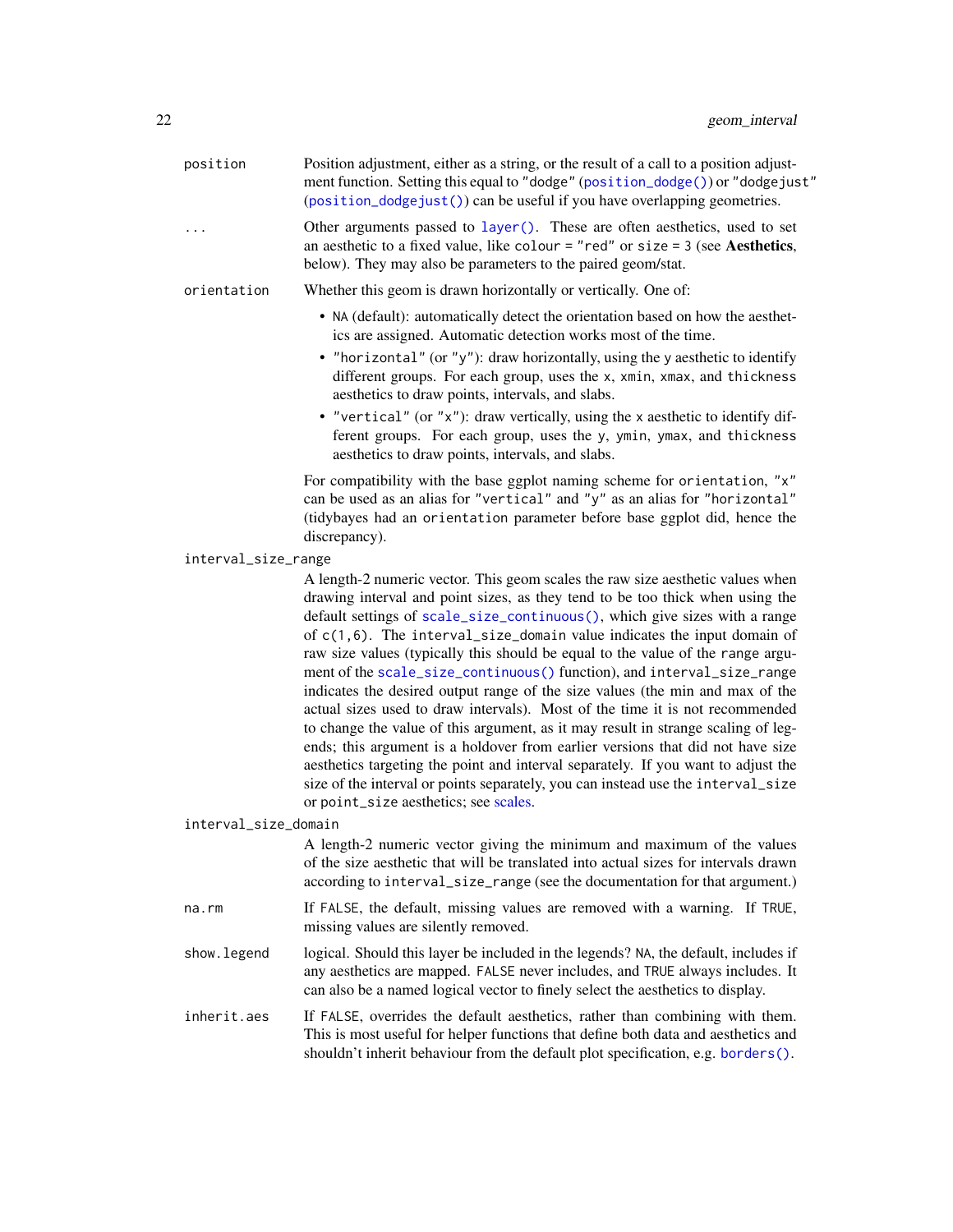#### geom\_interval 23

#### Details

This geom wraps [geom\\_slabinterval\(\)](#page-37-1) with defaults designed to produce multiple-interval plots. Default aesthetic mappings are applied if the .width column is present in the input data (e.g., as generated by the [point\\_interval\(\)](#page-50-1) family of functions), making this geom often more convenient than vanilla [ggplot2](#page-0-0) geometries when used with functions like [median\\_qi\(\)](#page-50-2), [mean\\_qi\(\)](#page-50-2), [mode\\_hdi\(\)](#page-50-2), etc.

Specifically, if .width is present in the input, [geom\\_interval\(\)](#page-20-1) acts as if its default aesthetics are aes(colour = forcats::fct\_rev(ordered(.width)))

## Value

A [ggplot2::Geom](#page-0-0) representing a multiple-interval geometry which can be added to a [ggplot\(\)](#page-0-0) object.

#### **Aesthetics**

The slab+interval stats and geoms have a wide variety of aesthetics that control the appearance of their three sub-geometries: the slab, the point, and the interval.

#### Positional aesthetics

- x: x position of the geometry
- y: y position of the geometry

#### Interval-specific aesthetics

- xmin: Left end of the interval sub-geometry (if orientation = "horizontal").
- xmax: Right end of the interval sub-geometry (if orientation = "horizontal").
- ymin: Lower end of the interval sub-geometry (if orientation = "vertical").
- ymax: Upper end of the interval sub-geometry (if orientation = "vertical").

#### Color aesthetics

- colour: (or color) The color of the interval and point sub-geometries. Use the slab\_color, interval\_color, or point\_color aesthetics (below) to set sub-geometry colors separately.
- fill: The fill color of the slab and point sub-geometries. Use the slab\_fill or point\_fill aesthetics (below) to set sub-geometry colors separately.
- alpha: The opacity of the slab, interval, and point sub-geometries. Use the slab\_alpha, interval\_alpha, or point\_alpha aesthetics (below) to set sub-geometry colors separately.
- colour\_ramp: (or color\_ramp) A secondary scale that modifies the color scale to "ramp" to another color. See [scale\\_colour\\_ramp\(\)](#page-62-1) for examples.
- fill\_ramp: A secondary scale that modifies the fill scale to "ramp" to another color. See [scale\\_fill\\_ramp\(\)](#page-62-2) for examples.

#### Line aesthetics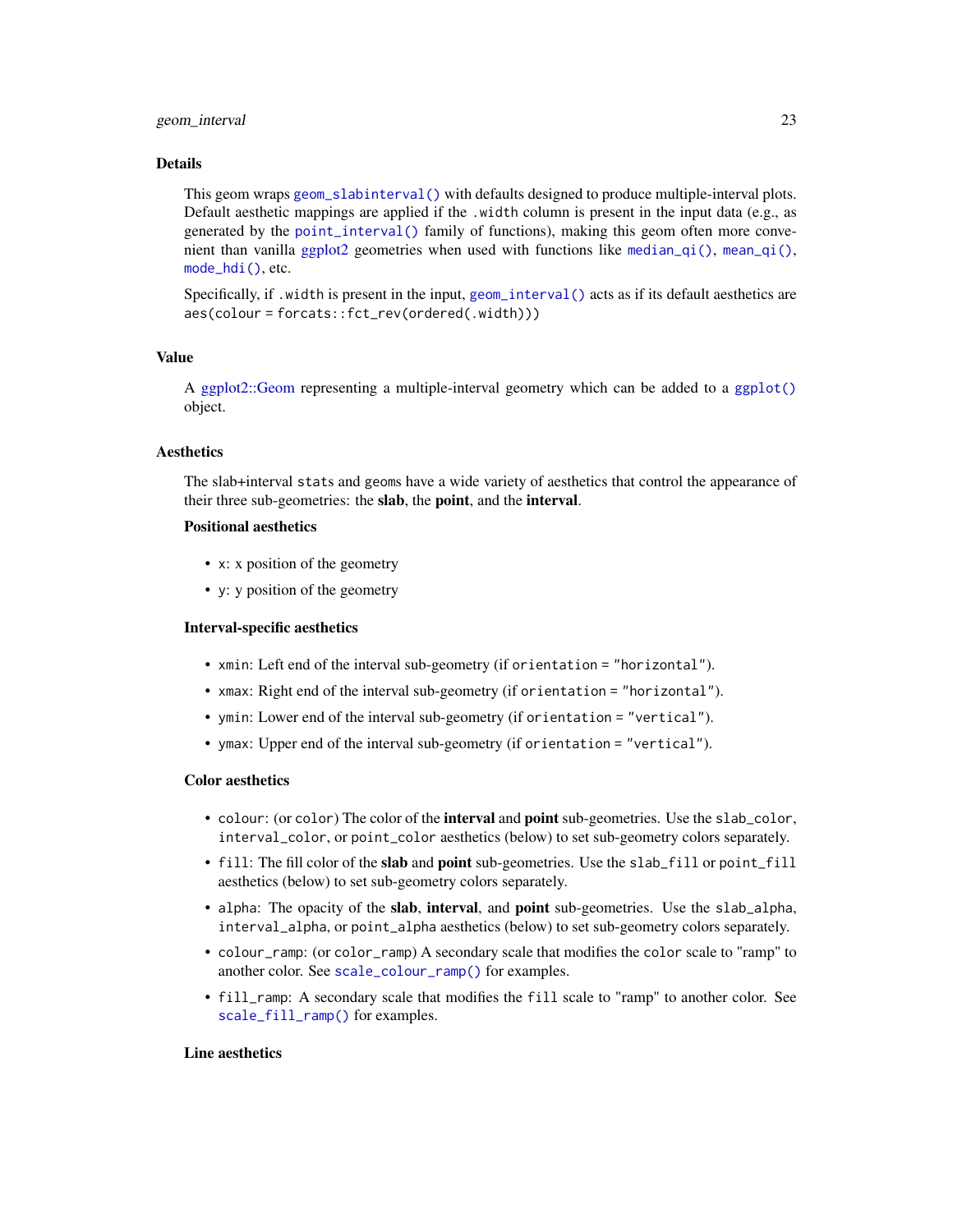- size: Width of the outline around the slab (if visible). Also determines the width of the line used to draw the **interval** and the size of the **point**, but raw size values are transformed according to the interval\_size\_domain, interval\_size\_range, and fatten\_point parameters of the geom (see above). Use the slab\_size, interval\_size, or point\_size aesthetics (below) to set sub-geometry line widths separately (note that when size is set directly using the override aesthetics, interval and point sizes are not affected by interval\_size\_domain, interval\_size\_range, and fatten\_point).
- stroke: Width of the outline around the point sub-geometry.
- linetype: Type of line (e.g., "solid", "dashed", etc) used to draw the interval and the outline of the slab (if it is visible). Use the slab\_linetype or interval\_linetype aesthetics (below) to set sub-geometry line types separately.

#### Interval-specific color/line override aesthetics

- interval\_colour: (or interval\_color) Override for colour/color: the color of the interval.
- interval\_alpha: Override for alpha: the opacity of the interval.
- interval size: Override for size: the line width of the interval.
- interval\_linetype: Override for linetype: the line type of the interval.

Other aesthetics (these work as in standard geoms)

- width
- height
- group

See examples of some of these aesthetics in action in vignette("slabinterval"). Learn more about the sub-geom override aesthetics (like interval\_color) in the [scales](#page-57-1) documentation. Learn more about basic ggplot aesthetics in vignette("ggplot2-specs").

#### See Also

See [stat\\_interval\(\)](#page-114-1) for the stat version, intended for use on sample data or analytical distributions. See [geom\\_slabinterval\(\)](#page-37-1) for the geometry this shortcut is based on.

Other slabinterval geoms: [geom\\_pointinterval\(](#page-27-1)), [geom\\_slab\(](#page-32-1))

#### Examples

```
library(dplyr)
library(ggplot2)
theme_set(theme_ggdist())
data(RankCorr_u_tau, package = "ggdist")
# orientation is detected automatically based on
# use of xmin/xmax or ymin/ymax
```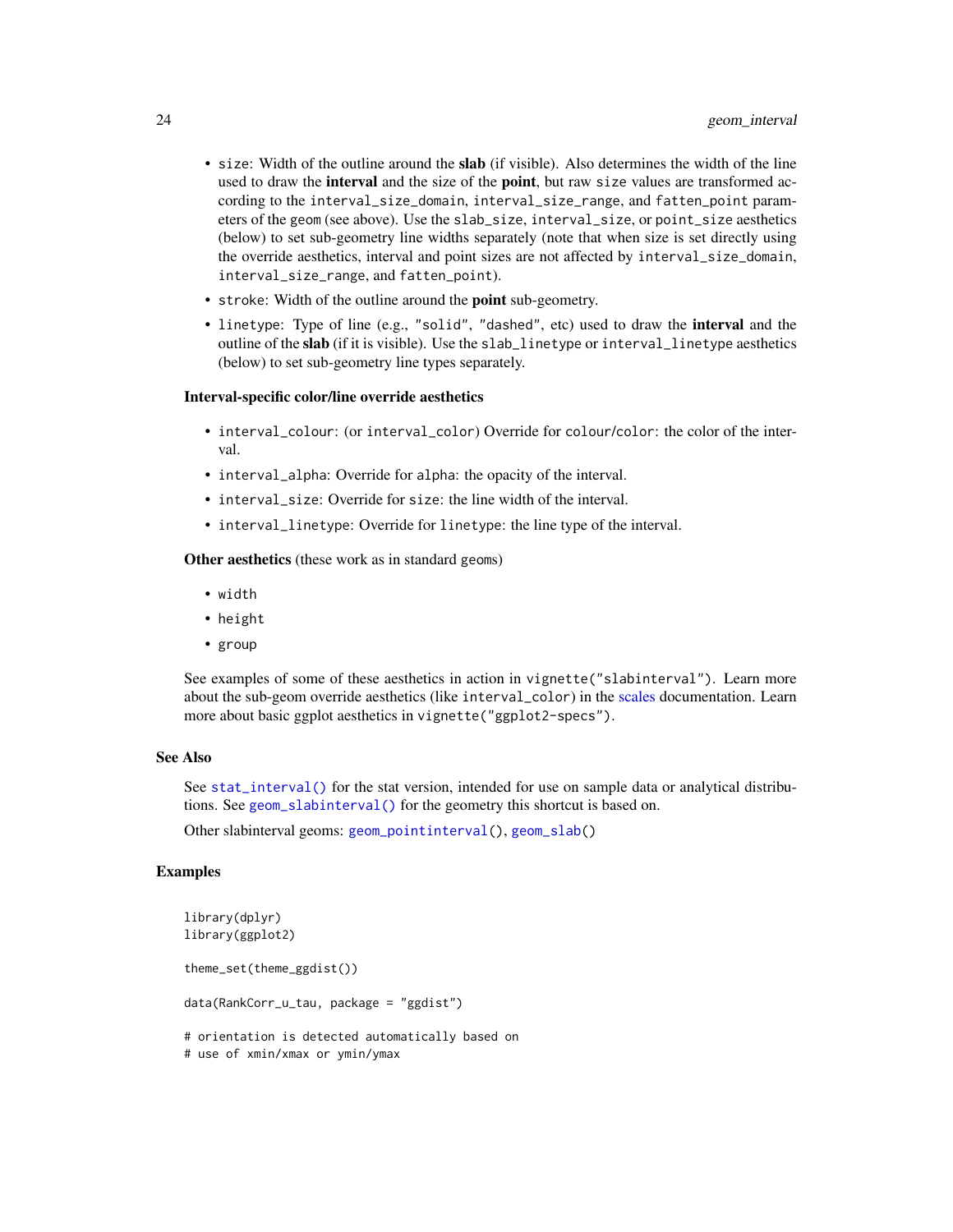```
RankCorr_u_tau %>%
  group_by(i) %>%
  median_qi(.width = c(.5, .8, .95, .99)) %>%
  ggplot(aes(y = i, x = u\_tau, xmin = .lower, xmax = .upper)) +geom_interval() +
  scale_color_brewer()
RankCorr_u_tau %>%
  group_by(i) %>%
  median_qi(.width = c(.5, .8, .95, .99)) %>%
  ggplot(aes(x = i, y = u_t, ymin = .lower, ymax = .upper)) +geom_interval() +
  scale_color_brewer()
```
<span id="page-24-1"></span>geom\_lineribbon *Line + multiple-ribbon plots (ggplot geom)*

## Description

A combination of [geom\\_line\(\)](#page-0-0) and [geom\\_ribbon\(\)](#page-0-0) with default aesthetics designed for use with output from [point\\_interval\(\)](#page-50-1).

## Usage

```
geom_lineribbon(
 mapping = NULL,
 data = NULL,stat = "identity",
 position = "identity",
  ...,
 step = FALSE,orientation = NA,
 na.rm = FALSE,show.legend = NA,
  inherit.aes = TRUE
```
## $\mathcal{L}$

| mapping | Set of aesthetic mappings created by aes () or aes (). If specified and inherit. aes<br>$=$ TRUE (the default), it is combined with the default mapping at the top level of<br>the plot. You must supply mapping if there is no plot mapping. |
|---------|-----------------------------------------------------------------------------------------------------------------------------------------------------------------------------------------------------------------------------------------------|
| data    | The data to be displayed in this layer. There are three options:                                                                                                                                                                              |
|         | If NULL, the default, the data is inherited from the plot data as specified in the<br>call to $ggplot()$ .                                                                                                                                    |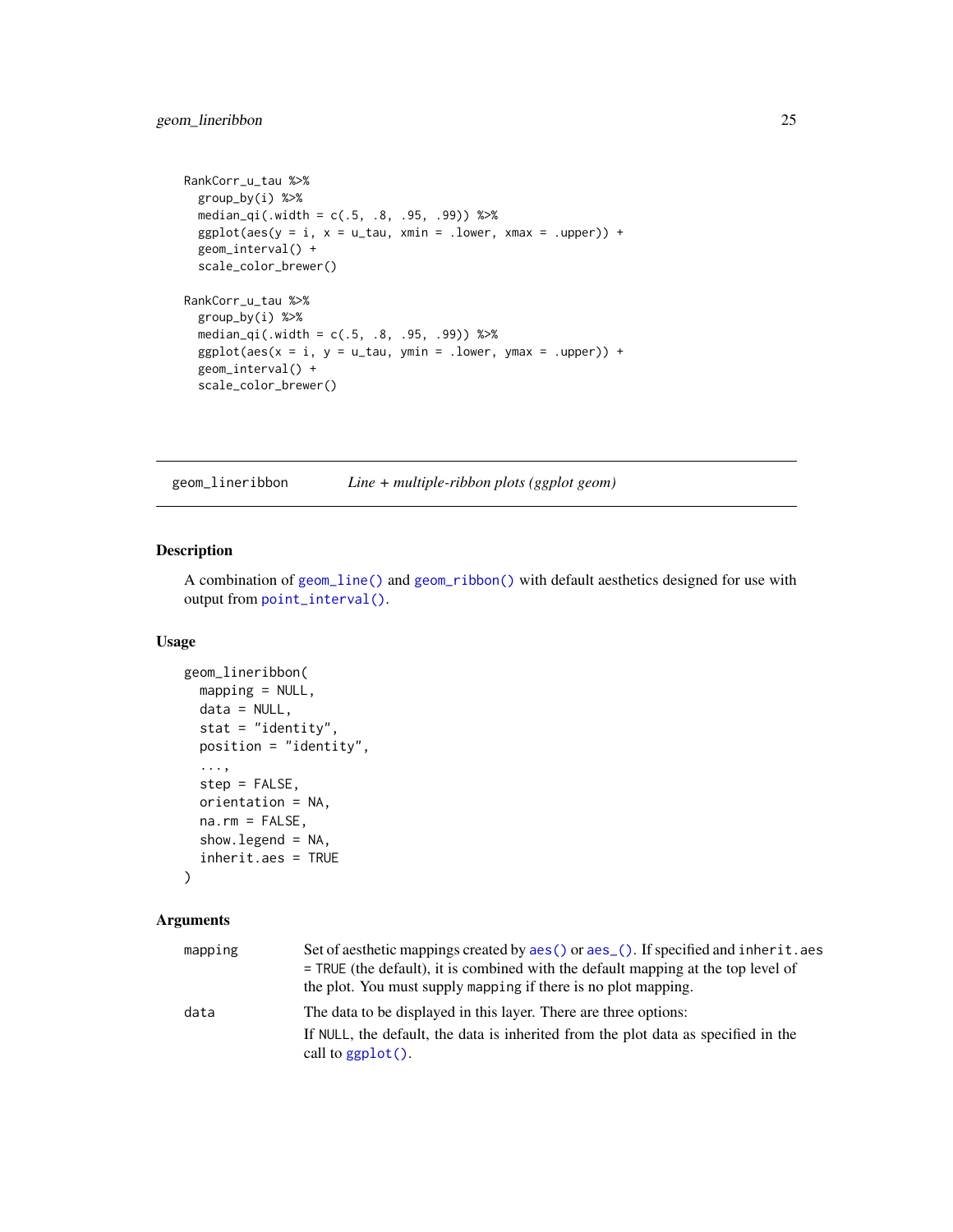|              | A data. frame, or other object, will override the plot data. All objects will be<br>fortified to produce a data frame. See fortify() for which variables will be<br>created.                                                                           |
|--------------|--------------------------------------------------------------------------------------------------------------------------------------------------------------------------------------------------------------------------------------------------------|
|              | A function will be called with a single argument, the plot data. The return<br>value must be a data. frame, and will be used as the layer data. A function<br>can be created from a formula (e.g. $\sim$ head(.x, 10)).                                |
| stat         | The statistical transformation to use on the data for this layer, as a string.                                                                                                                                                                         |
| position     | Position adjustment, either as a string, or the result of a call to a position adjust-<br>ment function.                                                                                                                                               |
| .            | Other arguments passed to layer(). These are often aesthetics, used to set<br>an aesthetic to a fixed value, like colour = "red" or size = $3$ (see Aesthetics,<br>below). They may also be parameters to the paired geom/stat.                        |
| step         | Should the line/ribbon be drawn as a step function? One of:                                                                                                                                                                                            |
|              | • FALSE (default): do not draw as a step function.                                                                                                                                                                                                     |
|              | • "mid" (or TRUE): draw steps midway between adjacent x values.                                                                                                                                                                                        |
|              | • "hv": draw horizontal-then-vertical steps.                                                                                                                                                                                                           |
|              | • "vh": draw as vertical-then-horizontal steps.                                                                                                                                                                                                        |
|              | TRUE is an alias for "mid" because for a step function with ribbons, "mid" is<br>probably what you want (for the other two step approaches the ribbons at either<br>the very first or very last x value will not be visible).                          |
| orientation  | Whether this geom is drawn horizontally or vertically. One of:                                                                                                                                                                                         |
|              | • NA (default): automatically detect the orientation based on how the aesthet-<br>ics are assigned. Automatic detection works most of the time.                                                                                                        |
|              | • "horizontal" (or "y"): draw horizontally, using the y aesthetic to identify<br>different groups. For each group, uses the x, xmin, xmax, and thickness<br>aesthetics to draw points, intervals, and slabs.                                           |
|              | • "vertical" (or "x"): draw vertically, using the x aesthetic to identify dif-<br>ferent groups. For each group, uses the y, ymin, ymax, and thickness<br>aesthetics to draw points, intervals, and slabs.                                             |
|              | For compatibility with the base ggplot naming scheme for orientation, "x"<br>can be used as an alias for "vertical" and "y" as an alias for "horizontal"<br>(tidybayes had an orientation parameter before base ggplot did, hence the<br>discrepancy). |
| $na$ . $rm$  | If FALSE, the default, missing values are removed with a warning. If TRUE,<br>missing values are silently removed.                                                                                                                                     |
| show. legend | logical. Should this layer be included in the legends? NA, the default, includes if<br>any aesthetics are mapped. FALSE never includes, and TRUE always includes. It<br>can also be a named logical vector to finely select the aesthetics to display. |
| inherit.aes  | If FALSE, overrides the default aesthetics, rather than combining with them.<br>This is most useful for helper functions that define both data and aesthetics and<br>shouldn't inherit behaviour from the default plot specification, e.g. borders().  |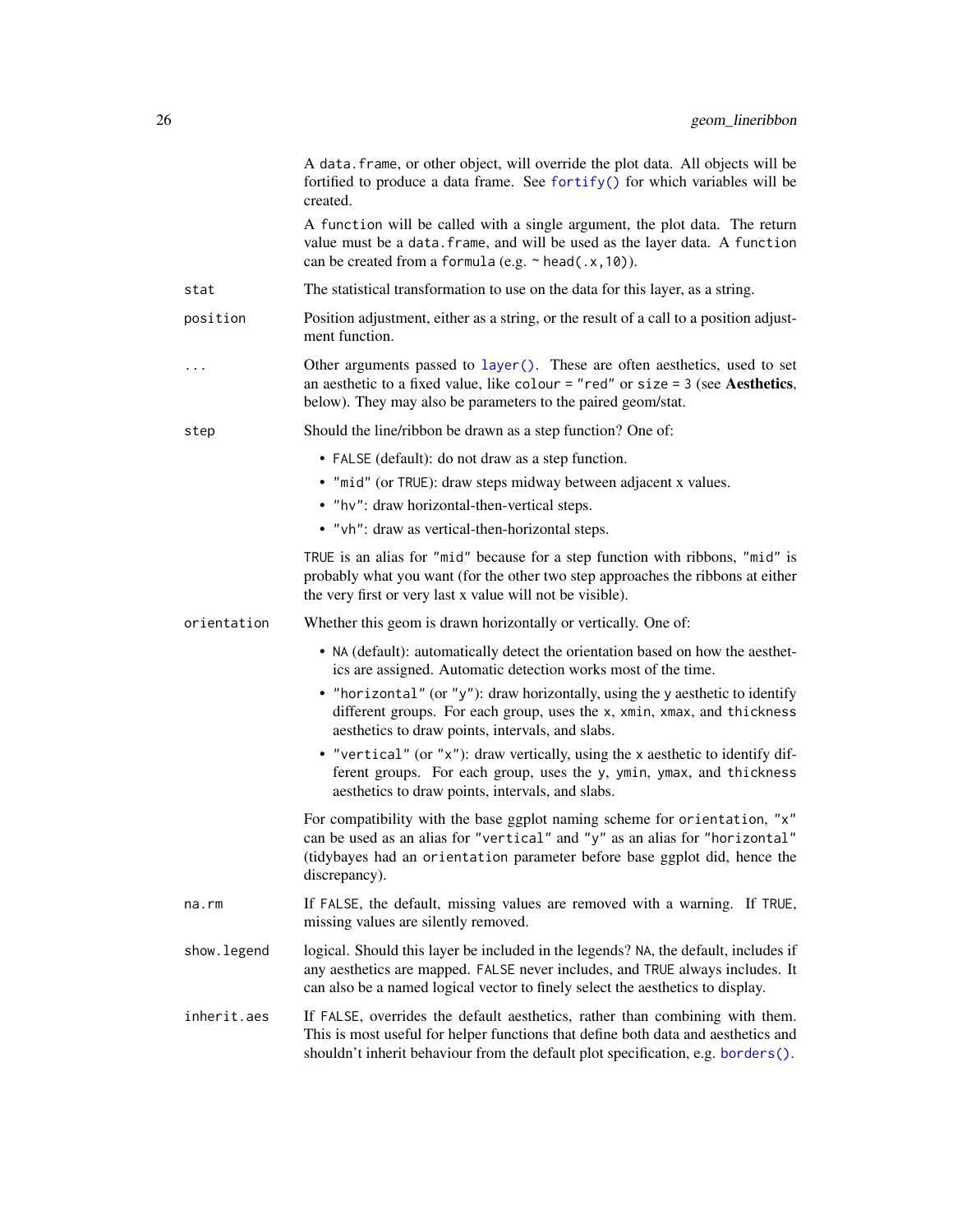#### Details

[geom\\_lineribbon\(\)](#page-24-1) is a combination of a [geom\\_line\(\)](#page-0-0) and [geom\\_ribbon\(\)](#page-0-0) designed for use with output from [point\\_interval\(\)](#page-50-1). This geom sets some default aesthetics equal to the .width column generated by the [point\\_interval\(\)](#page-50-1) family of functions, making them often more convenient than a vanilla [geom\\_ribbon\(\)](#page-0-0) + [geom\\_line\(\)](#page-0-0).

Specifically, [geom\\_lineribbon\(\)](#page-24-1) acts as if its default aesthetics are aes(fill = forcats::fct\_rev(ordered(.width))).

#### Value

A [ggplot2::Geom](#page-0-0) representing a combined line + multiple-ribbon geometry which can be added to a [ggplot\(\)](#page-0-0) object.

#### Aesthetics

The line+ribbon stats and geoms have a wide variety of aesthetics that control the appearance of their two sub-geometries: the line and the ribbon.

## Positional aesthetics

- x: x position of the geometry
- y: y position of the geometry

## Ribbon-specific aesthetics

- xmin: Left edge of the ribbon sub-geometry (if orientation = "horizontal").
- xmax: Right edge of the ribbon sub-geometry (if orientation = "horizontal").
- ymin: Lower edge of the ribbon sub-geometry (if orientation = "vertical").
- ymax: Upper edge of the ribbon sub-geometry (if orientation = "vertical").

## Color aesthetics

- colour: (or color) The color of the line sub-geometry.
- fill: The fill color of the ribbon sub-geometry.
- alpha: The opacity of the line and ribbon sub-geometries.
- fill\_ramp: A secondary scale that modifies the fill scale to "ramp" to another color. See [scale\\_fill\\_ramp\(\)](#page-62-2) for examples.

## Line aesthetics

- size: Width of line.
- linetype: Type of line (e.g., "solid", "dashed", etc)

Other aesthetics (these work as in standard geoms)

• group

See examples of some of these aesthetics in action in vignette("lineribbon"). Learn more about the sub-geom override aesthetics (like interval\_color) in the [scales](#page-57-1) documentation. Learn more about basic ggplot aesthetics in vignette("ggplot2-specs").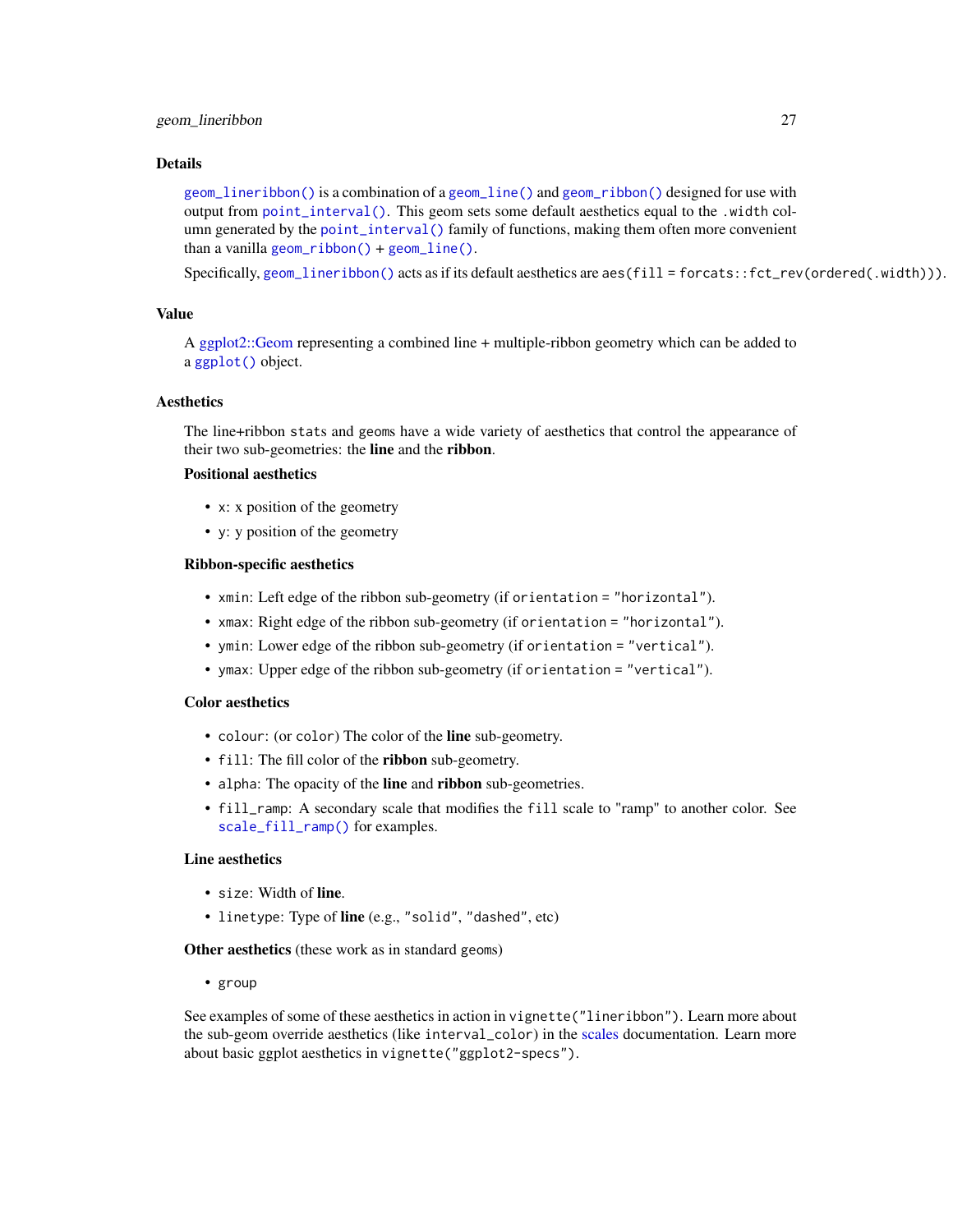#### <span id="page-27-0"></span>Author(s)

Matthew Kay

#### See Also

See [stat\\_lineribbon\(\)](#page-119-1) for a version that does summarizing of samples into points and intervals within ggplot. See [geom\\_pointinterval\(\)](#page-27-1) for a similar geom intended for point summaries and intervals. See [geom\\_ribbon\(\)](#page-0-0) and [geom\\_line\(\)](#page-0-0) for the geoms this is based on.

## Examples

```
library(dplyr)
library(ggplot2)
theme_set(theme_ggdist())
tibble(x = 1:10) %group_by_all() %>%
 do(tible(y = rnorm(100, .$x))) %>%
 median_qi(.width = c(.5, .8, .95)) %>%
 ggplot(aes(x = x, y = y, ymin = .lower, ymax = .upper)) +# automatically uses aes(fill = forcats::fct_rev(ordered(.width)))
 geom_lineribbon() +
 scale_fill_brewer()
```
<span id="page-27-1"></span>geom\_pointinterval *Point + multiple-interval plot (shortcut geom)*

#### Description

```
Shortcut version of geom_slabinterval() for creating point + multiple-interval plots.
Roughly equivalent to:
```

```
geom_slabinterval(
 aes(datatype = "interval", side = "both"),show_slab = FALSE,
 show.legend = c(size = FALSE))
```
## Usage

```
geom_pointinterval(
 mapping = NULL,data = NULL,stat = "identity",
  position = "identity",
```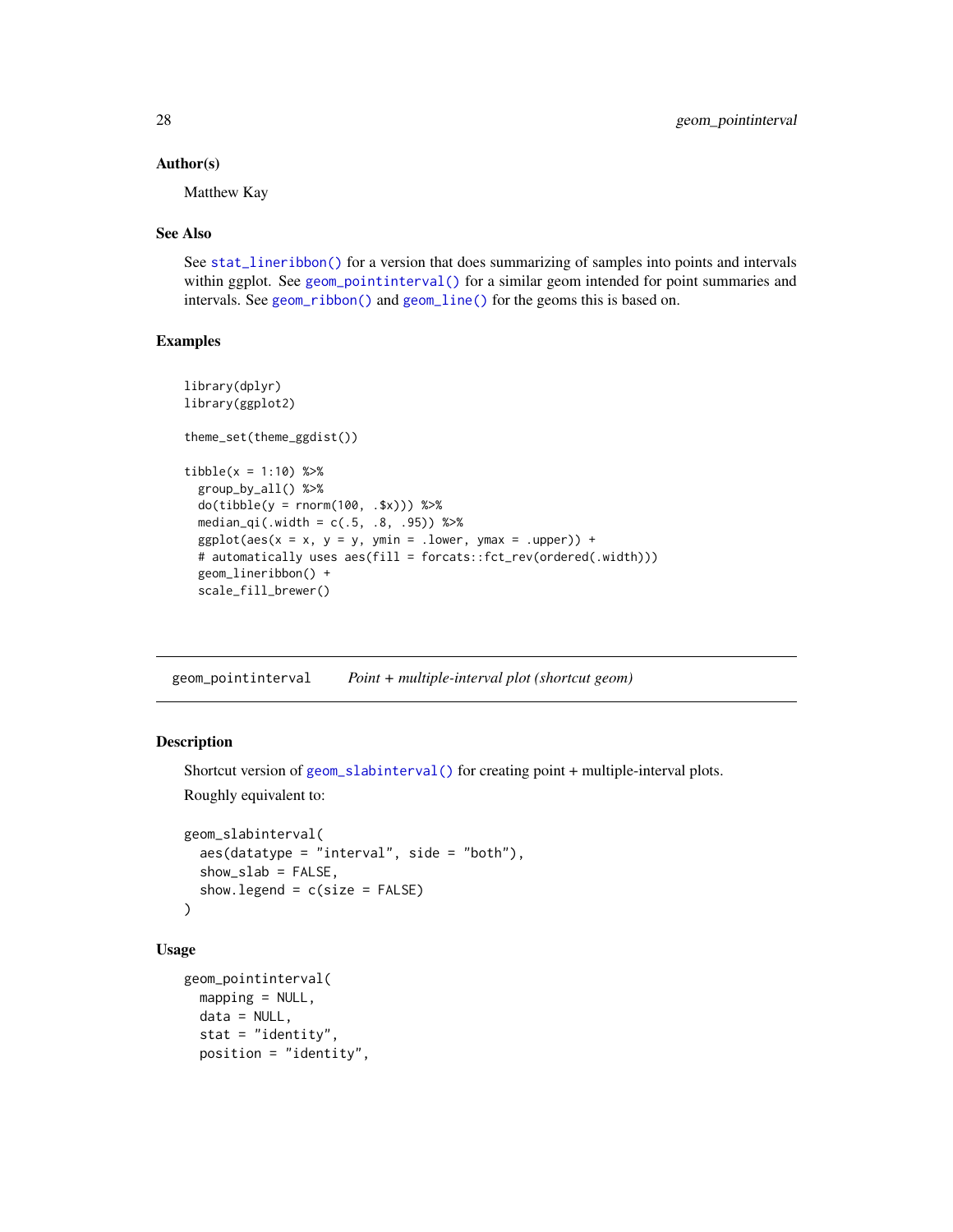# geom\_pointinterval 29

```
...,
 orientation = NA,
 interval_size\_domain = c(1, 6),interval_size_range = c(0.6, 1.4),fatten_point = 1.8,
 na.rm = FALSE,show.legend = c(size = FALSE),
 inherit.aes = TRUE
\mathcal{L}
```

| mapping     | Set of aesthetic mappings created by aes() or aes_(). If specified and inherit.aes<br>= TRUE (the default), it is combined with the default mapping at the top level of<br>the plot. You must supply mapping if there is no plot mapping.              |
|-------------|--------------------------------------------------------------------------------------------------------------------------------------------------------------------------------------------------------------------------------------------------------|
| data        | The data to be displayed in this layer. There are three options:                                                                                                                                                                                       |
|             | If NULL, the default, the data is inherited from the plot data as specified in the<br>call to ggplot().                                                                                                                                                |
|             | A data. frame, or other object, will override the plot data. All objects will be<br>fortified to produce a data frame. See fortify() for which variables will be<br>created.                                                                           |
|             | A function will be called with a single argument, the plot data. The return<br>value must be a data. frame, and will be used as the layer data. A function<br>can be created from a formula (e.g. $\sim$ head(.x, 10)).                                |
| stat        | The statistical transformation to use on the data for this layer, as a string.                                                                                                                                                                         |
| position    | Position adjustment, either as a string, or the result of a call to a position adjust-<br>ment function. Setting this equal to "dodge" (position_dodge()) or "dodgejust"<br>(position_dodgejust()) can be useful if you have overlapping geometries.   |
| .           | Other arguments passed to layer(). These are often aesthetics, used to set<br>an aesthetic to a fixed value, like colour = "red" or size = $3$ (see Aesthetics,<br>below). They may also be parameters to the paired geom/stat.                        |
| orientation | Whether this geom is drawn horizontally or vertically. One of:                                                                                                                                                                                         |
|             | • NA (default): automatically detect the orientation based on how the aesthet-<br>ics are assigned. Automatic detection works most of the time.                                                                                                        |
|             | • "horizontal" (or "y"): draw horizontally, using the y aesthetic to identify<br>different groups. For each group, uses the x, xmin, xmax, and thickness<br>aesthetics to draw points, intervals, and slabs.                                           |
|             | • "vertical" (or "x"): draw vertically, using the x aesthetic to identify dif-<br>ferent groups. For each group, uses the y, ymin, ymax, and thickness<br>aesthetics to draw points, intervals, and slabs.                                             |
|             | For compatibility with the base ggplot naming scheme for orientation, "x"<br>can be used as an alias for "vertical" and "y" as an alias for "horizontal"<br>(tidybayes had an orientation parameter before base ggplot did, hence the<br>discrepancy). |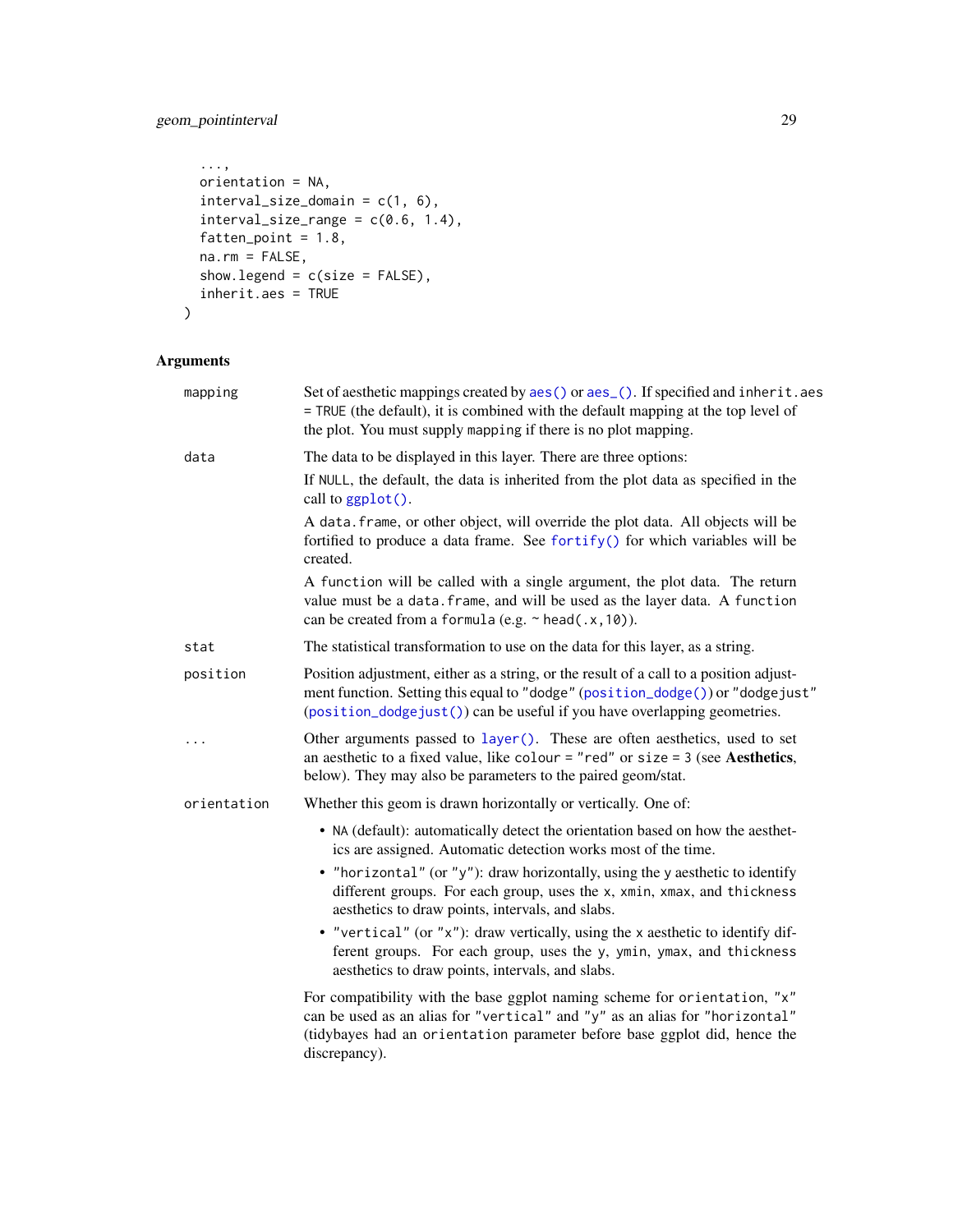#### interval\_size\_domain

A length-2 numeric vector giving the minimum and maximum of the values of the size aesthetic that will be translated into actual sizes for intervals drawn according to interval\_size\_range (see the documentation for that argument.)

#### interval\_size\_range

A length-2 numeric vector. This geom scales the raw size aesthetic values when drawing interval and point sizes, as they tend to be too thick when using the default settings of [scale\\_size\\_continuous\(\)](#page-0-0), which give sizes with a range of c(1,6). The interval\_size\_domain value indicates the input domain of raw size values (typically this should be equal to the value of the range argument of the [scale\\_size\\_continuous\(\)](#page-0-0) function), and interval\_size\_range indicates the desired output range of the size values (the min and max of the actual sizes used to draw intervals). Most of the time it is not recommended to change the value of this argument, as it may result in strange scaling of legends; this argument is a holdover from earlier versions that did not have size aesthetics targeting the point and interval separately. If you want to adjust the size of the interval or points separately, you can instead use the interval\_size or point\_size aesthetics; see [scales.](#page-57-1)

- fatten\_point A multiplicative factor used to adjust the size of the point relative to the size of the thickest interval line. If you wish to specify point sizes directly, you can also use the point\_size aesthetic and [scale\\_point\\_size\\_continuous\(\)](#page-57-2) or [scale\\_point\\_size\\_discrete\(\)](#page-57-2); sizes specified with that aesthetic will not be adjusted using fatten\_point.
- na.rm If FALSE, the default, missing values are removed with a warning. If TRUE, missing values are silently removed.
- show. legend Should this layer be included in the legends? Default is  $c$  (size = FALSE), unlike most geoms, to match its common use cases. FALSE hides all legends, TRUE shows all legends, and NA shows only those that are mapped (the default for most geoms).
- inherit.aes If FALSE, overrides the default aesthetics, rather than combining with them. This is most useful for helper functions that define both data and aesthetics and shouldn't inherit behaviour from the default plot specification, e.g. [borders\(\)](#page-0-0).

#### Details

This geom wraps [geom\\_slabinterval\(\)](#page-37-1) with defaults designed to produce point + multiple-interval plots. Default aesthetic mappings are applied if the .width column is present in the input data (e.g., as generated by the [point\\_interval\(\)](#page-50-1) family of functions), making this geom often more convenient than vanilla [ggplot2](#page-0-0) geometries when used with functions like [median\\_qi\(\)](#page-50-2), [mean\\_qi\(\)](#page-50-2), [mode\\_hdi\(\)](#page-50-2), etc.

Specifically, if .width is present in the input, [geom\\_pointinterval\(\)](#page-27-1) acts as if its default aesthetics are  $aes(size = -.width)$ 

#### Value

A [ggplot2::Geom](#page-0-0) representing a point + multiple-interval geometry which can be added to a [ggplot\(\)](#page-0-0) object.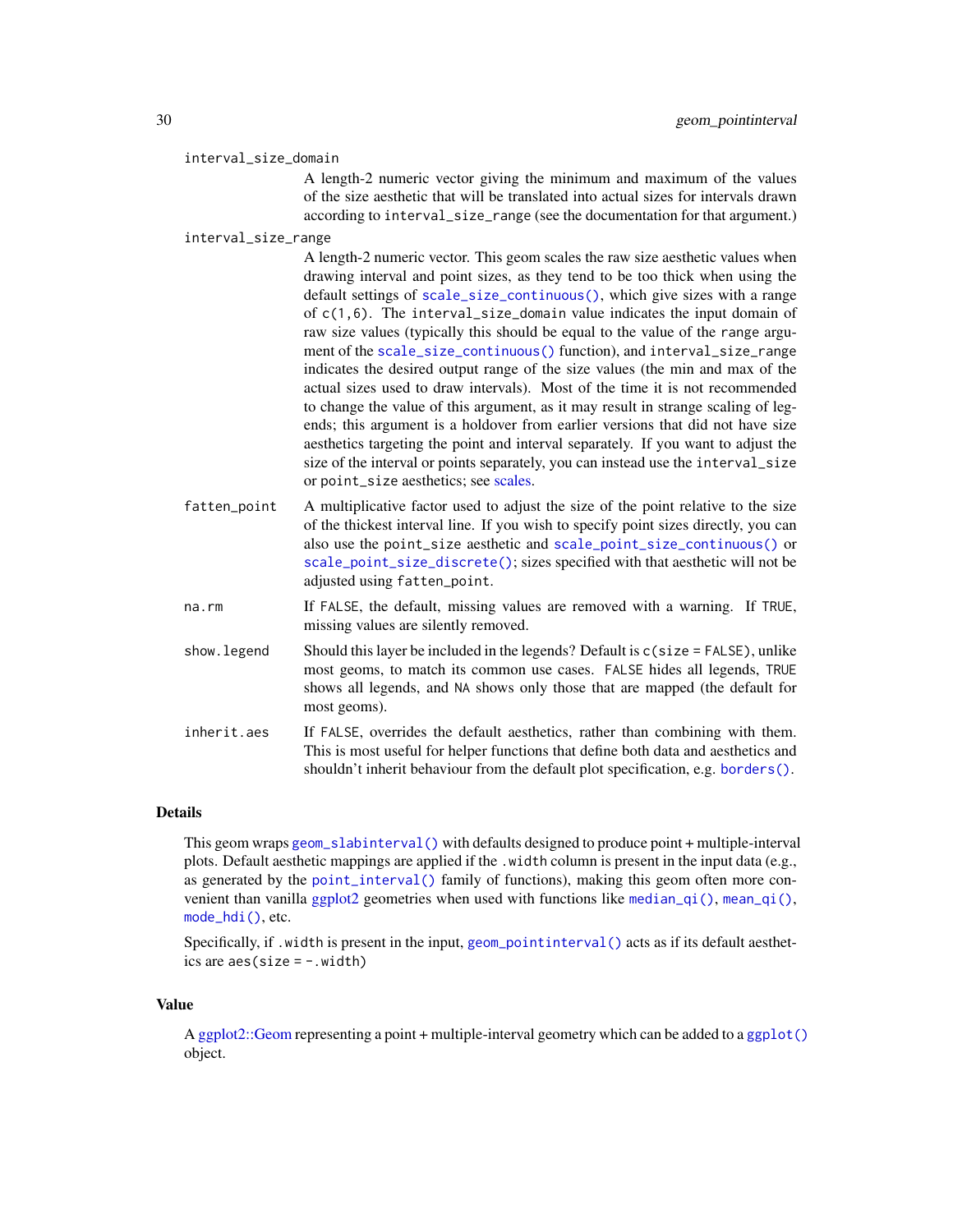#### **Aesthetics**

The slab+interval stats and geoms have a wide variety of aesthetics that control the appearance of their three sub-geometries: the slab, the point, and the interval.

## Positional aesthetics

- x: x position of the geometry
- y: y position of the geometry

## Interval-specific aesthetics

- xmin: Left end of the interval sub-geometry (if orientation = "horizontal").
- xmax: Right end of the interval sub-geometry (if orientation = "horizontal").
- ymin: Lower end of the interval sub-geometry (if orientation = "vertical").
- ymax: Upper end of the interval sub-geometry (if orientation = "vertical").

#### Point-specific aesthetics

• shape: Shape type used to draw the **point** sub-geometry.

#### Color aesthetics

- colour: (or color) The color of the interval and point sub-geometries. Use the slab\_color, interval\_color, or point\_color aesthetics (below) to set sub-geometry colors separately.
- fill: The fill color of the slab and point sub-geometries. Use the slab\_fill or point\_fill aesthetics (below) to set sub-geometry colors separately.
- alpha: The opacity of the **slab, interval,** and **point** sub-geometries. Use the slab\_alpha, interval\_alpha, or point\_alpha aesthetics (below) to set sub-geometry colors separately.
- colour\_ramp: (or color\_ramp) A secondary scale that modifies the color scale to "ramp" to another color. See [scale\\_colour\\_ramp\(\)](#page-62-1) for examples.
- fill\_ramp: A secondary scale that modifies the fill scale to "ramp" to another color. See [scale\\_fill\\_ramp\(\)](#page-62-2) for examples.

## Line aesthetics

- size: Width of the outline around the **slab** (if visible). Also determines the width of the line used to draw the **interval** and the size of the **point**, but raw size values are transformed according to the interval\_size\_domain, interval\_size\_range, and fatten\_point parameters of the geom (see above). Use the slab\_size, interval\_size, or point\_size aesthetics (below) to set sub-geometry line widths separately (note that when size is set directly using the override aesthetics, interval and point sizes are not affected by interval\_size\_domain, interval\_size\_range, and fatten\_point).
- stroke: Width of the outline around the point sub-geometry.
- linetype: Type of line (e.g., "solid", "dashed", etc) used to draw the interval and the outline of the slab (if it is visible). Use the slab\_linetype or interval\_linetype aesthetics (below) to set sub-geometry line types separately.

#### Interval-specific color/line override aesthetics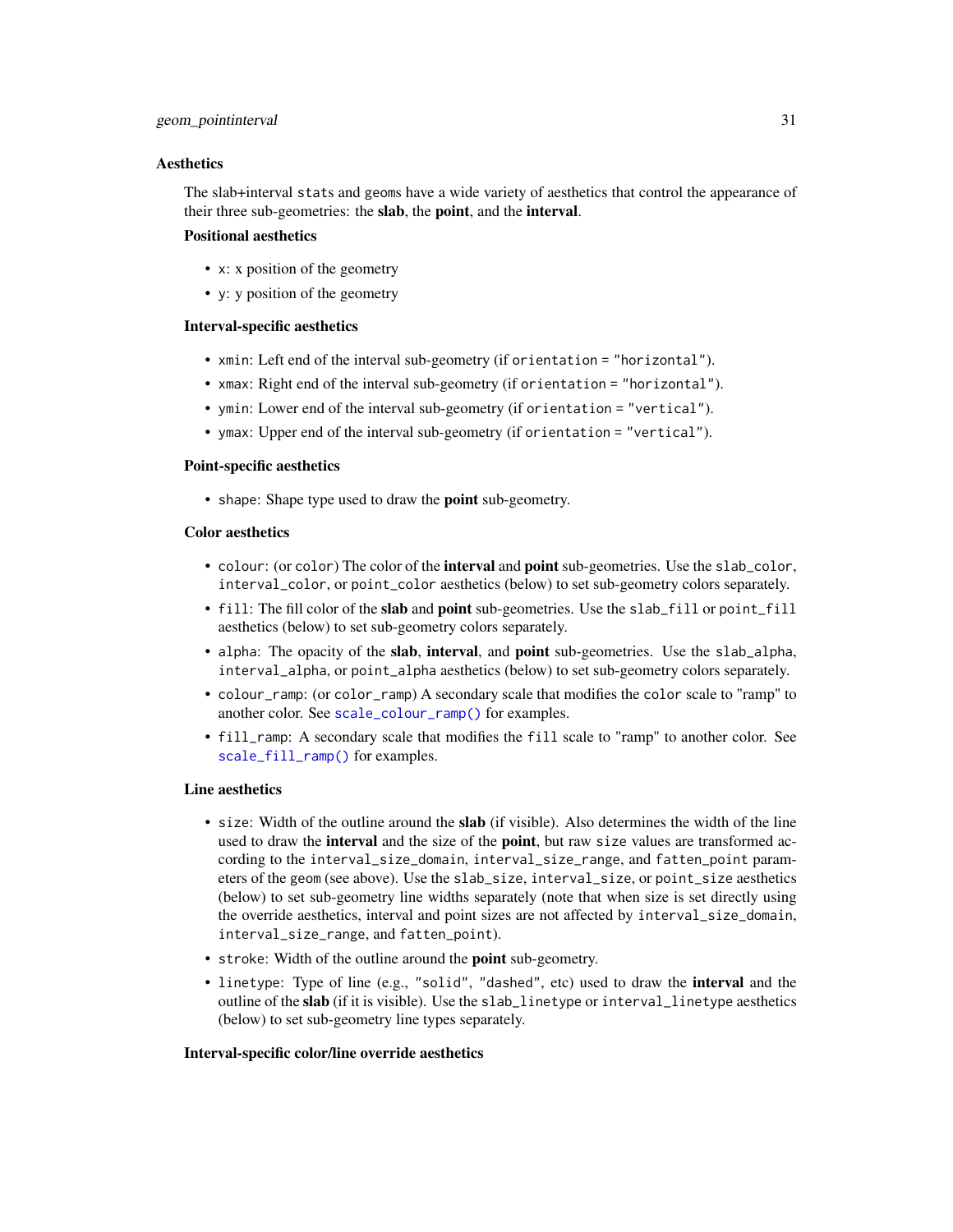- interval\_colour: (or interval\_color) Override for colour/color: the color of the interval.
- interval\_alpha: Override for alpha: the opacity of the interval.
- interval\_size: Override for size: the line width of the interval.
- interval\_linetype: Override for linetype: the line type of the interval.

#### Point-specific color/line override aesthetics

- point\_fill: Override for fill: the fill color of the point.
- point\_colour: (or point\_color) Override for colour/color: the outline color of the point.
- point\_alpha: Override for alpha: the opacity of the point.
- point\_size: Override for size: the size of the point.

Other aesthetics (these work as in standard geoms)

- width
- height
- group

See examples of some of these aesthetics in action in vignette("slabinterval"). Learn more about the sub-geom override aesthetics (like interval\_color) in the [scales](#page-57-1) documentation. Learn more about basic ggplot aesthetics in vignette("ggplot2-specs").

#### See Also

See [stat\\_pointinterval\(\)](#page-124-1) for the stat version, intended for use on sample data or analytical distributions. See [geom\\_slabinterval\(\)](#page-37-1) for the geometry this shortcut is based on.

Other slabinterval geoms: [geom\\_interval\(](#page-20-1)), [geom\\_slab\(](#page-32-1))

## Examples

```
library(dplyr)
library(ggplot2)
data(RankCorr_u_tau, package = "ggdist")
# orientation is detected automatically based on
# use of xmin/xmax or ymin/ymax
RankCorr_u_tau %>%
 group_by(i) %>%
 median_qi(.width = c(.8, .95)) %>%
 ggplot(aes(y = i, x = u_t, xmin = .lower, xmax = .upper)) +geom_pointinterval()
RankCorr_u_tau %>%
 group_by(i) %>%
 median_qi(.width = c(.8, .95)) %>%
```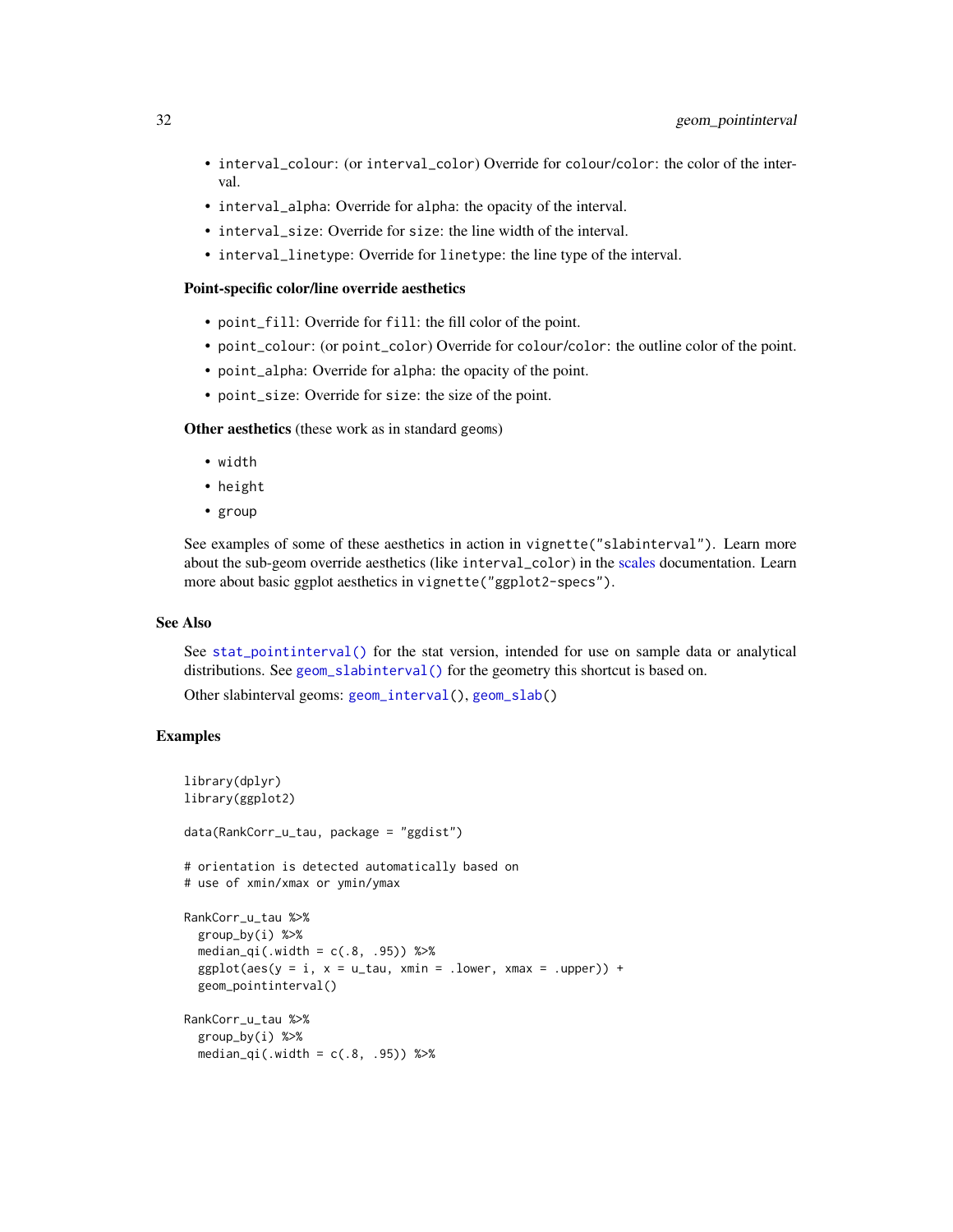## <span id="page-32-0"></span>geom\_slab 33

```
ggplot(aes(x = i, y = u\_tau, ymin = .lower, ymax = .upper)) +geom_pointinterval()
```
<span id="page-32-1"></span>geom\_slab *Slab (ridge) plot (shortcut geom)*

## Description

```
Shortcut version of geom_slabinterval() for creating slab (ridge) plots.
Roughly equivalent to:
```

```
geom_slabinterval(
 show_point = FALSE, show_interval = FALSE
)
```
## Usage

```
geom_slab(
 mapping = NULL,
 data = NULL,
  stat = "identity",
 position = "identity",
  ...,
 orientation = NA,
 normalize = "all",
 fill_type = "segments",
 na.rm = FALSE,
 show.legend = NA,
  inherit.aes = TRUE
)
```

| mapping | Set of aesthetic mappings created by aes () or aes (). If specified and inherit. aes<br>$=$ TRUE (the default), it is combined with the default mapping at the top level of<br>the plot. You must supply mapping if there is no plot mapping. |
|---------|-----------------------------------------------------------------------------------------------------------------------------------------------------------------------------------------------------------------------------------------------|
| data    | The data to be displayed in this layer. There are three options:                                                                                                                                                                              |
|         | If NULL, the default, the data is inherited from the plot data as specified in the<br>call to $ggplot()$ .                                                                                                                                    |
|         | A data, frame, or other object, will override the plot data. All objects will be<br>fortified to produce a data frame. See fortify() for which variables will be<br>created.                                                                  |
|         | A function will be called with a single argument, the plot data. The return<br>value must be a data. frame, and will be used as the layer data. A function<br>can be created from a formula (e.g. $\sim$ head(.x, 10)).                       |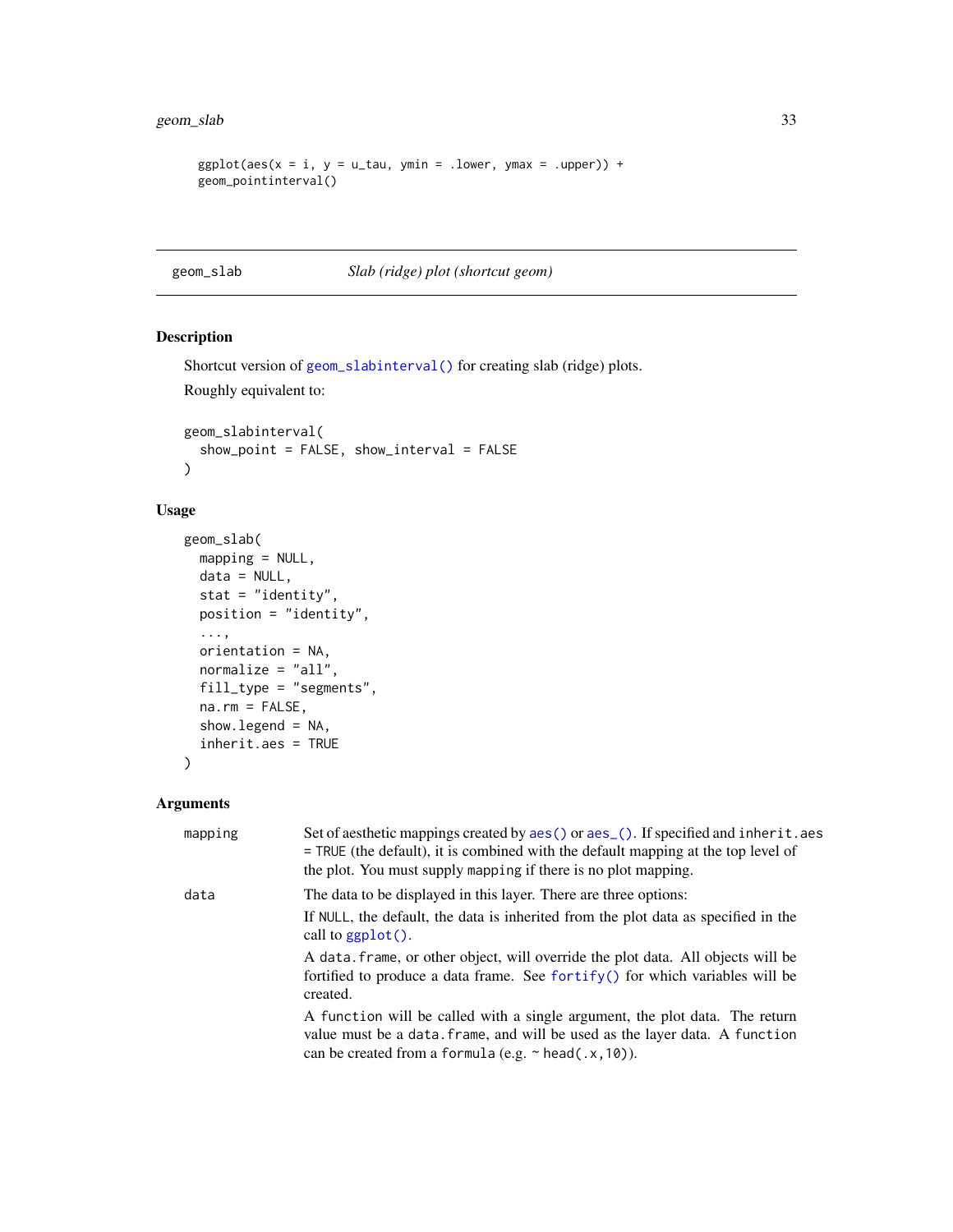| stat        | The statistical transformation to use on the data for this layer, as a string.                                                                                                                                                                                                                                                                                                                                                                                                                           |
|-------------|----------------------------------------------------------------------------------------------------------------------------------------------------------------------------------------------------------------------------------------------------------------------------------------------------------------------------------------------------------------------------------------------------------------------------------------------------------------------------------------------------------|
| position    | Position adjustment, either as a string, or the result of a call to a position adjust-<br>ment function. Setting this equal to "dodge" (position_dodge()) or "dodgejust"<br>(position_dodgejust()) can be useful if you have overlapping geometries.                                                                                                                                                                                                                                                     |
| $\ddotsc$   | Other arguments passed to layer(). These are often aesthetics, used to set<br>an aesthetic to a fixed value, like colour = "red" or size = $3$ (see Aesthetics,<br>below). They may also be parameters to the paired geom/stat.                                                                                                                                                                                                                                                                          |
| orientation | Whether this geom is drawn horizontally or vertically. One of:                                                                                                                                                                                                                                                                                                                                                                                                                                           |
|             | • NA (default): automatically detect the orientation based on how the aesthet-<br>ics are assigned. Automatic detection works most of the time.                                                                                                                                                                                                                                                                                                                                                          |
|             | • "horizontal" (or "y"): draw horizontally, using the y aesthetic to identify<br>different groups. For each group, uses the x, xmin, xmax, and thickness<br>aesthetics to draw points, intervals, and slabs.                                                                                                                                                                                                                                                                                             |
|             | • "vertical" (or "x"): draw vertically, using the x aesthetic to identify dif-<br>ferent groups. For each group, uses the y, ymin, ymax, and thickness<br>aesthetics to draw points, intervals, and slabs.                                                                                                                                                                                                                                                                                               |
|             | For compatibility with the base ggplot naming scheme for orientation, "x"<br>can be used as an alias for "vertical" and "y" as an alias for "horizontal"<br>(tidybayes had an orientation parameter before base ggplot did, hence the<br>discrepancy).                                                                                                                                                                                                                                                   |
| normalize   | How to normalize heights of functions input to the thickness aesthetic. One<br>of:                                                                                                                                                                                                                                                                                                                                                                                                                       |
|             | • "all": normalize so that the maximum height across all data is 1.                                                                                                                                                                                                                                                                                                                                                                                                                                      |
|             | • "panels": normalize within panels so that the maximum height in each<br>panel is 1.                                                                                                                                                                                                                                                                                                                                                                                                                    |
|             | • "xy": normalize within the x/y axis opposite the orientation of this geom<br>so that the maximum height at each value of the opposite axis is 1.                                                                                                                                                                                                                                                                                                                                                       |
|             | • "groups": normalize within values of the opposite axis and within each<br>group so that the maximum height in each group is 1.                                                                                                                                                                                                                                                                                                                                                                         |
|             | • "none": values are taken as is with no normalization (this should probably<br>only be used with functions whose values are in $[0,1]$ , such as CDFs).                                                                                                                                                                                                                                                                                                                                                 |
| fill_type   | What type of fill to use when the fill color or alpha varies within a slab. One of:                                                                                                                                                                                                                                                                                                                                                                                                                      |
|             | • "segments": breaks up the slab geometry into segments for each unique<br>combination of fill color and alpha value. This approach is supported by all<br>graphics devices and works well for sharp cutoff values, but can give ugly<br>results if a large number of unique fill colors are being used (as in gradients,<br>like in stat_gradientinterval()).                                                                                                                                           |
|             | • "gradient": a grid:: linearGradient() is used to create a smooth gra-<br>dient fill. This works well for large numbers of unique fill colors, but re-<br>quires $R \geq 4.1$ and is not yet supported on all graphics devices. As of<br>this writing, the png() graphics device with type = "cairo", the svg()<br>device, the pdf() device, and the ragg::agg_png() devices are known to<br>support this option. On $R < 4.1$ , this option will fall back to fill_type =<br>"segment" with a message. |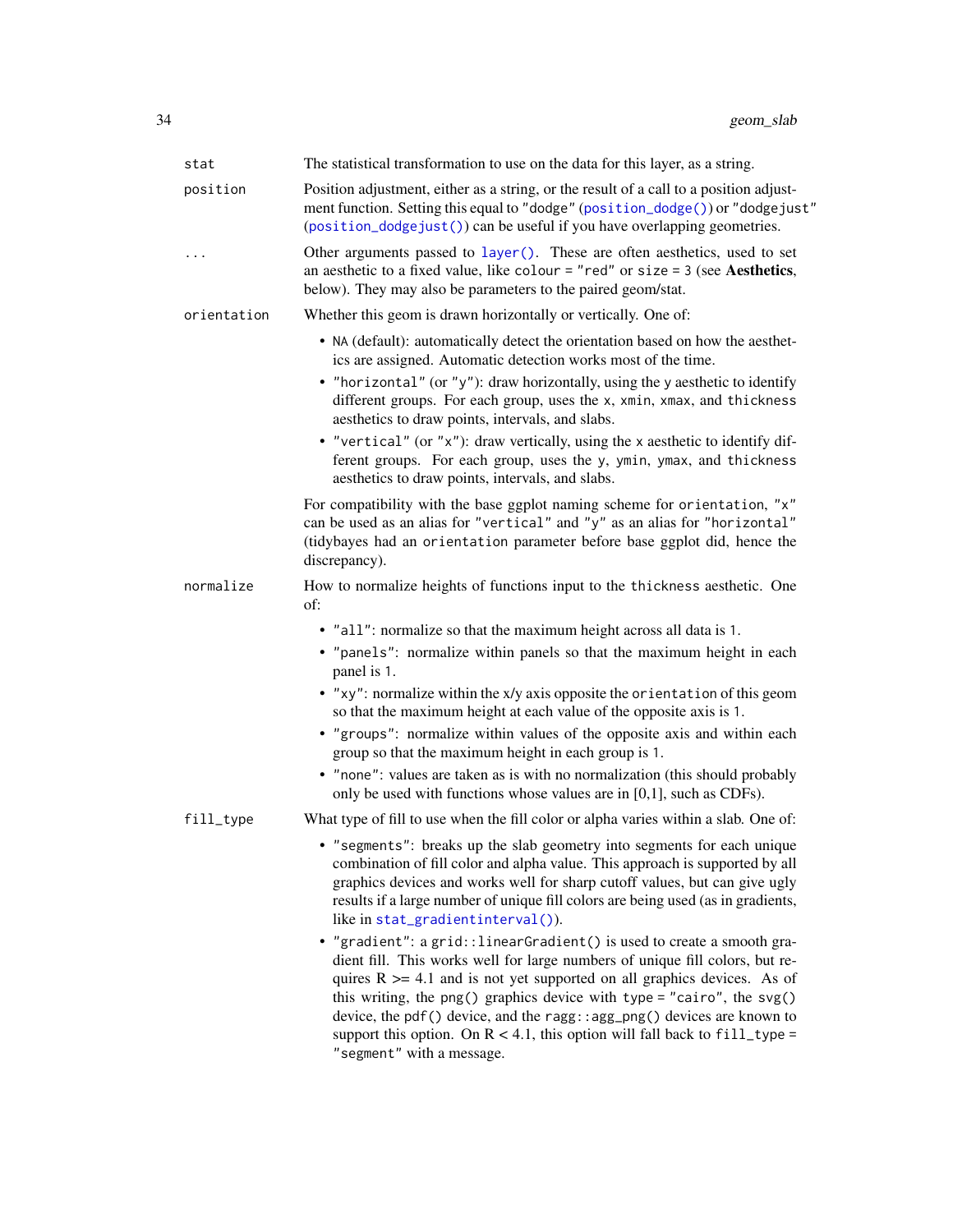|             | • "auto": attempts to use fill_type = "gradient" if support for it can be<br>auto-detected. On $R \ge 4.2$ , support for gradients can be auto-detected<br>on some graphics devices; if support is not detected, this option will fall<br>back to $fill\_type = "segments"$ (in case of a false negative, $fill\_type =$<br>"gradient" can be set explicitly). On $R < 4.2$ , support for gradients cannot<br>be auto-detected, so this will always fall back to fill_type = "segments",<br>in which case you can set fill_type = "gradient" explicitly if you are<br>using a graphics device that support gradients. |
|-------------|-----------------------------------------------------------------------------------------------------------------------------------------------------------------------------------------------------------------------------------------------------------------------------------------------------------------------------------------------------------------------------------------------------------------------------------------------------------------------------------------------------------------------------------------------------------------------------------------------------------------------|
| na.rm       | If FALSE, the default, missing values are removed with a warning. If TRUE,<br>missing values are silently removed.                                                                                                                                                                                                                                                                                                                                                                                                                                                                                                    |
| show.legend | logical. Should this layer be included in the legends? NA, the default, includes if<br>any aesthetics are mapped. FALSE never includes, and TRUE always includes. It<br>can also be a named logical vector to finely select the aesthetics to display.                                                                                                                                                                                                                                                                                                                                                                |
| inherit.aes | If FALSE, overrides the default aesthetics, rather than combining with them.<br>This is most useful for helper functions that define both data and aesthetics and<br>shouldn't inherit behaviour from the default plot specification, e.g. borders $()$ .                                                                                                                                                                                                                                                                                                                                                             |

#### Value

A [ggplot2::Geom](#page-0-0) representing a slab (ridge) geometry which can be added to a [ggplot\(\)](#page-0-0) object.

## **Aesthetics**

The slab+interval stats and geoms have a wide variety of aesthetics that control the appearance of their three sub-geometries: the slab, the point, and the interval.

## Positional aesthetics

- x: x position of the geometry
- y: y position of the geometry

#### Slab-specific aesthetics

- thickness: The thickness of the slab at each x value (if orientation = "horizontal") or y value (if orientation = "vertical") of the slab.
- side: Which side to place the slab on. "topright", "top", and "right" are synonyms which cause the slab to be drawn on the top or the right depending on if orientation is "horizontal" or "vertical". "bottomleft", "bottom", and "left" are synonyms which cause the slab to be drawn on the bottom or the left depending on if orientation is "horizontal" or "vertical". "topleft" causes the slab to be drawn on the top or the left, and "bottomright" causes the slab to be drawn on the bottom or the right. "both" draws the slab mirrored on both sides (as in a violin plot).
- scale: What proportion of the region allocated to this geom to use to draw the slab. If scale = 1, slabs that use the maximum range will just touch each other. Default is 0.9 to leave some space.
- $\bullet$  justification: Justification of the interval relative to the slab, where  $\emptyset$  indicates bottom/left justification and 1 indicates top/right justification (depending on orientation). If justification is NULL (the default), then it is set automatically based on the value of side: when side is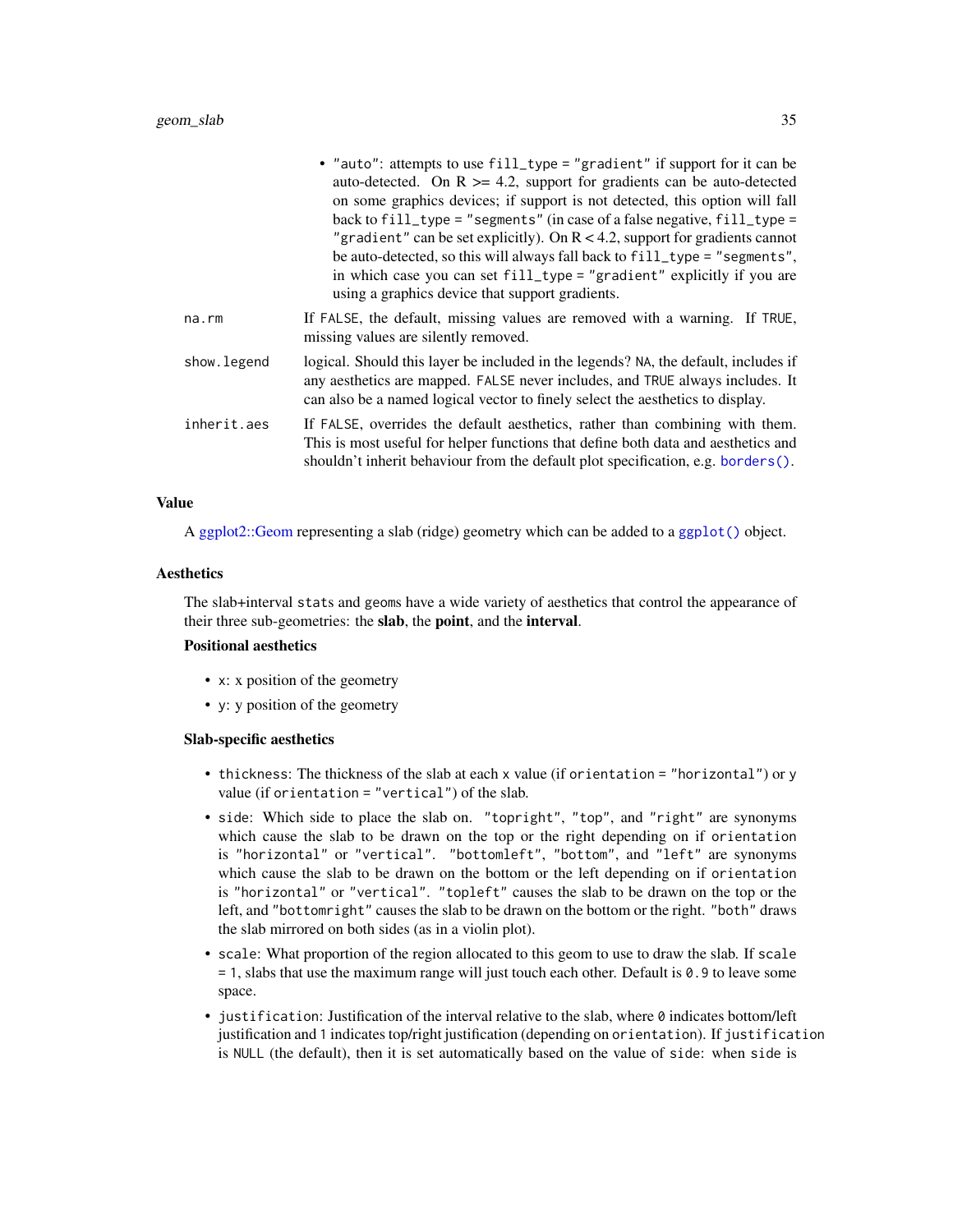"top"/"right" justification is set to 0, when side is "bottom"/"left" justification is set to 1, and when side is "both" justification is set to 0.5.

• datatype: When using composite geoms directly without a stat (e.g. [geom\\_slabinterval\(\)](#page-37-1)), datatype is used to indicate which part of the geom a row in the data targets: rows with datatype = "slab" target the slab portion of the geometry and rows with datatype = "interval" target the interval portion of the geometry. This is set automatically when using ggdist stats.

#### Color aesthetics

- colour: (or color) The color of the interval and point sub-geometries. Use the slab\_color, interval\_color, or point\_color aesthetics (below) to set sub-geometry colors separately.
- fill: The fill color of the slab and point sub-geometries. Use the slab\_fill or point\_fill aesthetics (below) to set sub-geometry colors separately.
- alpha: The opacity of the slab, interval, and point sub-geometries. Use the slab\_alpha, interval\_alpha, or point\_alpha aesthetics (below) to set sub-geometry colors separately.
- colour\_ramp: (or color\_ramp) A secondary scale that modifies the color scale to "ramp" to another color. See [scale\\_colour\\_ramp\(\)](#page-62-1) for examples.
- fill\_ramp: A secondary scale that modifies the fill scale to "ramp" to another color. See [scale\\_fill\\_ramp\(\)](#page-62-2) for examples.

#### Line aesthetics

- size: Width of the outline around the **slab** (if visible). Also determines the width of the line used to draw the interval and the size of the point, but raw size values are transformed according to the interval\_size\_domain, interval\_size\_range, and fatten\_point parameters of the geom (see above). Use the slab\_size, interval\_size, or point\_size aesthetics (below) to set sub-geometry line widths separately (note that when size is set directly using the override aesthetics, interval and point sizes are not affected by interval\_size\_domain, interval\_size\_range, and fatten\_point).
- stroke: Width of the outline around the point sub-geometry.
- linetype: Type of line (e.g., "solid", "dashed", etc) used to draw the interval and the outline of the slab (if it is visible). Use the slab\_linetype or interval\_linetype aesthetics (below) to set sub-geometry line types separately.

#### Slab-specific color/line override aesthetics

- slab fill: Override for fill: the fill color of the slab.
- slab\_colour: (or slab\_color) Override for colour/color: the outline color of the slab.
- slab\_alpha: Override for alpha: the opacity of the slab.
- slab\_size: Override for size: the width of the outline of the slab.
- slab\_linetype: Override for linetype: the line type of the outline of the slab.

Other aesthetics (these work as in standard geoms)

- width
- height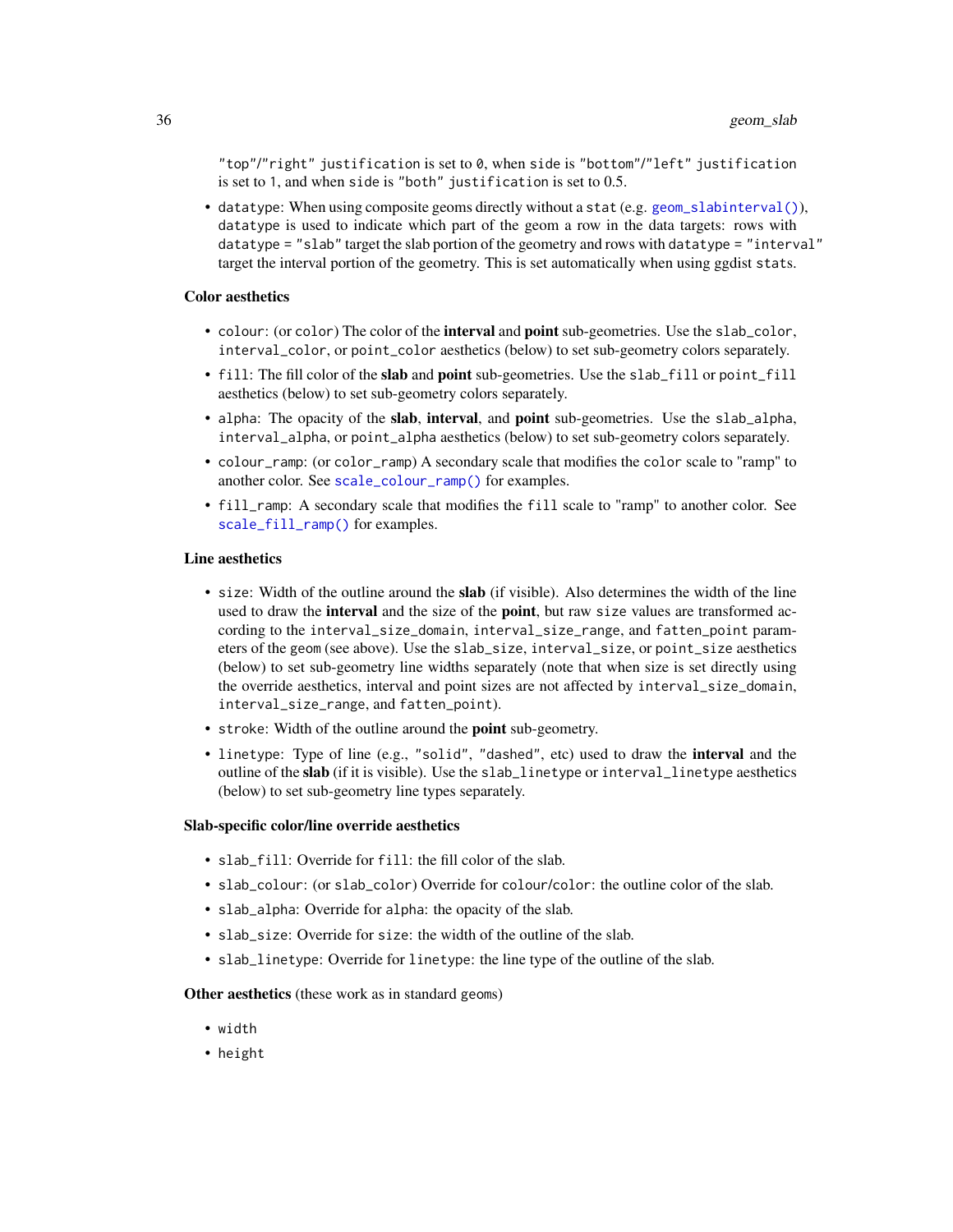# geom\_slab 37

• group

See examples of some of these aesthetics in action in vignette("slabinterval"). Learn more about the sub-geom override aesthetics (like interval\_color) in the [scales](#page-57-0) documentation. Learn more about basic ggplot aesthetics in vignette("ggplot2-specs").

## See Also

See [stat\\_slab\(\)](#page-134-0) for the stat version, intended for use on sample data or analytical distributions. See [geom\\_slabinterval\(\)](#page-37-0) for the geometry this shortcut is based on.

Other slabinterval geoms: [geom\\_interval\(](#page-20-0)), [geom\\_pointinterval\(](#page-27-0))

#### Examples

```
library(dplyr)
library(ggplot2)
theme_set(theme_ggdist())
# we will manually demonstrate plotting a density with geom_slab(),
# though generally speaking this is easier to do using stat_slab(), which
# will determine sensible limits automatically and correctly adjust
# densities when using scale transformations
df = expand.grid(
   mean = 1:3,
   input = seq(-2, 6, length.out = 100)) %>%
 mutate(
   group = letters[4 - mean],density = dnorm(input, mean, 1)
 \lambda# orientation is detected automatically based on
# use of x or y
df %>%
 ggplot(aes(y = group, x = input, thickness = density)) +geom_slab()
df %>%
 ggplot(aes(x = group, y = input, thickness = density)) +geom_slab()
# RIDGE PLOTS
# "ridge" plots can be created by increasing the slab height and
# setting the slab color
df %>%
 ggplot(aes(y = group, x = input, thickness = density)) +geom_slab(height = 2, color = "black")
```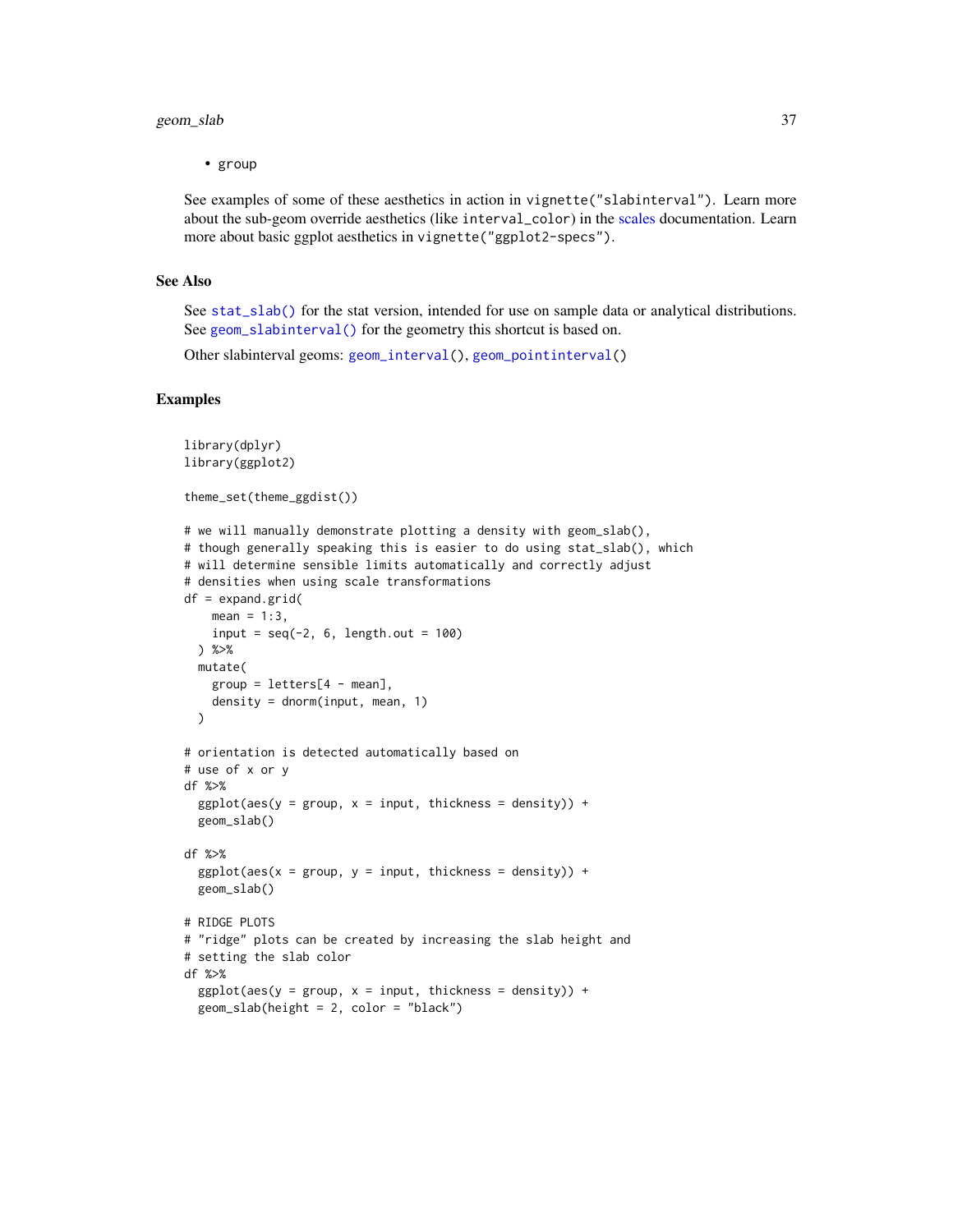<span id="page-37-0"></span>geom\_slabinterval *Slab + point + interval meta-geom*

#### Description

This meta-geom supports drawing combinations of functions (as slabs, aka ridge plots or joy plots), points, and intervals. It acts as a meta-geom for many other tidybayes geoms that are wrappers around this geom, including eye plots, half-eye plots, CCDF barplots, and point+multiple interval plots, and supports both horizontal and vertical orientations, dodging (via the position argument), and relative justification of slabs with their corresponding intervals.

# Usage

```
geom_slabinterval(
 mapping = NULL,
 data = NULL,
  stat = "identity",
 position = "identity",
  ...,
  orientation = NA,
  normalize = "all",
  fill_type = "segments",
  interval_size\_domain = c(1, 6),interval_size_range = c(0.6, 1.4),fatten\_point = 1.8,
  show\_slab = TRUE,show_point = TRUE,
  show_interval = TRUE,
  na.rm = FALSE,show. legend = NA,
  inherit.aes = TRUE
)
```
## Arguments

| mapping | Set of aesthetic mappings created by aes () or aes (). If specified and inherit. aes<br>$=$ TRUE (the default), it is combined with the default mapping at the top level of<br>the plot. You must supply mapping if there is no plot mapping. |
|---------|-----------------------------------------------------------------------------------------------------------------------------------------------------------------------------------------------------------------------------------------------|
| data    | The data to be displayed in this layer. There are three options:                                                                                                                                                                              |
|         | If NULL, the default, the data is inherited from the plot data as specified in the<br>call to $ggplot()$ .                                                                                                                                    |
|         | A data, frame, or other object, will override the plot data. All objects will be<br>fortified to produce a data frame. See for $\text{trify}()$ for which variables will be<br>created.                                                       |
|         | A function will be called with a single argument, the plot data. The return<br>value must be a data. frame, and will be used as the layer data. A function<br>can be created from a formula (e.g. $\sim$ head(.x, 10)).                       |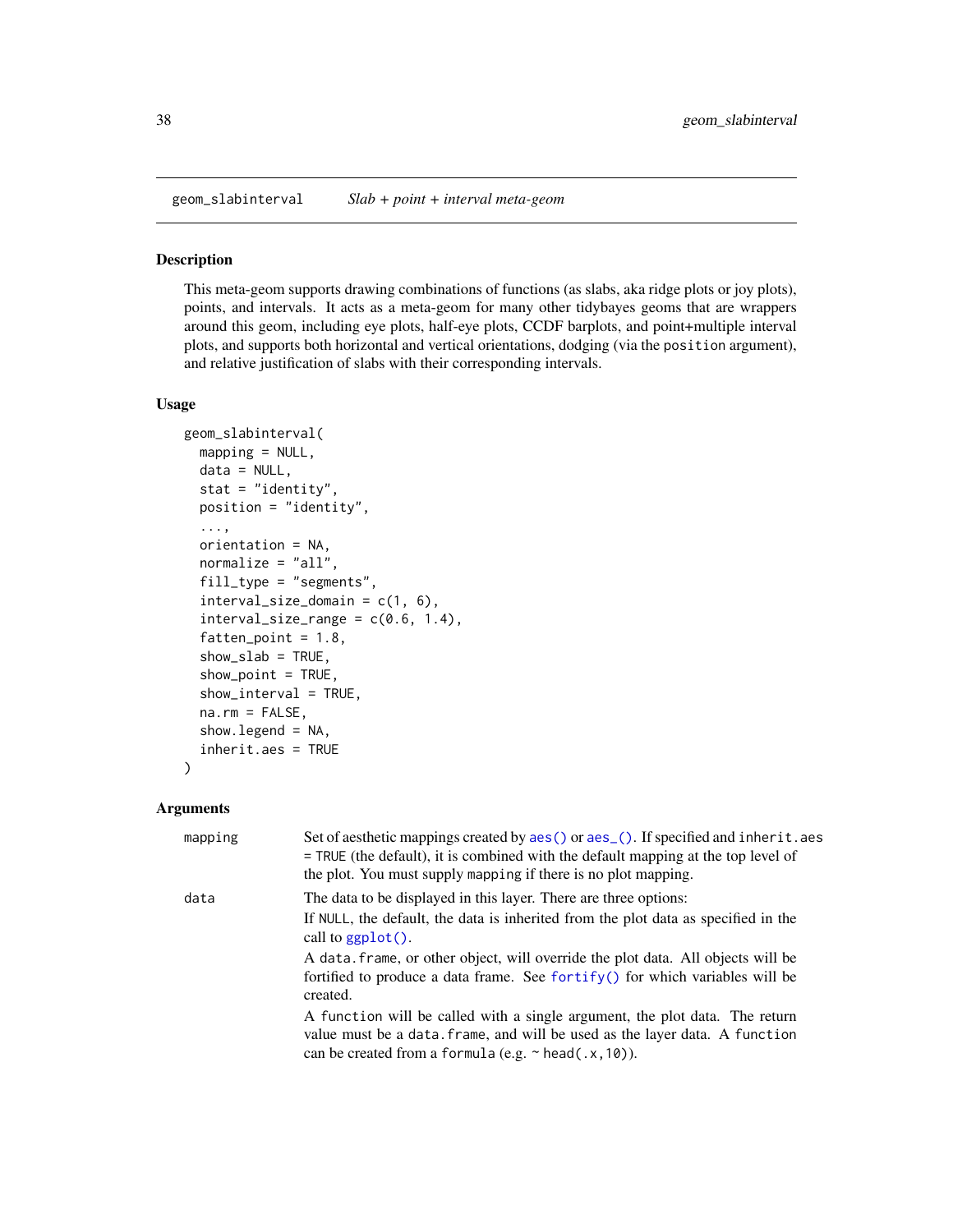| stat        | The statistical transformation to use on the data for this layer, as a string.                                                                                                                                                                                                                                                                                     |
|-------------|--------------------------------------------------------------------------------------------------------------------------------------------------------------------------------------------------------------------------------------------------------------------------------------------------------------------------------------------------------------------|
| position    | Position adjustment, either as a string, or the result of a call to a position adjust-<br>ment function. Setting this equal to "dodge" (position_dodge()) or "dodgejust"<br>(position_dodgejust()) can be useful if you have overlapping geometries.                                                                                                               |
| $\ddots$    | Other arguments passed to layer(). These are often aesthetics, used to set<br>an aesthetic to a fixed value, like colour = "red" or size = $3$ (see Aesthetics,<br>below). They may also be parameters to the paired geom/stat.                                                                                                                                    |
| orientation | Whether this geom is drawn horizontally or vertically. One of:                                                                                                                                                                                                                                                                                                     |
|             | • NA (default): automatically detect the orientation based on how the aesthet-<br>ics are assigned. Automatic detection works most of the time.                                                                                                                                                                                                                    |
|             | • "horizontal" (or "y"): draw horizontally, using the y aesthetic to identify<br>different groups. For each group, uses the x, xmin, xmax, and thickness<br>aesthetics to draw points, intervals, and slabs.                                                                                                                                                       |
|             | • "vertical" (or "x"): draw vertically, using the x aesthetic to identify dif-<br>ferent groups. For each group, uses the y, ymin, ymax, and thickness<br>aesthetics to draw points, intervals, and slabs.                                                                                                                                                         |
|             | For compatibility with the base ggplot naming scheme for orientation, "x"<br>can be used as an alias for "vertical" and "y" as an alias for "horizontal"<br>(tidybayes had an orientation parameter before base ggplot did, hence the<br>discrepancy).                                                                                                             |
| normalize   | How to normalize heights of functions input to the thickness aesthetic. One<br>of:                                                                                                                                                                                                                                                                                 |
|             | • "all": normalize so that the maximum height across all data is 1.                                                                                                                                                                                                                                                                                                |
|             | • "panels": normalize within panels so that the maximum height in each<br>panel is 1.                                                                                                                                                                                                                                                                              |
|             | • "xy": normalize within the x/y axis opposite the orientation of this geom<br>so that the maximum height at each value of the opposite axis is 1.                                                                                                                                                                                                                 |
|             | • "groups": normalize within values of the opposite axis and within each<br>group so that the maximum height in each group is 1.                                                                                                                                                                                                                                   |
|             | • "none": values are taken as is with no normalization (this should probably<br>only be used with functions whose values are in [0,1], such as CDFs).                                                                                                                                                                                                              |
| fill_type   | What type of fill to use when the fill color or alpha varies within a slab. One of:                                                                                                                                                                                                                                                                                |
|             | • "segments": breaks up the slab geometry into segments for each unique<br>combination of fill color and alpha value. This approach is supported by all<br>graphics devices and works well for sharp cutoff values, but can give ugly<br>results if a large number of unique fill colors are being used (as in gradients,<br>like in $stat\_gradientinterval()$ ). |

• "gradient": a grid::linearGradient() is used to create a smooth gradient fill. This works well for large numbers of unique fill colors, but requires  $R \geq 4.1$  and is not yet supported on all graphics devices. As of this writing, the png() graphics device with type = "cairo", the svg() device, the pdf() device, and the ragg::agg\_png() devices are known to support this option. On  $R < 4.1$ , this option will fall back to fill\_type = "segment" with a message.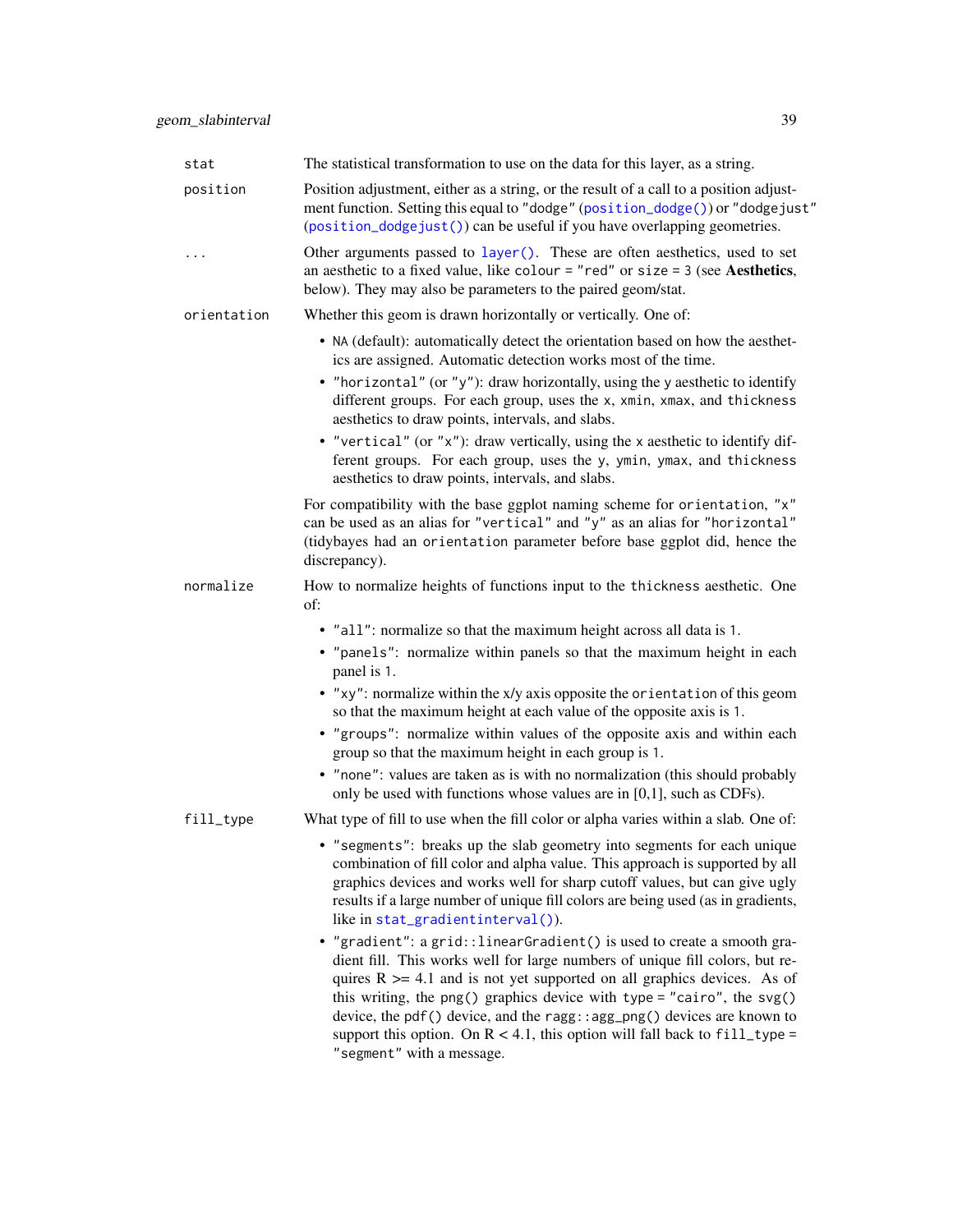• "auto": attempts to use fill\_type = "gradient" if support for it can be auto-detected. On  $R \geq 4.2$ , support for gradients can be auto-detected on some graphics devices; if support is not detected, this option will fall back to fill\_type = "segments" (in case of a false negative, fill\_type = "gradient" can be set explicitly). On  $R < 4.2$ , support for gradients cannot be auto-detected, so this will always fall back to fill\_type = "segments", in which case you can set fill\_type = "gradient" explicitly if you are using a graphics device that support gradients.

```
interval_size_domain
```
A length-2 numeric vector giving the minimum and maximum of the values of the size aesthetic that will be translated into actual sizes for intervals drawn according to interval\_size\_range (see the documentation for that argument.)

```
interval_size_range
```
A length-2 numeric vector. This geom scales the raw size aesthetic values when drawing interval and point sizes, as they tend to be too thick when using the default settings of [scale\\_size\\_continuous\(\)](#page-0-0), which give sizes with a range of c(1,6). The interval\_size\_domain value indicates the input domain of raw size values (typically this should be equal to the value of the range argument of the [scale\\_size\\_continuous\(\)](#page-0-0) function), and interval\_size\_range indicates the desired output range of the size values (the min and max of the actual sizes used to draw intervals). Most of the time it is not recommended to change the value of this argument, as it may result in strange scaling of legends; this argument is a holdover from earlier versions that did not have size aesthetics targeting the point and interval separately. If you want to adjust the size of the interval or points separately, you can instead use the interval\_size or point\_size aesthetics; see [scales.](#page-57-0)

fatten\_point A multiplicative factor used to adjust the size of the point relative to the size of the thickest interval line. If you wish to specify point sizes directly, you can also use the point\_size aesthetic and [scale\\_point\\_size\\_continuous\(\)](#page-57-1) or [scale\\_point\\_size\\_discrete\(\)](#page-57-1); sizes specified with that aesthetic will not be adjusted using fatten\_point.

| show_slab |  |  | Should the slab portion of the geom be drawn? |
|-----------|--|--|-----------------------------------------------|
|-----------|--|--|-----------------------------------------------|

- show\_point Should the point portion of the geom be drawn?
- show\_interval Should the interval portion of the geom be drawn?
- na.rm If FALSE, the default, missing values are removed with a warning. If TRUE, missing values are silently removed.
- show. legend logical. Should this layer be included in the legends? NA, the default, includes if any aesthetics are mapped. FALSE never includes, and TRUE always includes. It can also be a named logical vector to finely select the aesthetics to display.
- inherit.aes If FALSE, overrides the default aesthetics, rather than combining with them. This is most useful for helper functions that define both data and aesthetics and shouldn't inherit behaviour from the default plot specification, e.g. [borders\(\)](#page-0-0).

#### Details

[geom\\_slabinterval\(\)](#page-37-0) is a flexible meta-geom that you can use directly or through a variety of "shortcut" geoms that represent useful combinations of the various parameters of this geom. In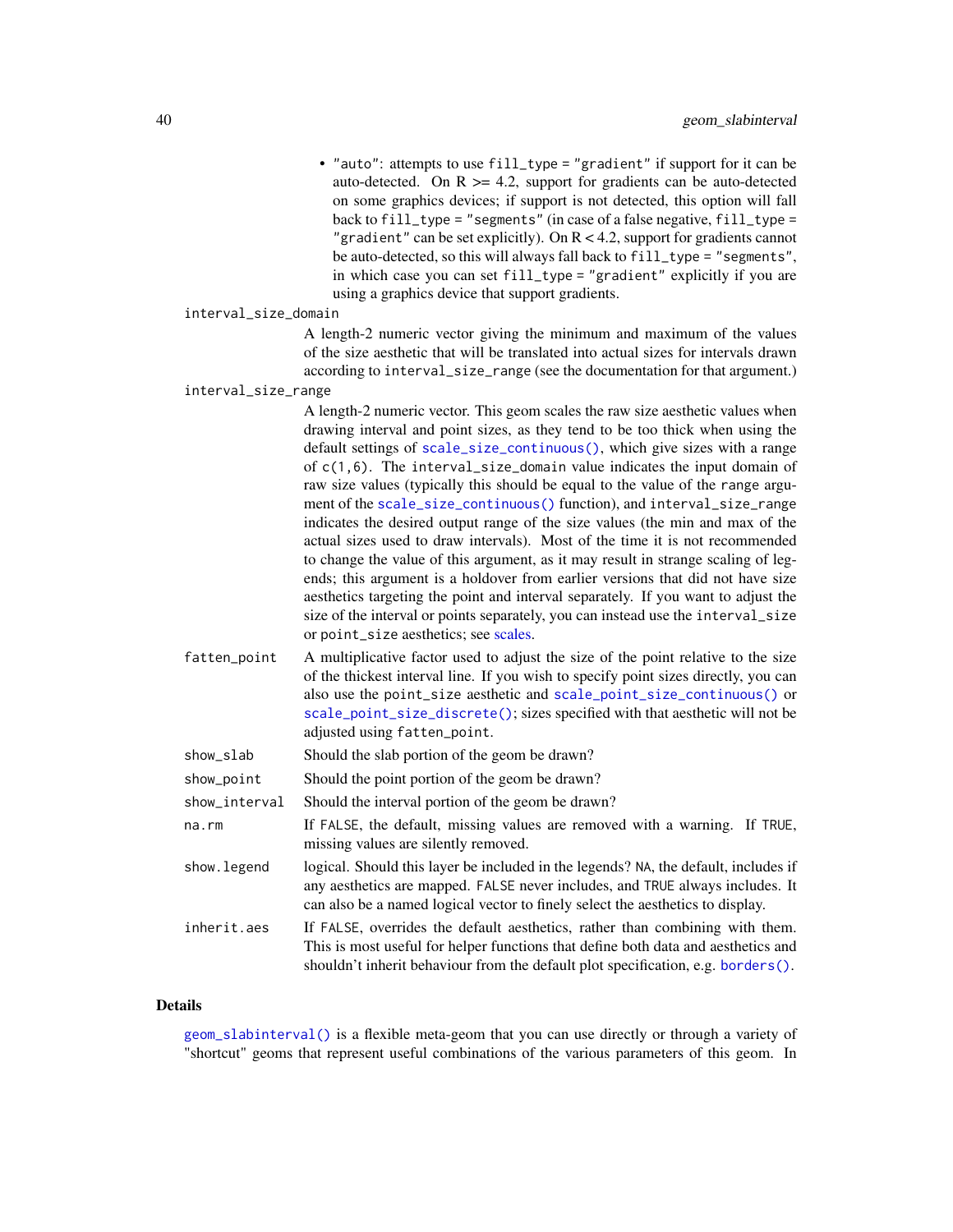many cases you will want to use the shortcut geoms instead as they create more useful mnemonic primitives, such as eye plots, half-eye plots, point+interval plots, or CCDF barplots.

The *slab* portion of the geom is much like a ridge or "joy" plot: it represents the value of a function scaled to fit between values on the x or y axis (depending on the value of orientation). Values of the functions are specified using the thickness aesthetic and are scaled to fit into scale times the distance between points on the relevant axis. E.g., if orientation is "horizontal", scale is 0.9, and y is a discrete variable, then the thickness aesthetic specifies the value of some function of x that is drawn for every y value and scaled to fit into  $\theta$ . 9 times the distance between points on the y axis.

For the *interval* portion of the geom, x and y aesthetics specify the location of the point, and ymin/ymax or xmin/xmax (depending on the value of orientation) specify the endpoints of the interval. A scaling factor for interval line width and point size is applied through the interval\_size\_domain, interval\_size\_range, and fatten\_point parameters. These scaling factors are designed to give multiple uncertainty intervals reasonable scaling at the default settings for [scale\\_size\\_continuous\(\)](#page-0-0).

As a combination geom, this geom expects a datatype aesthetic specifying which part of the geom a given row in the input data corresponds to: "slab" or "interval". However, specifying this aesthetic manually is typically only necessary if you use this geom directly; the numerous wrapper geoms will usually set this aesthetic for you as needed, and their use is recommended unless you have a very custom use case.

Wrapper geoms include:

- [geom\\_pointinterval\(\)](#page-27-0)
- [geom\\_interval\(\)](#page-20-0)
- [geom\\_slab\(\)](#page-32-0)

In addition, the [stat\\_slabinterval\(\)](#page-141-0) family of stats uses geoms from the [geom\\_slabinterval\(\)](#page-37-0) family, and is often easier to use than using these geoms directly. Typically, the geom\_\* versions are meant for use with already-summarized data (such as intervals) and the stat\_\* versions are summarize the data themselves (usually draws from a distribution) to produce the geom.

## Value

A [ggplot2::Geom](#page-0-0) representing a slab or combined slab+interval geometry which can be added to a [ggplot\(\)](#page-0-0) object.

### Aesthetics

The slab+interval stats and geoms have a wide variety of aesthetics that control the appearance of their three sub-geometries: the slab, the point, and the interval.

### Positional aesthetics

- x: x position of the geometry
- y: y position of the geometry

#### Slab-specific aesthetics

• thickness: The thickness of the slab at each x value (if orientation = "horizontal") or y value (if orientation = "vertical") of the slab.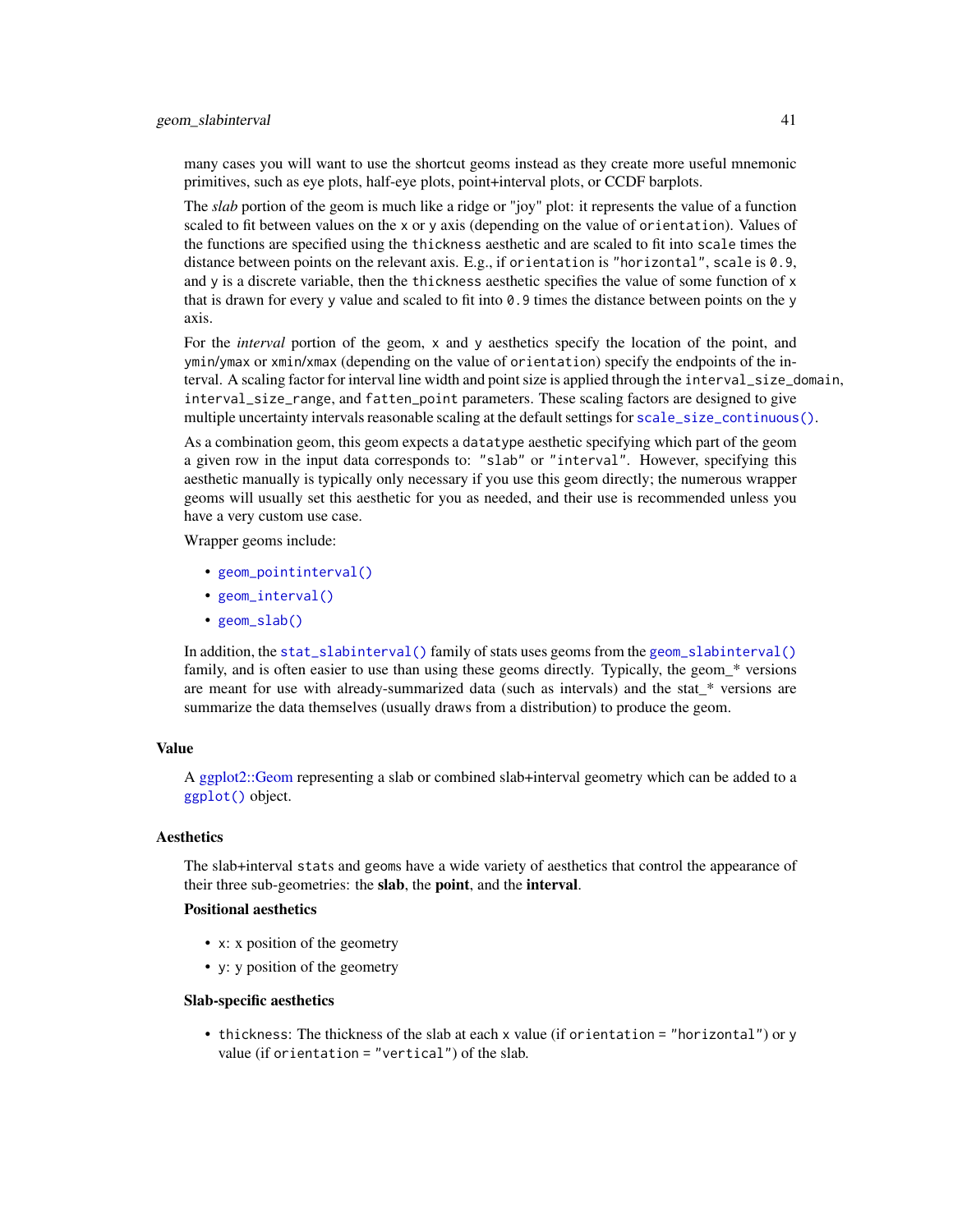- side: Which side to place the slab on. "topright", "top", and "right" are synonyms which cause the slab to be drawn on the top or the right depending on if orientation is "horizontal" or "vertical". "bottomleft", "bottom", and "left" are synonyms which cause the slab to be drawn on the bottom or the left depending on if orientation is "horizontal" or "vertical". "topleft" causes the slab to be drawn on the top or the left, and "bottomright" causes the slab to be drawn on the bottom or the right. "both" draws the slab mirrored on both sides (as in a violin plot).
- scale: What proportion of the region allocated to this geom to use to draw the slab. If scale = 1, slabs that use the maximum range will just touch each other. Default is 0.9 to leave some space.
- justification: Justification of the interval relative to the slab, where  $\theta$  indicates bottom/left justification and 1 indicates top/right justification (depending on orientation). If justification is NULL (the default), then it is set automatically based on the value of side: when side is "top"/"right" justification is set to 0, when side is "bottom"/"left" justification is set to 1, and when side is "both" justification is set to 0.5.
- datatype: When using composite geoms directly without a stat (e.g. [geom\\_slabinterval\(\)](#page-37-0)), datatype is used to indicate which part of the geom a row in the data targets: rows with datatype = "slab" target the slab portion of the geometry and rows with datatype = "interval" target the interval portion of the geometry. This is set automatically when using ggdist stats.

### Interval-specific aesthetics

- xmin: Left end of the interval sub-geometry (if orientation = "horizontal").
- xmax: Right end of the interval sub-geometry (if orientation = "horizontal").
- ymin: Lower end of the interval sub-geometry (if orientation = "vertical").
- ymax: Upper end of the interval sub-geometry (if orientation = "vertical").

# Point-specific aesthetics

• shape: Shape type used to draw the **point** sub-geometry.

### Color aesthetics

- colour: (or color) The color of the interval and point sub-geometries. Use the slab\_color, interval\_color, or point\_color aesthetics (below) to set sub-geometry colors separately.
- fill: The fill color of the slab and point sub-geometries. Use the slab\_fill or point\_fill aesthetics (below) to set sub-geometry colors separately.
- alpha: The opacity of the slab, interval, and point sub-geometries. Use the slab\_alpha, interval\_alpha, or point\_alpha aesthetics (below) to set sub-geometry colors separately.
- colour\_ramp: (or color\_ramp) A secondary scale that modifies the color scale to "ramp" to another color. See [scale\\_colour\\_ramp\(\)](#page-62-0) for examples.
- fill\_ramp: A secondary scale that modifies the fill scale to "ramp" to another color. See [scale\\_fill\\_ramp\(\)](#page-62-1) for examples.

## Line aesthetics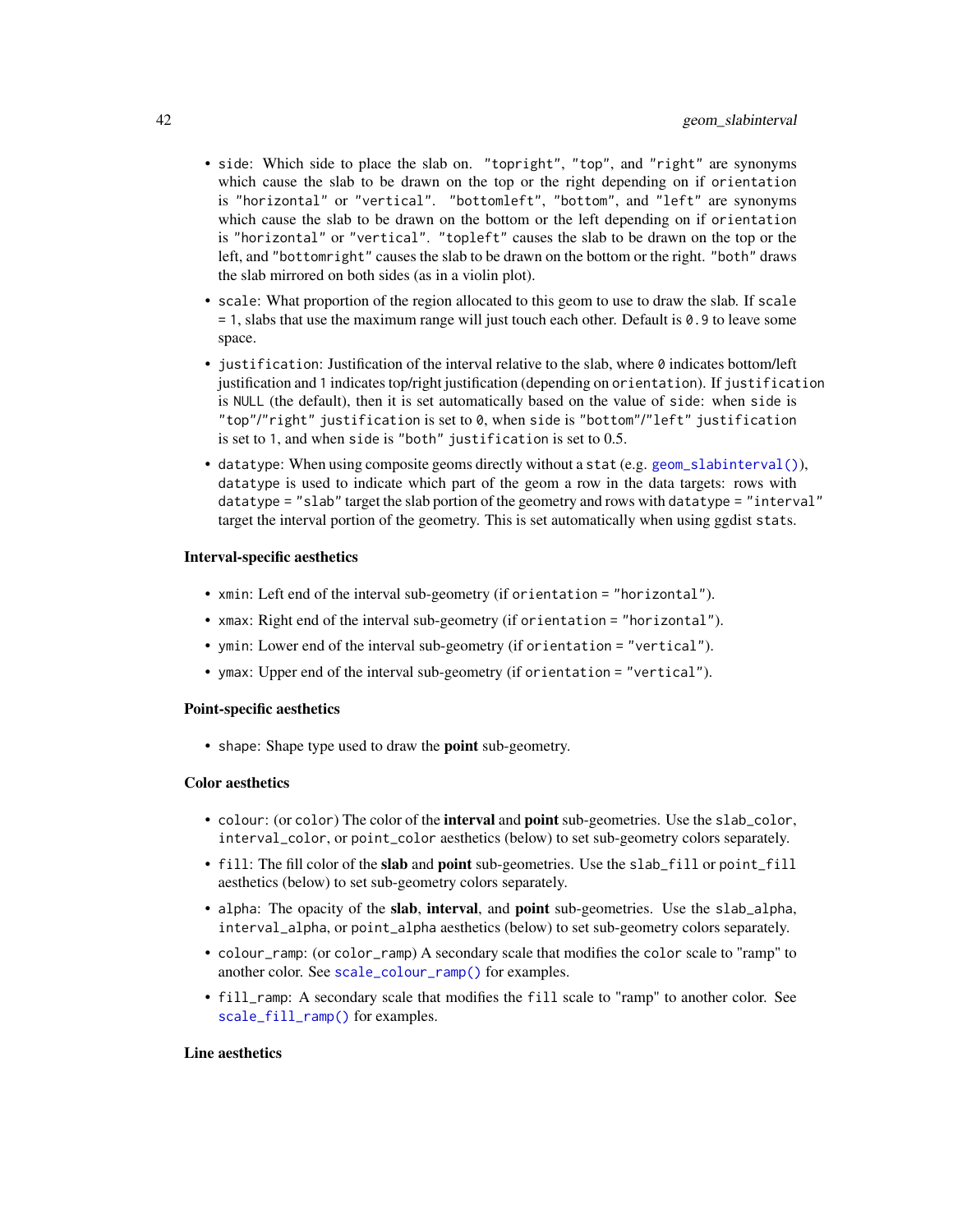- size: Width of the outline around the slab (if visible). Also determines the width of the line used to draw the **interval** and the size of the **point**, but raw size values are transformed according to the interval\_size\_domain, interval\_size\_range, and fatten\_point parameters of the geom (see above). Use the slab\_size, interval\_size, or point\_size aesthetics (below) to set sub-geometry line widths separately (note that when size is set directly using the override aesthetics, interval and point sizes are not affected by interval\_size\_domain, interval\_size\_range, and fatten\_point).
- stroke: Width of the outline around the point sub-geometry.
- linetype: Type of line (e.g., "solid", "dashed", etc) used to draw the **interval** and the outline of the slab (if it is visible). Use the slab\_linetype or interval\_linetype aesthetics (below) to set sub-geometry line types separately.

### Slab-specific color/line override aesthetics

- slab fill: Override for fill: the fill color of the slab.
- slab\_colour: (or slab\_color) Override for colour/color: the outline color of the slab.
- slab\_alpha: Override for alpha: the opacity of the slab.
- slab\_size: Override for size: the width of the outline of the slab.
- slab\_linetype: Override for linetype: the line type of the outline of the slab.

### Interval-specific color/line override aesthetics

- interval\_colour: (or interval\_color) Override for colour/color: the color of the interval.
- interval\_alpha: Override for alpha: the opacity of the interval.
- interval\_size: Override for size: the line width of the interval.
- interval\_linetype: Override for linetype: the line type of the interval.

## Point-specific color/line override aesthetics

- point\_fill: Override for fill: the fill color of the point.
- point\_colour: (or point\_color) Override for colour/color: the outline color of the point.
- point\_alpha: Override for alpha: the opacity of the point.
- point\_size: Override for size: the size of the point.

Other aesthetics (these work as in standard geoms)

- width
- height
- group

See examples of some of these aesthetics in action in vignette("slabinterval"). Learn more about the sub-geom override aesthetics (like interval\_color) in the [scales](#page-57-0) documentation. Learn more about basic ggplot aesthetics in vignette("ggplot2-specs").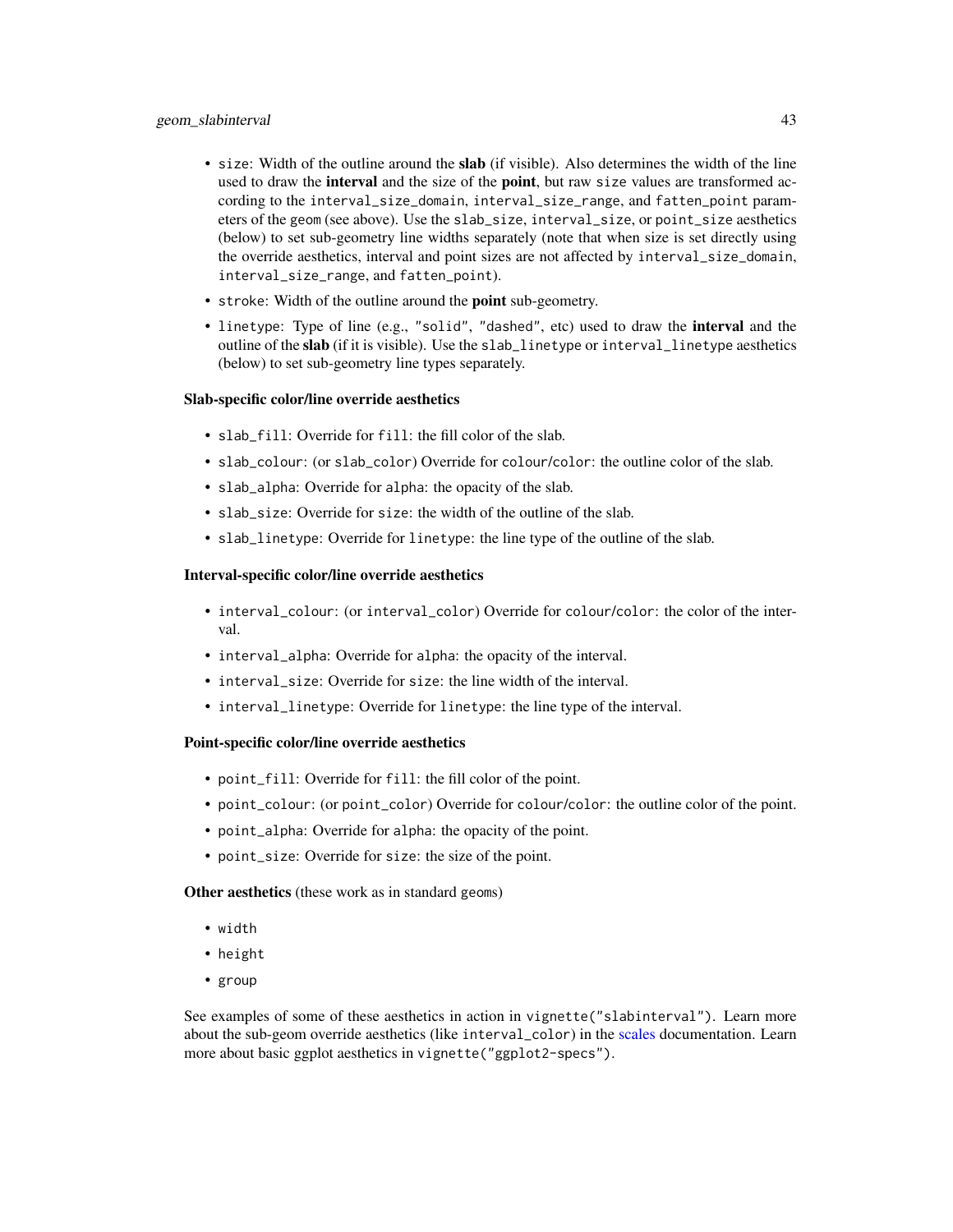### Author(s)

Matthew Kay

## See Also

See [geom\\_lineribbon\(\)](#page-24-0) for a combination geom designed for fit curves plus probability bands. See [geom\\_dotsinterval\(\)](#page-11-0) for a combination geom designed for plotting dotplots with intervals. See [stat\\_slabinterval\(\)](#page-141-0) for families of stats built on top of this geom for common use cases (like [stat\\_halfeye\(\)](#page-97-0)). See vignette("slabinterval") for a variety of examples of use.

# Examples

```
# geom_slabinterval() is typically not that useful on its own.
# See vignette("slabinterval") for a variety of examples of the use of its
# shortcut geoms and stats, which are more useful than using
# geom_slabinterval() directly.
```
ggdist-deprecated *Deprecated functions and arguments in ggdist*

### **Description**

Deprecated functions and arguments and their alternatives are listed below.

#### Deprecated stats and geoms

The stat\_sample\_... and stat\_dist\_... families of stats were merged in ggdist 3.1. This means:

- stat\_dist\_... is deprecated. For any code using stat\_dist\_XXX(), you should now be able to use stat\_XXX() instead without additional modifications in almost all cases.
- stat\_sample\_slabinterval() is deprecated. You should be able to use [stat\\_slabinterval\(\)](#page-141-0) instead without additional modifications in almost all cases.

The old stat\_dist\_... names are currently kept as aliases, but may be removed in the future.

#### Deprecated arguments

Parameters for [stat\\_slabinterval\(\)](#page-141-0) and family deprecated as of ggdist 3.1 are:

- The .prob argument, which is a long-deprecated alias for .width, was removed in ggdist 3.1.
- The limits\_function argument: this was a parameter for determining the function to compute limits of the slab in [stat\\_slabinterval\(\)](#page-141-0) and its derived stats. This function is really an internal function only needed by subclasses of the base class, yet added a lot of noise to the documentation, so it was replaced with AbstractStatSlabInterval\$compute\_limits().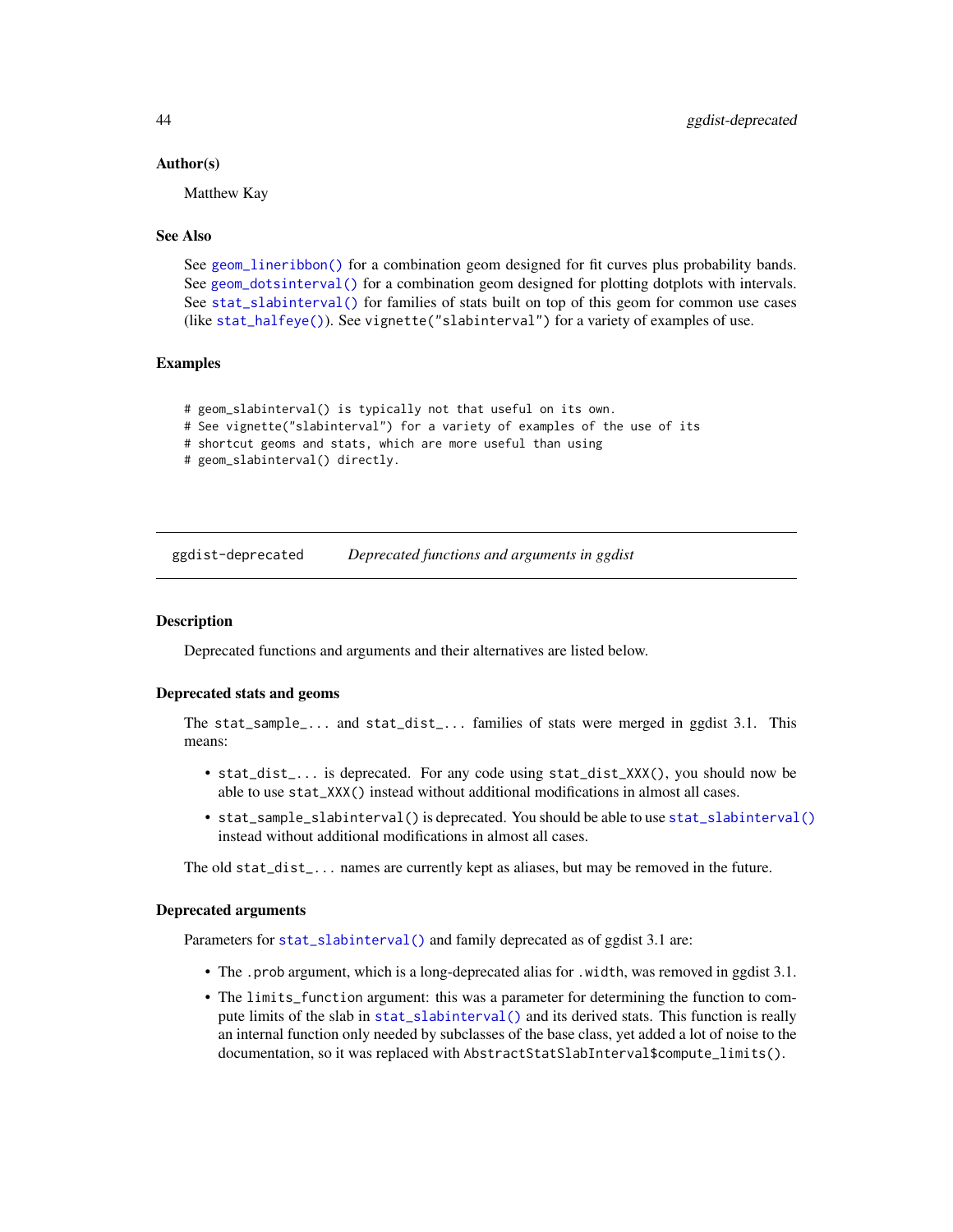- The limits\_args argument: extra stat parameters are now passed through to the ... arguments to AbstractStatSlabInterval\$compute\_limits(); use these instead.
- The slab\_function argument: this was a parameter for determining the function to compute slabs in [stat\\_slabinterval\(\)](#page-141-0) and its derived stats. This function is really an internal function only needed by subclasses of the base class, yet added a lot of noise to the documentation, so it was replaced with AbstractStatSlabInterval\$compute\_slab().
- The slab\_args argument: extra stat parameters are now passed through to the ... arguments to AbstractStatSlabInterval\$compute\_slab(); use these instead.
- The interval\_function and fun.data arguments: these were parameters for determining the function to compute intervals in [stat\\_slabinterval\(\)](#page-141-0) and its derived stats. This function is really an internal function only needed by subclasses of the base class, yet added a lot of noise to the documentation, so it was replaced with AbstractStatSlabInterval\$compute\_interval().
- The interval\_args and fun.args arguments: to pass extra arguments to a point\_interval replace the value of the point\_interval argument with a simple wrapper; e.g. stat\_halfeye(point\_interval =  $\langle \dots \rangle$  point\_  $tra_{arg} = XXX)$

Parameters for [geom\\_slabinterval\(\)](#page-37-0) and family deprecated as of ggdist 3.1 are:

• The size\_domain and size\_range arguments, which are long-deprecated aliases for interval\_size\_domain and interval\_size\_range, were removed in ggdist 3.1.

#### Author(s)

Matthew Kay

<span id="page-44-0"></span>lkjcorr\_marginal *Marginal distribution of a single correlation from an LKJ distribution*

#### Description

Marginal distribution for the correlation in a single cell from a correlation matrix distributed according to an LKJ distribution.

```
dlkjcorr_marginal(x, K, eta, log = FALSE)
plkjcorr_marginal(q, K, eta, lower.tail = TRUE, log.p = FALSE)
qlkjcorr_marginal(p, K, eta, lower.tail = TRUE, log.p = FALSE)
rlkjcorr_marginal(n, K, eta)
```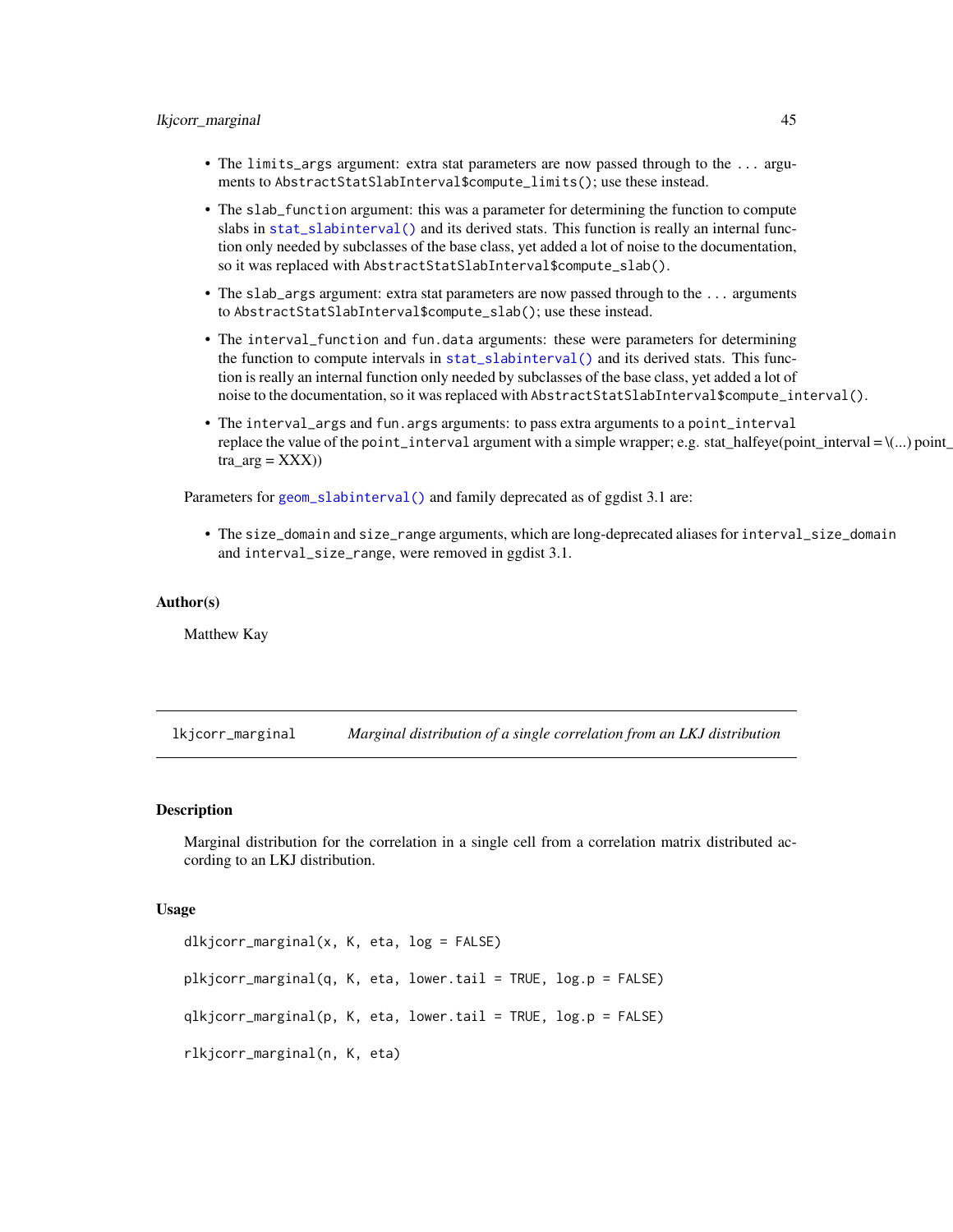| $\mathsf{x}$ | vector of quantiles.                                                                            |
|--------------|-------------------------------------------------------------------------------------------------|
| К            | Dimension of the correlation matrix. Must be greater than or equal to 2.                        |
| eta          | Parameter controlling the shape of the distribution                                             |
| log          | logical; if TRUE, probabilities $p$ are given as $log(p)$ .                                     |
| q            | vector of quantiles.                                                                            |
| lower.tail   | logical; if TRUE (default), probabilities are $P[X \le x]$ otherwise, $P[X > x]$ .              |
| log.p        | logical; if TRUE, probabilities $p$ are given as $log(p)$ .                                     |
| p            | vector of probabilities.                                                                        |
| n            | number of observations. If length $(n) > 1$ , the length is taken to be the number<br>required. |

### Details

The LKJ distribution is a distribution over correlation matrices with a single parameter,  $\eta$ . For a given  $\eta$  and a  $K \times K$  correlation matrix R:

$$
R \sim \text{LKJ}(\eta)
$$

Each off-diagonal entry of R,  $r_{ij}$ :  $i \neq j$ , has the following marginal distribution (Lewandowski, Kurowicka, and Joe 2009):

$$
\frac{r_{ij}+1}{2} \sim \text{Beta}\left(\eta - 1 + \frac{K}{2}, \eta - 1 + \frac{K}{2}\right)
$$

In other words,  $r_{ij}$  is marginally distributed according to the above Beta distribution scaled into  $(-1, 1).$ 

#### Value

- dlkjcorr\_marginal gives the density
- plkjcorr\_marginal gives the cumulative distribution function (CDF)
- qlkjcorr\_marginal gives the quantile function (inverse CDF)
- rlkjcorr\_marginal generates random draws.

The length of the result is determined by n for rlkjcorr\_marginal, and is the maximum of the lengths of the numerical arguments for the other functions.

The numerical arguments other than n are recycled to the length of the result. Only the first elements of the logical arguments are used.

### References

Lewandowski, D., Kurowicka, D., & Joe, H. (2009). Generating random correlation matrices based on vines and extended onion method. *Journal of Multivariate Analysis*, 100(9), 1989–2001. doi: [10.1016/j.jmva.2009.04.008.](https://doi.org/10.1016/j.jmva.2009.04.008)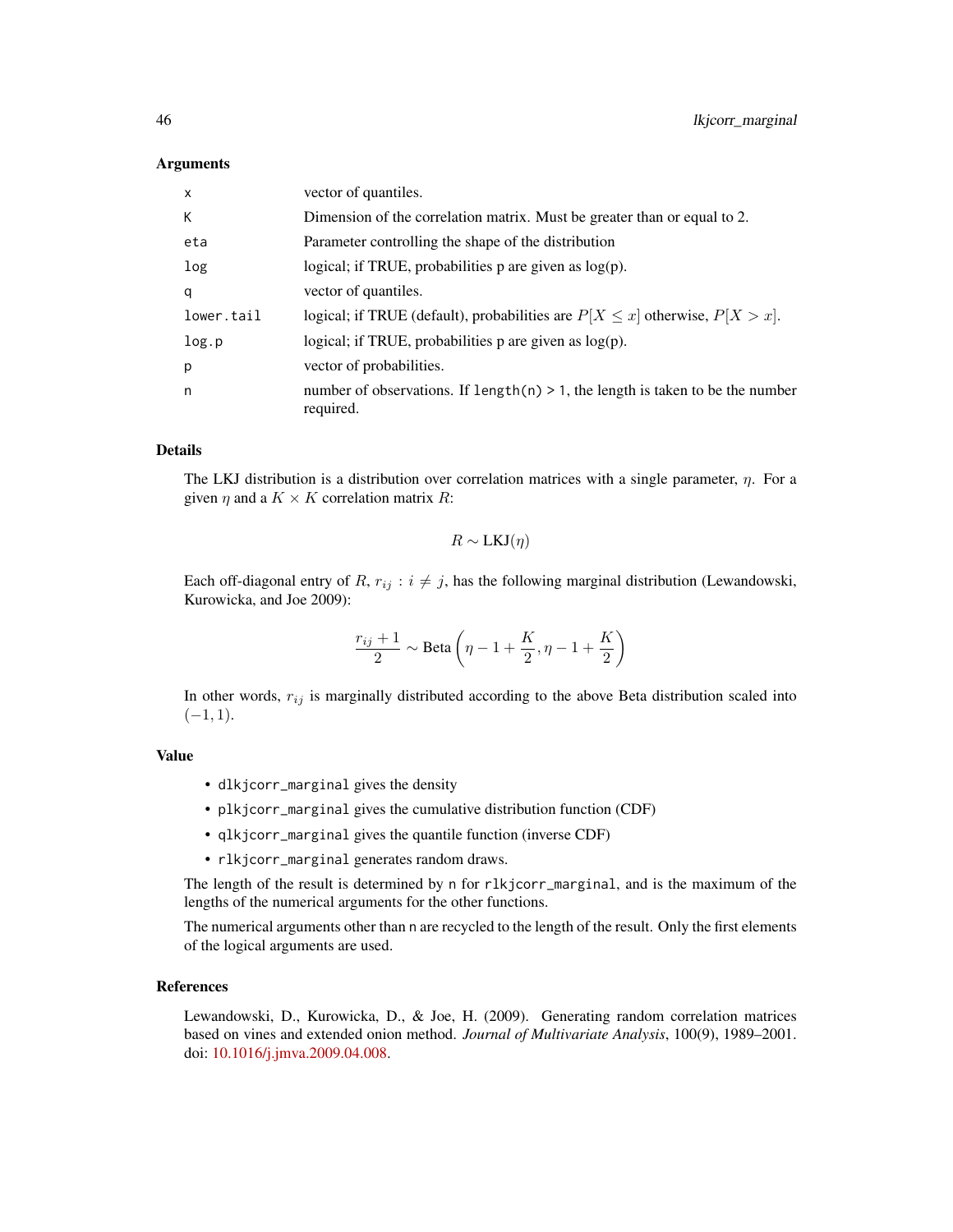# marginalize\_lkjcorr 47

### See Also

[parse\\_dist\(\)](#page-48-0) and [marginalize\\_lkjcorr\(\)](#page-46-0) for parsing specs that use the LKJ correlation distribution and the [stat\\_slabinterval\(\)](#page-141-0) family of stats for visualizing them.

### Examples

```
library(dplyr)
library(ggplot2)
library(forcats)
theme_set(theme_ggdist())
expand.grid(
  eta = 1:6,
  K = 2:6) %>%
 ggplot(aes(y = fct_rev(ordered(eta)), dist = "lkjcorr_marginal", arg1 = K, arg2 = eta)) +
  stat_slab() +
  facet_grid(~ paste0(K, "x", K)) +
  labs(
    title = paste0(
      "Marginal correlation for LKJ(eta) prior on different matrix sizes:\n",
      "dlkjcorr_marginal(K, eta)"
   ),
    subtitle = "Correlation matrix size (KxK)",
   y = "eta",x = "Marginal correlation"
  ) +theme(axis.title = element_test(hjust = 0))
```
<span id="page-46-0"></span>marginalize\_lkjcorr *Turn spec for LKJ distribution into spec for marginal LKJ distribution*

# Description

Turns specs for an LKJ correlation matrix distribution as returned by [parse\\_dist\(\)](#page-48-0) into specs for the marginal distribution of a single cell in an LKJ-distributed correlation matrix (i.e., 1kjcorr\_marginal()). Useful for visualizing prior correlations from LKJ distributions.

```
marginalize_lkjcorr(data, K, predicate = NULL, dist = ".dist", args = ".args")
```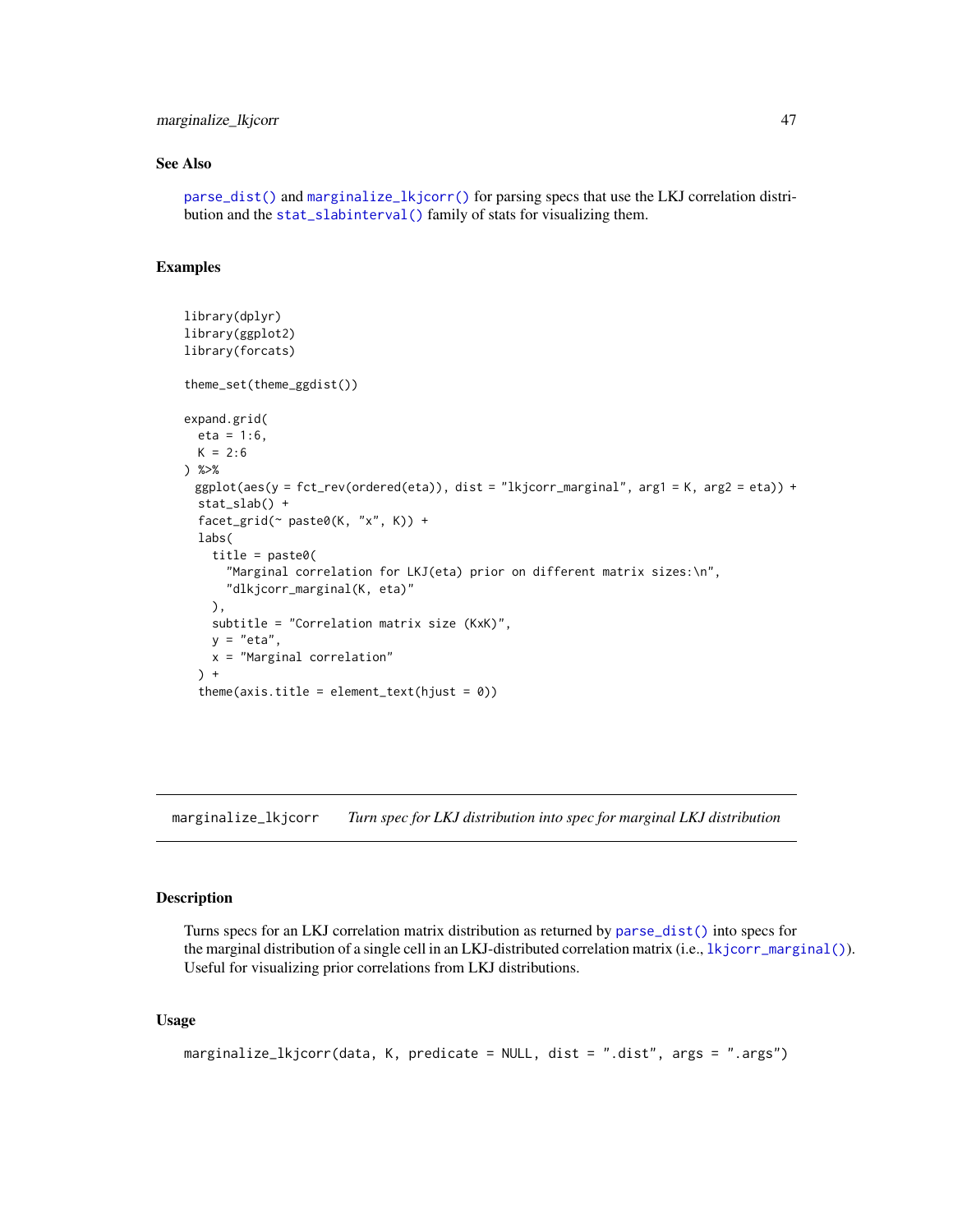| data      | A data frame containing a column with distribution names (".dist" by default)<br>and a list column of distribution arguments (". args" by default), such as output<br>by $parse\_dist()$ .                                                                                                                                                                                                                                                         |
|-----------|----------------------------------------------------------------------------------------------------------------------------------------------------------------------------------------------------------------------------------------------------------------------------------------------------------------------------------------------------------------------------------------------------------------------------------------------------|
| К         | Dimension of the correlation matrix. Must be greater than or equal to 2.                                                                                                                                                                                                                                                                                                                                                                           |
| predicate | a bare expression for selecting the rows of data to modify. This is useful if data<br>contains more than one row with an LKJ prior in it and you only want to modify<br>some of the distributions; if this is the case, give row a predicate expression<br>(such as you might supply to $dplyr$ : $filler()$ ) that evaluates to TRUE on the<br>rows you want to modify. If NULL (the default), all 1kjcorr distributions in data<br>are modified. |
| dist      | The name of the column containing distribution names. See parse_dist().                                                                                                                                                                                                                                                                                                                                                                            |
| args      | The name of the column containing distribution arguments. See parse_dist().                                                                                                                                                                                                                                                                                                                                                                        |

## Details

The LKJ(eta) prior on a correlation matrix induces a marginal prior on each correlation in the matrix that depends on both the value of eta *and* K,the dimension of the  $K \times K$  correlation matrix. Thus to visualize the marginal prior on the correlations, it is necessary to specify the value of K, which depends on what your model specification looks like.

Given a data frame representing parsed distribution specifications (such as returned by [parse\\_dist\(\)](#page-48-0)), this function updates any rows with  $dist == "lkjcorr"$  so that the first argument to the distribution is equal to the specified dimension of the correlation matrix (K) and changes the distribution name to "lkjcorr\_marginal", allowing the distribution to be easily visualized using the [stat\\_slabinterval\(\)](#page-141-0) family of ggplot2 stats.

## Value

A data frame of the same size and column names as the input, with the dist and args columns modified on rows where dist == "lkjcorr" such that they represent a marginal LKJ correlation distribution with name lkjcorr\_marginal and args having K equal to the input value of K.

### See Also

[parse\\_dist\(\)](#page-48-0), [lkjcorr\\_marginal\(\)](#page-44-0)

### Examples

```
library(dplyr)
library(ggplot2)
# Say we have an LKJ(3) prior on a 2x2 correlation matrix. We can visualize
# its marginal distribution as follows...
data.frame(prior = "lkjcorr(3)") %>%
 parse_dist(prior) %>%
 marginalize_lkjcorr(K = 2) %>%
 ggplot(aes(y = prior, dist = .dist, args = .args)) +
```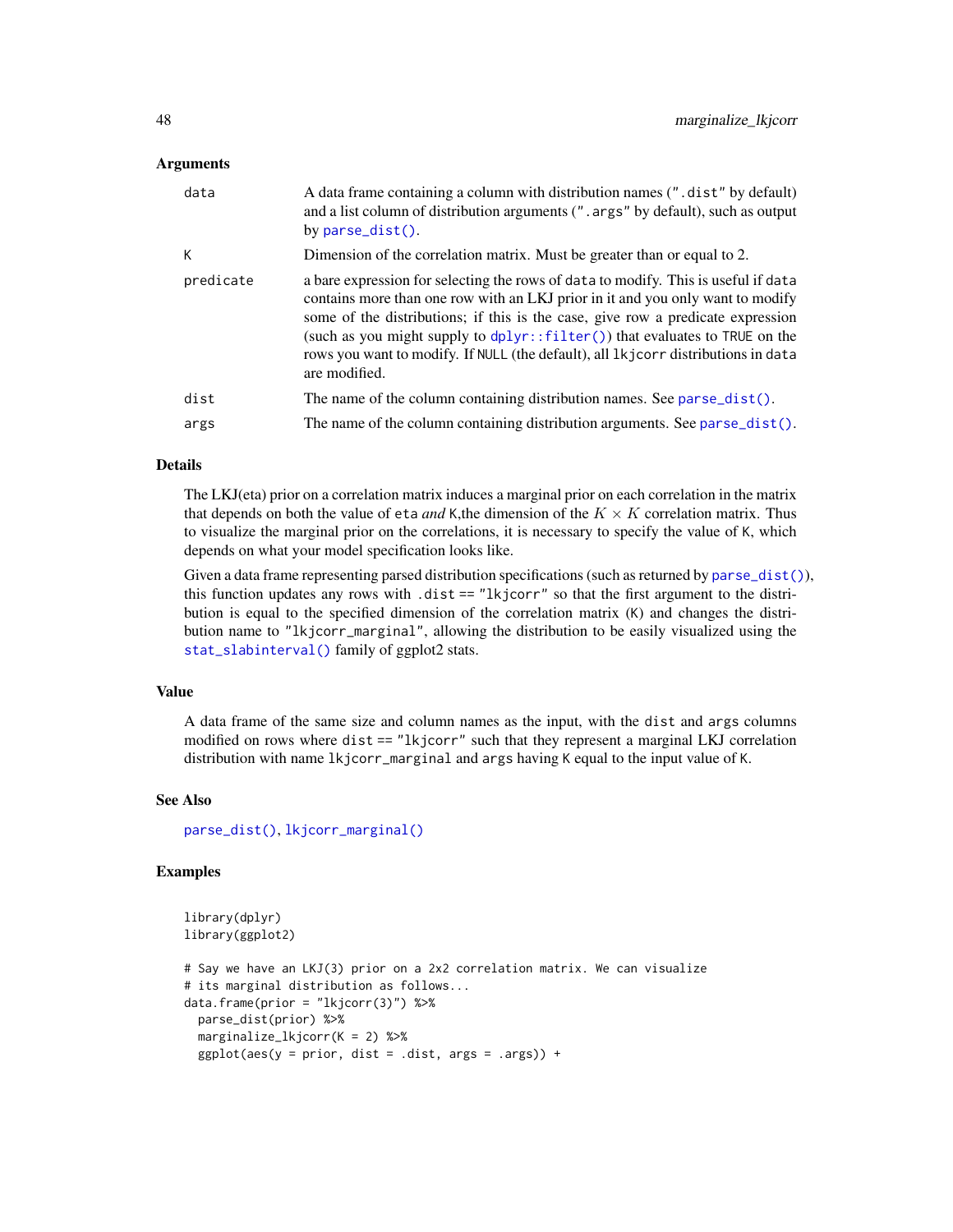#### parse\_dist 49

```
stat_halfeye() +
 xlim(-1, 1) +xlab("Marginal correlation for LKJ(3) prior on 2x2 correlation matrix")
# Say our prior list has multiple LKJ priors on correlation matrices
# of different sizes, we can supply a predicate expression to select
# only those rows we want to modify
data.frame(coef = c("a", "b"), prior = "lkjcorr(3)") %>%
 parse_dist(prior) %>%
 marginalize_lkjcorr(K = 2, coef == "a") %>%
 marginalize_lkjcorr(K = 4, coef == "b")
```
<span id="page-48-0"></span>

parse\_dist *Parse distribution specifications into columns of a data frame*

## <span id="page-48-1"></span>Description

Parses simple string distribution specifications, like "normal $(0,1)$ ", into two columns of a data frame, suitable for use with the dist and args aesthetics of [stat\\_slabinterval\(\)](#page-141-0) and its shortcut stats (like [stat\\_halfeye\(\)](#page-97-0)). This format is output by brms::get\_prior, making it particularly useful for visualizing priors from brms models.

```
parse_dist(object, ..., dist = ".dist", args = ".args", to_r_names = TRUE)
## Default S3 method:
parse_dist(object, ...)
## S3 method for class 'data.frame'
parse_dist(
 object,
 dist_col,
  ...,
 dist = "dist",args = ".args",to_r_names = TRUE
)
## S3 method for class 'character'
parse_dist(object, ..., dist = ".dist", args = ".args", to_r_names = TRUE)
## S3 method for class 'factor'
parse_dist(object, ..., dist = ".dist", args = ".args", to_r_names = TRUE)
## S3 method for class 'brmsprior'
parse_dist(
```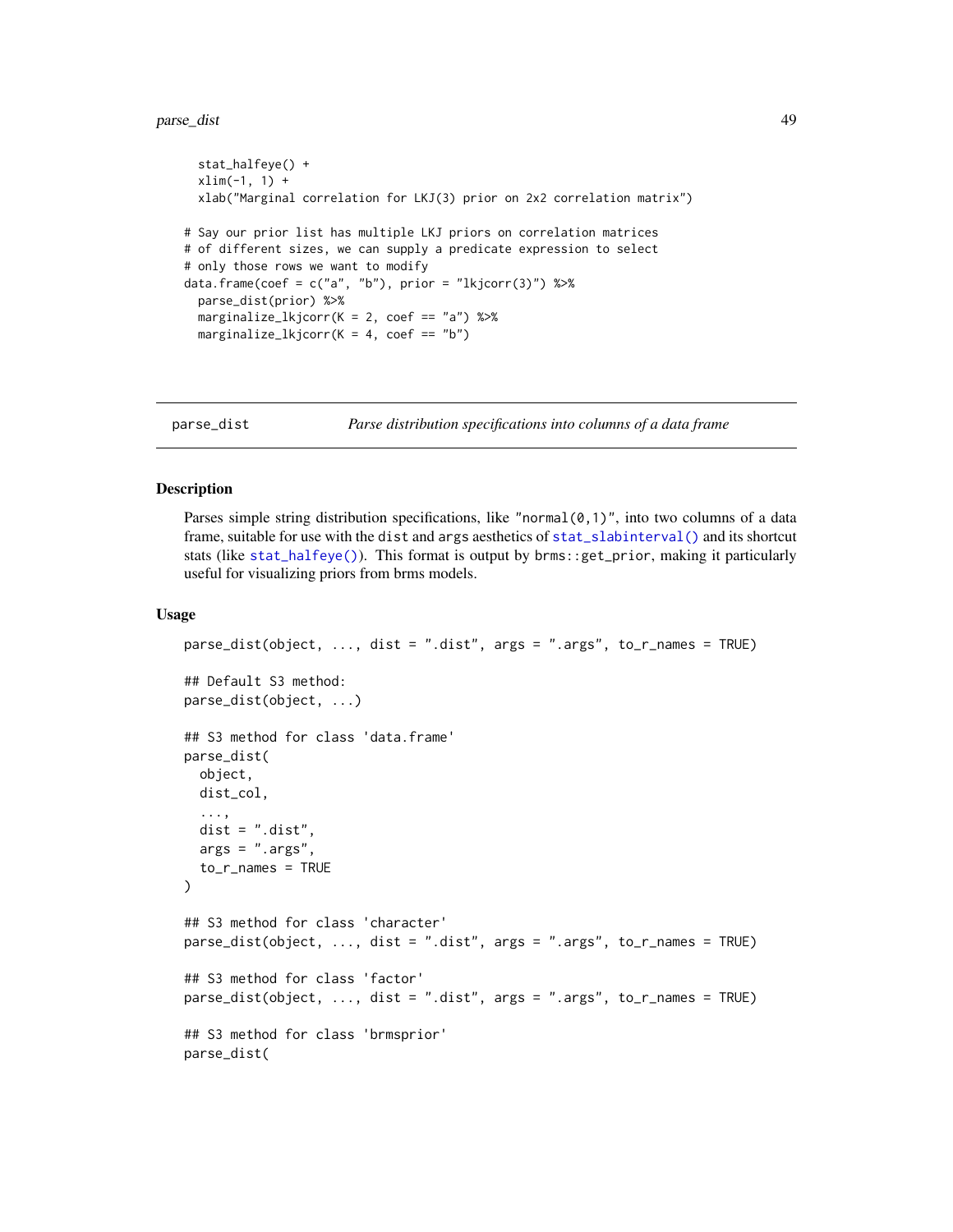```
object,
 dist_col = prior,
  ...,
 dist = "dist",args = ".args",to_r_names = TRUE
)
```

```
r_dist_name(dist_name)
```

| object     | A character vector containing distribution specifications or a data frame with a<br>column containing distribution specifications.                                                                                                                                                                                                                                                                                                                     |
|------------|--------------------------------------------------------------------------------------------------------------------------------------------------------------------------------------------------------------------------------------------------------------------------------------------------------------------------------------------------------------------------------------------------------------------------------------------------------|
| .          | Arguments passed to other implementations of parse_dist.                                                                                                                                                                                                                                                                                                                                                                                               |
| dist       | The name of the output column to contain the distribution name                                                                                                                                                                                                                                                                                                                                                                                         |
| args       | The name of the output column to contain the arguments to the distribution                                                                                                                                                                                                                                                                                                                                                                             |
| to_r_names | If TRUE (the default), certain common aliases for distribution names are auto-<br>matically translated into names that R can recognize (i.e., names which have<br>functions starting with $r$ , $p$ , $q$ , and $d$ representing random number generators,<br>distribution functions, etc. for that distribution), using the r_dist_name func-<br>tion. For example, "normal" is translated into "norm" and "lognormal" is<br>translated into "lnorm". |
| dist col   | A bare (unquoted) column or column expression that resolves to a character<br>vector of distribution specifications.                                                                                                                                                                                                                                                                                                                                   |
| dist_name  | For r_dist_name, a character vector of distribution names to be translated into<br>distribution names R recognizes. Unrecognized names are left as-is.                                                                                                                                                                                                                                                                                                 |

## Details

[parse\\_dist\(\)](#page-48-0) can be applied to character vectors or to a data frame + bare column name of the column to parse, and returns a data frame with ".dist" and ".args" columns added. [parse\\_dist\(\)](#page-48-0) uses [r\\_dist\\_name\(\)](#page-48-1) to translate distribution names into names recognized by R.

[r\\_dist\\_name\(\)](#page-48-1) takes a character vector of names and translates common names into R distribution names. Names are first made into valid R names using [make.names\(\)](#page-0-0), then translated (ignoring character case, ".", and "\_"). Thus, "lognormal", "LogNormal", "log\_normal", "log-Normal", and any number of other variants all get translated into "lnorm".

## Value

- parse\_dist returns a data frame containing at least two columns named after the dist and args parameters. If the input is a data frame, the output is a data frame of the same length with those two columns added. If the input is a character vector or factor, the output is a two-column data frame with the same number of rows as the length of the input.
- r\_dist\_name returns a character vector the same length as the input containing translations of the input names into distribution names R can recognize.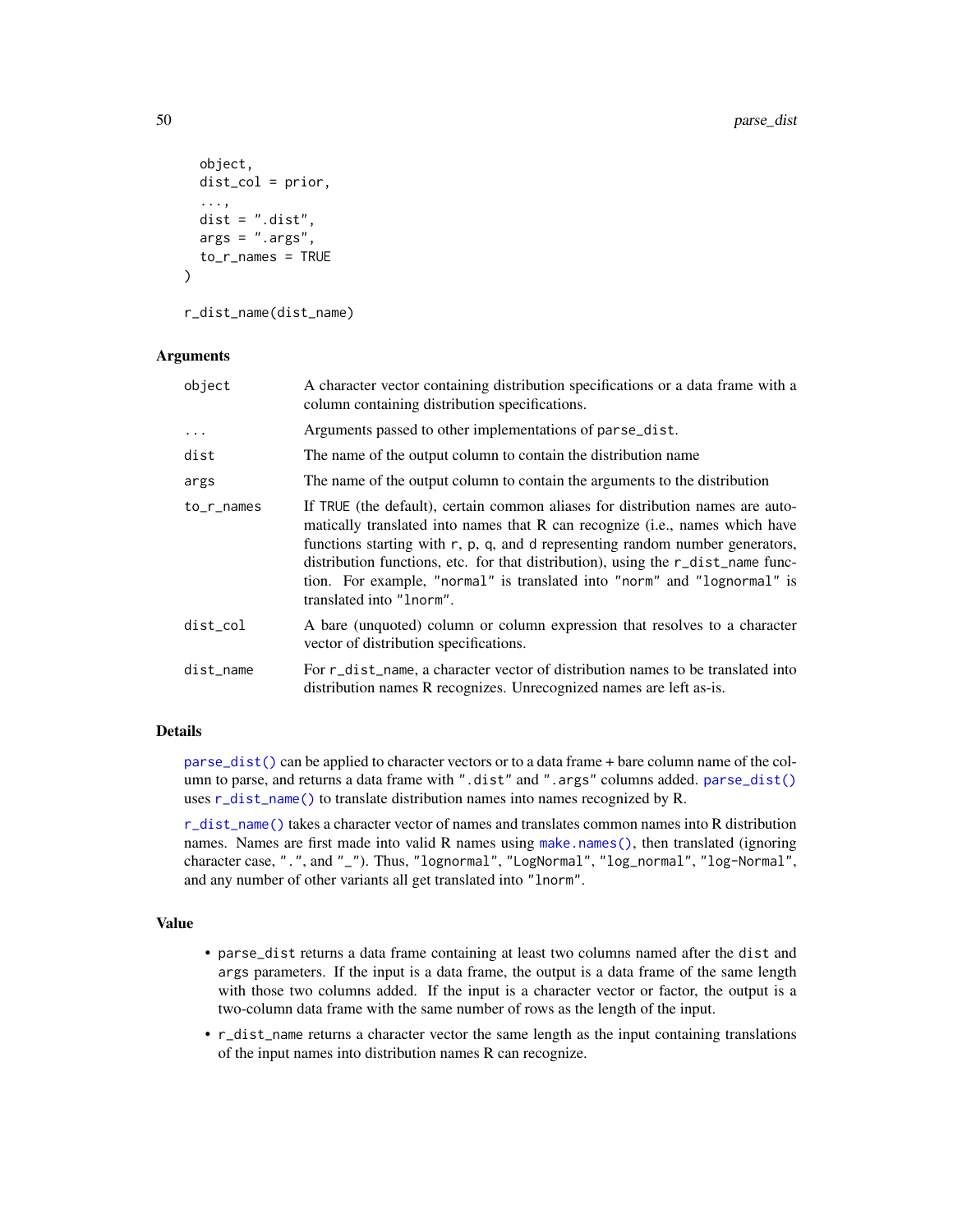# point\_interval 51

## See Also

See [stat\\_slabinterval\(\)](#page-141-0) and its shortcut stats, which can easily make use of the output of this function using the dist and args aesthetics.

## Examples

```
library(dplyr)
# parse dist can operate on strings directly...
parse_dist(c("normal(0,1)", "student_t(3,0,1)"))
# ... or on columns of a data frame, where it adds the
# parsed specs back on as columns
data.frame(prior = c("normal(0,1)", "student_t(3,0,1)")) %>%
  parse_dist(prior)
# parse_dist is particularly useful with the output of brms::prior(),
# which follow the same format as above
```
<span id="page-50-1"></span>

| point_interval | Point and interval summaries for tidy data frames of draws from dis- |
|----------------|----------------------------------------------------------------------|
|                | tributions                                                           |

## <span id="page-50-0"></span>Description

Translates draws from distributions in a (possibly grouped) data frame into point and interval summaries (or set of point and interval summaries, if there are multiple groups in a grouped data frame).

```
point_interval(
  .data,
  ...,
  .width = 0.95,.point = median,
  .interval = qi,
  .simple_names = TRUE,
  na.rm = FALSE,.exclude = c(".chain", ".iteration", ".draw", ".row"),
  .prob
\mathcal{L}## Default S3 method:
point_interval(
  .data,
  ...,
```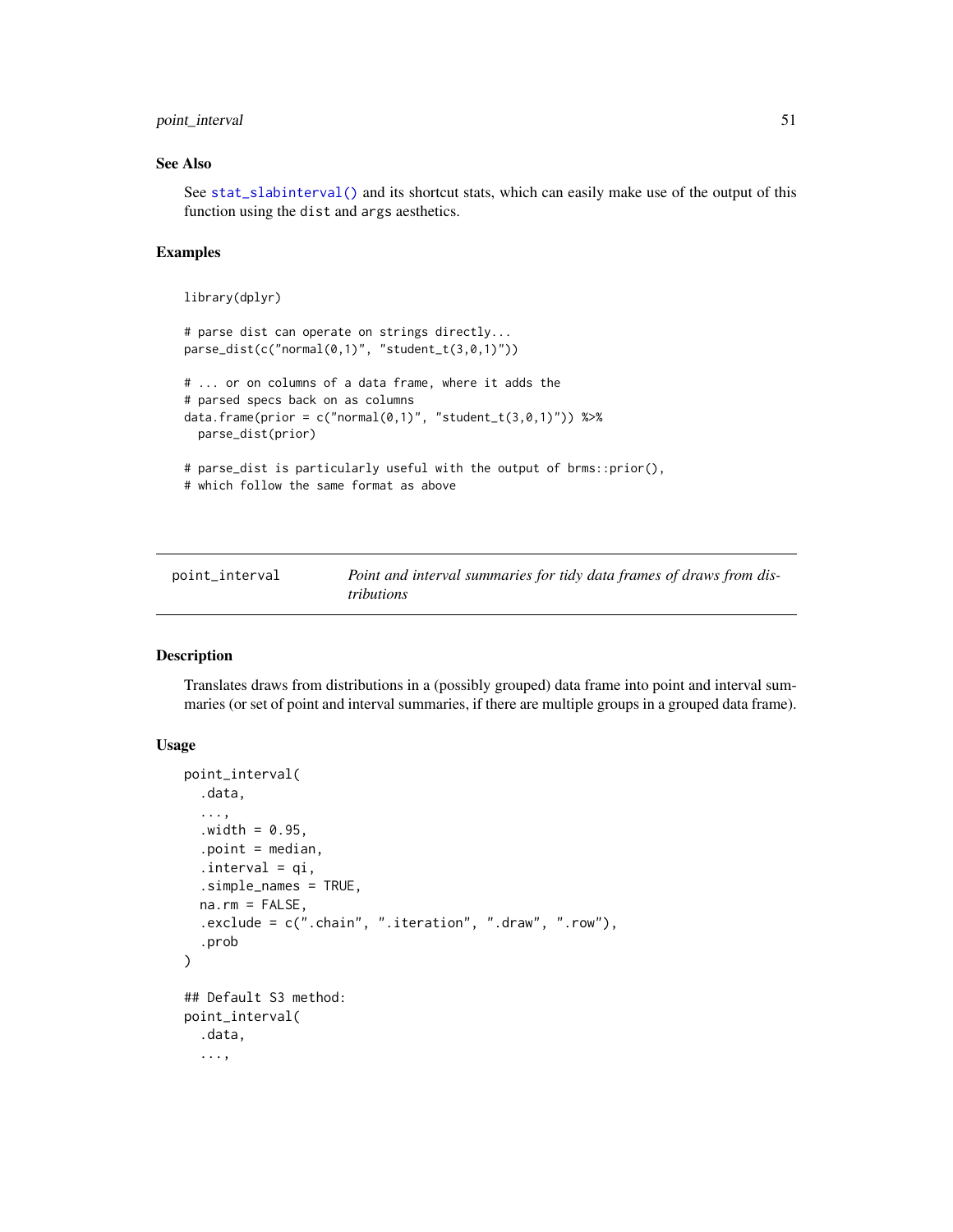```
.width = <math>0.95</math>,.point = median,
  .interval = qi,
  .simple_names = TRUE,
  na.rm = FALSE,
  .exclude = c(".chain", ".iteration", ".draw", ".row"),
  .prob
\lambda## S3 method for class 'numeric'
point_interval(
  .data,
  ...,
 .width = 0.95,.point = median,
  .interval = qi,
  .simple_names = FALSE,
 na.rm = FALSE,.exclude = c(".chain", ".iteration", ".draw", ".row"),
  .prob
)
## S3 method for class 'rvar'
point_interval(
  .data,
  ...,
  .width = 0.95,.point = median,
  .interval = qi,
  .simple_names = TRUE,
 na.rm = FALSE
)
## S3 method for class 'distribution'
point_interval(
  .data,
  ...,
  .width = 0.95,.point = median,
  .interval = qi,
  .simple_names = TRUE,
 na.rm = FALSE
\lambdaqi(x, .width = 0.95, .prob, na.rm = FALSE)ll(x, .width = 0.95, na.rm = FALSE)
```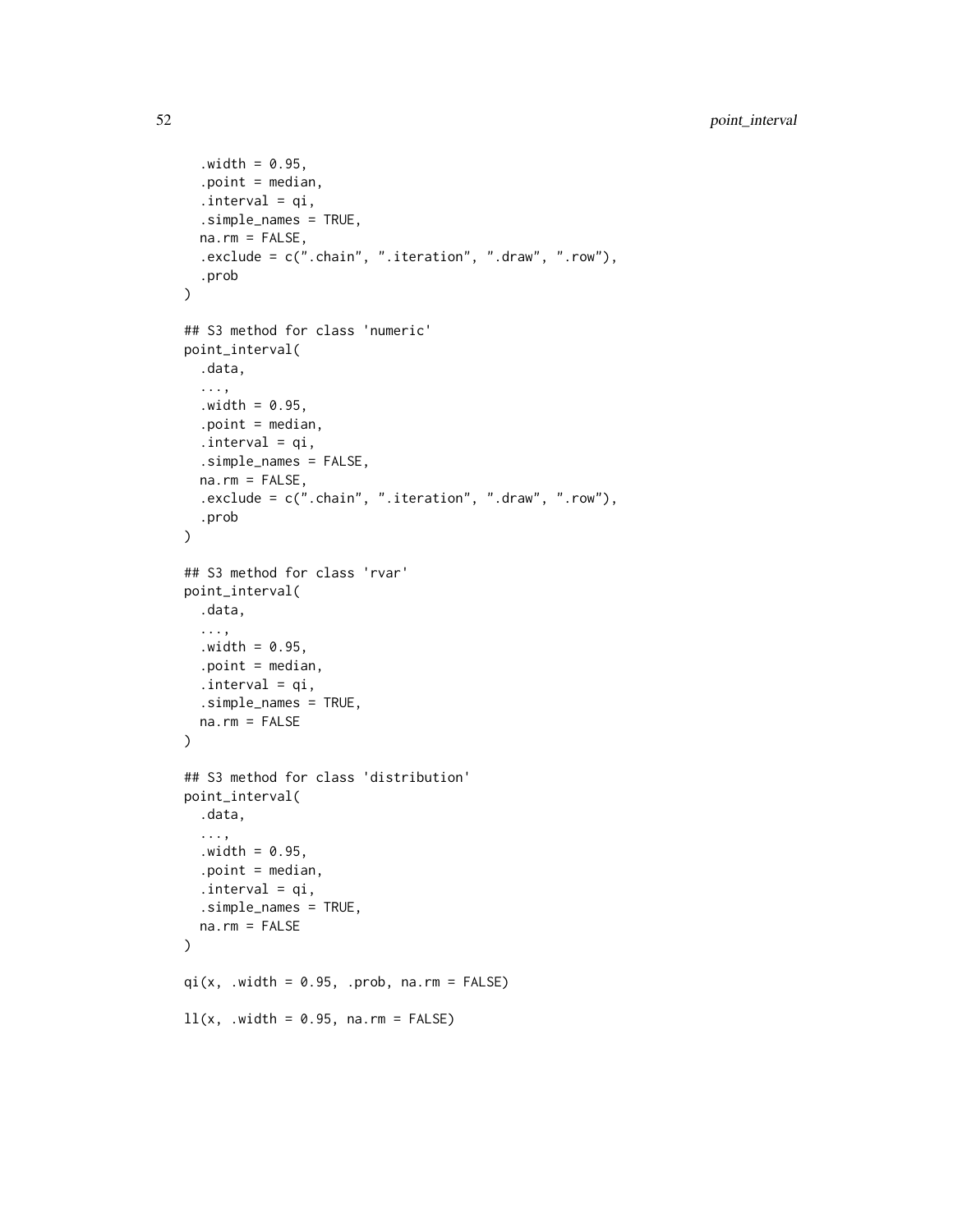# point\_interval 53

 $ul(x, .width = 0.95, na.rm = FALSE)$ hdi(x, .width =  $0.95$ , .prob, na.rm =  $FALSE, ...$ ) Mode(x, na.rm = FALSE) ## Default S3 method: Mode(x, na.rm = FALSE) ## S3 method for class 'rvar'  $Mode(x, na.rm = FALSE)$ ## S3 method for class 'distribution'  $Mode(x, na.rm = FALSE)$  $hdci(x, .width = 0.95, na.rm = FALSE)$ mean\_qi(.data,  $\dots$ , .width = 0.95) median\_qi(.data, ..., .width =  $0.95$ )  $mode_qi(.data, ..., width = 0.95)$  $mean_l1(.data, ..., width = 0.95)$ median\_ $11(.data, ..., x)$  .width = 0.95)  $mode_l1(.data, ..., width = 0.95)$  $mean_u1(.data, ..., x.)$  width = 0.95)  $median_u1(.data, ..., x.)$  width = 0.95)  $mode_val(.data, ..., width = 0.95)$ mean\_hdi(.data, ..., .width =  $0.95$ ) median\_hdi(.data,  $\ldots$ , .width = 0.95)  $mode\_hdi(.data, ..., uidth = 0.95)$  $mean\_hdci(.data, ..., width = 0.95)$ median\_hdci(.data,  $\ldots$ , .width = 0.95) mode\_hdci(.data,  $\ldots$ , .width = 0.95)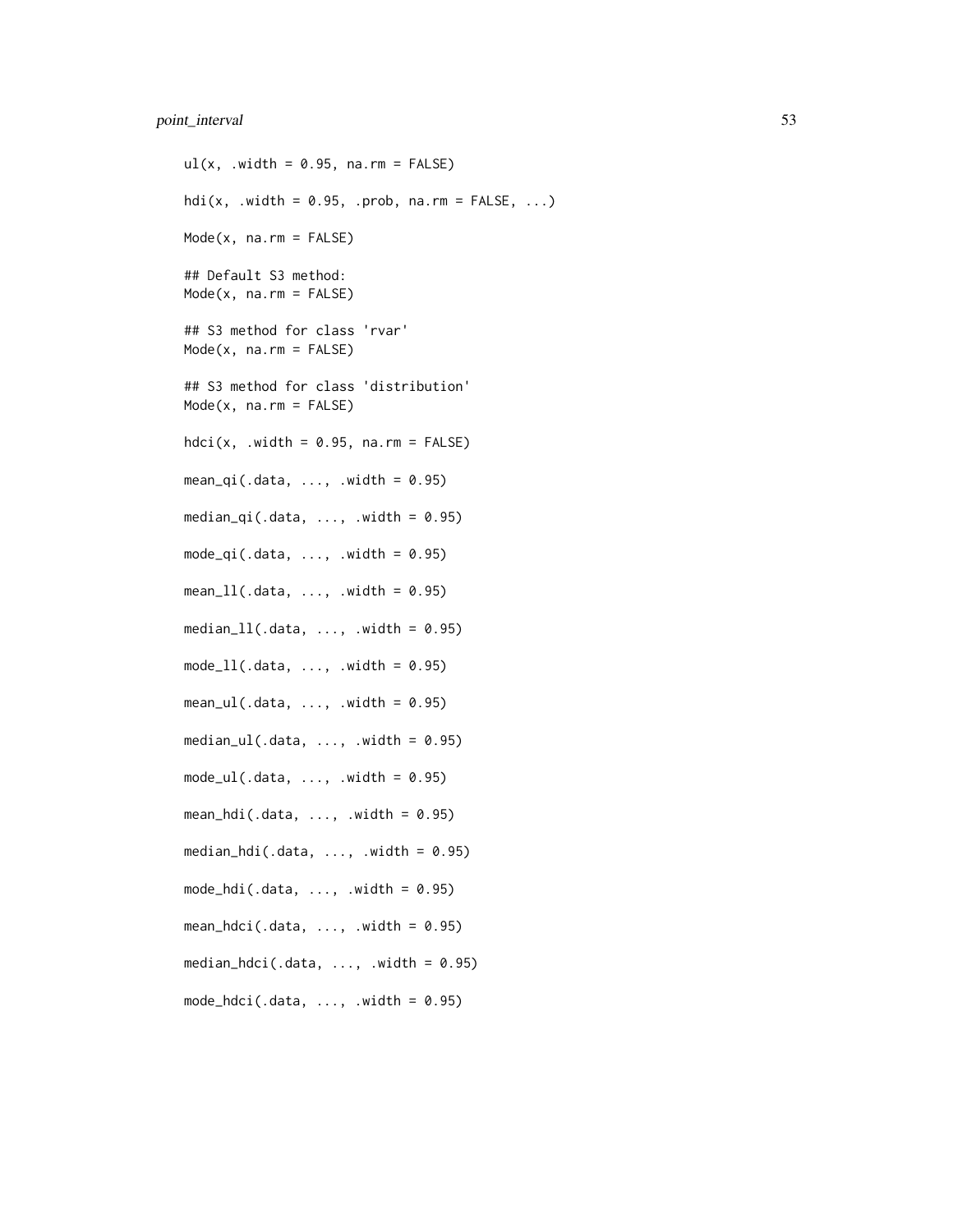| .data         | Data frame (or grouped data frame as returned by $group_by()$ ) that contains<br>draws to summarize.                                                                                                                                                                                                                                                                                                                                       |
|---------------|--------------------------------------------------------------------------------------------------------------------------------------------------------------------------------------------------------------------------------------------------------------------------------------------------------------------------------------------------------------------------------------------------------------------------------------------|
|               | Bare column names or expressions that, when evaluated in the context of .data,<br>represent draws to summarize. If this is empty, then by default all columns that<br>are not group columns and which are not in . exclude (by default ". chain",<br>".iteration", ".draw", and ".row") will be summarized. These columns<br>can be numeric, distributional objects, posterior:: rvars, or list columns of<br>numeric values to summarise. |
| .width        | vector of probabilities to use that determine the widths of the resulting intervals.<br>If multiple probabilities are provided, multiple rows per group are generated,<br>each with a different probability interval (and value of the corresponding .width<br>column).                                                                                                                                                                    |
| .point        | Point summary function, which takes a vector and returns a single value, e.g.<br>mean(), median(), or Mode().                                                                                                                                                                                                                                                                                                                              |
| .interval     | Interval function, which takes a vector and a probability (.width) and returns a<br>two-element vector representing the lower and upper bound of an interval; e.g.<br>qi(), hdi()                                                                                                                                                                                                                                                          |
| .simple_names | When TRUE and only a single column / vector is to be summarized, use the name<br>. lower for the lower end of the interval and . upper for the upper end. If . data                                                                                                                                                                                                                                                                        |
|               | is a vector and this is TRUE, this will also set the column name of the point<br>summary to . value. When FALSE and . data is a data frame, names the lower<br>and upper intervals for each column x x. lower and x. upper. When FALSE<br>and . data is a vector, uses the naming scheme y, ymin and ymax (for use with<br>ggplot).                                                                                                        |
| na.rm         | logical value indicating whether NA values should be stripped before the com-<br>putation proceeds. If FALSE (the default), any vectors to be summarized that<br>contain NA will result in point and interval summaries equal to NA.                                                                                                                                                                                                       |
| .exclude      | A character vector of names of columns to be excluded from summarization<br>if no column names are specified to be summarized. Default ignores several<br>meta-data column names used in tidybayes.                                                                                                                                                                                                                                        |
| .prob         | Deprecated. Use .width instead.                                                                                                                                                                                                                                                                                                                                                                                                            |

## Details

If .data is a data frame, then ... is a list of bare names of columns (or expressions derived from columns) of .data, on which the point and interval summaries are derived. Column expressions are processed using the tidy evaluation framework (see [rlang::eval\\_tidy\(\)](#page-0-0)).

For a column named x, the resulting data frame will have a column named x containing its point summary. If there is a single column to be summarized and . simple\_names is TRUE, the output will also contain columns .lower (the lower end of the interval), .upper (the upper end of the interval). Otherwise, for every summarized column x, the output will contain x.lower (the lower end of the interval) and x.upper (the upper end of the interval). Finally, the output will have a .width column containing the' probability for the interval on each output row.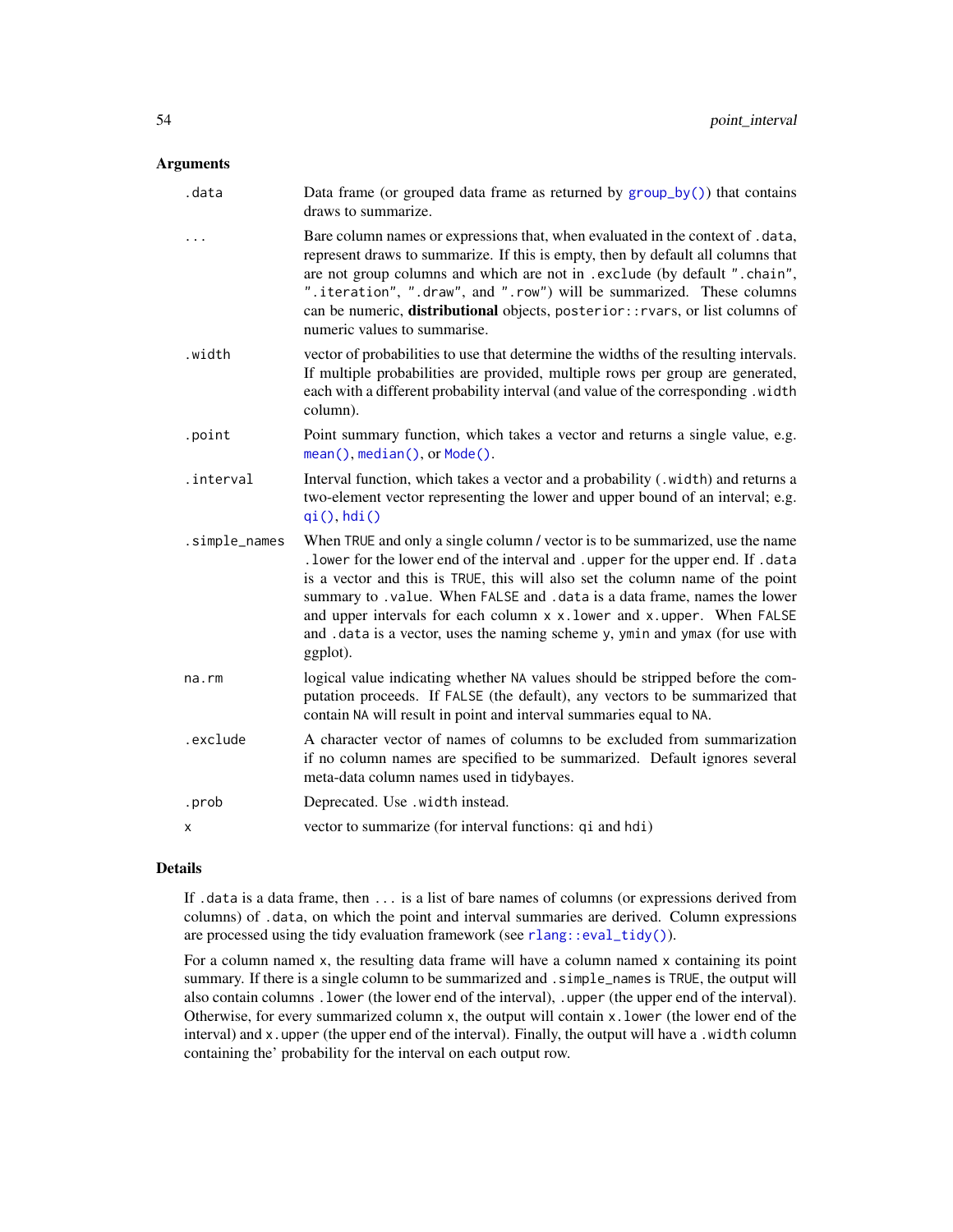### point\_interval 55

If .data includes groups (see e.g.  $d$ plyr::group\_by()), the points and intervals are calculated within the groups.

If .data is a vector, ... is ignored and the result is a data frame with one row per value of .width and three columns: y (the point summary), ymin (the lower end of the interval), ymax (the upper end of the interval), and .width, the probability corresponding to the interval. This behavior allows point\_interval and its derived functions (like median\_qi, mean\_qi, mode\_hdi, etc) to be easily used to plot intervals in ggplot stats using methods like [stat\\_eye\(\)](#page-81-0), [stat\\_halfeye\(\)](#page-97-0), or [stat\\_summary\(\)](#page-0-0).

median\_qi, mode\_hdi, etc are short forms for point\_interval(...,.point = median,.interval  $= qi$ , etc.

qi yields the quantile interval (also known as the percentile interval or equi-tailed interval) as a  $1x2$ matrix.

hdi yields the highest-density interval(s) (also known as the highest posterior density interval). Note: If the distribution is multimodal, hdi may return multiple intervals for each probability level (these will be spread over rows). You may wish to use hdci (below) instead if you want a single highest-density interval, with the caveat that when the distribution is multimodal hdci is not a highest-density interval. Internally hdi uses [HDInterval::hdi\(\)](#page-0-0) with allowSplit = TRUE (when multimodal) and with allowSplit = FALSE (when not multimodal).

hdci yields the highest-density *continuous* interval. Note: If the distribution is multimodal, this may not actually be the highest-density interval (there may be a higher-density discontinuous interval). Internally hdci uses [HDInterval::hdi\(\)](#page-0-0) with allowSplit = FALSE; see that function for more information on multimodality and continuous versus discontinuous intervals.

ll and ul yield lower limits and upper limits, respectively (where the opposite limit is set to either Inf or -Inf).

### Value

A data frame containing point summaries and intervals, with at least one column corresponding to the point summary, one to the lower end of the interval, one to the upper end of the interval, the width of the interval (.width), the type of point summary (.point), and the type of interval (.interval).

#### Author(s)

Matthew Kay

### Examples

```
library(dplyr)
library(ggplot2)
set.seed(123)
rnorm(1000) %>%
 median_qi()
```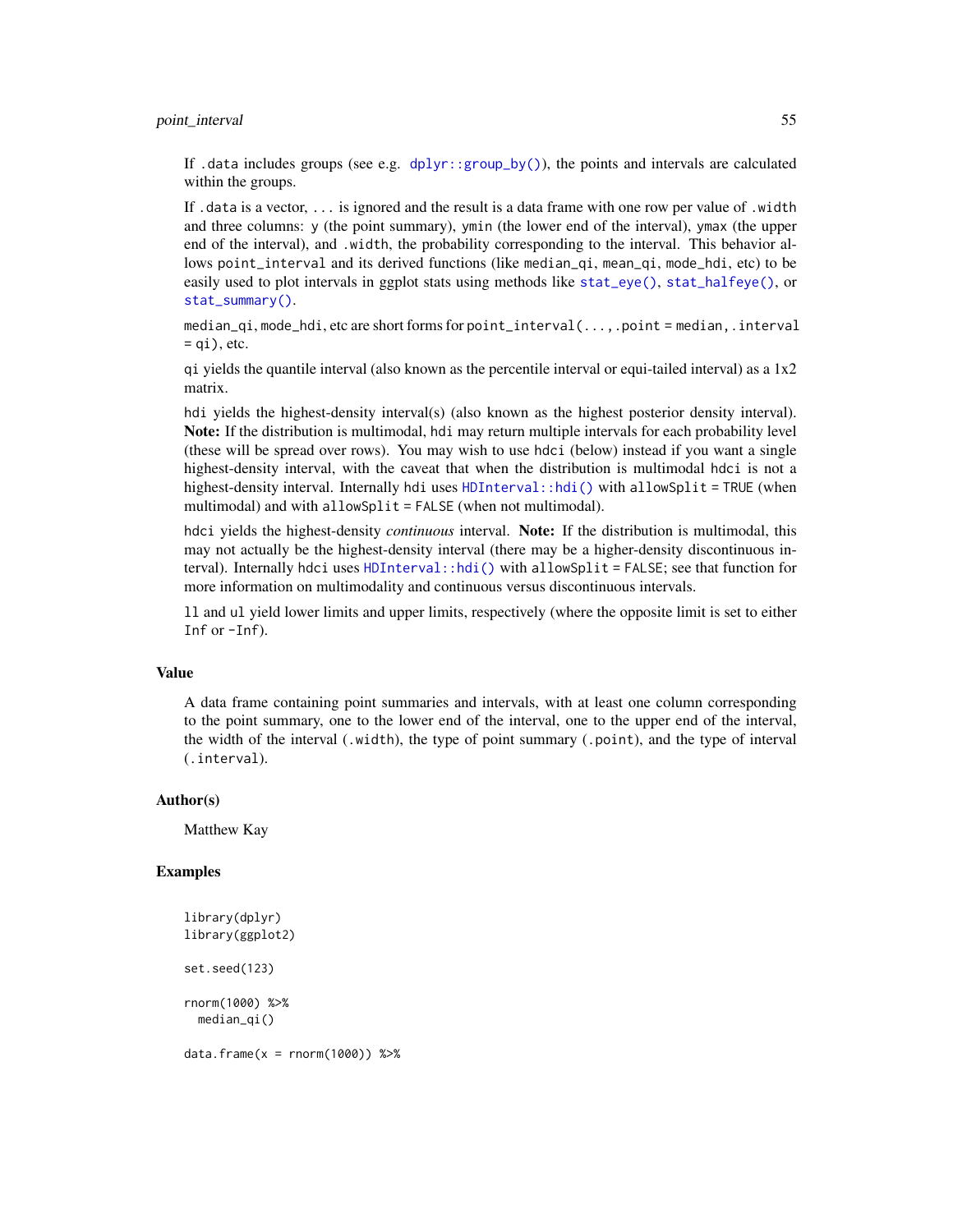```
median_qi(x, .width = c(.50, .80, .95))data.frame(
   x = rnorm(1000),
   y = rnorm(1000, mean = 2, sd = 2)) %>%
 median_qi(x, y)
data.frame(
   x = rnorm(1000),
   group = "a") %>%
 rbind(data.frame(
   x = rnorm(1000, mean = 2, sd = 2),
   group = "b")) %>%
 group_by(group) %>%
 median_qi(.width = c(.50, .80, .95))
multimodal_draws = data.frame(
   x = c(rnorm(5000, 0, 1), rnorm(2500, 4, 1))
 \lambdamultimodal_draws %>%
 mode_hdi(.width = c(.66, .95))
multimodal_draws %>%
 ggplot(aes(x = x, y = 0)) +stat_halfeye(point_interval = mode_hdi, .width = c(.66, .95))
```
<span id="page-55-0"></span>position\_dodgejust *Dodge overlapping objects side-to-side, preserving justification*

# **Description**

A justification-preserving variant of [ggplot2::position\\_dodge\(\)](#page-0-0) which preserves the vertical position of a geom while adjusting the horizontal position (or vice versa when in a horizontal orientation). Unlike [ggplot2::position\\_dodge\(\)](#page-0-0), [position\\_dodgejust\(\)](#page-55-0) attempts to preserve the "justification" of x positions relative to the bounds containing them (xmin/xmax) (or y positions relative to ymin/ymax when in a horizontal orientation). This makes it useful for dodging annotations to geoms and stats from the [geom\\_slabinterval\(\)](#page-37-0) family, which also preserve the justification of their intervals relative to their slabs when dodging.

```
position_dodgejust(
  width = NULL,preserve = c("total", "single"),
  justification = NULL
\mathcal{E}
```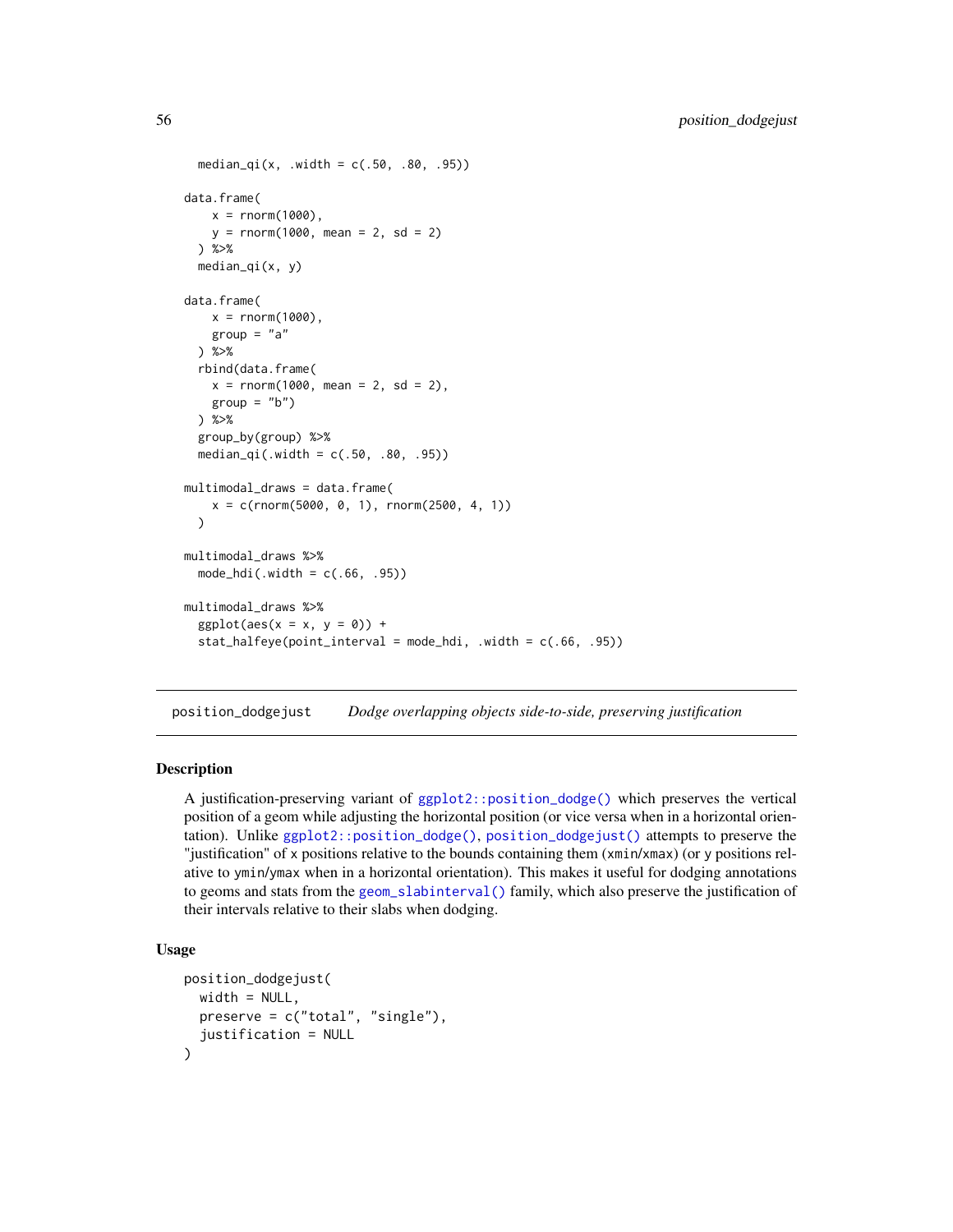| width         | Dodging width, when different to the width of the individual elements. This<br>is useful when you want to align narrow geoms with wider geoms. See the<br>examples.                                                                                                                                                                                                                                     |
|---------------|---------------------------------------------------------------------------------------------------------------------------------------------------------------------------------------------------------------------------------------------------------------------------------------------------------------------------------------------------------------------------------------------------------|
| preserve      | Should dodging preserve the total width of all elements at a position, or the<br>width of a single element?                                                                                                                                                                                                                                                                                             |
| justification | Justification of the point position $(x/y)$ relative to its bounds $(xmin/xmax$ or<br>ymin/ymax), where 0 indicates bottom/left justification and 1 indicates top/right<br>justification (depending on orientation). This is only used if xmin/xmax/ymin/ymax<br>are not supplied; in that case, justification will be used along with width to<br>determine the bounds of the object prior to dodging. |

## Examples

```
library(dplyr)
library(ggplot2)
library(distributional)
dist_df = tribble(
 ~group, ~subgroup, ~mean, ~sd,
 1, "h", 5, 1,
 2, "h", 7, 1.5,
 3, "h", 8, 1,<br>3, "i", 9, 1,
 3, "i", 9, 1,<br>3, "j", 7, 1
 3, "j", 7, 1
\lambda# An example with normal "dodge" positioning
# Notice how dodge points are placed in the center of their bounding boxes,
# which can cause slabs to be positioned outside their bounds.
dist_df %>%
 ggplot(aes(
   x = factor(group), ydist = dist\_normal(mean, sd),
   fill = subgroup)) +
 stat_halfeye(
   position = "dodge"
 ) +geom_rect(
   aes(xmin = group, xmax = group + 1, ymin = 2, ymax = 13, color = subgroup),position = "dodge",
   data = . % filter(group == 3),
   alpha = 0.1) +
 geom_point(
   aes(x = group, y = 7.5, color = subgroup),position = position\_dodge(width = 1),
   data = . % filter(group == 3),
   shape = 1,
   size = 4,
```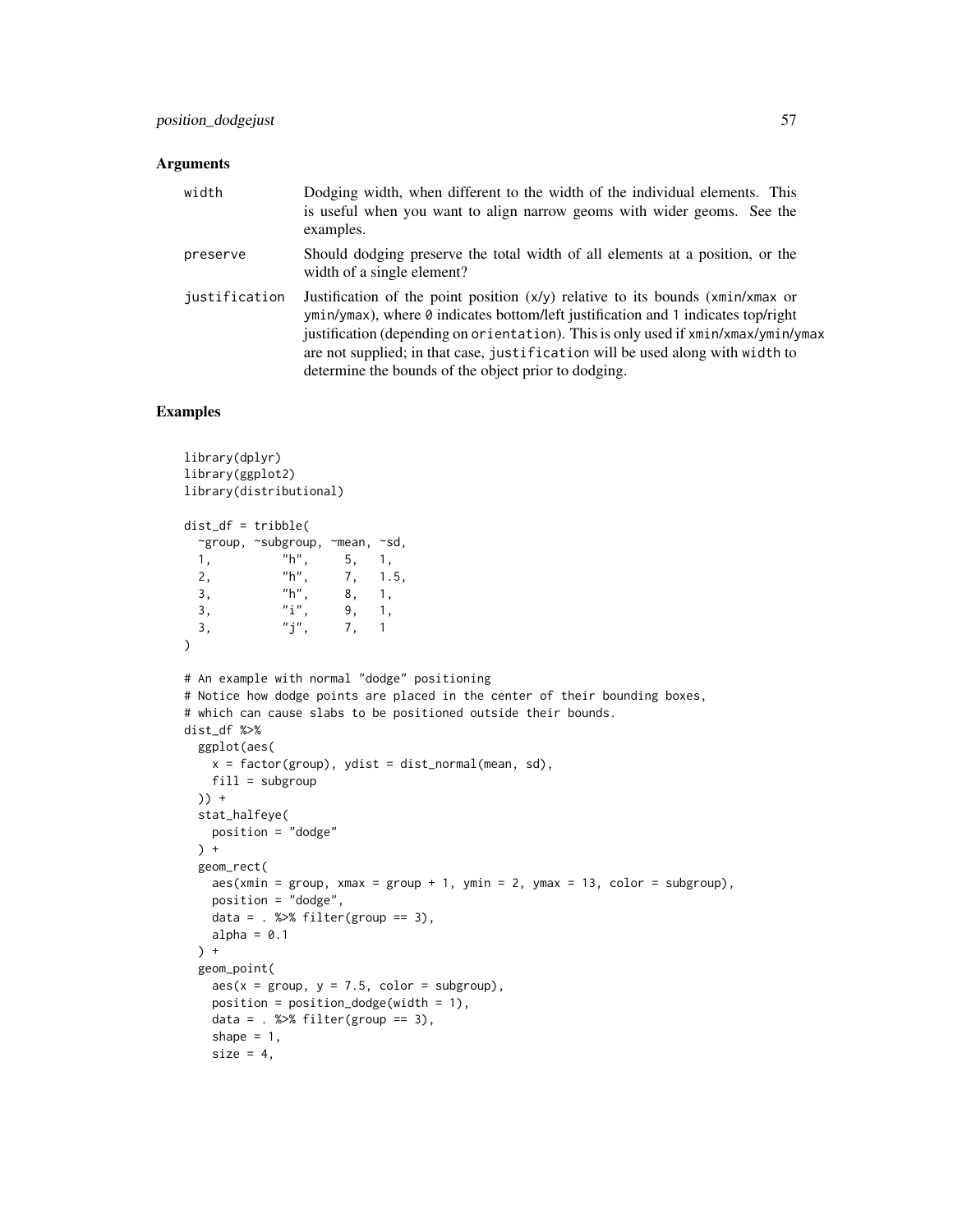58 scales and the contract of the contract of the contract of the contract of the contract of the contract of the contract of the contract of the contract of the contract of the contract of the contract of the contract of

```
stroke = 1.5
 ) +scale_fill_brewer(palette = "Set2") +
 scale_color_brewer(palette = "Dark2")
# This same example with "dodgejust" positioning. For the points we
# supply a justification parameter to position_dodgejust which mimics the
# justification parameter of stat_halfeye, ensuring that they are
# placed appropriately. On slabinterval family geoms, position_dodgejust()
# will automatically detect the appropriate justification.
dist_df %>%
 ggplot(aes(
   x = factor(group), ydist = dist_normmal(mean, sd),
   fill = subgroup
 )) +stat_halfeye(
   position = "dodgejust"
 ) +
 geom_rect(
   aes(xmin = group, xmax = group + 1, ymin = 2, ymax = 13, color = subgroup),
   position = "dodgejust",
   data = . % filter(group == 3),
   alpha = 0.1) +
 geom_point(
   aes(x = group, y = 7.5, color = subgroup),position = position_dodgejust(width = 1, justification = 0),
   data = . % filter(group == 3),
   shape = 1,
   size = 4,
   stroke = 1.5) +scale_fill_brewer(palette = "Set2") +
 scale_color_brewer(palette = "Dark2")
```
<span id="page-57-0"></span>scales *Custom ggplot scales for geom\_slabinterval (and derivatives)*

## <span id="page-57-1"></span>Description

These scales allow more specific aesthetic mappings to be made when using [geom\\_slabinterval\(\)](#page-37-0) and stats/geoms based on it (like eye plots).

```
scale_point_colour_discrete(..., aesthetics = "point_colour")
```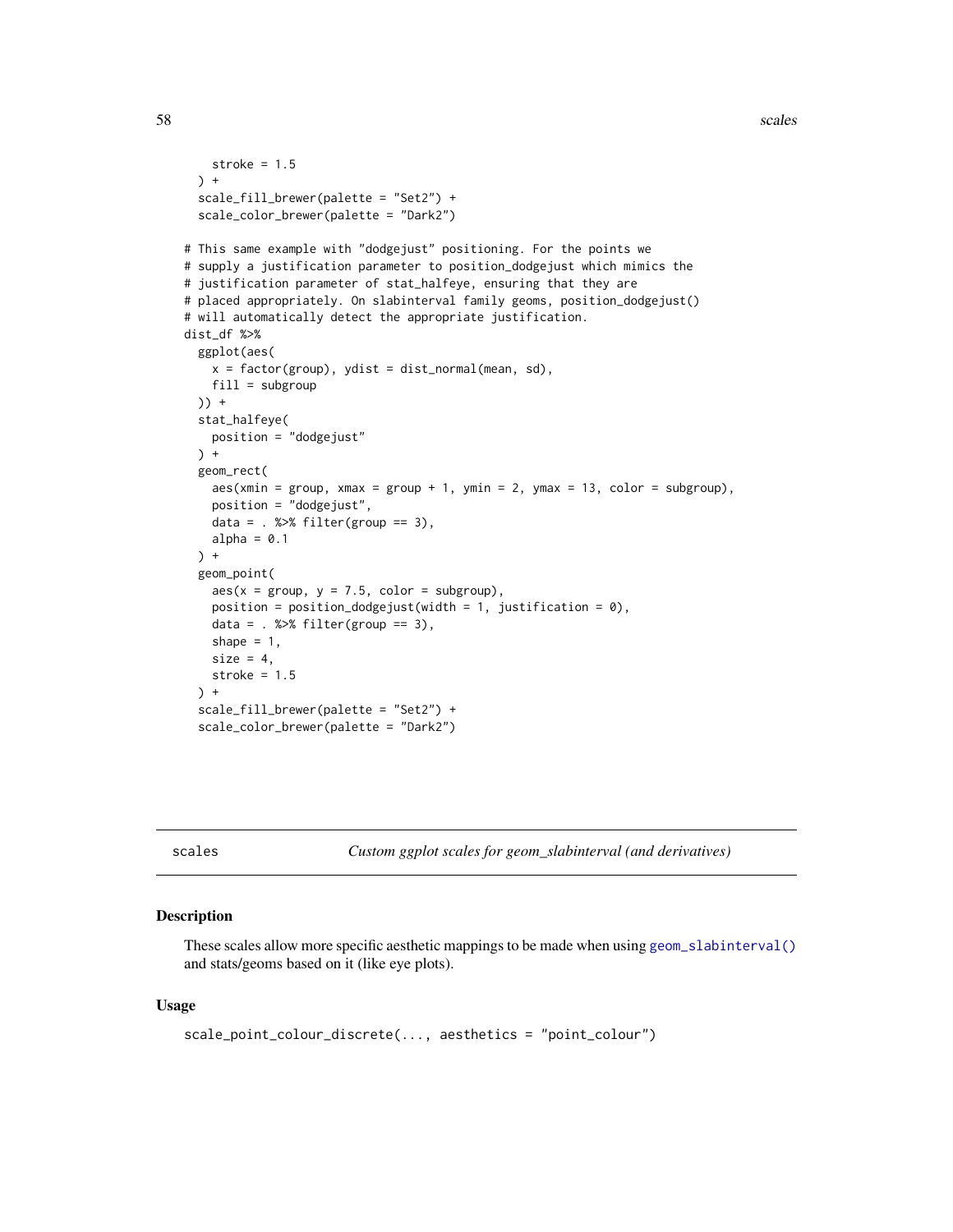### scales 59

```
scale_point_color_discrete(..., aesthetics = "point_colour")
scale_point_colour_continuous(
  ...,
 aesthetics = "point_colour",
 guide = "colourbar2"
\lambdascale_point_color_continuous(
  ...,
  aesthetics = "point_colour",
 guide = "colourbar2"
)
scale_point_fill_discrete(..., aesthetics = "point_fill")
scale_point_fill_continuous(
  ...,
 aesthetics = "point_fill",
 guide = "colourbar2"
)
scale\_point\_alpha\_continuous(..., range = c(0.1, 1))scale\_point\_alpha\_discrete(..., range = c(0.1, 1))scale\_point\_size\_continuous(..., range = c(1, 6))scale\_point\_size\_discrete(..., range = c(1, 6), na.transpose = FALSE)scale_interval_colour_discrete(..., aesthetics = "interval_colour")
scale_interval_color_discrete(..., aesthetics = "interval_colour")
scale_interval_colour_continuous(
  ...,
 aesthetics = "interval_colour",
 guide = "colourbar2"
\lambdascale_interval_color_continuous(
  ...,
 aesthetics = "interval_colour",
 guide = "colourbar2"
\lambdascale_interestval_alpha_continuous(..., range = c(0.1, 1))
```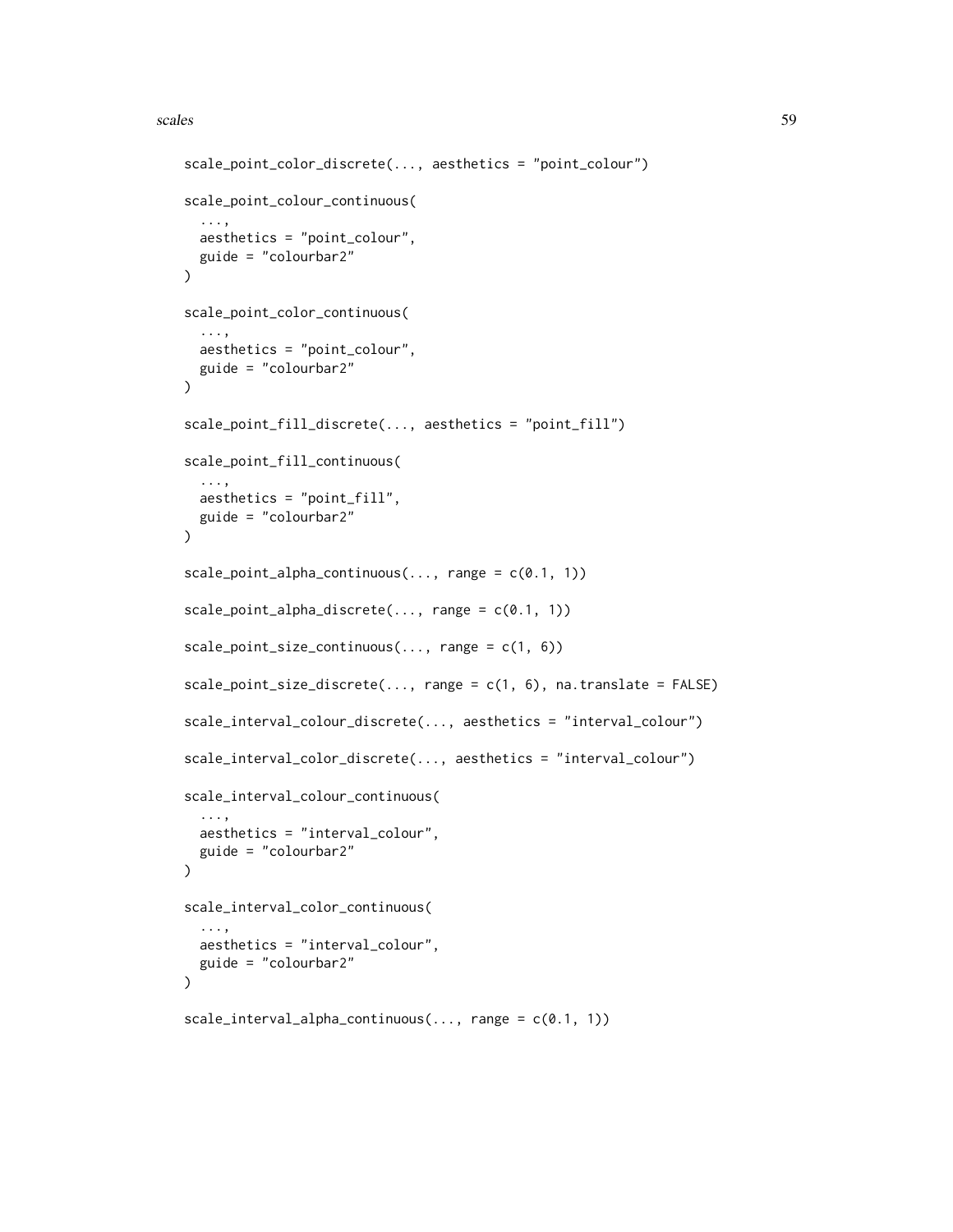```
scale_interested<sub>1</sub>, 1))
scale\_interval\_size\_continuous(..., range = c(1, 6))scale\_interval\_size\_discrete(..., range = c(1, 6), na. translate = FALSE)scale_interval_linetype_discrete(..., na.value = "blank")
scale_interval_linetype_continuous(...)
scale_slab_colour_discrete(..., aesthetics = "slab_colour")
scale_slab_color_discrete(..., aesthetics = "slab_colour")
scale_slab_colour_continuous(
  ...,
 aesthetics = "slab_colour",
 guide = "colourbar2"
\lambdascale_slab_color_continuous(
  ...,
 aesthetics = "slab_colour",
 guide = "colourbar2"
)
scale_slab_fill_discrete(..., aesthetics = "slab_fill")
scale_slab_fill_continuous(..., aesthetics = "slab_fill", guide = "colourbar2")
scale_slab_alpha_continuous(
  ...,
 limits = function(1) c(min(0, 1[[1]]), 1[[2]]),range = c(\emptyset, 1))
scale\_slab\_alpha\_discrete(..., range = c(0.1, 1))scale\_slab\_size\_continuous(..., range = c(1, 6))scale\_slab\_size\_discrete(..., range = c(1, 6), na.transpose = FALSE)scale_slab_linetype_discrete(..., na.value = "blank")
scale_slab_linetype_continuous(...)
scale_slab_shape_discrete(..., solid = TRUE)
```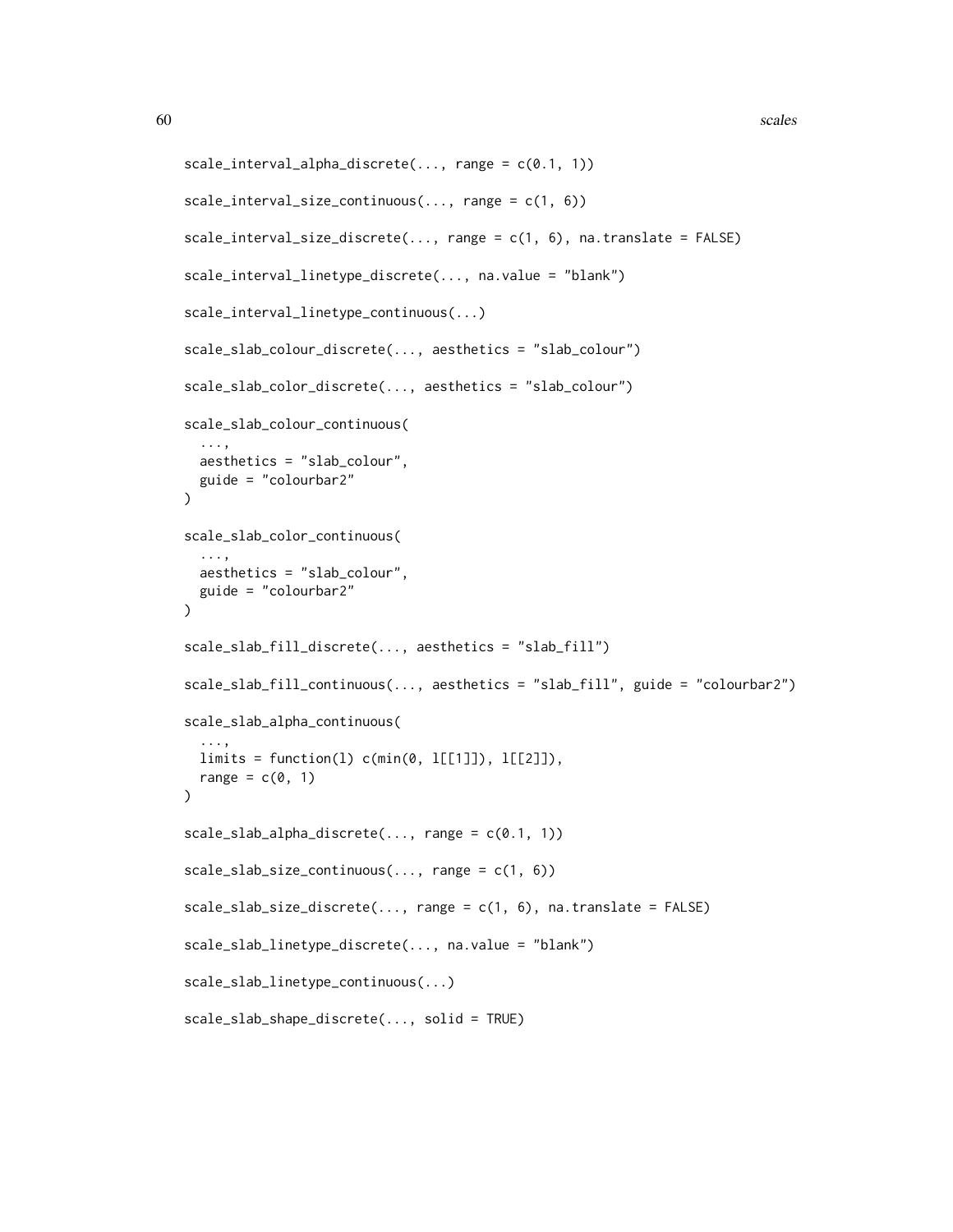#### scales 61

```
scale_slab_shape_continuous(...)
```
guide\_colourbar2(...)

guide\_colorbar2(...)

## Arguments

| .            | Arguments passed to underlying scale or guide functions. E.g. scale_point_color_discrete<br>passes arguments to scale_color_discrete(). See those functions for more<br>details.                                                                                                                                                            |
|--------------|---------------------------------------------------------------------------------------------------------------------------------------------------------------------------------------------------------------------------------------------------------------------------------------------------------------------------------------------|
| aesthetics   | Names of aesthetics to set scales for.                                                                                                                                                                                                                                                                                                      |
| guide        | Guide to use for legends for an aesthetic.                                                                                                                                                                                                                                                                                                  |
| range        | a numeric vector of length 2 that specifies the minimum and maximum size of<br>the plotting symbol after transformation.                                                                                                                                                                                                                    |
| na.translate | In discrete scales, should we show missing values?                                                                                                                                                                                                                                                                                          |
| na.value     | When na. translate is true, what value should be shown?                                                                                                                                                                                                                                                                                     |
| limits       | One of:                                                                                                                                                                                                                                                                                                                                     |
|              | • NULL to use the default scale range                                                                                                                                                                                                                                                                                                       |
|              | • A numeric vector of length two providing limits of the scale. Use NA to<br>refer to the existing minimum or maximum                                                                                                                                                                                                                       |
|              | • A function that accepts the existing (automatic) limits and returns new<br>limits. Also accepts rlang lambda function notation. Note that setting<br>limits on positional scales will <b>remove</b> data outside of the limits. If the<br>purpose is to zoom, use the limit argument in the coordinate system (see<br>coord_cartesian()). |
| solid        | Should the shapes be solid, TRUE, or hollow, FALSE?                                                                                                                                                                                                                                                                                         |

# Details

The following additional scales / aesthetics are defined for use with [geom\\_slabinterval\(\)](#page-37-0) and related geoms:

- 1. scale\_point\_color\_\* Point color
- 2. scale\_point\_fill\_\* Point fill color
- 3. scale\_point\_alpha\_\* Point alpha level / opacity
- 4. scale\_point\_size\_\* Point size
- 5. scale\_interval\_color\_\* Interval line color
- 6. scale\_interval\_alpha\_\* Interval alpha level / opacity
- 7. scale\_interval\_size\_\* Interval line width
- 8. scale\_interval\_linetype\_\* Interval line type
- 9. scale\_slab\_color\_\* Slab outline color
- 10. scale\_slab\_fill\_\* Slab fill color
- 11. scale\_slab\_alpha\_\* Slab alpha level / opacity. The default settings of scale\_slab\_alpha\_continuous differ from [scale\\_alpha\\_continuous\(\)](#page-0-0) and are designed for gradient plots (e.g. [stat\\_gradientinterval\(\)](#page-89-0)) by ensuring that densities of 0 get mapped to 0 in the output.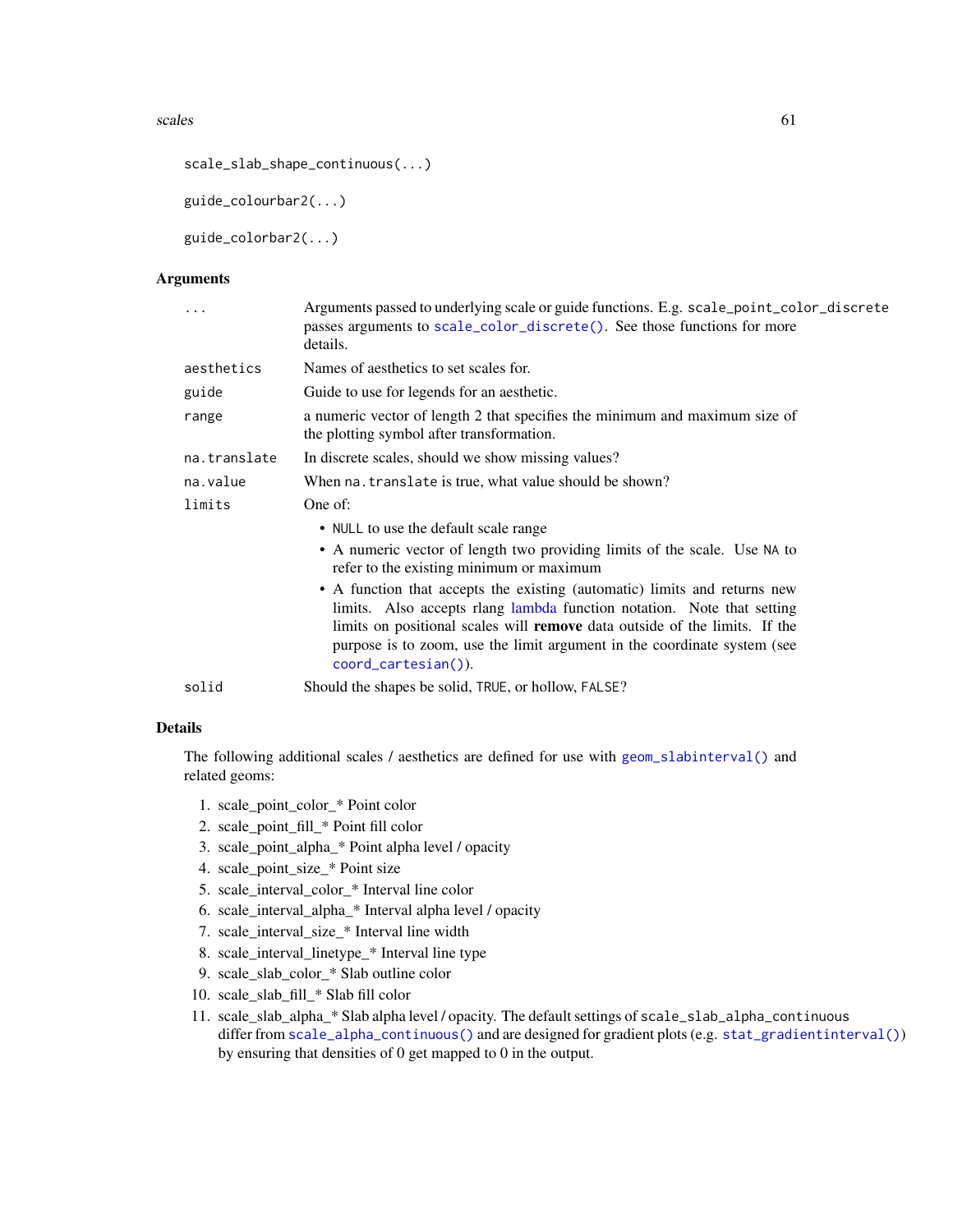62 scales and the set of the set of the set of the set of the set of the set of the set of the set of the set of the set of the set of the set of the set of the set of the set of the set of the set of the set of the set of

- 12. scale\_slab\_size\_\* Slab outline line width
- 13. scale\_slab\_linetype\_\* Slab outline line type
- 14. scale\_slab\_shape\_\* Slab dot shape (for [geom\\_dotsinterval\(\)](#page-11-0))

See the corresponding scale documentation in ggplot for more information; e.g. [scale\\_color\\_discrete\(\)](#page-0-0), [scale\\_color\\_continuous\(\)](#page-0-0), etc.

Other scale functions can be used with the aesthetics/scales defined here by using the aesthetics argument to that scale function. For example, to use color brewer scales with the point\_color aesthetic:

scale\_color\_brewer(...,aesthetics = "point\_color")

With continuous color scales, you may also need to provide a guide as the default guide does not work properly; this is what guide\_colorbar2 is for:

scale\_color\_distiller(...,guide = "colorbar2",aesthetics = "point\_color")

#### Value

A [ggplot2::Scale](#page-0-0) representing one of the aesthetics used to target the appearance of specific parts of composite ggdist geoms. Can be added to a [ggplot\(\)](#page-0-0) object.

## Author(s)

Matthew Kay

### See Also

Other ggplot2 scales: [scale\\_color\\_discrete\(\)](#page-0-0), [scale\\_color\\_continuous\(\)](#page-0-0), etc.

Other ggdist scales: [scale\\_colour\\_ramp](#page-62-0)

## Examples

```
library(dplyr)
library(ggplot2)
```

```
# This plot shows how to set multiple specific aesthetics
# NB it is very ugly and is only for demo purposes.
data.frame(distribution = "Normal(1,2)") %>%
 parse_dist(distribution) %>%
 ggplot(aes(y = distribution, xdist = .dist, args = .args)) +stat_halfeye(
   shape = 21, # this point shape has a fill and outline
   point_color = "red",
   point_fill = "black",
   point_alpha = .1,
   point_size = 6,
   stroke = 2,
   interval_color = "blue",
   # interval sizes are scaled from [1, 6] onto [0.6, 1.4] by default
   # see the interval_size_range parameter in help("geom_slabinterval")
```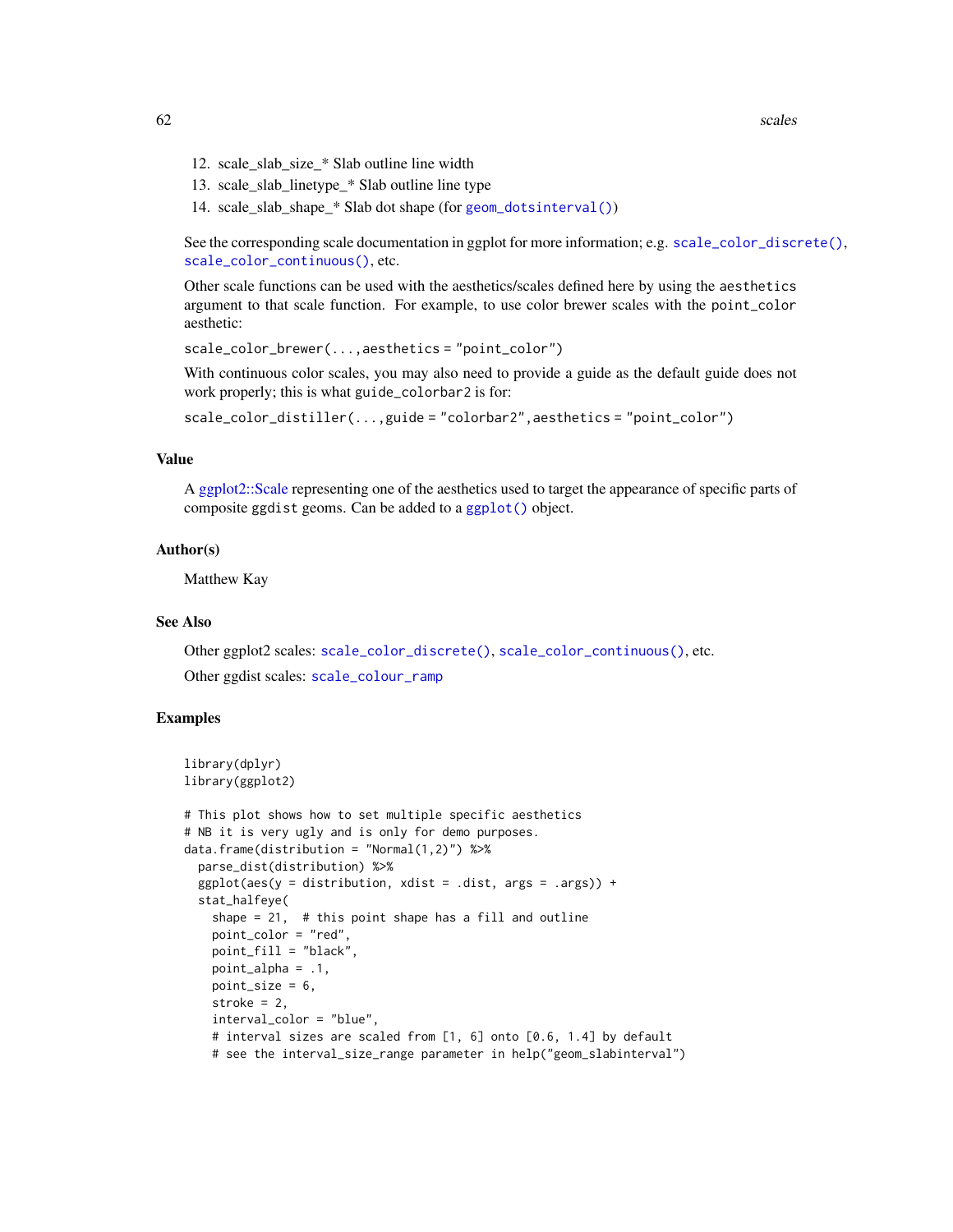# scale\_colour\_ramp 63

```
interval_size = 8,
  interval_linetype = "dashed",
  interval_alpha = .25,
  # fill sets the fill color of the slab (here the density)
  slab_color = "green",
  slab_fill = "purple",
  slab\_size = 3,
 slab_linetype = "dotted",
 slab_alpha = .5
\lambda
```
<span id="page-62-0"></span>scale\_colour\_ramp *Secondary ggplot color scale that ramps from another color*

## <span id="page-62-1"></span>Description

This scale creates a secondary scale that modifies the fill or color scale of geoms that support it ([geom\\_lineribbon\(\)](#page-24-0) and [geom\\_slabinterval\(\)](#page-37-0)) to "ramp" from a secondary color (by default white) to the primary fill color (determined by the standard color or fill aesthetics).

```
scale_colour_ramp_continuous(
 from = "white",
  ...,
 limits = function(l) c(min(0, l[[1]]), l[[2]]),
  range = c(0, 1),
 aesthetics = "colour_ramp"
\lambdascale_color_ramp_continuous(
  from = "white",
  ...,
 limits = function(l) c(min(0, l[[1]]), l[[2]]),
 range = c(\emptyset, 1),
 aesthetics = "colour_ramp"
)
scale_colour_ramp_discrete(
 from = "white",
  ...,
 range = c(0.2, 1),
 aesthetics = "colour_ramp"
)
scale_color_ramp_discrete(
  from = "white",
```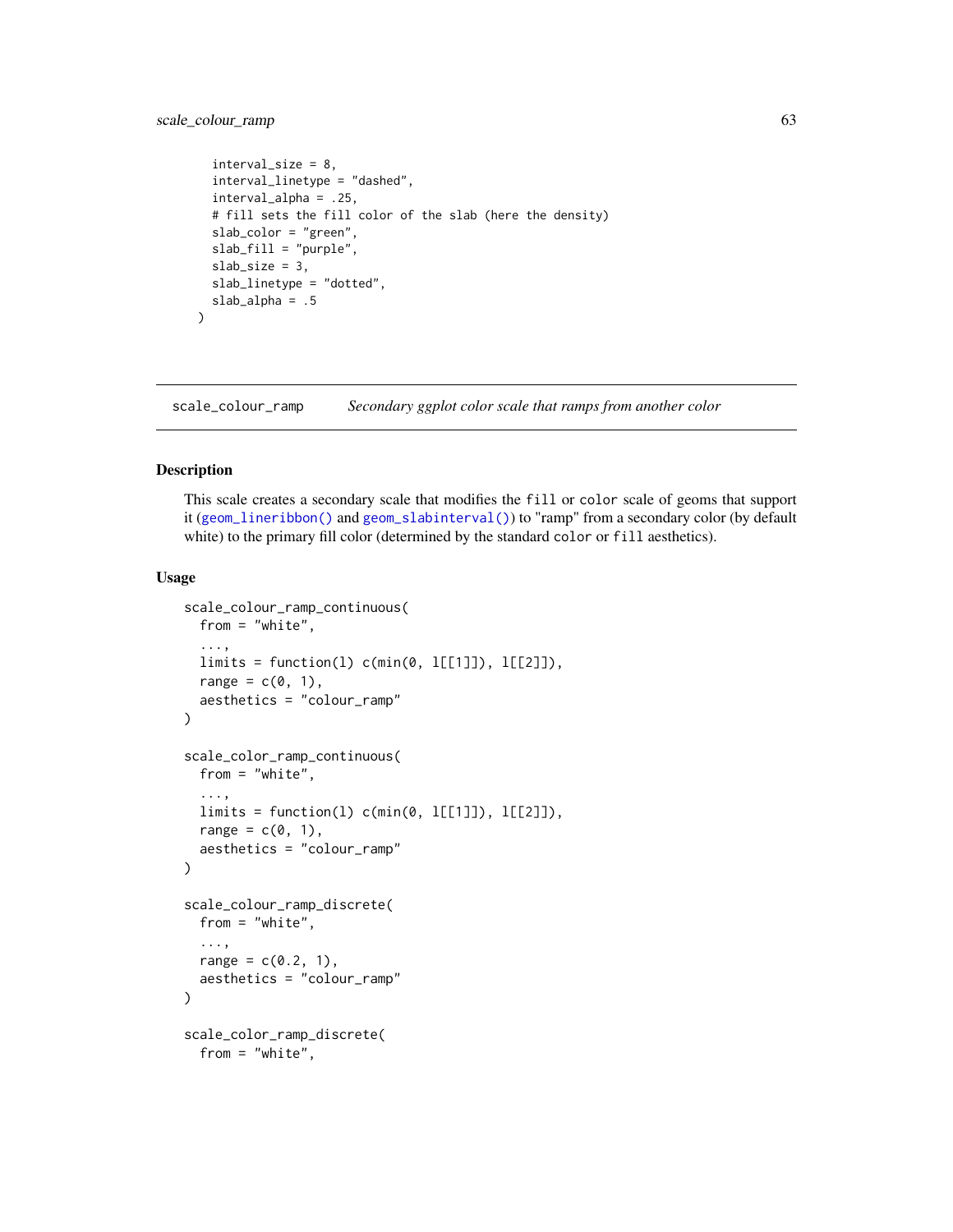```
...,
 range = c(0.2, 1),aesthetics = "colour_ramp"
\mathcal{L}scale_fill_ramp_continuous(..., aesthetics = "fill_ramp")
scale_fill_ramp_discrete(..., aesthetics = "fill_ramp")
```

| from       | The color to ramp from. Corresponds to $\theta$ on the scale.                                                                                                                                                                                                                                                                               |
|------------|---------------------------------------------------------------------------------------------------------------------------------------------------------------------------------------------------------------------------------------------------------------------------------------------------------------------------------------------|
| $\cdots$   | Arguments passed to underlying scale or guide functions. E.g. scale_colour_ramp_discrete(),<br>passes arguments to discrete_scale(), scale_colour_ramp_continuous()<br>passes arguments to continuous_scale(). See those functions for more de-<br>tails.                                                                                   |
| limits     | One of:                                                                                                                                                                                                                                                                                                                                     |
|            | • NULL to use the default scale range                                                                                                                                                                                                                                                                                                       |
|            | • A numeric vector of length two providing limits of the scale. Use NA to<br>refer to the existing minimum or maximum                                                                                                                                                                                                                       |
|            | • A function that accepts the existing (automatic) limits and returns new<br>limits. Also accepts rlang lambda function notation. Note that setting<br>limits on positional scales will <b>remove</b> data outside of the limits. If the<br>purpose is to zoom, use the limit argument in the coordinate system (see<br>coord_cartesian()). |
| range      | a numeric vector of length 2 that specifies the minimum and maximum values<br>after the scale transformation. These values should be between $\theta$ (the from<br>color) and 1 (the color determined by the fill aesthetic).                                                                                                               |
| aesthetics | Names of aesthetics to set scales for.                                                                                                                                                                                                                                                                                                      |
|            |                                                                                                                                                                                                                                                                                                                                             |

## Value

A [ggplot2::Scale](#page-0-0) representing a scale for the colour\_ramp and/or fill\_ramp aesthetics for ggdist geoms. Can be added to a [ggplot\(\)](#page-0-0) object.

## Author(s)

Matthew Kay

## See Also

Other ggdist scales: [scales](#page-57-0)

# Examples

library(dplyr) library(ggplot2)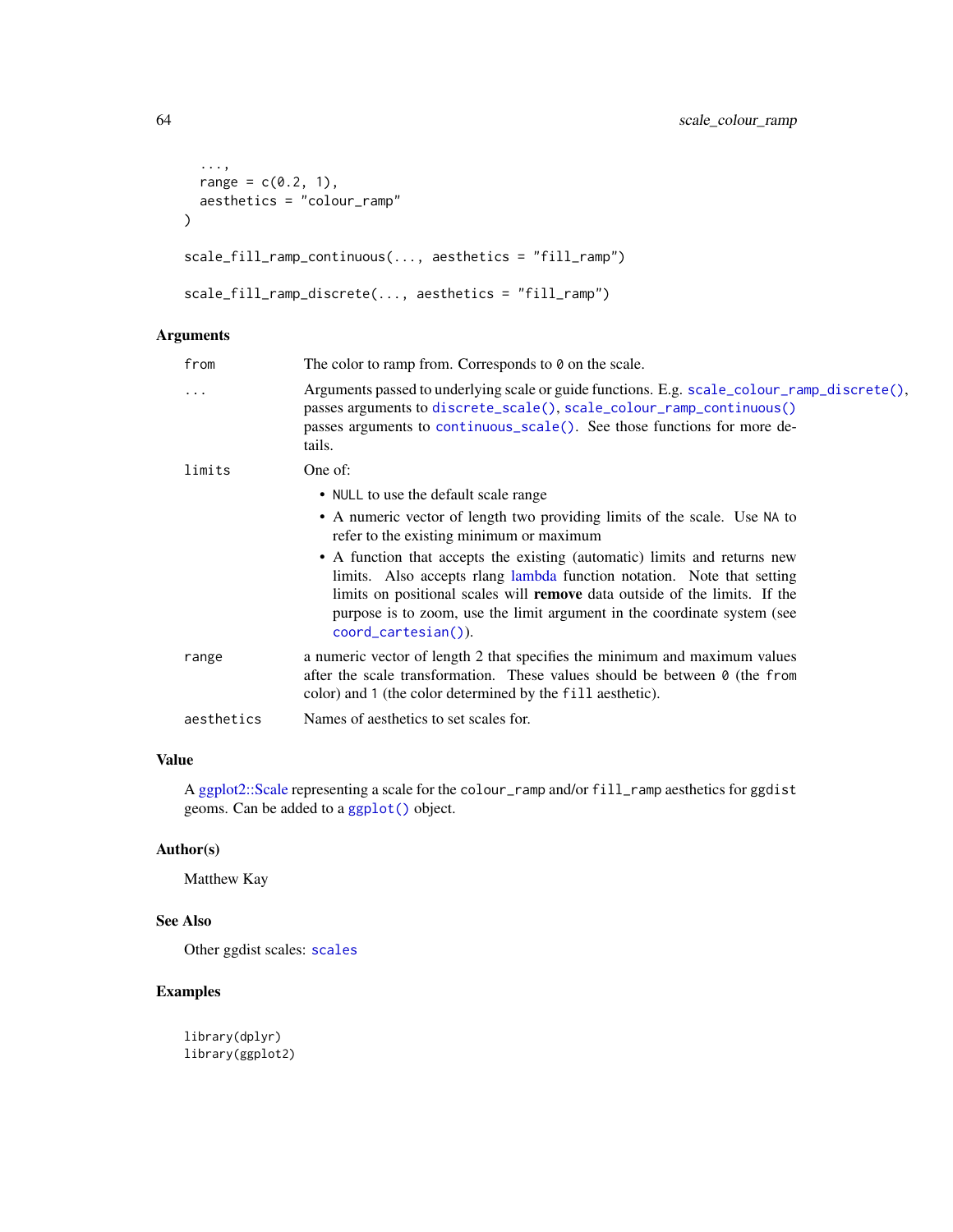## stat\_ccdfinterval 65

```
library(distributional)
tibble(d = dist\_uniform(0, 1)) %>%
  ggplot(aes(y = 0, xdist = d)) +stat_slab(aes(fill_ramp = stat(x)))
tibble(d = dist\_uniform(0, 1)) %>%
  ggplot(aes(y = 0, xdist = d)) +stat\_slab(aes(fill\_ramp = stat(x)), fill = "blue") +scale_fill_ramp_continuous(from = "red")
# you can invert the order of `range` to change the order of the blend
tibble(d = dist\_normal(0, 1)) %>%
  ggplot(aes(y = 0, xdist = d)) +stat_slab(aes(fill_ramp = stat(cut_cdf_qi(cdf))), fill = "blue") +
  scale_fill_ramp_discrete(from = "red", range = c(1, 0))
```
<span id="page-64-0"></span>stat\_ccdfinterval *CCDF bar plot (shortcut stat)*

# Description

```
Shortcut version of stat_slabinterval() with geom_slabinterval() for creating CCDF bar
plots.
```
Roughly equivalent to:

```
stat_slabinterval(
  \text{aes}(justification = stat(0.5), side = stat("topleft")),
  slab_type = "ccdf", normalize = "none", expand = TRUE\mathcal{L}
```

```
stat_ccdfinterval(
 mapping = NULL,data = NULL,geom = "slabinterval",
 position = "identity",
  ...,
  slab_type = "ccdf",
  normalize = "none",
  expand = TRUE,plimits = c(NA, NA),
  adjust = 1,
  trim = TRUE,breaks = "Sturges",
  outline_bars = FALSE,
```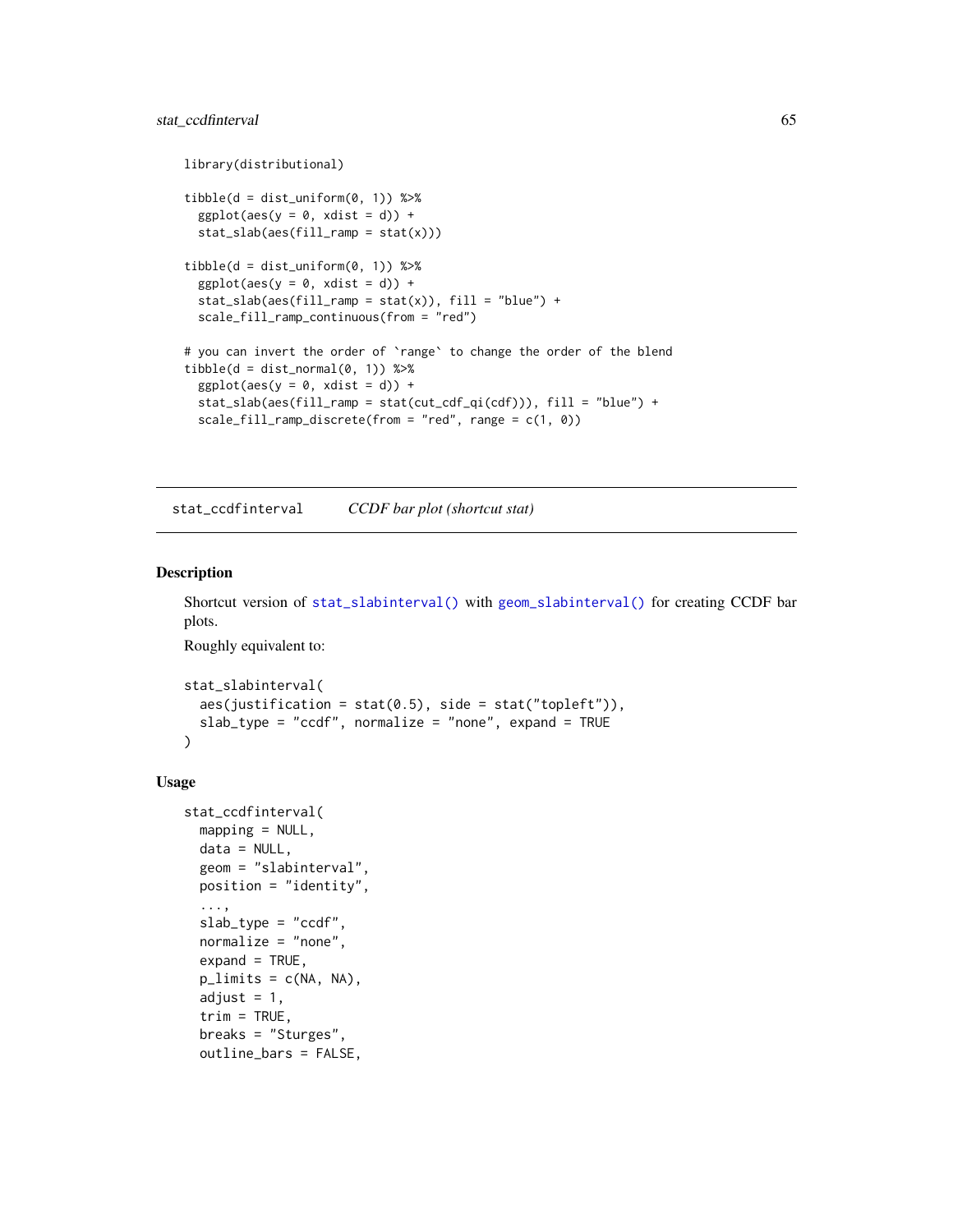```
point_interval = "median_qi",
 limits = NULL,
 n = 501,
  .width = c(0.66, 0.95),orientation = NA,
 na.rm = FALSE,show.legend = c(size = FALSE),
 inherit.aes = TRUE
\mathcal{L}
```

| mapping  | Set of aesthetic mappings created by aes() or aes_(). If specified and inherit.aes<br>= TRUE (the default), it is combined with the default mapping at the top level of<br>the plot. You must supply mapping if there is no plot mapping.                                                                                                                                                                                                                                                            |
|----------|------------------------------------------------------------------------------------------------------------------------------------------------------------------------------------------------------------------------------------------------------------------------------------------------------------------------------------------------------------------------------------------------------------------------------------------------------------------------------------------------------|
| data     | The data to be displayed in this layer. There are three options:                                                                                                                                                                                                                                                                                                                                                                                                                                     |
|          | If NULL, the default, the data is inherited from the plot data as specified in the<br>call to ggplot().                                                                                                                                                                                                                                                                                                                                                                                              |
|          | A data. frame, or other object, will override the plot data. All objects will be<br>fortified to produce a data frame. See fortify() for which variables will be<br>created.                                                                                                                                                                                                                                                                                                                         |
|          | A function will be called with a single argument, the plot data. The return<br>value must be a data. frame, and will be used as the layer data. A function<br>can be created from a formula (e.g. $\sim$ head(.x, 10)).                                                                                                                                                                                                                                                                              |
| geom     | Use to override the default connection between stat_ccdfinterval() and<br>geom_slabinterval()                                                                                                                                                                                                                                                                                                                                                                                                        |
| position | Position adjustment, either as a string, or the result of a call to a position adjust-<br>ment function. Setting this equal to "dodge" (position_dodge()) or "dodgejust"<br>(position_dodgejust()) can be useful if you have overlapping geometries.                                                                                                                                                                                                                                                 |
|          | Other arguments passed to layer(). These are often aesthetics, used to set<br>an aesthetic to a fixed value, like colour = "red" or size = $3$ (see Aesthetics,<br>below). They may also be parameters to the paired geom/stat. When paired with<br>the default geom, geom_slabinterval(), these include:                                                                                                                                                                                            |
|          | fill_type What type of fill to use when the fill color or alpha varies within a<br>slab. One of:                                                                                                                                                                                                                                                                                                                                                                                                     |
|          | • "segments": breaks up the slab geometry into segments for each unique<br>combination of fill color and alpha value. This approach is supported<br>by all graphics devices and works well for sharp cutoff values, but can<br>give ugly results if a large number of unique fill colors are being used<br>(as in gradients, like in stat_gradientinterval()).                                                                                                                                       |
|          | • "gradient": a grid:: linearGradient() is used to create a smooth<br>gradient fill. This works well for large numbers of unique fill colors,<br>but requires $R \geq 4.1$ and is not yet supported on all graphics devices.<br>As of this writing, the png() graphics device with type = "cairo", the<br>svg() device, the pdf() device, and the ragg::agg_png() devices are<br>known to support this option. On $R < 4.1$ , this option will fall back to<br>fill_type = "segment" with a message. |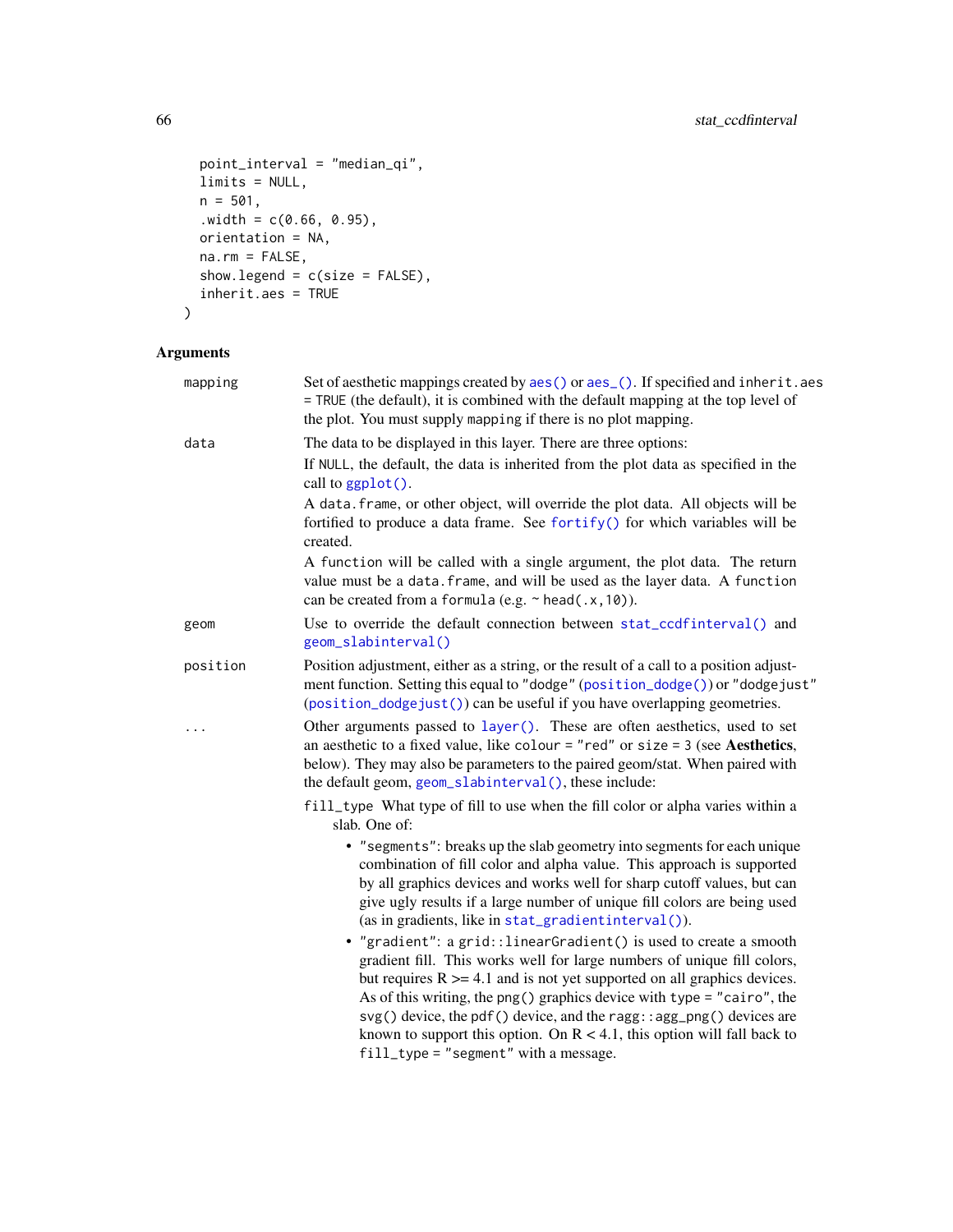- "auto": attempts to use fill\_type = "gradient" if support for it can be auto-detected. On  $R \ge 4.2$ , support for gradients can be autodetected on some graphics devices; if support is not detected, this option will fall back to fill\_type = "segments" (in case of a false negative, fill\_type = "gradient" can be set explicitly). On  $R < 4.2$ , support for gradients cannot be auto-detected, so this will always fall back to fill\_type = "segments", in which case you can set fill\_type = "gradient" explicitly if you are using a graphics device that support gradients.
- interval\_size\_domain A length-2 numeric vector giving the minimum and maximum of the values of the size aesthetic that will be translated into actual sizes for intervals drawn according to interval\_size\_range (see the documentation for that argument.)
- interval\_size\_range A length-2 numeric vector. This geom scales the raw size aesthetic values when drawing interval and point sizes, as they tend to be too thick when using the default settings of [scale\\_size\\_continuous\(\)](#page-0-0), which give sizes with a range of  $c(1,6)$ . The interval\_size\_domain value indicates the input domain of raw size values (typically this should be equal to the value of the range argument of the [scale\\_size\\_continuous\(\)](#page-0-0) function), and interval\_size\_range indicates the desired output range of the size values (the min and max of the actual sizes used to draw intervals). Most of the time it is not recommended to change the value of this argument, as it may result in strange scaling of legends; this argument is a holdover from earlier versions that did not have size aesthetics targeting the point and interval separately. If you want to adjust the size of the interval or points separately, you can instead use the interval\_size or point\_size aesthetics; see [scales.](#page-57-0)
- fatten\_point A multiplicative factor used to adjust the size of the point relative to the size of the thickest interval line. If you wish to specify point sizes directly, you can also use the point\_size aesthetic and [scale\\_point\\_size\\_continuous\(\)](#page-57-1) or [scale\\_point\\_size\\_discrete\(\)](#page-57-1); sizes specified with that aesthetic will not be adjusted using fatten\_point.

slab\_type The type of slab function to calculate: probability density (or mass) function ("pdf"), cumulative distribution function ("cdf"), or complementary CDF ("ccdf"). normalize How to normalize heights of functions input to the thickness aesthetic. One of: • "all": normalize so that the maximum height across all data is 1. • "panels": normalize within panels so that the maximum height in each panel is 1. • "xy": normalize within the x/y axis opposite the orientation of this geom so that the maximum height at each value of the opposite axis is 1.

- "groups": normalize within values of the opposite axis and within each group so that the maximum height in each group is 1.
- "none": values are taken as is with no normalization (this should probably only be used with functions whose values are in [0,1], such as CDFs).

expand For sample data, should the slab be expanded to the limits of the scale? Default FALSE.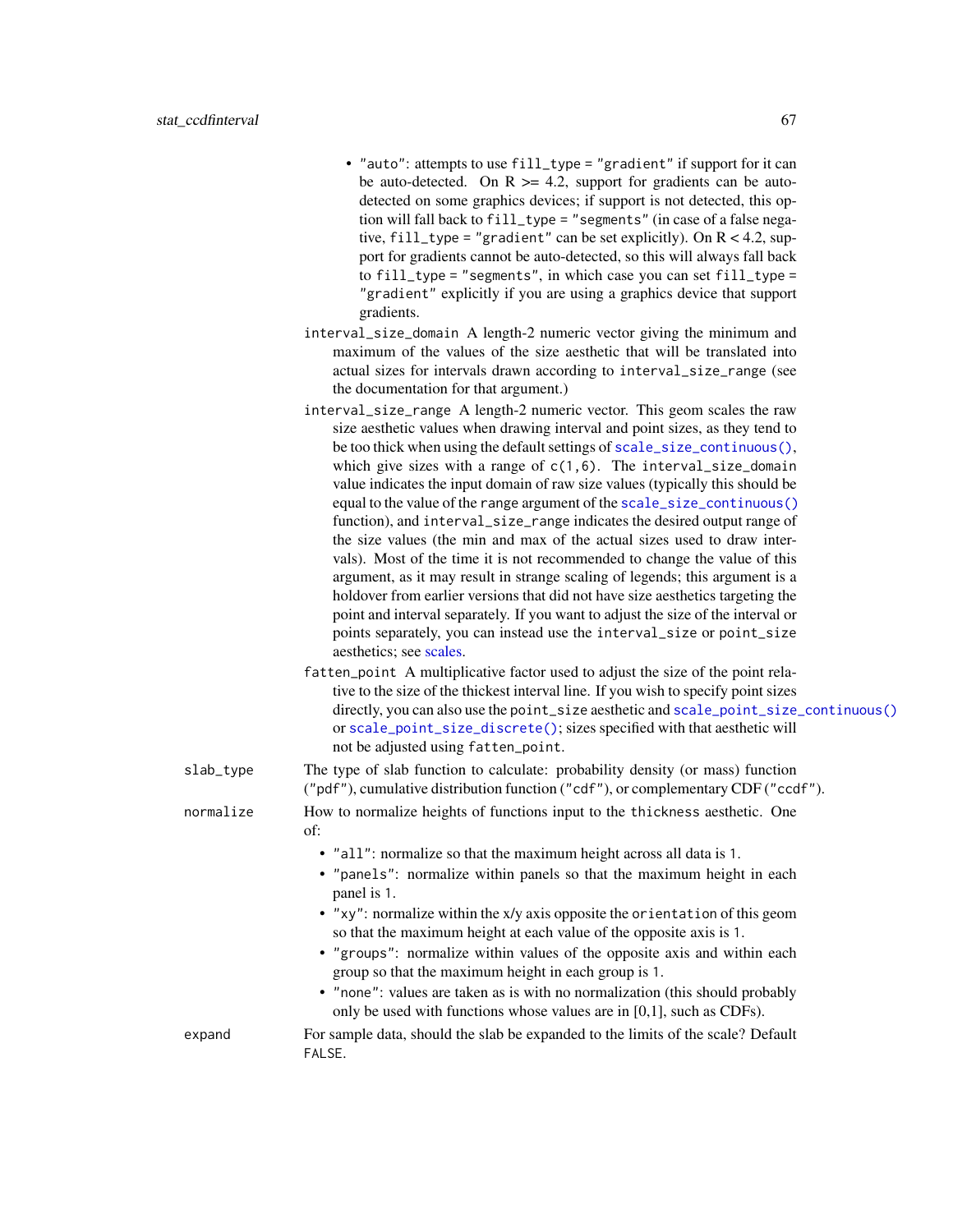| p_limits       | Probability limits (as a vector of size 2) used to determine the lower and upper<br>limits of the slab. E.g., if this is c(.001, .999), then a slab is drawn for the dis-<br>tribution from the quantile at $p = .001$ to the quantile at $p = .999$ . If the lower<br>(respectively upper) limit is NA, then the lower (upper) limit will be the mini-<br>mum (maximum) of the distribution's support if it is finite, and 0.001 (0.999)<br>if it is not finite. E.g., if p_limits is c(NA, NA) on a gamma distribution the<br>effective value of $p$ <sup>1</sup> imits would be $c(0, .999)$ since the gamma distribution<br>is defined on $(0, \text{Inf})$ ; whereas on a normal distribution it would be equivalent to<br>c(.001, .999) since the normal distribution is defined on (-Inf, Inf). |
|----------------|--------------------------------------------------------------------------------------------------------------------------------------------------------------------------------------------------------------------------------------------------------------------------------------------------------------------------------------------------------------------------------------------------------------------------------------------------------------------------------------------------------------------------------------------------------------------------------------------------------------------------------------------------------------------------------------------------------------------------------------------------------------------------------------------------------|
| adjust         | If slab_type is "pdf", bandwidth for the density estimator for sample data is<br>adjusted by multiplying it by this value. See density () for more information.                                                                                                                                                                                                                                                                                                                                                                                                                                                                                                                                                                                                                                        |
| trim           | For sample data, should the density estimate be trimmed to the range of the input<br>data? Default TRUE.                                                                                                                                                                                                                                                                                                                                                                                                                                                                                                                                                                                                                                                                                               |
| breaks         | If slab_type is "histogram", the breaks parameter that is passed to hist()<br>to determine where to put breaks in the histogram (for sample data).                                                                                                                                                                                                                                                                                                                                                                                                                                                                                                                                                                                                                                                     |
| outline_bars   | For sample data (if slab_type is "histogram") and for discrete analytical dis-<br>tributions (whose slabs are drawn as histograms), determines if outlines in be-<br>tween the bars are drawn when the slab_color aesthetic is used. If FALSE (the<br>default), the outline is drawn only along the tops of the bars; if TRUE, outlines in<br>between bars are also drawn.                                                                                                                                                                                                                                                                                                                                                                                                                             |
| point_interval | A function from the point_interval() family (e.g., median_qi, mean_qi,<br>mode_hdi, etc), or a string giving the name of a function from that family (e.g.,<br>"median_qi", "mean_qi", "mode_hdi", etc; if a string, the caller's environment<br>is searched for the function, followed by the <b>ggdist</b> environment). This function<br>determines the point summary (typically mean, median, or mode) and interval<br>type (quantile interval, qi; highest-density interval, hdi; or highest-density con-<br>tinuous interval, hdci). Output will be converted to the appropriate x- or y-based<br>aesthetics depending on the value of orientation. See the point_interval()<br>family of functions for more information.                                                                        |
| limits         | Manually-specified limits for the slab, as a vector of length two. These limits are<br>combined with those computed based on p_limits as well as the limits defined<br>by the scales of the plot to determine the limits used to draw the slab functions:<br>these limits specify the maximal limits; i.e., if specified, the limits will not be<br>wider than these (but may be narrower). Use NA to leave a limit alone; e.g.<br>$\text{limits} = c(0, NA)$ will ensure that the lower limit does not go below 0, but let<br>the upper limit be determined by either p_limits or the scale settings.                                                                                                                                                                                                 |
| n              | Number of points at which to evaluate the function that defines the slab.                                                                                                                                                                                                                                                                                                                                                                                                                                                                                                                                                                                                                                                                                                                              |
| .width         | The .width argument passed to point_interval: a vector of probabilities to<br>use that determine the widths of the resulting intervals. If multiple probabilities<br>are provided, multiple intervals per group are generated, each with a different<br>probability interval (and value of the corresponding .width and level gener-<br>ated variables).                                                                                                                                                                                                                                                                                                                                                                                                                                               |
| orientation    | Whether this geom is drawn horizontally or vertically. One of:                                                                                                                                                                                                                                                                                                                                                                                                                                                                                                                                                                                                                                                                                                                                         |
|                | • NA (default): automatically detect the orientation based on how the aesthet-<br>ics are assigned. Automatic detection works most of the time.                                                                                                                                                                                                                                                                                                                                                                                                                                                                                                                                                                                                                                                        |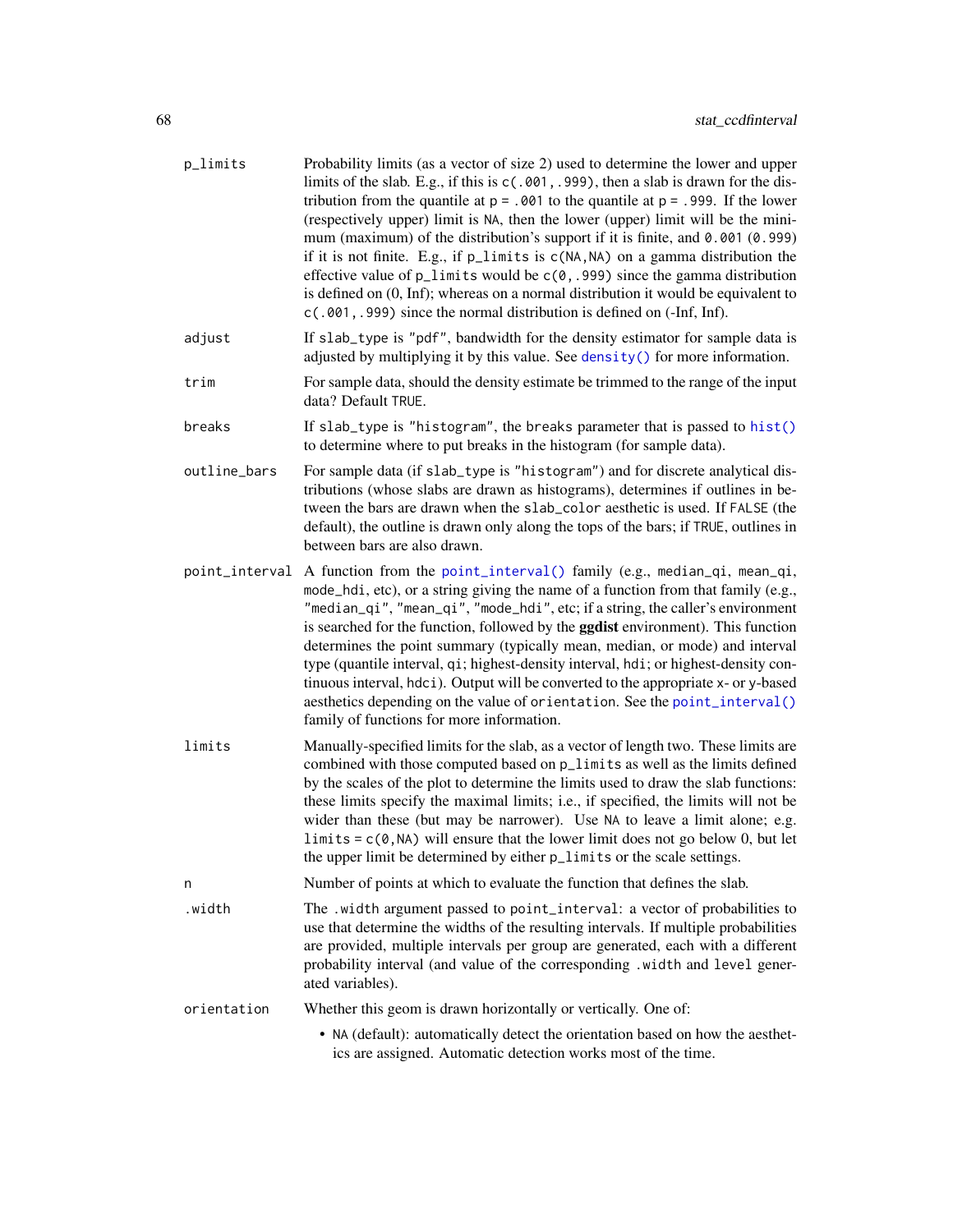|              | • "horizontal" (or "y"): draw horizontally, using the y aesthetic to identify<br>different groups. For each group, uses the x, xmin, xmax, and thickness<br>aesthetics to draw points, intervals, and slabs.                                                   |
|--------------|----------------------------------------------------------------------------------------------------------------------------------------------------------------------------------------------------------------------------------------------------------------|
|              | • "vertical" (or "x"): draw vertically, using the x aesthetic to identify dif-<br>ferent groups. For each group, uses the y, ymin, ymax, and thickness<br>aesthetics to draw points, intervals, and slabs.                                                     |
|              | For compatibility with the base ggplot naming scheme for orientation, "x"<br>can be used as an alias for "vertical" and "y" as an alias for "horizontal"<br>(tidybayes had an orientation parameter before base ggplot did, hence the<br>discrepancy).         |
| $na$ . $rm$  | If FALSE, the default, missing values are removed with a warning. If TRUE,<br>missing values are silently removed.                                                                                                                                             |
| show. legend | Should this layer be included in the legends? Default is $c$ (size = FALSE), unlike<br>most geoms, to match its common use cases. FALSE hides all legends, TRUE<br>shows all legends, and NA shows only those that are mapped (the default for<br>most geoms). |
| inherit.aes  | If FALSE, overrides the default aesthetics, rather than combining with them.<br>This is most useful for helper functions that define both data and aesthetics and<br>shouldn't inherit behaviour from the default plot specification, e.g. borders().          |

#### Details

To visualize sample data, such as a data distribution, samples from a bootstrap distribution, or a Bayesian posterior, you can supply samples to the x or y aesthetic.

To visualize analytical distributions, you can use the xdist or ydist aesthetic. For historical reasons, you can also use dist to specify the distribution, though this is not recommended as it does not work as well with orientation detection. These aesthetics can be used as follows:

- xdist, ydist, and dist can be any distribution object from the [distributional](https://pkg.mitchelloharawild.com/distributional/) package ([dist\\_normal\(\)](#page-0-0),  $dist_{\text{beta}}(t)$ , etc) or can be a posterior:: $rvar()$  object. Since these functions are vectorized, other columns can be passed directly to them in an [aes\(\)](#page-0-0) specification; e.g. aes(dist = dist\_normal(mu,sigma)) will work if mu and sigma are columns in the input data frame.
- dist can be a character vector giving the distribution name. Then the arg1, ... arg9 aesthetics (or args as a list column) specify distribution arguments. Distribution names should correspond to R functions that have "p", "q", and "d" functions; e.g. "norm" is a valid distribution name because R defines the [pnorm\(\)](#page-0-0), [qnorm\(\)](#page-0-0), and [dnorm\(\)](#page-0-0) functions for Normal distributions.

See the [parse\\_dist\(\)](#page-48-0) function for a useful way to generate dist and args values from human-readable distribution specs (like "normal $(0,1)$ "). Such specs are also produced by other packages (like the brms::get\_prior function in brms); thus, [parse\\_dist\(\)](#page-48-0) combined with the stats described here can help you visualize the output of those functions.

#### Value

A [ggplot2::Stat](#page-0-0) representing a CCDF bar geometry which can be added to a [ggplot\(\)](#page-0-0) object.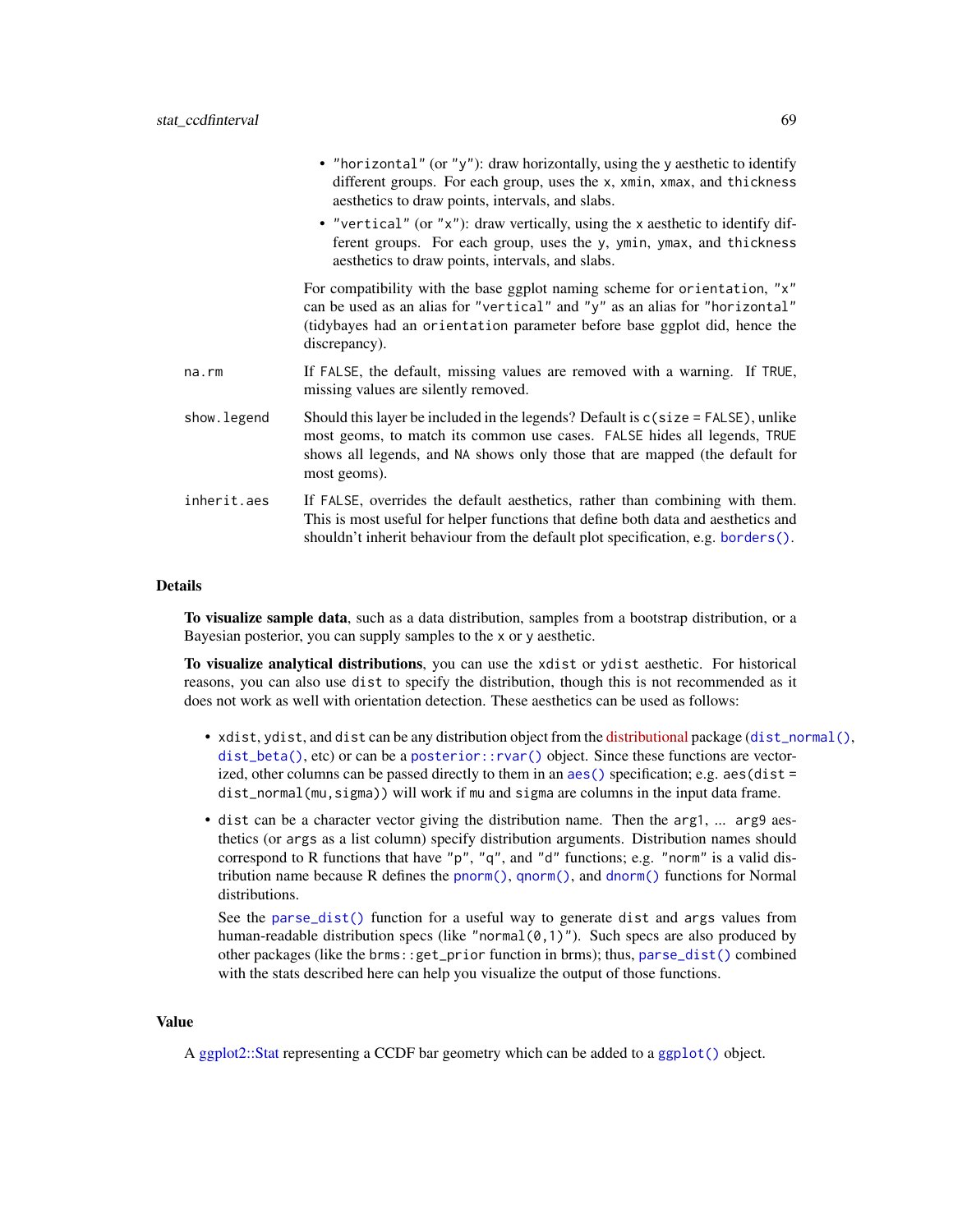### Computed Variables

The following variables are computed by this stat and made available for use in aesthetic specifications ([aes\(\)](#page-0-0)) using the [stat\(\)](#page-0-0) or [after\\_stat\(\)](#page-0-0) functions:

- x or y: For slabs, the input values to the slab function. For intervals, the point summary from the interval function. Whether it is x or y depends on orientation
- xmin or ymin: For intervals, the lower end of the interval from the interval function.
- xmax or ymax: For intervals, the upper end of the interval from the interval function.
- .width: For intervals, the interval width as a numeric value in [0, 1].
- level: For intervals, the interval width as an ordered factor.
- f: For slabs, the output values from the slab function (such as the PDF, CDF, or CCDF), determined by slab\_type.
- pdf: For slabs, the probability density function.
- cdf: For slabs, the cumulative distribution function.
- n: For slabs, the number of data points summarized into that slab. If the slab was created from an analytical distribution via the xdist, ydist, or dist aesthetic, n will be Inf.

### Aesthetics

The slab+interval stats and geoms have a wide variety of aesthetics that control the appearance of their three sub-geometries: the slab, the point, and the interval.

These stats support the following aesthetics:

- x: x position of the geometry (when orientation = "vertical"); or sample data to be summarized (when orientation = "horizontal" with sample data).
- y: y position of the geometry (when orientation = "horizontal"); or sample data to be summarized (when orientation = "vertical" with sample data).
- xdist: When using analytical distributions, distribution to map on the x axis: a **distributional** object (e.g. [dist\\_normal\(\)](#page-0-0)) or a [posterior::rvar\(\)](#page-0-0) object.
- ydist: When using analytical distributions, distribution to map on the y axis: a distributional object (e.g. [dist\\_normal\(\)](#page-0-0)) or a [posterior::rvar\(\)](#page-0-0) object.
- dist: When using analytical distributions, a name of a distribution (e.g. "norm"), a distributional object (e.g. [dist\\_normal\(\)](#page-0-0)), or a [posterior::rvar\(\)](#page-0-0) object. See Details.
- args: Distribution arguments (args or arg1, ... arg9). See Details.

In addition, in their default configuration (paired with [geom\\_slabinterval\(\)](#page-37-0)) the following aesthetics are supported by the underlying geom:

## Slab-specific aesthetics

• thickness: The thickness of the slab at each x value (if orientation = "horizontal") or y value (if orientation = "vertical") of the slab.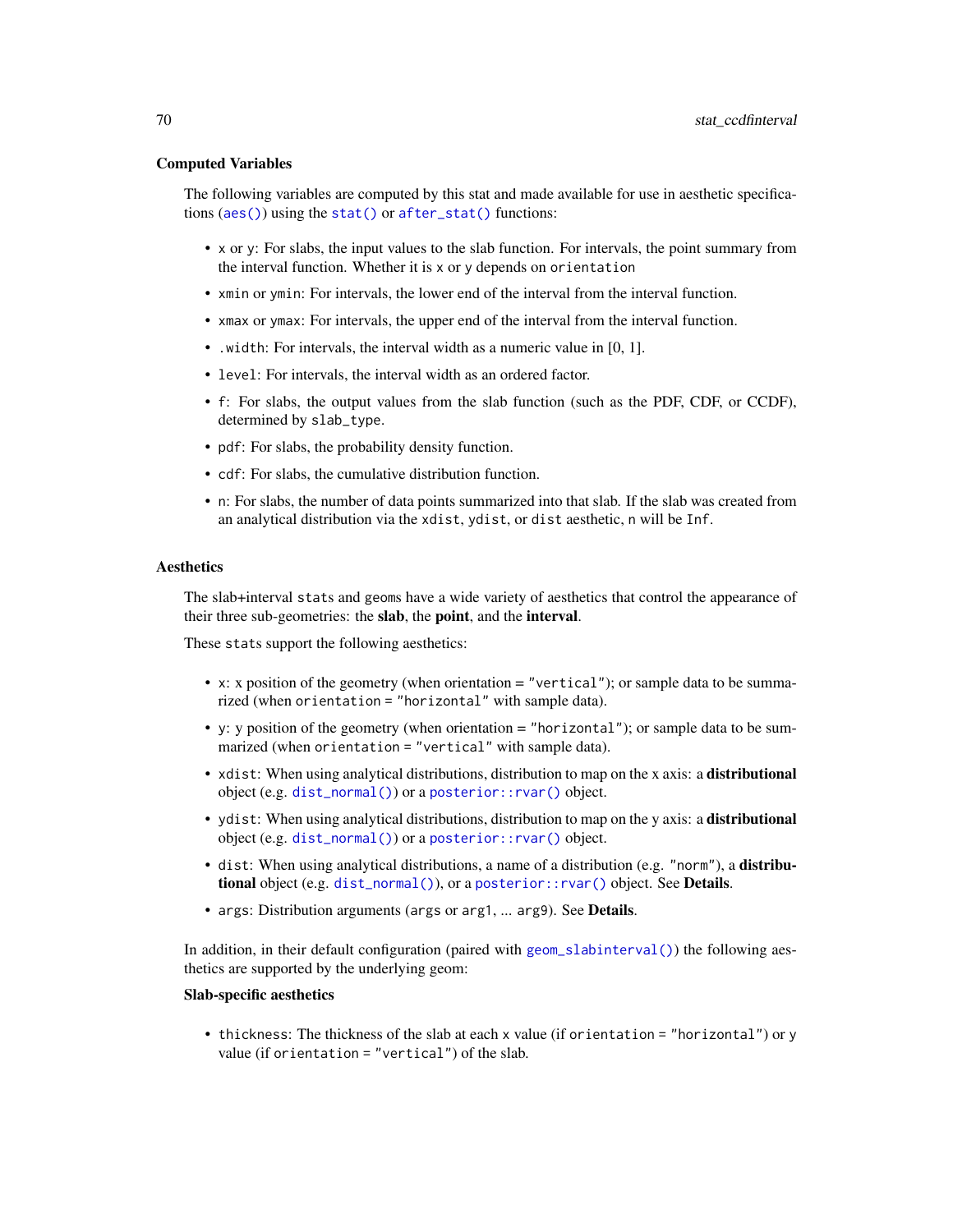- side: Which side to place the slab on. "topright", "top", and "right" are synonyms which cause the slab to be drawn on the top or the right depending on if orientation is "horizontal" or "vertical". "bottomleft", "bottom", and "left" are synonyms which cause the slab to be drawn on the bottom or the left depending on if orientation is "horizontal" or "vertical". "topleft" causes the slab to be drawn on the top or the left, and "bottomright" causes the slab to be drawn on the bottom or the right. "both" draws the slab mirrored on both sides (as in a violin plot).
- scale: What proportion of the region allocated to this geom to use to draw the slab. If scale = 1, slabs that use the maximum range will just touch each other. Default is 0.9 to leave some space.
- justification: Justification of the interval relative to the slab, where  $\theta$  indicates bottom/left justification and 1 indicates top/right justification (depending on orientation). If justification is NULL (the default), then it is set automatically based on the value of side: when side is "top"/"right" justification is set to 0, when side is "bottom"/"left" justification is set to 1, and when side is "both" justification is set to 0.5.
- datatype: When using composite geoms directly without a stat (e.g. [geom\\_slabinterval\(\)](#page-37-0)), datatype is used to indicate which part of the geom a row in the data targets: rows with datatype = "slab" target the slab portion of the geometry and rows with datatype = "interval" target the interval portion of the geometry. This is set automatically when using ggdist stats.

### Interval-specific aesthetics

- xmin: Left end of the interval sub-geometry (if orientation = "horizontal").
- xmax: Right end of the interval sub-geometry (if orientation = "horizontal").
- ymin: Lower end of the interval sub-geometry (if orientation = "vertical").
- ymax: Upper end of the interval sub-geometry (if orientation = "vertical").

## Point-specific aesthetics

• shape: Shape type used to draw the **point** sub-geometry.

### Color aesthetics

- colour: (or color) The color of the interval and point sub-geometries. Use the slab\_color, interval\_color, or point\_color aesthetics (below) to set sub-geometry colors separately.
- fill: The fill color of the slab and point sub-geometries. Use the slab\_fill or point\_fill aesthetics (below) to set sub-geometry colors separately.
- alpha: The opacity of the slab, interval, and point sub-geometries. Use the slab\_alpha, interval\_alpha, or point\_alpha aesthetics (below) to set sub-geometry colors separately.
- colour\_ramp: (or color\_ramp) A secondary scale that modifies the color scale to "ramp" to another color. See [scale\\_colour\\_ramp\(\)](#page-62-0) for examples.
- fill\_ramp: A secondary scale that modifies the fill scale to "ramp" to another color. See [scale\\_fill\\_ramp\(\)](#page-62-1) for examples.

## Line aesthetics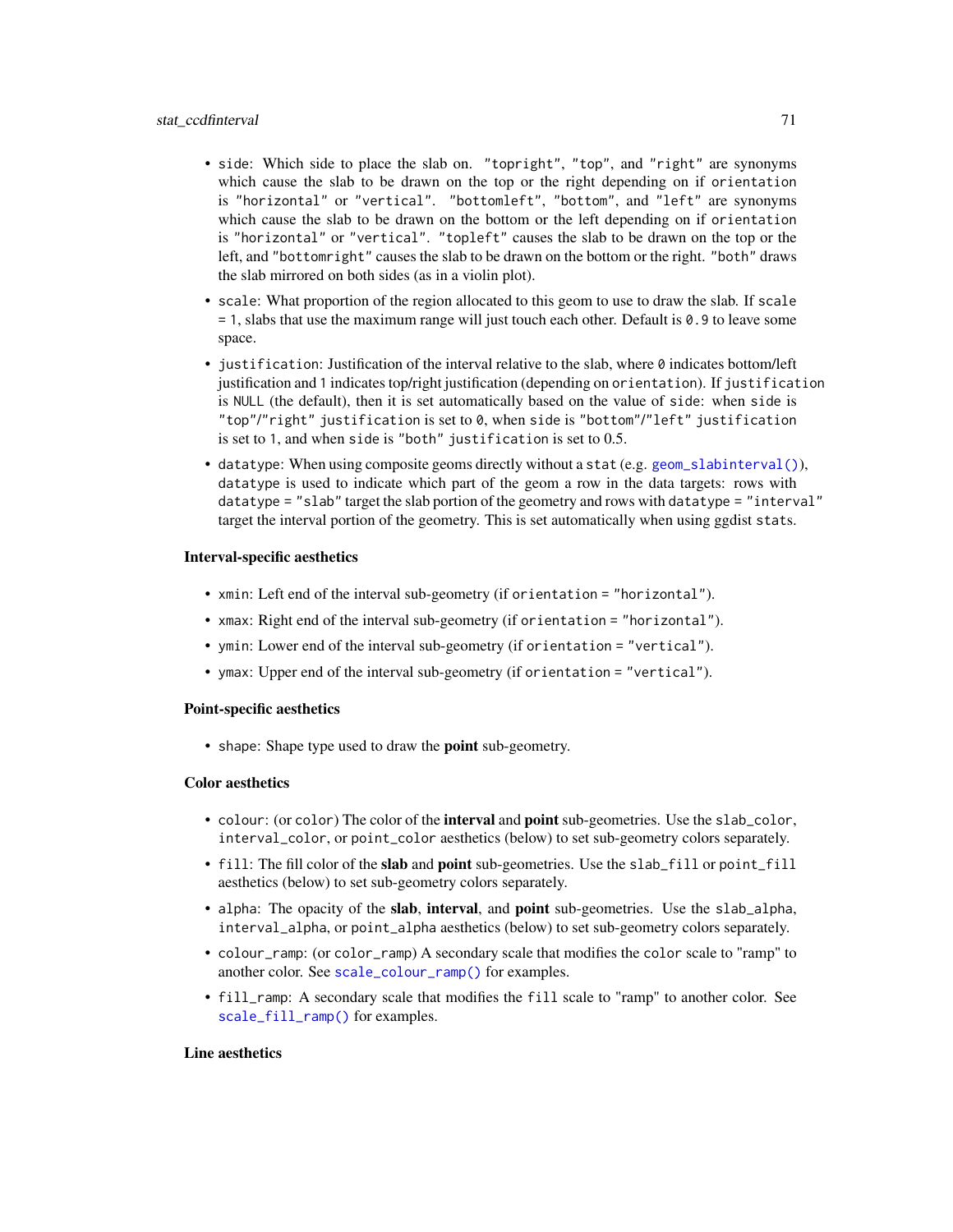- size: Width of the outline around the slab (if visible). Also determines the width of the line used to draw the **interval** and the size of the **point**, but raw size values are transformed according to the interval\_size\_domain, interval\_size\_range, and fatten\_point parameters of the geom (see above). Use the slab\_size, interval\_size, or point\_size aesthetics (below) to set sub-geometry line widths separately (note that when size is set directly using the override aesthetics, interval and point sizes are not affected by interval\_size\_domain, interval\_size\_range, and fatten\_point).
- stroke: Width of the outline around the point sub-geometry.
- linetype: Type of line (e.g., "solid", "dashed", etc) used to draw the interval and the outline of the slab (if it is visible). Use the slab\_linetype or interval\_linetype aesthetics (below) to set sub-geometry line types separately.

#### Slab-specific color/line override aesthetics

- slab fill: Override for fill: the fill color of the slab.
- slab\_colour: (or slab\_color) Override for colour/color: the outline color of the slab.
- slab\_alpha: Override for alpha: the opacity of the slab.
- slab\_size: Override for size: the width of the outline of the slab.
- slab\_linetype: Override for linetype: the line type of the outline of the slab.

### Interval-specific color/line override aesthetics

- interval\_colour: (or interval\_color) Override for colour/color: the color of the interval.
- interval\_alpha: Override for alpha: the opacity of the interval.
- interval\_size: Override for size: the line width of the interval.
- interval\_linetype: Override for linetype: the line type of the interval.

### Point-specific color/line override aesthetics

- point\_fill: Override for fill: the fill color of the point.
- point\_colour: (or point\_color) Override for colour/color: the outline color of the point.
- point\_alpha: Override for alpha: the opacity of the point.
- point\_size: Override for size: the size of the point.

Other aesthetics (these work as in standard geoms)

- width
- height
- group

See examples of some of these aesthetics in action in vignette("slabinterval"). Learn more about the sub-geom override aesthetics (like interval\_color) in the [scales](#page-57-0) documentation. Learn more about basic ggplot aesthetics in vignette("ggplot2-specs").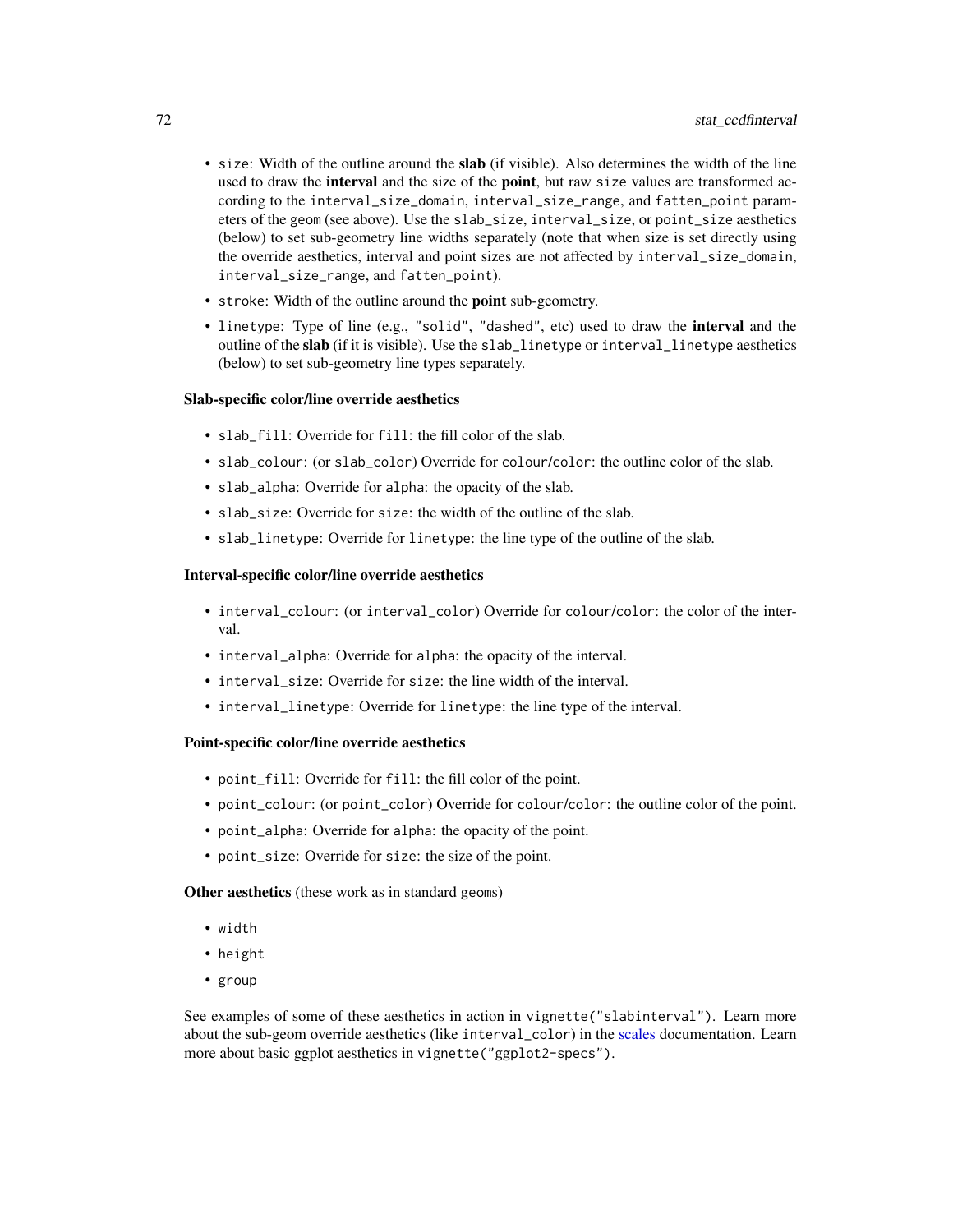# stat\_cdfinterval 73

## See Also

See [geom\\_slabinterval\(\)](#page-37-0) for the geom underlying this stat. See [stat\\_slabinterval\(\)](#page-141-0) for the stat this shortcut is based on.

```
stat_cdfinterval(stat_eye(stat_gradientinterval(stat_halfeye(),
stat_histinterval(), stat_interval(), stat_pointinterval(), stat_slab()
```
# Examples

```
library(dplyr)
library(ggplot2)
library(distributional)
theme_set(theme_ggdist())
# ON SAMPLE DATA
set.seed(1234)
df = data.frame(
 group = c("a", "b", "c"),value = rnorm(1500, mean = c(5, 7, 9), sd = c(1, 1.5, 1)))
df %>%
 ggplot(aes(x = value, y = group)) +stat_ccdfinterval() +
 expand_limits(x = 0)
# ON ANALYTICAL DISTRIBUTIONS
dist_d f = data. frame(
 group = c("a", "b", "c"),
 mean = c(5, 7, 8),sd = c(1, 1.5, 1))
# Vectorized distribution types, like distributional::dist_normal()
# and posterior::rvar(), can be used with the 'xdist' / 'ydist' aesthetics
dist_df %>%
 ggplot(aes(y = group, xdist = dist\_normal(mean, sd))) +stat_ccdfinterval() +
 expand_limits(x = 0)
```
<span id="page-72-0"></span>stat\_cdfinterval *CDF bar plot (shortcut stat)*

# Description

Shortcut version of [stat\\_slabinterval\(\)](#page-141-0) with [geom\\_slabinterval\(\)](#page-37-0) for creating CDF bar plots. Roughly equivalent to:

```
stat_slabinterval(
 aes(justification = stat(0.5), side = stat("topleft")),
 slab_type = "cdf", normalize = "none", expand = TRUE)
```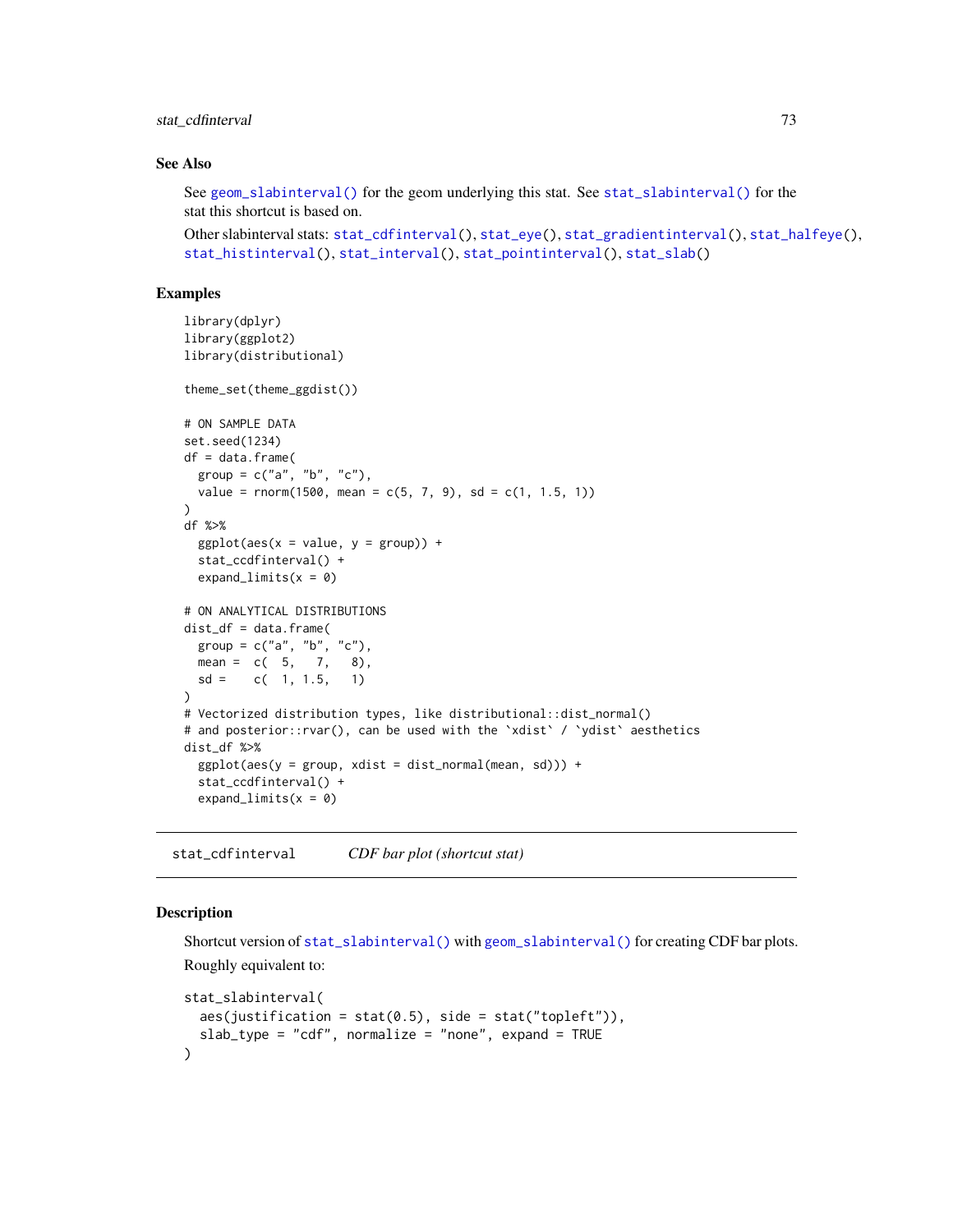# Usage

```
stat_cdfinterval(
 mapping = NULL,
 data = NULL,geom = "slabinterval",
 position = "identity",
  ...,
  slab_type = "cdf",
  normalize = "none",
 expand = TRUE,plimits = c(NA, NA),
  adjust = 1,
  trim = TRUE,breaks = "Sturges",
  outline_bars = FALSE,
 point_interval = "median_qi",
 limits = NULL,
 n = 501,. width = c(0.66, 0.95),orientation = NA,
 na.rm = FALSE,show.legend = c(size = FALSE),
  inherit.aes = TRUE
\mathcal{L}
```
# Arguments

| mapping  | Set of aesthetic mappings created by aes () or aes (). If specified and inherit. aes<br>= TRUE (the default), it is combined with the default mapping at the top level of<br>the plot. You must supply mapping if there is no plot mapping.                                                               |
|----------|-----------------------------------------------------------------------------------------------------------------------------------------------------------------------------------------------------------------------------------------------------------------------------------------------------------|
| data     | The data to be displayed in this layer. There are three options:                                                                                                                                                                                                                                          |
|          | If NULL, the default, the data is inherited from the plot data as specified in the<br>call to $ggplot()$ .                                                                                                                                                                                                |
|          | A data frame, or other object, will override the plot data. All objects will be                                                                                                                                                                                                                           |
|          | fortified to produce a data frame. See fortify() for which variables will be<br>created.                                                                                                                                                                                                                  |
|          | A function will be called with a single argument, the plot data. The return<br>value must be a data. frame, and will be used as the layer data. A function<br>can be created from a formula (e.g. $\sim$ head(.x, 10)).                                                                                   |
| geom     | Use to override the default connection between stat_cdfinterval() and geom_slabinterval()                                                                                                                                                                                                                 |
| position | Position adjustment, either as a string, or the result of a call to a position adjust-<br>ment function. Setting this equal to "dodge" (position_dodge()) or "dodgejust"<br>(position_dodgejust()) can be useful if you have overlapping geometries.                                                      |
| .        | Other arguments passed to layer(). These are often aesthetics, used to set<br>an aesthetic to a fixed value, like colour = "red" or size = $3$ (see Aesthetics,<br>below). They may also be parameters to the paired geom/stat. When paired with<br>the default geom, geom_slabinterval(), these include: |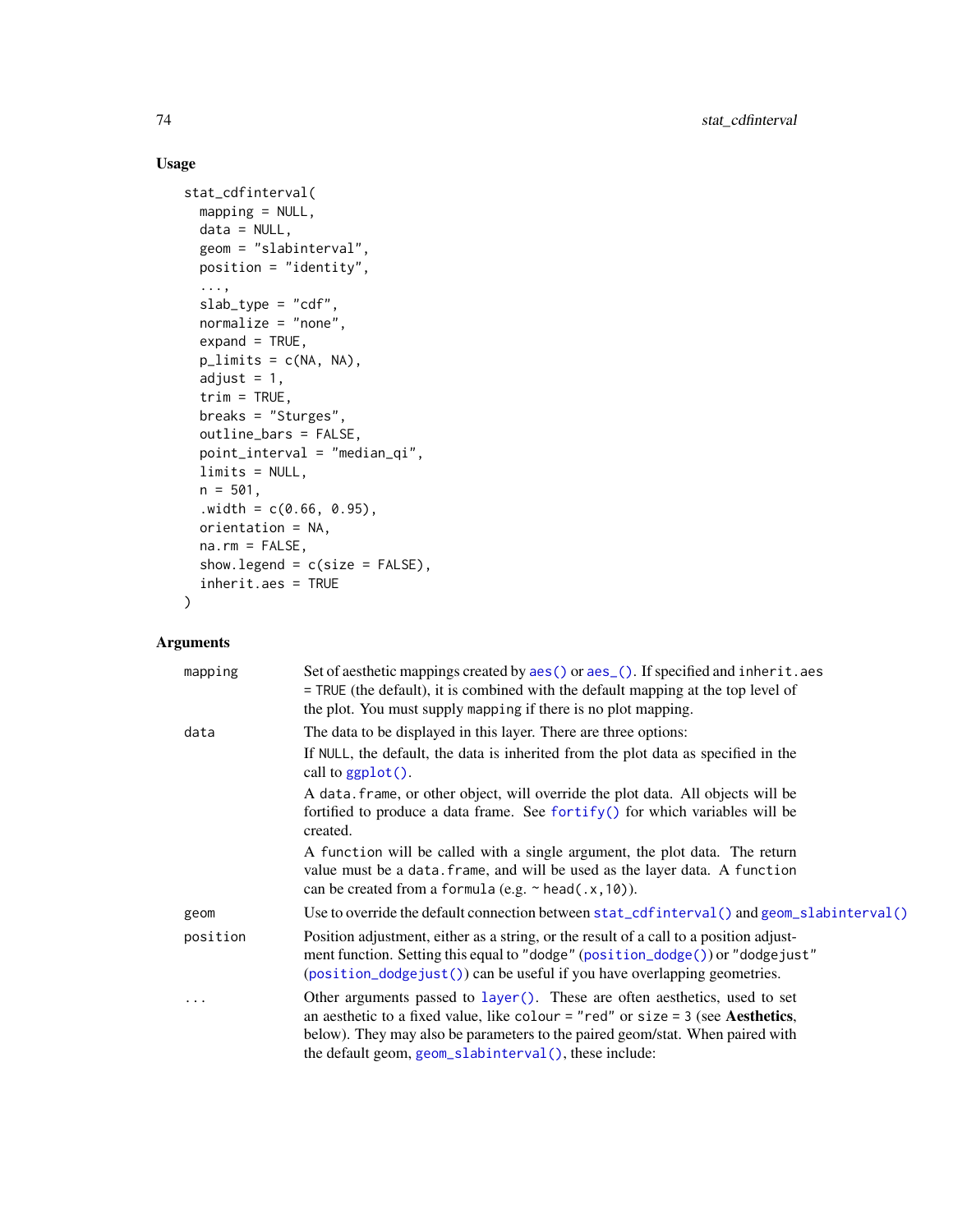- fill\_type What type of fill to use when the fill color or alpha varies within a slab. One of:
	- "segments": breaks up the slab geometry into segments for each unique combination of fill color and alpha value. This approach is supported by all graphics devices and works well for sharp cutoff values, but can give ugly results if a large number of unique fill colors are being used (as in gradients, like in [stat\\_gradientinterval\(\)](#page-89-0)).
	- "gradient": a grid::linearGradient() is used to create a smooth gradient fill. This works well for large numbers of unique fill colors, but requires  $R \geq 4.1$  and is not yet supported on all graphics devices. As of this writing, the png() graphics device with type = "cairo", the  $svg()$  device, the pdf() device, and the ragg: : agg\_png() devices are known to support this option. On  $R < 4.1$ , this option will fall back to fill\_type = "segment" with a message.
	- "auto": attempts to use fill\_type = "gradient" if support for it can be auto-detected. On  $R \geq 4.2$ , support for gradients can be autodetected on some graphics devices; if support is not detected, this option will fall back to fill\_type = "segments" (in case of a false negative,  $fill_type = "gradient"$  can be set explicitly). On  $R < 4.2$ , support for gradients cannot be auto-detected, so this will always fall back to  $fill\_type = "segments", in which case you can set fill_type =$ "gradient" explicitly if you are using a graphics device that support gradients.
- interval\_size\_domain A length-2 numeric vector giving the minimum and maximum of the values of the size aesthetic that will be translated into actual sizes for intervals drawn according to interval\_size\_range (see the documentation for that argument.)
- interval\_size\_range A length-2 numeric vector. This geom scales the raw size aesthetic values when drawing interval and point sizes, as they tend to be too thick when using the default settings of [scale\\_size\\_continuous\(\)](#page-0-0), which give sizes with a range of  $c(1,6)$ . The interval\_size\_domain value indicates the input domain of raw size values (typically this should be equal to the value of the range argument of the [scale\\_size\\_continuous\(\)](#page-0-0) function), and interval\_size\_range indicates the desired output range of the size values (the min and max of the actual sizes used to draw intervals). Most of the time it is not recommended to change the value of this argument, as it may result in strange scaling of legends; this argument is a holdover from earlier versions that did not have size aesthetics targeting the point and interval separately. If you want to adjust the size of the interval or points separately, you can instead use the interval\_size or point\_size aesthetics; see [scales.](#page-57-0)
- fatten\_point A multiplicative factor used to adjust the size of the point relative to the size of the thickest interval line. If you wish to specify point sizes directly, you can also use the point\_size aesthetic and [scale\\_point\\_size\\_continuous\(\)](#page-57-1) or [scale\\_point\\_size\\_discrete\(\)](#page-57-1); sizes specified with that aesthetic will not be adjusted using fatten\_point.
- slab\_type The type of slab function to calculate: probability density (or mass) function ("pdf"), cumulative distribution function ("cdf"), or complementary CDF ("ccdf").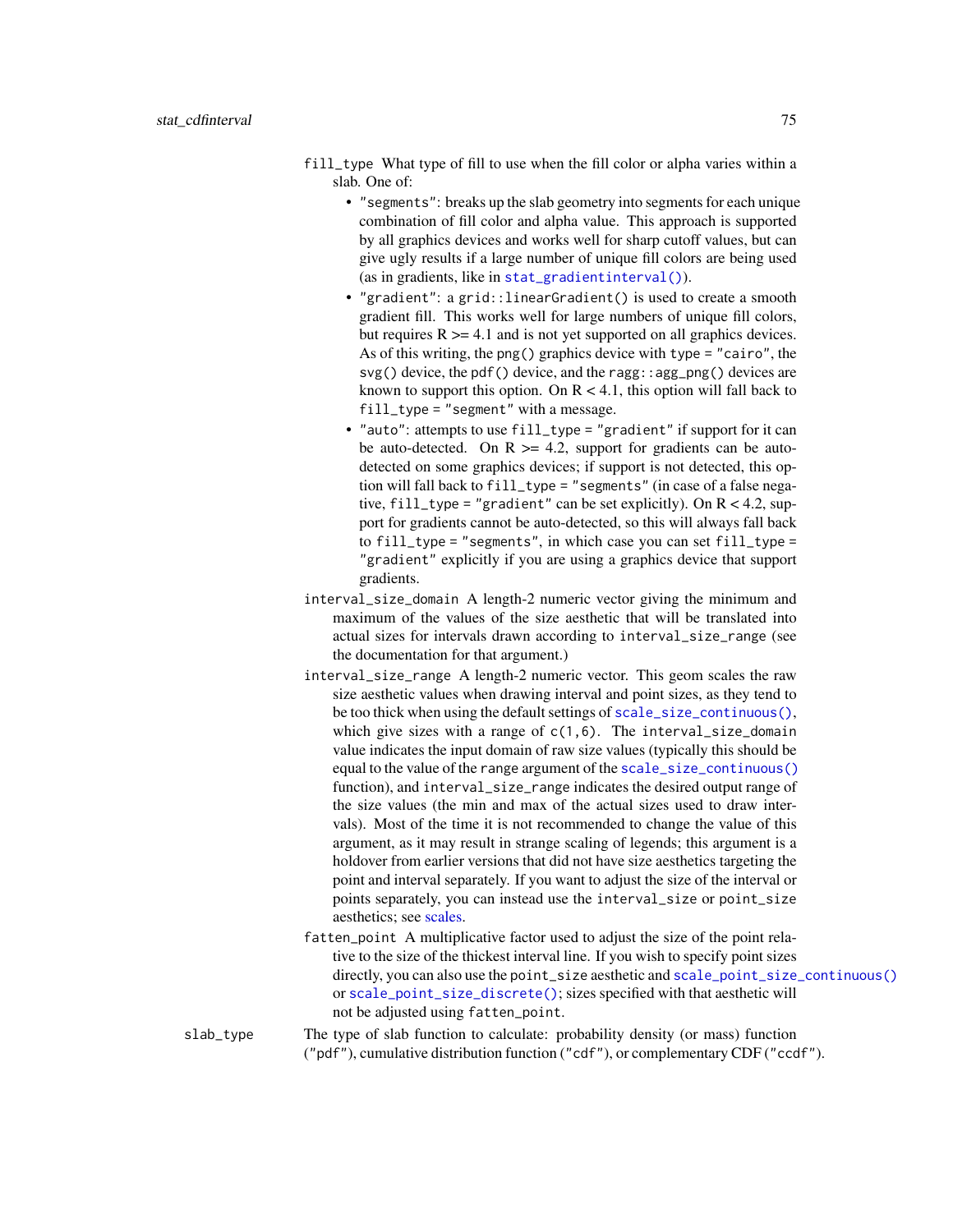| normalize    | How to normalize heights of functions input to the thickness aesthetic. One<br>of:                                                                                                                                                                                                                                                                                                                                                                                                                                                                                                                                                                                                                                                                                                                 |
|--------------|----------------------------------------------------------------------------------------------------------------------------------------------------------------------------------------------------------------------------------------------------------------------------------------------------------------------------------------------------------------------------------------------------------------------------------------------------------------------------------------------------------------------------------------------------------------------------------------------------------------------------------------------------------------------------------------------------------------------------------------------------------------------------------------------------|
|              | • "all": normalize so that the maximum height across all data is 1.                                                                                                                                                                                                                                                                                                                                                                                                                                                                                                                                                                                                                                                                                                                                |
|              | • "panels": normalize within panels so that the maximum height in each<br>panel is 1.                                                                                                                                                                                                                                                                                                                                                                                                                                                                                                                                                                                                                                                                                                              |
|              | • "xy": normalize within the x/y axis opposite the orientation of this geom<br>so that the maximum height at each value of the opposite axis is 1.                                                                                                                                                                                                                                                                                                                                                                                                                                                                                                                                                                                                                                                 |
|              | • "groups": normalize within values of the opposite axis and within each<br>group so that the maximum height in each group is 1.                                                                                                                                                                                                                                                                                                                                                                                                                                                                                                                                                                                                                                                                   |
|              | • "none": values are taken as is with no normalization (this should probably<br>only be used with functions whose values are in [0,1], such as CDFs).                                                                                                                                                                                                                                                                                                                                                                                                                                                                                                                                                                                                                                              |
| expand       | For sample data, should the slab be expanded to the limits of the scale? Default<br>FALSE.                                                                                                                                                                                                                                                                                                                                                                                                                                                                                                                                                                                                                                                                                                         |
| p_limits     | Probability limits (as a vector of size 2) used to determine the lower and upper<br>limits of the slab. E.g., if this is $c(.001, .999)$ , then a slab is drawn for the dis-<br>tribution from the quantile at $p = 0.001$ to the quantile at $p = 0.999$ . If the lower<br>(respectively upper) limit is NA, then the lower (upper) limit will be the mini-<br>mum (maximum) of the distribution's support if it is finite, and $0.001$ (0.999)<br>if it is not finite. E.g., if p_limits is c(NA, NA) on a gamma distribution the<br>effective value of $p$ _limits would be $c(0, .999)$ since the gamma distribution<br>is defined on $(0, \text{Inf})$ ; whereas on a normal distribution it would be equivalent to<br>c(.001, .999) since the normal distribution is defined on (-Inf, Inf). |
| adjust       | If slab_type is "pdf", bandwidth for the density estimator for sample data is<br>adjusted by multiplying it by this value. See density() for more information.                                                                                                                                                                                                                                                                                                                                                                                                                                                                                                                                                                                                                                     |
| trim         | For sample data, should the density estimate be trimmed to the range of the input<br>data? Default TRUE.                                                                                                                                                                                                                                                                                                                                                                                                                                                                                                                                                                                                                                                                                           |
| breaks       | If slab_type is "histogram", the breaks parameter that is passed to hist()<br>to determine where to put breaks in the histogram (for sample data).                                                                                                                                                                                                                                                                                                                                                                                                                                                                                                                                                                                                                                                 |
| outline_bars | For sample data (if slab_type is "histogram") and for discrete analytical dis-<br>tributions (whose slabs are drawn as histograms), determines if outlines in be-<br>tween the bars are drawn when the slab_color aesthetic is used. If FALSE (the<br>default), the outline is drawn only along the tops of the bars; if TRUE, outlines in<br>between bars are also drawn.                                                                                                                                                                                                                                                                                                                                                                                                                         |
|              | point_interval A function from the point_interval() family (e.g., median_qi, mean_qi,<br>mode_hdi, etc), or a string giving the name of a function from that family (e.g.,<br>"median_qi", "mean_qi", "mode_hdi", etc; if a string, the caller's environment<br>is searched for the function, followed by the ggdist environment). This function<br>determines the point summary (typically mean, median, or mode) and interval<br>type (quantile interval, qi; highest-density interval, hdi; or highest-density con-<br>tinuous interval, hdci). Output will be converted to the appropriate x- or y-based<br>aesthetics depending on the value of orientation. See the point_interval()<br>family of functions for more information.                                                            |
| limits       | Manually-specified limits for the slab, as a vector of length two. These limits are<br>combined with those computed based on p_limits as well as the limits defined<br>by the scales of the plot to determine the limits used to draw the slab functions:                                                                                                                                                                                                                                                                                                                                                                                                                                                                                                                                          |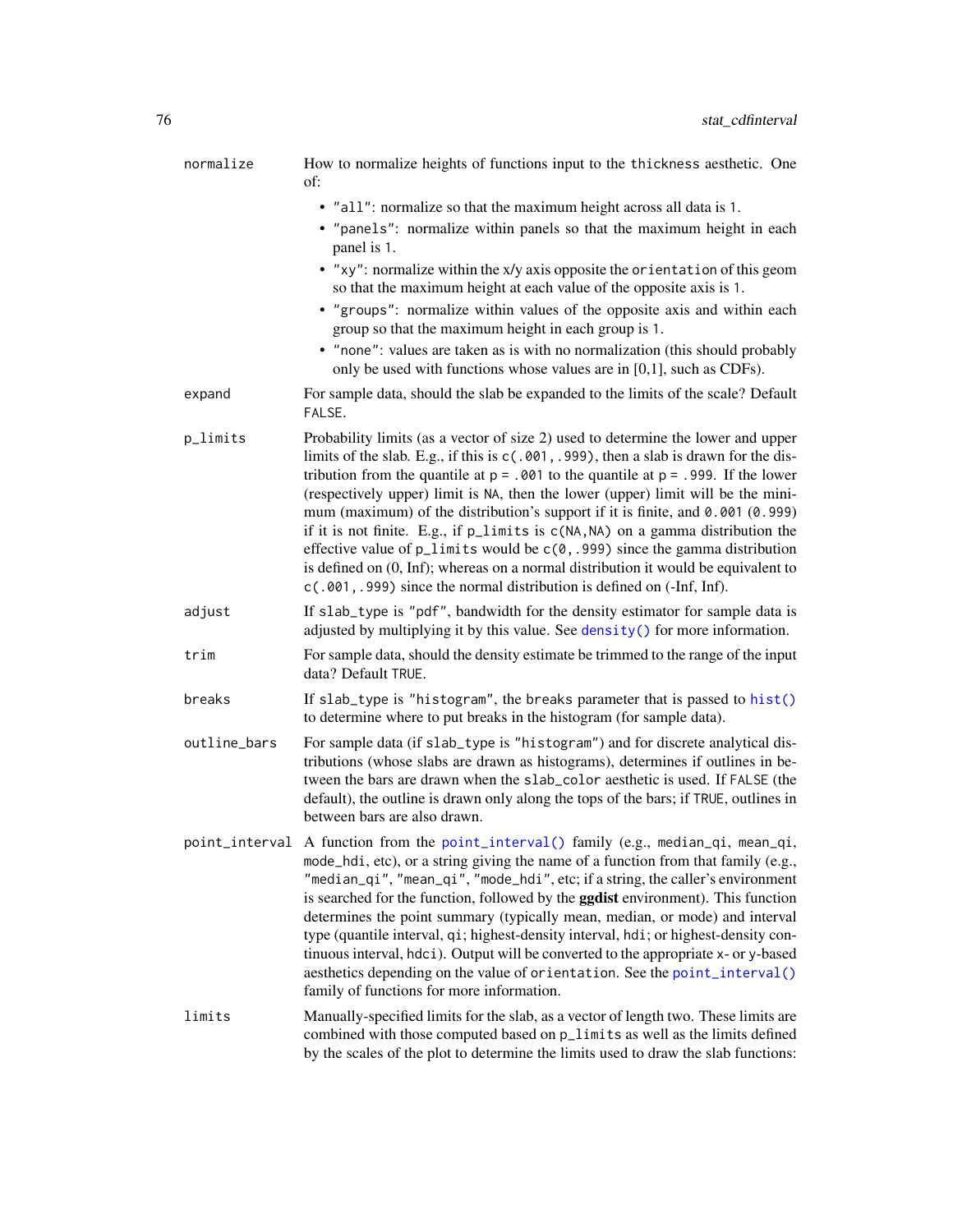|             | these limits specify the maximal limits; i.e., if specified, the limits will not be<br>wider than these (but may be narrower). Use NA to leave a limit alone; e.g.<br>limits = $c(\theta, NA)$ will ensure that the lower limit does not go below 0, but let<br>the upper limit be determined by either $p$ _limits or the scale settings.               |
|-------------|----------------------------------------------------------------------------------------------------------------------------------------------------------------------------------------------------------------------------------------------------------------------------------------------------------------------------------------------------------|
| n           | Number of points at which to evaluate the function that defines the slab.                                                                                                                                                                                                                                                                                |
| .width      | The .width argument passed to point_interval: a vector of probabilities to<br>use that determine the widths of the resulting intervals. If multiple probabilities<br>are provided, multiple intervals per group are generated, each with a different<br>probability interval (and value of the corresponding .width and level gener-<br>ated variables). |
| orientation | Whether this geom is drawn horizontally or vertically. One of:                                                                                                                                                                                                                                                                                           |
|             | • NA (default): automatically detect the orientation based on how the aesthet-<br>ics are assigned. Automatic detection works most of the time.                                                                                                                                                                                                          |
|             | • "horizontal" (or "y"): draw horizontally, using the y aesthetic to identify<br>different groups. For each group, uses the x, xmin, xmax, and thickness<br>aesthetics to draw points, intervals, and slabs.                                                                                                                                             |
|             | • "vertical" (or "x"): draw vertically, using the x aesthetic to identify dif-<br>ferent groups. For each group, uses the y, ymin, ymax, and thickness<br>aesthetics to draw points, intervals, and slabs.                                                                                                                                               |
|             | For compatibility with the base ggplot naming scheme for orientation, "x"<br>can be used as an alias for "vertical" and "y" as an alias for "horizontal"<br>(tidybayes had an orientation parameter before base ggplot did, hence the<br>discrepancy).                                                                                                   |
| $na$ . $rm$ | If FALSE, the default, missing values are removed with a warning. If TRUE,<br>missing values are silently removed.                                                                                                                                                                                                                                       |
| show.legend | Should this layer be included in the legends? Default is $c$ (size = FALSE), unlike<br>most geoms, to match its common use cases. FALSE hides all legends, TRUE<br>shows all legends, and NA shows only those that are mapped (the default for<br>most geoms).                                                                                           |
| inherit.aes | If FALSE, overrides the default aesthetics, rather than combining with them.<br>This is most useful for helper functions that define both data and aesthetics and<br>shouldn't inherit behaviour from the default plot specification, e.g. borders().                                                                                                    |

# Details

To visualize sample data, such as a data distribution, samples from a bootstrap distribution, or a Bayesian posterior, you can supply samples to the x or y aesthetic.

To visualize analytical distributions, you can use the xdist or ydist aesthetic. For historical reasons, you can also use dist to specify the distribution, though this is not recommended as it does not work as well with orientation detection. These aesthetics can be used as follows:

• xdist, ydist, and dist can be any distribution object from the [distributional](https://pkg.mitchelloharawild.com/distributional/) package ([dist\\_normal\(\)](#page-0-0), [dist\\_beta\(\)](#page-0-0), etc) or can be a [posterior::rvar\(\)](#page-0-0) object. Since these functions are vectorized, other columns can be passed directly to them in an [aes\(\)](#page-0-0) specification; e.g. aes(dist = dist\_normal(mu,sigma)) will work if mu and sigma are columns in the input data frame.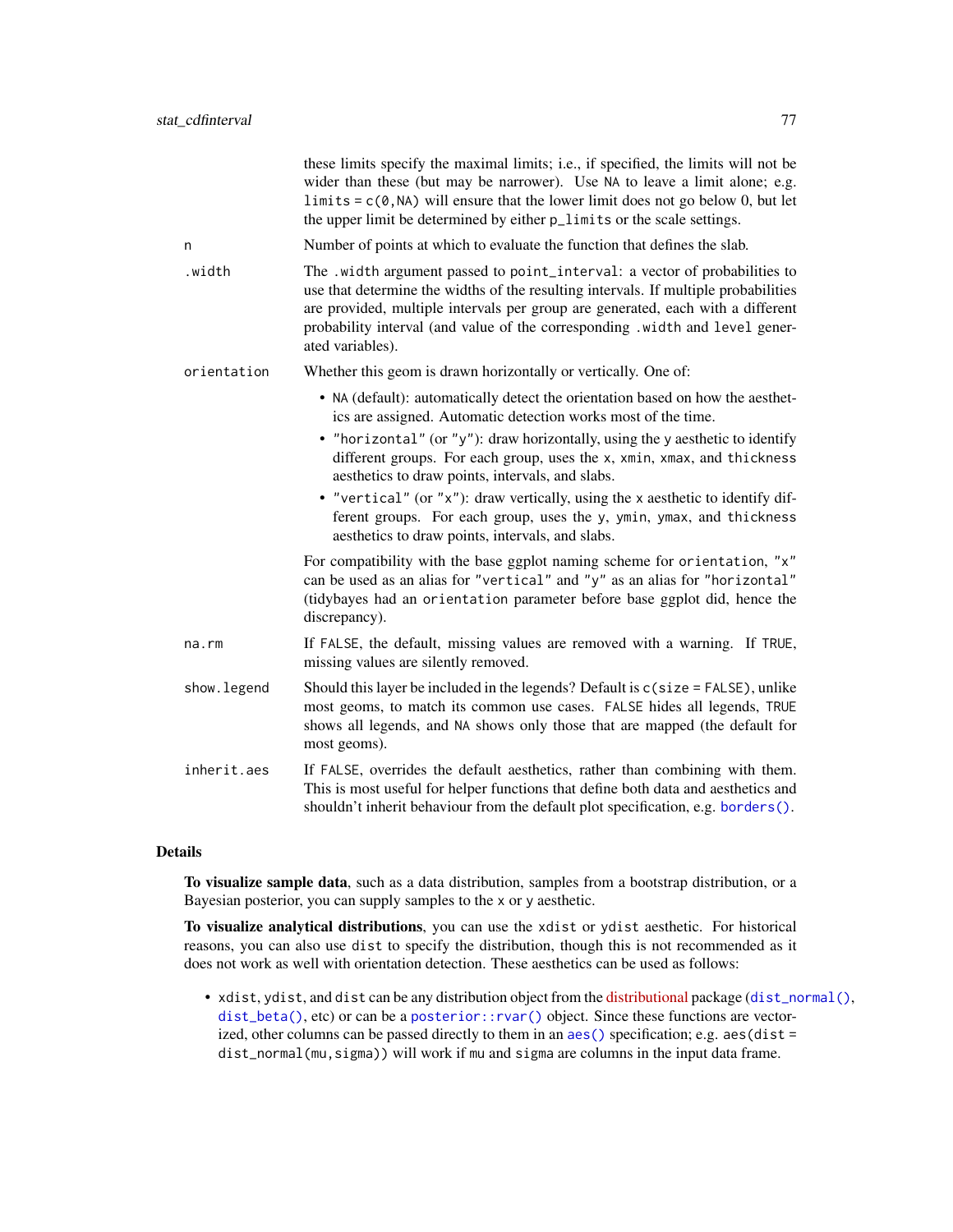• dist can be a character vector giving the distribution name. Then the arg1, ... arg9 aesthetics (or args as a list column) specify distribution arguments. Distribution names should correspond to R functions that have "p", "q", and "d" functions; e.g. "norm" is a valid distribution name because R defines the [pnorm\(\)](#page-0-0), [qnorm\(\)](#page-0-0), and [dnorm\(\)](#page-0-0) functions for Normal distributions.

See the [parse\\_dist\(\)](#page-48-0) function for a useful way to generate dist and args values from human-readable distribution specs (like "normal $(0,1)$ "). Such specs are also produced by other packages (like the brms::get\_prior function in brms); thus, [parse\\_dist\(\)](#page-48-0) combined with the stats described here can help you visualize the output of those functions.

### Value

A [ggplot2::Stat](#page-0-0) representing a CDF bar geometry which can be added to a [ggplot\(\)](#page-0-0) object.

#### Computed Variables

The following variables are computed by this stat and made available for use in aesthetic specifications ([aes\(\)](#page-0-0)) using the [stat\(\)](#page-0-0) or [after\\_stat\(\)](#page-0-0) functions:

- x or y: For slabs, the input values to the slab function. For intervals, the point summary from the interval function. Whether it is x or y depends on orientation
- xmin or ymin: For intervals, the lower end of the interval from the interval function.
- xmax or ymax: For intervals, the upper end of the interval from the interval function.
- .width: For intervals, the interval width as a numeric value in [0, 1].
- level: For intervals, the interval width as an ordered factor.
- f: For slabs, the output values from the slab function (such as the PDF, CDF, or CCDF), determined by slab\_type.
- pdf: For slabs, the probability density function.
- cdf: For slabs, the cumulative distribution function.
- n: For slabs, the number of data points summarized into that slab. If the slab was created from an analytical distribution via the xdist, ydist, or dist aesthetic, n will be Inf.

# **Aesthetics**

The slab+interval stats and geoms have a wide variety of aesthetics that control the appearance of their three sub-geometries: the slab, the point, and the interval.

These stats support the following aesthetics:

- x: x position of the geometry (when orientation = "vertical"); or sample data to be summarized (when orientation = "horizontal" with sample data).
- y: y position of the geometry (when orientation = "horizontal"); or sample data to be summarized (when orientation = "vertical" with sample data).
- xdist: When using analytical distributions, distribution to map on the x axis: a distributional object (e.g. [dist\\_normal\(\)](#page-0-0)) or a [posterior::rvar\(\)](#page-0-0) object.
- ydist: When using analytical distributions, distribution to map on the y axis: a distributional object (e.g. [dist\\_normal\(\)](#page-0-0)) or a [posterior::rvar\(\)](#page-0-0) object.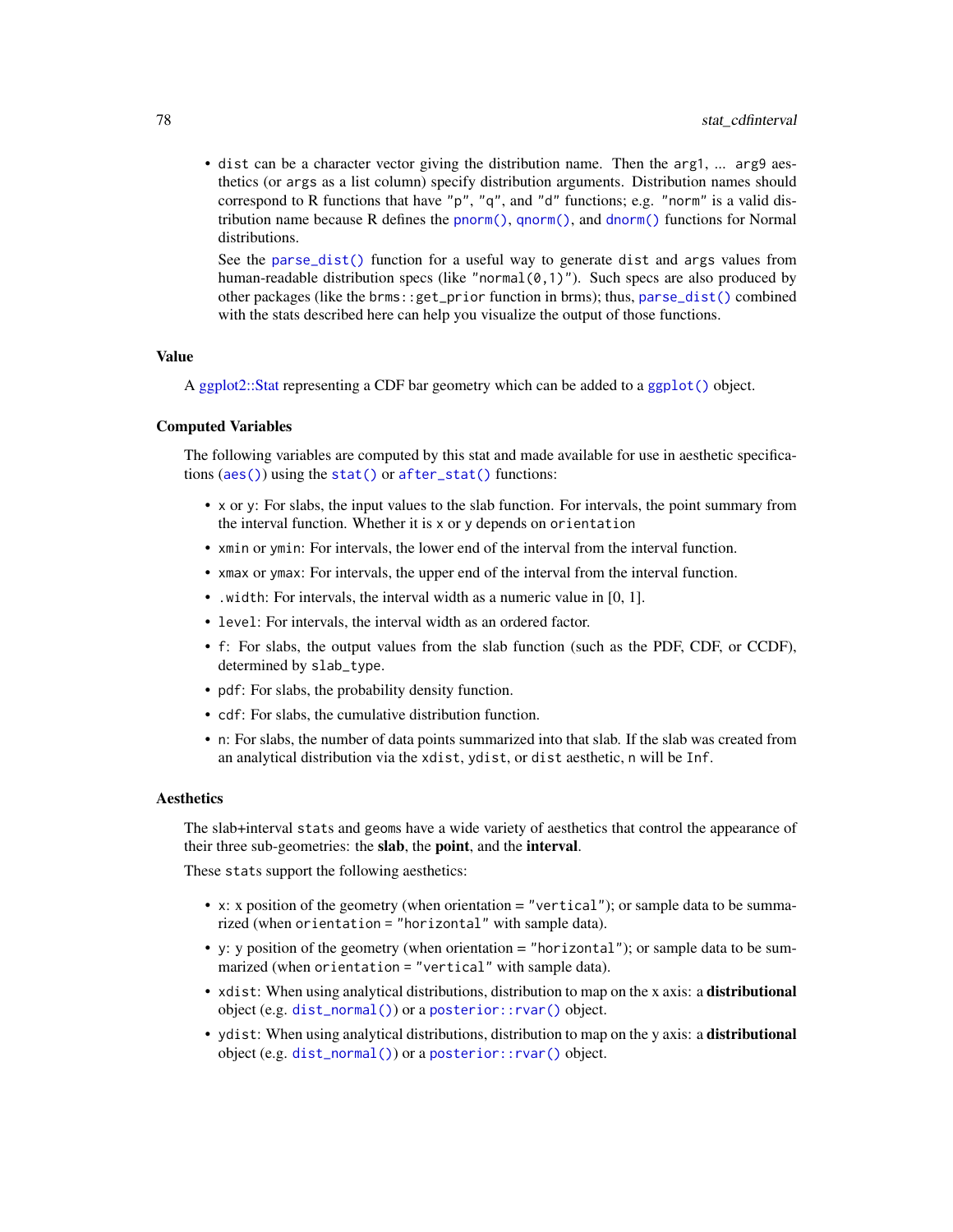- dist: When using analytical distributions, a name of a distribution (e.g. "norm"), a distribu**tional** object (e.g. [dist\\_normal\(\)](#page-0-0)), or a posterior:: $rvar()$  object. See **Details.**
- args: Distribution arguments (args or arg1, ... arg9). See Details.

In addition, in their default configuration (paired with [geom\\_slabinterval\(\)](#page-37-0)) the following aesthetics are supported by the underlying geom:

#### Slab-specific aesthetics

- thickness: The thickness of the slab at each x value (if orientation = "horizontal") or y value (if orientation = "vertical") of the slab.
- side: Which side to place the slab on. "topright", "top", and "right" are synonyms which cause the slab to be drawn on the top or the right depending on if orientation is "horizontal" or "vertical". "bottomleft", "bottom", and "left" are synonyms which cause the slab to be drawn on the bottom or the left depending on if orientation is "horizontal" or "vertical". "topleft" causes the slab to be drawn on the top or the left, and "bottomright" causes the slab to be drawn on the bottom or the right. "both" draws the slab mirrored on both sides (as in a violin plot).
- scale: What proportion of the region allocated to this geom to use to draw the slab. If scale = 1, slabs that use the maximum range will just touch each other. Default is 0.9 to leave some space.
- justification: Justification of the interval relative to the slab, where 0 indicates bottom/left justification and 1 indicates top/right justification (depending on orientation). If justification is NULL (the default), then it is set automatically based on the value of side: when side is "top"/"right" justification is set to 0, when side is "bottom"/"left" justification is set to 1, and when side is "both" justification is set to 0.5.
- datatype: When using composite geoms directly without a stat (e.g. [geom\\_slabinterval\(\)](#page-37-0)), datatype is used to indicate which part of the geom a row in the data targets: rows with datatype = "slab" target the slab portion of the geometry and rows with datatype = "interval" target the interval portion of the geometry. This is set automatically when using ggdist stats.

### Interval-specific aesthetics

- xmin: Left end of the interval sub-geometry (if orientation = "horizontal").
- xmax: Right end of the interval sub-geometry (if orientation = "horizontal").
- ymin: Lower end of the interval sub-geometry (if orientation = "vertical").
- ymax: Upper end of the interval sub-geometry (if orientation = "vertical").

#### Point-specific aesthetics

• shape: Shape type used to draw the point sub-geometry.

# Color aesthetics

- colour: (or color) The color of the interval and point sub-geometries. Use the slab\_color, interval\_color, or point\_color aesthetics (below) to set sub-geometry colors separately.
- fill: The fill color of the slab and point sub-geometries. Use the slab\_fill or point\_fill aesthetics (below) to set sub-geometry colors separately.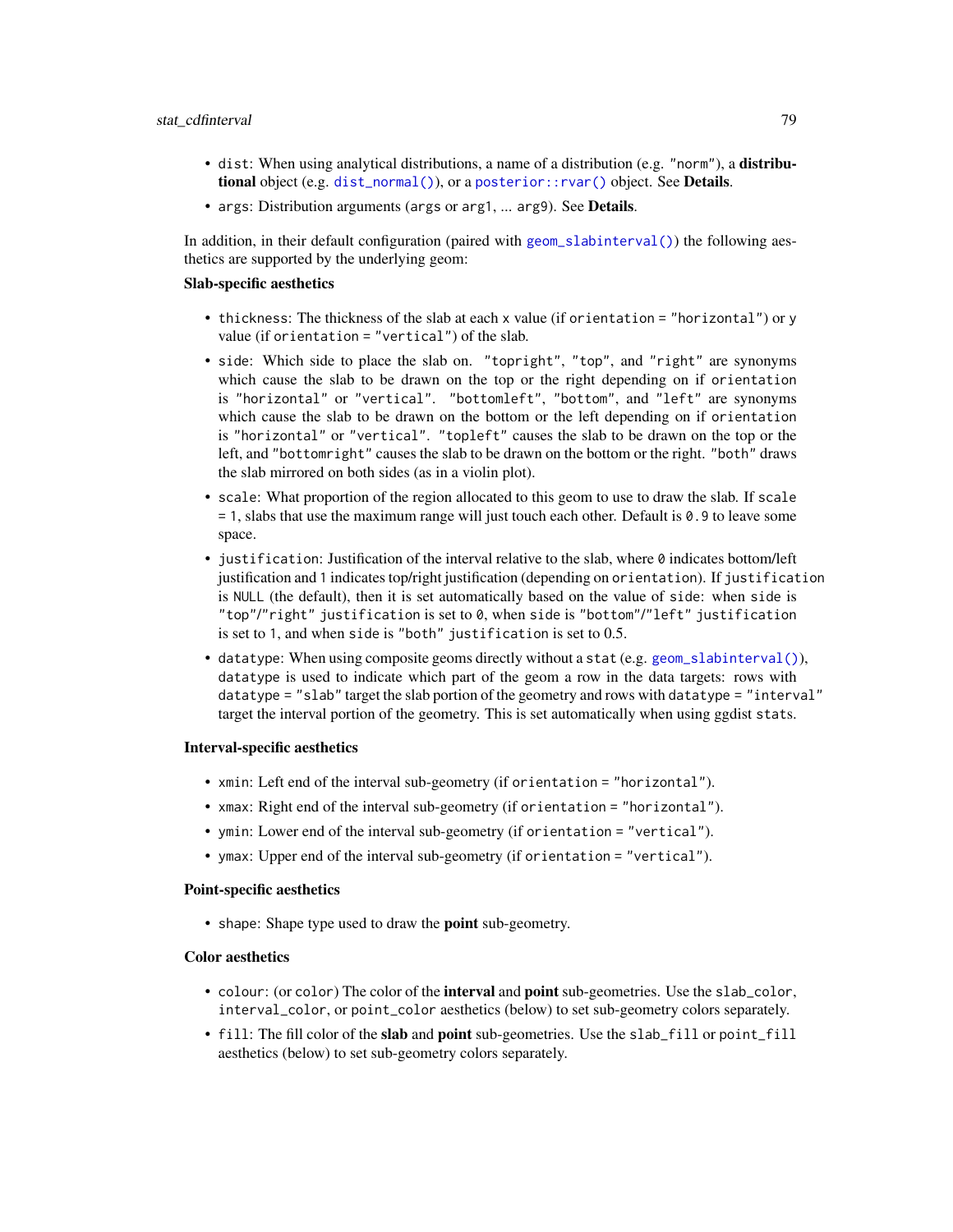- alpha: The opacity of the slab, interval, and point sub-geometries. Use the slab\_alpha, interval\_alpha, or point\_alpha aesthetics (below) to set sub-geometry colors separately.
- colour\_ramp: (or color\_ramp) A secondary scale that modifies the color scale to "ramp" to another color. See [scale\\_colour\\_ramp\(\)](#page-62-0) for examples.
- fill\_ramp: A secondary scale that modifies the fill scale to "ramp" to another color. See [scale\\_fill\\_ramp\(\)](#page-62-1) for examples.

## Line aesthetics

- size: Width of the outline around the **slab** (if visible). Also determines the width of the line used to draw the **interval** and the size of the **point**, but raw size values are transformed according to the interval\_size\_domain, interval\_size\_range, and fatten\_point parameters of the geom (see above). Use the slab\_size, interval\_size, or point\_size aesthetics (below) to set sub-geometry line widths separately (note that when size is set directly using the override aesthetics, interval and point sizes are not affected by interval\_size\_domain, interval\_size\_range, and fatten\_point).
- stroke: Width of the outline around the point sub-geometry.
- linetype: Type of line (e.g., "solid", "dashed", etc) used to draw the interval and the outline of the slab (if it is visible). Use the slab\_linetype or interval\_linetype aesthetics (below) to set sub-geometry line types separately.

### Slab-specific color/line override aesthetics

- slab\_fill: Override for fill: the fill color of the slab.
- slab\_colour: (or slab\_color) Override for colour/color: the outline color of the slab.
- slab\_alpha: Override for alpha: the opacity of the slab.
- slab\_size: Override for size: the width of the outline of the slab.
- slab\_linetype: Override for linetype: the line type of the outline of the slab.

## Interval-specific color/line override aesthetics

- interval\_colour: (or interval\_color) Override for colour/color: the color of the interval.
- interval\_alpha: Override for alpha: the opacity of the interval.
- interval\_size: Override for size: the line width of the interval.
- interval\_linetype: Override for linetype: the line type of the interval.

### Point-specific color/line override aesthetics

- point\_fill: Override for fill: the fill color of the point.
- point\_colour: (or point\_color) Override for colour/color: the outline color of the point.
- point\_alpha: Override for alpha: the opacity of the point.
- point\_size: Override for size: the size of the point.

#### Other aesthetics (these work as in standard geoms)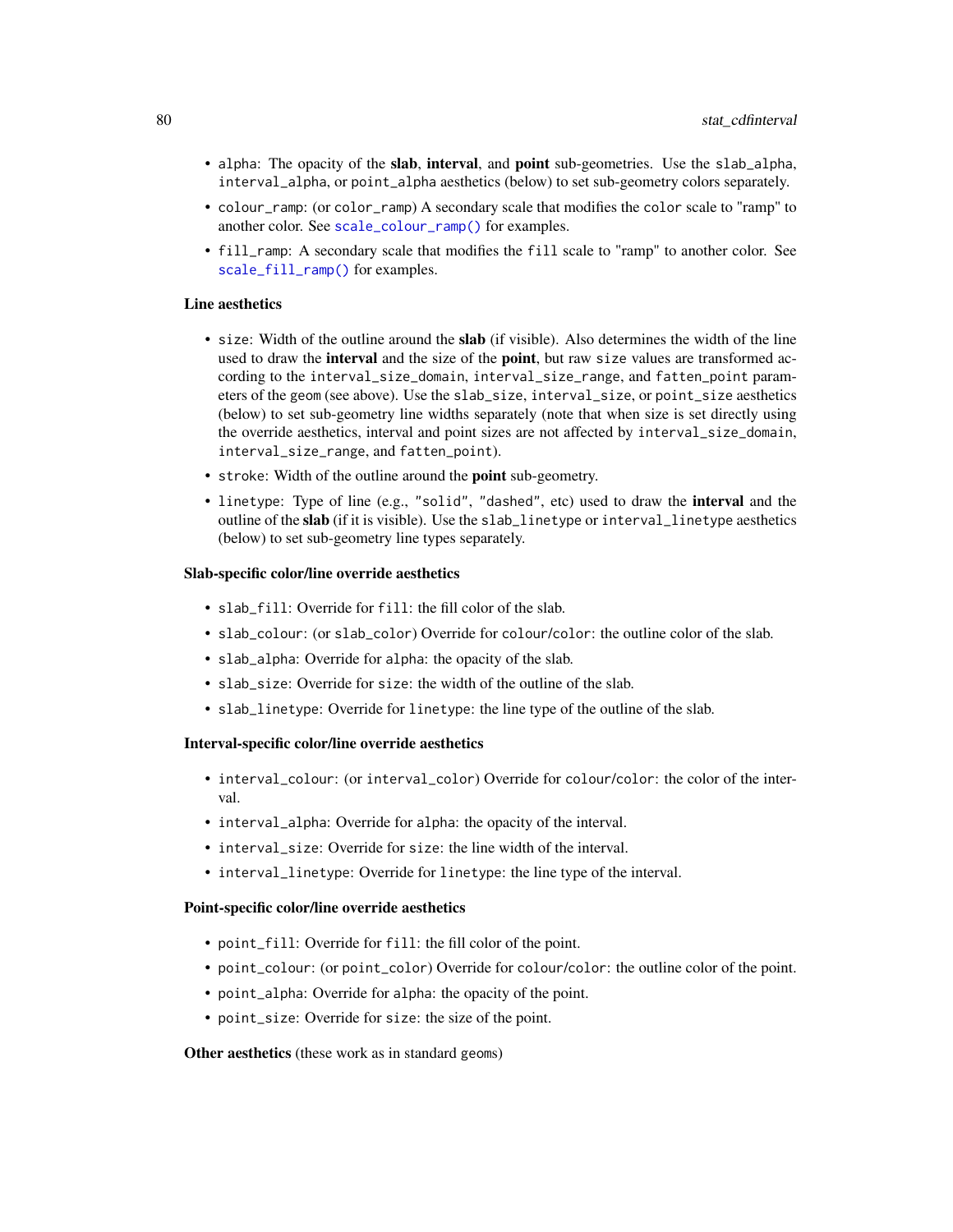# stat\_cdfinterval 81

- width
- height
- group

See examples of some of these aesthetics in action in vignette("slabinterval"). Learn more about the sub-geom override aesthetics (like interval\_color) in the [scales](#page-57-0) documentation. Learn more about basic ggplot aesthetics in vignette("ggplot2-specs").

### See Also

See [geom\\_slabinterval\(\)](#page-37-0) for the geom underlying this stat. See [stat\\_slabinterval\(\)](#page-141-0) for the stat this shortcut is based on.

Other slabinterval stats: [stat\\_ccdfinterval\(](#page-64-0)), [stat\\_eye\(](#page-81-0)), [stat\\_gradientinterval\(](#page-89-0)), [stat\\_halfeye\(](#page-97-0)), [stat\\_histinterval\(](#page-105-0)), [stat\\_interval\(](#page-114-0)), [stat\\_pointinterval\(](#page-124-0)), [stat\\_slab\(](#page-134-0))

# Examples

```
library(dplyr)
library(ggplot2)
library(distributional)
theme_set(theme_ggdist())
# ON SAMPLE DATA
set.seed(1234)
df = data.frame(
 group = c("a", "b", "c"),value = rnorm(1500, mean = c(5, 7, 9), sd = c(1, 1.5, 1))\lambdadf %>%
 ggplot(aes(x = value, y = group)) +stat_cdfinterval()
# ON ANALYTICAL DISTRIBUTIONS
dist_d f = data frame(group = c("a", "b", "c"),
 mean = c(5, 7, 8),sd = c(1, 1.5, 1))
# Vectorized distribution types, like distributional::dist_normal()
# and posterior::rvar(), can be used with the 'xdist' / 'ydist' aesthetics
dist_df %>%
 ggplot(aes(y = group, xdist = dist\_normal(mean, sd))) +stat_cdfinterval()
```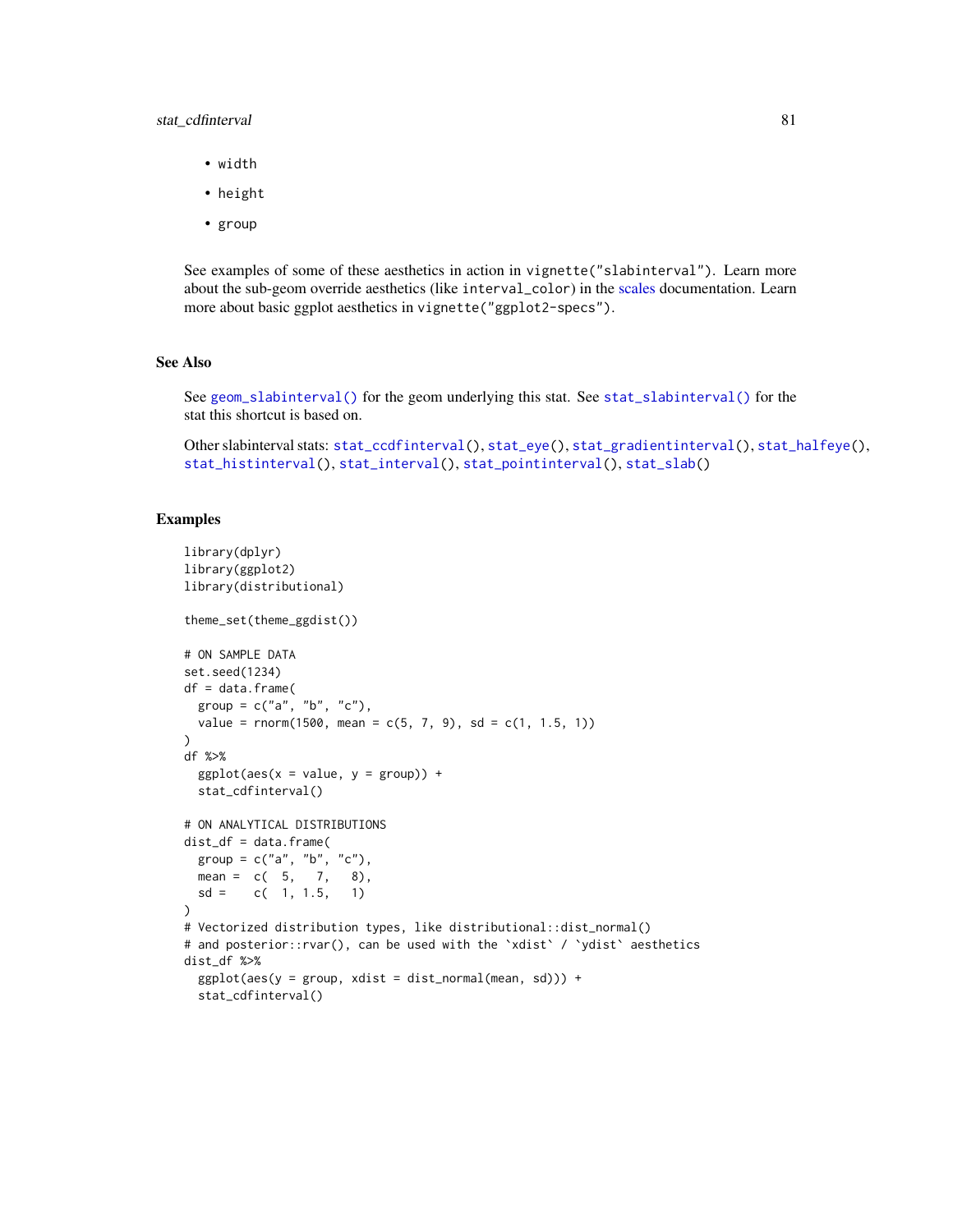# Description

Shortcut version of [stat\\_slabinterval\(\)](#page-141-0) with [geom\\_slabinterval\(\)](#page-37-0) for creating eye (violin + interval) plots.

Roughly equivalent to:

```
stat_slabinterval(
  aes(side = stat("both"))
\mathcal{E}
```
# Usage

```
stat_eye(
 mapping = NULL,
 data = NULL,
  geom = "slabinterval",
 position = "identity",
  ...,
  slab_type = "pdf",
 plimits = c(NA, NA),
  adjust = 1,
  trim = TRUE,expand = FALSE,
  breaks = "Sturges",
  outline_bars = FALSE,
  point_interval = "median_qi",
  limits = NULL,
  n = 501,. width = c(0.66, 0.95),orientation = NA,
 na.rm = FALSE,
  show.legend = c(size = FALSE),
  inherit.aes = TRUE
)
```
## Arguments

| mapping | Set of aesthetic mappings created by aes () or aes (). If specified and inherit. aes<br>$=$ TRUE (the default), it is combined with the default mapping at the top level of<br>the plot. You must supply mapping if there is no plot mapping. |
|---------|-----------------------------------------------------------------------------------------------------------------------------------------------------------------------------------------------------------------------------------------------|
| data    | The data to be displayed in this layer. There are three options:                                                                                                                                                                              |
|         | If NULL, the default, the data is inherited from the plot data as specified in the<br>call to $ggplot()$ .                                                                                                                                    |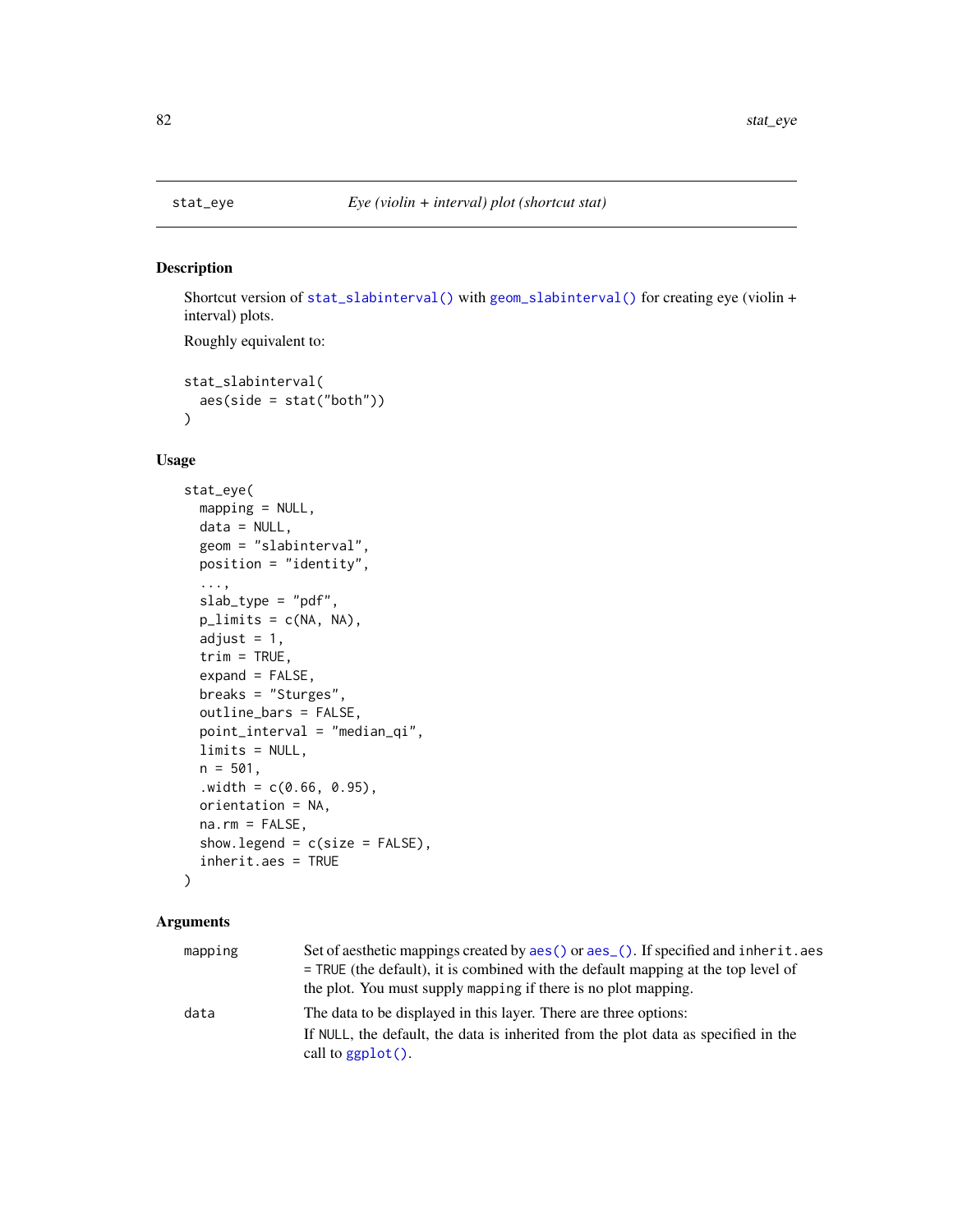| created.<br>A function will be called with a single argument, the plot data. The return<br>value must be a data. frame, and will be used as the layer data. A function                                                                                                                                                                                                                                                                                                                                |  |
|-------------------------------------------------------------------------------------------------------------------------------------------------------------------------------------------------------------------------------------------------------------------------------------------------------------------------------------------------------------------------------------------------------------------------------------------------------------------------------------------------------|--|
| can be created from a formula (e.g. $\sim$ head(.x, 10)).                                                                                                                                                                                                                                                                                                                                                                                                                                             |  |
| Use to override the default connection between stat_eye() and geom_slabinterval()<br>geom                                                                                                                                                                                                                                                                                                                                                                                                             |  |
| Position adjustment, either as a string, or the result of a call to a position adjust-<br>position<br>ment function. Setting this equal to "dodge" (position_dodge()) or "dodgejust"<br>(position_dodgejust()) can be useful if you have overlapping geometries.                                                                                                                                                                                                                                      |  |
| Other arguments passed to layer(). These are often aesthetics, used to set<br>an aesthetic to a fixed value, like colour = "red" or size = $3$ (see Aesthetics,<br>below). They may also be parameters to the paired geom/stat. When paired with<br>the default geom, geom_slabinterval(), these include:                                                                                                                                                                                             |  |
| normalize How to normalize heights of functions input to the thickness aes-<br>thetic. One of:                                                                                                                                                                                                                                                                                                                                                                                                        |  |
| • "all": normalize so that the maximum height across all data is 1.<br>• "panels": normalize within panels so that the maximum height in each<br>panel is 1.                                                                                                                                                                                                                                                                                                                                          |  |
| • "xy": normalize within the x/y axis opposite the orientation of this<br>geom so that the maximum height at each value of the opposite axis is<br>1.                                                                                                                                                                                                                                                                                                                                                 |  |
| • "groups": normalize within values of the opposite axis and within<br>each group so that the maximum height in each group is 1.                                                                                                                                                                                                                                                                                                                                                                      |  |
| • "none": values are taken as is with no normalization (this should prob-<br>ably only be used with functions whose values are in $[0,1]$ , such as<br>CDFs).                                                                                                                                                                                                                                                                                                                                         |  |
| fill_type What type of fill to use when the fill color or alpha varies within a<br>slab. One of:                                                                                                                                                                                                                                                                                                                                                                                                      |  |
| • "segments": breaks up the slab geometry into segments for each unique<br>combination of fill color and alpha value. This approach is supported<br>by all graphics devices and works well for sharp cutoff values, but can<br>give ugly results if a large number of unique fill colors are being used<br>(as in gradients, like in stat_gradientinterval()).                                                                                                                                        |  |
| • "gradient": a grid::linearGradient() is used to create a smooth<br>gradient fill. This works well for large numbers of unique fill colors.<br>but requires $R \geq 4.1$ and is not yet supported on all graphics devices.<br>As of this writing, the png() graphics device with type = "cairo", the<br>svg() device, the pdf() device, and the ragg: : agg_png() devices are<br>known to support this option. On $R < 4.1$ , this option will fall back to<br>fill_type = "segment" with a message. |  |
| • "auto": attempts to use fill_type = "gradient" if support for it can<br>be auto-detected. On $R \ge 4.2$ , support for gradients can be auto-<br>detected on some graphics devices; if support is not detected, this op-<br>tion will fall back to fill_type = "segments" (in case of a false nega-<br>tive, $fill\_type = "gradient"$ can be set explicitly). On $R < 4.2$ , sup-<br>port for gradients cannot be auto-detected, so this will always fall back                                     |  |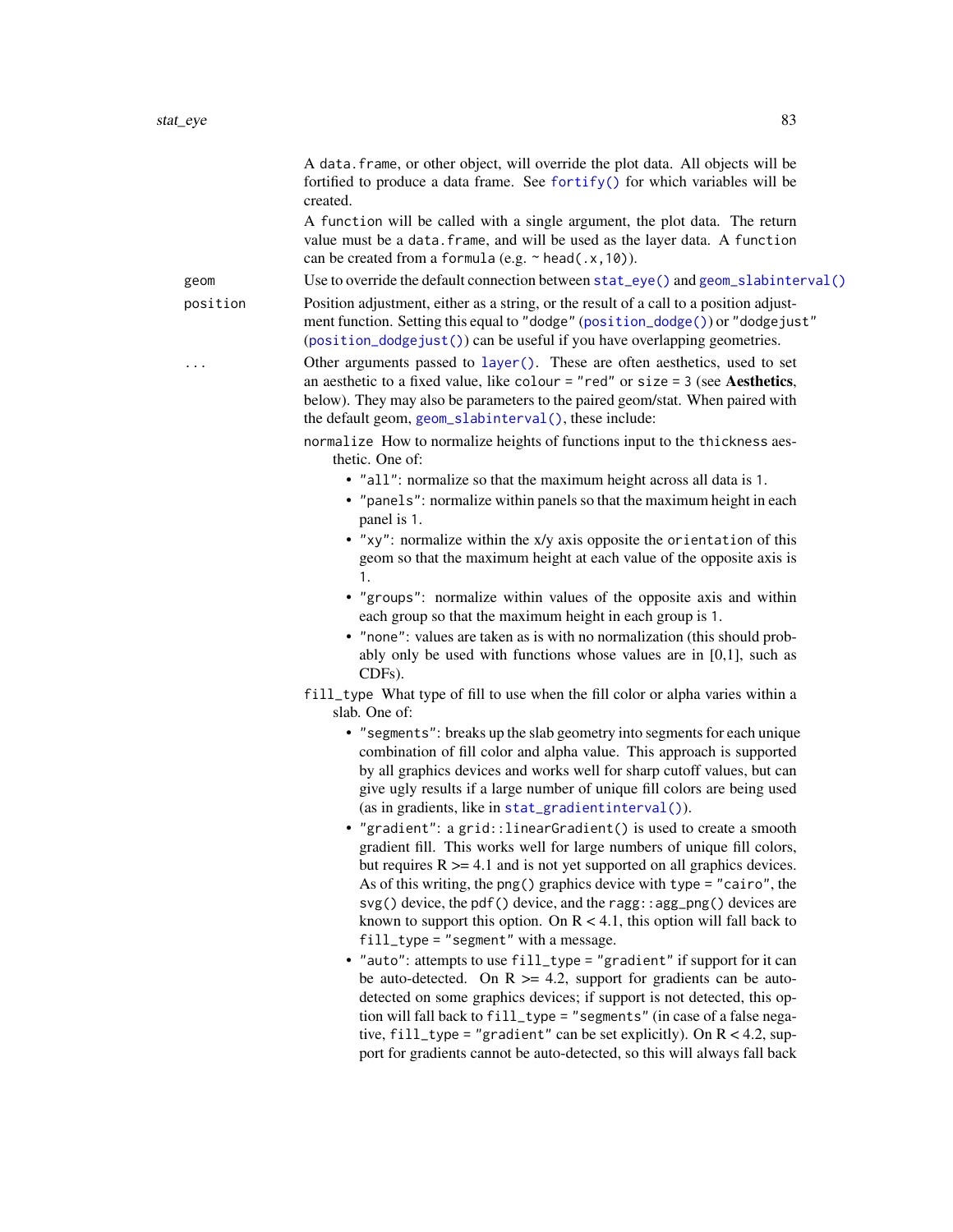to fill\_type = "segments", in which case you can set fill\_type = "gradient" explicitly if you are using a graphics device that support gradients.

- interval\_size\_domain A length-2 numeric vector giving the minimum and maximum of the values of the size aesthetic that will be translated into actual sizes for intervals drawn according to interval\_size\_range (see the documentation for that argument.)
- interval\_size\_range A length-2 numeric vector. This geom scales the raw size aesthetic values when drawing interval and point sizes, as they tend to be too thick when using the default settings of [scale\\_size\\_continuous\(\)](#page-0-0), which give sizes with a range of  $c(1,6)$ . The interval\_size\_domain value indicates the input domain of raw size values (typically this should be equal to the value of the range argument of the [scale\\_size\\_continuous\(\)](#page-0-0) function), and interval\_size\_range indicates the desired output range of the size values (the min and max of the actual sizes used to draw intervals). Most of the time it is not recommended to change the value of this argument, as it may result in strange scaling of legends; this argument is a holdover from earlier versions that did not have size aesthetics targeting the point and interval separately. If you want to adjust the size of the interval or points separately, you can instead use the interval\_size or point\_size aesthetics; see [scales.](#page-57-0)
- fatten\_point A multiplicative factor used to adjust the size of the point relative to the size of the thickest interval line. If you wish to specify point sizes directly, you can also use the point\_size aesthetic and [scale\\_point\\_size\\_continuous\(\)](#page-57-1) or [scale\\_point\\_size\\_discrete\(\)](#page-57-1); sizes specified with that aesthetic will not be adjusted using fatten\_point.
- slab\_type The type of slab function to calculate: probability density (or mass) function ("pdf"), cumulative distribution function ("cdf"), or complementary CDF ("ccdf").
- p\_limits Probability limits (as a vector of size 2) used to determine the lower and upper limits of the slab. E.g., if this is c(.001,.999), then a slab is drawn for the distribution from the quantile at  $p = 0.001$  to the quantile at  $p = 0.999$ . If the lower (respectively upper) limit is NA, then the lower (upper) limit will be the minimum (maximum) of the distribution's support if it is finite, and 0.001 (0.999) if it is not finite. E.g., if p\_limits is c(NA,NA) on a gamma distribution the effective value of  $p$ <sup>limits</sup> would be  $c(0, .999)$  since the gamma distribution is defined on (0, Inf); whereas on a normal distribution it would be equivalent to c(.001,.999) since the normal distribution is defined on (-Inf, Inf).
- adjust If slab\_type is "pdf", bandwidth for the density estimator for sample data is adjusted by multiplying it by this value. See [density\(\)](#page-0-0) for more information.
- trim For sample data, should the density estimate be trimmed to the range of the input data? Default TRUE.
- expand For sample data, should the slab be expanded to the limits of the scale? Default FALSE.
- breaks If slab\_type is "histogram", the breaks parameter that is passed to [hist\(\)](#page-0-0) to determine where to put breaks in the histogram (for sample data).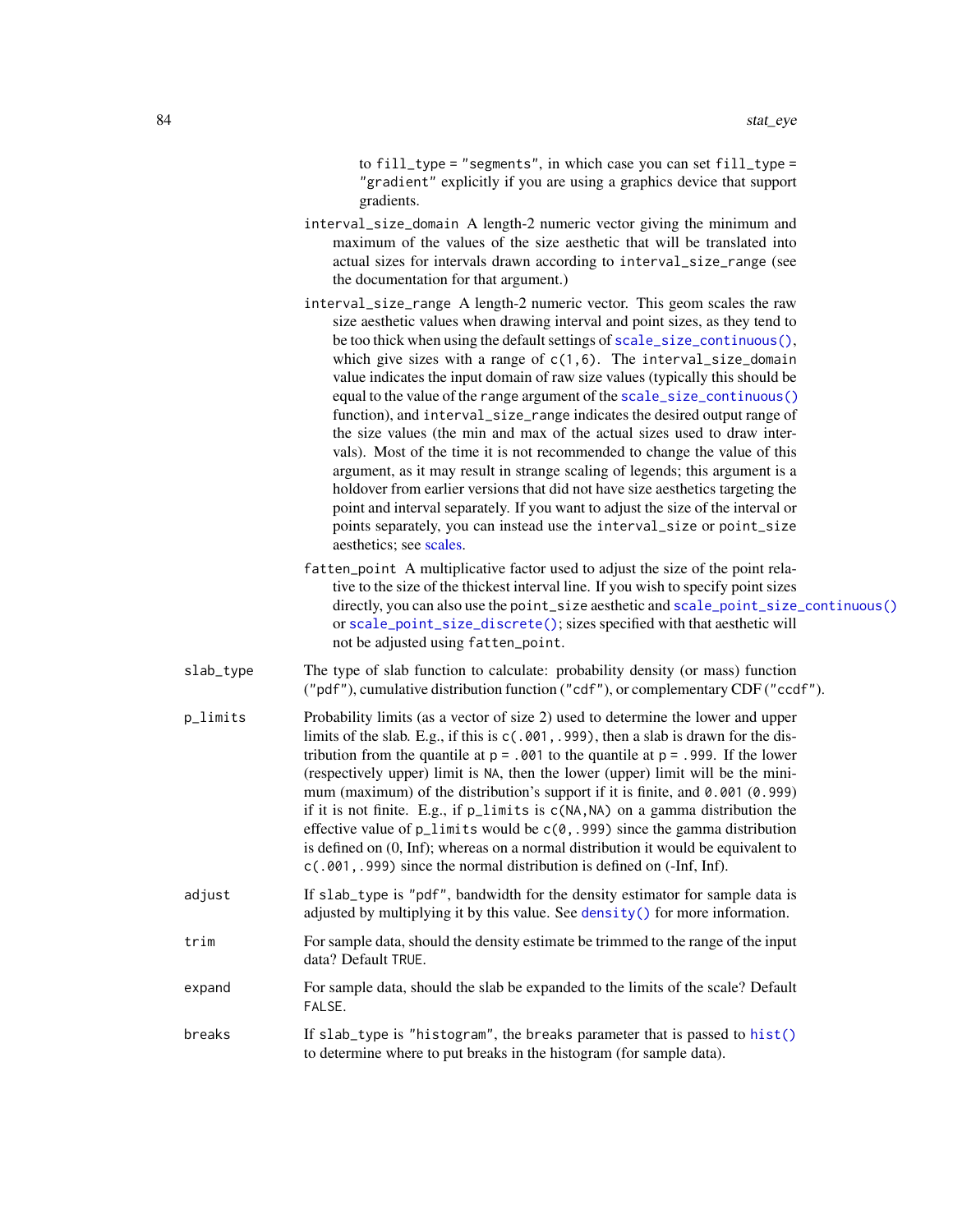- outline\_bars For sample data (if slab\_type is "histogram") and for discrete analytical distributions (whose slabs are drawn as histograms), determines if outlines in between the bars are drawn when the slab\_color aesthetic is used. If FALSE (the default), the outline is drawn only along the tops of the bars; if TRUE, outlines in between bars are also drawn.
- point\_interval A function from the [point\\_interval\(\)](#page-50-0) family (e.g., median\_qi, mean\_qi, mode\_hdi, etc), or a string giving the name of a function from that family (e.g., "median\_qi", "mean\_qi", "mode\_hdi", etc; if a string, the caller's environment is searched for the function, followed by the **ggdist** environment). This function determines the point summary (typically mean, median, or mode) and interval type (quantile interval, qi; highest-density interval, hdi; or highest-density continuous interval, hdci). Output will be converted to the appropriate x- or y-based aesthetics depending on the value of orientation. See the [point\\_interval\(\)](#page-50-0) family of functions for more information.
- limits Manually-specified limits for the slab, as a vector of length two. These limits are combined with those computed based on p\_limits as well as the limits defined by the scales of the plot to determine the limits used to draw the slab functions: these limits specify the maximal limits; i.e., if specified, the limits will not be wider than these (but may be narrower). Use NA to leave a limit alone; e.g. limits =  $c(0, NA)$  will ensure that the lower limit does not go below 0, but let the upper limit be determined by either p\_limits or the scale settings.
- n Number of points at which to evaluate the function that defines the slab.
- .width The .width argument passed to point\_interval: a vector of probabilities to use that determine the widths of the resulting intervals. If multiple probabilities are provided, multiple intervals per group are generated, each with a different probability interval (and value of the corresponding .width and level generated variables).
- orientation Whether this geom is drawn horizontally or vertically. One of:
	- NA (default): automatically detect the orientation based on how the aesthetics are assigned. Automatic detection works most of the time.
	- "horizontal" (or "y"): draw horizontally, using the y aesthetic to identify different groups. For each group, uses the x, xmin, xmax, and thickness aesthetics to draw points, intervals, and slabs.
	- "vertical" (or "x"): draw vertically, using the x aesthetic to identify different groups. For each group, uses the y, ymin, ymax, and thickness aesthetics to draw points, intervals, and slabs.

For compatibility with the base ggplot naming scheme for orientation, "x" can be used as an alias for "vertical" and "y" as an alias for "horizontal" (tidybayes had an orientation parameter before base ggplot did, hence the discrepancy).

- na.rm If FALSE, the default, missing values are removed with a warning. If TRUE, missing values are silently removed.
- show.legend Should this layer be included in the legends? Default is c(size = FALSE), unlike most geoms, to match its common use cases. FALSE hides all legends, TRUE shows all legends, and NA shows only those that are mapped (the default for most geoms).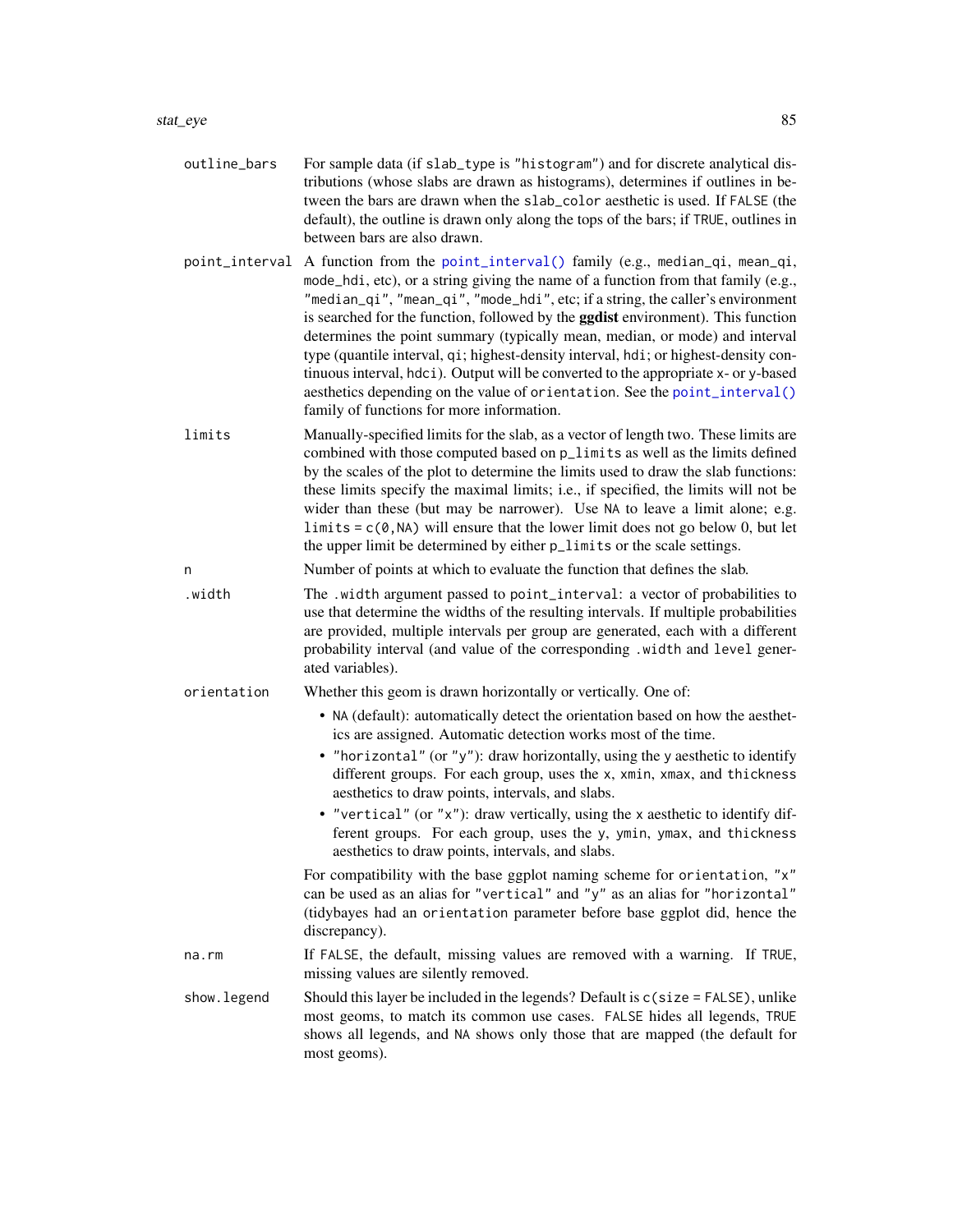inherit.aes If FALSE, overrides the default aesthetics, rather than combining with them. This is most useful for helper functions that define both data and aesthetics and shouldn't inherit behaviour from the default plot specification, e.g. [borders\(\)](#page-0-0).

# Details

To visualize sample data, such as a data distribution, samples from a bootstrap distribution, or a Bayesian posterior, you can supply samples to the x or y aesthetic.

To visualize analytical distributions, you can use the xdist or ydist aesthetic. For historical reasons, you can also use dist to specify the distribution, though this is not recommended as it does not work as well with orientation detection. These aesthetics can be used as follows:

- xdist, ydist, and dist can be any distribution object from the [distributional](https://pkg.mitchelloharawild.com/distributional/) package ([dist\\_normal\(\)](#page-0-0), [dist\\_beta\(\)](#page-0-0), etc) or can be a [posterior::rvar\(\)](#page-0-0) object. Since these functions are vectorized, other columns can be passed directly to them in an [aes\(\)](#page-0-0) specification; e.g. aes(dist = dist\_normal(mu,sigma)) will work if mu and sigma are columns in the input data frame.
- dist can be a character vector giving the distribution name. Then the arg1, ... arg9 aesthetics (or args as a list column) specify distribution arguments. Distribution names should correspond to R functions that have "p", "q", and "d" functions; e.g. "norm" is a valid distribution name because R defines the [pnorm\(\)](#page-0-0), [qnorm\(\)](#page-0-0), and [dnorm\(\)](#page-0-0) functions for Normal distributions.

See the [parse\\_dist\(\)](#page-48-0) function for a useful way to generate dist and args values from human-readable distribution specs (like "normal $(0,1)$ "). Such specs are also produced by other packages (like the brms::get\_prior function in brms); thus, [parse\\_dist\(\)](#page-48-0) combined with the stats described here can help you visualize the output of those functions.

#### Value

A [ggplot2::Stat](#page-0-0) representing a eye (violin + interval) geometry which can be added to a [ggplot\(\)](#page-0-0) object.

#### Computed Variables

The following variables are computed by this stat and made available for use in aesthetic specifications ([aes\(\)](#page-0-0)) using the [stat\(\)](#page-0-0) or [after\\_stat\(\)](#page-0-0) functions:

- x or y: For slabs, the input values to the slab function. For intervals, the point summary from the interval function. Whether it is x or y depends on orientation
- xmin or ymin: For intervals, the lower end of the interval from the interval function.
- xmax or ymax: For intervals, the upper end of the interval from the interval function.
- .width: For intervals, the interval width as a numeric value in [0, 1].
- level: For intervals, the interval width as an ordered factor.
- f: For slabs, the output values from the slab function (such as the PDF, CDF, or CCDF), determined by slab\_type.
- pdf: For slabs, the probability density function.
- cdf: For slabs, the cumulative distribution function.
- n: For slabs, the number of data points summarized into that slab. If the slab was created from an analytical distribution via the xdist, ydist, or dist aesthetic, n will be Inf.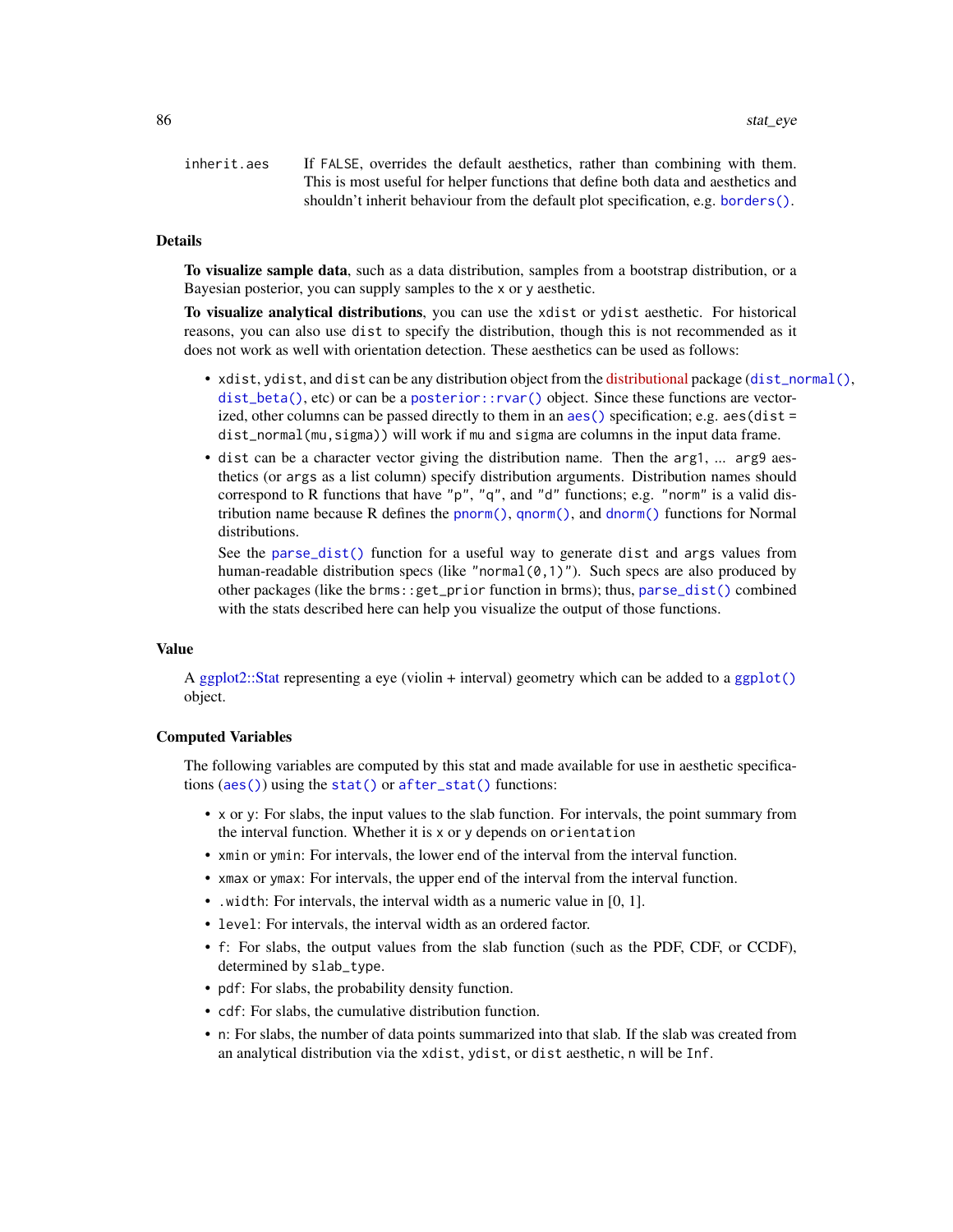#### stat\_eye 87

### **Aesthetics**

The slab+interval stats and geoms have a wide variety of aesthetics that control the appearance of their three sub-geometries: the slab, the point, and the interval.

These stats support the following aesthetics:

- x: x position of the geometry (when orientation = "vertical"); or sample data to be summarized (when orientation = "horizontal" with sample data).
- y: y position of the geometry (when orientation = "horizontal"); or sample data to be summarized (when orientation = "vertical" with sample data).
- xdist: When using analytical distributions, distribution to map on the x axis: a distributional object (e.g. [dist\\_normal\(\)](#page-0-0)) or a [posterior::rvar\(\)](#page-0-0) object.
- ydist: When using analytical distributions, distribution to map on the y axis: a distributional object (e.g. [dist\\_normal\(\)](#page-0-0)) or a [posterior::rvar\(\)](#page-0-0) object.
- dist: When using analytical distributions, a name of a distribution (e.g. "norm"), a distributional object (e.g. [dist\\_normal\(\)](#page-0-0)), or a [posterior::rvar\(\)](#page-0-0) object. See Details.
- args: Distribution arguments (args or arg1, ... arg9). See Details.

In addition, in their default configuration (paired with [geom\\_slabinterval\(\)](#page-37-0)) the following aesthetics are supported by the underlying geom:

### Slab-specific aesthetics

- thickness: The thickness of the slab at each x value (if orientation = "horizontal") or y value (if orientation = "vertical") of the slab.
- side: Which side to place the slab on. "topright", "top", and "right" are synonyms which cause the slab to be drawn on the top or the right depending on if orientation is "horizontal" or "vertical". "bottomleft", "bottom", and "left" are synonyms which cause the slab to be drawn on the bottom or the left depending on if orientation is "horizontal" or "vertical". "topleft" causes the slab to be drawn on the top or the left, and "bottomright" causes the slab to be drawn on the bottom or the right. "both" draws the slab mirrored on both sides (as in a violin plot).
- scale: What proportion of the region allocated to this geom to use to draw the slab. If scale = 1, slabs that use the maximum range will just touch each other. Default is 0.9 to leave some space.
- justification: Justification of the interval relative to the slab, where  $\theta$  indicates bottom/left justification and 1 indicates top/right justification (depending on orientation). If justification is NULL (the default), then it is set automatically based on the value of side: when side is "top"/"right" justification is set to 0, when side is "bottom"/"left" justification is set to 1, and when side is "both" justification is set to 0.5.
- datatype: When using composite geoms directly without a stat (e.g. [geom\\_slabinterval\(\)](#page-37-0)), datatype is used to indicate which part of the geom a row in the data targets: rows with datatype = "slab" target the slab portion of the geometry and rows with datatype = "interval" target the interval portion of the geometry. This is set automatically when using ggdist stats.

### Interval-specific aesthetics

• xmin: Left end of the interval sub-geometry (if orientation = "horizontal").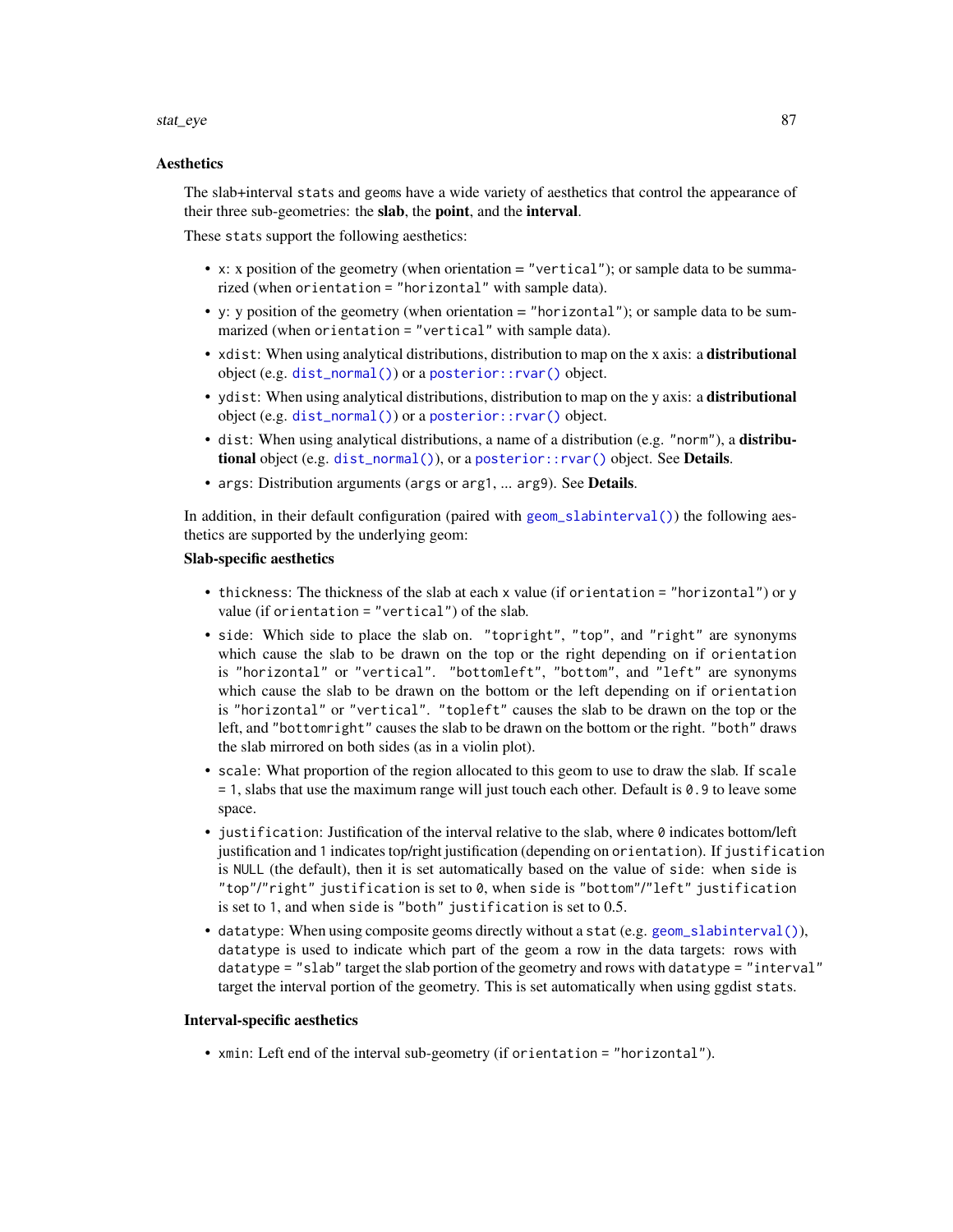- xmax: Right end of the interval sub-geometry (if orientation = "horizontal").
- ymin: Lower end of the interval sub-geometry (if orientation = "vertical").
- ymax: Upper end of the interval sub-geometry (if orientation = "vertical").

#### Point-specific aesthetics

• shape: Shape type used to draw the point sub-geometry.

### Color aesthetics

- colour: (or color) The color of the interval and point sub-geometries. Use the slab\_color, interval\_color, or point\_color aesthetics (below) to set sub-geometry colors separately.
- fill: The fill color of the slab and point sub-geometries. Use the slab\_fill or point\_fill aesthetics (below) to set sub-geometry colors separately.
- alpha: The opacity of the slab, interval, and point sub-geometries. Use the slab\_alpha, interval\_alpha, or point\_alpha aesthetics (below) to set sub-geometry colors separately.
- colour\_ramp: (or color\_ramp) A secondary scale that modifies the color scale to "ramp" to another color. See [scale\\_colour\\_ramp\(\)](#page-62-0) for examples.
- fill\_ramp: A secondary scale that modifies the fill scale to "ramp" to another color. See [scale\\_fill\\_ramp\(\)](#page-62-1) for examples.

## Line aesthetics

- size: Width of the outline around the **slab** (if visible). Also determines the width of the line used to draw the **interval** and the size of the **point**, but raw size values are transformed according to the interval\_size\_domain, interval\_size\_range, and fatten\_point parameters of the geom (see above). Use the slab\_size, interval\_size, or point\_size aesthetics (below) to set sub-geometry line widths separately (note that when size is set directly using the override aesthetics, interval and point sizes are not affected by interval\_size\_domain, interval\_size\_range, and fatten\_point).
- stroke: Width of the outline around the point sub-geometry.
- linetype: Type of line (e.g., "solid", "dashed", etc) used to draw the interval and the outline of the slab (if it is visible). Use the slab\_linetype or interval\_linetype aesthetics (below) to set sub-geometry line types separately.

# Slab-specific color/line override aesthetics

- slab\_fill: Override for fill: the fill color of the slab.
- slab\_colour: (or slab\_color) Override for colour/color: the outline color of the slab.
- slab\_alpha: Override for alpha: the opacity of the slab.
- slab\_size: Override for size: the width of the outline of the slab.
- slab\_linetype: Override for linetype: the line type of the outline of the slab.

#### Interval-specific color/line override aesthetics

• interval\_colour: (or interval\_color) Override for colour/color: the color of the interval.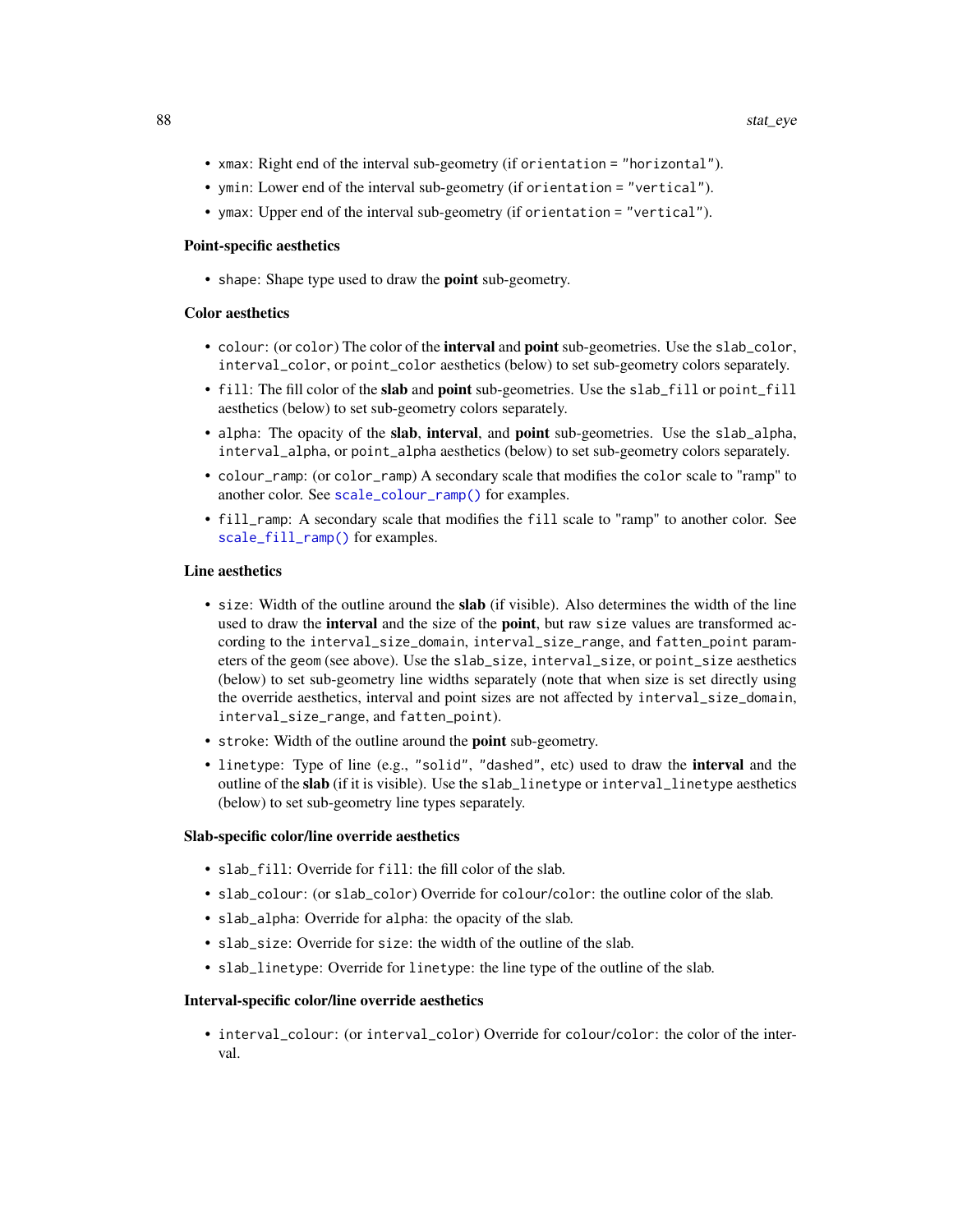#### stat\_eye 89

- interval\_alpha: Override for alpha: the opacity of the interval.
- interval\_size: Override for size: the line width of the interval.
- interval\_linetype: Override for linetype: the line type of the interval.

# Point-specific color/line override aesthetics

- point\_fill: Override for fill: the fill color of the point.
- point\_colour: (or point\_color) Override for colour/color: the outline color of the point.
- point\_alpha: Override for alpha: the opacity of the point.
- point\_size: Override for size: the size of the point.

Other aesthetics (these work as in standard geoms)

- width
- height
- group

See examples of some of these aesthetics in action in vignette("slabinterval"). Learn more about the sub-geom override aesthetics (like interval\_color) in the [scales](#page-57-0) documentation. Learn more about basic ggplot aesthetics in vignette("ggplot2-specs").

### See Also

See [geom\\_slabinterval\(\)](#page-37-0) for the geom underlying this stat. See [stat\\_slabinterval\(\)](#page-141-0) for the stat this shortcut is based on.

Other slabinterval stats: [stat\\_ccdfinterval\(](#page-64-0)), [stat\\_cdfinterval\(](#page-72-0)), [stat\\_gradientinterval\(](#page-89-0)), [stat\\_halfeye\(](#page-97-0)), [stat\\_histinterval\(](#page-105-0)), [stat\\_interval\(](#page-114-0)), [stat\\_pointinterval\(](#page-124-0)), [stat\\_slab\(](#page-134-0))

# Examples

```
library(dplyr)
library(ggplot2)
library(distributional)
theme_set(theme_ggdist())
# ON SAMPLE DATA
set.seed(1234)
df = data.frame(group = c("a", "b", "c"),value = rnorm(1500, mean = c(5, 7, 9), sd = c(1, 1.5, 1))
)
df %>%
 ggplot(aes(x = value, y = group)) +stat_eye()
# ON ANALYTICAL DISTRIBUTIONS
dist_d f = data frame(group = c("a", "b", "c"),
```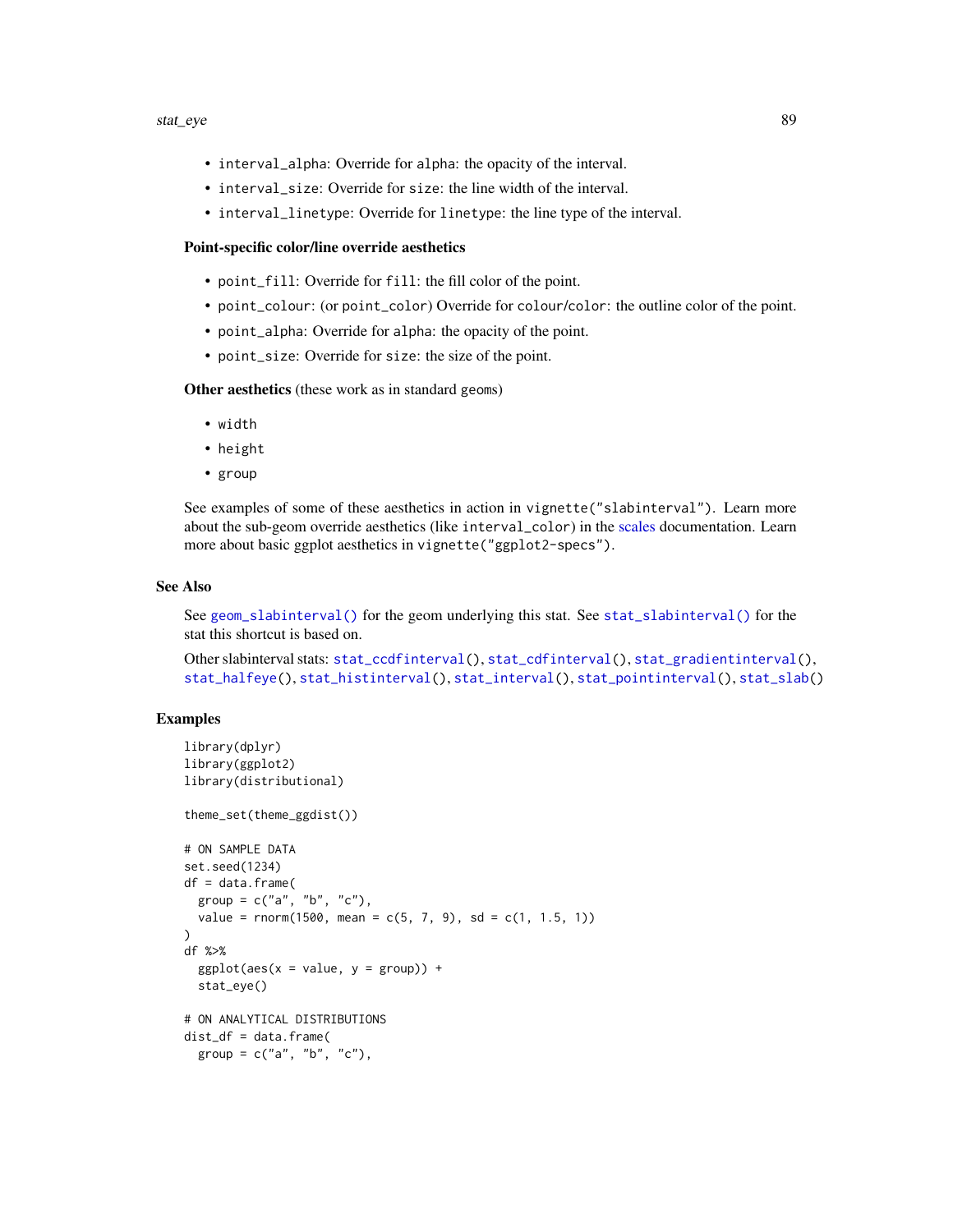```
mean = c(5, 7, 8),
 sd = c(1, 1.5, 1))
# Vectorized distribution types, like distributional::dist_normal()
# and posterior::rvar(), can be used with the 'xdist' / 'ydist' aesthetics
dist_df %>%
 ggplot(aes(y = group, xdist = dist\_normal(mean, sd))) +stat_eye()
```
<span id="page-89-0"></span>stat\_gradientinterval *Gradient + interval plot (shortcut stat)*

# **Description**

Shortcut version of [stat\\_slabinterval\(\)](#page-141-0) with [geom\\_slabinterval\(\)](#page-37-0) for creating gradient + interval plots.

Roughly equivalent to:

```
stat_slabinterval(
  aes(justification = stat(0.5), thickness = stat(1), slab_alpha = stat(f)),
  fill_type = "auto",show.legend = c(size = FALSE, slab_alpha = FALSE)
\lambda
```
If your graphics device supports it, it is recommended to use this stat with fill\_type = "gradient" (see the description of that parameter). On  $R \ge 4.2$ , support for fill\_type = "gradient" should be auto-detected based on the graphics device you are using.

# Usage

```
stat_gradientinterval(
 mapping = NULL,data = NULL,
  geom = "slabinterval",
 position = "identity",
  ...,
  fill_type = "auto",
  slab_type = "pdf",
 p_limits = c(NA, NA),
  adjust = 1,
  trim = TRUE,expand = FALSE,
 breaks = "Sturges",
  outline_bars = FALSE,
  point_interval = "median_qi",
  limits = NULL,
 n = 501,
```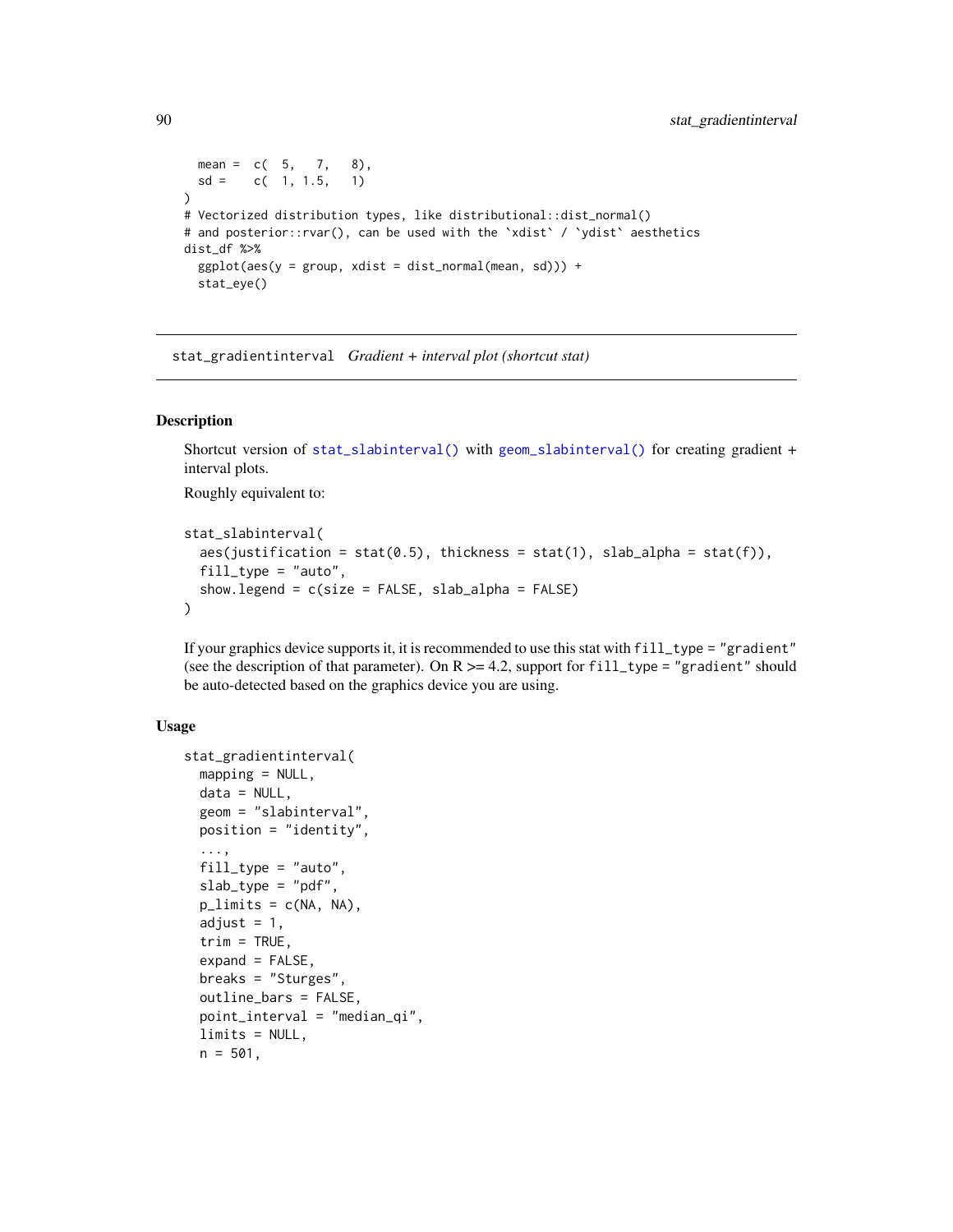```
. width = c(0.66, 0.95),orientation = NA,
 na.rm = FALSE,show.legend = c(size = FALSE, slab_alpha = FALSE),
 inherit.aes = TRUE
\mathcal{L}
```
# Arguments

| mapping  | Set of aesthetic mappings created by aes() or aes_(). If specified and inherit.aes<br>= TRUE (the default), it is combined with the default mapping at the top level of<br>the plot. You must supply mapping if there is no plot mapping.                                                                 |
|----------|-----------------------------------------------------------------------------------------------------------------------------------------------------------------------------------------------------------------------------------------------------------------------------------------------------------|
| data     | The data to be displayed in this layer. There are three options:                                                                                                                                                                                                                                          |
|          | If NULL, the default, the data is inherited from the plot data as specified in the<br>call to ggplot().                                                                                                                                                                                                   |
|          | A data. frame, or other object, will override the plot data. All objects will be<br>fortified to produce a data frame. See fortify() for which variables will be<br>created.                                                                                                                              |
|          | A function will be called with a single argument, the plot data. The return<br>value must be a data. frame, and will be used as the layer data. A function<br>can be created from a formula (e.g. ~ head(.x, 10)).                                                                                        |
| geom     | Use to override the default connection between stat_gradientinterval()<br>and geom_slabinterval()                                                                                                                                                                                                         |
| position | Position adjustment, either as a string, or the result of a call to a position adjust-<br>ment function. Setting this equal to "dodge" (position_dodge()) or "dodgejust"<br>(position_dodgejust()) can be useful if you have overlapping geometries.                                                      |
| .        | Other arguments passed to layer(). These are often aesthetics, used to set<br>an aesthetic to a fixed value, like colour = "red" or size = $3$ (see Aesthetics,<br>below). They may also be parameters to the paired geom/stat. When paired with<br>the default geom, geom_slabinterval(), these include: |
|          | normalize How to normalize heights of functions input to the thickness aes-<br>thetic. One of:                                                                                                                                                                                                            |
|          | • "all": normalize so that the maximum height across all data is 1.<br>• "panels": normalize within panels so that the maximum height in each<br>panel is 1.                                                                                                                                              |
|          | • "xy": normalize within the x/y axis opposite the orientation of this<br>geom so that the maximum height at each value of the opposite axis is<br>1.                                                                                                                                                     |
|          | • "groups": normalize within values of the opposite axis and within<br>each group so that the maximum height in each group is 1.                                                                                                                                                                          |
|          | • "none": values are taken as is with no normalization (this should prob-<br>ably only be used with functions whose values are in $[0,1]$ , such as<br>CDFs).                                                                                                                                             |
|          | interval_size_domain A length-2 numeric vector giving the minimum and<br>maximum of the values of the size aesthetic that will be translated into<br>actual sizes for intervals drawn according to interval_size_range (see<br>the documentation for that argument.)                                      |
|          |                                                                                                                                                                                                                                                                                                           |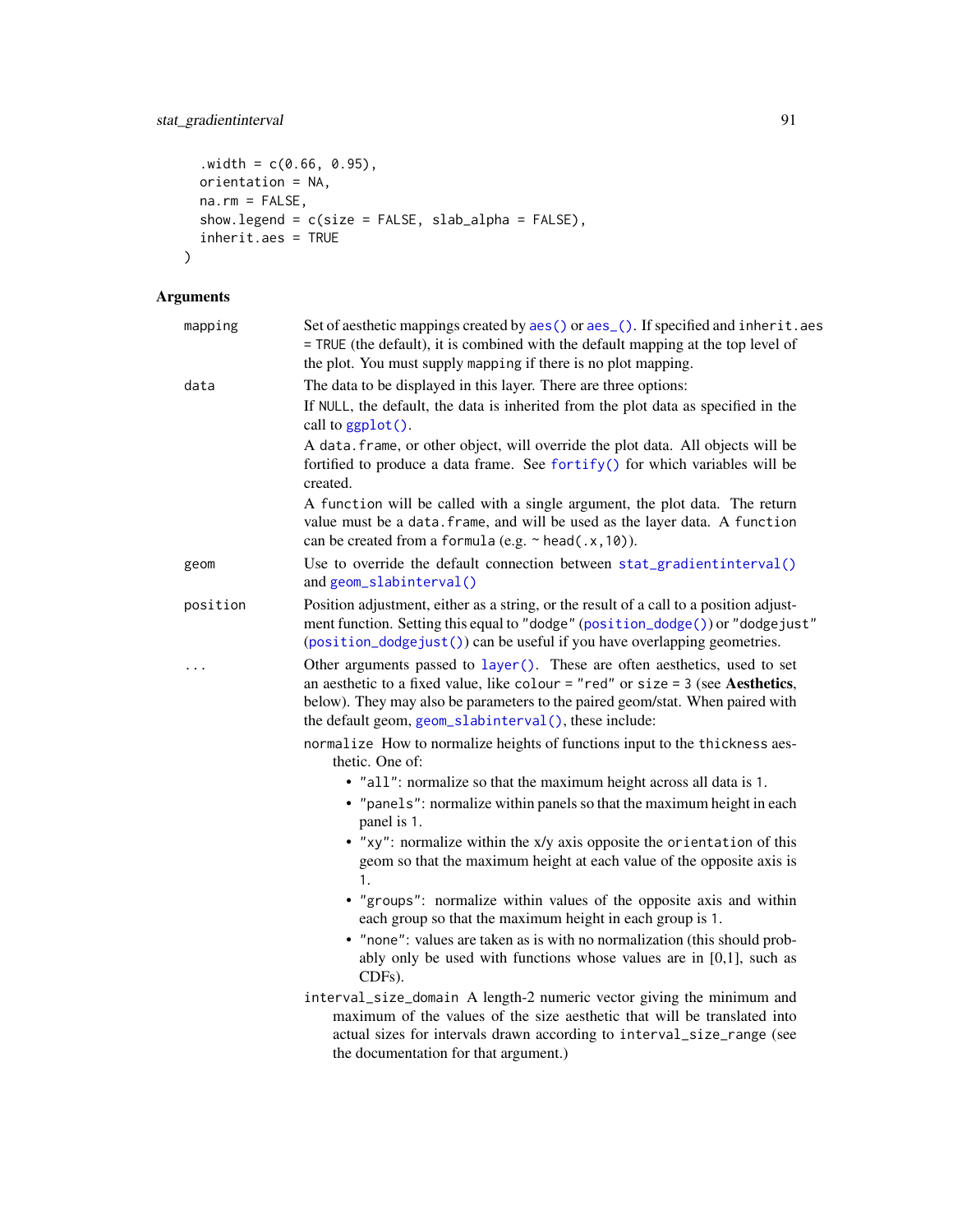| interval_size_range A length-2 numeric vector. This geom scales the raw               |
|---------------------------------------------------------------------------------------|
| size aesthetic values when drawing interval and point sizes, as they tend to          |
| be too thick when using the default settings of scale_size_continuous(),              |
| which give sizes with a range of $c(1,6)$ . The interval_size_domain                  |
| value indicates the input domain of raw size values (typically this should be         |
| equal to the value of the range argument of the scale_size_continuous()               |
| function), and interval_size_range indicates the desired output range of              |
| the size values (the min and max of the actual sizes used to draw inter-              |
| vals). Most of the time it is not recommended to change the value of this             |
| argument, as it may result in strange scaling of legends; this argument is a          |
| holdover from earlier versions that did not have size aesthetics targeting the        |
| point and interval separately. If you want to adjust the size of the interval or      |
| points separately, you can instead use the interval_size or point_size                |
| aesthetics; see scales.                                                               |
| fatten_point A multiplicative factor used to adjust the size of the point rela-       |
| tive to the size of the thickest interval line. If you wish to specify point sizes    |
| directly, you can also use the point_size aesthetic and scale_point_size_continuous() |
| or scale_point_size_discrete(); sizes specified with that aesthetic will              |
| not be adjusted using fatten_point.                                                   |

- fill\_type What type of fill to use when the fill color or alpha varies within a slab. One of:
	- "segments": breaks up the slab geometry into segments for each unique combination of fill color and alpha value. This approach is supported by all graphics devices and works well for sharp cutoff values, but can give ugly results if a large number of unique fill colors are being used (as in gradients, like in [stat\\_gradientinterval\(\)](#page-89-0)).
	- "gradient": a grid::linearGradient() is used to create a smooth gradient fill. This works well for large numbers of unique fill colors, but requires  $R \geq 4.1$  and is not yet supported on all graphics devices. As of this writing, the png() graphics device with type = "cairo", the svg() device, the pdf() device, and the ragg::agg\_png() devices are known to support this option. On  $R < 4.1$ , this option will fall back to fill\_type = "segment" with a message.
	- "auto": attempts to use fill\_type = "gradient" if support for it can be auto-detected. On  $R \geq 4.2$ , support for gradients can be auto-detected on some graphics devices; if support is not detected, this option will fall back to fill\_type = "segments" (in case of a false negative, fill\_type = "gradient" can be set explicitly). On  $R < 4.2$ , support for gradients cannot be auto-detected, so this will always fall back to fill\_type = "segments", in which case you can set fill\_type = "gradient" explicitly if you are using a graphics device that support gradients.
- slab\_type The type of slab function to calculate: probability density (or mass) function ("pdf"), cumulative distribution function ("cdf"), or complementary CDF ("ccdf").
- p\_limits Probability limits (as a vector of size 2) used to determine the lower and upper limits of the slab. E.g., if this is  $c(.001, .999)$ , then a slab is drawn for the distribution from the quantile at  $p = 0.001$  to the quantile at  $p = 0.999$ . If the lower (respectively upper) limit is NA, then the lower (upper) limit will be the minimum (maximum) of the distribution's support if it is finite, and 0.001 (0.999)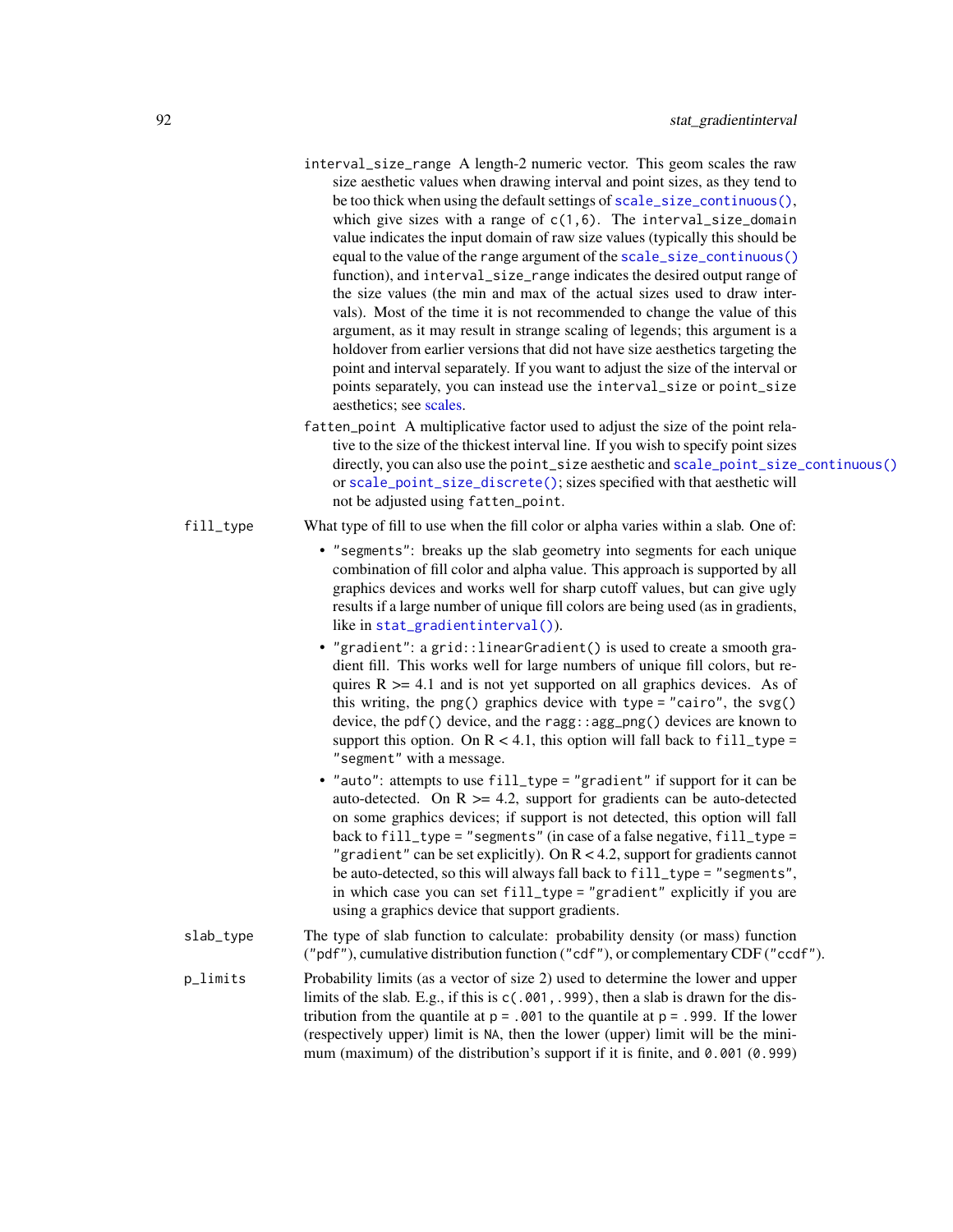if it is not finite. E.g., if p\_limits is c(NA,NA) on a gamma distribution the effective value of  $p$ <sup>limits</sup> would be  $c(0, .999)$  since the gamma distribution is defined on (0, Inf); whereas on a normal distribution it would be equivalent to c(.001,.999) since the normal distribution is defined on (-Inf, Inf).

- adjust If slab\_type is "pdf", bandwidth for the density estimator for sample data is adjusted by multiplying it by this value. See [density\(\)](#page-0-0) for more information.
- trim For sample data, should the density estimate be trimmed to the range of the input data? Default TRUE.
- expand For sample data, should the slab be expanded to the limits of the scale? Default FALSE.
- breaks If slab\_type is "histogram", the breaks parameter that is passed to [hist\(\)](#page-0-0) to determine where to put breaks in the histogram (for sample data).
- outline\_bars For sample data (if slab\_type is "histogram") and for discrete analytical distributions (whose slabs are drawn as histograms), determines if outlines in between the bars are drawn when the slab\_color aesthetic is used. If FALSE (the default), the outline is drawn only along the tops of the bars; if TRUE, outlines in between bars are also drawn.
- point\_interval A function from the [point\\_interval\(\)](#page-50-0) family (e.g., median\_qi, mean\_qi, mode\_hdi, etc), or a string giving the name of a function from that family (e.g., "median\_qi", "mean\_qi", "mode\_hdi", etc; if a string, the caller's environment is searched for the function, followed by the **ggdist** environment). This function determines the point summary (typically mean, median, or mode) and interval type (quantile interval, qi; highest-density interval, hdi; or highest-density continuous interval, hdci). Output will be converted to the appropriate x- or y-based aesthetics depending on the value of orientation. See the [point\\_interval\(\)](#page-50-0) family of functions for more information.
- limits Manually-specified limits for the slab, as a vector of length two. These limits are combined with those computed based on p\_limits as well as the limits defined by the scales of the plot to determine the limits used to draw the slab functions: these limits specify the maximal limits; i.e., if specified, the limits will not be wider than these (but may be narrower). Use NA to leave a limit alone; e.g. limits =  $c(0, NA)$  will ensure that the lower limit does not go below 0, but let the upper limit be determined by either p\_limits or the scale settings.
- n Number of points at which to evaluate the function that defines the slab.
- .width The .width argument passed to point\_interval: a vector of probabilities to use that determine the widths of the resulting intervals. If multiple probabilities are provided, multiple intervals per group are generated, each with a different probability interval (and value of the corresponding .width and level generated variables).
- orientation Whether this geom is drawn horizontally or vertically. One of:
	- NA (default): automatically detect the orientation based on how the aesthetics are assigned. Automatic detection works most of the time.
	- "horizontal" (or "y"): draw horizontally, using the y aesthetic to identify different groups. For each group, uses the x, xmin, xmax, and thickness aesthetics to draw points, intervals, and slabs.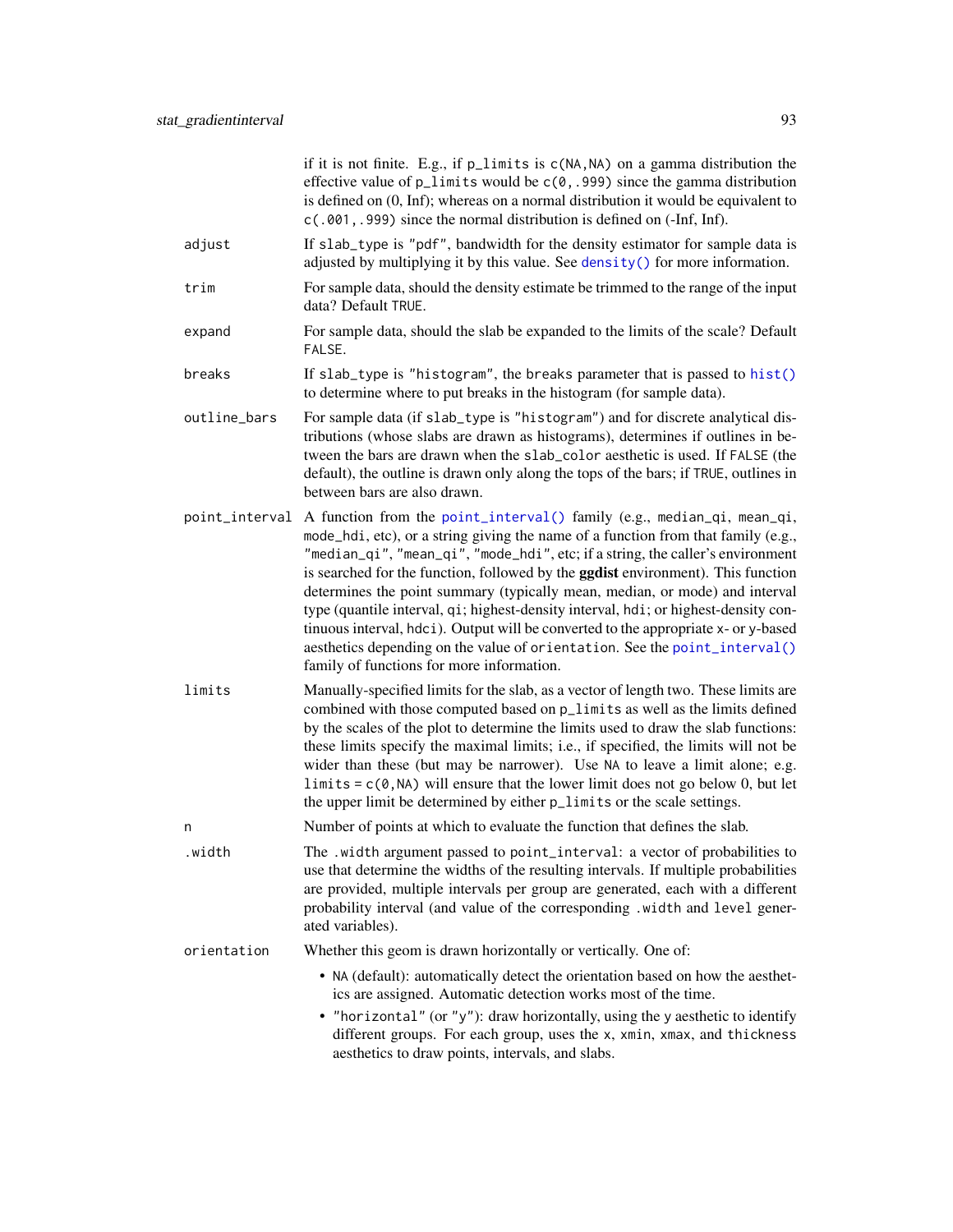|              | • "vertical" (or "x"): draw vertically, using the x aesthetic to identify dif-<br>ferent groups. For each group, uses the y, ymin, ymax, and thickness<br>aesthetics to draw points, intervals, and slabs.                                                     |
|--------------|----------------------------------------------------------------------------------------------------------------------------------------------------------------------------------------------------------------------------------------------------------------|
|              | For compatibility with the base ggplot naming scheme for orientation, "x"<br>can be used as an alias for "vertical" and "y" as an alias for "horizontal"<br>(tidybayes had an orientation parameter before base ggplot did, hence the<br>discrepancy).         |
| na.rm        | If FALSE, the default, missing values are removed with a warning. If TRUE,<br>missing values are silently removed.                                                                                                                                             |
| show. legend | Should this layer be included in the legends? Default is $c$ (size = FALSE), unlike<br>most geoms, to match its common use cases. FALSE hides all legends, TRUE<br>shows all legends, and NA shows only those that are mapped (the default for<br>most geoms). |
| inherit.aes  | If FALSE, overrides the default aesthetics, rather than combining with them.<br>This is most useful for helper functions that define both data and aesthetics and<br>shouldn't inherit behaviour from the default plot specification, e.g. borders $()$ .      |

# Details

To visualize sample data, such as a data distribution, samples from a bootstrap distribution, or a Bayesian posterior, you can supply samples to the x or y aesthetic.

To visualize analytical distributions, you can use the xdist or ydist aesthetic. For historical reasons, you can also use dist to specify the distribution, though this is not recommended as it does not work as well with orientation detection. These aesthetics can be used as follows:

- xdist, ydist, and dist can be any distribution object from the [distributional](https://pkg.mitchelloharawild.com/distributional/) package ([dist\\_normal\(\)](#page-0-0), [dist\\_beta\(\)](#page-0-0), etc) or can be a [posterior::rvar\(\)](#page-0-0) object. Since these functions are vectorized, other columns can be passed directly to them in an [aes\(\)](#page-0-0) specification; e.g. aes(dist = dist\_normal(mu,sigma)) will work if mu and sigma are columns in the input data frame.
- dist can be a character vector giving the distribution name. Then the arg1, ... arg9 aesthetics (or args as a list column) specify distribution arguments. Distribution names should correspond to R functions that have "p", "q", and "d" functions; e.g. "norm" is a valid distribution name because R defines the [pnorm\(\)](#page-0-0), [qnorm\(\)](#page-0-0), and [dnorm\(\)](#page-0-0) functions for Normal distributions.

See the [parse\\_dist\(\)](#page-48-0) function for a useful way to generate dist and args values from human-readable distribution specs (like "normal $(0,1)$ "). Such specs are also produced by other packages (like the brms::get\_prior function in brms); thus, [parse\\_dist\(\)](#page-48-0) combined with the stats described here can help you visualize the output of those functions.

# Value

A [ggplot2::Stat](#page-0-0) representing a gradient + interval geometry which can be added to a [ggplot\(\)](#page-0-0) object.

### Computed Variables

The following variables are computed by this stat and made available for use in aesthetic specifications ([aes\(\)](#page-0-0)) using the [stat\(\)](#page-0-0) or [after\\_stat\(\)](#page-0-0) functions: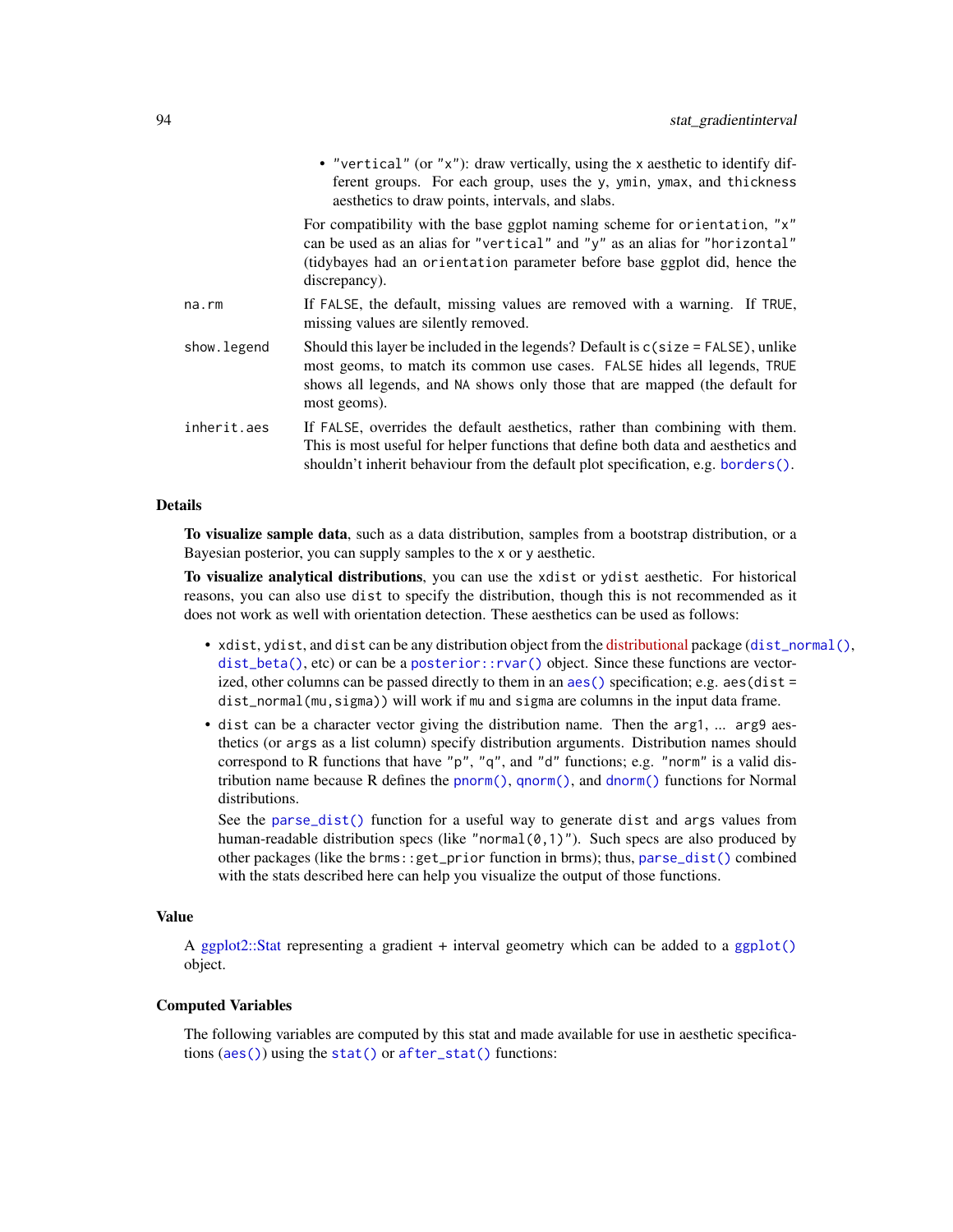- x or y: For slabs, the input values to the slab function. For intervals, the point summary from the interval function. Whether it is x or y depends on orientation
- xmin or ymin: For intervals, the lower end of the interval from the interval function.
- xmax or ymax: For intervals, the upper end of the interval from the interval function.
- .width: For intervals, the interval width as a numeric value in [0, 1].
- level: For intervals, the interval width as an ordered factor.
- f: For slabs, the output values from the slab function (such as the PDF, CDF, or CCDF), determined by slab\_type.
- pdf: For slabs, the probability density function.
- cdf: For slabs, the cumulative distribution function.
- n: For slabs, the number of data points summarized into that slab. If the slab was created from an analytical distribution via the xdist, ydist, or dist aesthetic, n will be Inf.

## **Aesthetics**

The slab+interval stats and geoms have a wide variety of aesthetics that control the appearance of their three sub-geometries: the slab, the point, and the interval.

These stats support the following aesthetics:

- x: x position of the geometry (when orientation = "vertical"); or sample data to be summarized (when orientation = "horizontal" with sample data).
- y: y position of the geometry (when orientation = "horizontal"); or sample data to be summarized (when orientation = "vertical" with sample data).
- xdist: When using analytical distributions, distribution to map on the x axis: a distributional object (e.g. [dist\\_normal\(\)](#page-0-0)) or a [posterior::rvar\(\)](#page-0-0) object.
- ydist: When using analytical distributions, distribution to map on the y axis: a distributional object (e.g. [dist\\_normal\(\)](#page-0-0)) or a [posterior::rvar\(\)](#page-0-0) object.
- dist: When using analytical distributions, a name of a distribution (e.g. "norm"), a distributional object (e.g. [dist\\_normal\(\)](#page-0-0)), or a [posterior::rvar\(\)](#page-0-0) object. See Details.
- args: Distribution arguments (args or arg1, ... arg9). See Details.

In addition, in their default configuration (paired with [geom\\_slabinterval\(\)](#page-37-0)) the following aesthetics are supported by the underlying geom:

### Slab-specific aesthetics

- thickness: The thickness of the slab at each x value (if orientation = "horizontal") or y value (if orientation = "vertical") of the slab.
- side: Which side to place the slab on. "topright", "top", and "right" are synonyms which cause the slab to be drawn on the top or the right depending on if orientation is "horizontal" or "vertical". "bottomleft", "bottom", and "left" are synonyms which cause the slab to be drawn on the bottom or the left depending on if orientation is "horizontal" or "vertical". "topleft" causes the slab to be drawn on the top or the left, and "bottomright" causes the slab to be drawn on the bottom or the right. "both" draws the slab mirrored on both sides (as in a violin plot).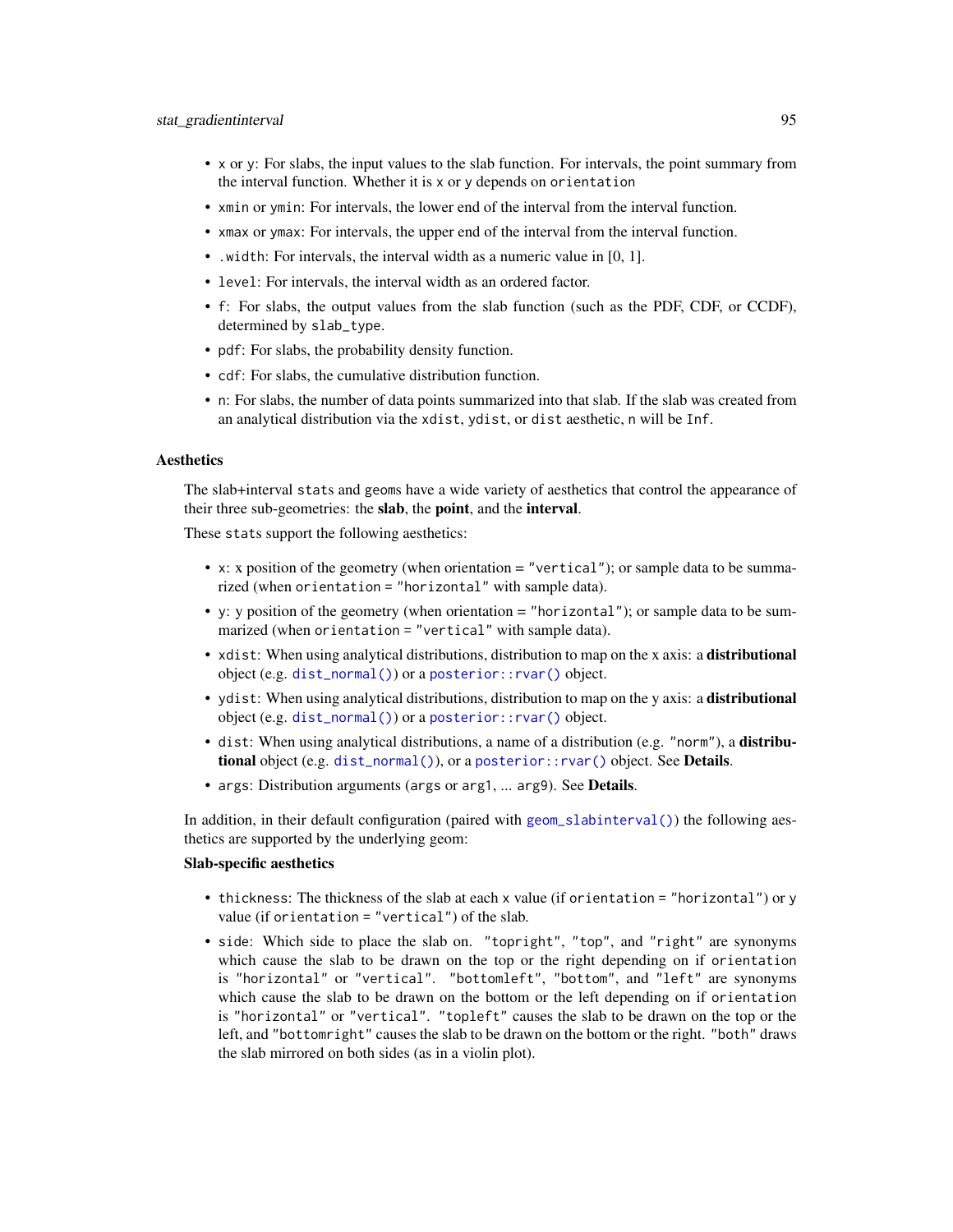- scale: What proportion of the region allocated to this geom to use to draw the slab. If scale  $= 1$ , slabs that use the maximum range will just touch each other. Default is 0.9 to leave some space.
- justification: Justification of the interval relative to the slab, where  $\theta$  indicates bottom/left justification and 1 indicates top/right justification (depending on orientation). If justification is NULL (the default), then it is set automatically based on the value of side: when side is "top"/"right" justification is set to 0, when side is "bottom"/"left" justification is set to 1, and when side is "both" justification is set to 0.5.
- datatype: When using composite geoms directly without a stat (e.g. [geom\\_slabinterval\(\)](#page-37-0)), datatype is used to indicate which part of the geom a row in the data targets: rows with datatype = "slab" target the slab portion of the geometry and rows with datatype = "interval" target the interval portion of the geometry. This is set automatically when using ggdist stats.

#### Interval-specific aesthetics

- xmin: Left end of the interval sub-geometry (if orientation = "horizontal").
- xmax: Right end of the interval sub-geometry (if orientation = "horizontal").
- ymin: Lower end of the interval sub-geometry (if orientation = "vertical").
- ymax: Upper end of the interval sub-geometry (if orientation = "vertical").

#### Point-specific aesthetics

• shape: Shape type used to draw the point sub-geometry.

#### Color aesthetics

- colour: (or color) The color of the interval and point sub-geometries. Use the slab\_color, interval\_color, or point\_color aesthetics (below) to set sub-geometry colors separately.
- fill: The fill color of the slab and point sub-geometries. Use the slab\_fill or point\_fill aesthetics (below) to set sub-geometry colors separately.
- alpha: The opacity of the slab, interval, and point sub-geometries. Use the slab\_alpha, interval\_alpha, or point\_alpha aesthetics (below) to set sub-geometry colors separately.
- colour\_ramp: (or color\_ramp) A secondary scale that modifies the color scale to "ramp" to another color. See [scale\\_colour\\_ramp\(\)](#page-62-0) for examples.
- fill\_ramp: A secondary scale that modifies the fill scale to "ramp" to another color. See [scale\\_fill\\_ramp\(\)](#page-62-1) for examples.

#### Line aesthetics

- size: Width of the outline around the **slab** (if visible). Also determines the width of the line used to draw the **interval** and the size of the **point**, but raw size values are transformed according to the interval\_size\_domain, interval\_size\_range, and fatten\_point parameters of the geom (see above). Use the slab\_size, interval\_size, or point\_size aesthetics (below) to set sub-geometry line widths separately (note that when size is set directly using the override aesthetics, interval and point sizes are not affected by interval\_size\_domain, interval\_size\_range, and fatten\_point).
- stroke: Width of the outline around the point sub-geometry.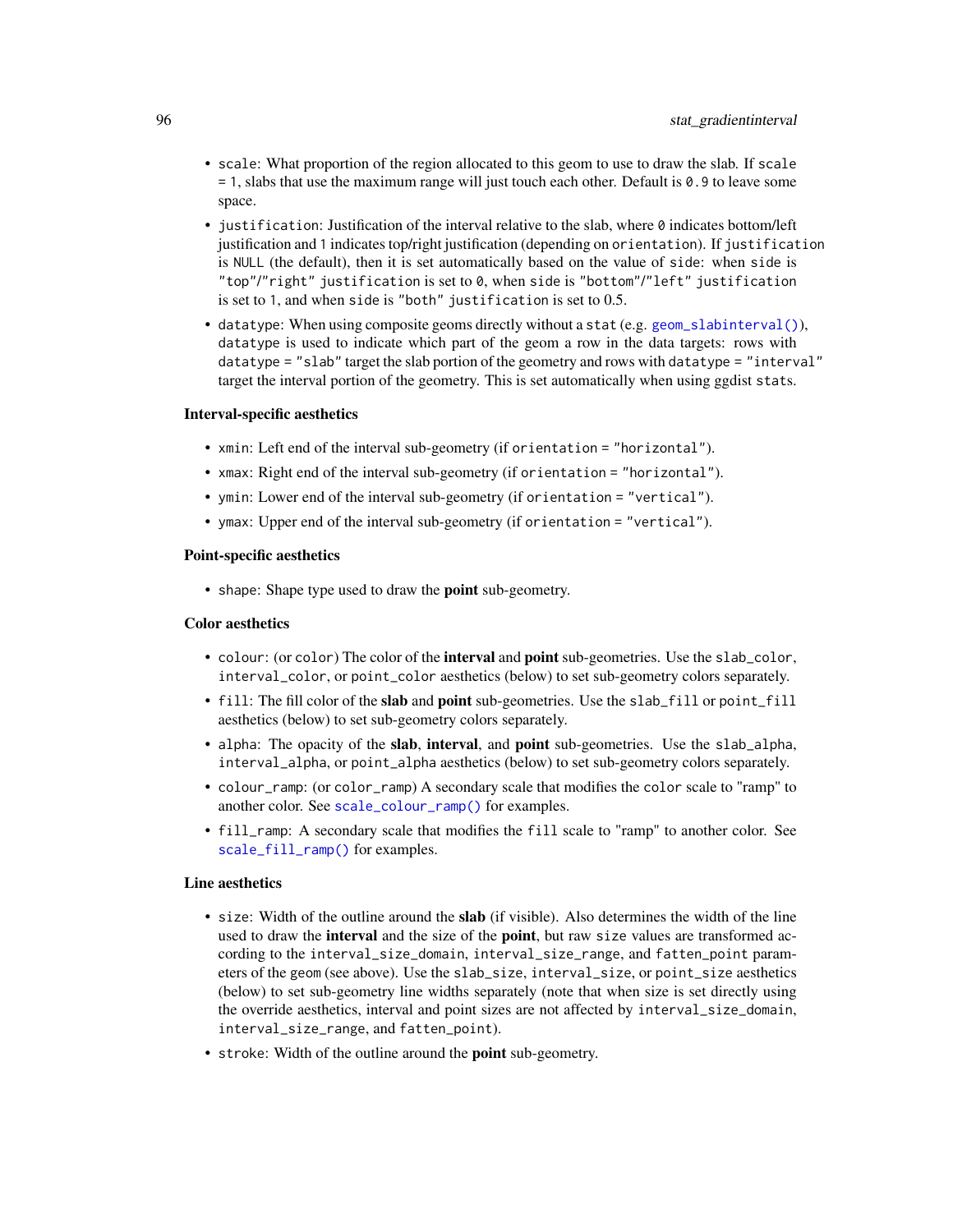• linetype: Type of line (e.g., "solid", "dashed", etc) used to draw the interval and the outline of the slab (if it is visible). Use the slab\_linetype or interval\_linetype aesthetics (below) to set sub-geometry line types separately.

# Slab-specific color/line override aesthetics

- slab\_fill: Override for fill: the fill color of the slab.
- slab\_colour: (or slab\_color) Override for colour/color: the outline color of the slab.
- slab\_alpha: Override for alpha: the opacity of the slab.
- slab\_size: Override for size: the width of the outline of the slab.
- slab\_linetype: Override for linetype: the line type of the outline of the slab.

### Interval-specific color/line override aesthetics

- interval\_colour: (or interval\_color) Override for colour/color: the color of the interval.
- interval\_alpha: Override for alpha: the opacity of the interval.
- interval\_size: Override for size: the line width of the interval.
- interval\_linetype: Override for linetype: the line type of the interval.

#### Point-specific color/line override aesthetics

- point\_fill: Override for fill: the fill color of the point.
- point\_colour: (or point\_color) Override for colour/color: the outline color of the point.
- point\_alpha: Override for alpha: the opacity of the point.
- point\_size: Override for size: the size of the point.

Other aesthetics (these work as in standard geoms)

- width
- height
- group

See examples of some of these aesthetics in action in vignette("slabinterval"). Learn more about the sub-geom override aesthetics (like interval\_color) in the [scales](#page-57-0) documentation. Learn more about basic ggplot aesthetics in vignette("ggplot2-specs").

# See Also

See [geom\\_slabinterval\(\)](#page-37-0) for the geom underlying this stat. See [stat\\_slabinterval\(\)](#page-141-0) for the stat this shortcut is based on.

Other slabinterval stats: [stat\\_ccdfinterval\(](#page-64-0)), [stat\\_cdfinterval\(](#page-72-0)), [stat\\_eye\(](#page-81-0)), [stat\\_halfeye\(](#page-97-0)), [stat\\_histinterval\(](#page-105-0)), [stat\\_interval\(](#page-114-0)), [stat\\_pointinterval\(](#page-124-0)), [stat\\_slab\(](#page-134-0))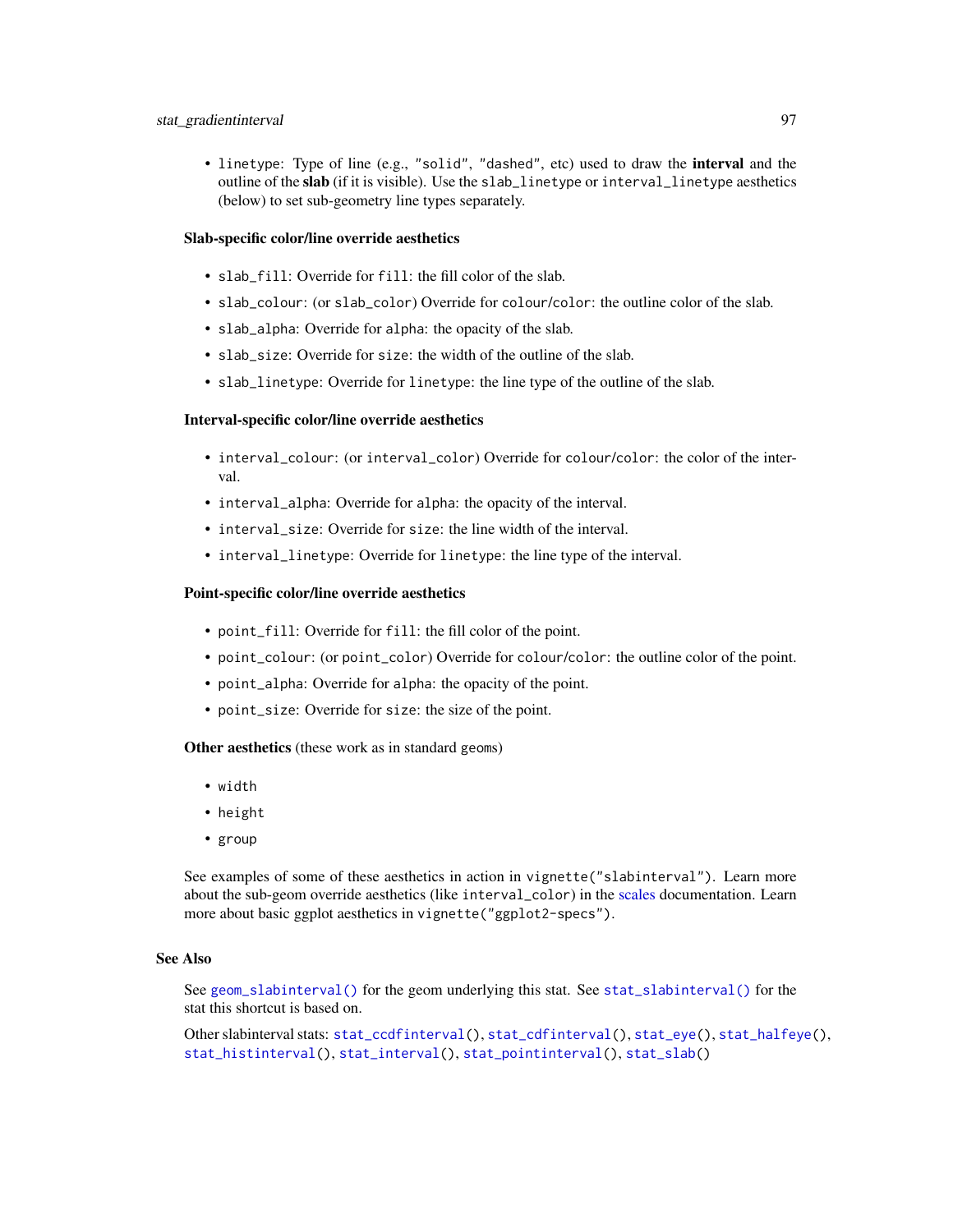## Examples

```
library(dplyr)
library(ggplot2)
library(distributional)
theme_set(theme_ggdist())
# ON SAMPLE DATA
set.seed(1234)
df = data.frame(group = c("a", "b", "c"),value = rnorm(1500, mean = c(5, 7, 9), sd = c(1, 1.5, 1))
)
df %>%
 ggplot(aes(x = value, y = group)) +stat_gradientinterval()
# ON ANALYTICAL DISTRIBUTIONS
dist_d f = data.frame(group = c("a", "b", "c"),
 mean = c(5, 7, 8),sd = c(1, 1.5, 1))
# Vectorized distribution types, like distributional::dist_normal()
# and posterior::rvar(), can be used with the 'xdist' / 'ydist' aesthetics
dist_df %>%
 ggplot(aes(y = group, xdist = dist\_normal(mean, sd))) +stat_gradientinterval()
```
<span id="page-97-0"></span>stat\_halfeye *Half-eye (density + interval) plot (shortcut stat)*

# Description

Equivalent to [stat\\_slabinterval\(\)](#page-141-0), whose default settings create half-eye (density + interval) plots.

### Usage

```
stat_halfeye(
 mapping = NULL,
  data = NULL,geom = "slabinterval",
 position = "identity",
  ...,
  slab_type = "pdf",
 p_limits = c(NA, NA),
  adjust = 1,
  trim = TRUE,
```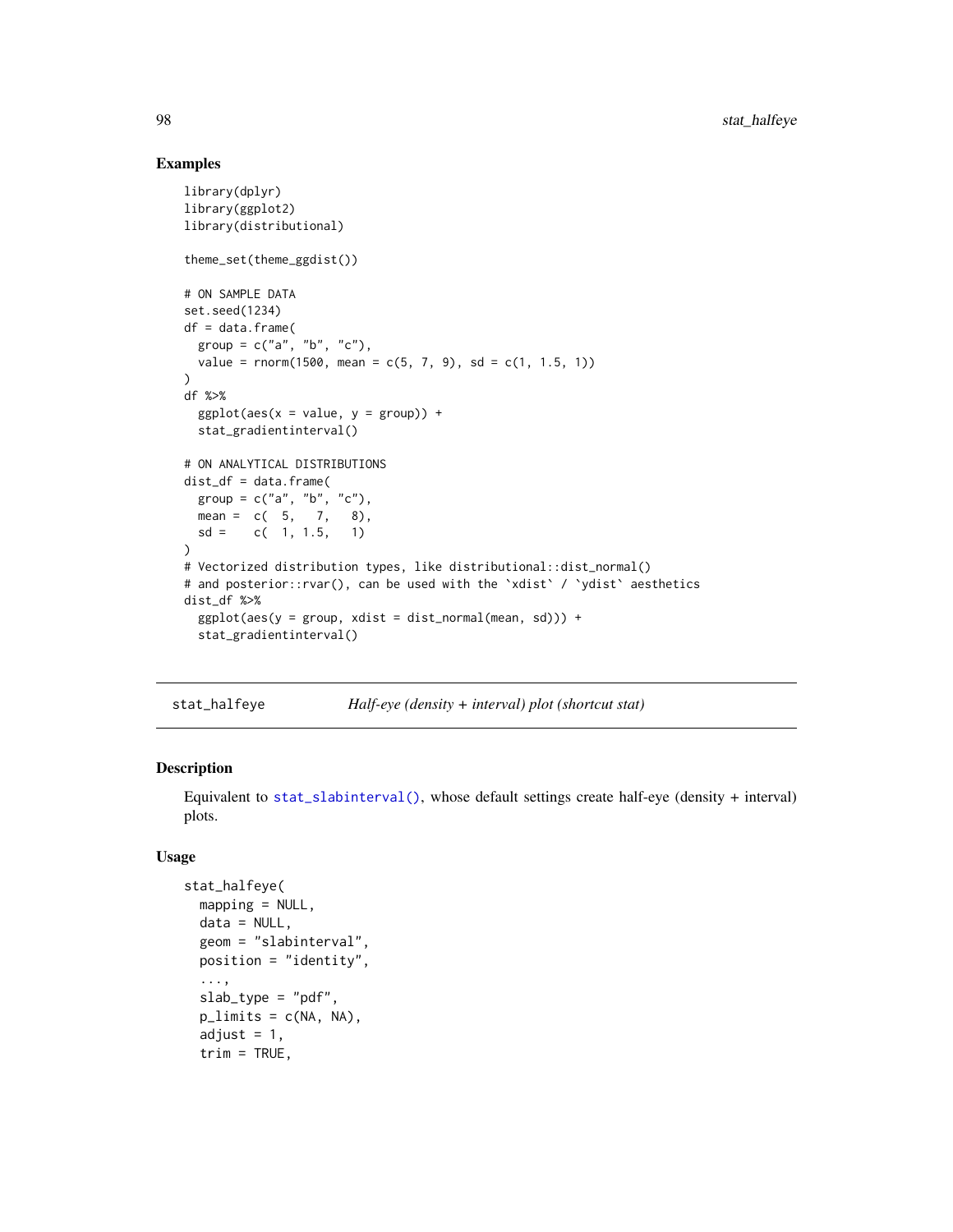# stat\_halfeye 99

```
expand = FALSE,breaks = "Sturges",
 outline_bars = FALSE,
 point_interval = "median_qi",
 limits = NULL,
 n = 501,.width = c(0.66, 0.95),orientation = NA,
 na.rm = FALSE,
 show.legend = c(size = FALSE),
 inherit.aes = TRUE
\mathcal{L}
```
# Arguments

| mapping  | Set of aesthetic mappings created by aes() or aes_(). If specified and inherit.aes<br>= TRUE (the default), it is combined with the default mapping at the top level of<br>the plot. You must supply mapping if there is no plot mapping.                                                                 |
|----------|-----------------------------------------------------------------------------------------------------------------------------------------------------------------------------------------------------------------------------------------------------------------------------------------------------------|
| data     | The data to be displayed in this layer. There are three options:                                                                                                                                                                                                                                          |
|          | If NULL, the default, the data is inherited from the plot data as specified in the<br>call to ggplot().                                                                                                                                                                                                   |
|          | A data. frame, or other object, will override the plot data. All objects will be<br>fortified to produce a data frame. See fortify() for which variables will be<br>created.                                                                                                                              |
|          | A function will be called with a single argument, the plot data. The return<br>value must be a data. frame, and will be used as the layer data. A function<br>can be created from a formula (e.g. $\sim$ head(.x, 10)).                                                                                   |
| geom     | Use to override the default connection between $stat\_halfeye()$ and $geom\_slabinterval()$                                                                                                                                                                                                               |
| position | Position adjustment, either as a string, or the result of a call to a position adjust-<br>ment function. Setting this equal to "dodge" (position_dodge()) or "dodgejust"<br>(position_dodgejust()) can be useful if you have overlapping geometries.                                                      |
| .        | Other arguments passed to layer(). These are often aesthetics, used to set<br>an aesthetic to a fixed value, like colour = "red" or size = $3$ (see Aesthetics,<br>below). They may also be parameters to the paired geom/stat. When paired with<br>the default geom, geom_slabinterval(), these include: |
|          | normalize How to normalize heights of functions input to the thickness aes-<br>thetic. One of:                                                                                                                                                                                                            |
|          | • "all": normalize so that the maximum height across all data is 1.                                                                                                                                                                                                                                       |
|          | • "panels": normalize within panels so that the maximum height in each<br>panel is 1.                                                                                                                                                                                                                     |
|          | • "xy": normalize within the x/y axis opposite the orientation of this<br>geom so that the maximum height at each value of the opposite axis is<br>$\mathbf{1}$ .                                                                                                                                         |
|          | • "groups": normalize within values of the opposite axis and within<br>each group so that the maximum height in each group is 1.                                                                                                                                                                          |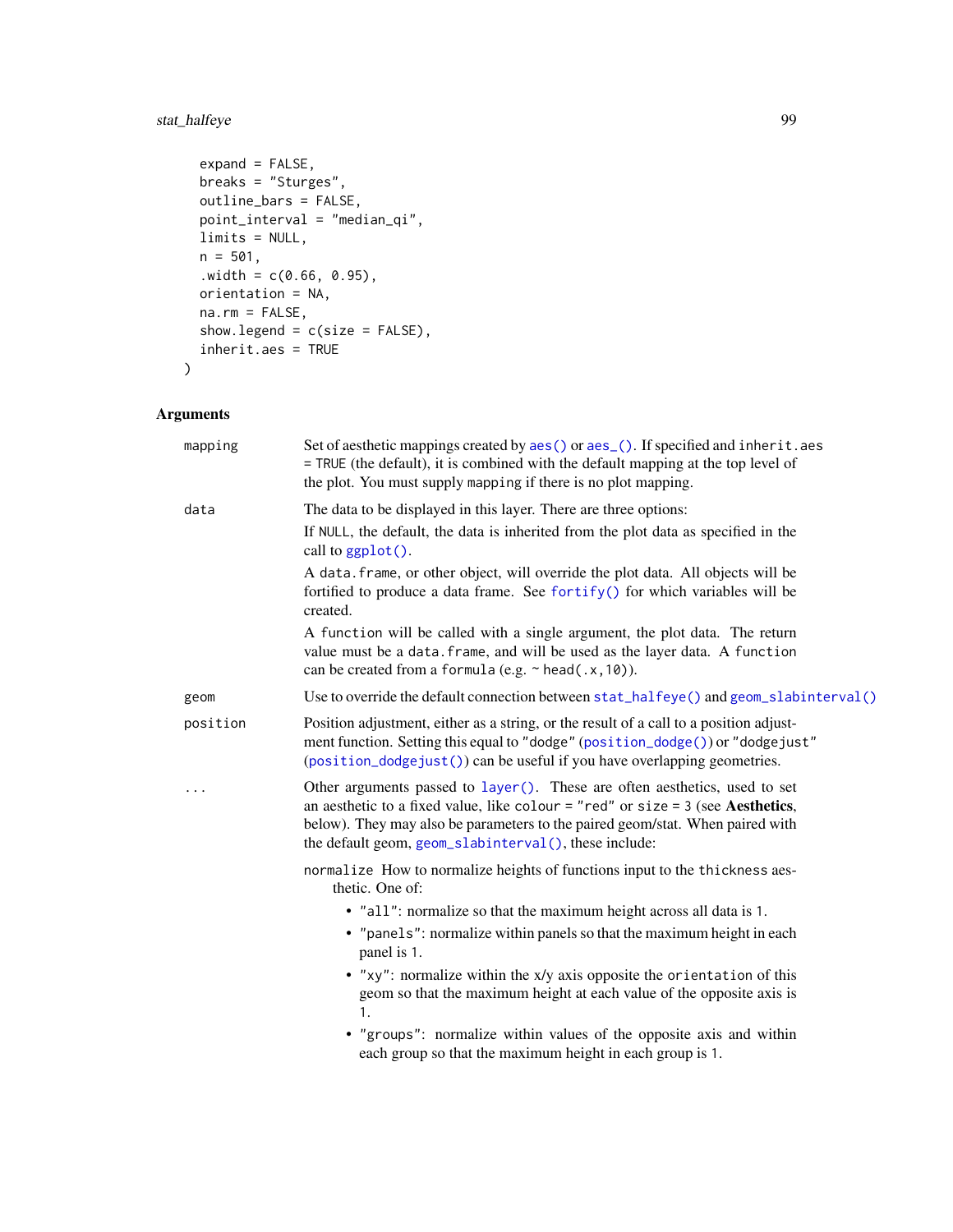- "none": values are taken as is with no normalization (this should probably only be used with functions whose values are in [0,1], such as CDFs).
- fill\_type What type of fill to use when the fill color or alpha varies within a slab. One of:
	- "segments": breaks up the slab geometry into segments for each unique combination of fill color and alpha value. This approach is supported by all graphics devices and works well for sharp cutoff values, but can give ugly results if a large number of unique fill colors are being used (as in gradients, like in [stat\\_gradientinterval\(\)](#page-89-0)).
	- "gradient": a grid::linearGradient() is used to create a smooth gradient fill. This works well for large numbers of unique fill colors, but requires  $R \geq 4.1$  and is not yet supported on all graphics devices. As of this writing, the png() graphics device with type = "cairo", the  $svg()$  device, the pdf() device, and the ragg: : agg\_png() devices are known to support this option. On  $R < 4.1$ , this option will fall back to fill\_type = "segment" with a message.
	- "auto": attempts to use fill\_type = "gradient" if support for it can be auto-detected. On  $R \ge 4.2$ , support for gradients can be autodetected on some graphics devices; if support is not detected, this option will fall back to fill\_type = "segments" (in case of a false negative, fill\_type = "gradient" can be set explicitly). On  $R < 4.2$ , support for gradients cannot be auto-detected, so this will always fall back to fill\_type = "segments", in which case you can set fill\_type = "gradient" explicitly if you are using a graphics device that support gradients.
- interval\_size\_domain A length-2 numeric vector giving the minimum and maximum of the values of the size aesthetic that will be translated into actual sizes for intervals drawn according to interval\_size\_range (see the documentation for that argument.)
- interval\_size\_range A length-2 numeric vector. This geom scales the raw size aesthetic values when drawing interval and point sizes, as they tend to be too thick when using the default settings of [scale\\_size\\_continuous\(\)](#page-0-0), which give sizes with a range of  $c(1,6)$ . The interval\_size\_domain value indicates the input domain of raw size values (typically this should be equal to the value of the range argument of the [scale\\_size\\_continuous\(\)](#page-0-0) function), and interval\_size\_range indicates the desired output range of the size values (the min and max of the actual sizes used to draw intervals). Most of the time it is not recommended to change the value of this argument, as it may result in strange scaling of legends; this argument is a holdover from earlier versions that did not have size aesthetics targeting the point and interval separately. If you want to adjust the size of the interval or points separately, you can instead use the interval\_size or point\_size aesthetics; see [scales.](#page-57-0)
- fatten\_point A multiplicative factor used to adjust the size of the point relative to the size of the thickest interval line. If you wish to specify point sizes directly, you can also use the point\_size aesthetic and [scale\\_point\\_size\\_continuous\(\)](#page-57-1)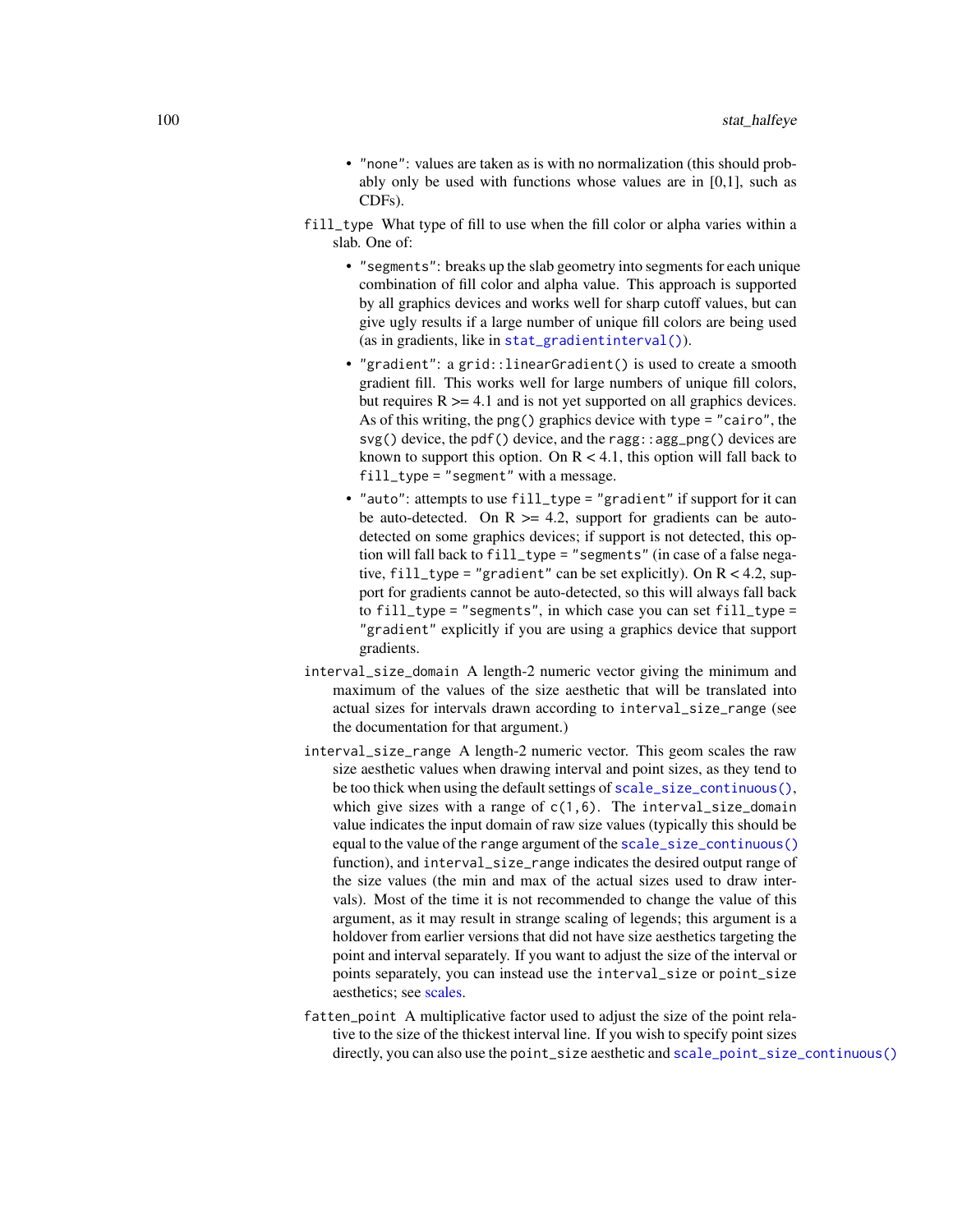or [scale\\_point\\_size\\_discrete\(\)](#page-57-1); sizes specified with that aesthetic will not be adjusted using fatten\_point. slab\_type The type of slab function to calculate: probability density (or mass) function ("pdf"), cumulative distribution function ("cdf"), or complementary CDF ("ccdf"). p\_limits Probability limits (as a vector of size 2) used to determine the lower and upper limits of the slab. E.g., if this is c(.001,.999), then a slab is drawn for the distribution from the quantile at  $p = 0.001$  to the quantile at  $p = 0.999$ . If the lower (respectively upper) limit is NA, then the lower (upper) limit will be the minimum (maximum) of the distribution's support if it is finite, and 0.001 (0.999) if it is not finite. E.g., if  $p$  limits is  $c(NA, NA)$  on a gamma distribution the effective value of  $p$ <sup>limits</sup> would be  $c(0, .999)$  since the gamma distribution is defined on (0, Inf); whereas on a normal distribution it would be equivalent to c(.001,.999) since the normal distribution is defined on (-Inf, Inf). adjust If slab\_type is "pdf", bandwidth for the density estimator for sample data is adjusted by multiplying it by this value. See [density\(\)](#page-0-0) for more information. trim For sample data, should the density estimate be trimmed to the range of the input data? Default TRUE. expand For sample data, should the slab be expanded to the limits of the scale? Default FALSE. breaks If slab\_type is "histogram", the breaks parameter that is passed to [hist\(\)](#page-0-0) to determine where to put breaks in the histogram (for sample data). outline\_bars For sample data (if slab\_type is "histogram") and for discrete analytical distributions (whose slabs are drawn as histograms), determines if outlines in between the bars are drawn when the slab\_color aesthetic is used. If FALSE (the default), the outline is drawn only along the tops of the bars; if TRUE, outlines in between bars are also drawn. point\_interval A function from the [point\\_interval\(\)](#page-50-0) family (e.g., median\_qi, mean\_qi, mode\_hdi, etc), or a string giving the name of a function from that family (e.g., "median\_qi", "mean\_qi", "mode\_hdi", etc; if a string, the caller's environment is searched for the function, followed by the **ggdist** environment). This function determines the point summary (typically mean, median, or mode) and interval type (quantile interval, qi; highest-density interval, hdi; or highest-density continuous interval, hdci). Output will be converted to the appropriate x- or y-based aesthetics depending on the value of orientation. See the [point\\_interval\(\)](#page-50-0) family of functions for more information. limits Manually-specified limits for the slab, as a vector of length two. These limits are combined with those computed based on p\_limits as well as the limits defined by the scales of the plot to determine the limits used to draw the slab functions: these limits specify the maximal limits; i.e., if specified, the limits will not be wider than these (but may be narrower). Use NA to leave a limit alone; e.g.  $\text{limits} = c(0, NA)$  will ensure that the lower limit does not go below 0, but let the upper limit be determined by either p\_limits or the scale settings. n Number of points at which to evaluate the function that defines the slab. .width The .width argument passed to point\_interval: a vector of probabilities to use that determine the widths of the resulting intervals. If multiple probabilities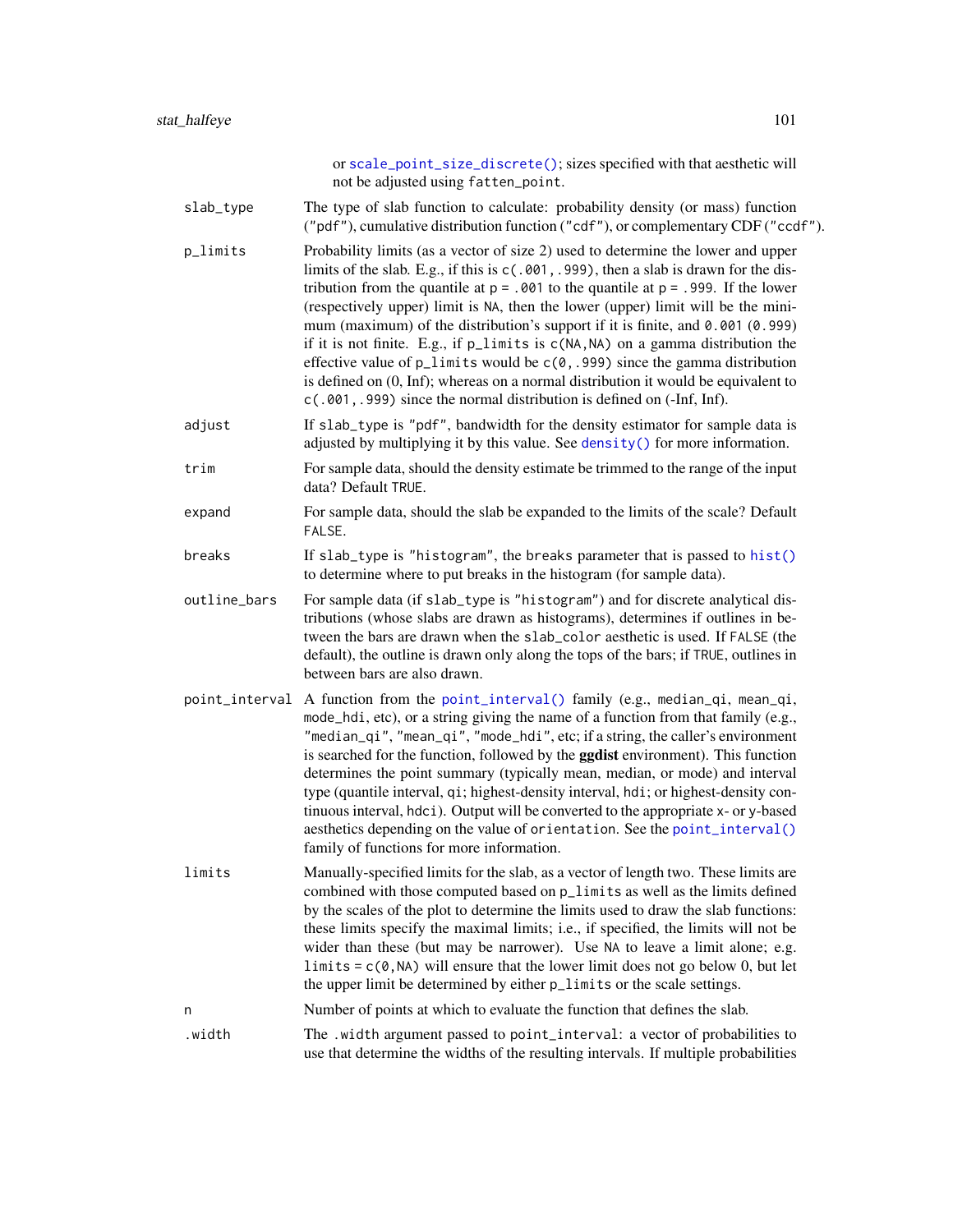|             | are provided, multiple intervals per group are generated, each with a different<br>probability interval (and value of the corresponding .width and level gener-<br>ated variables).                                                                                                                                                                             |
|-------------|-----------------------------------------------------------------------------------------------------------------------------------------------------------------------------------------------------------------------------------------------------------------------------------------------------------------------------------------------------------------|
| orientation | Whether this geom is drawn horizontally or vertically. One of:                                                                                                                                                                                                                                                                                                  |
|             | • NA (default): automatically detect the orientation based on how the aesthet-<br>ics are assigned. Automatic detection works most of the time.<br>• "horizontal" (or "y"): draw horizontally, using the y aesthetic to identify<br>different groups. For each group, uses the x, xmin, xmax, and thickness<br>aesthetics to draw points, intervals, and slabs. |
|             | • "vertical" (or "x"): draw vertically, using the x aesthetic to identify dif-<br>ferent groups. For each group, uses the y, ymin, ymax, and thickness<br>aesthetics to draw points, intervals, and slabs.                                                                                                                                                      |
|             | For compatibility with the base ggplot naming scheme for orientation, "x"<br>can be used as an alias for "vertical" and "y" as an alias for "horizontal"<br>(tidybayes had an orientation parameter before base ggplot did, hence the<br>discrepancy).                                                                                                          |
| na.rm       | If FALSE, the default, missing values are removed with a warning. If TRUE,<br>missing values are silently removed.                                                                                                                                                                                                                                              |
| show.legend | Should this layer be included in the legends? Default is c(size = FALSE), unlike<br>most geoms, to match its common use cases. FALSE hides all legends, TRUE<br>shows all legends, and NA shows only those that are mapped (the default for<br>most geoms).                                                                                                     |
| inherit.aes | If FALSE, overrides the default aesthetics, rather than combining with them.<br>This is most useful for helper functions that define both data and aesthetics and<br>shouldn't inherit behaviour from the default plot specification, e.g. borders().                                                                                                           |

# Details

To visualize sample data, such as a data distribution, samples from a bootstrap distribution, or a Bayesian posterior, you can supply samples to the x or y aesthetic.

To visualize analytical distributions, you can use the xdist or ydist aesthetic. For historical reasons, you can also use dist to specify the distribution, though this is not recommended as it does not work as well with orientation detection. These aesthetics can be used as follows:

- xdist, ydist, and dist can be any distribution object from the [distributional](https://pkg.mitchelloharawild.com/distributional/) package ([dist\\_normal\(\)](#page-0-0),  $dist{\text{-}beta}$ , etc) or can be a posterior:: $rvar()$  object. Since these functions are vectorized, other columns can be passed directly to them in an  $aes()$  specification; e.g.  $aes(dist =$ dist\_normal(mu,sigma)) will work if mu and sigma are columns in the input data frame.
- dist can be a character vector giving the distribution name. Then the arg1, ... arg9 aesthetics (or args as a list column) specify distribution arguments. Distribution names should correspond to R functions that have "p", "q", and "d" functions; e.g. "norm" is a valid distribution name because R defines the [pnorm\(\)](#page-0-0), [qnorm\(\)](#page-0-0), and [dnorm\(\)](#page-0-0) functions for Normal distributions.

See the [parse\\_dist\(\)](#page-48-0) function for a useful way to generate dist and args values from human-readable distribution specs (like "normal $(0,1)$ "). Such specs are also produced by other packages (like the brms::get\_prior function in brms); thus, [parse\\_dist\(\)](#page-48-0) combined with the stats described here can help you visualize the output of those functions.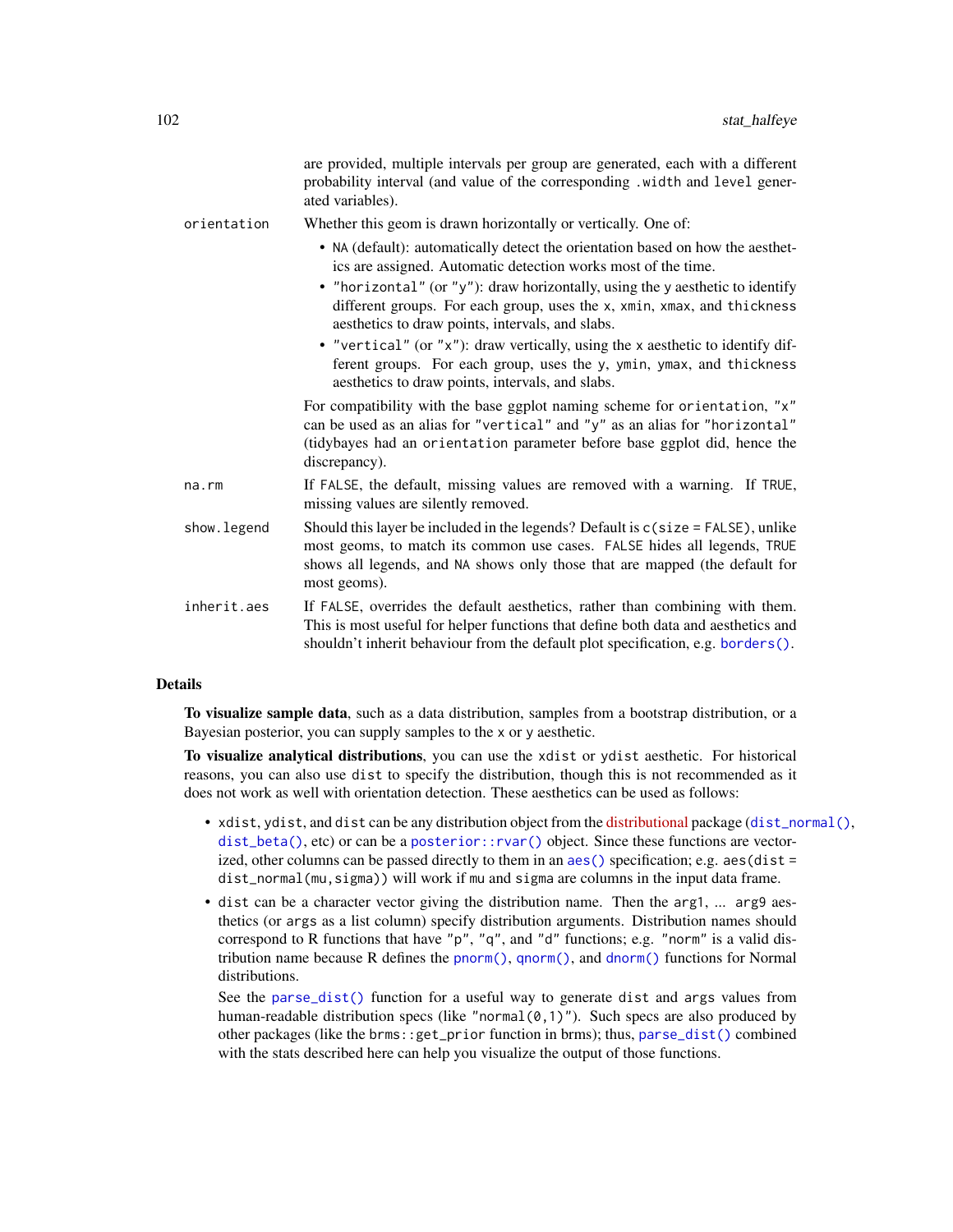#### stat\_halfeye 103

#### Value

A [ggplot2::Stat](#page-0-0) representing a half-eye (density + interval) geometry which can be added to a [ggplot\(\)](#page-0-0) object.

# Computed Variables

The following variables are computed by this stat and made available for use in aesthetic specifications ([aes\(\)](#page-0-0)) using the [stat\(\)](#page-0-0) or [after\\_stat\(\)](#page-0-0) functions:

- x or y: For slabs, the input values to the slab function. For intervals, the point summary from the interval function. Whether it is x or y depends on orientation
- xmin or ymin: For intervals, the lower end of the interval from the interval function.
- xmax or ymax: For intervals, the upper end of the interval from the interval function.
- .width: For intervals, the interval width as a numeric value in [0, 1].
- level: For intervals, the interval width as an ordered factor.
- f: For slabs, the output values from the slab function (such as the PDF, CDF, or CCDF), determined by slab\_type.
- pdf: For slabs, the probability density function.
- cdf: For slabs, the cumulative distribution function.
- n: For slabs, the number of data points summarized into that slab. If the slab was created from an analytical distribution via the xdist, ydist, or dist aesthetic, n will be Inf.

# **Aesthetics**

The slab+interval stats and geoms have a wide variety of aesthetics that control the appearance of their three sub-geometries: the slab, the point, and the interval.

These stats support the following aesthetics:

- x: x position of the geometry (when orientation = "vertical"); or sample data to be summarized (when orientation = "horizontal" with sample data).
- y: y position of the geometry (when orientation = "horizontal"); or sample data to be summarized (when orientation = "vertical" with sample data).
- xdist: When using analytical distributions, distribution to map on the x axis: a distributional object (e.g. [dist\\_normal\(\)](#page-0-0)) or a [posterior::rvar\(\)](#page-0-0) object.
- ydist: When using analytical distributions, distribution to map on the y axis: a distributional object (e.g. [dist\\_normal\(\)](#page-0-0)) or a [posterior::rvar\(\)](#page-0-0) object.
- dist: When using analytical distributions, a name of a distribution (e.g. "norm"), a distributional object (e.g. [dist\\_normal\(\)](#page-0-0)), or a [posterior::rvar\(\)](#page-0-0) object. See Details.
- args: Distribution arguments (args or arg1, ... arg9). See Details.

In addition, in their default configuration (paired with [geom\\_slabinterval\(\)](#page-37-0)) the following aesthetics are supported by the underlying geom:

#### Slab-specific aesthetics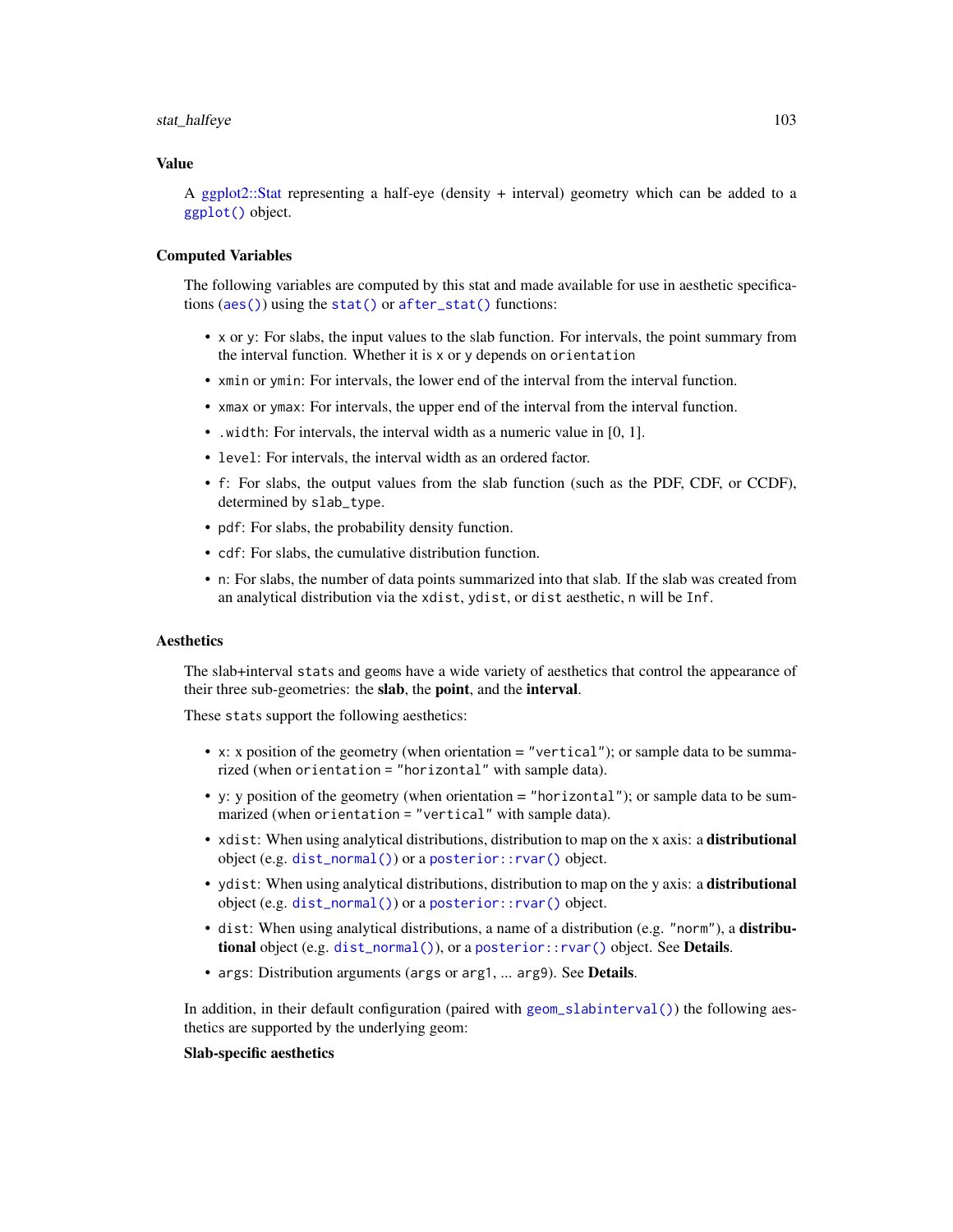- thickness: The thickness of the slab at each x value (if orientation = "horizontal") or y value (if orientation = "vertical") of the slab.
- side: Which side to place the slab on. "topright", "top", and "right" are synonyms which cause the slab to be drawn on the top or the right depending on if orientation is "horizontal" or "vertical". "bottomleft", "bottom", and "left" are synonyms which cause the slab to be drawn on the bottom or the left depending on if orientation is "horizontal" or "vertical". "topleft" causes the slab to be drawn on the top or the left, and "bottomright" causes the slab to be drawn on the bottom or the right. "both" draws the slab mirrored on both sides (as in a violin plot).
- scale: What proportion of the region allocated to this geom to use to draw the slab. If scale = 1, slabs that use the maximum range will just touch each other. Default is 0.9 to leave some space.
- justification: Justification of the interval relative to the slab, where 0 indicates bottom/left justification and 1 indicates top/right justification (depending on orientation). If justification is NULL (the default), then it is set automatically based on the value of side: when side is "top"/"right" justification is set to 0, when side is "bottom"/"left" justification is set to 1, and when side is "both" justification is set to 0.5.
- datatype: When using composite geoms directly without a stat (e.g. [geom\\_slabinterval\(\)](#page-37-0)), datatype is used to indicate which part of the geom a row in the data targets: rows with datatype = "slab" target the slab portion of the geometry and rows with datatype = "interval" target the interval portion of the geometry. This is set automatically when using ggdist stats.

### Interval-specific aesthetics

- xmin: Left end of the interval sub-geometry (if orientation = "horizontal").
- xmax: Right end of the interval sub-geometry (if orientation = "horizontal").
- ymin: Lower end of the interval sub-geometry (if orientation = "vertical").
- ymax: Upper end of the interval sub-geometry (if orientation = "vertical").

## Point-specific aesthetics

• shape: Shape type used to draw the **point** sub-geometry.

### Color aesthetics

- colour: (or color) The color of the interval and point sub-geometries. Use the slab\_color, interval\_color, or point\_color aesthetics (below) to set sub-geometry colors separately.
- fill: The fill color of the slab and point sub-geometries. Use the slab\_fill or point\_fill aesthetics (below) to set sub-geometry colors separately.
- alpha: The opacity of the slab, interval, and point sub-geometries. Use the slab\_alpha, interval\_alpha, or point\_alpha aesthetics (below) to set sub-geometry colors separately.
- colour\_ramp: (or color\_ramp) A secondary scale that modifies the color scale to "ramp" to another color. See [scale\\_colour\\_ramp\(\)](#page-62-0) for examples.
- fill\_ramp: A secondary scale that modifies the fill scale to "ramp" to another color. See [scale\\_fill\\_ramp\(\)](#page-62-1) for examples.

# Line aesthetics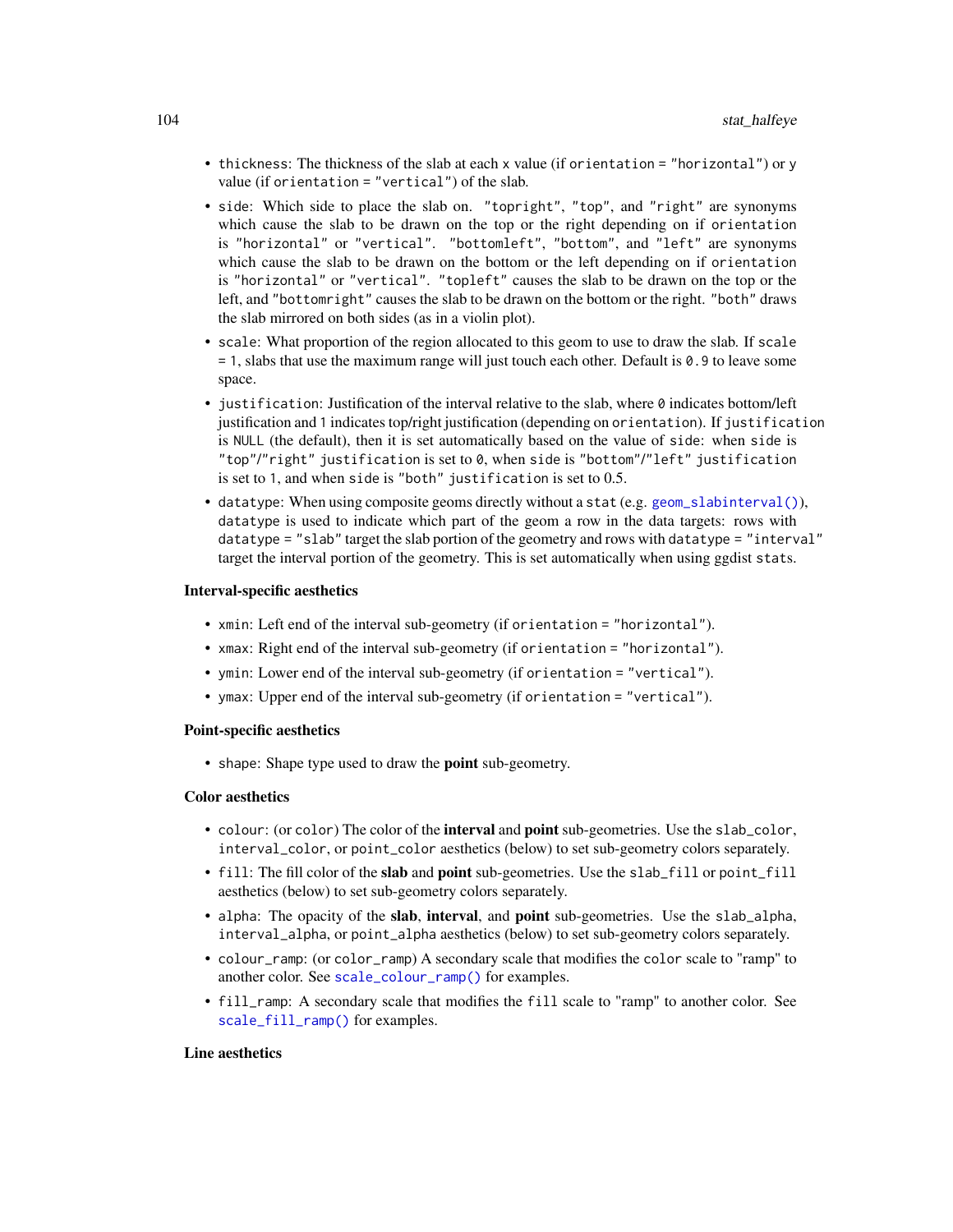# stat\_halfeye 105

- size: Width of the outline around the **slab** (if visible). Also determines the width of the line used to draw the **interval** and the size of the **point**, but raw size values are transformed according to the interval\_size\_domain, interval\_size\_range, and fatten\_point parameters of the geom (see above). Use the slab\_size, interval\_size, or point\_size aesthetics (below) to set sub-geometry line widths separately (note that when size is set directly using the override aesthetics, interval and point sizes are not affected by interval\_size\_domain, interval\_size\_range, and fatten\_point).
- stroke: Width of the outline around the point sub-geometry.
- linetype: Type of line (e.g., "solid", "dashed", etc) used to draw the interval and the outline of the slab (if it is visible). Use the slab\_linetype or interval\_linetype aesthetics (below) to set sub-geometry line types separately.

#### Slab-specific color/line override aesthetics

- slab fill: Override for fill: the fill color of the slab.
- slab\_colour: (or slab\_color) Override for colour/color: the outline color of the slab.
- slab\_alpha: Override for alpha: the opacity of the slab.
- slab\_size: Override for size: the width of the outline of the slab.
- slab\_linetype: Override for linetype: the line type of the outline of the slab.

### Interval-specific color/line override aesthetics

- interval\_colour: (or interval\_color) Override for colour/color: the color of the interval.
- interval\_alpha: Override for alpha: the opacity of the interval.
- interval\_size: Override for size: the line width of the interval.
- interval\_linetype: Override for linetype: the line type of the interval.

## Point-specific color/line override aesthetics

- point\_fill: Override for fill: the fill color of the point.
- point\_colour: (or point\_color) Override for colour/color: the outline color of the point.
- point\_alpha: Override for alpha: the opacity of the point.
- point\_size: Override for size: the size of the point.

Other aesthetics (these work as in standard geoms)

- width
- height
- group

See examples of some of these aesthetics in action in vignette("slabinterval"). Learn more about the sub-geom override aesthetics (like interval\_color) in the [scales](#page-57-0) documentation. Learn more about basic ggplot aesthetics in vignette("ggplot2-specs").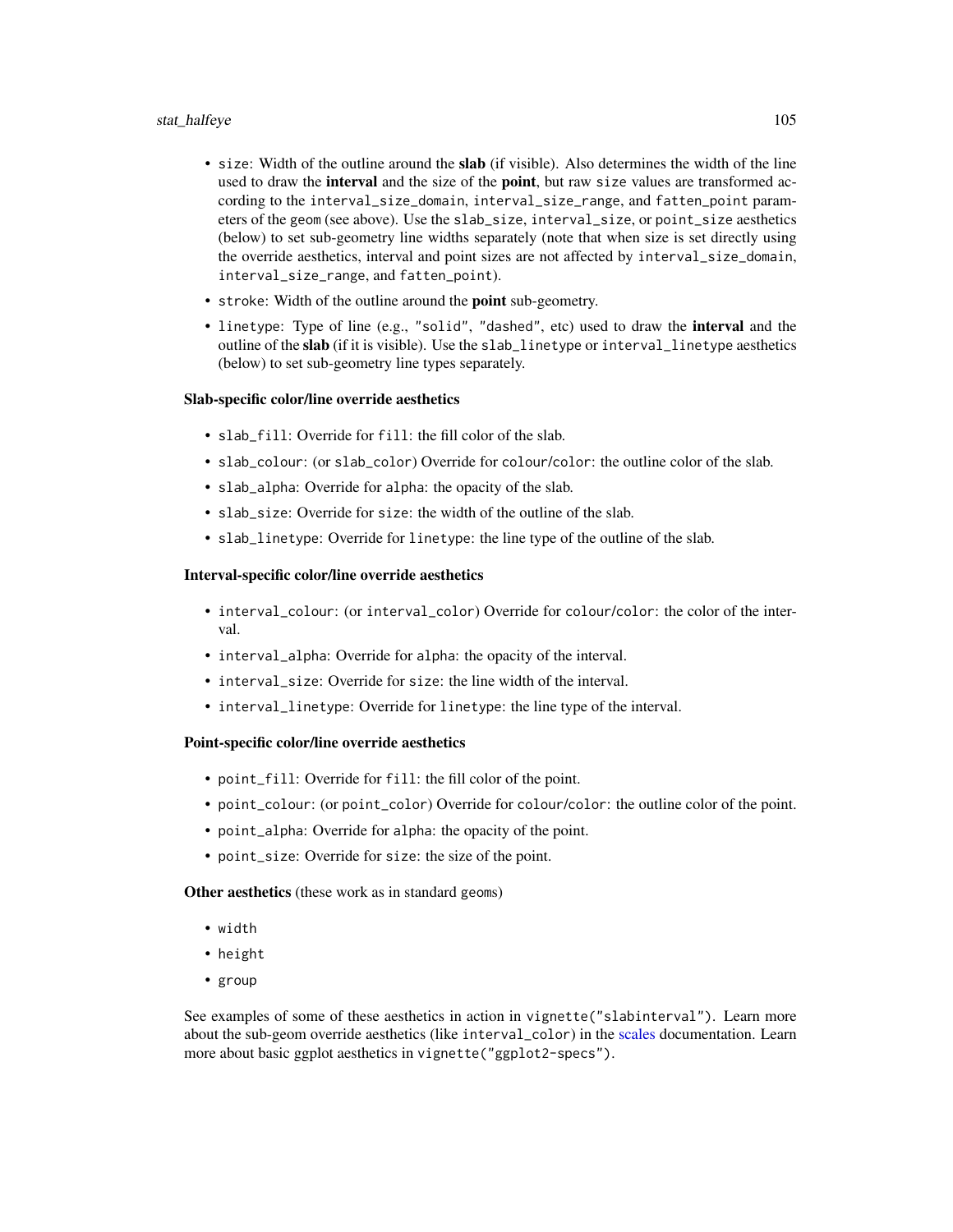## See Also

See [geom\\_slabinterval\(\)](#page-37-0) for the geom underlying this stat. See [stat\\_slabinterval\(\)](#page-141-0) for the stat this shortcut is based on.

```
stat_ccdfinterval(stat_cdfinterval(stat_eye(stat_gradientinterval(),
stat_histinterval(), stat_interval(), stat_pointinterval(), stat_slab()
```
# Examples

```
library(dplyr)
library(ggplot2)
library(distributional)
theme_set(theme_ggdist())
# ON SAMPLE DATA
set.seed(1234)
df = data.frame(
  group = c("a", "b", "c"),value = rnorm(1500, mean = c(5, 7, 9), sd = c(1, 1.5, 1))\lambdadf %>%
  ggplot(aes(x = value, y = group)) +stat_halfeye()
# ON ANALYTICAL DISTRIBUTIONS
dist_df = data.frame(
  group = c("a", "b", "c"),
  mean = c(5, 7, 8),sd = c(1, 1.5, 1))
# Vectorized distribution types, like distributional::dist_normal()
# and posterior::rvar(), can be used with the 'xdist' / 'ydist' aesthetics
dist_df %>%
  ggplot(aes(y = group, xdist = dist\_normal(mean, sd))) +stat_halfeye()
```
<span id="page-105-0"></span>stat\_histinterval *Histogram + interval plot (shortcut stat)*

### Description

Shortcut version of [stat\\_slabinterval\(\)](#page-141-0) with [geom\\_slabinterval\(\)](#page-37-0) for creating histogram + interval plots.

Roughly equivalent to:

```
stat_slabinterval(
  slab_type = "histogram"
)
```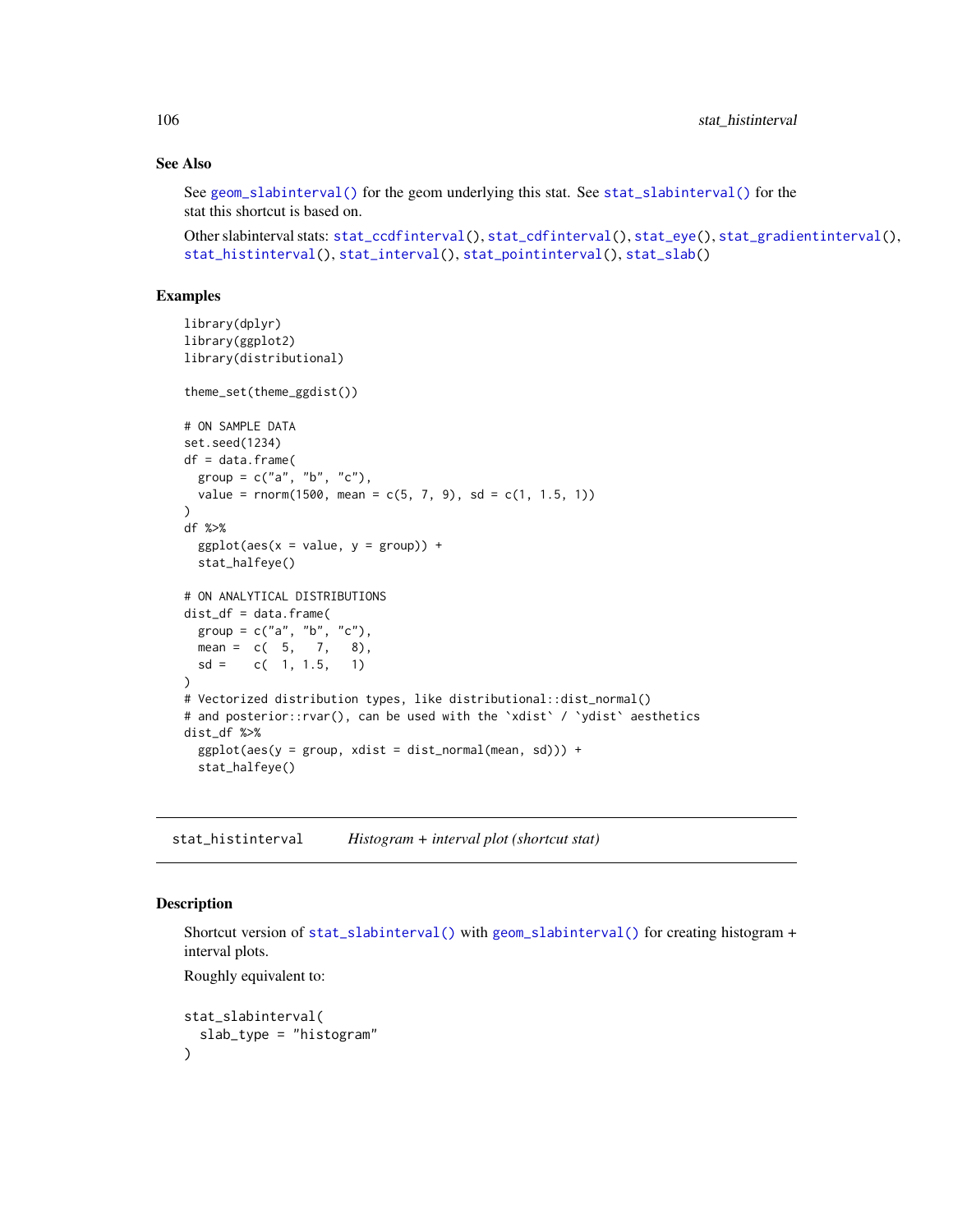# stat\_histinterval 107

# Usage

```
stat_histinterval(
 mapping = NULL,
 data = NULL,geom = "slabinterval",
 position = "identity",
  ...,
  slab_type = "histogram",
 p_limits = c(NA, NA),
  adjust = 1,trim = TRUE,expand = FALSE,
 breaks = "Sturges",
 outline_bars = FALSE,
 point_interval = "median_qi",
 limits = NULL,
 n = 501,
  .width = c(0.66, 0.95),orientation = NA,
 na.rm = FALSE,
  show.legend = c(size = FALSE),
  inherit.aes = TRUE
\mathcal{L}
```
# Arguments

| mapping  | Set of aesthetic mappings created by aes() or aes_(). If specified and inherit.aes<br>= TRUE (the default), it is combined with the default mapping at the top level of<br>the plot. You must supply mapping if there is no plot mapping.                                                                         |
|----------|-------------------------------------------------------------------------------------------------------------------------------------------------------------------------------------------------------------------------------------------------------------------------------------------------------------------|
| data     | The data to be displayed in this layer. There are three options:                                                                                                                                                                                                                                                  |
|          | If NULL, the default, the data is inherited from the plot data as specified in the<br>call to $ggplot()$ .                                                                                                                                                                                                        |
|          | A data. frame, or other object, will override the plot data. All objects will be<br>fortified to produce a data frame. See fortify() for which variables will be<br>created.                                                                                                                                      |
|          | A function will be called with a single argument, the plot data. The return<br>value must be a data. frame, and will be used as the layer data. A function<br>can be created from a formula (e.g. $\sim$ head(.x, 10)).                                                                                           |
| geom     | Use to override the default connection between stat_histinterval() and<br>geom_slabinterval()                                                                                                                                                                                                                     |
| position | Position adjustment, either as a string, or the result of a call to a position adjust-<br>ment function. Setting this equal to "dodge" (position_dodge()) or "dodgejust"<br>(position_dodgejust()) can be useful if you have overlapping geometries.                                                              |
|          | Other arguments passed to layer(). These are often aesthetics, used to set<br>an aesthetic to a fixed value, like colour = "red" or size = $3$ (see <b>Aesthetics</b> ,<br>below). They may also be parameters to the paired geom/stat. When paired with<br>the default geom, geom_slabinterval(), these include: |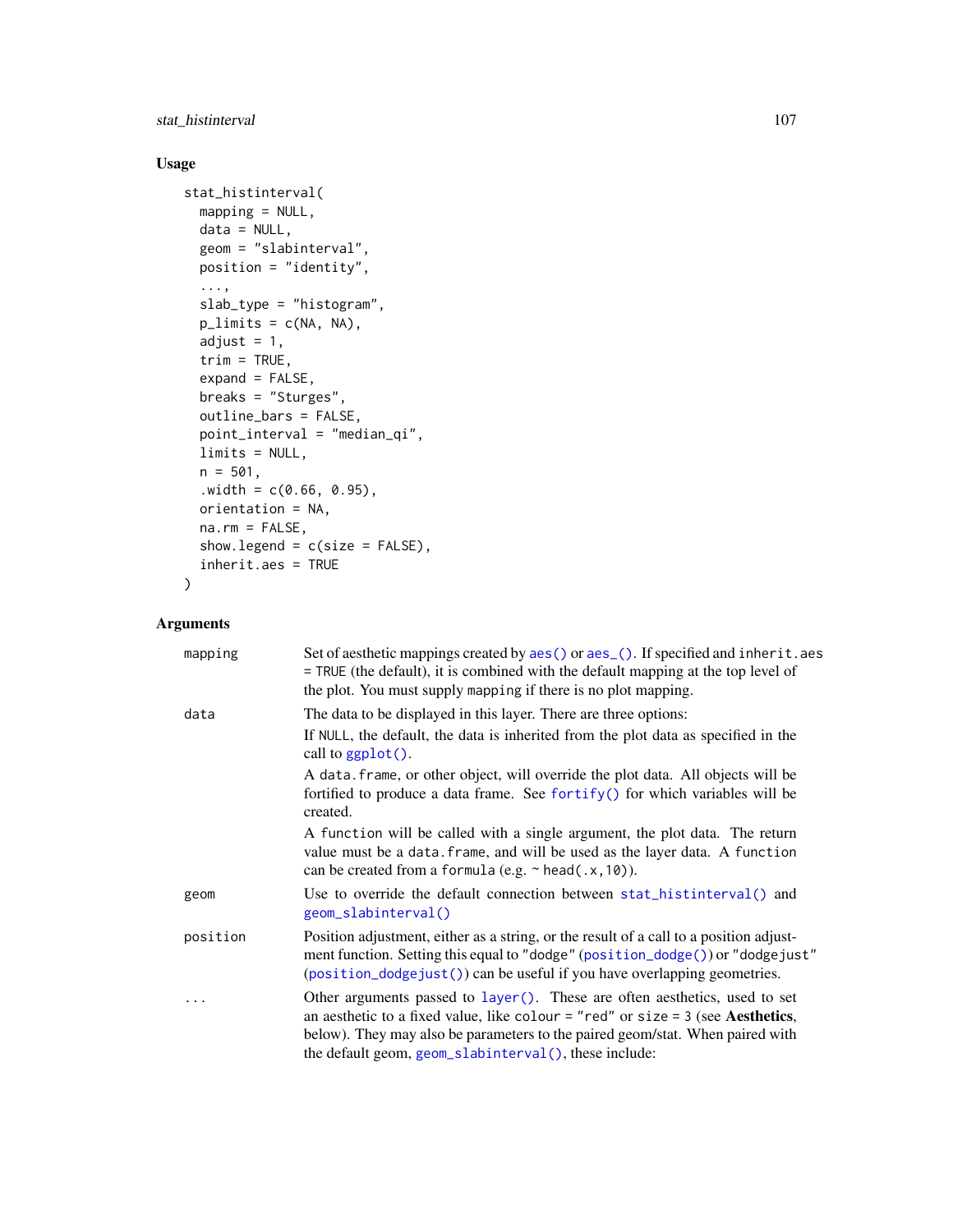- normalize How to normalize heights of functions input to the thickness aesthetic. One of:
	- "all": normalize so that the maximum height across all data is 1.
	- "panels": normalize within panels so that the maximum height in each panel is 1.
	- "xy": normalize within the x/y axis opposite the orientation of this geom so that the maximum height at each value of the opposite axis is 1.
	- "groups": normalize within values of the opposite axis and within each group so that the maximum height in each group is 1.
	- "none": values are taken as is with no normalization (this should probably only be used with functions whose values are in [0,1], such as CDFs).
- fill\_type What type of fill to use when the fill color or alpha varies within a slab. One of:
	- "segments": breaks up the slab geometry into segments for each unique combination of fill color and alpha value. This approach is supported by all graphics devices and works well for sharp cutoff values, but can give ugly results if a large number of unique fill colors are being used (as in gradients, like in [stat\\_gradientinterval\(\)](#page-89-0)).
	- "gradient": a grid::linearGradient() is used to create a smooth gradient fill. This works well for large numbers of unique fill colors, but requires  $R \geq 4.1$  and is not yet supported on all graphics devices. As of this writing, the png() graphics device with type = "cairo", the svg() device, the pdf() device, and the ragg: : agg\_png() devices are known to support this option. On  $R < 4.1$ , this option will fall back to fill\_type = "segment" with a message.
	- "auto": attempts to use fill\_type = "gradient" if support for it can be auto-detected. On  $R \geq 4.2$ , support for gradients can be autodetected on some graphics devices; if support is not detected, this option will fall back to fill\_type = "segments" (in case of a false negative,  $fill_type = "gradient"$  can be set explicitly). On  $R < 4.2$ , support for gradients cannot be auto-detected, so this will always fall back to fill\_type = "segments", in which case you can set fill\_type = "gradient" explicitly if you are using a graphics device that support gradients.
- interval\_size\_domain A length-2 numeric vector giving the minimum and maximum of the values of the size aesthetic that will be translated into actual sizes for intervals drawn according to interval\_size\_range (see the documentation for that argument.)
- interval\_size\_range A length-2 numeric vector. This geom scales the raw size aesthetic values when drawing interval and point sizes, as they tend to be too thick when using the default settings of [scale\\_size\\_continuous\(\)](#page-0-0), which give sizes with a range of  $c(1,6)$ . The interval size domain value indicates the input domain of raw size values (typically this should be equal to the value of the range argument of the [scale\\_size\\_continuous\(\)](#page-0-0) function), and interval\_size\_range indicates the desired output range of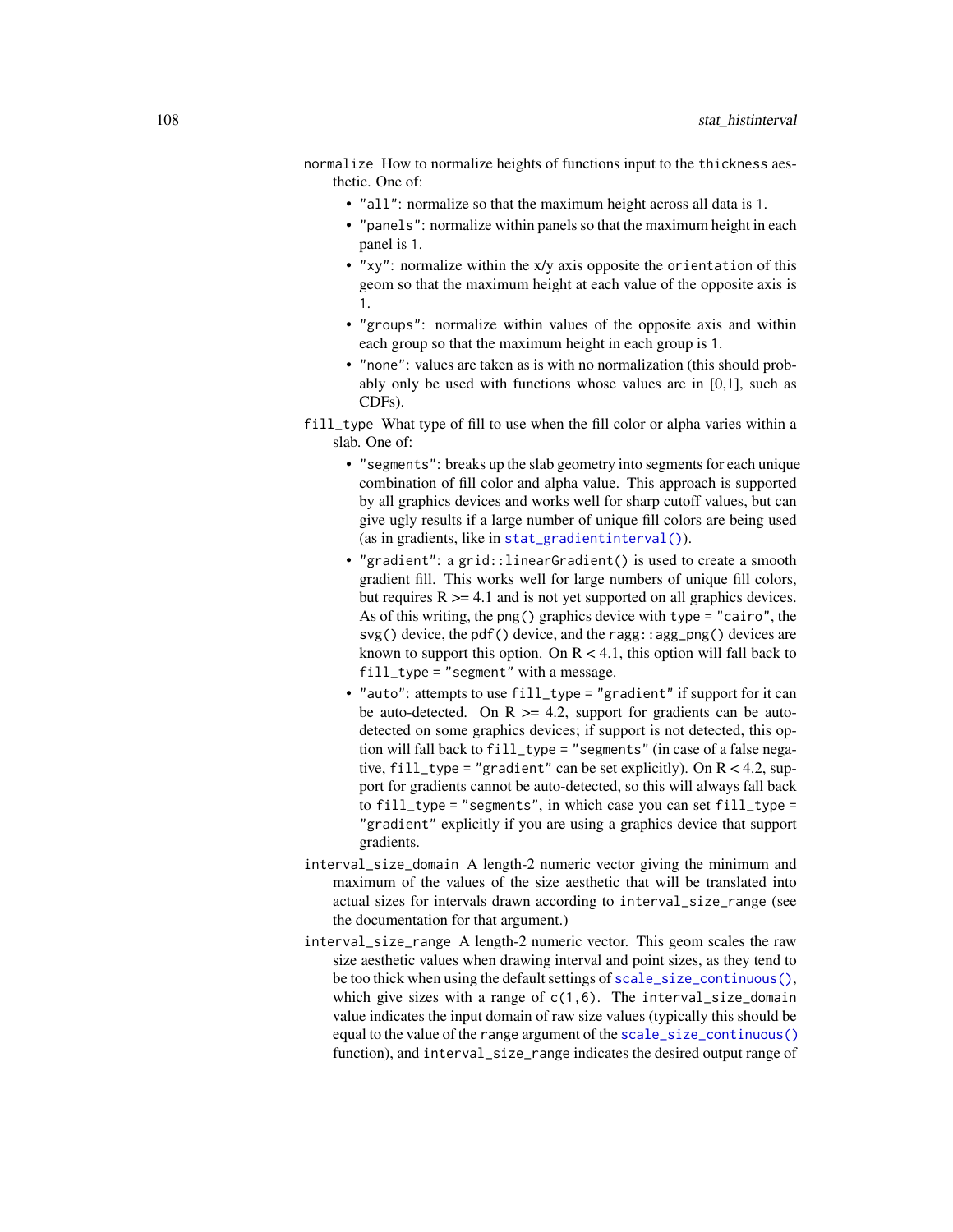the size values (the min and max of the actual sizes used to draw intervals). Most of the time it is not recommended to change the value of this argument, as it may result in strange scaling of legends; this argument is a holdover from earlier versions that did not have size aesthetics targeting the point and interval separately. If you want to adjust the size of the interval or points separately, you can instead use the interval\_size or point\_size aesthetics; see [scales.](#page-57-0)

- fatten\_point A multiplicative factor used to adjust the size of the point relative to the size of the thickest interval line. If you wish to specify point sizes directly, you can also use the point\_size aesthetic and [scale\\_point\\_size\\_continuous\(\)](#page-57-1) or [scale\\_point\\_size\\_discrete\(\)](#page-57-1); sizes specified with that aesthetic will not be adjusted using fatten\_point.
- slab\_type The type of slab function to calculate: probability density (or mass) function ("pdf"), cumulative distribution function ("cdf"), or complementary CDF ("ccdf").
- p\_limits Probability limits (as a vector of size 2) used to determine the lower and upper limits of the slab. E.g., if this is c(.001,.999), then a slab is drawn for the distribution from the quantile at  $p = 0.001$  to the quantile at  $p = 0.999$ . If the lower (respectively upper) limit is NA, then the lower (upper) limit will be the minimum (maximum) of the distribution's support if it is finite, and 0.001 (0.999) if it is not finite. E.g., if p\_limits is c(NA,NA) on a gamma distribution the effective value of  $p$ <sup>limits</sup> would be  $c(0, .999)$  since the gamma distribution is defined on (0, Inf); whereas on a normal distribution it would be equivalent to c(.001,.999) since the normal distribution is defined on (-Inf, Inf).
- adjust If slab\_type is "pdf", bandwidth for the density estimator for sample data is adjusted by multiplying it by this value. See [density\(\)](#page-0-0) for more information.
- trim For sample data, should the density estimate be trimmed to the range of the input data? Default TRUE.
- expand For sample data, should the slab be expanded to the limits of the scale? Default FALSE.
- breaks If slab\_type is "histogram", the breaks parameter that is passed to [hist\(\)](#page-0-0) to determine where to put breaks in the histogram (for sample data).
- outline\_bars For sample data (if slab\_type is "histogram") and for discrete analytical distributions (whose slabs are drawn as histograms), determines if outlines in between the bars are drawn when the slab\_color aesthetic is used. If FALSE (the default), the outline is drawn only along the tops of the bars; if TRUE, outlines in between bars are also drawn.
- point\_interval A function from the [point\\_interval\(\)](#page-50-0) family (e.g., median\_qi, mean\_qi, mode\_hdi, etc), or a string giving the name of a function from that family (e.g., "median\_qi", "mean\_qi", "mode\_hdi", etc; if a string, the caller's environment is searched for the function, followed by the **ggdist** environment). This function determines the point summary (typically mean, median, or mode) and interval type (quantile interval, qi; highest-density interval, hdi; or highest-density continuous interval, hdci). Output will be converted to the appropriate x- or y-based aesthetics depending on the value of orientation. See the [point\\_interval\(\)](#page-50-0) family of functions for more information.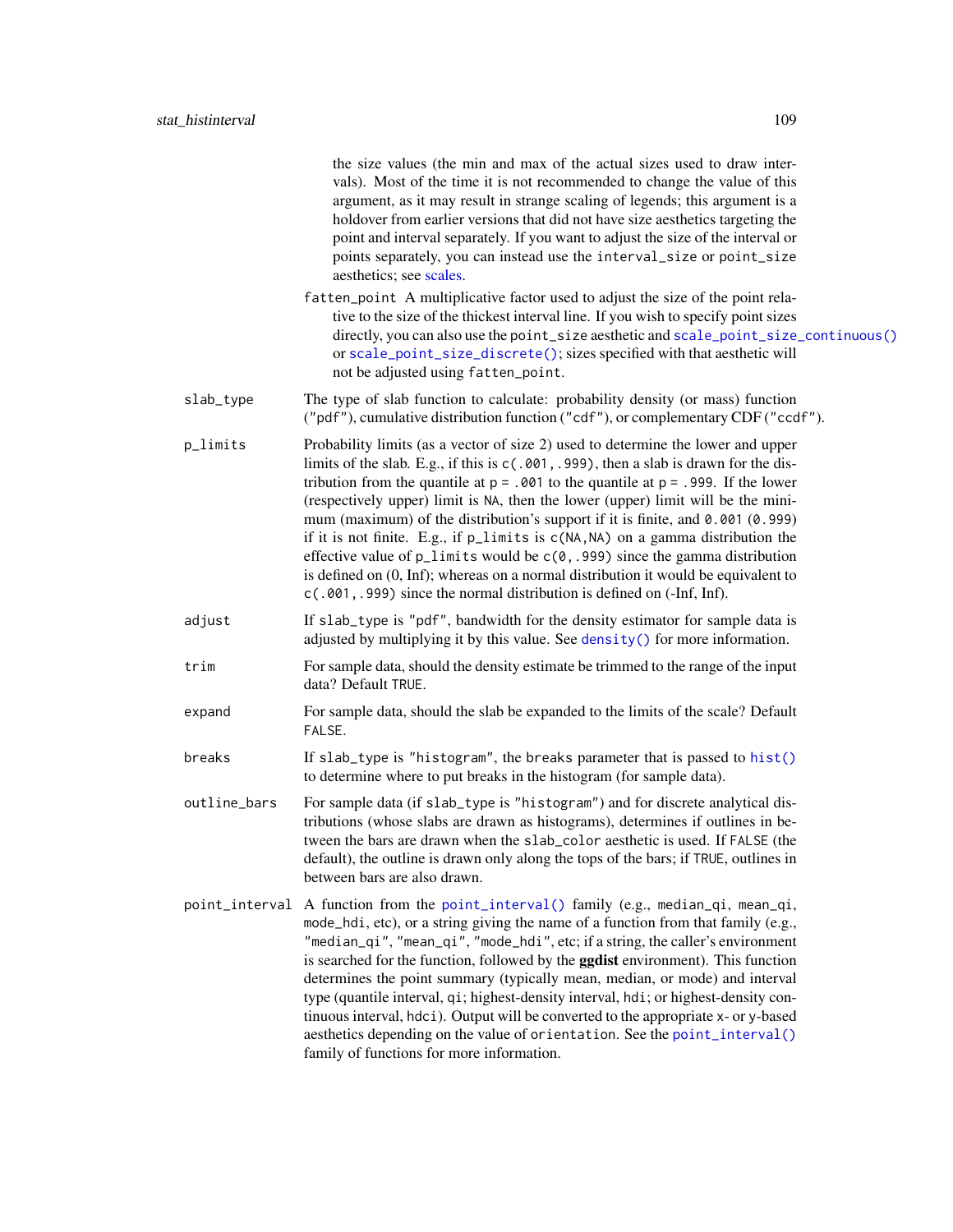| limits       | Manually-specified limits for the slab, as a vector of length two. These limits are<br>combined with those computed based on p_limits as well as the limits defined<br>by the scales of the plot to determine the limits used to draw the slab functions:<br>these limits specify the maximal limits; i.e., if specified, the limits will not be<br>wider than these (but may be narrower). Use NA to leave a limit alone; e.g.<br>limits = $c(0, NA)$ will ensure that the lower limit does not go below 0, but let<br>the upper limit be determined by either $p$ _limits or the scale settings. |
|--------------|----------------------------------------------------------------------------------------------------------------------------------------------------------------------------------------------------------------------------------------------------------------------------------------------------------------------------------------------------------------------------------------------------------------------------------------------------------------------------------------------------------------------------------------------------------------------------------------------------|
| n            | Number of points at which to evaluate the function that defines the slab.                                                                                                                                                                                                                                                                                                                                                                                                                                                                                                                          |
| .width       | The .width argument passed to point_interval: a vector of probabilities to<br>use that determine the widths of the resulting intervals. If multiple probabilities<br>are provided, multiple intervals per group are generated, each with a different<br>probability interval (and value of the corresponding .width and level gener-<br>ated variables).                                                                                                                                                                                                                                           |
| orientation  | Whether this geom is drawn horizontally or vertically. One of:                                                                                                                                                                                                                                                                                                                                                                                                                                                                                                                                     |
|              | • NA (default): automatically detect the orientation based on how the aesthet-<br>ics are assigned. Automatic detection works most of the time.                                                                                                                                                                                                                                                                                                                                                                                                                                                    |
|              | • "horizontal" (or "y"): draw horizontally, using the y aesthetic to identify<br>different groups. For each group, uses the x, xmin, xmax, and thickness<br>aesthetics to draw points, intervals, and slabs.                                                                                                                                                                                                                                                                                                                                                                                       |
|              | • "vertical" (or "x"): draw vertically, using the x aesthetic to identify dif-<br>ferent groups. For each group, uses the y, ymin, ymax, and thickness<br>aesthetics to draw points, intervals, and slabs.                                                                                                                                                                                                                                                                                                                                                                                         |
|              | For compatibility with the base ggplot naming scheme for orientation, "x"<br>can be used as an alias for "vertical" and "y" as an alias for "horizontal"<br>(tidybayes had an orientation parameter before base ggplot did, hence the<br>discrepancy).                                                                                                                                                                                                                                                                                                                                             |
| na.rm        | If FALSE, the default, missing values are removed with a warning. If TRUE,<br>missing values are silently removed.                                                                                                                                                                                                                                                                                                                                                                                                                                                                                 |
| show. legend | Should this layer be included in the legends? Default is c(size = FALSE), unlike<br>most geoms, to match its common use cases. FALSE hides all legends, TRUE<br>shows all legends, and NA shows only those that are mapped (the default for<br>most geoms).                                                                                                                                                                                                                                                                                                                                        |
| inherit.aes  | If FALSE, overrides the default aesthetics, rather than combining with them.<br>This is most useful for helper functions that define both data and aesthetics and<br>shouldn't inherit behaviour from the default plot specification, e.g. borders().                                                                                                                                                                                                                                                                                                                                              |

# Details

To visualize sample data, such as a data distribution, samples from a bootstrap distribution, or a Bayesian posterior, you can supply samples to the x or y aesthetic.

To visualize analytical distributions, you can use the xdist or ydist aesthetic. For historical reasons, you can also use dist to specify the distribution, though this is not recommended as it does not work as well with orientation detection. These aesthetics can be used as follows:

• xdist, ydist, and dist can be any distribution object from the [distributional](https://pkg.mitchelloharawild.com/distributional/) package ([dist\\_normal\(\)](#page-0-0), [dist\\_beta\(\)](#page-0-0), etc) or can be a [posterior::rvar\(\)](#page-0-0) object. Since these functions are vector-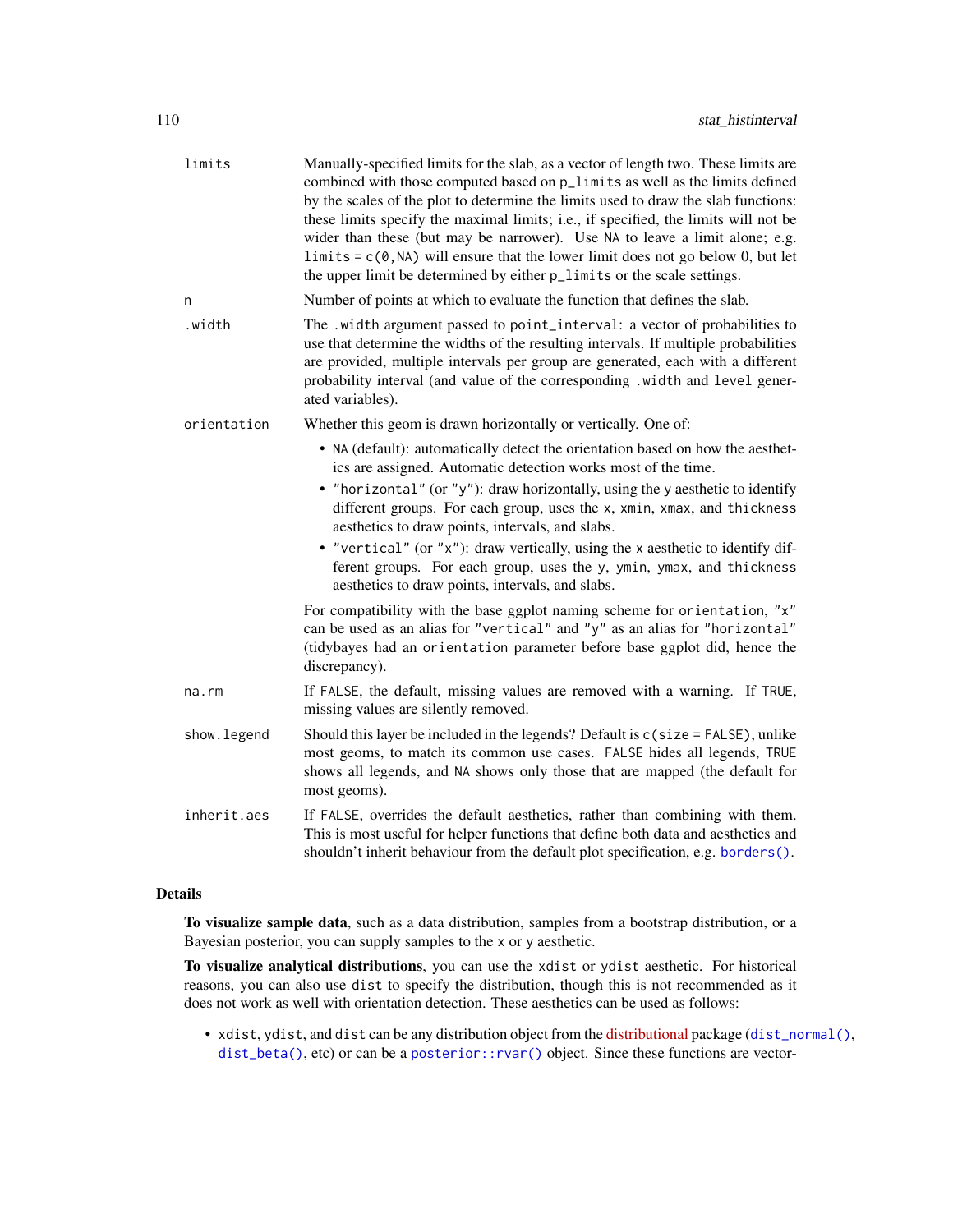#### stat histinterval that the state of the state of the state of the state of the state of the state of the state of the state of the state of the state of the state of the state of the state of the state of the state of the

ized, other columns can be passed directly to them in an aes () specification; e.g.  $a$ es(dist = dist\_normal(mu,sigma)) will work if mu and sigma are columns in the input data frame.

• dist can be a character vector giving the distribution name. Then the arg1, ... arg9 aesthetics (or args as a list column) specify distribution arguments. Distribution names should correspond to R functions that have "p", "q", and "d" functions; e.g. "norm" is a valid distribution name because R defines the [pnorm\(\)](#page-0-0), [qnorm\(\)](#page-0-0), and [dnorm\(\)](#page-0-0) functions for Normal distributions.

See the [parse\\_dist\(\)](#page-48-0) function for a useful way to generate dist and args values from human-readable distribution specs (like "normal $(0,1)$ "). Such specs are also produced by other packages (like the brms::get\_prior function in brms); thus, [parse\\_dist\(\)](#page-48-0) combined with the stats described here can help you visualize the output of those functions.

# Value

A [ggplot2::Stat](#page-0-0) representing a histogram + interval geometry which can be added to a [ggplot\(\)](#page-0-0) object.

# Computed Variables

The following variables are computed by this stat and made available for use in aesthetic specifications ([aes\(\)](#page-0-0)) using the [stat\(\)](#page-0-0) or [after\\_stat\(\)](#page-0-0) functions:

- x or y: For slabs, the input values to the slab function. For intervals, the point summary from the interval function. Whether it is x or y depends on orientation
- xmin or ymin: For intervals, the lower end of the interval from the interval function.
- xmax or ymax: For intervals, the upper end of the interval from the interval function.
- .width: For intervals, the interval width as a numeric value in [0, 1].
- level: For intervals, the interval width as an ordered factor.
- f: For slabs, the output values from the slab function (such as the PDF, CDF, or CCDF), determined by slab\_type.
- pdf: For slabs, the probability density function.
- cdf: For slabs, the cumulative distribution function.
- n: For slabs, the number of data points summarized into that slab. If the slab was created from an analytical distribution via the xdist, ydist, or dist aesthetic, n will be Inf.

# **Aesthetics**

The slab+interval stats and geoms have a wide variety of aesthetics that control the appearance of their three sub-geometries: the slab, the point, and the interval.

These stats support the following aesthetics:

- x: x position of the geometry (when orientation = "vertical"); or sample data to be summarized (when orientation = "horizontal" with sample data).
- y: y position of the geometry (when orientation = "horizontal"); or sample data to be summarized (when orientation = "vertical" with sample data).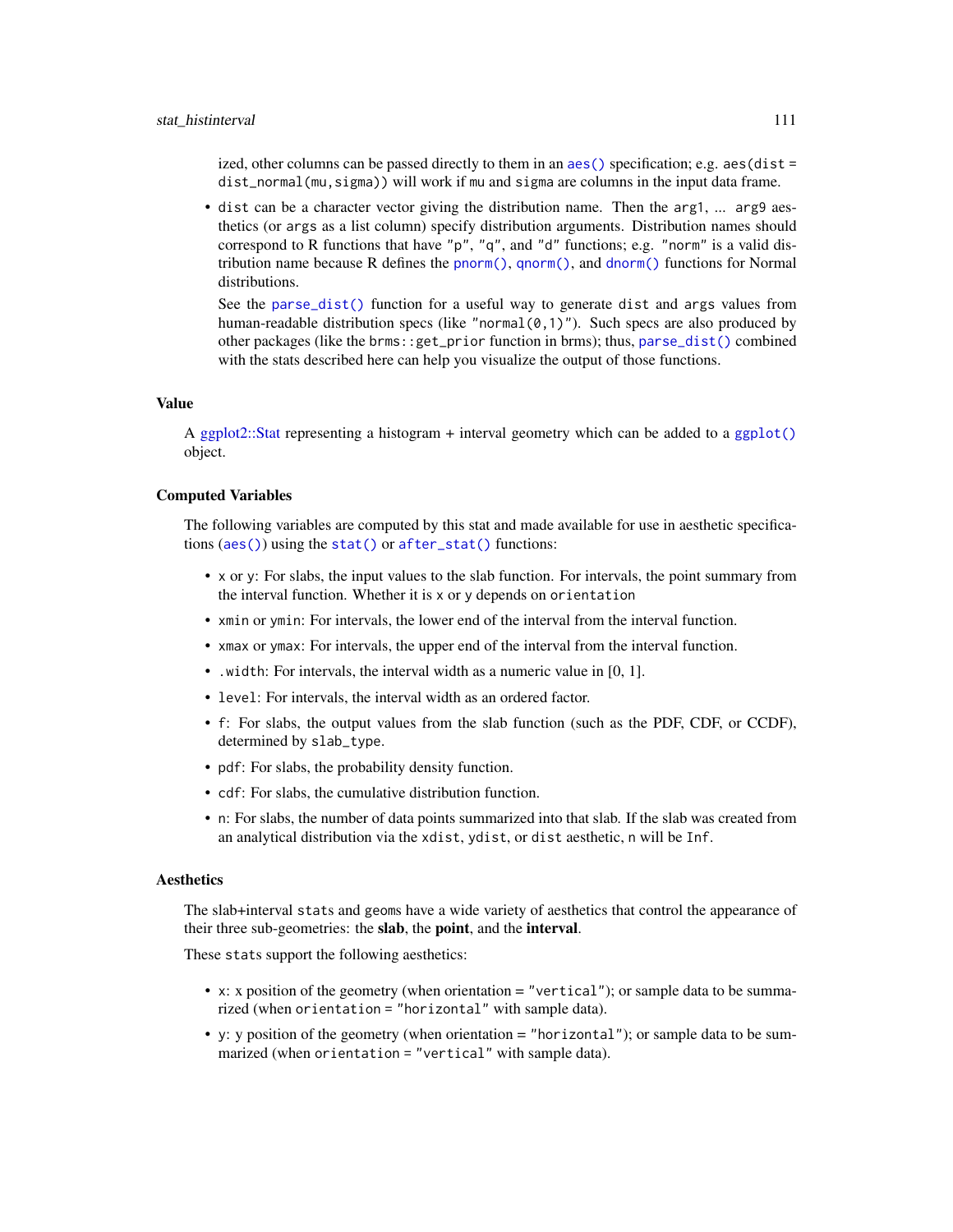- xdist: When using analytical distributions, distribution to map on the x axis: a distributional object (e.g. [dist\\_normal\(\)](#page-0-0)) or a [posterior::rvar\(\)](#page-0-0) object.
- ydist: When using analytical distributions, distribution to map on the y axis: a distributional object (e.g. [dist\\_normal\(\)](#page-0-0)) or a [posterior::rvar\(\)](#page-0-0) object.
- dist: When using analytical distributions, a name of a distribution (e.g. "norm"), a distributional object (e.g. [dist\\_normal\(\)](#page-0-0)), or a [posterior::rvar\(\)](#page-0-0) object. See Details.
- args: Distribution arguments (args or arg1, ... arg9). See Details.

In addition, in their default configuration (paired with [geom\\_slabinterval\(\)](#page-37-0)) the following aesthetics are supported by the underlying geom:

#### Slab-specific aesthetics

- thickness: The thickness of the slab at each x value (if orientation = "horizontal") or y value (if orientation = "vertical") of the slab.
- side: Which side to place the slab on. "topright", "top", and "right" are synonyms which cause the slab to be drawn on the top or the right depending on if orientation is "horizontal" or "vertical". "bottomleft", "bottom", and "left" are synonyms which cause the slab to be drawn on the bottom or the left depending on if orientation is "horizontal" or "vertical". "topleft" causes the slab to be drawn on the top or the left, and "bottomright" causes the slab to be drawn on the bottom or the right. "both" draws the slab mirrored on both sides (as in a violin plot).
- scale: What proportion of the region allocated to this geom to use to draw the slab. If scale = 1, slabs that use the maximum range will just touch each other. Default is 0.9 to leave some space.
- justification: Justification of the interval relative to the slab, where 0 indicates bottom/left justification and 1 indicates top/right justification (depending on orientation). If justification is NULL (the default), then it is set automatically based on the value of side: when side is "top"/"right" justification is set to 0, when side is "bottom"/"left" justification is set to 1, and when side is "both" justification is set to 0.5.
- datatype: When using composite geoms directly without a stat (e.g. [geom\\_slabinterval\(\)](#page-37-0)), datatype is used to indicate which part of the geom a row in the data targets: rows with datatype = "slab" target the slab portion of the geometry and rows with datatype = "interval" target the interval portion of the geometry. This is set automatically when using ggdist stats.

# Interval-specific aesthetics

- xmin: Left end of the interval sub-geometry (if orientation = "horizontal").
- xmax: Right end of the interval sub-geometry (if orientation = "horizontal").
- ymin: Lower end of the interval sub-geometry (if orientation = "vertical").
- ymax: Upper end of the interval sub-geometry (if orientation = "vertical").

# Point-specific aesthetics

• shape: Shape type used to draw the point sub-geometry.

# Color aesthetics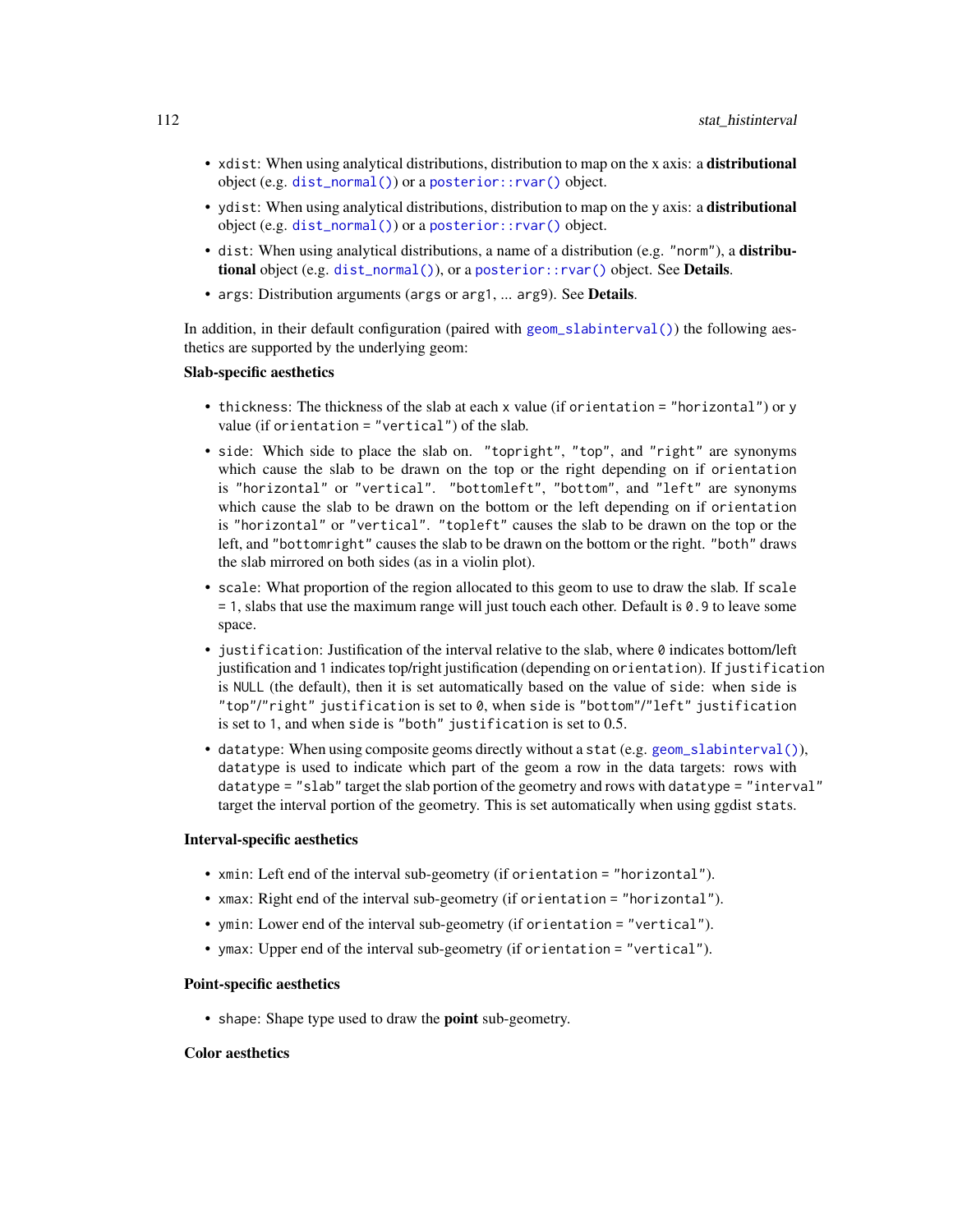#### stat histinterval 113

- colour: (or color) The color of the interval and point sub-geometries. Use the slab\_color, interval\_color, or point\_color aesthetics (below) to set sub-geometry colors separately.
- fill: The fill color of the slab and point sub-geometries. Use the slab\_fill or point\_fill aesthetics (below) to set sub-geometry colors separately.
- alpha: The opacity of the **slab, interval,** and **point** sub-geometries. Use the slab\_alpha, interval\_alpha, or point\_alpha aesthetics (below) to set sub-geometry colors separately.
- colour\_ramp: (or color\_ramp) A secondary scale that modifies the color scale to "ramp" to another color. See [scale\\_colour\\_ramp\(\)](#page-62-0) for examples.
- fill\_ramp: A secondary scale that modifies the fill scale to "ramp" to another color. See [scale\\_fill\\_ramp\(\)](#page-62-1) for examples.

# Line aesthetics

- size: Width of the outline around the **slab** (if visible). Also determines the width of the line used to draw the **interval** and the size of the **point**, but raw size values are transformed according to the interval\_size\_domain, interval\_size\_range, and fatten\_point parameters of the geom (see above). Use the slab\_size, interval\_size, or point\_size aesthetics (below) to set sub-geometry line widths separately (note that when size is set directly using the override aesthetics, interval and point sizes are not affected by interval\_size\_domain, interval\_size\_range, and fatten\_point).
- stroke: Width of the outline around the point sub-geometry.
- linetype: Type of line (e.g., "solid", "dashed", etc) used to draw the **interval** and the outline of the slab (if it is visible). Use the slab\_linetype or interval\_linetype aesthetics (below) to set sub-geometry line types separately.

## Slab-specific color/line override aesthetics

- slab fill: Override for fill: the fill color of the slab.
- slab\_colour: (or slab\_color) Override for colour/color: the outline color of the slab.
- slab\_alpha: Override for alpha: the opacity of the slab.
- slab\_size: Override for size: the width of the outline of the slab.
- slab\_linetype: Override for linetype: the line type of the outline of the slab.

# Interval-specific color/line override aesthetics

- interval\_colour: (or interval\_color) Override for colour/color: the color of the interval.
- interval\_alpha: Override for alpha: the opacity of the interval.
- interval\_size: Override for size: the line width of the interval.
- interval\_linetype: Override for linetype: the line type of the interval.

# Point-specific color/line override aesthetics

- point\_fill: Override for fill: the fill color of the point.
- point\_colour: (or point\_color) Override for colour/color: the outline color of the point.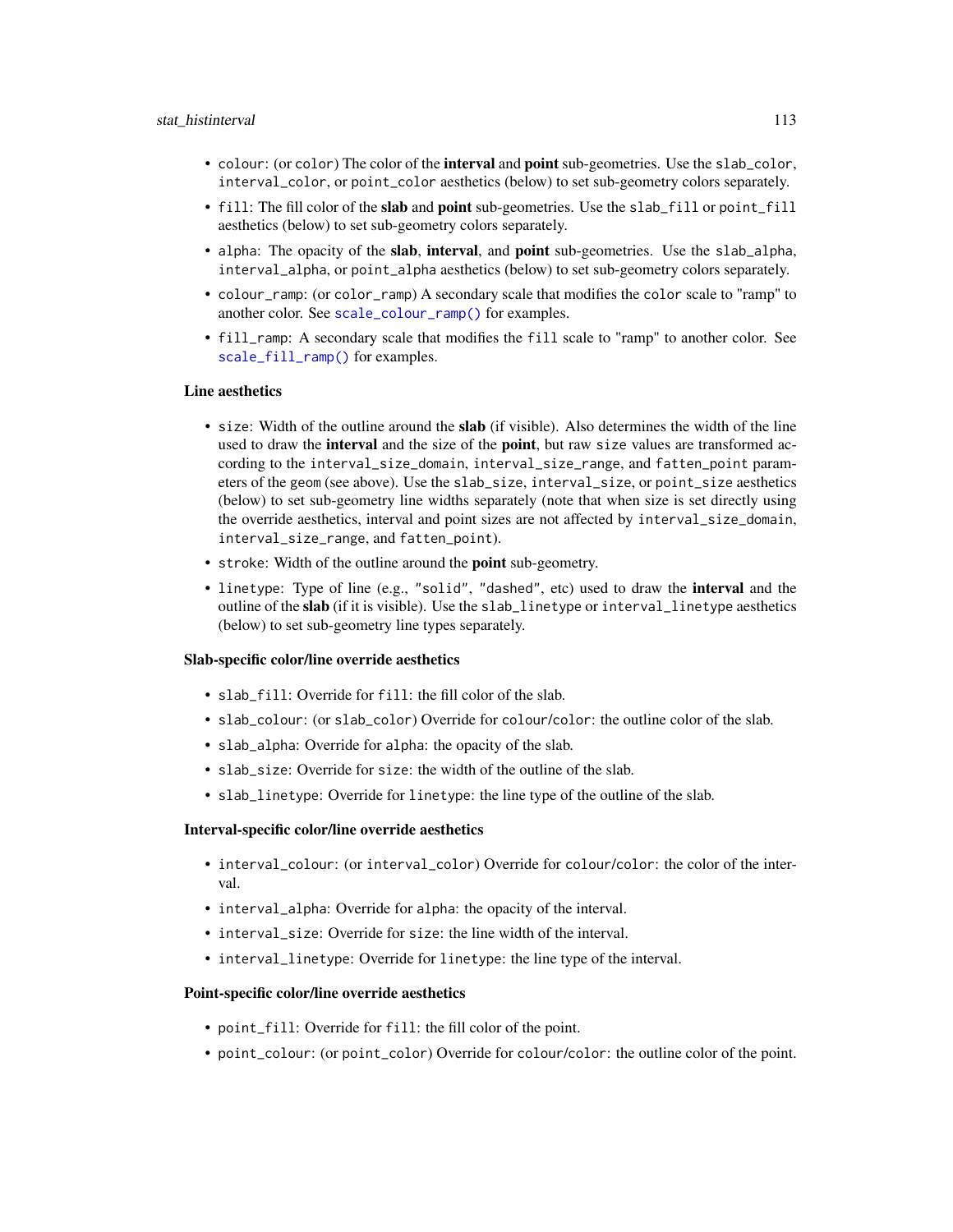- point\_alpha: Override for alpha: the opacity of the point.
- point\_size: Override for size: the size of the point.

Other aesthetics (these work as in standard geoms)

- width
- height
- group

See examples of some of these aesthetics in action in vignette("slabinterval"). Learn more about the sub-geom override aesthetics (like interval\_color) in the [scales](#page-57-0) documentation. Learn more about basic ggplot aesthetics in vignette("ggplot2-specs").

#### See Also

See [geom\\_slabinterval\(\)](#page-37-0) for the geom underlying this stat. See [stat\\_slabinterval\(\)](#page-141-0) for the stat this shortcut is based on.

Other slabinterval stats: [stat\\_ccdfinterval\(](#page-64-0)), [stat\\_cdfinterval\(](#page-72-0)), [stat\\_eye\(](#page-81-0)), [stat\\_gradientinterval\(](#page-89-0)), [stat\\_halfeye\(](#page-97-0)), [stat\\_interval\(](#page-114-0)), [stat\\_pointinterval\(](#page-124-0)), [stat\\_slab\(](#page-134-0))

## Examples

```
library(dplyr)
library(ggplot2)
library(distributional)
theme_set(theme_ggdist())
# ON SAMPLE DATA
set.seed(1234)
df = data.frame(
  group = c("a", "b", "c"),value = rnorm(1500, mean = c(5, 7, 9), sd = c(1, 1.5, 1))
)
df %>%
  ggplot(aes(x = value, y = group)) +stat_histinterval()
# ON ANALYTICAL DISTRIBUTIONS
dist_d f = data frame(group = c("a", "b", "c"),
 mean = c(5, 7, 8),sd = c(1, 1.5, 1)\lambda# Vectorized distribution types, like distributional::dist_normal()
# and posterior::rvar(), can be used with the 'xdist' / 'ydist' aesthetics
dist_df %>%
  ggplot(aes(y = group, xdist = dist\_normal(mean, sd))) +stat_histinterval()
```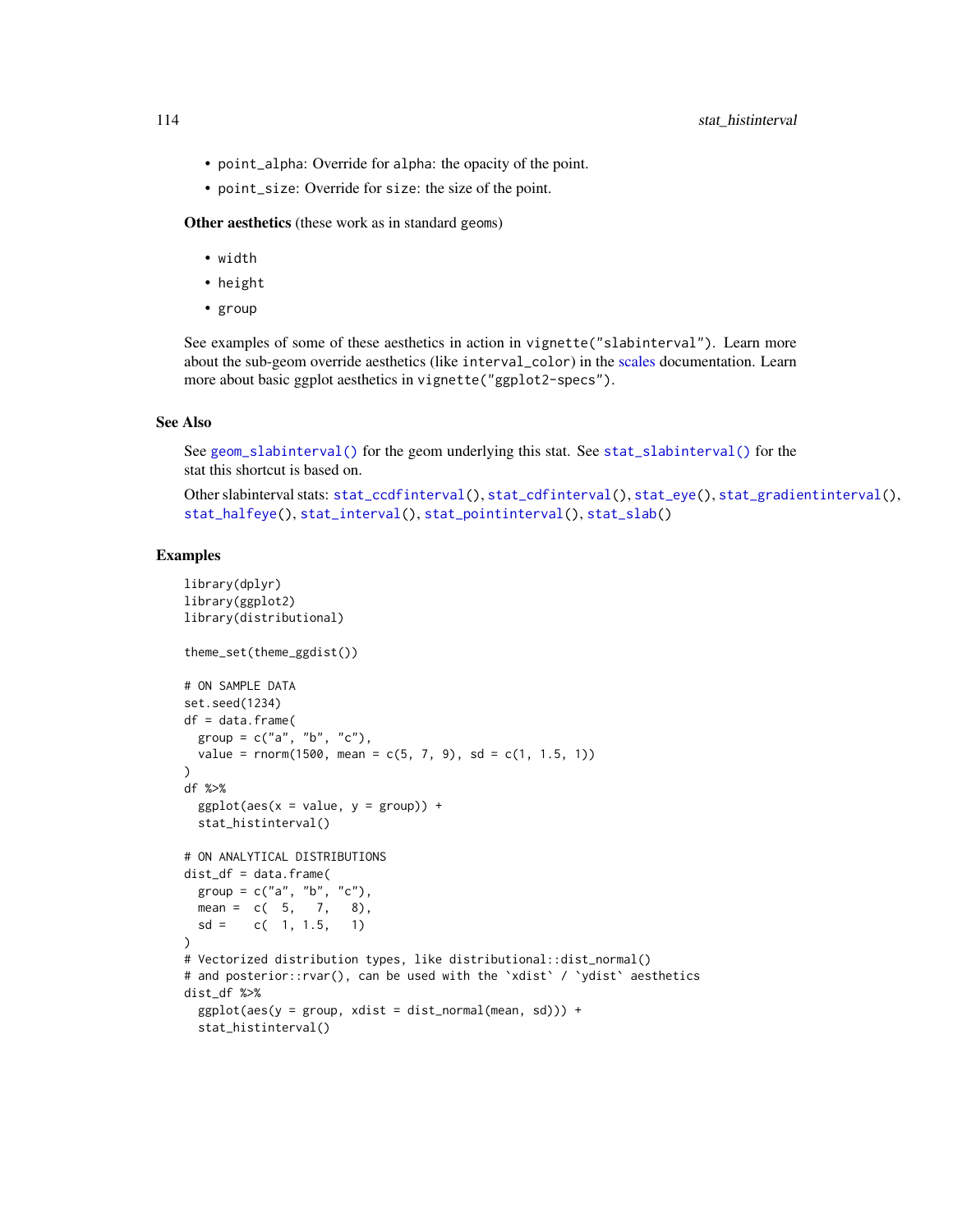<span id="page-114-0"></span>

# Description

Shortcut version of [stat\\_slabinterval\(\)](#page-141-0) with [geom\\_interval\(\)](#page-20-0) for creating multiple-interval plots.

Roughly equivalent to:

```
stat_slabinterval(
 aes(colour = stat(level), size = NULL),
 geom = "interval",
  .width = c(0.5, 0.8, 0.95), show\_slab = FALSE,show.legend = NA
)
```
# Usage

```
stat_interval(
 mapping = NULL,
  data = NULL,geom = "interval",
 position = "identity",
  ...,
  .width = c(0.5, 0.8, 0.95),point_interval = "median_qi",
 orientation = NA,
 na.rm = FALSE,
  show.legend = NA,
  inherit.aes = TRUE
)
```
# Arguments

| mapping | Set of aesthetic mappings created by aes () or aes (). If specified and inherit. aes<br>$=$ TRUE (the default), it is combined with the default mapping at the top level of<br>the plot. You must supply mapping if there is no plot mapping. |
|---------|-----------------------------------------------------------------------------------------------------------------------------------------------------------------------------------------------------------------------------------------------|
| data    | The data to be displayed in this layer. There are three options:                                                                                                                                                                              |
|         | If NULL, the default, the data is inherited from the plot data as specified in the<br>call to $ggplot()$ .                                                                                                                                    |
|         | A data frame, or other object, will override the plot data. All objects will be<br>fortified to produce a data frame. See fortify() for which variables will be<br>created.                                                                   |
|         | A function will be called with a single argument, the plot data. The return<br>value must be a data. frame, and will be used as the layer data. A function<br>can be created from a formula (e.g. $\sim$ head(.x, 10)).                       |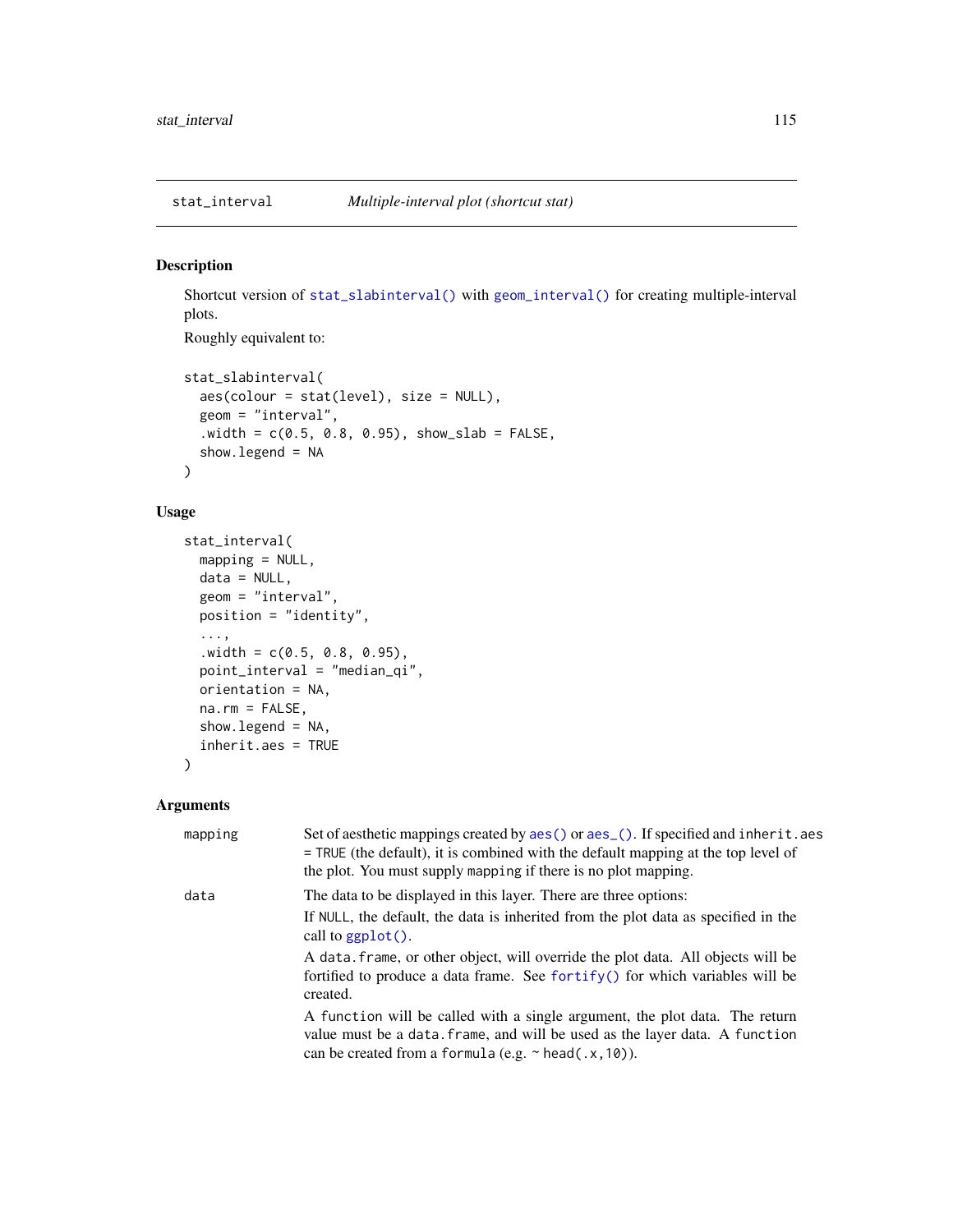| geom        | Use to override the default connection between stat_interval() and geom_interval()                                                                                                                                                                                                                                                                                                                                                                                                                                                                                                                                                                                                                                                                                                                                                                                                                                                                                                                                                                                                                                                               |
|-------------|--------------------------------------------------------------------------------------------------------------------------------------------------------------------------------------------------------------------------------------------------------------------------------------------------------------------------------------------------------------------------------------------------------------------------------------------------------------------------------------------------------------------------------------------------------------------------------------------------------------------------------------------------------------------------------------------------------------------------------------------------------------------------------------------------------------------------------------------------------------------------------------------------------------------------------------------------------------------------------------------------------------------------------------------------------------------------------------------------------------------------------------------------|
| position    | Position adjustment, either as a string, or the result of a call to a position adjust-<br>ment function. Setting this equal to "dodge" (position_dodge()) or "dodgejust"<br>(position_dodgejust()) can be useful if you have overlapping geometries.                                                                                                                                                                                                                                                                                                                                                                                                                                                                                                                                                                                                                                                                                                                                                                                                                                                                                             |
|             | Other arguments passed to layer(). These are often aesthetics, used to set<br>an aesthetic to a fixed value, like colour = "red" or size = $3$ (see Aesthetics,<br>below). They may also be parameters to the paired geom/stat. When paired with<br>the default geom, geom_interval(), these include:                                                                                                                                                                                                                                                                                                                                                                                                                                                                                                                                                                                                                                                                                                                                                                                                                                            |
|             | interval_size_range A length-2 numeric vector. This geom scales the raw<br>size aesthetic values when drawing interval and point sizes, as they tend to<br>be too thick when using the default settings of scale_size_continuous(),<br>which give sizes with a range of $c(1,6)$ . The interval_size_domain<br>value indicates the input domain of raw size values (typically this should be<br>equal to the value of the range argument of the scale_size_continuous()<br>function), and interval_size_range indicates the desired output range of<br>the size values (the min and max of the actual sizes used to draw inter-<br>vals). Most of the time it is not recommended to change the value of this<br>argument, as it may result in strange scaling of legends; this argument is a<br>holdover from earlier versions that did not have size aesthetics targeting the<br>point and interval separately. If you want to adjust the size of the interval or<br>points separately, you can instead use the interval_size or point_size<br>aesthetics; see scales.<br>interval_size_domain A length-2 numeric vector giving the minimum and |
|             | maximum of the values of the size aesthetic that will be translated into<br>actual sizes for intervals drawn according to interval_size_range (see<br>the documentation for that argument.)                                                                                                                                                                                                                                                                                                                                                                                                                                                                                                                                                                                                                                                                                                                                                                                                                                                                                                                                                      |
| .width      | The .width argument passed to point_interval: a vector of probabilities to<br>use that determine the widths of the resulting intervals. If multiple probabilities<br>are provided, multiple intervals per group are generated, each with a different<br>probability interval (and value of the corresponding .width and level gener-<br>ated variables).                                                                                                                                                                                                                                                                                                                                                                                                                                                                                                                                                                                                                                                                                                                                                                                         |
|             | point_interval A function from the point_interval() family (e.g., median_qi, mean_qi,<br>mode_hdi, etc), or a string giving the name of a function from that family (e.g.,<br>"median_qi", "mean_qi", "mode_hdi", etc; if a string, the caller's environment<br>is searched for the function, followed by the ggdist environment). This function<br>determines the point summary (typically mean, median, or mode) and interval<br>type (quantile interval, qi; highest-density interval, hdi; or highest-density con-<br>tinuous interval, hdci). Output will be converted to the appropriate x- or y-based<br>aesthetics depending on the value of orientation. See the point_interval()<br>family of functions for more information.                                                                                                                                                                                                                                                                                                                                                                                                          |
| orientation | Whether this geom is drawn horizontally or vertically. One of:                                                                                                                                                                                                                                                                                                                                                                                                                                                                                                                                                                                                                                                                                                                                                                                                                                                                                                                                                                                                                                                                                   |
|             | • NA (default): automatically detect the orientation based on how the aesthet-<br>ics are assigned. Automatic detection works most of the time.<br>• "horizontal" (or "y"): draw horizontally, using the y aesthetic to identify<br>different groups. For each group, uses the x, xmin, xmax, and thickness                                                                                                                                                                                                                                                                                                                                                                                                                                                                                                                                                                                                                                                                                                                                                                                                                                      |
|             | aesthetics to draw points, intervals, and slabs.                                                                                                                                                                                                                                                                                                                                                                                                                                                                                                                                                                                                                                                                                                                                                                                                                                                                                                                                                                                                                                                                                                 |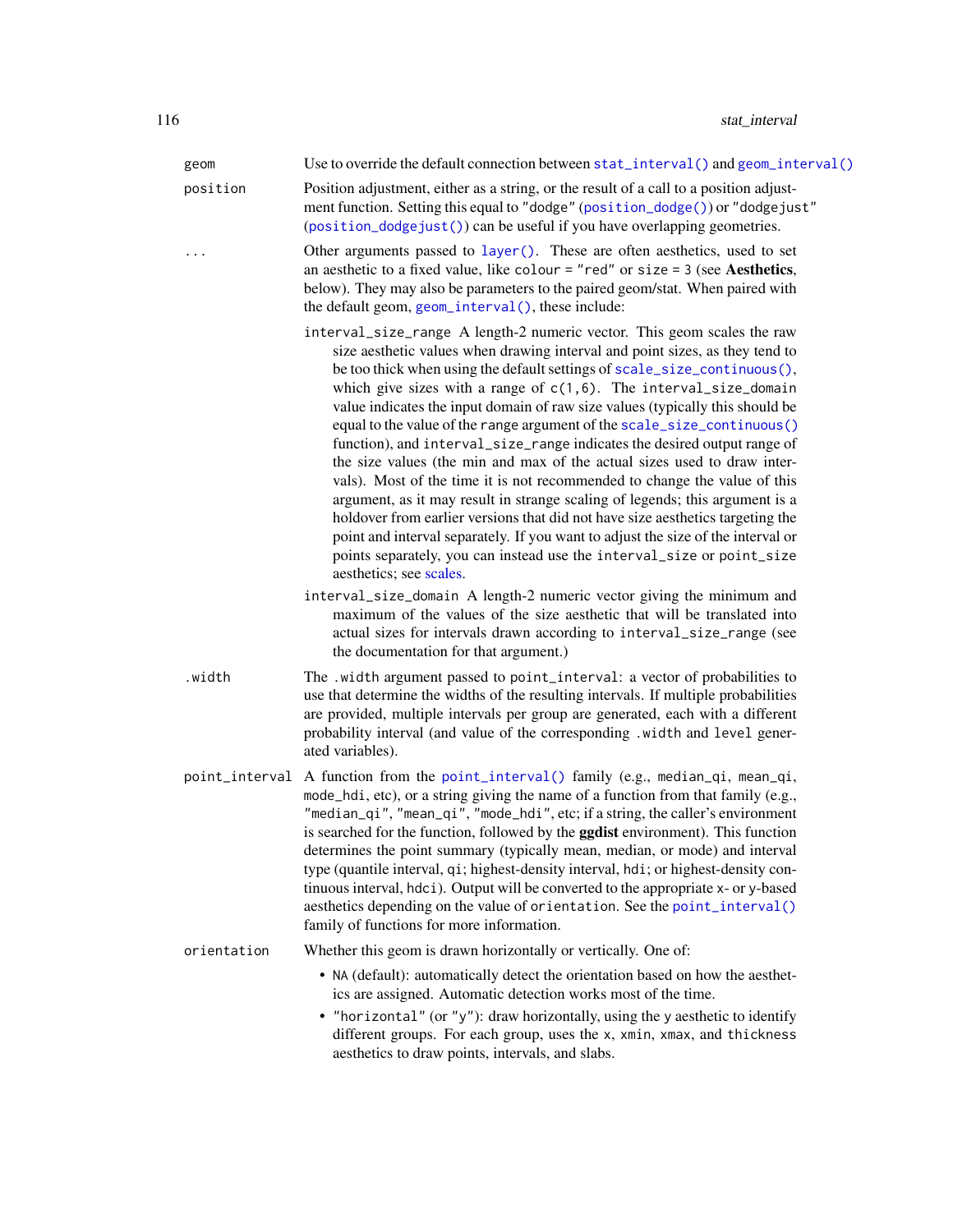|             | • "vertical" (or "x"): draw vertically, using the x aesthetic to identify dif-<br>ferent groups. For each group, uses the y, ymin, ymax, and thickness<br>aesthetics to draw points, intervals, and slabs.                                                     |
|-------------|----------------------------------------------------------------------------------------------------------------------------------------------------------------------------------------------------------------------------------------------------------------|
|             | For compatibility with the base ggplot naming scheme for orientation, "x"<br>can be used as an alias for "vertical" and "y" as an alias for "horizontal"<br>(tidybayes had an orientation parameter before base ggplot did, hence the<br>discrepancy).         |
| na.rm       | If FALSE, the default, missing values are removed with a warning. If TRUE,<br>missing values are silently removed.                                                                                                                                             |
| show.legend | Should this layer be included in the legends? Default is $c$ (size = FALSE), unlike<br>most geoms, to match its common use cases. FALSE hides all legends, TRUE<br>shows all legends, and NA shows only those that are mapped (the default for<br>most geoms). |
| inherit.aes | If FALSE, overrides the default aesthetics, rather than combining with them.<br>This is most useful for helper functions that define both data and aesthetics and<br>shouldn't inherit behaviour from the default plot specification, e.g. borders $()$ .      |

#### Details

To visualize sample data, such as a data distribution, samples from a bootstrap distribution, or a Bayesian posterior, you can supply samples to the x or y aesthetic.

To visualize analytical distributions, you can use the xdist or ydist aesthetic. For historical reasons, you can also use dist to specify the distribution, though this is not recommended as it does not work as well with orientation detection. These aesthetics can be used as follows:

- xdist, ydist, and dist can be any distribution object from the [distributional](https://pkg.mitchelloharawild.com/distributional/) package ([dist\\_normal\(\)](#page-0-0), [dist\\_beta\(\)](#page-0-0), etc) or can be a [posterior::rvar\(\)](#page-0-0) object. Since these functions are vectorized, other columns can be passed directly to them in an aes () specification; e.g.  $a$ es(dist = dist\_normal(mu,sigma)) will work if mu and sigma are columns in the input data frame.
- dist can be a character vector giving the distribution name. Then the arg1, ... arg9 aesthetics (or args as a list column) specify distribution arguments. Distribution names should correspond to R functions that have "p", "q", and "d" functions; e.g. "norm" is a valid distribution name because R defines the [pnorm\(\)](#page-0-0), [qnorm\(\)](#page-0-0), and [dnorm\(\)](#page-0-0) functions for Normal distributions.

See the [parse\\_dist\(\)](#page-48-0) function for a useful way to generate dist and args values from human-readable distribution specs (like "normal $(0,1)$ "). Such specs are also produced by other packages (like the brms::get\_prior function in brms); thus, [parse\\_dist\(\)](#page-48-0) combined with the stats described here can help you visualize the output of those functions.

# Value

A [ggplot2::Stat](#page-0-0) representing a multiple-interval geometry which can be added to a [ggplot\(\)](#page-0-0) object.

## Computed Variables

The following variables are computed by this stat and made available for use in aesthetic specifications ([aes\(\)](#page-0-0)) using the [stat\(\)](#page-0-0) or [after\\_stat\(\)](#page-0-0) functions: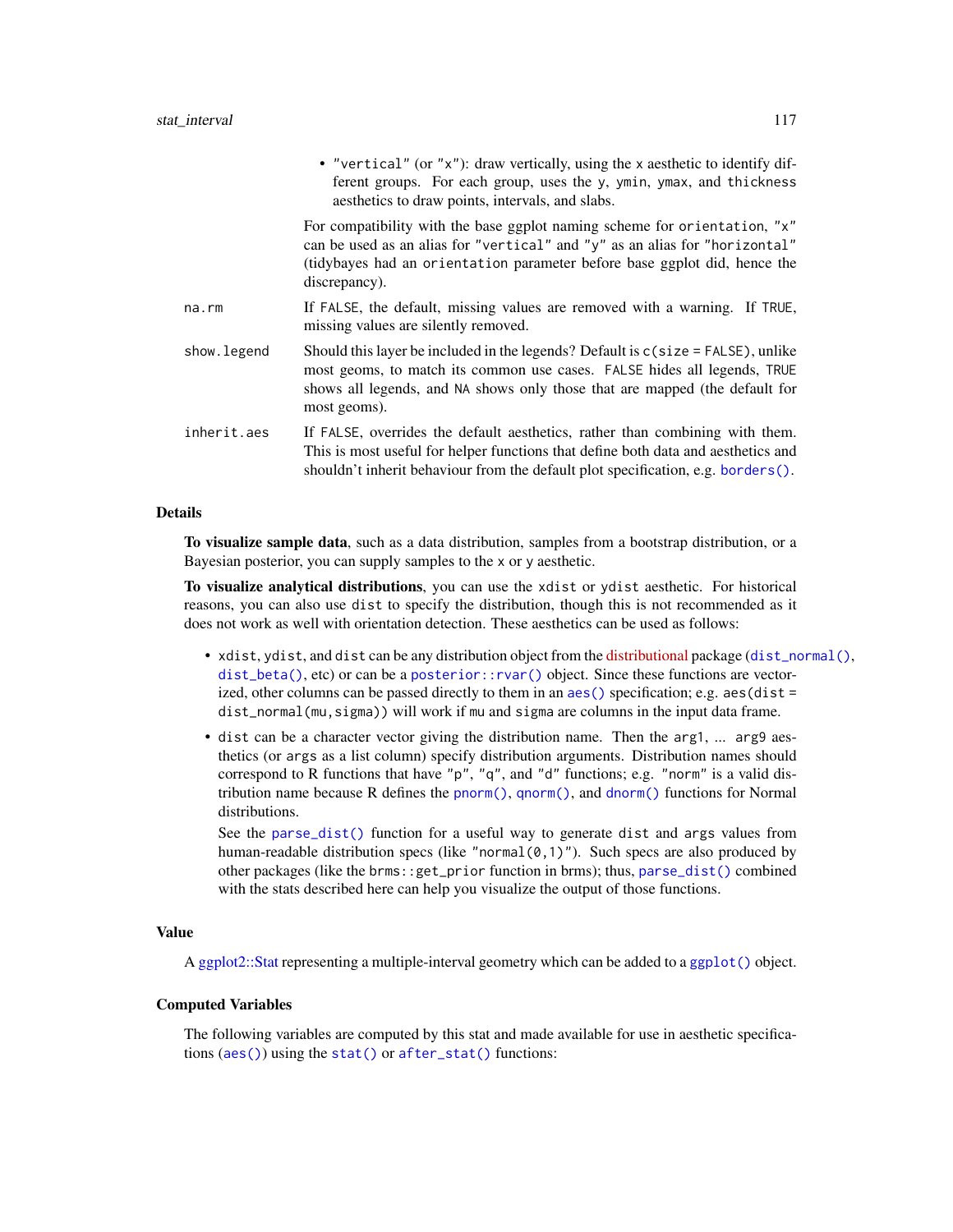- x or y: For slabs, the input values to the slab function. For intervals, the point summary from the interval function. Whether it is x or y depends on orientation
- xmin or ymin: For intervals, the lower end of the interval from the interval function.
- xmax or ymax: For intervals, the upper end of the interval from the interval function.
- .width: For intervals, the interval width as a numeric value in [0, 1].
- level: For intervals, the interval width as an ordered factor.

## Aesthetics

The slab+interval stats and geoms have a wide variety of aesthetics that control the appearance of their three sub-geometries: the slab, the point, and the interval.

These stats support the following aesthetics:

- x: x position of the geometry (when orientation  $=$  "vertical"); or sample data to be summarized (when orientation = "horizontal" with sample data).
- y: y position of the geometry (when orientation = "horizontal"); or sample data to be summarized (when orientation = "vertical" with sample data).
- xdist: When using analytical distributions, distribution to map on the x axis: a distributional object (e.g. [dist\\_normal\(\)](#page-0-0)) or a [posterior::rvar\(\)](#page-0-0) object.
- ydist: When using analytical distributions, distribution to map on the y axis: a distributional object (e.g. [dist\\_normal\(\)](#page-0-0)) or a [posterior::rvar\(\)](#page-0-0) object.
- dist: When using analytical distributions, a name of a distribution (e.g. "norm"), a distributional object (e.g. [dist\\_normal\(\)](#page-0-0)), or a [posterior::rvar\(\)](#page-0-0) object. See Details.
- args: Distribution arguments (args or arg1, ... arg9). See Details.

In addition, in their default configuration (paired with [geom\\_interval\(\)](#page-20-0)) the following aesthetics are supported by the underlying geom:

## Interval-specific aesthetics

- xmin: Left end of the interval sub-geometry (if orientation = "horizontal").
- xmax: Right end of the interval sub-geometry (if orientation = "horizontal").
- ymin: Lower end of the interval sub-geometry (if orientation = "vertical").
- ymax: Upper end of the interval sub-geometry (if orientation = "vertical").

#### Color aesthetics

- colour: (or color) The color of the interval and point sub-geometries. Use the slab\_color, interval\_color, or point\_color aesthetics (below) to set sub-geometry colors separately.
- fill: The fill color of the slab and point sub-geometries. Use the slab\_fill or point\_fill aesthetics (below) to set sub-geometry colors separately.
- alpha: The opacity of the slab, interval, and point sub-geometries. Use the slab\_alpha, interval\_alpha, or point\_alpha aesthetics (below) to set sub-geometry colors separately.
- colour\_ramp: (or color\_ramp) A secondary scale that modifies the color scale to "ramp" to another color. See [scale\\_colour\\_ramp\(\)](#page-62-0) for examples.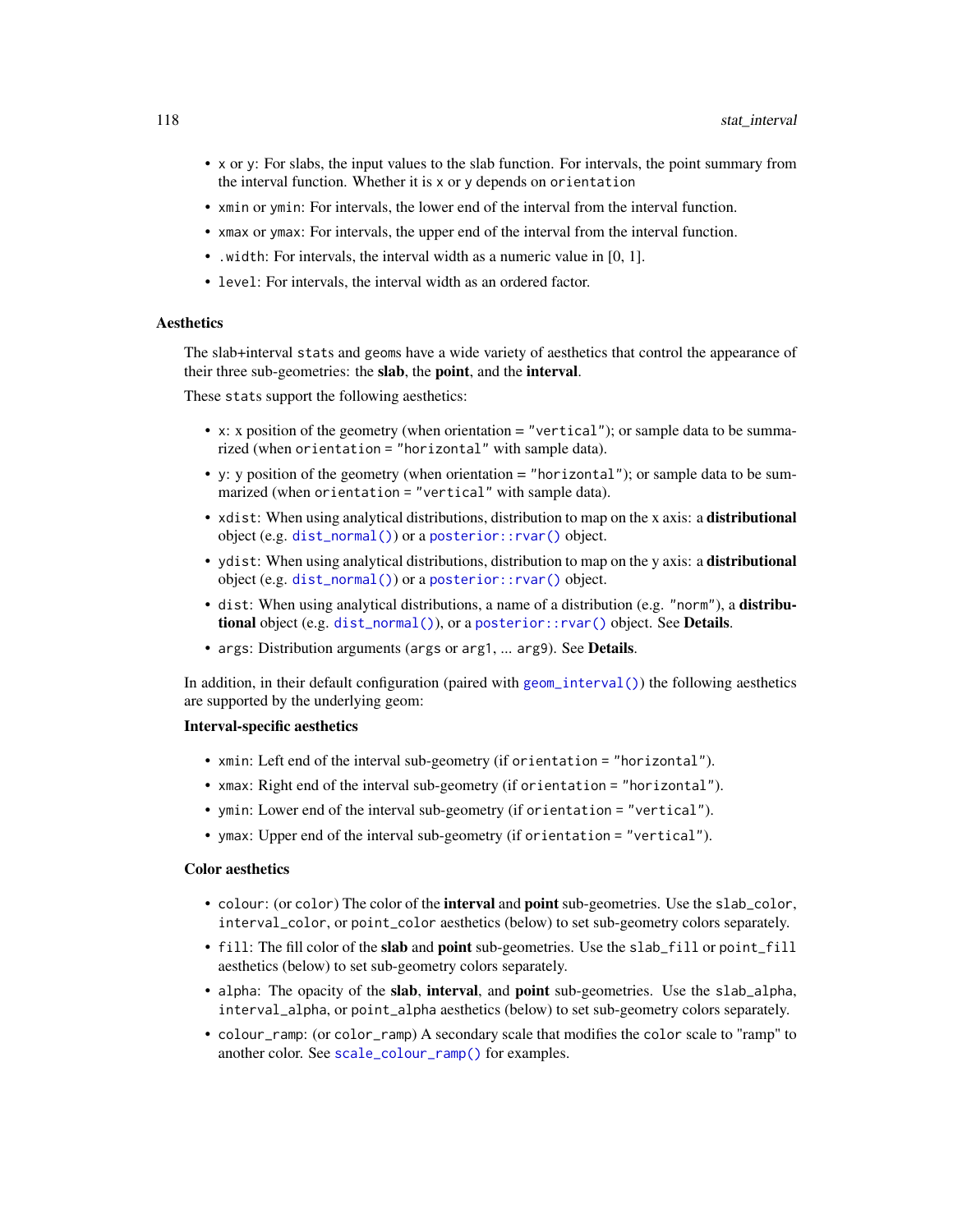#### stat\_interval 119

• fill\_ramp: A secondary scale that modifies the fill scale to "ramp" to another color. See [scale\\_fill\\_ramp\(\)](#page-62-1) for examples.

## Line aesthetics

- size: Width of the outline around the **slab** (if visible). Also determines the width of the line used to draw the **interval** and the size of the **point**, but raw size values are transformed according to the interval\_size\_domain, interval\_size\_range, and fatten\_point parameters of the geom (see above). Use the slab\_size, interval\_size, or point\_size aesthetics (below) to set sub-geometry line widths separately (note that when size is set directly using the override aesthetics, interval and point sizes are not affected by interval\_size\_domain, interval\_size\_range, and fatten\_point).
- stroke: Width of the outline around the point sub-geometry.
- linetype: Type of line (e.g., "solid", "dashed", etc) used to draw the interval and the outline of the slab (if it is visible). Use the slab\_linetype or interval\_linetype aesthetics (below) to set sub-geometry line types separately.

## Interval-specific color/line override aesthetics

- interval\_colour: (or interval\_color) Override for colour/color: the color of the interval.
- interval\_alpha: Override for alpha: the opacity of the interval.
- interval\_size: Override for size: the line width of the interval.
- interval\_linetype: Override for linetype: the line type of the interval.

Other aesthetics (these work as in standard geoms)

- width
- height
- group

See examples of some of these aesthetics in action in vignette("slabinterval"). Learn more about the sub-geom override aesthetics (like interval\_color) in the [scales](#page-57-0) documentation. Learn more about basic ggplot aesthetics in vignette("ggplot2-specs").

## See Also

See [geom\\_interval\(\)](#page-20-0) for the geom underlying this stat. See [stat\\_slabinterval\(\)](#page-141-0) for the stat this shortcut is based on.

Other slabinterval stats: [stat\\_ccdfinterval\(](#page-64-0)), [stat\\_cdfinterval\(](#page-72-0)), [stat\\_eye\(](#page-81-0)), [stat\\_gradientinterval\(](#page-89-0)), [stat\\_halfeye\(](#page-97-0)), [stat\\_histinterval\(](#page-105-0)), [stat\\_pointinterval\(](#page-124-0)), [stat\\_slab\(](#page-134-0))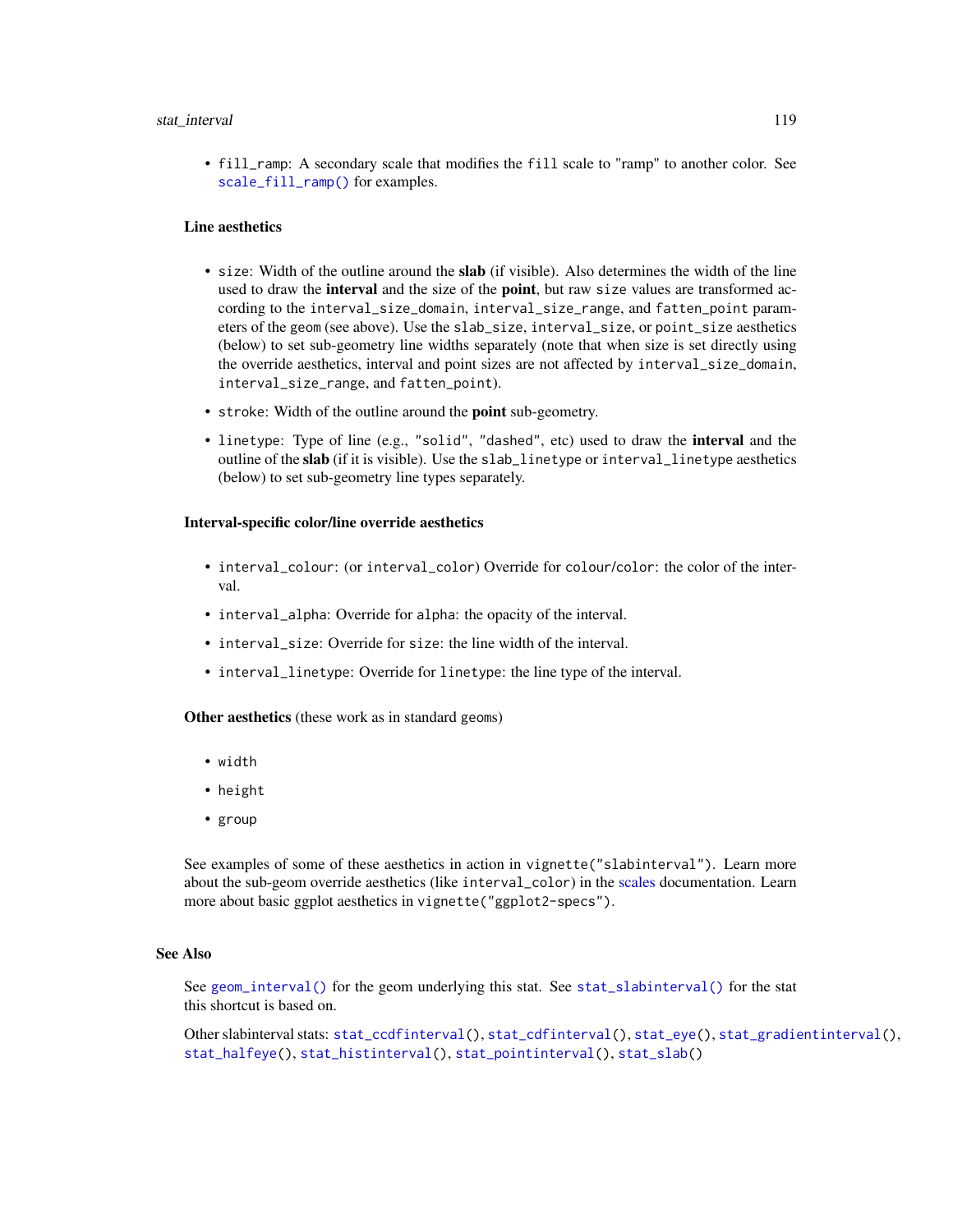# Examples

```
library(dplyr)
library(ggplot2)
library(distributional)
theme_set(theme_ggdist())
# ON SAMPLE DATA
set.seed(1234)
df = data.frame(group = c("a", "b", "c"),value = rnorm(1500, mean = c(5, 7, 9), sd = c(1, 1.5, 1))
)
df %>%
  ggplot(aes(x = value, y = group)) +stat_interval() +
  scale_color_brewer()
# ON ANALYTICAL DISTRIBUTIONS
dist_d f = data.frame(group = c("a", "b", "c"),
  mean = c(5, 7, 8),sd = c(1, 1.5, 1)\lambda# Vectorized distribution types, like distributional::dist_normal()
# and posterior::rvar(), can be used with the 'xdist' / 'ydist' aesthetics
dist_df %>%
  ggplot(aes(y = group, xdist = dist\_normal(mean, sd))) +stat_interval() +
  scale_color_brewer()
```
<span id="page-119-0"></span>stat\_lineribbon *Line + multiple-ribbon plot (shortcut stat)*

## Description

A combination of [stat\\_slabinterval\(\)](#page-141-0) and [geom\\_lineribbon\(\)](#page-24-0) with sensible defaults for making line + multiple-ribbon plots. While [geom\\_lineribbon\(\)](#page-24-0) is intended for use on data frames that have already been summarized using a [point\\_interval\(\)](#page-50-0) function, [stat\\_lineribbon\(\)](#page-119-0) is intended for use directly on data frames of draws or of analytical distributions, and will perform the summarization using a [point\\_interval\(\)](#page-50-0) function.

Roughly equivalent to:

```
stat_slabinterval(
  aes(group = stat(level), fill = stat(level), size = NULL),
 geom = "lineribbon",
  .width = c(0.5, 0.8, 0.95), show_slab = FALSE,show.legend = NA
)
```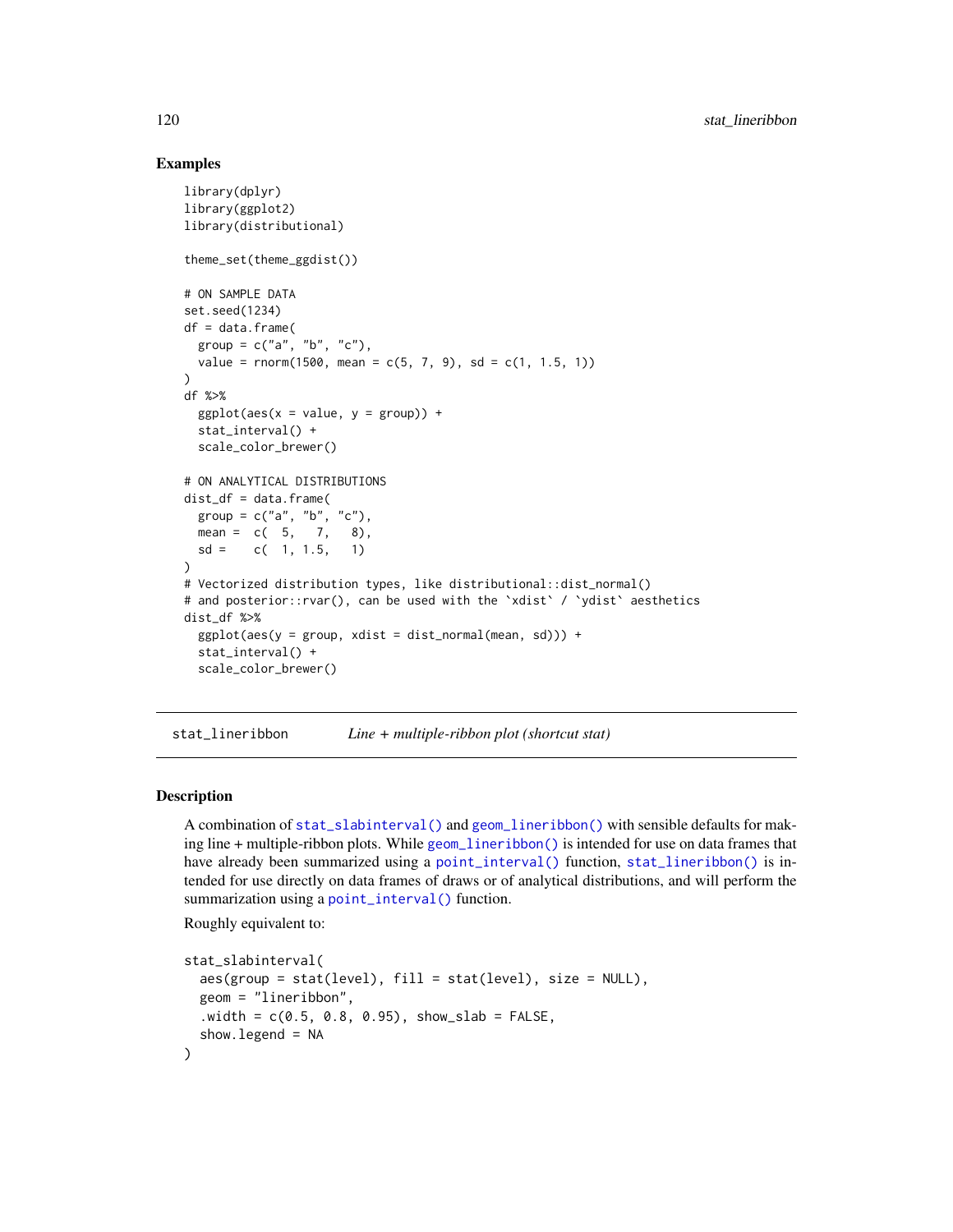# stat\_lineribbon 121

# Usage

```
stat_lineribbon(
  mapping = NULL,
  data = NULL,
  geom = "lineribbon",
 position = "identity",
  ...,
  .width = c(0.5, 0.8, 0.95),
  point_interval = "median_qi",
  orientation = NA,
  na.rm = FALSE,show.legend = NA,
  inherit.aes = TRUE
\mathcal{L}
```
# Arguments

| mapping  | Set of aesthetic mappings created by aes() or aes_(). If specified and inherit.aes<br>= TRUE (the default), it is combined with the default mapping at the top level of<br>the plot. You must supply mapping if there is no plot mapping.                                                               |
|----------|---------------------------------------------------------------------------------------------------------------------------------------------------------------------------------------------------------------------------------------------------------------------------------------------------------|
| data     | The data to be displayed in this layer. There are three options:<br>If NULL, the default, the data is inherited from the plot data as specified in the<br>call to $ggplot()$ .                                                                                                                          |
|          | A data. frame, or other object, will override the plot data. All objects will be<br>fortified to produce a data frame. See fortify() for which variables will be<br>created.                                                                                                                            |
|          | A function will be called with a single argument, the plot data. The return<br>value must be a data. frame, and will be used as the layer data. A function<br>can be created from a formula (e.g. $\sim$ head(.x, 10)).                                                                                 |
| geom     | Use to override the default connection between stat_lineribbon() and geom_lineribbon()                                                                                                                                                                                                                  |
| position | Position adjustment, either as a string, or the result of a call to a position adjust-<br>ment function. Setting this equal to "dodge" (position_dodge()) or "dodgejust"<br>(position_dodgejust()) can be useful if you have overlapping geometries.                                                    |
| .        | Other arguments passed to layer(). These are often aesthetics, used to set<br>an aesthetic to a fixed value, like colour = "red" or size = $3$ (see Aesthetics,<br>below). They may also be parameters to the paired geom/stat. When paired with<br>the default geom, geom_lineribbon(), these include: |
|          | step Should the line/ribbon be drawn as a step function? One of:                                                                                                                                                                                                                                        |
|          | • FALSE (default): do not draw as a step function.                                                                                                                                                                                                                                                      |
|          | • "mid" (or TRUE): draw steps midway between adjacent x values.                                                                                                                                                                                                                                         |
|          | • "hv": draw horizontal-then-vertical steps.                                                                                                                                                                                                                                                            |
|          | • "vh": draw as vertical-then-horizontal steps.                                                                                                                                                                                                                                                         |
|          | TRUE is an alias for "mid" because for a step function with ribbons, "mid"<br>is probably what you want (for the other two step approaches the ribbons at<br>either the very first or very last x value will not be visible).                                                                           |
|          |                                                                                                                                                                                                                                                                                                         |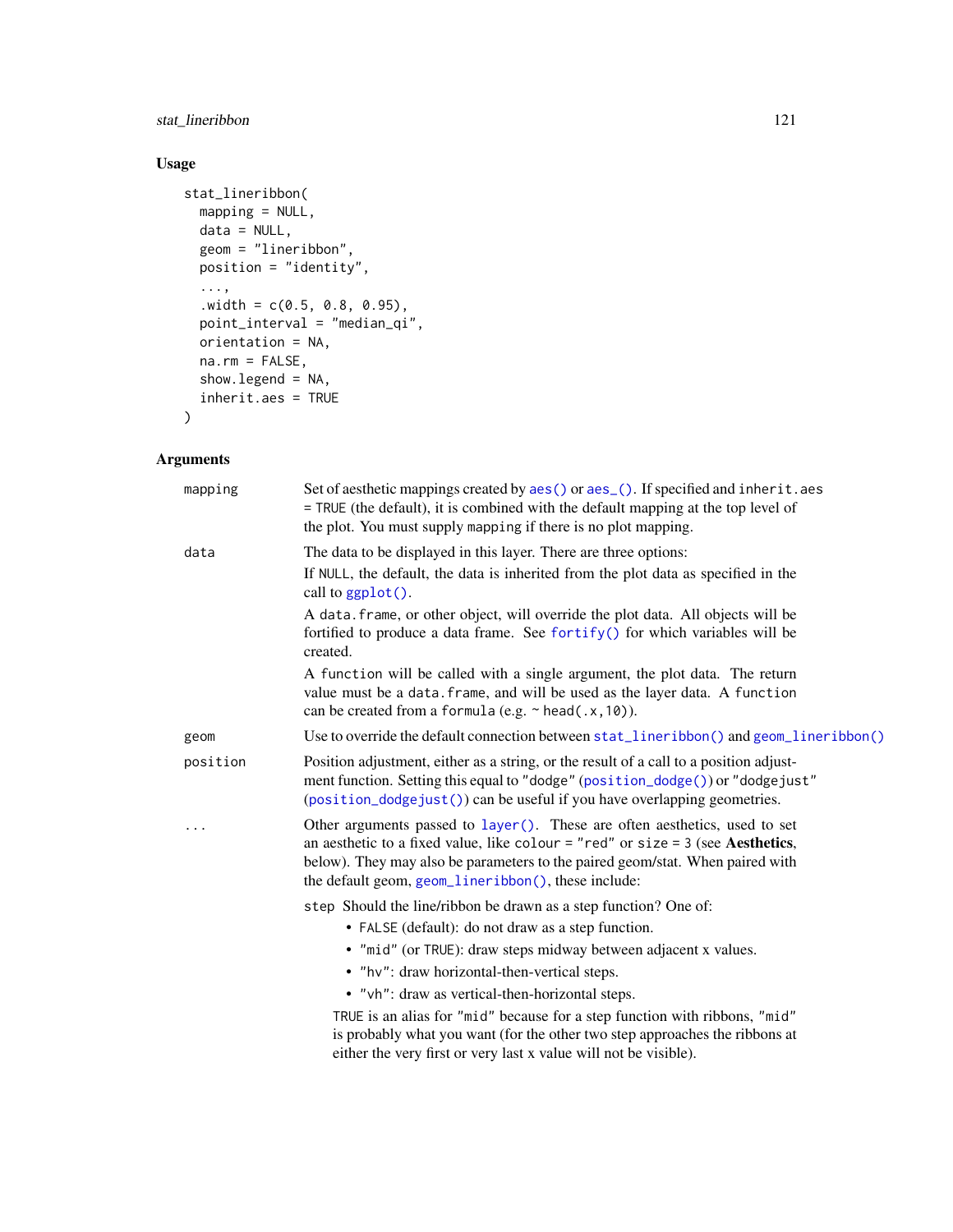| .width         | The .width argument passed to point_interval: a vector of probabilities to<br>use that determine the widths of the resulting intervals. If multiple probabilities<br>are provided, multiple intervals per group are generated, each with a different<br>probability interval (and value of the corresponding .width and level gener-<br>ated variables).                                                                                                                                                                                                                                                                                                                                                                        |
|----------------|---------------------------------------------------------------------------------------------------------------------------------------------------------------------------------------------------------------------------------------------------------------------------------------------------------------------------------------------------------------------------------------------------------------------------------------------------------------------------------------------------------------------------------------------------------------------------------------------------------------------------------------------------------------------------------------------------------------------------------|
| point_interval | A function from the point_interval() family (e.g., median_qi, mean_qi,<br>mode_hdi, etc), or a string giving the name of a function from that family (e.g.,<br>"median_qi", "mean_qi", "mode_hdi", etc; if a string, the caller's environment<br>is searched for the function, followed by the <b>ggdist</b> environment). This function<br>determines the point summary (typically mean, median, or mode) and interval<br>type (quantile interval, qi; highest-density interval, hdi; or highest-density con-<br>tinuous interval, hdci). Output will be converted to the appropriate x- or y-based<br>aesthetics depending on the value of orientation. See the point_interval()<br>family of functions for more information. |
| orientation    | Whether this geom is drawn horizontally or vertically. One of:                                                                                                                                                                                                                                                                                                                                                                                                                                                                                                                                                                                                                                                                  |
|                | • NA (default): automatically detect the orientation based on how the aesthet-<br>ics are assigned. Automatic detection works most of the time.                                                                                                                                                                                                                                                                                                                                                                                                                                                                                                                                                                                 |
|                | • "horizontal" (or "y"): draw horizontally, using the y aesthetic to identify<br>different groups. For each group, uses the x, xmin, xmax, and thickness<br>aesthetics to draw points, intervals, and slabs.                                                                                                                                                                                                                                                                                                                                                                                                                                                                                                                    |
|                | • "vertical" (or "x"): draw vertically, using the x aesthetic to identify dif-<br>ferent groups. For each group, uses the y, ymin, ymax, and thickness<br>aesthetics to draw points, intervals, and slabs.                                                                                                                                                                                                                                                                                                                                                                                                                                                                                                                      |
|                | For compatibility with the base ggplot naming scheme for orientation, "x"<br>can be used as an alias for "vertical" and "y" as an alias for "horizontal"<br>(tidybayes had an orientation parameter before base ggplot did, hence the<br>discrepancy).                                                                                                                                                                                                                                                                                                                                                                                                                                                                          |
| na.rm          | If FALSE, the default, missing values are removed with a warning. If TRUE,<br>missing values are silently removed.                                                                                                                                                                                                                                                                                                                                                                                                                                                                                                                                                                                                              |
| show.legend    | Should this layer be included in the legends? NA, the default, includes if any<br>aesthetics are mapped. FALSE never includes, and TRUE always includes.                                                                                                                                                                                                                                                                                                                                                                                                                                                                                                                                                                        |
| inherit.aes    | If FALSE, overrides the default aesthetics, rather than combining with them.<br>This is most useful for helper functions that define both data and aesthetics and<br>shouldn't inherit behaviour from the default plot specification, e.g. borders().                                                                                                                                                                                                                                                                                                                                                                                                                                                                           |

# Details

To visualize sample data, such as a data distribution, samples from a bootstrap distribution, or a Bayesian posterior, you can supply samples to the x or y aesthetic.

To visualize analytical distributions, you can use the xdist or ydist aesthetic. For historical reasons, you can also use dist to specify the distribution, though this is not recommended as it does not work as well with orientation detection. These aesthetics can be used as follows:

• xdist, ydist, and dist can be any distribution object from the [distributional](https://pkg.mitchelloharawild.com/distributional/) package ([dist\\_normal\(\)](#page-0-0), [dist\\_beta\(\)](#page-0-0), etc) or can be a [posterior::rvar\(\)](#page-0-0) object. Since these functions are vectorized, other columns can be passed directly to them in an [aes\(\)](#page-0-0) specification; e.g. aes(dist = dist\_normal(mu,sigma)) will work if mu and sigma are columns in the input data frame.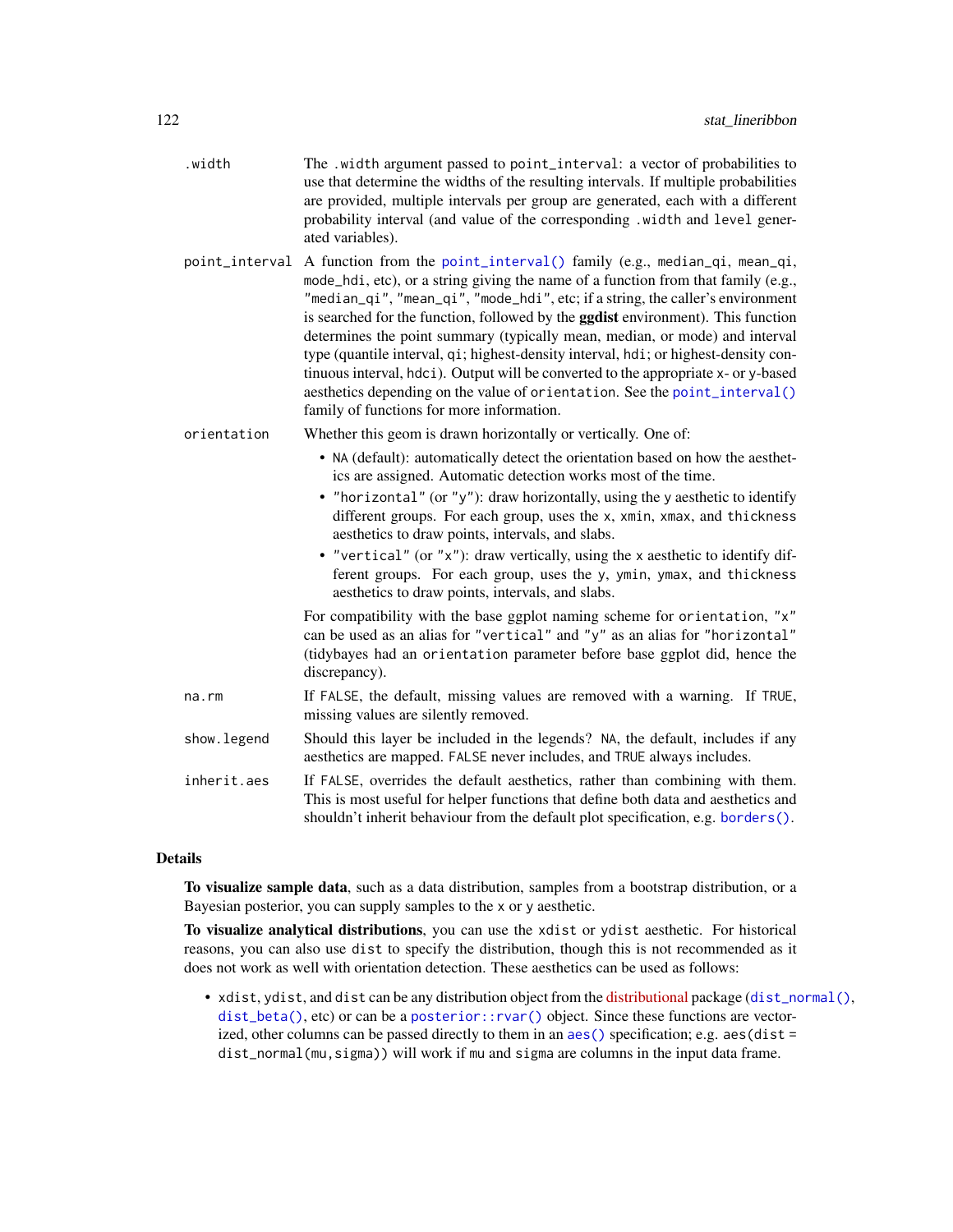• dist can be a character vector giving the distribution name. Then the arg1, ... arg9 aesthetics (or args as a list column) specify distribution arguments. Distribution names should correspond to R functions that have "p", "q", and "d" functions; e.g. "norm" is a valid distribution name because R defines the [pnorm\(\)](#page-0-0), [qnorm\(\)](#page-0-0), and [dnorm\(\)](#page-0-0) functions for Normal distributions.

See the [parse\\_dist\(\)](#page-48-0) function for a useful way to generate dist and args values from human-readable distribution specs (like "normal $(0,1)$ "). Such specs are also produced by other packages (like the brms::get\_prior function in brms); thus, [parse\\_dist\(\)](#page-48-0) combined with the stats described here can help you visualize the output of those functions.

#### Value

A [ggplot2::Stat](#page-0-0) representing a line + multiple-ribbon geometry which can be added to a [ggplot\(\)](#page-0-0) object.

#### Computed Variables

The following variables are computed by this stat and made available for use in aesthetic specifications ([aes\(\)](#page-0-0)) using the [stat\(\)](#page-0-0) or [after\\_stat\(\)](#page-0-0) functions:

- x or y: For slabs, the input values to the slab function. For intervals, the point summary from the interval function. Whether it is x or y depends on orientation
- xmin or ymin: For intervals, the lower end of the interval from the interval function.
- xmax or ymax: For intervals, the upper end of the interval from the interval function.
- .width: For intervals, the interval width as a numeric value in [0, 1].
- level: For intervals, the interval width as an ordered factor.

# **Aesthetics**

The line+ribbon stats and geoms have a wide variety of aesthetics that control the appearance of their two sub-geometries: the line and the ribbon.

These stats support the following aesthetics:

- x: x position of the geometry (when orientation = "vertical"); or sample data to be summarized (when orientation = "horizontal" with sample data).
- y: y position of the geometry (when orientation = "horizontal"); or sample data to be summarized (when orientation = "vertical" with sample data).
- xdist: When using analytical distributions, distribution to map on the x axis: a distributional object (e.g. [dist\\_normal\(\)](#page-0-0)) or a [posterior::rvar\(\)](#page-0-0) object.
- ydist: When using analytical distributions, distribution to map on the y axis: a **distributional** object (e.g. [dist\\_normal\(\)](#page-0-0)) or a [posterior::rvar\(\)](#page-0-0) object.
- dist: When using analytical distributions, a name of a distribution (e.g. "norm"), a distributional object (e.g. [dist\\_normal\(\)](#page-0-0)), or a [posterior::rvar\(\)](#page-0-0) object. See Details.
- args: Distribution arguments (args or arg1, ... arg9). See Details.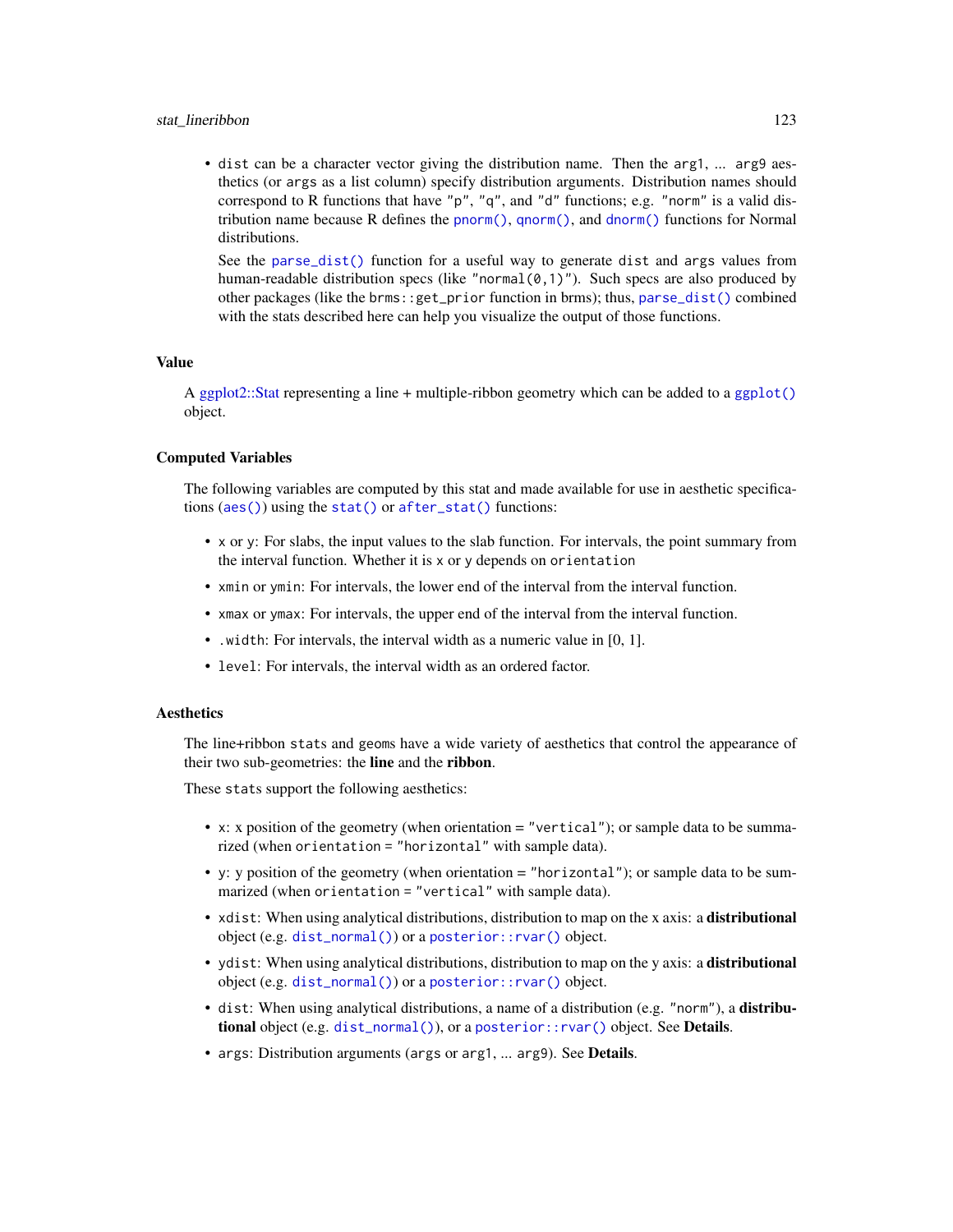In addition, in their default configuration (paired with [geom\\_lineribbon\(\)](#page-24-0)) the following aesthetics are supported by the underlying geom:

# Ribbon-specific aesthetics

- xmin: Left edge of the ribbon sub-geometry (if orientation = "horizontal").
- xmax: Right edge of the ribbon sub-geometry (if orientation = "horizontal").
- ymin: Lower edge of the ribbon sub-geometry (if orientation = "vertical").
- ymax: Upper edge of the ribbon sub-geometry (if orientation = "vertical").

#### Color aesthetics

- colour: (or color) The color of the line sub-geometry.
- fill: The fill color of the **ribbon** sub-geometry.
- alpha: The opacity of the line and ribbon sub-geometries.
- fill\_ramp: A secondary scale that modifies the fill scale to "ramp" to another color. See [scale\\_fill\\_ramp\(\)](#page-62-1) for examples.

# Line aesthetics

- size: Width of line.
- linetype: Type of line (e.g., "solid", "dashed", etc)

Other aesthetics (these work as in standard geoms)

• group

See examples of some of these aesthetics in action in vignette("lineribbon"). Learn more about the sub-geom override aesthetics (like interval\_color) in the [scales](#page-57-0) documentation. Learn more about basic ggplot aesthetics in vignette("ggplot2-specs").

## See Also

See [geom\\_lineribbon\(\)](#page-24-0) for the geom underlying this stat.

Other lineribbon stats: [stat\\_ribbon\(](#page-130-0))

## Examples

```
library(dplyr)
library(ggplot2)
library(distributional)
```
theme\_set(theme\_ggdist())

```
# ON SAMPLE DATA
tibble(x = 1:10) %>%
 group_by_all() %>%
 do(tibble(y = rnorm(100, .$x))) %>%
 ggplot(aes(x = x, y = y)) +stat_lineribbon() +
```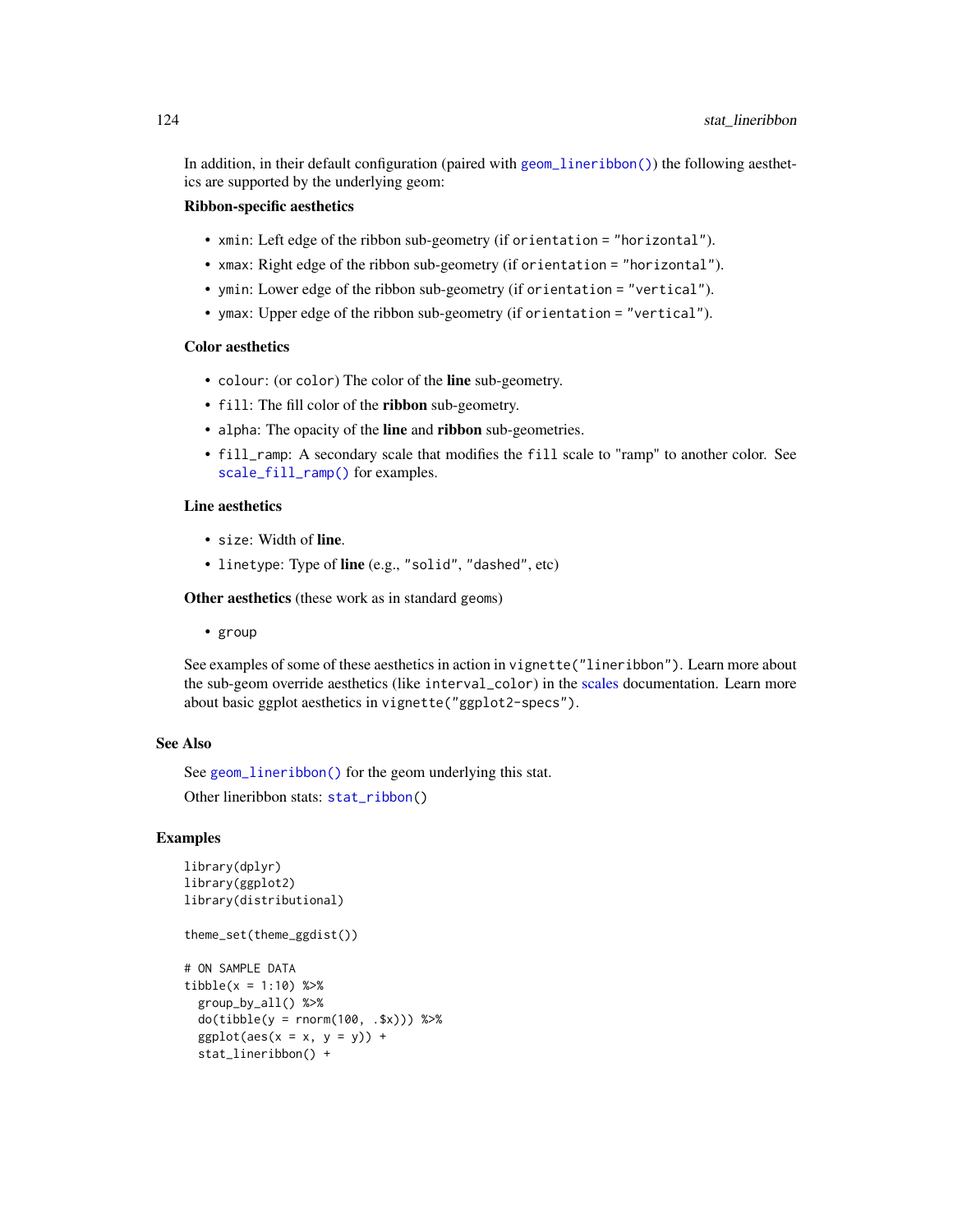```
scale_fill_brewer()
# ON ANALYTICAL DISTRIBUTIONS
# Vectorized distribution types, like distributional::dist_normal()
# and posterior::rvar(), can be used with the 'xdist' / 'ydist' aesthetics
tibble(
  x = 1:10,
  sd = seq(1, 3, length.out = 10)) %>%
  ggplot(aes(x = x, ydist = dist\_normal(x, sd))) +stat_lineribbon() +
  scale_fill_brewer()
```
<span id="page-124-0"></span>stat\_pointinterval *Point + multiple-interval plot (shortcut stat)*

## Description

Shortcut version of [stat\\_slabinterval\(\)](#page-141-0) with [geom\\_pointinterval\(\)](#page-27-0) for creating point + multipleinterval plots.

Roughly equivalent to:

```
stat_slabinterval(
  geom = "pointinterval",
  show_slab = FALSE
)
```
# Usage

```
stat_pointinterval(
 mapping = NULL,
 data = NULL,
  geom = "pointinterval",
 position = "identity",
  ...,
 point_interval = "median_qi",
  . width = c(0.66, 0.95),orientation = NA,
 na.rm = FALSE,show.legend = c(size = FALSE),
  inherit.aes = TRUE
)
```
# **Arguments**

mapping Set of aesthetic mappings created by [aes\(\)](#page-0-0) or [aes\\_\(\)](#page-0-0). If specified and inherit.aes = TRUE (the default), it is combined with the default mapping at the top level of the plot. You must supply mapping if there is no plot mapping.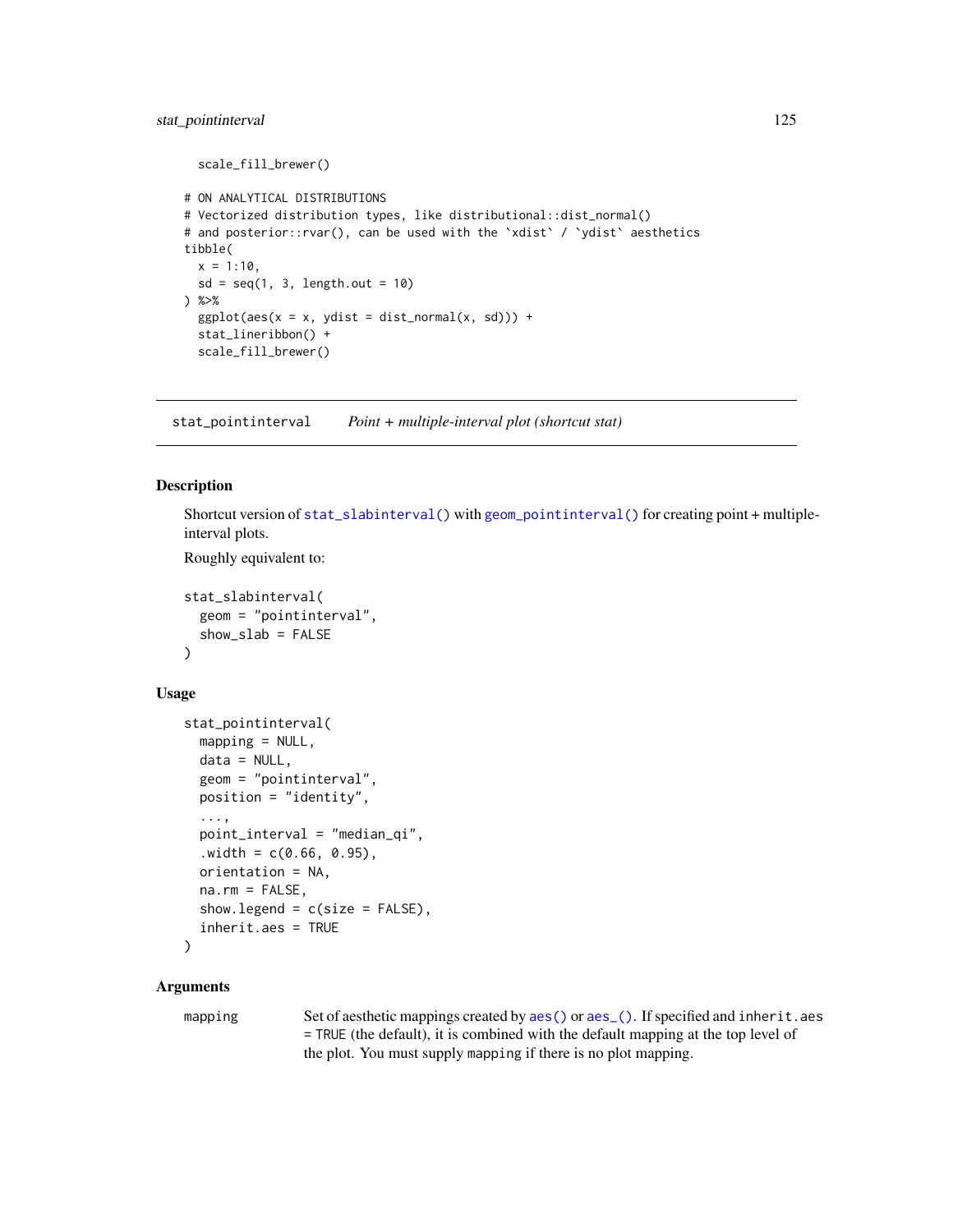| data     | The data to be displayed in this layer. There are three options:                                                                                                                                                                                                                                                                                                                                                                                                                                                                                                                                                                                                                                                                                                                                                                                                                                                                                                                                                                                                        |
|----------|-------------------------------------------------------------------------------------------------------------------------------------------------------------------------------------------------------------------------------------------------------------------------------------------------------------------------------------------------------------------------------------------------------------------------------------------------------------------------------------------------------------------------------------------------------------------------------------------------------------------------------------------------------------------------------------------------------------------------------------------------------------------------------------------------------------------------------------------------------------------------------------------------------------------------------------------------------------------------------------------------------------------------------------------------------------------------|
|          | If NULL, the default, the data is inherited from the plot data as specified in the<br>call to ggplot().                                                                                                                                                                                                                                                                                                                                                                                                                                                                                                                                                                                                                                                                                                                                                                                                                                                                                                                                                                 |
|          | A data. frame, or other object, will override the plot data. All objects will be<br>fortified to produce a data frame. See fortify() for which variables will be<br>created.                                                                                                                                                                                                                                                                                                                                                                                                                                                                                                                                                                                                                                                                                                                                                                                                                                                                                            |
|          | A function will be called with a single argument, the plot data. The return<br>value must be a data. frame, and will be used as the layer data. A function<br>can be created from a formula (e.g. $\sim$ head(.x, 10)).                                                                                                                                                                                                                                                                                                                                                                                                                                                                                                                                                                                                                                                                                                                                                                                                                                                 |
| geom     | Use to override the default connection between stat_pointinterval() and<br>geom_pointinterval()                                                                                                                                                                                                                                                                                                                                                                                                                                                                                                                                                                                                                                                                                                                                                                                                                                                                                                                                                                         |
| position | Position adjustment, either as a string, or the result of a call to a position adjust-<br>ment function. Setting this equal to "dodge" (position_dodge()) or "dodgejust"<br>(position_dodgejust()) can be useful if you have overlapping geometries.                                                                                                                                                                                                                                                                                                                                                                                                                                                                                                                                                                                                                                                                                                                                                                                                                    |
|          | Other arguments passed to layer(). These are often aesthetics, used to set<br>an aesthetic to a fixed value, like colour = "red" or size = 3 (see Aesthetics,<br>below). They may also be parameters to the paired geom/stat. When paired with<br>the default geom, geom_pointinterval(), these include:                                                                                                                                                                                                                                                                                                                                                                                                                                                                                                                                                                                                                                                                                                                                                                |
|          | interval_size_domain A length-2 numeric vector giving the minimum and<br>maximum of the values of the size aesthetic that will be translated into<br>actual sizes for intervals drawn according to interval_size_range (see<br>the documentation for that argument.)                                                                                                                                                                                                                                                                                                                                                                                                                                                                                                                                                                                                                                                                                                                                                                                                    |
|          | interval_size_range A length-2 numeric vector. This geom scales the raw<br>size aesthetic values when drawing interval and point sizes, as they tend to<br>be too thick when using the default settings of scale_size_continuous(),<br>which give sizes with a range of $c(1,6)$ . The interval_size_domain<br>value indicates the input domain of raw size values (typically this should be<br>equal to the value of the range argument of the scale_size_continuous()<br>function), and interval_size_range indicates the desired output range of<br>the size values (the min and max of the actual sizes used to draw inter-<br>vals). Most of the time it is not recommended to change the value of this<br>argument, as it may result in strange scaling of legends; this argument is a<br>holdover from earlier versions that did not have size aesthetics targeting the<br>point and interval separately. If you want to adjust the size of the interval or<br>points separately, you can instead use the interval_size or point_size<br>aesthetics; see scales. |
|          | fatten_point A multiplicative factor used to adjust the size of the point rela-<br>tive to the size of the thickest interval line. If you wish to specify point sizes<br>directly, you can also use the point_size aesthetic and scale_point_size_continuous()<br>or scale_point_size_discrete(); sizes specified with that aesthetic will<br>not be adjusted using fatten_point.                                                                                                                                                                                                                                                                                                                                                                                                                                                                                                                                                                                                                                                                                       |
|          | point_interval A function from the point_interval() family (e.g., median_qi, mean_qi,<br>mode_hdi, etc), or a string giving the name of a function from that family (e.g.,<br>"median_qi", "mean_qi", "mode_hdi", etc; if a string, the caller's environment<br>is searched for the function, followed by the ggdist environment). This function                                                                                                                                                                                                                                                                                                                                                                                                                                                                                                                                                                                                                                                                                                                        |

determines the point summary (typically mean, median, or mode) and interval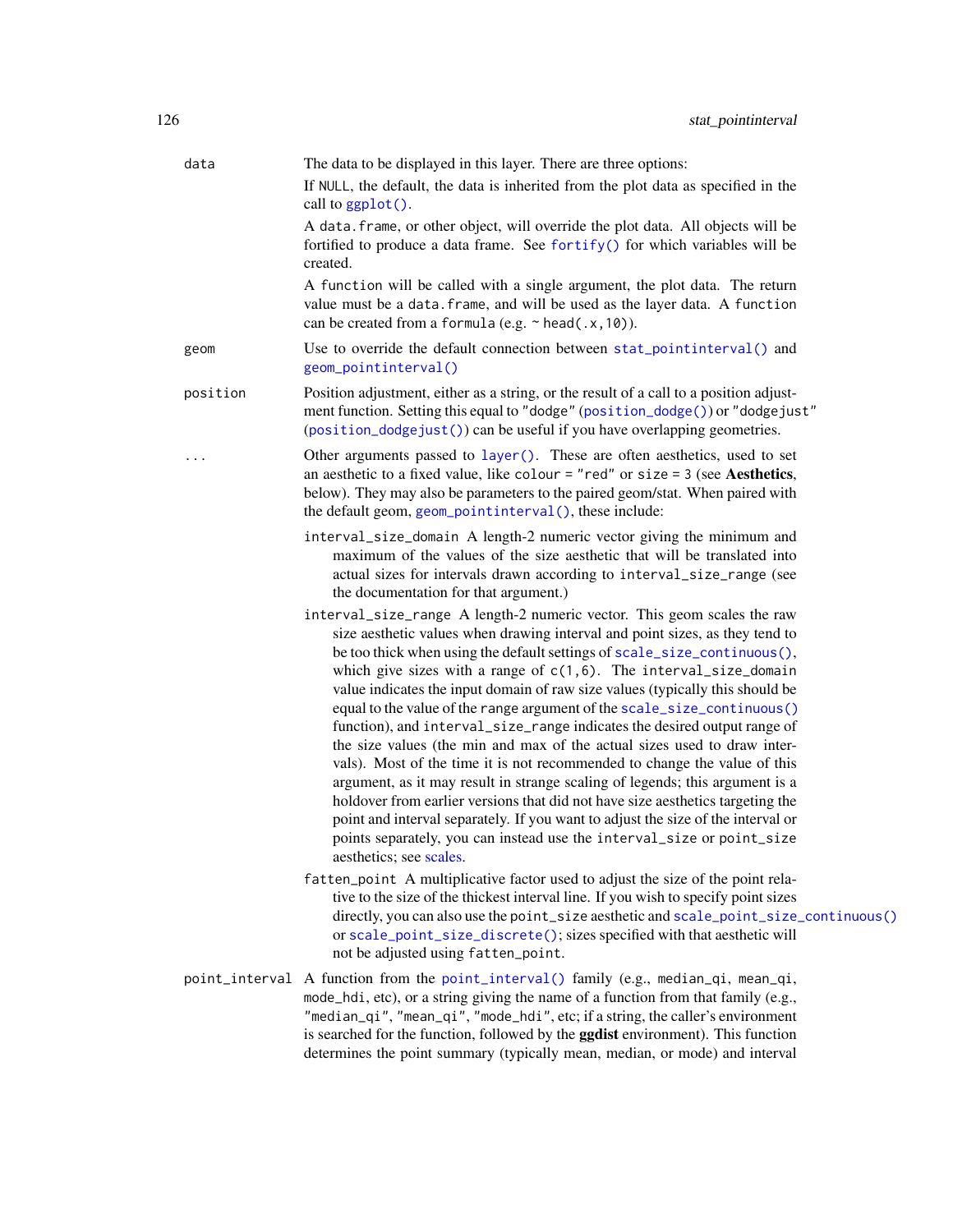|              | type (quantile interval, qi; highest-density interval, hdi; or highest-density con-<br>tinuous interval, hdci). Output will be converted to the appropriate x- or y-based<br>aesthetics depending on the value of orientation. See the point_interval()<br>family of functions for more information.                                                     |
|--------------|----------------------------------------------------------------------------------------------------------------------------------------------------------------------------------------------------------------------------------------------------------------------------------------------------------------------------------------------------------|
| .width       | The .width argument passed to point_interval: a vector of probabilities to<br>use that determine the widths of the resulting intervals. If multiple probabilities<br>are provided, multiple intervals per group are generated, each with a different<br>probability interval (and value of the corresponding .width and level gener-<br>ated variables). |
| orientation  | Whether this geom is drawn horizontally or vertically. One of:                                                                                                                                                                                                                                                                                           |
|              | • NA (default): automatically detect the orientation based on how the aesthet-<br>ics are assigned. Automatic detection works most of the time.                                                                                                                                                                                                          |
|              | • "horizontal" (or "y"): draw horizontally, using the y aesthetic to identify<br>different groups. For each group, uses the x, xmin, xmax, and thickness<br>aesthetics to draw points, intervals, and slabs.                                                                                                                                             |
|              | • "vertical" (or "x"): draw vertically, using the x aesthetic to identify dif-<br>ferent groups. For each group, uses the y, ymin, ymax, and thickness<br>aesthetics to draw points, intervals, and slabs.                                                                                                                                               |
|              | For compatibility with the base ggplot naming scheme for orientation, "x"<br>can be used as an alias for "vertical" and "y" as an alias for "horizontal"<br>(tidybayes had an orientation parameter before base ggplot did, hence the<br>discrepancy).                                                                                                   |
| $na$ . $rm$  | If FALSE, the default, missing values are removed with a warning. If TRUE,<br>missing values are silently removed.                                                                                                                                                                                                                                       |
| show. legend | Should this layer be included in the legends? Default is c(size = FALSE), unlike<br>most geoms, to match its common use cases. FALSE hides all legends, TRUE<br>shows all legends, and NA shows only those that are mapped (the default for<br>most geoms).                                                                                              |
| inherit.aes  | If FALSE, overrides the default aesthetics, rather than combining with them.<br>This is most useful for helper functions that define both data and aesthetics and<br>shouldn't inherit behaviour from the default plot specification, e.g. borders().                                                                                                    |

## Details

To visualize sample data, such as a data distribution, samples from a bootstrap distribution, or a Bayesian posterior, you can supply samples to the x or y aesthetic.

To visualize analytical distributions, you can use the xdist or ydist aesthetic. For historical reasons, you can also use dist to specify the distribution, though this is not recommended as it does not work as well with orientation detection. These aesthetics can be used as follows:

- xdist, ydist, and dist can be any distribution object from the [distributional](https://pkg.mitchelloharawild.com/distributional/) package ([dist\\_normal\(\)](#page-0-0),  $dist_{\text{beta}}($ , etc) or can be a posterior:: $rvar()$  object. Since these functions are vectorized, other columns can be passed directly to them in an [aes\(\)](#page-0-0) specification; e.g. aes(dist = dist\_normal(mu,sigma)) will work if mu and sigma are columns in the input data frame.
- dist can be a character vector giving the distribution name. Then the arg1, ... arg9 aesthetics (or args as a list column) specify distribution arguments. Distribution names should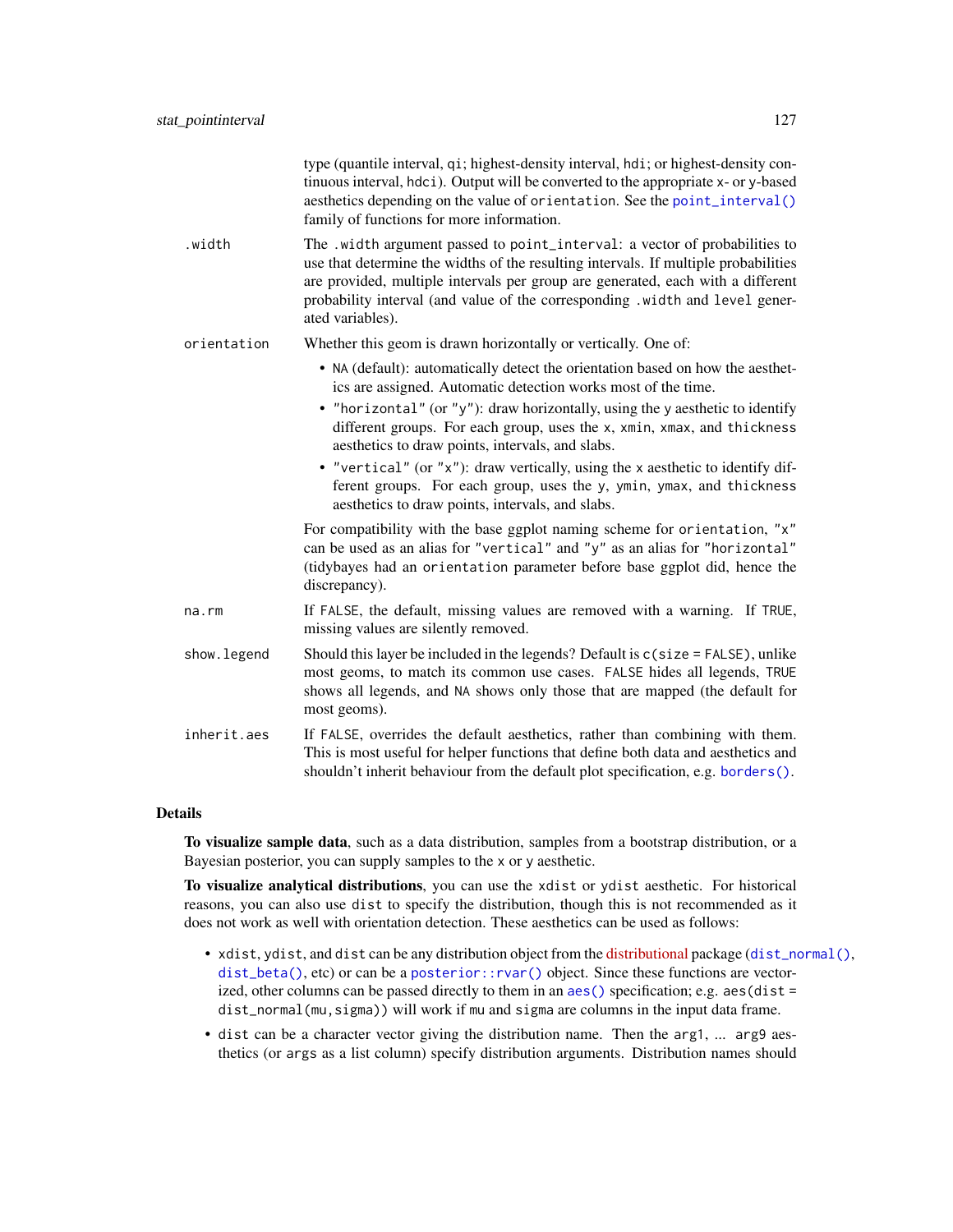correspond to R functions that have "p", "q", and "d" functions; e.g. "norm" is a valid distribution name because R defines the [pnorm\(\)](#page-0-0), [qnorm\(\)](#page-0-0), and [dnorm\(\)](#page-0-0) functions for Normal distributions.

See the [parse\\_dist\(\)](#page-48-0) function for a useful way to generate dist and args values from human-readable distribution specs (like "normal $(0,1)$ "). Such specs are also produced by other packages (like the brms::get\_prior function in brms); thus, [parse\\_dist\(\)](#page-48-0) combined with the stats described here can help you visualize the output of those functions.

# Value

A [ggplot2::Stat](#page-0-0) representing a point + multiple-interval geometry which can be added to a [ggplot\(\)](#page-0-0) object.

#### Computed Variables

The following variables are computed by this stat and made available for use in aesthetic specifications ([aes\(\)](#page-0-0)) using the [stat\(\)](#page-0-0) or [after\\_stat\(\)](#page-0-0) functions:

- x or y: For slabs, the input values to the slab function. For intervals, the point summary from the interval function. Whether it is x or y depends on orientation
- xmin or ymin: For intervals, the lower end of the interval from the interval function.
- xmax or ymax: For intervals, the upper end of the interval from the interval function.
- .width: For intervals, the interval width as a numeric value in [0, 1].
- level: For intervals, the interval width as an ordered factor.

# **Aesthetics**

The slab+interval stats and geoms have a wide variety of aesthetics that control the appearance of their three sub-geometries: the slab, the point, and the interval.

These stats support the following aesthetics:

- x: x position of the geometry (when orientation = "vertical"); or sample data to be summarized (when orientation = "horizontal" with sample data).
- y: y position of the geometry (when orientation = "horizontal"); or sample data to be summarized (when orientation = "vertical" with sample data).
- xdist: When using analytical distributions, distribution to map on the x axis: a distributional object (e.g. [dist\\_normal\(\)](#page-0-0)) or a [posterior::rvar\(\)](#page-0-0) object.
- ydist: When using analytical distributions, distribution to map on the y axis: a distributional object (e.g. [dist\\_normal\(\)](#page-0-0)) or a [posterior::rvar\(\)](#page-0-0) object.
- dist: When using analytical distributions, a name of a distribution (e.g. "norm"), a distributional object (e.g. [dist\\_normal\(\)](#page-0-0)), or a [posterior::rvar\(\)](#page-0-0) object. See Details.
- args: Distribution arguments (args or arg1, ... arg9). See Details.

In addition, in their default configuration (paired with [geom\\_pointinterval\(\)](#page-27-0)) the following aesthetics are supported by the underlying geom:

## Interval-specific aesthetics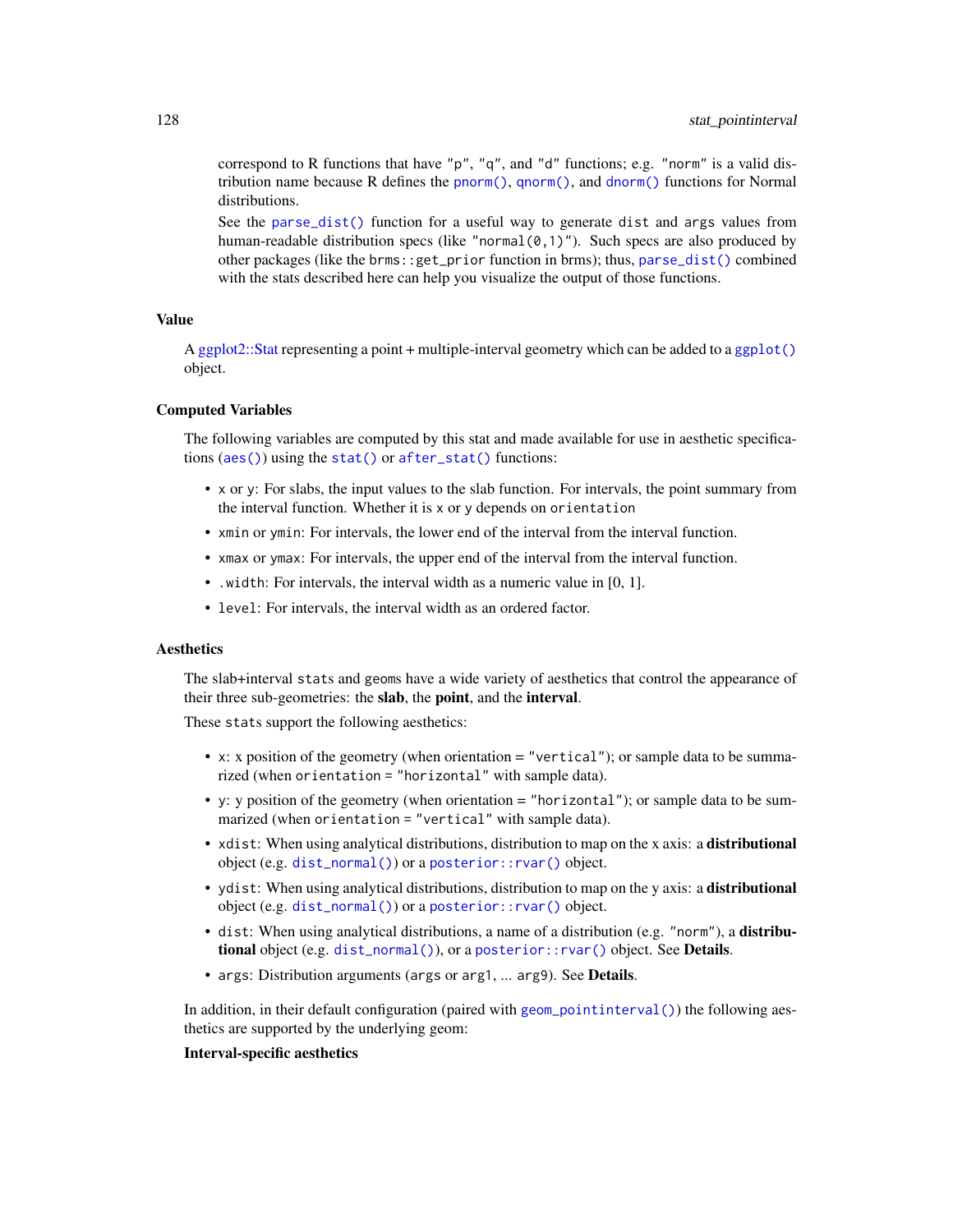## stat\_pointinterval 129

- xmin: Left end of the interval sub-geometry (if orientation = "horizontal").
- xmax: Right end of the interval sub-geometry (if orientation = "horizontal").
- ymin: Lower end of the interval sub-geometry (if orientation = "vertical").
- ymax: Upper end of the interval sub-geometry (if orientation = "vertical").

#### Point-specific aesthetics

• shape: Shape type used to draw the **point** sub-geometry.

# Color aesthetics

- colour: (or color) The color of the **interval** and **point** sub-geometries. Use the slab<sub>color</sub>, interval\_color, or point\_color aesthetics (below) to set sub-geometry colors separately.
- fill: The fill color of the **slab** and **point** sub-geometries. Use the slab fill or point fill aesthetics (below) to set sub-geometry colors separately.
- alpha: The opacity of the slab, interval, and point sub-geometries. Use the slab\_alpha, interval\_alpha, or point\_alpha aesthetics (below) to set sub-geometry colors separately.
- colour\_ramp: (or color\_ramp) A secondary scale that modifies the color scale to "ramp" to another color. See [scale\\_colour\\_ramp\(\)](#page-62-0) for examples.
- fill\_ramp: A secondary scale that modifies the fill scale to "ramp" to another color. See [scale\\_fill\\_ramp\(\)](#page-62-1) for examples.

## Line aesthetics

- size: Width of the outline around the **slab** (if visible). Also determines the width of the line used to draw the **interval** and the size of the **point**, but raw size values are transformed according to the interval\_size\_domain, interval\_size\_range, and fatten\_point parameters of the geom (see above). Use the slab\_size, interval\_size, or point\_size aesthetics (below) to set sub-geometry line widths separately (note that when size is set directly using the override aesthetics, interval and point sizes are not affected by interval\_size\_domain, interval\_size\_range, and fatten\_point).
- stroke: Width of the outline around the point sub-geometry.
- linetype: Type of line (e.g., "solid", "dashed", etc) used to draw the interval and the outline of the slab (if it is visible). Use the slab\_linetype or interval\_linetype aesthetics (below) to set sub-geometry line types separately.

## Interval-specific color/line override aesthetics

- interval\_colour: (or interval\_color) Override for colour/color: the color of the interval.
- interval\_alpha: Override for alpha: the opacity of the interval.
- interval\_size: Override for size: the line width of the interval.
- interval\_linetype: Override for linetype: the line type of the interval.

# Point-specific color/line override aesthetics

• point\_fill: Override for fill: the fill color of the point.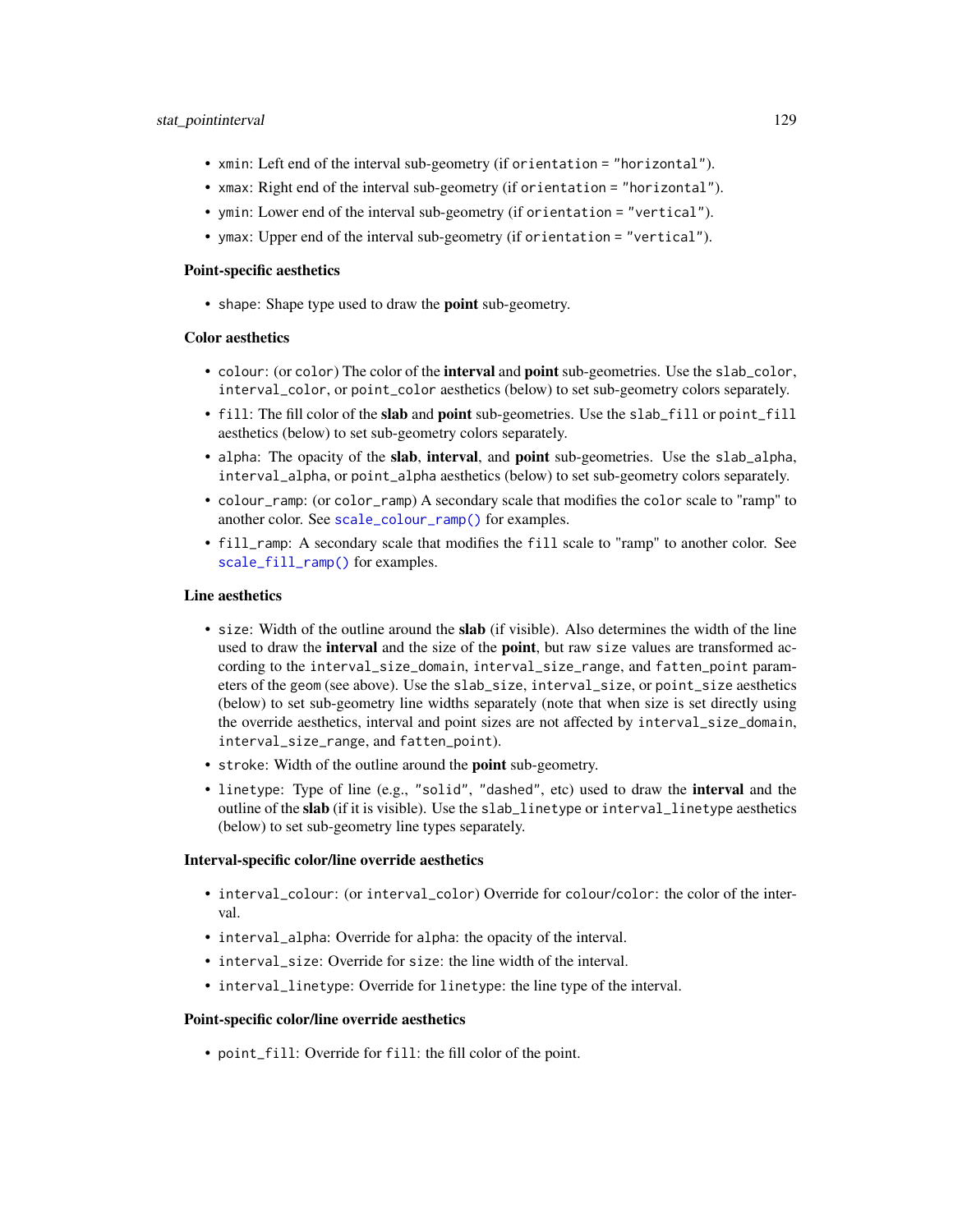- point\_colour: (or point\_color) Override for colour/color: the outline color of the point.
- point\_alpha: Override for alpha: the opacity of the point.
- point\_size: Override for size: the size of the point.

Other aesthetics (these work as in standard geoms)

- width
- height
- group

See examples of some of these aesthetics in action in vignette("slabinterval"). Learn more about the sub-geom override aesthetics (like interval\_color) in the [scales](#page-57-0) documentation. Learn more about basic ggplot aesthetics in vignette("ggplot2-specs").

#### See Also

See [geom\\_pointinterval\(\)](#page-27-0) for the geom underlying this stat. See [stat\\_slabinterval\(\)](#page-141-0) for the stat this shortcut is based on.

Other slabinterval stats: [stat\\_ccdfinterval\(](#page-64-0)), [stat\\_cdfinterval\(](#page-72-0)), [stat\\_eye\(](#page-81-0)), [stat\\_gradientinterval\(](#page-89-0)), [stat\\_halfeye\(](#page-97-0)), [stat\\_histinterval\(](#page-105-0)), [stat\\_interval\(](#page-114-0)), [stat\\_slab\(](#page-134-0))

## Examples

```
library(dplyr)
library(ggplot2)
library(distributional)
theme_set(theme_ggdist())
# ON SAMPLE DATA
set.seed(1234)
df = data.frame(group = c("a", "b", "c"),value = rnorm(1500, mean = c(5, 7, 9), sd = c(1, 1.5, 1)))
df %>%
 ggplot(aes(x = value, y = group)) +stat_pointinterval()
# ON ANALYTICAL DISTRIBUTIONS
dist_d f = data frame(group = c("a", "b", "c"),
 mean = c(5, 7, 8),sd = c(1, 1.5, 1))
# Vectorized distribution types, like distributional::dist_normal()
# and posterior::rvar(), can be used with the 'xdist' / 'ydist' aesthetics
dist_df %>%
 ggplot(aes(y = group, xdist = dist\_normal(mean, sd))) +stat_pointinterval()
```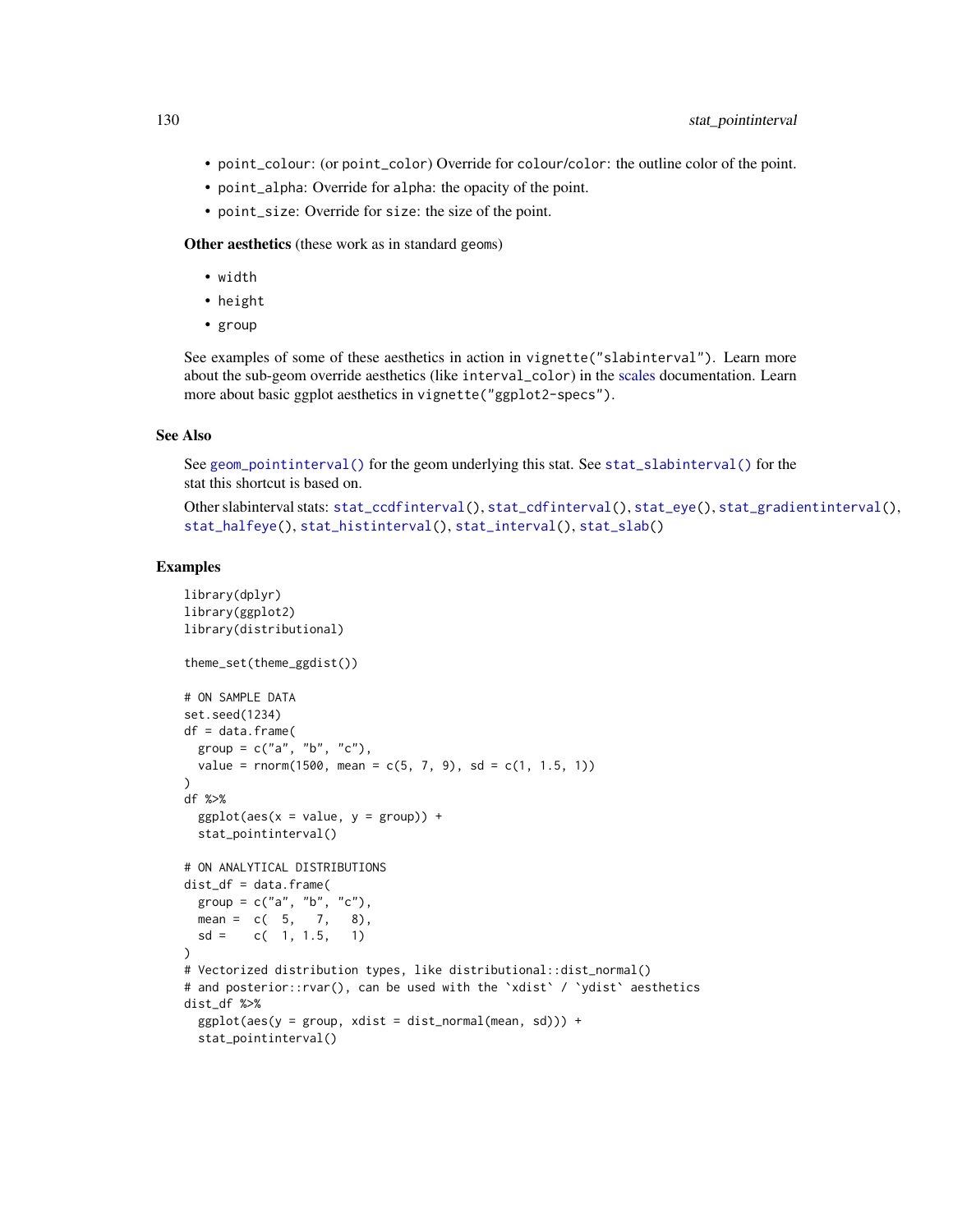<span id="page-130-0"></span>

# Description

A combination of [stat\\_slabinterval\(\)](#page-141-0) and [geom\\_lineribbon\(\)](#page-24-0) with sensible defaults for making multiple-ribbon plots. While [geom\\_lineribbon\(\)](#page-24-0) is intended for use on data frames that have already been summarized using a [point\\_interval\(\)](#page-50-0) function, [stat\\_ribbon\(\)](#page-130-0) is intended for use directly on data frames of draws or of analytical distributions, and will perform the summarization using a [point\\_interval\(\)](#page-50-0) function.

Roughly equivalent to:

```
stat_lineribbon(
   \text{aes}(\text{colour} = \text{stat}(I(\text{NA}))))
```
# Usage

```
stat_ribbon(
  mapping = NULL,
  data = NULL,geom = "lineribbon",
  position = "identity",
  ...,
  .width = c(0.5, 0.8, 0.95),point_interval = "median_qi",
  orientation = NA,
  na.rm = FALSE,
  show.legend = NA,
  inherit.aes = TRUE
)
```
# Arguments

| mapping | Set of aesthetic mappings created by aes () or aes (). If specified and inherit. aes<br>$=$ TRUE (the default), it is combined with the default mapping at the top level of<br>the plot. You must supply mapping if there is no plot mapping. |
|---------|-----------------------------------------------------------------------------------------------------------------------------------------------------------------------------------------------------------------------------------------------|
| data    | The data to be displayed in this layer. There are three options:                                                                                                                                                                              |
|         | If NULL, the default, the data is inherited from the plot data as specified in the<br>call to $ggplot()$ .                                                                                                                                    |
|         | A data, frame, or other object, will override the plot data. All objects will be<br>fortified to produce a data frame. See for $\text{trify}()$ for which variables will be<br>created.                                                       |
|         | A function will be called with a single argument, the plot data. The return<br>value must be a data. frame, and will be used as the layer data. A function<br>can be created from a formula (e.g. $\sim$ head(.x, 10)).                       |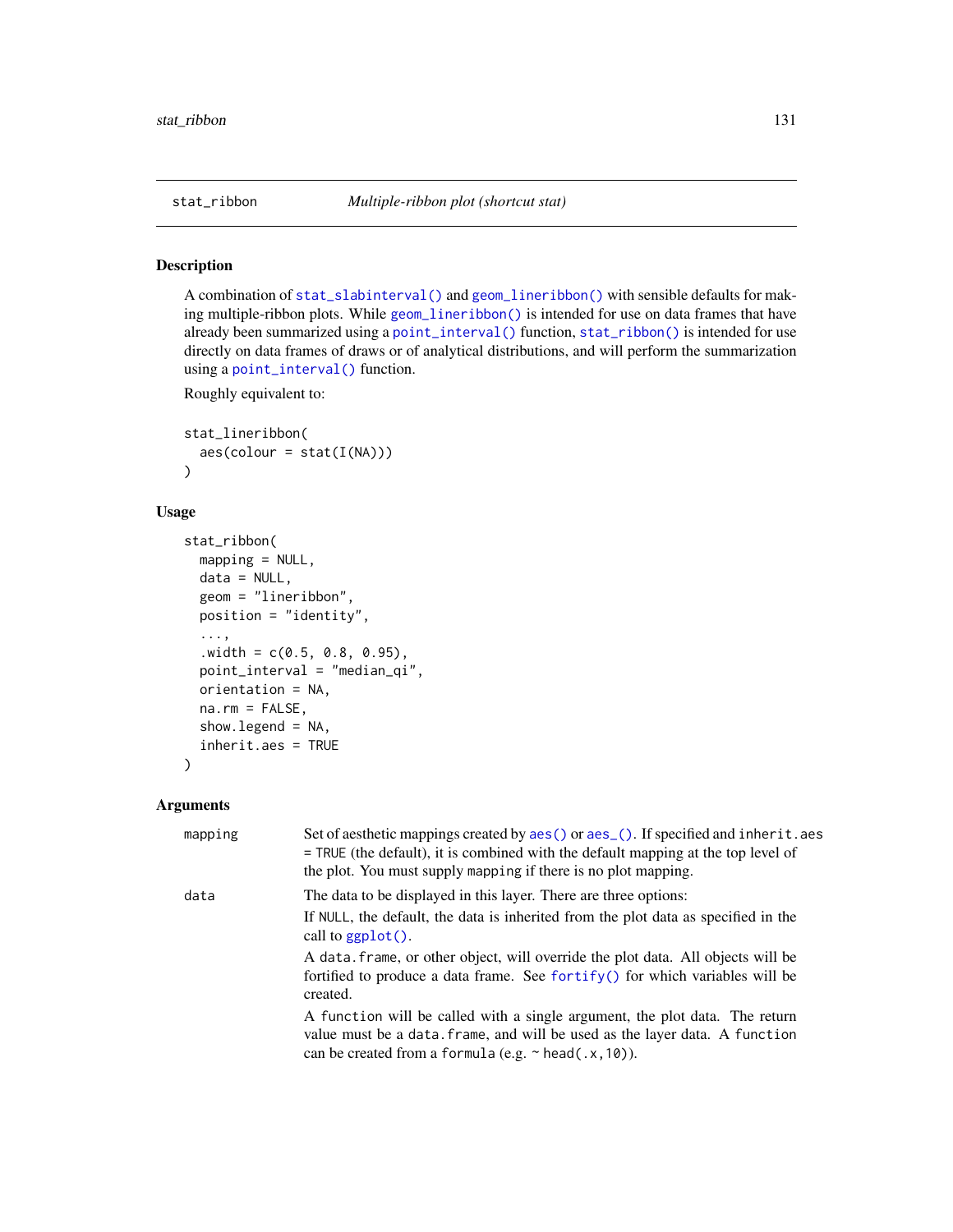| geom           | Use to override the default connection between stat_ribbon() and geom_lineribbon()                                                                                                                                                                                                                                                                                                                                                                                                                                                                                                                                                                                                                                              |
|----------------|---------------------------------------------------------------------------------------------------------------------------------------------------------------------------------------------------------------------------------------------------------------------------------------------------------------------------------------------------------------------------------------------------------------------------------------------------------------------------------------------------------------------------------------------------------------------------------------------------------------------------------------------------------------------------------------------------------------------------------|
| position       | Position adjustment, either as a string, or the result of a call to a position adjust-<br>ment function. Setting this equal to "dodge" (position_dodge()) or "dodgejust"<br>(position_dodgejust()) can be useful if you have overlapping geometries.                                                                                                                                                                                                                                                                                                                                                                                                                                                                            |
|                | Other arguments passed to layer(). These are often aesthetics, used to set<br>an aesthetic to a fixed value, like colour = "red" or size = $3$ (see Aesthetics,<br>below). They may also be parameters to the paired geom/stat. When paired with<br>the default geom, geom_lineribbon(), these include:                                                                                                                                                                                                                                                                                                                                                                                                                         |
|                | step Should the line/ribbon be drawn as a step function? One of:                                                                                                                                                                                                                                                                                                                                                                                                                                                                                                                                                                                                                                                                |
|                | • FALSE (default): do not draw as a step function.                                                                                                                                                                                                                                                                                                                                                                                                                                                                                                                                                                                                                                                                              |
|                | • "mid" (or TRUE): draw steps midway between adjacent x values.                                                                                                                                                                                                                                                                                                                                                                                                                                                                                                                                                                                                                                                                 |
|                | • "hv": draw horizontal-then-vertical steps.                                                                                                                                                                                                                                                                                                                                                                                                                                                                                                                                                                                                                                                                                    |
|                | • "vh": draw as vertical-then-horizontal steps.                                                                                                                                                                                                                                                                                                                                                                                                                                                                                                                                                                                                                                                                                 |
|                | TRUE is an alias for "mid" because for a step function with ribbons, "mid"<br>is probably what you want (for the other two step approaches the ribbons at<br>either the very first or very last x value will not be visible).                                                                                                                                                                                                                                                                                                                                                                                                                                                                                                   |
| .width         | The .width argument passed to point_interval: a vector of probabilities to<br>use that determine the widths of the resulting intervals. If multiple probabilities<br>are provided, multiple intervals per group are generated, each with a different<br>probability interval (and value of the corresponding .width and level gener-<br>ated variables).                                                                                                                                                                                                                                                                                                                                                                        |
| point_interval | A function from the point_interval() family (e.g., median_qi, mean_qi,<br>mode_hdi, etc), or a string giving the name of a function from that family (e.g.,<br>"median_qi", "mean_qi", "mode_hdi", etc; if a string, the caller's environment<br>is searched for the function, followed by the <b>ggdist</b> environment). This function<br>determines the point summary (typically mean, median, or mode) and interval<br>type (quantile interval, qi; highest-density interval, hdi; or highest-density con-<br>tinuous interval, hdci). Output will be converted to the appropriate x- or y-based<br>aesthetics depending on the value of orientation. See the point_interval()<br>family of functions for more information. |
| orientation    | Whether this geom is drawn horizontally or vertically. One of:                                                                                                                                                                                                                                                                                                                                                                                                                                                                                                                                                                                                                                                                  |
|                | • NA (default): automatically detect the orientation based on how the aesthet-<br>ics are assigned. Automatic detection works most of the time.                                                                                                                                                                                                                                                                                                                                                                                                                                                                                                                                                                                 |
|                | • "horizontal" (or "y"): draw horizontally, using the y aesthetic to identify<br>different groups. For each group, uses the x, xmin, xmax, and thickness<br>aesthetics to draw points, intervals, and slabs.                                                                                                                                                                                                                                                                                                                                                                                                                                                                                                                    |
|                | • "vertical" (or "x"): draw vertically, using the x aesthetic to identify dif-<br>ferent groups. For each group, uses the y, ymin, ymax, and thickness<br>aesthetics to draw points, intervals, and slabs.                                                                                                                                                                                                                                                                                                                                                                                                                                                                                                                      |
|                | For compatibility with the base ggplot naming scheme for orientation, "x"<br>can be used as an alias for "vertical" and "y" as an alias for "horizontal"<br>(tidybayes had an orientation parameter before base ggplot did, hence the<br>discrepancy).                                                                                                                                                                                                                                                                                                                                                                                                                                                                          |
| na.rm          | If FALSE, the default, missing values are removed with a warning. If TRUE,<br>missing values are silently removed.                                                                                                                                                                                                                                                                                                                                                                                                                                                                                                                                                                                                              |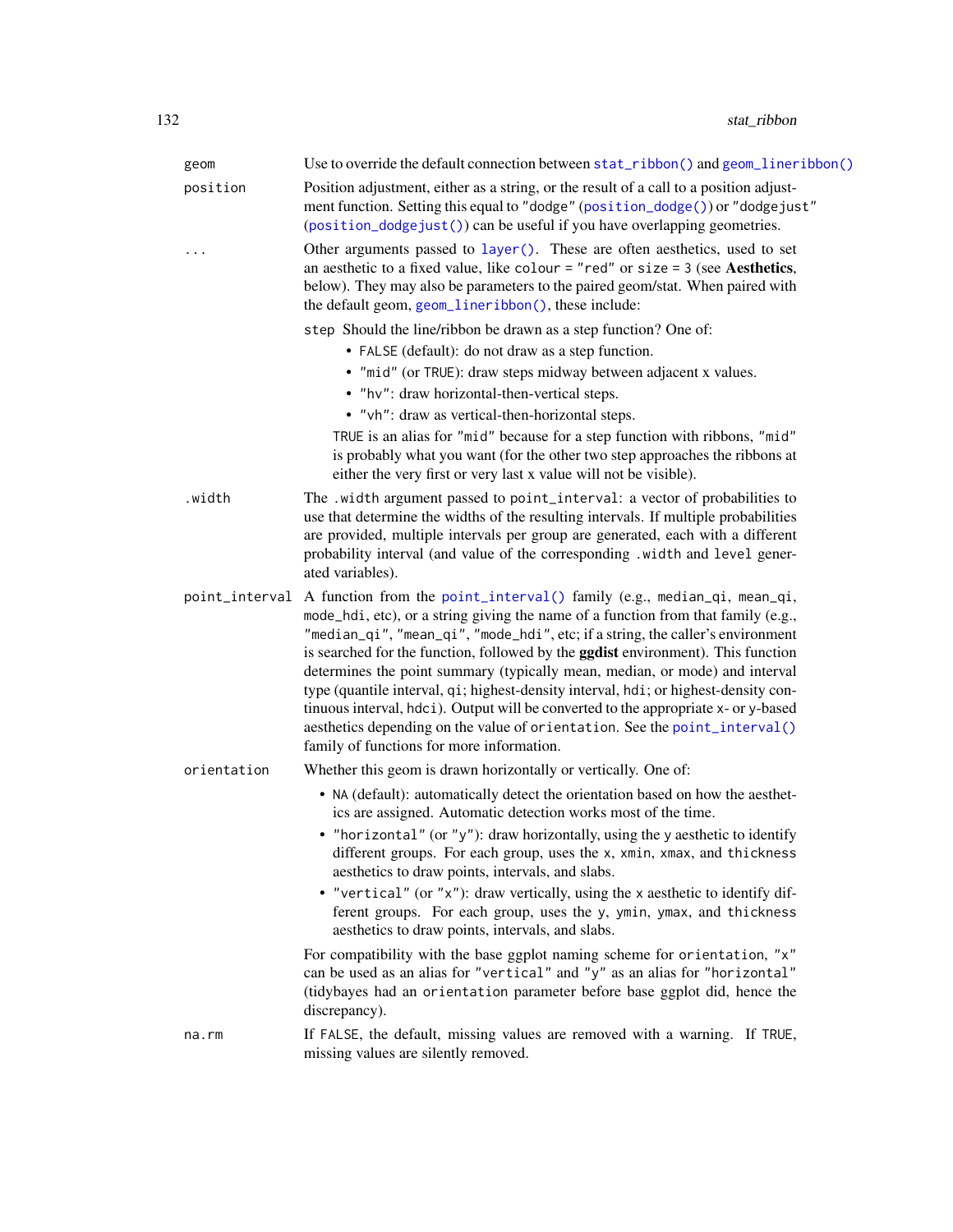| show.legend | Should this layer be included in the legends? NA, the default, includes if any<br>aesthetics are mapped. FALSE never includes, and TRUE always includes.                                                                                              |
|-------------|-------------------------------------------------------------------------------------------------------------------------------------------------------------------------------------------------------------------------------------------------------|
| inherit.aes | If FALSE, overrides the default aesthetics, rather than combining with them.<br>This is most useful for helper functions that define both data and aesthetics and<br>shouldn't inherit behaviour from the default plot specification, e.g. borders(). |

#### Details

To visualize sample data, such as a data distribution, samples from a bootstrap distribution, or a Bayesian posterior, you can supply samples to the x or y aesthetic.

To visualize analytical distributions, you can use the xdist or ydist aesthetic. For historical reasons, you can also use dist to specify the distribution, though this is not recommended as it does not work as well with orientation detection. These aesthetics can be used as follows:

- xdist, ydist, and dist can be any distribution object from the [distributional](https://pkg.mitchelloharawild.com/distributional/) package ([dist\\_normal\(\)](#page-0-0), [dist\\_beta\(\)](#page-0-0), etc) or can be a [posterior::rvar\(\)](#page-0-0) object. Since these functions are vectorized, other columns can be passed directly to them in an [aes\(\)](#page-0-0) specification; e.g. aes(dist = dist\_normal(mu,sigma)) will work if mu and sigma are columns in the input data frame.
- dist can be a character vector giving the distribution name. Then the arg1, ... arg9 aesthetics (or args as a list column) specify distribution arguments. Distribution names should correspond to R functions that have "p", "q", and "d" functions; e.g. "norm" is a valid distribution name because R defines the [pnorm\(\)](#page-0-0), [qnorm\(\)](#page-0-0), and [dnorm\(\)](#page-0-0) functions for Normal distributions.

See the [parse\\_dist\(\)](#page-48-0) function for a useful way to generate dist and args values from human-readable distribution specs (like "normal $(0,1)$ "). Such specs are also produced by other packages (like the brms::get\_prior function in brms); thus, [parse\\_dist\(\)](#page-48-0) combined with the stats described here can help you visualize the output of those functions.

# Value

A [ggplot2::Stat](#page-0-0) representing a multiple-ribbon geometry which can be added to a [ggplot\(\)](#page-0-0) object.

# Computed Variables

The following variables are computed by this stat and made available for use in aesthetic specifications ([aes\(\)](#page-0-0)) using the [stat\(\)](#page-0-0) or [after\\_stat\(\)](#page-0-0) functions:

- x or y: For slabs, the input values to the slab function. For intervals, the point summary from the interval function. Whether it is x or y depends on orientation
- xmin or ymin: For intervals, the lower end of the interval from the interval function.
- xmax or ymax: For intervals, the upper end of the interval from the interval function.
- .width: For intervals, the interval width as a numeric value in [0, 1].
- level: For intervals, the interval width as an ordered factor.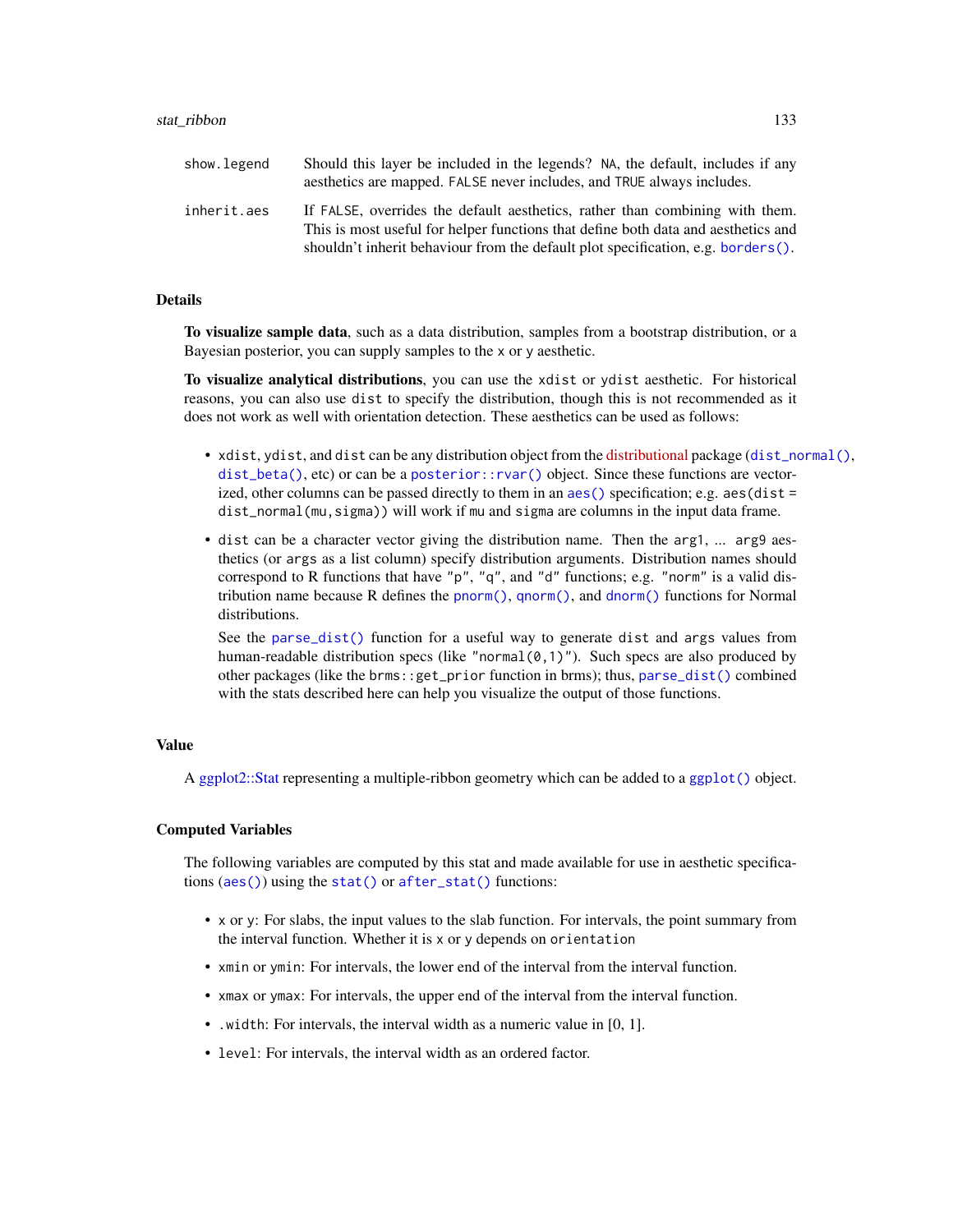# **Aesthetics**

The line+ribbon stats and geoms have a wide variety of aesthetics that control the appearance of their two sub-geometries: the line and the ribbon.

These stats support the following aesthetics:

- x: x position of the geometry (when orientation = "vertical"); or sample data to be summarized (when orientation = "horizontal" with sample data).
- y: y position of the geometry (when orientation  $=$  "horizontal"); or sample data to be summarized (when orientation = "vertical" with sample data).
- xdist: When using analytical distributions, distribution to map on the x axis: a distributional object (e.g. [dist\\_normal\(\)](#page-0-0)) or a [posterior::rvar\(\)](#page-0-0) object.
- ydist: When using analytical distributions, distribution to map on the y axis: a distributional object (e.g. [dist\\_normal\(\)](#page-0-0)) or a [posterior::rvar\(\)](#page-0-0) object.
- dist: When using analytical distributions, a name of a distribution (e.g. "norm"), a distributional object (e.g. [dist\\_normal\(\)](#page-0-0)), or a [posterior::rvar\(\)](#page-0-0) object. See Details.
- args: Distribution arguments (args or arg1, ... arg9). See Details.

In addition, in their default configuration (paired with [geom\\_lineribbon\(\)](#page-24-0)) the following aesthetics are supported by the underlying geom:

## Ribbon-specific aesthetics

- xmin: Left edge of the ribbon sub-geometry (if orientation = "horizontal").
- xmax: Right edge of the ribbon sub-geometry (if orientation = "horizontal").
- ymin: Lower edge of the ribbon sub-geometry (if orientation = "vertical").
- ymax: Upper edge of the ribbon sub-geometry (if orientation = "vertical").

## Color aesthetics

- colour: (or color) The color of the line sub-geometry.
- fill: The fill color of the **ribbon** sub-geometry.
- alpha: The opacity of the line and ribbon sub-geometries.
- fill\_ramp: A secondary scale that modifies the fill scale to "ramp" to another color. See [scale\\_fill\\_ramp\(\)](#page-62-1) for examples.

Other aesthetics (these work as in standard geoms)

• group

See examples of some of these aesthetics in action in vignette("lineribbon"). Learn more about the sub-geom override aesthetics (like interval\_color) in the [scales](#page-57-0) documentation. Learn more about basic ggplot aesthetics in vignette("ggplot2-specs").

# See Also

See [geom\\_lineribbon\(\)](#page-24-0) for the geom underlying this stat. Other lineribbon stats: [stat\\_lineribbon\(](#page-119-0))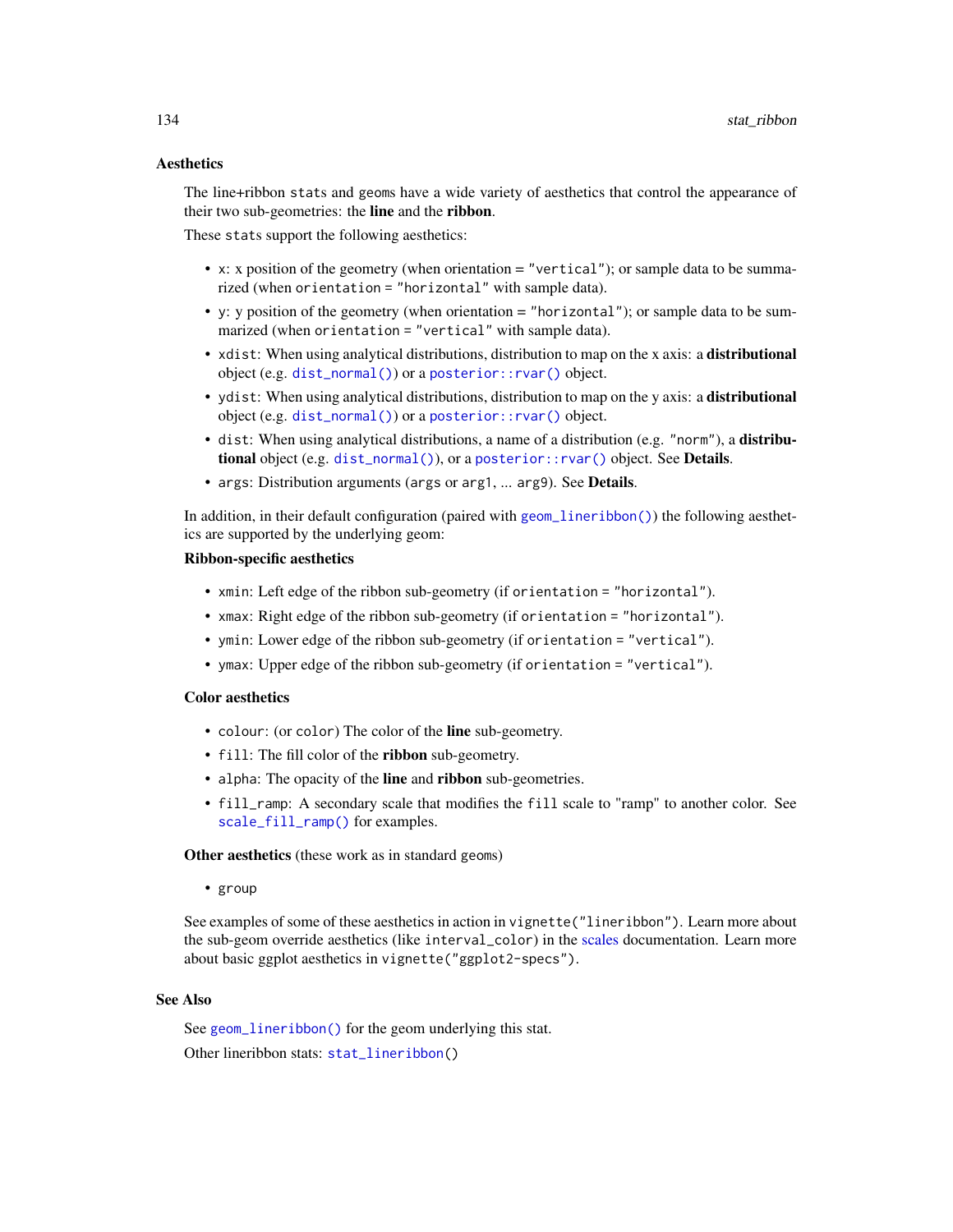#### stat\_slab 135

# Examples

```
library(dplyr)
library(ggplot2)
library(distributional)
theme_set(theme_ggdist())
# ON SAMPLE DATA
tibble(x = 1:10) %group_by_all() %>%
  do(tibble(y = rnorm(100, .$x))) %>%
  ggplot(aes(x = x, y = y)) +stat_ribbon() +
  scale_fill_brewer()
# ON ANALYTICAL DISTRIBUTIONS
# Vectorized distribution types, like distributional::dist_normal()
# and posterior::rvar(), can be used with the 'xdist' / 'ydist' aesthetics
tibble(
  x = 1:10,
  sd = seq(1, 3, length.out = 10)) %>%
  ggplot(aes(x = x, ydist = dist\_normal(x, sd))) +stat_ribbon() +
  scale_fill_brewer()
```
<span id="page-134-0"></span>stat\_slab *Slab (ridge) plot (shortcut stat)*

## Description

Shortcut version of [stat\\_slabinterval\(\)](#page-141-0) with [geom\\_slab\(\)](#page-32-0) for creating slab (ridge) plots. Roughly equivalent to:

```
stat_slabinterval(
  aes(size = NULL),
 geom = "slab",show.legend = NA
)
```
# Usage

```
stat_slab(
 mapping = NULL,
  data = NULL,
  geom = "slab",position = "identity",
  ...,
```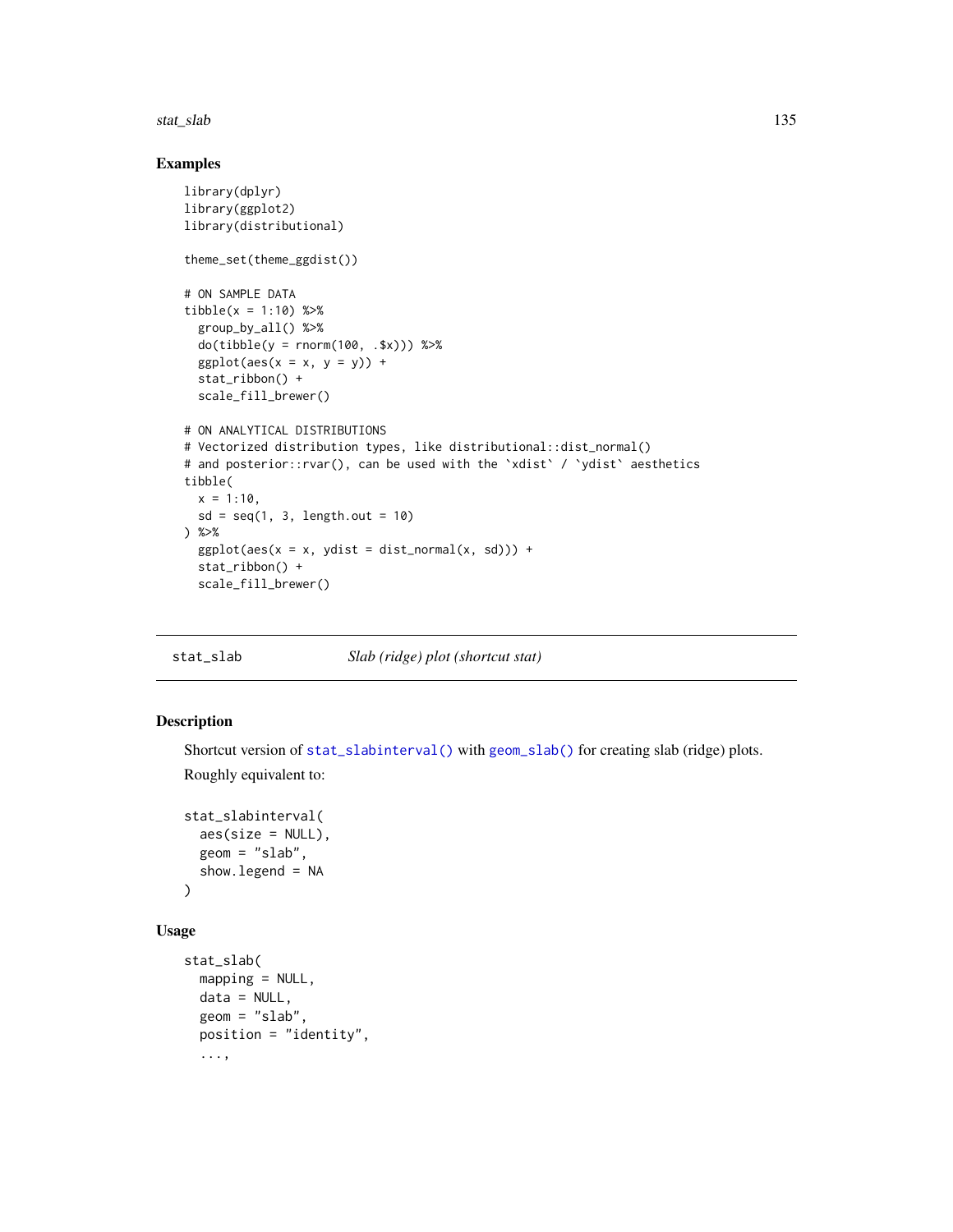```
slab_type = "pdf",
plimits = c(NA, NA),
adjust = 1,trim = TRUE,expand = FALSE,
breaks = "Sturges",
outline_bars = FALSE,
limits = NULL,
n = 501,orientation = NA,
na.rm = FALSE,
show.legend = NA,
inherit.aes = TRUE
```
# Arguments

)

| mapping  | Set of aesthetic mappings created by aes() or aes_(). If specified and inherit.aes<br>= TRUE (the default), it is combined with the default mapping at the top level of<br>the plot. You must supply mapping if there is no plot mapping.                                                                                                                      |
|----------|----------------------------------------------------------------------------------------------------------------------------------------------------------------------------------------------------------------------------------------------------------------------------------------------------------------------------------------------------------------|
| data     | The data to be displayed in this layer. There are three options:<br>If NULL, the default, the data is inherited from the plot data as specified in the<br>call to $ggplot()$ .<br>A data. frame, or other object, will override the plot data. All objects will be<br>fortified to produce a data frame. See fortify() for which variables will be<br>created. |
|          | A function will be called with a single argument, the plot data. The return<br>value must be a data. frame, and will be used as the layer data. A function<br>can be created from a formula (e.g. $\sim$ head(.x, 10)).                                                                                                                                        |
| geom     | Use to override the default connection between stat_slab() and geom_slab()                                                                                                                                                                                                                                                                                     |
| position | Position adjustment, either as a string, or the result of a call to a position adjust-<br>ment function. Setting this equal to "dodge" (position_dodge()) or "dodgejust"<br>(position_dodgejust()) can be useful if you have overlapping geometries.                                                                                                           |
| .        | Other arguments passed to layer(). These are often aesthetics, used to set<br>an aesthetic to a fixed value, like colour = "red" or size = $3$ (see Aesthetics,<br>below). They may also be parameters to the paired geom/stat. When paired with<br>the default geom, geom_slab(), these include:                                                              |
|          | normalize How to normalize heights of functions input to the thickness aes-<br>thetic. One of:                                                                                                                                                                                                                                                                 |
|          | • "all": normalize so that the maximum height across all data is 1.<br>• "panels": normalize within panels so that the maximum height in each<br>panel is 1.                                                                                                                                                                                                   |
|          | • "xy": normalize within the x/y axis opposite the orientation of this<br>geom so that the maximum height at each value of the opposite axis is<br>$\mathbf{1}$ .                                                                                                                                                                                              |
|          | • "groups": normalize within values of the opposite axis and within<br>each group so that the maximum height in each group is 1.                                                                                                                                                                                                                               |
|          |                                                                                                                                                                                                                                                                                                                                                                |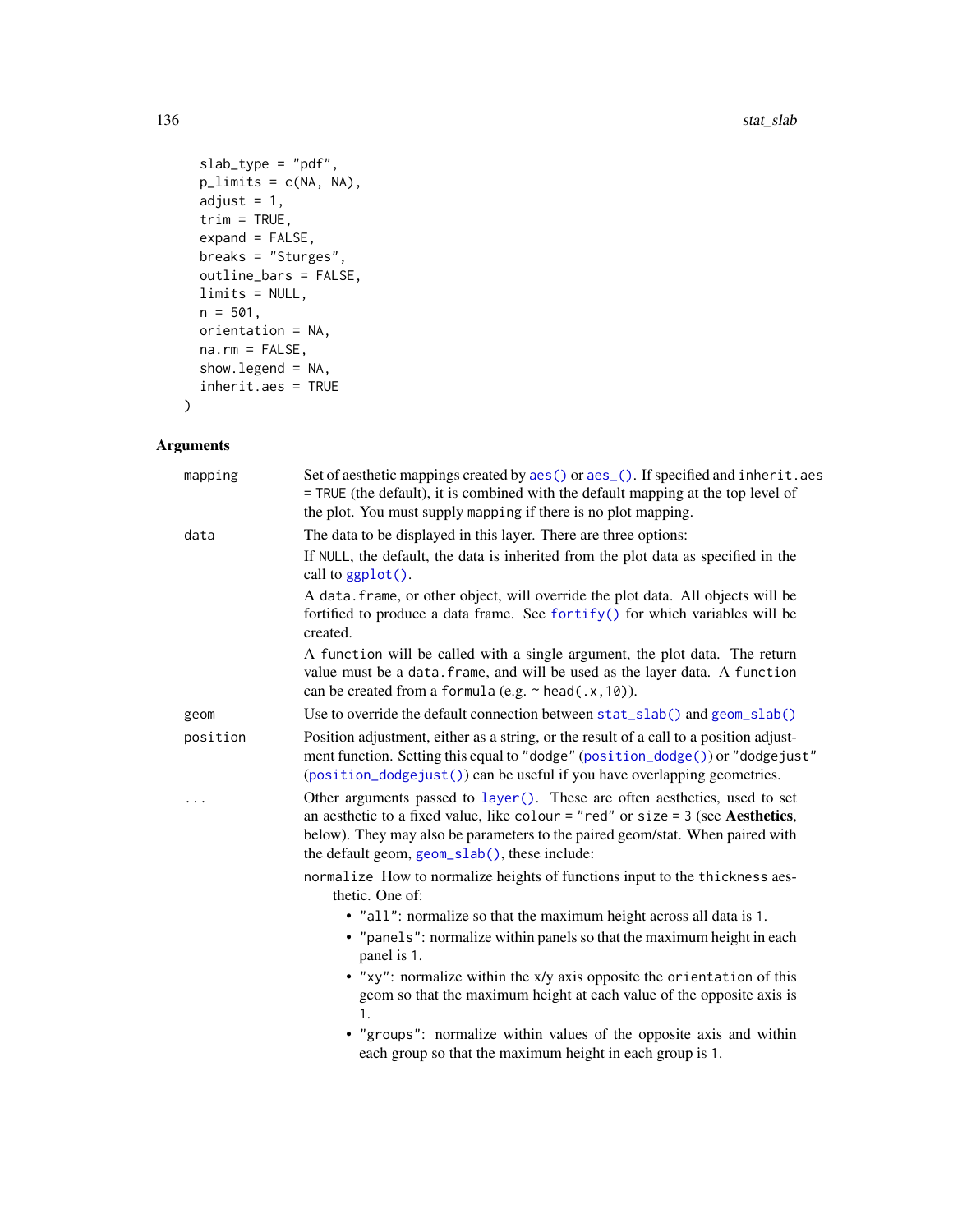- "none": values are taken as is with no normalization (this should probably only be used with functions whose values are in [0,1], such as CDFs).
- fill\_type What type of fill to use when the fill color or alpha varies within a slab. One of:
	- "segments": breaks up the slab geometry into segments for each unique combination of fill color and alpha value. This approach is supported by all graphics devices and works well for sharp cutoff values, but can give ugly results if a large number of unique fill colors are being used (as in gradients, like in [stat\\_gradientinterval\(\)](#page-89-0)).
	- "gradient": a grid::linearGradient() is used to create a smooth gradient fill. This works well for large numbers of unique fill colors, but requires  $R \geq 4.1$  and is not yet supported on all graphics devices. As of this writing, the png() graphics device with type = "cairo", the svg() device, the pdf() device, and the ragg::agg\_png() devices are known to support this option. On  $R < 4.1$ , this option will fall back to fill\_type = "segment" with a message.
	- "auto": attempts to use fill\_type = "gradient" if support for it can be auto-detected. On  $R \ge 4.2$ , support for gradients can be autodetected on some graphics devices; if support is not detected, this option will fall back to fill\_type = "segments" (in case of a false negative, fill\_type = "gradient" can be set explicitly). On R < 4.2, support for gradients cannot be auto-detected, so this will always fall back to fill\_type = "segments", in which case you can set fill\_type = "gradient" explicitly if you are using a graphics device that support gradients.
- slab\_type The type of slab function to calculate: probability density (or mass) function ("pdf"), cumulative distribution function ("cdf"), or complementary CDF ("ccdf").
- p\_limits Probability limits (as a vector of size 2) used to determine the lower and upper limits of the slab. E.g., if this is  $c(.001, .999)$ , then a slab is drawn for the distribution from the quantile at  $p = 0.001$  to the quantile at  $p = 0.999$ . If the lower (respectively upper) limit is NA, then the lower (upper) limit will be the minimum (maximum) of the distribution's support if it is finite, and 0.001 (0.999) if it is not finite. E.g., if p\_limits is c(NA,NA) on a gamma distribution the effective value of  $p$ <sup>limits</sup> would be  $c(0, .999)$  since the gamma distribution is defined on (0, Inf); whereas on a normal distribution it would be equivalent to c(.001,.999) since the normal distribution is defined on (-Inf, Inf).
- adjust If slab\_type is "pdf", bandwidth for the density estimator for sample data is adjusted by multiplying it by this value. See [density\(\)](#page-0-0) for more information.
- trim For sample data, should the density estimate be trimmed to the range of the input data? Default TRUE.
- expand For sample data, should the slab be expanded to the limits of the scale? Default FALSE.
- breaks If slab\_type is "histogram", the breaks parameter that is passed to [hist\(\)](#page-0-0) to determine where to put breaks in the histogram (for sample data).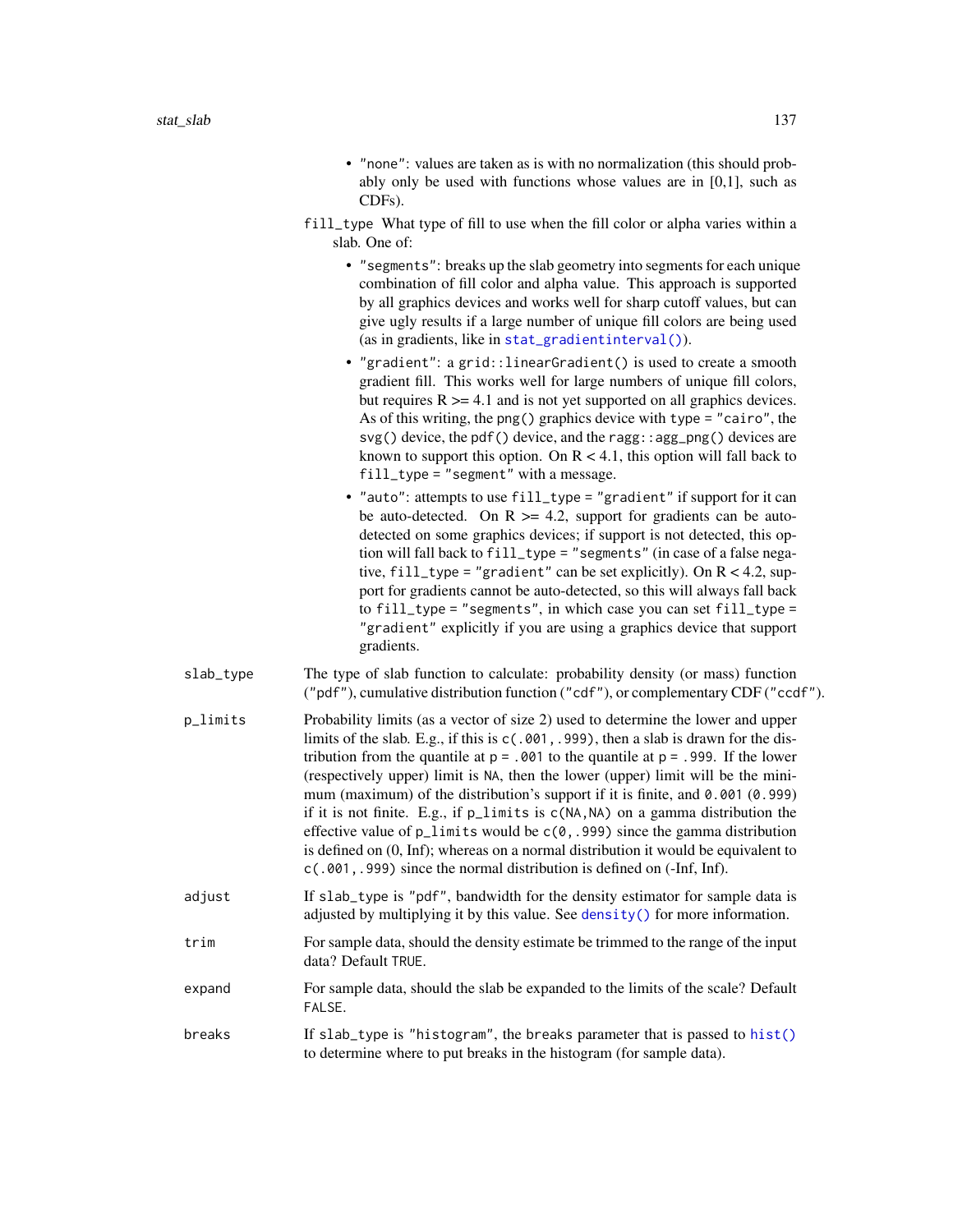| outline_bars | For sample data (if slab_type is "histogram") and for discrete analytical dis-<br>tributions (whose slabs are drawn as histograms), determines if outlines in be-<br>tween the bars are drawn when the slab_color aesthetic is used. If FALSE (the<br>default), the outline is drawn only along the tops of the bars; if TRUE, outlines in<br>between bars are also drawn.                                                                                                                                                                                                                             |
|--------------|--------------------------------------------------------------------------------------------------------------------------------------------------------------------------------------------------------------------------------------------------------------------------------------------------------------------------------------------------------------------------------------------------------------------------------------------------------------------------------------------------------------------------------------------------------------------------------------------------------|
| limits       | Manually-specified limits for the slab, as a vector of length two. These limits are<br>combined with those computed based on p_limits as well as the limits defined<br>by the scales of the plot to determine the limits used to draw the slab functions:<br>these limits specify the maximal limits; i.e., if specified, the limits will not be<br>wider than these (but may be narrower). Use NA to leave a limit alone; e.g.<br>$\text{limits} = c(0, NA)$ will ensure that the lower limit does not go below 0, but let<br>the upper limit be determined by either p_limits or the scale settings. |
| n            | Number of points at which to evaluate the function that defines the slab.                                                                                                                                                                                                                                                                                                                                                                                                                                                                                                                              |
| orientation  | Whether this geom is drawn horizontally or vertically. One of:                                                                                                                                                                                                                                                                                                                                                                                                                                                                                                                                         |
|              | • NA (default): automatically detect the orientation based on how the aesthet-<br>ics are assigned. Automatic detection works most of the time.<br>• "horizontal" (or "y"): draw horizontally, using the y aesthetic to identify<br>different groups. For each group, uses the x, xmin, xmax, and thickness<br>aesthetics to draw points, intervals, and slabs.<br>• "vertical" (or "x"): draw vertically, using the x aesthetic to identify dif-<br>ferent groups. For each group, uses the y, ymin, ymax, and thickness<br>aesthetics to draw points, intervals, and slabs.                          |
|              | For compatibility with the base ggplot naming scheme for orientation, "x"<br>can be used as an alias for "vertical" and "y" as an alias for "horizontal"<br>(tidybayes had an orientation parameter before base ggplot did, hence the<br>discrepancy).                                                                                                                                                                                                                                                                                                                                                 |
| na.rm        | If FALSE, the default, missing values are removed with a warning. If TRUE,<br>missing values are silently removed.                                                                                                                                                                                                                                                                                                                                                                                                                                                                                     |
| show.legend  | Should this layer be included in the legends? Default is $c$ (size = FALSE), unlike<br>most geoms, to match its common use cases. FALSE hides all legends, TRUE<br>shows all legends, and NA shows only those that are mapped (the default for<br>most geoms).                                                                                                                                                                                                                                                                                                                                         |
| inherit.aes  | If FALSE, overrides the default aesthetics, rather than combining with them.<br>This is most useful for helper functions that define both data and aesthetics and<br>shouldn't inherit behaviour from the default plot specification, e.g. borders().                                                                                                                                                                                                                                                                                                                                                  |

# Details

To visualize sample data, such as a data distribution, samples from a bootstrap distribution, or a Bayesian posterior, you can supply samples to the x or y aesthetic.

To visualize analytical distributions, you can use the xdist or ydist aesthetic. For historical reasons, you can also use dist to specify the distribution, though this is not recommended as it does not work as well with orientation detection. These aesthetics can be used as follows:

• xdist, ydist, and dist can be any distribution object from the [distributional](https://pkg.mitchelloharawild.com/distributional/) package ([dist\\_normal\(\)](#page-0-0), [dist\\_beta\(\)](#page-0-0), etc) or can be a [posterior::rvar\(\)](#page-0-0) object. Since these functions are vector-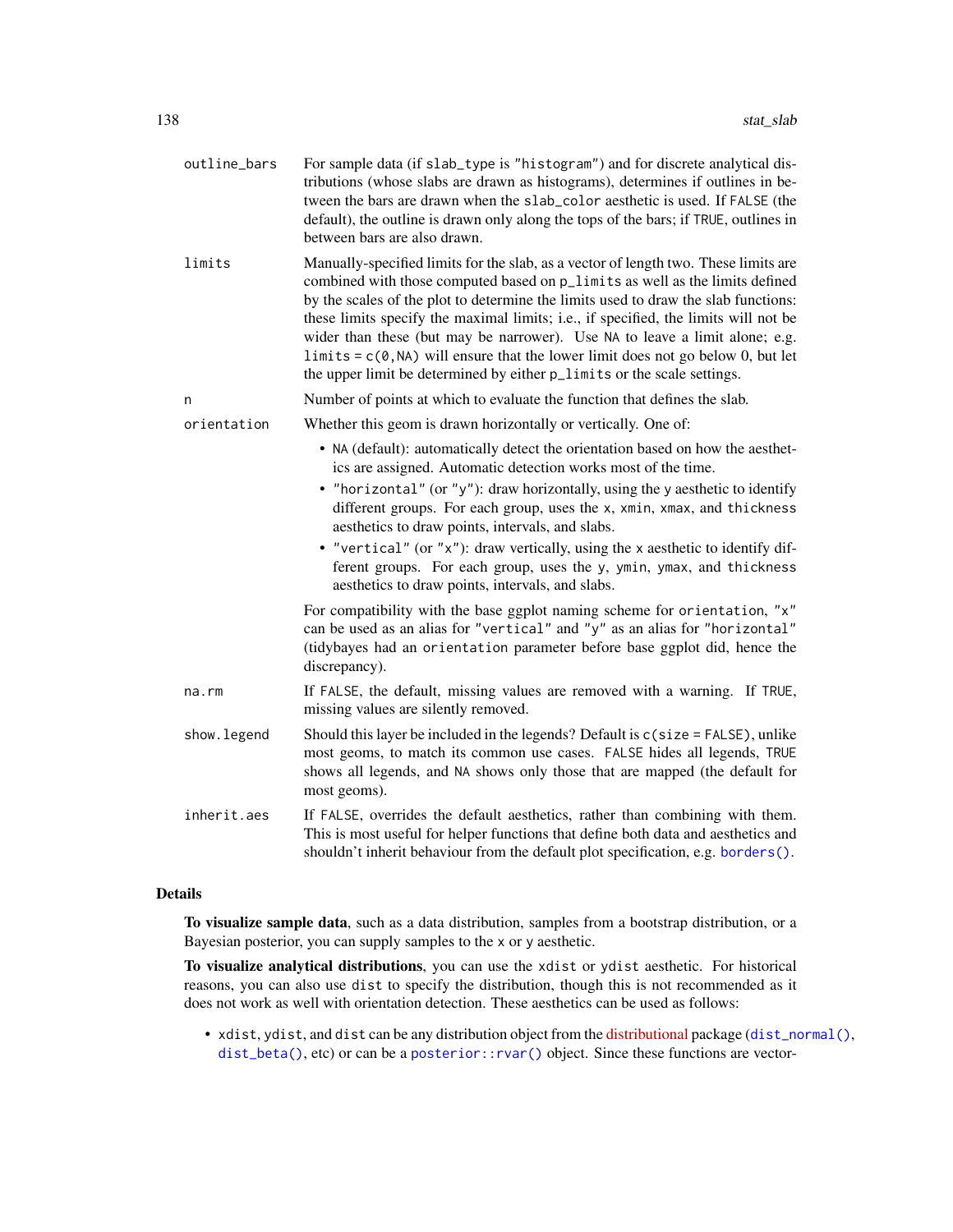ized, other columns can be passed directly to them in an aes () specification; e.g.  $a$ es(dist = dist\_normal(mu,sigma)) will work if mu and sigma are columns in the input data frame.

• dist can be a character vector giving the distribution name. Then the arg1, ... arg9 aesthetics (or args as a list column) specify distribution arguments. Distribution names should correspond to R functions that have "p", "q", and "d" functions; e.g. "norm" is a valid distribution name because R defines the [pnorm\(\)](#page-0-0), [qnorm\(\)](#page-0-0), and [dnorm\(\)](#page-0-0) functions for Normal distributions.

See the [parse\\_dist\(\)](#page-48-0) function for a useful way to generate dist and args values from human-readable distribution specs (like "normal $(0,1)$ "). Such specs are also produced by other packages (like the brms::get\_prior function in brms); thus, [parse\\_dist\(\)](#page-48-0) combined with the stats described here can help you visualize the output of those functions.

## Value

A [ggplot2::Stat](#page-0-0) representing a slab (ridge) geometry which can be added to a [ggplot\(\)](#page-0-0) object.

# Computed Variables

The following variables are computed by this stat and made available for use in aesthetic specifications ([aes\(\)](#page-0-0)) using the [stat\(\)](#page-0-0) or [after\\_stat\(\)](#page-0-0) functions:

- x or y: For slabs, the input values to the slab function. For intervals, the point summary from the interval function. Whether it is x or y depends on orientation
- xmin or ymin: For intervals, the lower end of the interval from the interval function.
- xmax or ymax: For intervals, the upper end of the interval from the interval function.
- .width: For intervals, the interval width as a numeric value in [0, 1].
- level: For intervals, the interval width as an ordered factor.
- f: For slabs, the output values from the slab function (such as the PDF, CDF, or CCDF), determined by slab\_type.
- pdf: For slabs, the probability density function.
- cdf: For slabs, the cumulative distribution function.
- n: For slabs, the number of data points summarized into that slab. If the slab was created from an analytical distribution via the xdist, ydist, or dist aesthetic, n will be Inf.

#### Aesthetics

The slab+interval stats and geoms have a wide variety of aesthetics that control the appearance of their three sub-geometries: the slab, the point, and the interval.

These stats support the following aesthetics:

- x: x position of the geometry (when orientation = "vertical"); or sample data to be summarized (when orientation = "horizontal" with sample data).
- y: y position of the geometry (when orientation = "horizontal"); or sample data to be summarized (when orientation = "vertical" with sample data).
- xdist: When using analytical distributions, distribution to map on the x axis: a distributional object (e.g. [dist\\_normal\(\)](#page-0-0)) or a [posterior::rvar\(\)](#page-0-0) object.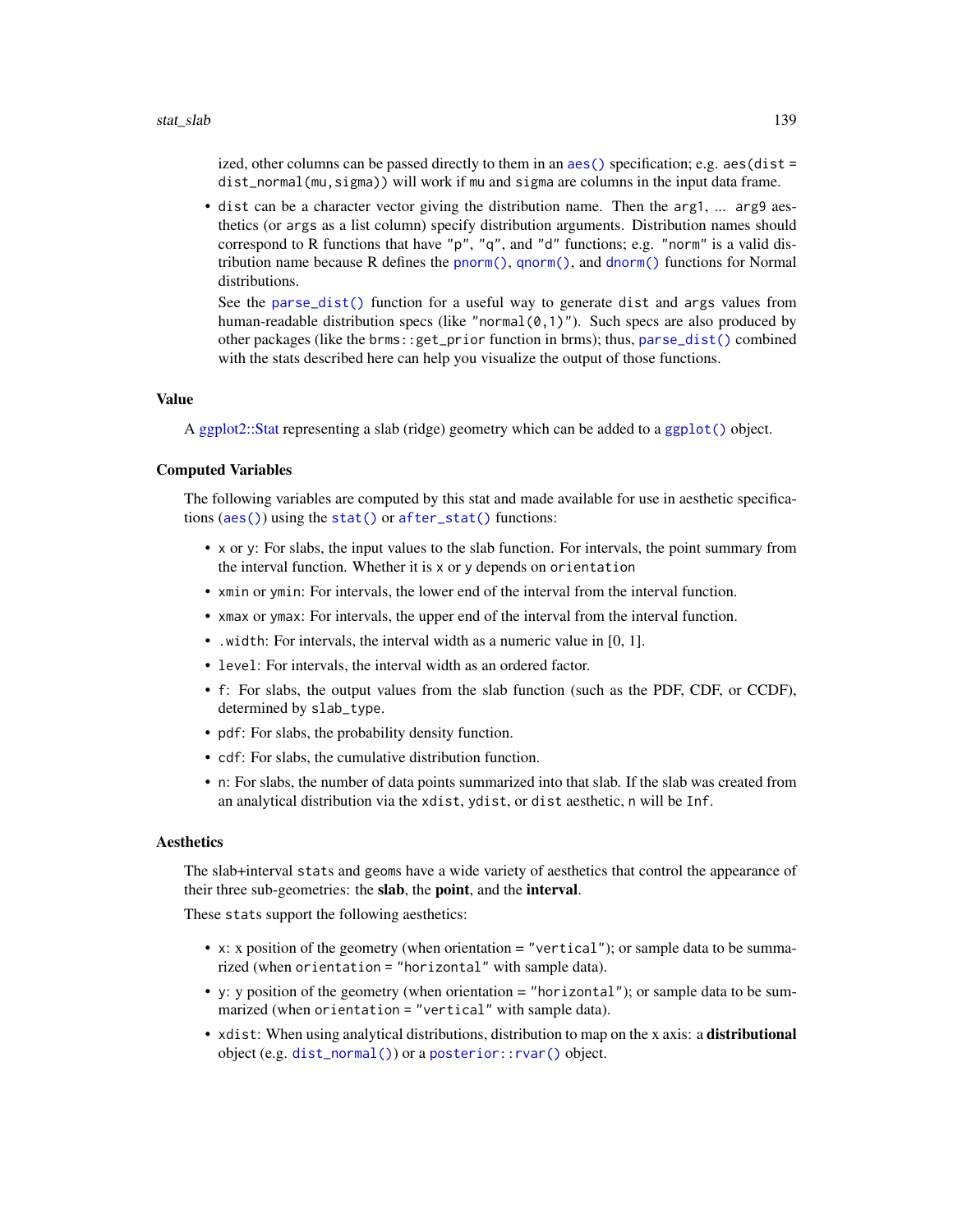- ydist: When using analytical distributions, distribution to map on the y axis: a distributional object (e.g. [dist\\_normal\(\)](#page-0-0)) or a [posterior::rvar\(\)](#page-0-0) object.
- dist: When using analytical distributions, a name of a distribution (e.g. "norm"), a distributional object (e.g. [dist\\_normal\(\)](#page-0-0)), or a [posterior::rvar\(\)](#page-0-0) object. See Details.
- args: Distribution arguments (args or arg1, ... arg9). See **Details**.

In addition, in their default configuration (paired with [geom\\_slab\(\)](#page-32-0)) the following aesthetics are supported by the underlying geom:

#### Slab-specific aesthetics

- thickness: The thickness of the slab at each x value (if orientation = "horizontal") or y value (if orientation = "vertical") of the slab.
- side: Which side to place the slab on. "topright", "top", and "right" are synonyms which cause the slab to be drawn on the top or the right depending on if orientation is "horizontal" or "vertical". "bottomleft", "bottom", and "left" are synonyms which cause the slab to be drawn on the bottom or the left depending on if orientation is "horizontal" or "vertical". "topleft" causes the slab to be drawn on the top or the left, and "bottomright" causes the slab to be drawn on the bottom or the right. "both" draws the slab mirrored on both sides (as in a violin plot).
- scale: What proportion of the region allocated to this geom to use to draw the slab. If scale = 1, slabs that use the maximum range will just touch each other. Default is 0.9 to leave some space.
- $\bullet$  justification: Justification of the interval relative to the slab, where  $\emptyset$  indicates bottom/left justification and 1 indicates top/right justification (depending on orientation). If justification is NULL (the default), then it is set automatically based on the value of side: when side is "top"/"right" justification is set to 0, when side is "bottom"/"left" justification is set to 1, and when side is "both" justification is set to 0.5.
- datatype: When using composite geoms directly without a stat (e.g. [geom\\_slabinterval\(\)](#page-37-0)), datatype is used to indicate which part of the geom a row in the data targets: rows with datatype = "slab" target the slab portion of the geometry and rows with datatype = "interval" target the interval portion of the geometry. This is set automatically when using ggdist stats.

## Color aesthetics

- colour: (or color) The color of the **interval** and **point** sub-geometries. Use the slab<sub>color</sub>, interval\_color, or point\_color aesthetics (below) to set sub-geometry colors separately.
- fill: The fill color of the **slab** and **point** sub-geometries. Use the slab fill or point fill aesthetics (below) to set sub-geometry colors separately.
- alpha: The opacity of the slab, interval, and point sub-geometries. Use the slab\_alpha, interval\_alpha, or point\_alpha aesthetics (below) to set sub-geometry colors separately.
- colour\_ramp: (or color\_ramp) A secondary scale that modifies the color scale to "ramp" to another color. See [scale\\_colour\\_ramp\(\)](#page-62-0) for examples.
- fill\_ramp: A secondary scale that modifies the fill scale to "ramp" to another color. See [scale\\_fill\\_ramp\(\)](#page-62-1) for examples.

# Line aesthetics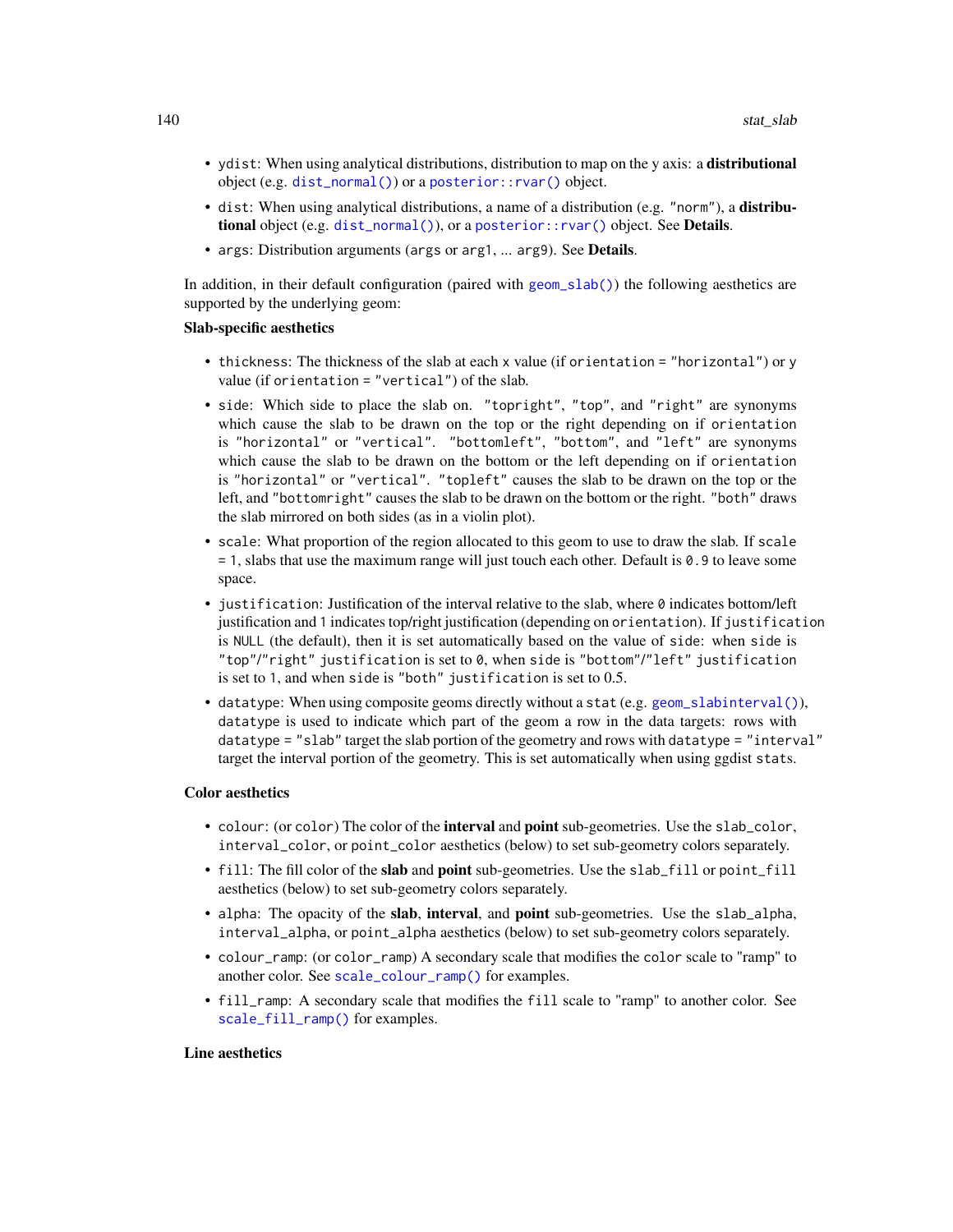## stat\_slab 141

- size: Width of the outline around the slab (if visible). Also determines the width of the line used to draw the **interval** and the size of the **point**, but raw size values are transformed according to the interval\_size\_domain, interval\_size\_range, and fatten\_point parameters of the geom (see above). Use the slab\_size, interval\_size, or point\_size aesthetics (below) to set sub-geometry line widths separately (note that when size is set directly using the override aesthetics, interval and point sizes are not affected by interval\_size\_domain, interval\_size\_range, and fatten\_point).
- stroke: Width of the outline around the point sub-geometry.
- linetype: Type of line (e.g., "solid", "dashed", etc) used to draw the **interval** and the outline of the slab (if it is visible). Use the slab\_linetype or interval\_linetype aesthetics (below) to set sub-geometry line types separately.

## Slab-specific color/line override aesthetics

- slab\_fill: Override for fill: the fill color of the slab.
- slab\_colour: (or slab\_color) Override for colour/color: the outline color of the slab.
- slab\_alpha: Override for alpha: the opacity of the slab.
- slab\_size: Override for size: the width of the outline of the slab.
- slab\_linetype: Override for linetype: the line type of the outline of the slab.

Other aesthetics (these work as in standard geoms)

- width
- height
- group

See examples of some of these aesthetics in action in vignette("slabinterval"). Learn more about the sub-geom override aesthetics (like interval\_color) in the [scales](#page-57-0) documentation. Learn more about basic ggplot aesthetics in vignette("ggplot2-specs").

## See Also

See [geom\\_slab\(\)](#page-32-0) for the geom underlying this stat. See [stat\\_slabinterval\(\)](#page-141-0) for the stat this shortcut is based on.

Other slabinterval stats: [stat\\_ccdfinterval\(](#page-64-0)), [stat\\_cdfinterval\(](#page-72-0)), [stat\\_eye\(](#page-81-0)), [stat\\_gradientinterval\(](#page-89-0)), [stat\\_halfeye\(](#page-97-0)), [stat\\_histinterval\(](#page-105-0)), [stat\\_interval\(](#page-114-0)), [stat\\_pointinterval\(](#page-124-0))

## Examples

```
library(dplyr)
library(ggplot2)
library(distributional)
theme_set(theme_ggdist())
# ON SAMPLE DATA
set.seed(1234)
df = data.frame(
```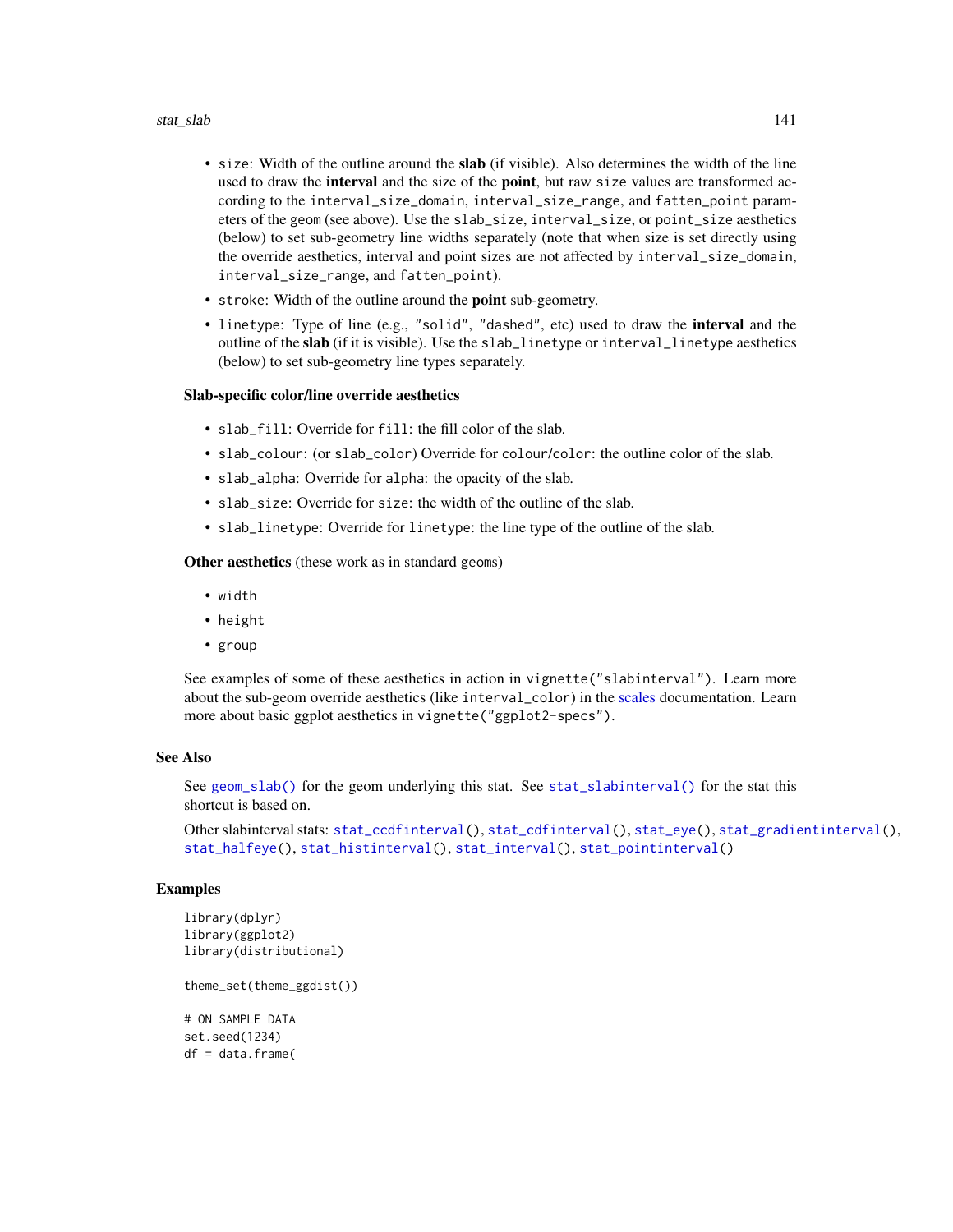```
group = c("a", "b", "c"),
  value = rnorm(1500, mean = c(5, 7, 9), sd = c(1, 1.5, 1))
)
df %>%
  ggplot(aes(x = value, y = group)) +stat_slab()
# ON ANALYTICAL DISTRIBUTIONS
dist_d f = data. frame(
  group = c("a", "b", "c"),
  mean = c(5, 7, 8),sd = c(1, 1.5, 1))
# Vectorized distribution types, like distributional::dist_normal()
# and posterior::rvar(), can be used with the 'xdist' / 'ydist' aesthetics
dist_df %>%
  ggplot(aes(y = group, xdist = dist\_normal(mean, sd))) +stat_slab()
# RIDGE PLOTS
# "ridge" plots can be created by expanding the slabs to the limits of the plot
# (expand = TRUE), allowing the density estimator to be nonzero outside the
# limits of the data (trim = FALSE), and increasing the height of the slabs.
data.frame(
  group = letters[1:3],value = rnorm(3000, 3:1)
) %>%
  ggplot(aes(y = group, x = value)) +stat_slab(color = "black", expand = TRUE, trim = FALSE, height = 2)
```
<span id="page-141-0"></span>stat\_slabinterval *Slab + interval plots for sample data and analytical distributions (ggplot stat)*

## Description

"Meta" stat for computing distribution functions (densities or CDFs) + intervals for use with [geom\\_slabinterval\(\)](#page-37-0). Useful for creating eye plots, half-eye plots, CCDF bar plots, gradient plots, histograms, and more. Sample data can be supplied to the x and y aesthetics or analytical distributions (in a variety of formats) can be supplied to the xdist and ydist aesthetics. See Details.

## Usage

```
stat_slabinterval(
 mapping = NULL,
  data = NULL,geom = "slabinterval",
  position = "identity",
  ...,
```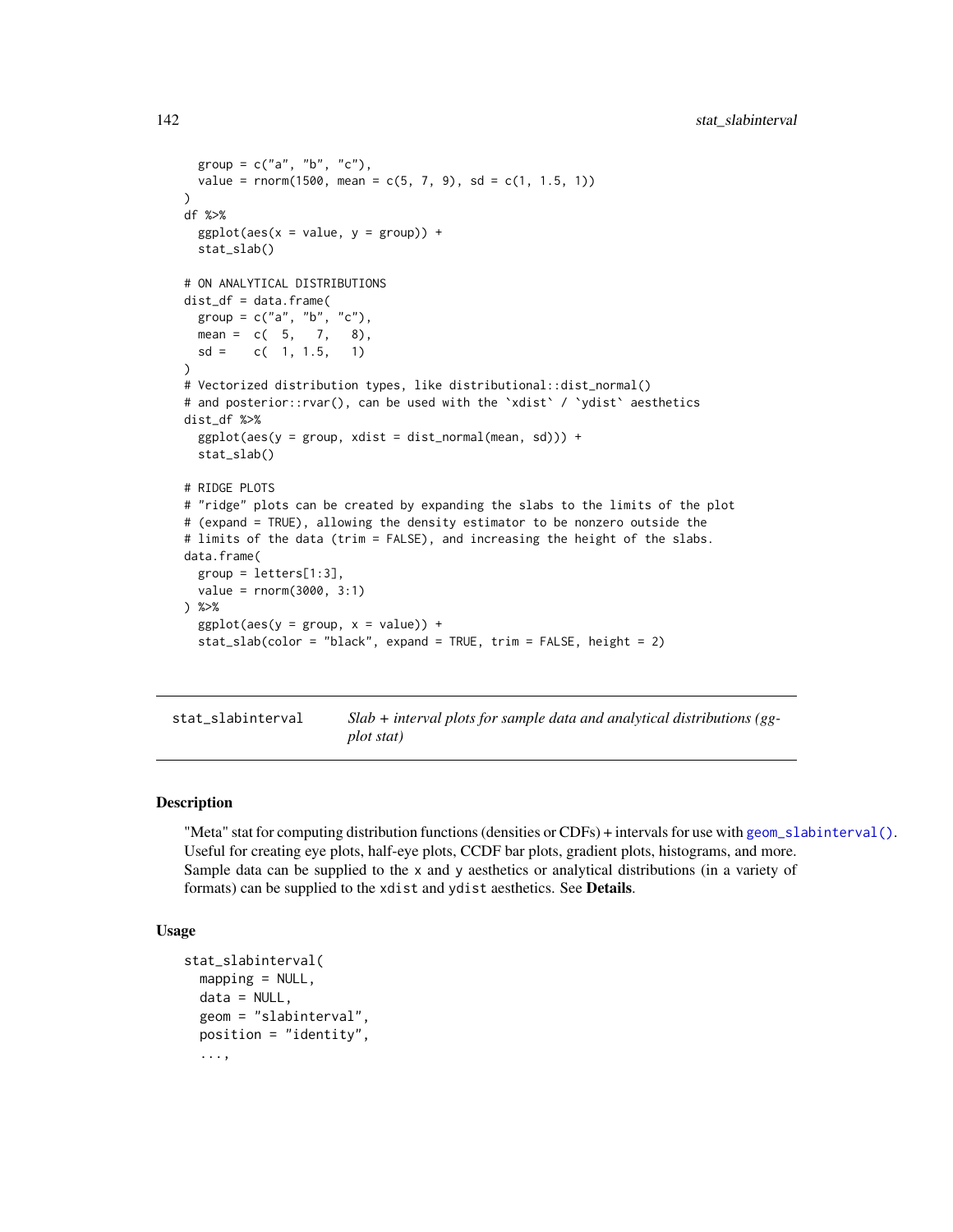# stat\_slabinterval 143

```
slab_{\text{type}} = "pdf",
p_limits = c(NA, NA),
adjust = 1,
trim = TRUE,expand = FALSE,
breaks = "Sturges",
outline_bars = FALSE,
point_interval = "median_qi",
limits = NULL,
n = 501,.width = c(0.66, 0.95),orientation = NA,
na.rm = FALSE,
show.legend = c(size = FALSE),
inherit.aes = TRUE
```
# Arguments

 $\mathcal{L}$ 

| mapping  | Set of aesthetic mappings created by aes () or aes (). If specified and inherit. aes<br>= TRUE (the default), it is combined with the default mapping at the top level of<br>the plot. You must supply mapping if there is no plot mapping.                                                               |
|----------|-----------------------------------------------------------------------------------------------------------------------------------------------------------------------------------------------------------------------------------------------------------------------------------------------------------|
| data     | The data to be displayed in this layer. There are three options:                                                                                                                                                                                                                                          |
|          | If NULL, the default, the data is inherited from the plot data as specified in the<br>call to ggplot().                                                                                                                                                                                                   |
|          | A data. frame, or other object, will override the plot data. All objects will be<br>fortified to produce a data frame. See fortify() for which variables will be<br>created.                                                                                                                              |
|          | A function will be called with a single argument, the plot data. The return<br>value must be a data. frame, and will be used as the layer data. A function<br>can be created from a formula (e.g. $\sim$ head(.x, 10)).                                                                                   |
| geom     | Use to override the default connection between stat_slabinterval() and<br>geom_slabinterval()                                                                                                                                                                                                             |
| position | Position adjustment, either as a string, or the result of a call to a position adjust-<br>ment function. Setting this equal to "dodge" (position_dodge()) or "dodgejust"<br>(position_dodgejust()) can be useful if you have overlapping geometries.                                                      |
| .        | Other arguments passed to layer(). These are often aesthetics, used to set<br>an aesthetic to a fixed value, like colour = "red" or size = $3$ (see Aesthetics,<br>below). They may also be parameters to the paired geom/stat. When paired with<br>the default geom, geom_slabinterval(), these include: |
|          | normalize How to normalize heights of functions input to the thickness aes-<br>thetic. One of:                                                                                                                                                                                                            |
|          | • "all": normalize so that the maximum height across all data is 1.                                                                                                                                                                                                                                       |
|          | • "panels": normalize within panels so that the maximum height in each<br>panel is 1.                                                                                                                                                                                                                     |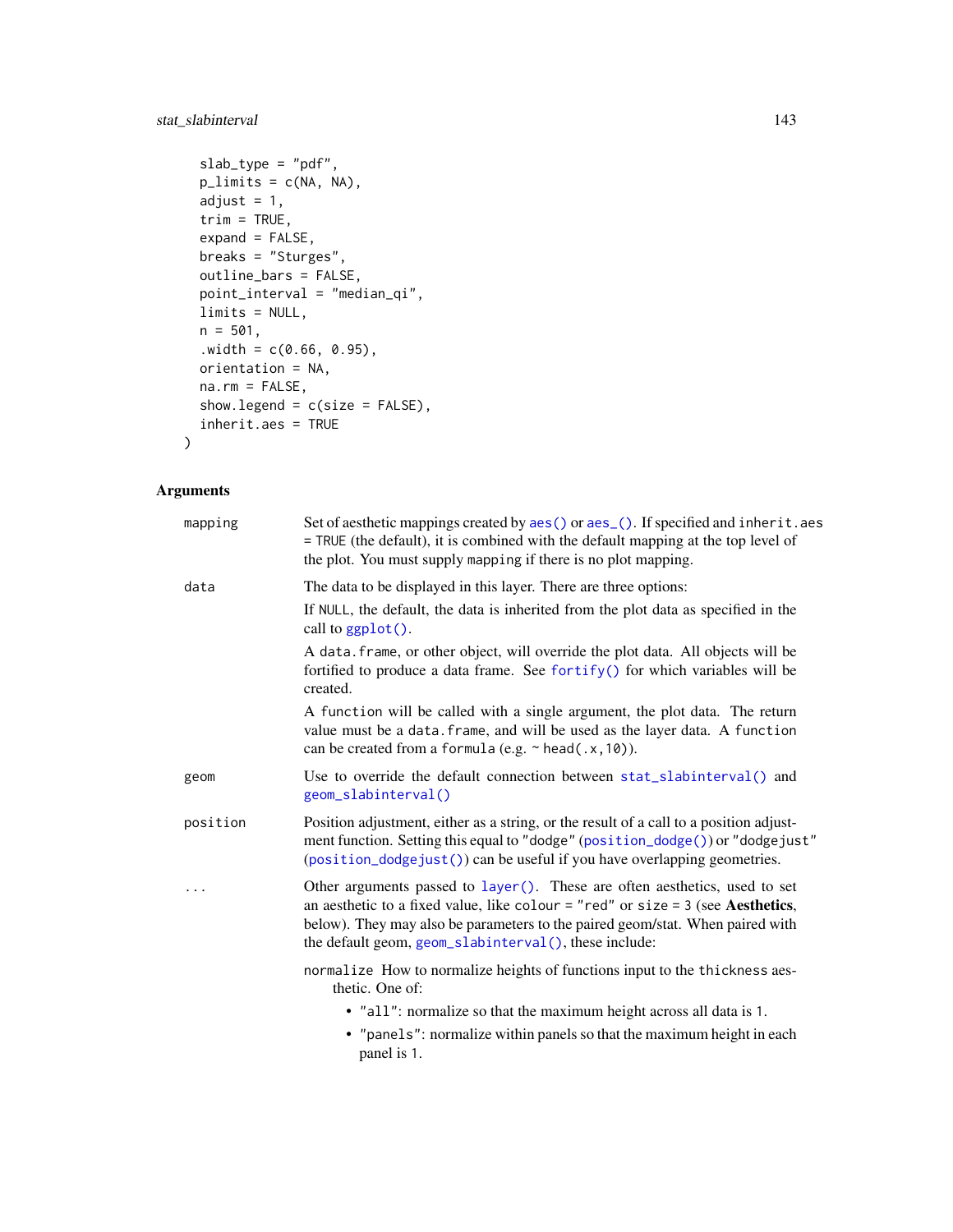- "xy": normalize within the x/y axis opposite the orientation of this geom so that the maximum height at each value of the opposite axis is 1.
- "groups": normalize within values of the opposite axis and within each group so that the maximum height in each group is 1.
- "none": values are taken as is with no normalization (this should probably only be used with functions whose values are in [0,1], such as CDFs).
- fill\_type What type of fill to use when the fill color or alpha varies within a slab. One of:
	- "segments": breaks up the slab geometry into segments for each unique combination of fill color and alpha value. This approach is supported by all graphics devices and works well for sharp cutoff values, but can give ugly results if a large number of unique fill colors are being used (as in gradients, like in [stat\\_gradientinterval\(\)](#page-89-0)).
	- "gradient": a grid::linearGradient() is used to create a smooth gradient fill. This works well for large numbers of unique fill colors, but requires  $R \geq 4.1$  and is not yet supported on all graphics devices. As of this writing, the png() graphics device with type = "cairo", the svg() device, the pdf() device, and the ragg: : agg\_png() devices are known to support this option. On  $R < 4.1$ , this option will fall back to fill\_type = "segment" with a message.
	- "auto": attempts to use fill\_type = "gradient" if support for it can be auto-detected. On  $R \geq 4.2$ , support for gradients can be autodetected on some graphics devices; if support is not detected, this option will fall back to fill\_type = "segments" (in case of a false negative, fill\_type = "gradient" can be set explicitly). On  $R < 4.2$ , support for gradients cannot be auto-detected, so this will always fall back to fill\_type = "segments", in which case you can set fill\_type = "gradient" explicitly if you are using a graphics device that support gradients.
- interval\_size\_domain A length-2 numeric vector giving the minimum and maximum of the values of the size aesthetic that will be translated into actual sizes for intervals drawn according to interval\_size\_range (see the documentation for that argument.)
- interval\_size\_range A length-2 numeric vector. This geom scales the raw size aesthetic values when drawing interval and point sizes, as they tend to be too thick when using the default settings of [scale\\_size\\_continuous\(\)](#page-0-0), which give sizes with a range of  $c(1,6)$ . The interval\_size\_domain value indicates the input domain of raw size values (typically this should be equal to the value of the range argument of the [scale\\_size\\_continuous\(\)](#page-0-0) function), and interval\_size\_range indicates the desired output range of the size values (the min and max of the actual sizes used to draw intervals). Most of the time it is not recommended to change the value of this argument, as it may result in strange scaling of legends; this argument is a holdover from earlier versions that did not have size aesthetics targeting the point and interval separately. If you want to adjust the size of the interval or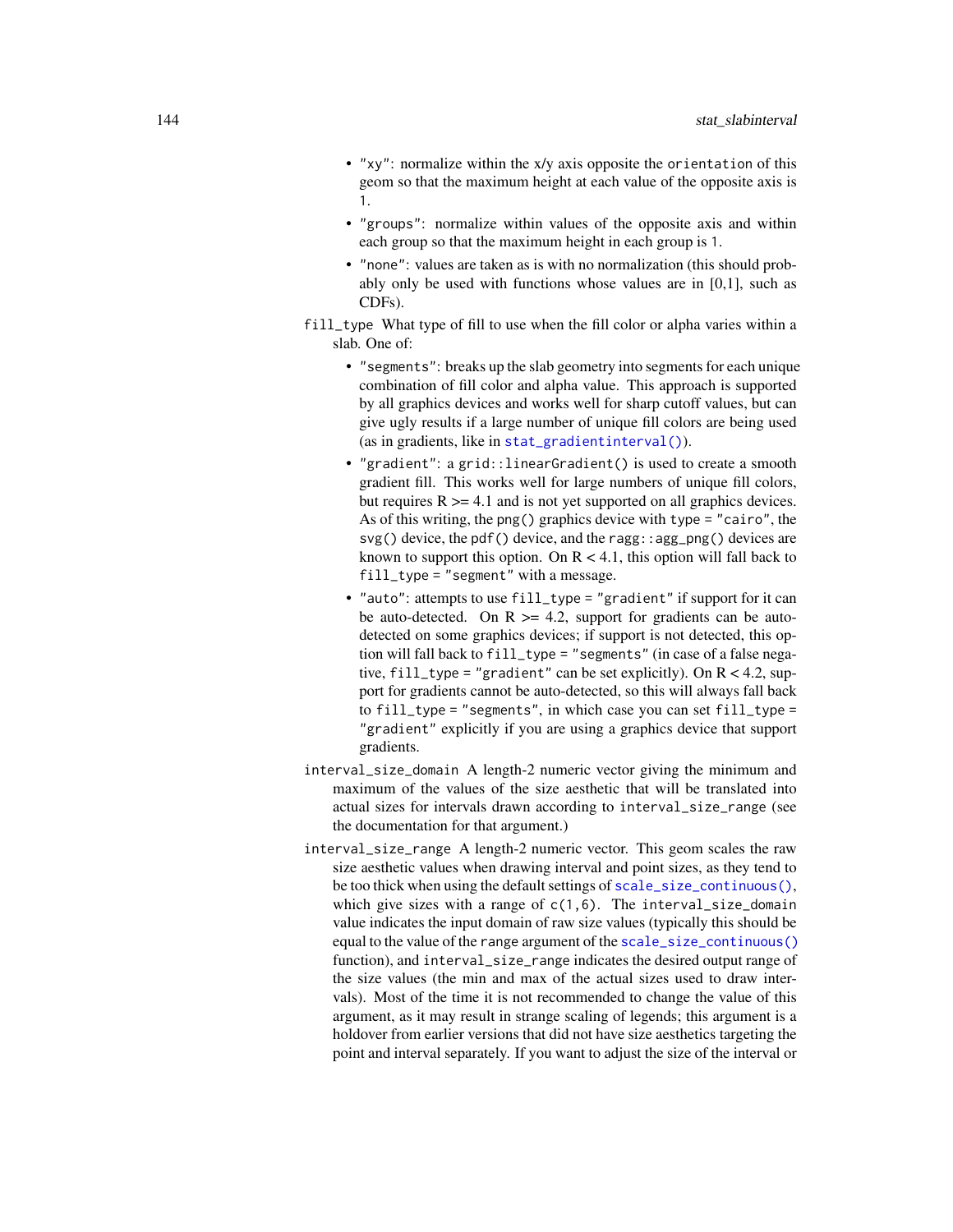- <span id="page-144-0"></span>fatten\_point A multiplicative factor used to adjust the size of the point relative to the size of the thickest interval line. If you wish to specify point sizes directly, you can also use the point\_size aesthetic and [scale\\_point\\_size\\_continuous\(\)](#page-57-1) or [scale\\_point\\_size\\_discrete\(\)](#page-57-1); sizes specified with that aesthetic will not be adjusted using fatten\_point.
- slab\_type The type of slab function to calculate: probability density (or mass) function ("pdf"), cumulative distribution function ("cdf"), or complementary CDF ("ccdf").
- p\_limits Probability limits (as a vector of size 2) used to determine the lower and upper limits of the slab. E.g., if this is c(.001,.999), then a slab is drawn for the distribution from the quantile at  $p = 0.001$  to the quantile at  $p = 0.999$ . If the lower (respectively upper) limit is NA, then the lower (upper) limit will be the minimum (maximum) of the distribution's support if it is finite, and 0.001 (0.999) if it is not finite. E.g., if p\_limits is c(NA,NA) on a gamma distribution the effective value of  $p$ <sup>limits</sup> would be  $c(0, .999)$  since the gamma distribution is defined on (0, Inf); whereas on a normal distribution it would be equivalent to c(.001,.999) since the normal distribution is defined on (-Inf, Inf).
- adjust If slab\_type is "pdf", bandwidth for the density estimator for sample data is adjusted by multiplying it by this value. See [density\(\)](#page-0-0) for more information.
- trim For sample data, should the density estimate be trimmed to the range of the input data? Default TRUE.
- expand For sample data, should the slab be expanded to the limits of the scale? Default FALSE.
- breaks If slab\_type is "histogram", the breaks parameter that is passed to [hist\(\)](#page-0-0) to determine where to put breaks in the histogram (for sample data).
- outline\_bars For sample data (if slab\_type is "histogram") and for discrete analytical distributions (whose slabs are drawn as histograms), determines if outlines in between the bars are drawn when the slab\_color aesthetic is used. If FALSE (the default), the outline is drawn only along the tops of the bars; if TRUE, outlines in between bars are also drawn.
- point\_interval A function from the [point\\_interval\(\)](#page-50-0) family (e.g., median\_qi, mean\_qi, mode\_hdi, etc), or a string giving the name of a function from that family (e.g., "median\_qi", "mean\_qi", "mode\_hdi", etc; if a string, the caller's environment is searched for the function, followed by the **ggdist** environment). This function determines the point summary (typically mean, median, or mode) and interval type (quantile interval, qi; highest-density interval, hdi; or highest-density continuous interval, hdci). Output will be converted to the appropriate x- or y-based aesthetics depending on the value of orientation. See the [point\\_interval\(\)](#page-50-0) family of functions for more information.
- limits Manually-specified limits for the slab, as a vector of length two. These limits are combined with those computed based on p\_limits as well as the limits defined by the scales of the plot to determine the limits used to draw the slab functions: these limits specify the maximal limits; i.e., if specified, the limits will not be wider than these (but may be narrower). Use NA to leave a limit alone; e.g. limits =  $c(\theta, NA)$  will ensure that the lower limit does not go below 0, but let the upper limit be determined by either p\_limits or the scale settings.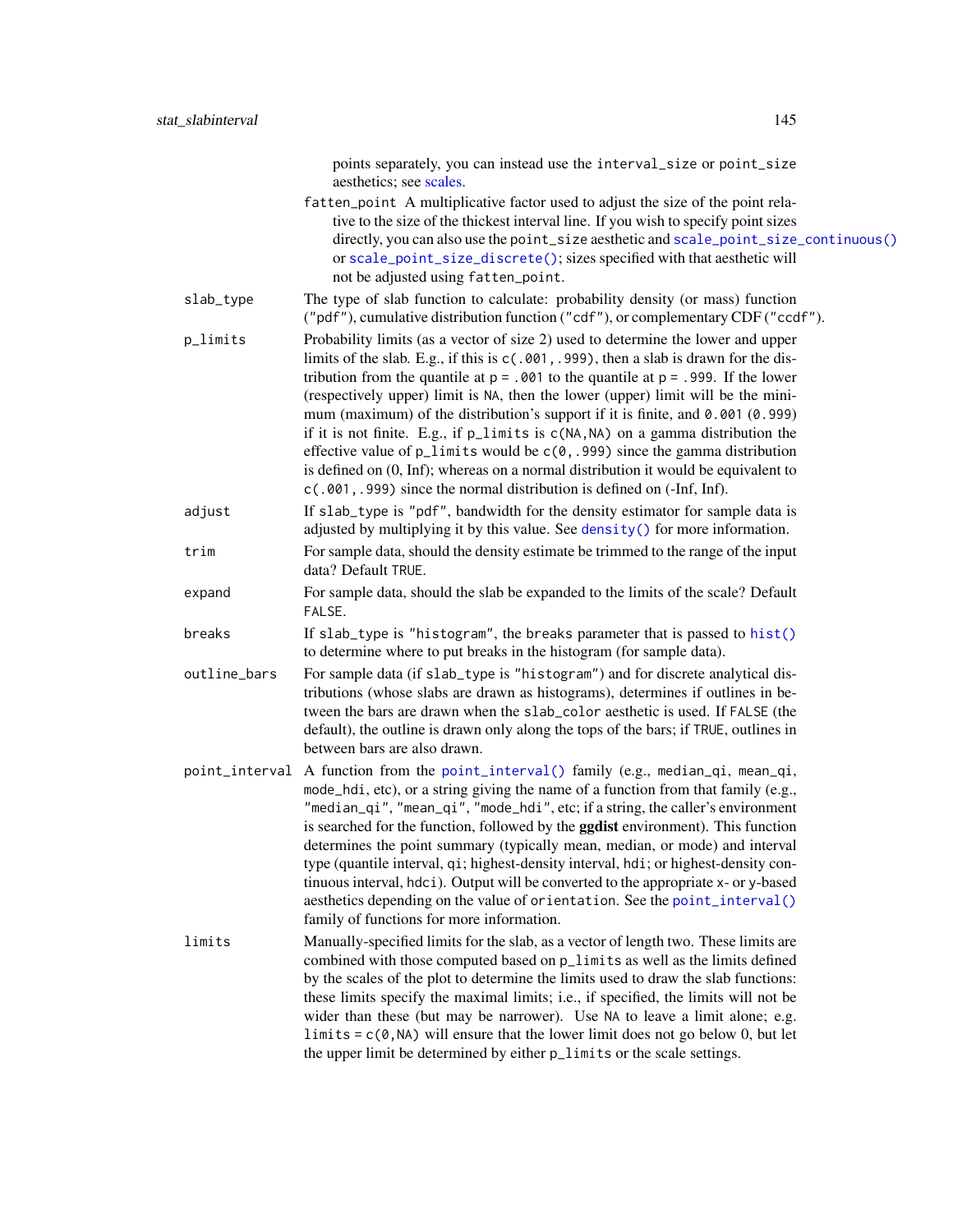<span id="page-145-0"></span>

| n           | Number of points at which to evaluate the function that defines the slab.                                                                                                                                                                                                                                                                                |
|-------------|----------------------------------------------------------------------------------------------------------------------------------------------------------------------------------------------------------------------------------------------------------------------------------------------------------------------------------------------------------|
| .width      | The .width argument passed to point_interval: a vector of probabilities to<br>use that determine the widths of the resulting intervals. If multiple probabilities<br>are provided, multiple intervals per group are generated, each with a different<br>probability interval (and value of the corresponding .width and level gener-<br>ated variables). |
| orientation | Whether this geom is drawn horizontally or vertically. One of:                                                                                                                                                                                                                                                                                           |
|             | • NA (default): automatically detect the orientation based on how the aesthet-<br>ics are assigned. Automatic detection works most of the time.                                                                                                                                                                                                          |
|             | • "horizontal" (or "y"): draw horizontally, using the y aesthetic to identify<br>different groups. For each group, uses the x, xmin, xmax, and thickness<br>aesthetics to draw points, intervals, and slabs.                                                                                                                                             |
|             | • "vertical" (or "x"): draw vertically, using the x aesthetic to identify dif-<br>ferent groups. For each group, uses the y, ymin, ymax, and thickness<br>aesthetics to draw points, intervals, and slabs.                                                                                                                                               |
|             | For compatibility with the base ggplot naming scheme for orientation, "x"<br>can be used as an alias for "vertical" and "y" as an alias for "horizontal"<br>(tidybayes had an orientation parameter before base ggplot did, hence the<br>discrepancy).                                                                                                   |
| na.rm       | If FALSE, the default, missing values are removed with a warning. If TRUE,<br>missing values are silently removed.                                                                                                                                                                                                                                       |
| show.legend | Should this layer be included in the legends? Default is $c$ (size = FALSE), unlike<br>most geoms, to match its common use cases. FALSE hides all legends, TRUE<br>shows all legends, and NA shows only those that are mapped (the default for<br>most geoms).                                                                                           |
| inherit.aes | If FALSE, overrides the default aesthetics, rather than combining with them.<br>This is most useful for helper functions that define both data and aesthetics and<br>shouldn't inherit behaviour from the default plot specification, e.g. borders().                                                                                                    |

#### Details

A highly configurable stat for generating a variety of plots that combine a "slab" that describes a distribution plus a point summary and any number of intervals. Several "shortcut" stats are provided which combine multiple options to create useful geoms, particularly *eye plots* (a violin plot of density plus interval), *half-eye plots*(a density plot plus interval), *CCDF bar plots*(a complementary CDF plus interval), and *gradient plots* (a density encoded in color alpha plus interval).

The shortcut stats include:

- [stat\\_eye\(\)](#page-81-0): Eye plots (violin + interval)
- [stat\\_halfeye\(\)](#page-97-0): Half-eye plots (density + interval)
- [stat\\_ccdfinterval\(\)](#page-64-0): CCDF bar plots (CCDF + interval)
- [stat\\_cdfinterval\(\)](#page-72-0): CDF bar plots (CDF + interval)
- [stat\\_gradientinterval\(\)](#page-89-0): Density gradient + interval plots
- [stat\\_slab\(\)](#page-134-0): Density plots
- [stat\\_histinterval\(\)](#page-105-0): Histogram + interval plots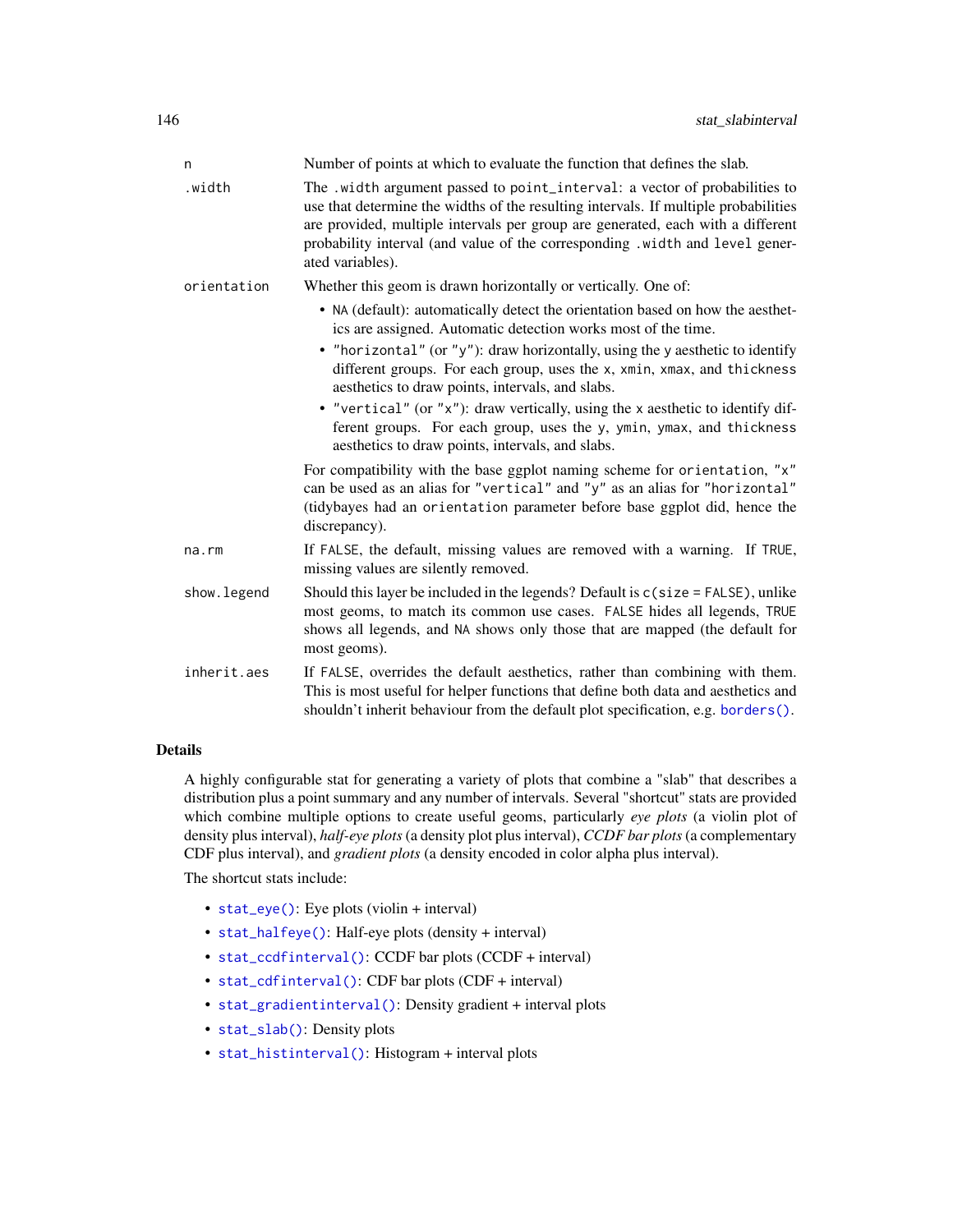- <span id="page-146-0"></span>• [stat\\_pointinterval\(\)](#page-124-0): Point + interval plots
- [stat\\_interval\(\)](#page-114-0): Interval plots

To visualize sample data, such as a data distribution, samples from a bootstrap distribution, or a Bayesian posterior, you can supply samples to the x or y aesthetic.

To visualize analytical distributions, you can use the xdist or ydist aesthetic. For historical reasons, you can also use dist to specify the distribution, though this is not recommended as it does not work as well with orientation detection. These aesthetics can be used as follows:

- xdist, ydist, and dist can be any distribution object from the [distributional](https://pkg.mitchelloharawild.com/distributional/) package ([dist\\_normal\(\)](#page-0-0), [dist\\_beta\(\)](#page-0-0), etc) or can be a [posterior::rvar\(\)](#page-0-0) object. Since these functions are vectorized, other columns can be passed directly to them in an  $aes()$  specification; e.g.  $aes(dist =$ dist\_normal(mu,sigma)) will work if mu and sigma are columns in the input data frame.
- dist can be a character vector giving the distribution name. Then the arg1, ... arg9 aesthetics (or args as a list column) specify distribution arguments. Distribution names should correspond to R functions that have "p", "q", and "d" functions; e.g. "norm" is a valid distribution name because R defines the [pnorm\(\)](#page-0-0), [qnorm\(\)](#page-0-0), and [dnorm\(\)](#page-0-0) functions for Normal distributions.

See the [parse\\_dist\(\)](#page-48-0) function for a useful way to generate dist and args values from human-readable distribution specs (like "normal $(0,1)$ "). Such specs are also produced by other packages (like the brms::get\_prior function in brms); thus, [parse\\_dist\(\)](#page-48-0) combined with the stats described here can help you visualize the output of those functions.

## Value

A [ggplot2::Stat](#page-0-0) representing a slab or combined slab+interval geometry which can be added to a [ggplot\(\)](#page-0-0) object.

### Computed Variables

The following variables are computed by this stat and made available for use in aesthetic specifications ([aes\(\)](#page-0-0)) using the [stat\(\)](#page-0-0) or [after\\_stat\(\)](#page-0-0) functions:

- x or y: For slabs, the input values to the slab function. For intervals, the point summary from the interval function. Whether it is x or y depends on orientation
- xmin or ymin: For intervals, the lower end of the interval from the interval function.
- xmax or ymax: For intervals, the upper end of the interval from the interval function.
- .width: For intervals, the interval width as a numeric value in [0, 1].
- level: For intervals, the interval width as an ordered factor.
- f: For slabs, the output values from the slab function (such as the PDF, CDF, or CCDF), determined by slab\_type.
- pdf: For slabs, the probability density function.
- cdf: For slabs, the cumulative distribution function.
- n: For slabs, the number of data points summarized into that slab. If the slab was created from an analytical distribution via the xdist, ydist, or dist aesthetic, n will be Inf.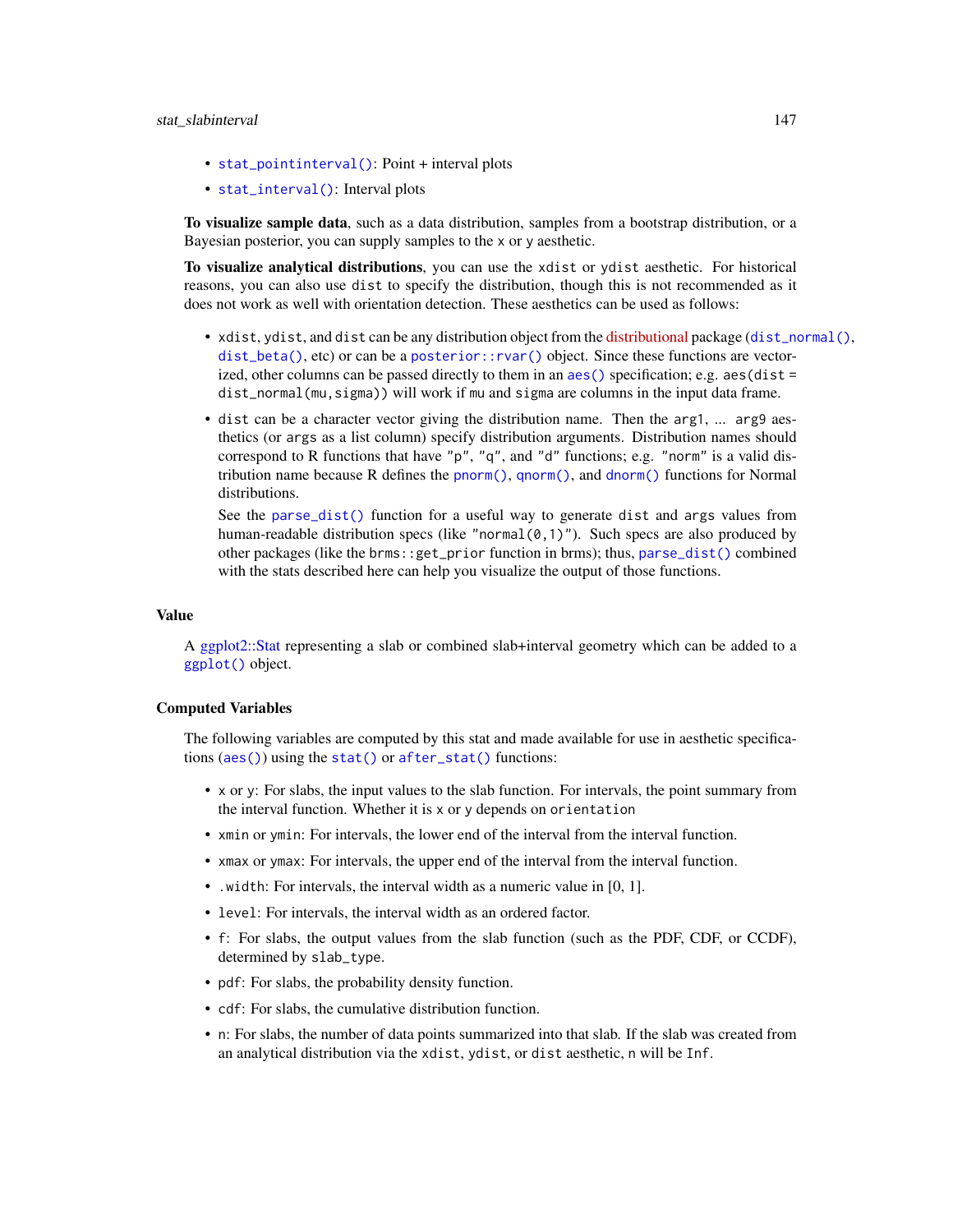# <span id="page-147-0"></span>**Aesthetics**

The slab+interval stats and geoms have a wide variety of aesthetics that control the appearance of their three sub-geometries: the slab, the point, and the interval.

These stats support the following aesthetics:

- x: x position of the geometry (when orientation = "vertical"); or sample data to be summarized (when orientation = "horizontal" with sample data).
- y: y position of the geometry (when orientation  $=$  "horizontal"); or sample data to be summarized (when orientation = "vertical" with sample data).
- xdist: When using analytical distributions, distribution to map on the x axis: a distributional object (e.g. [dist\\_normal\(\)](#page-0-0)) or a [posterior::rvar\(\)](#page-0-0) object.
- ydist: When using analytical distributions, distribution to map on the y axis: a distributional object (e.g. [dist\\_normal\(\)](#page-0-0)) or a [posterior::rvar\(\)](#page-0-0) object.
- dist: When using analytical distributions, a name of a distribution (e.g. "norm"), a distributional object (e.g. [dist\\_normal\(\)](#page-0-0)), or a [posterior::rvar\(\)](#page-0-0) object. See Details.
- args: Distribution arguments (args or arg1, ... arg9). See Details.

In addition, in their default configuration (paired with [geom\\_slabinterval\(\)](#page-37-0)) the following aesthetics are supported by the underlying geom:

#### Slab-specific aesthetics

- thickness: The thickness of the slab at each x value (if orientation = "horizontal") or y value (if orientation = "vertical") of the slab.
- side: Which side to place the slab on. "topright", "top", and "right" are synonyms which cause the slab to be drawn on the top or the right depending on if orientation is "horizontal" or "vertical". "bottomleft", "bottom", and "left" are synonyms which cause the slab to be drawn on the bottom or the left depending on if orientation is "horizontal" or "vertical". "topleft" causes the slab to be drawn on the top or the left, and "bottomright" causes the slab to be drawn on the bottom or the right. "both" draws the slab mirrored on both sides (as in a violin plot).
- scale: What proportion of the region allocated to this geom to use to draw the slab. If scale = 1, slabs that use the maximum range will just touch each other. Default is 0.9 to leave some space.
- $\bullet$  justification: Justification of the interval relative to the slab, where  $\emptyset$  indicates bottom/left justification and 1 indicates top/right justification (depending on orientation). If justification is NULL (the default), then it is set automatically based on the value of side: when side is "top"/"right" justification is set to 0, when side is "bottom"/"left" justification is set to 1, and when side is "both" justification is set to 0.5.
- datatype: When using composite geoms directly without a stat (e.g. [geom\\_slabinterval\(\)](#page-37-0)), datatype is used to indicate which part of the geom a row in the data targets: rows with datatype = "slab" target the slab portion of the geometry and rows with datatype = "interval" target the interval portion of the geometry. This is set automatically when using ggdist stats.

#### Interval-specific aesthetics

• xmin: Left end of the interval sub-geometry (if orientation = "horizontal").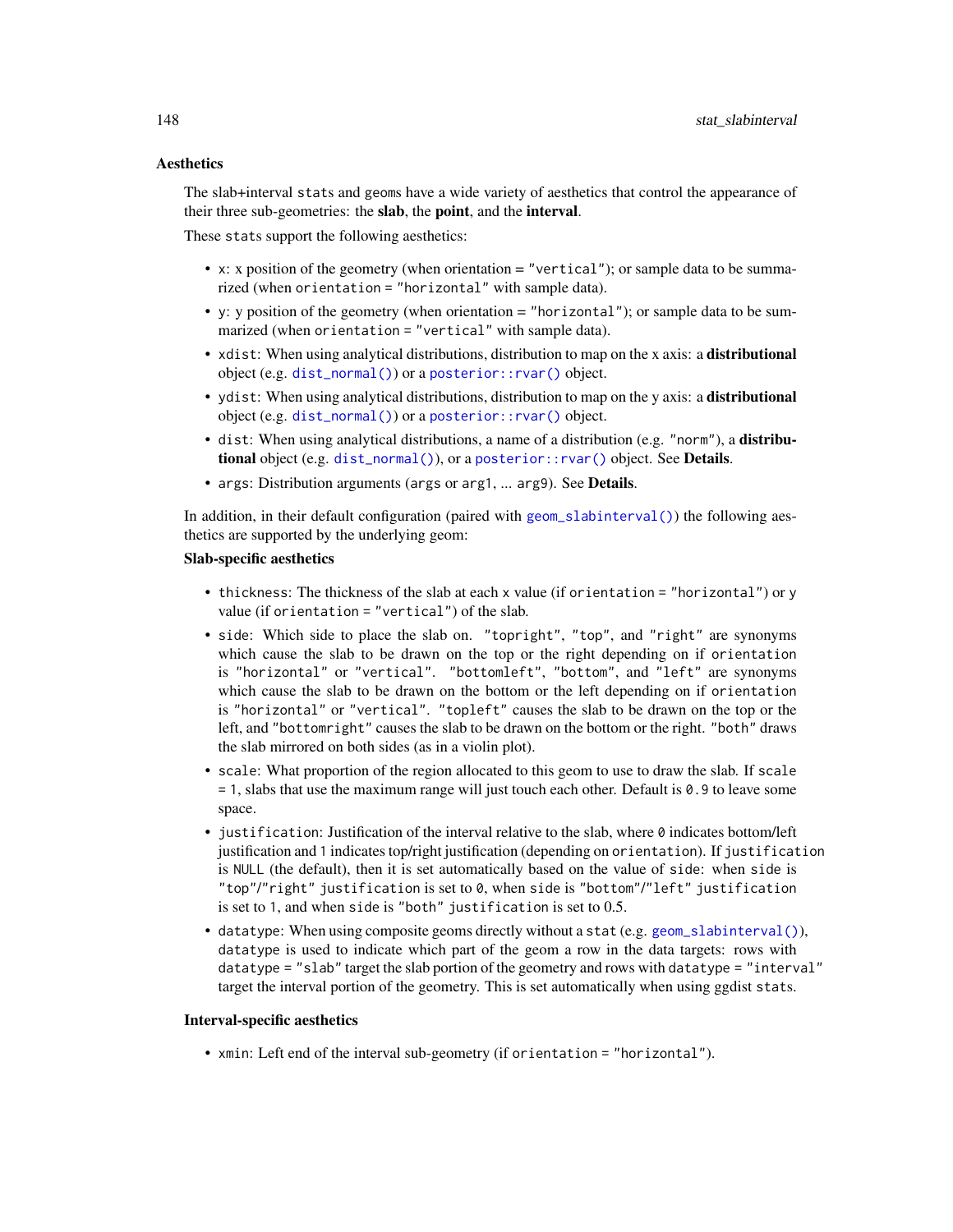- <span id="page-148-0"></span>• xmax: Right end of the interval sub-geometry (if orientation = "horizontal").
- ymin: Lower end of the interval sub-geometry (if orientation = "vertical").
- ymax: Upper end of the interval sub-geometry (if orientation = "vertical").

#### Point-specific aesthetics

• shape: Shape type used to draw the point sub-geometry.

#### Color aesthetics

- colour: (or color) The color of the interval and point sub-geometries. Use the slab\_color, interval\_color, or point\_color aesthetics (below) to set sub-geometry colors separately.
- fill: The fill color of the slab and point sub-geometries. Use the slab\_fill or point\_fill aesthetics (below) to set sub-geometry colors separately.
- alpha: The opacity of the slab, interval, and point sub-geometries. Use the slab\_alpha, interval\_alpha, or point\_alpha aesthetics (below) to set sub-geometry colors separately.
- colour\_ramp: (or color\_ramp) A secondary scale that modifies the color scale to "ramp" to another color. See [scale\\_colour\\_ramp\(\)](#page-62-0) for examples.
- fill\_ramp: A secondary scale that modifies the fill scale to "ramp" to another color. See [scale\\_fill\\_ramp\(\)](#page-62-1) for examples.

#### Line aesthetics

- size: Width of the outline around the slab (if visible). Also determines the width of the line used to draw the **interval** and the size of the **point**, but raw size values are transformed according to the interval\_size\_domain, interval\_size\_range, and fatten\_point parameters of the geom (see above). Use the slab\_size, interval\_size, or point\_size aesthetics (below) to set sub-geometry line widths separately (note that when size is set directly using the override aesthetics, interval and point sizes are not affected by interval\_size\_domain, interval\_size\_range, and fatten\_point).
- stroke: Width of the outline around the point sub-geometry.
- linetype: Type of line (e.g., "solid", "dashed", etc) used to draw the interval and the outline of the slab (if it is visible). Use the slab\_linetype or interval\_linetype aesthetics (below) to set sub-geometry line types separately.

# Slab-specific color/line override aesthetics

- slab\_fill: Override for fill: the fill color of the slab.
- slab\_colour: (or slab\_color) Override for colour/color: the outline color of the slab.
- slab\_alpha: Override for alpha: the opacity of the slab.
- slab\_size: Override for size: the width of the outline of the slab.
- slab\_linetype: Override for linetype: the line type of the outline of the slab.

#### Interval-specific color/line override aesthetics

• interval\_colour: (or interval\_color) Override for colour/color: the color of the interval.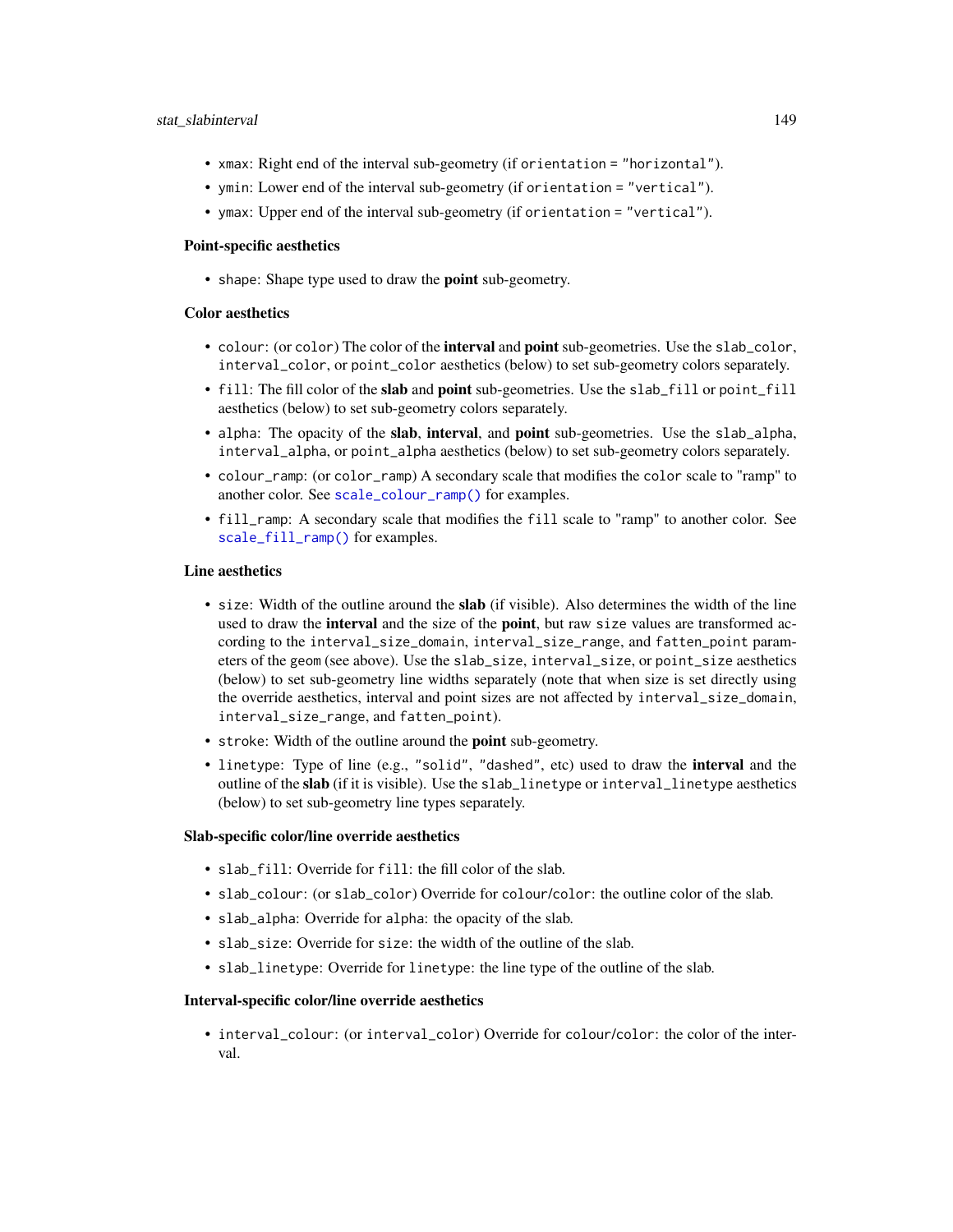- <span id="page-149-0"></span>• interval\_alpha: Override for alpha: the opacity of the interval.
- interval\_size: Override for size: the line width of the interval.
- interval\_linetype: Override for linetype: the line type of the interval.

#### Point-specific color/line override aesthetics

- point\_fill: Override for fill: the fill color of the point.
- point\_colour: (or point\_color) Override for colour/color: the outline color of the point.
- point\_alpha: Override for alpha: the opacity of the point.
- point\_size: Override for size: the size of the point.

Other aesthetics (these work as in standard geoms)

- width
- height
- group

See examples of some of these aesthetics in action in vignette("slabinterval"). Learn more about the sub-geom override aesthetics (like interval\_color) in the [scales](#page-57-0) documentation. Learn more about basic ggplot aesthetics in vignette("ggplot2-specs").

#### See Also

See [geom\\_slabinterval\(\)](#page-37-0) for more information on the geom these stats use by default and some of the options it has. See vignette("slabinterval") for a variety of examples of use.

### Examples

```
library(dplyr)
library(ggplot2)
library(distributional)
theme_set(theme_ggdist())
# EXAMPLES ON SAMPLE DATA
set.seed(1234)
df = data.frame(
 group = c("a", "b", "c", "c", "c"),value = rnorm(2500, mean = c(5, 7, 9, 9, 9), sd = c(1, 1.5, 1, 1, 1))
\mathcal{L}# here are vertical eyes:
df %>%
 ggplot(aes(x = group, y = value)) +stat_eye()
# note the sample size is not automatically incorporated into the
# area of the densities in case one wishes to plot densities against
```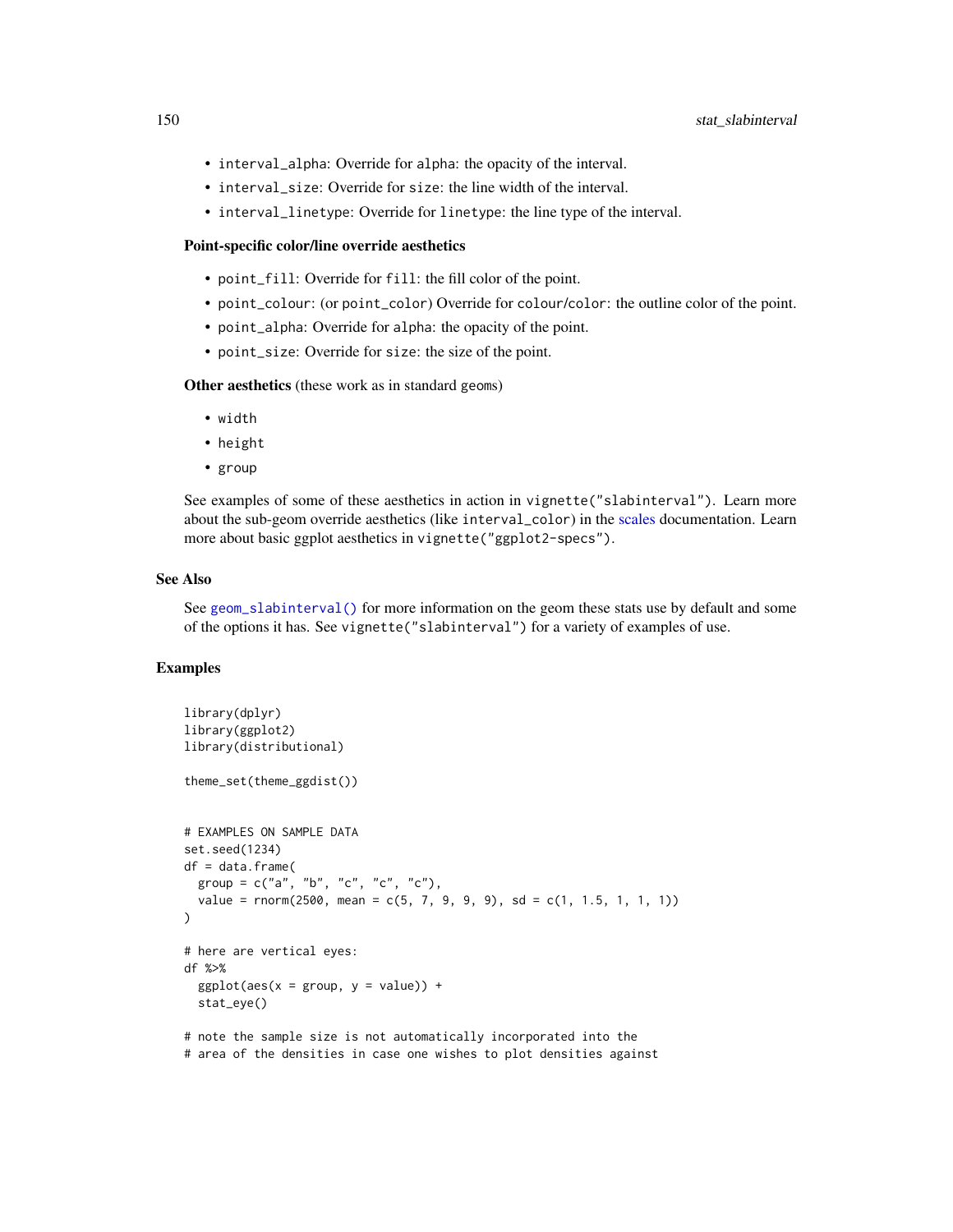# stat\_slabinterval 151

```
# a reference (e.g. a prior distribution).
# But you may wish to account for sample size if using these geoms
# for something other than visualizing posteriors; in which case
# you can use stat(f*n):
df %>%
  ggplot(aes(x = group, y = value)) +stat_eye(aes(thickness = stat(pdf*n)))
# EXAMPLES ON ANALYTICAL DISTRIBUTIONS
dist_df = tribble(
  ~group, ~subgroup, ~mean, ~sd,
  "a", "h", 5, 1,
  "b", \frac{m}{2}"h", 7, 1.5,
  {}^{n}C^{n}, {}^{n}h^{n}, 8, 1,<br>{}^{n}C^{n}, {}^{n}i^{n}, 9, 1,
                       9, 1,"c", \t"j", \t7, \t1)
# Using functions from the distributional package (like dist_normal()) with the
# dist aesthetic can lead to more compact/expressive specifications
dist_df %>%
  ggplot(aes(x = group, ydist = dist\_normal(mean, sd), fill = subgroup)) +stat_eye(position = "dodge")
# using the old character vector + args approach
dist_df %>%
  ggplot(aes(x = group, dist = "norm", arg1 = mean, arg2 = sd, fill = subgroup)) +stat_eye(position = "dodge")
# the stat_slabinterval family applies a Jacobian adjustment to densities
# when plotting on transformed scales in order to plot them correctly.
# It determines the Jacobian using symbolic differentiation if possible,
# using stats::D(). If symbolic differentation fails, it falls back
# to numericDeriv(), which is less reliable; therefore, it is
# advisable to use scale transformation functions that are defined in
# terms of basic math functions so that their derivatives can be
# determined analytically (most of the transformation functions in the
# scales package currently have this property).
# For example, here is a log-Normal distribution plotted on the log
# scale, where it will appear Normal:
data.frame(dist = "lnorm", logmean = log(10), logsd = 2*log(10)) %>%
  ggplot(aes(y = 1, dist = dist, arg1 = logmean, arg2 = logsd)) +stat_halfeye() +
  scale_x_log10(breaks = 10'seq(-5,7, by = 2))
```
# see vignette("slabinterval") for many more examples.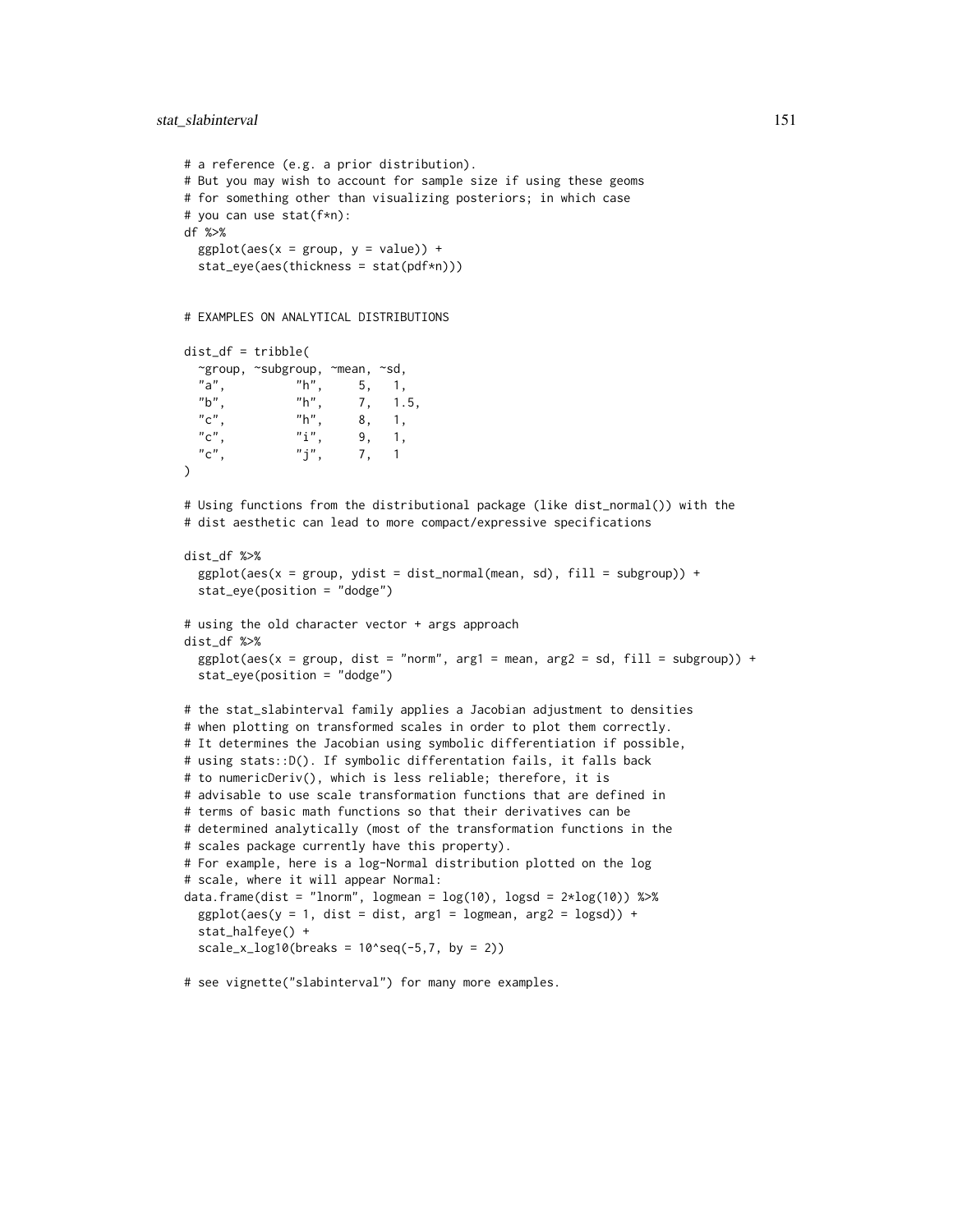#### Description

Density, distribution function, quantile function and random generation for the scaled and shifted Student's t distribution, parameterized by degrees of freedom (df), location (mu), and scale (sigma).

### Usage

```
dstudent_t(x, df, mu = 0, sigma = 1, log = FALSE)
pstudent_t(q, df, mu = 0, sigma = 1, lower.tail = TRUE, log.p = FALSE)qstudent_t(p, df, mu = 0, sigma = 1, lower.tail = TRUE, log.p = FALSE)
rstudent_t(n, df, mu = 0, sigma = 1)
```
### Arguments

| $\times$   | vector of quantiles.                                                                            |
|------------|-------------------------------------------------------------------------------------------------|
| df         | degrees of freedom ( $> 0$ , maybe non-integer). df = Inf is allowed.                           |
| mu         | Location parameter (median)                                                                     |
| sigma      | Scale parameter                                                                                 |
| log        | logical; if TRUE, probabilities $p$ are given as $log(p)$ .                                     |
| q          | vector of quantiles.                                                                            |
| lower.tail | logical; if TRUE (default), probabilities are $P[X \le x]$ , otherwise, $P[X > x]$ .            |
| log.p      | logical; if TRUE, probabilities $p$ are given as $log(p)$ .                                     |
| p          | vector of probabilities.                                                                        |
| n          | number of observations. If length $(n) > 1$ , the length is taken to be the number<br>required. |

#### Value

- dstudent\_t gives the density
- pstudent\_t gives the cumulative distribution function (CDF)
- qstudent\_t gives the quantile function (inverse CDF)
- rstudent\_t generates random draws.

The length of the result is determined by n for rstudent\_t, and is the maximum of the lengths of the numerical arguments for the other functions.

The numerical arguments other than n are recycled to the length of the result. Only the first elements of the logical arguments are used.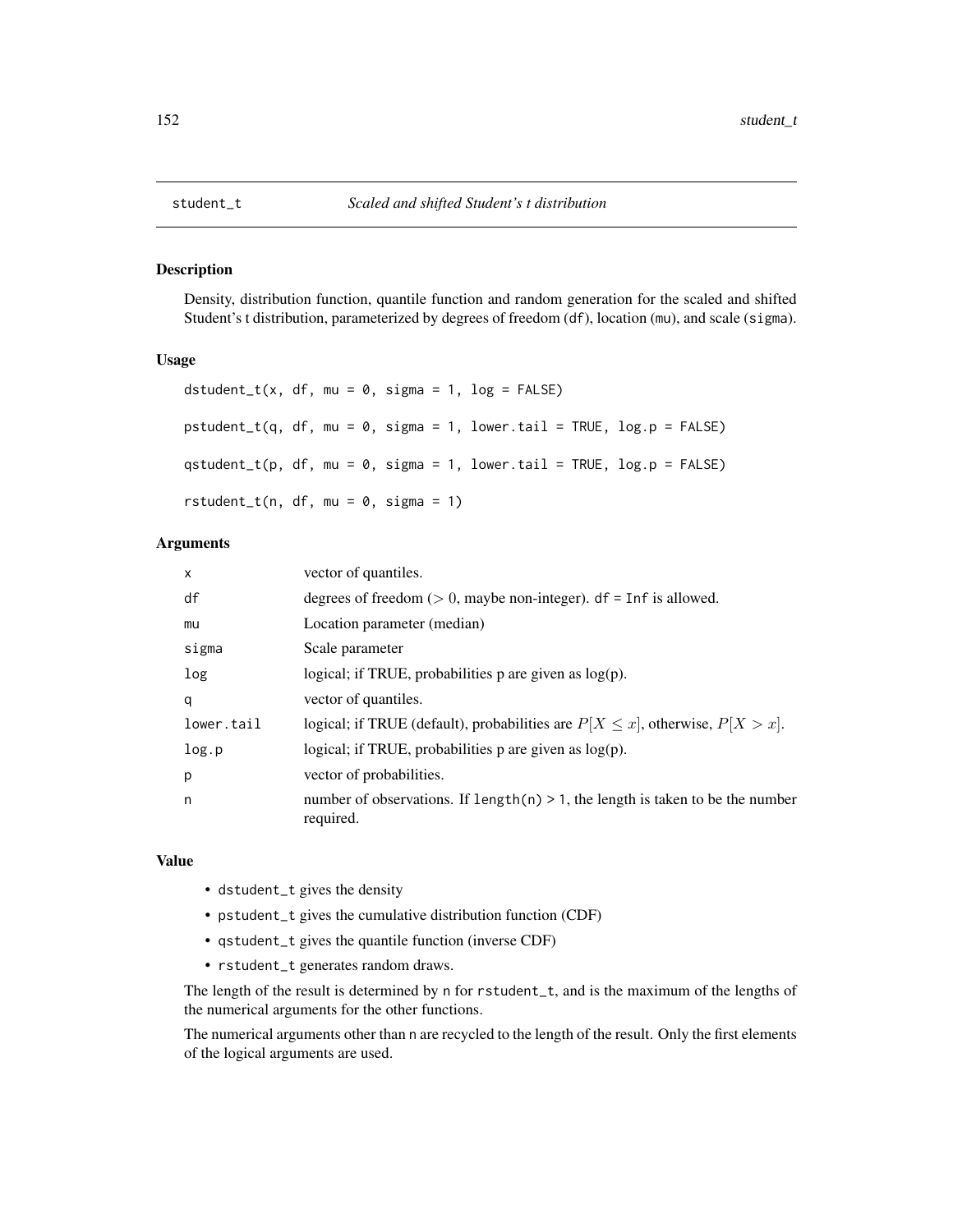# <span id="page-152-2"></span>theme\_ggdist 153

# See Also

[parse\\_dist\(\)](#page-48-0) and parsing distribution specs and the [stat\\_slabinterval\(\)](#page-141-0) family of stats for visualizing them.

#### Examples

```
library(dplyr)
library(ggplot2)
library(forcats)
expand.grid(
  df = c(3, 5, 10, 30),
  scale = c(1, 1.5)) %>%
 ggplot(aes(y = 0, dist = "student_t", arg1 = df, arg2 = 0, arg3 = scale, color = ordered(df))) +stat\_slab(p\_limits = c(.01, .99), fill = NA) +scale_y_continuous(breaks = NULL) +
  facet_grid( ~ scale) +
  labs(
    title = "dstudent_t(x, df, \theta, sigma)",
    subtitle = "Scale (sigma)",
    y = NULL,x = NULL) +theme_ggdist() +
  theme(axis.title = element_text(hjust = 0))
```
<span id="page-152-0"></span>theme\_ggdist *Simple, light ggplot2 theme for ggdist and tidybayes*

# <span id="page-152-1"></span>Description

A simple, relatively minimalist ggplot2 theme, and some helper functions to go with it.

#### Usage

```
theme_ggdist()
```

```
theme_tidybayes()
```
facet\_title\_horizontal()

axis\_titles\_bottom\_left()

facet\_title\_left\_horizontal()

facet\_title\_right\_horizontal()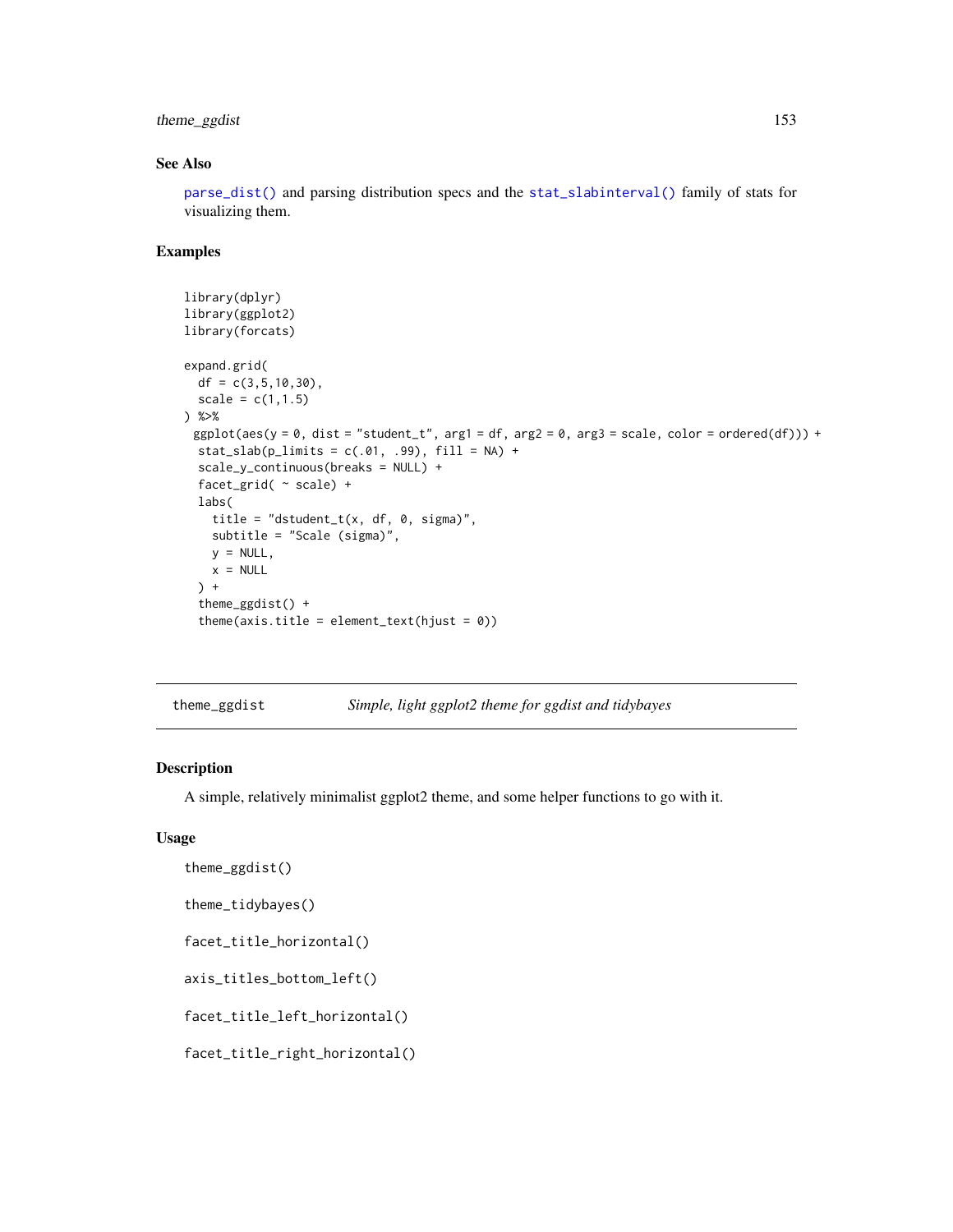# <span id="page-153-1"></span>Details

This is a relatively minimalist ggplot2 theme, intended to be used for making publication-ready plots. It is currently based on ggplot2:: theme\_light().

A word of warning: this theme may (and very likely will) change in the future as I tweak it to my taste.

[theme\\_ggdist\(\)](#page-152-0) and [theme\\_tidybayes\(\)](#page-152-1) are aliases.

# Value

A named list in the format of [ggplot2::theme\(\)](#page-0-0)

#### Author(s)

Matthew Kay

# See Also

[ggplot2::theme\(\)](#page-0-0), [ggplot2::theme\\_set\(\)](#page-0-0)

#### Examples

library(ggplot2)

theme\_set(theme\_ggdist())

tidy-format-translators

*Translate between different tidy data frame formats for draws from distributions*

# <span id="page-153-0"></span>Description

These functions translate ggdist/tidybayes-style data frames to/from different data frame formats (each format using a different naming scheme for its columns).

#### Usage

to\_broom\_names(data)

from\_broom\_names(data)

to\_ggmcmc\_names(data)

from\_ggmcmc\_names(data)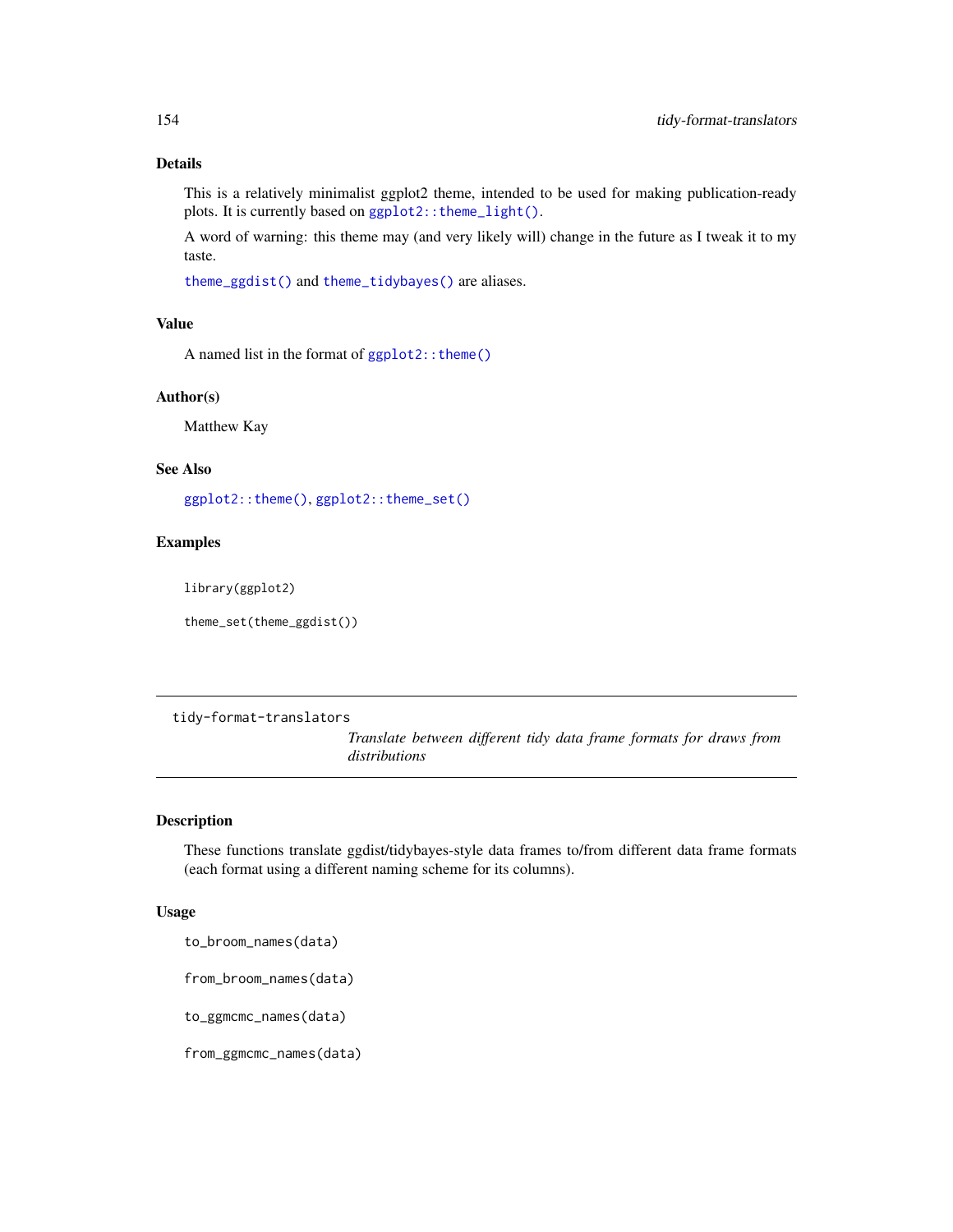# <span id="page-154-0"></span>Arguments

data A data frame to translate.

# Details

Function prefixed with to\_ translate from the ggdist/tidybayes format to another format, functions prefixed with from\_ translate from that format back to the ggdist/tidybayes format. Formats include:

[to\\_broom\\_names\(\)](#page-153-0) / [from\\_broom\\_names\(\)](#page-153-0):

- .variable <-> term
- .value <-> estimate
- .prediction <-> .fitted
- .lower <-> conf.low
- .upper <-> conf.high

[to\\_ggmcmc\\_names\(\)](#page-153-0) / [from\\_ggmcmc\\_names\(\)](#page-153-0):

- .chain <-> Chain
- .iteration <-> Iteration
- .variable <-> Parameter
- .value <-> value

### Value

A data frame with (possibly) new names in some columns, according to the translation scheme described in Details.

# Author(s)

Matthew Kay

# Examples

```
library(dplyr)
data(RankCorr_u_tau, package = "ggdist")
df = RankCorr_u_tau %>%
  dplyr::rename( .variable = i, .value = u_t) %>%
  group_by(.variable) %>%
  median_qi(.value)
df
df %>%
  to_broom_names()
```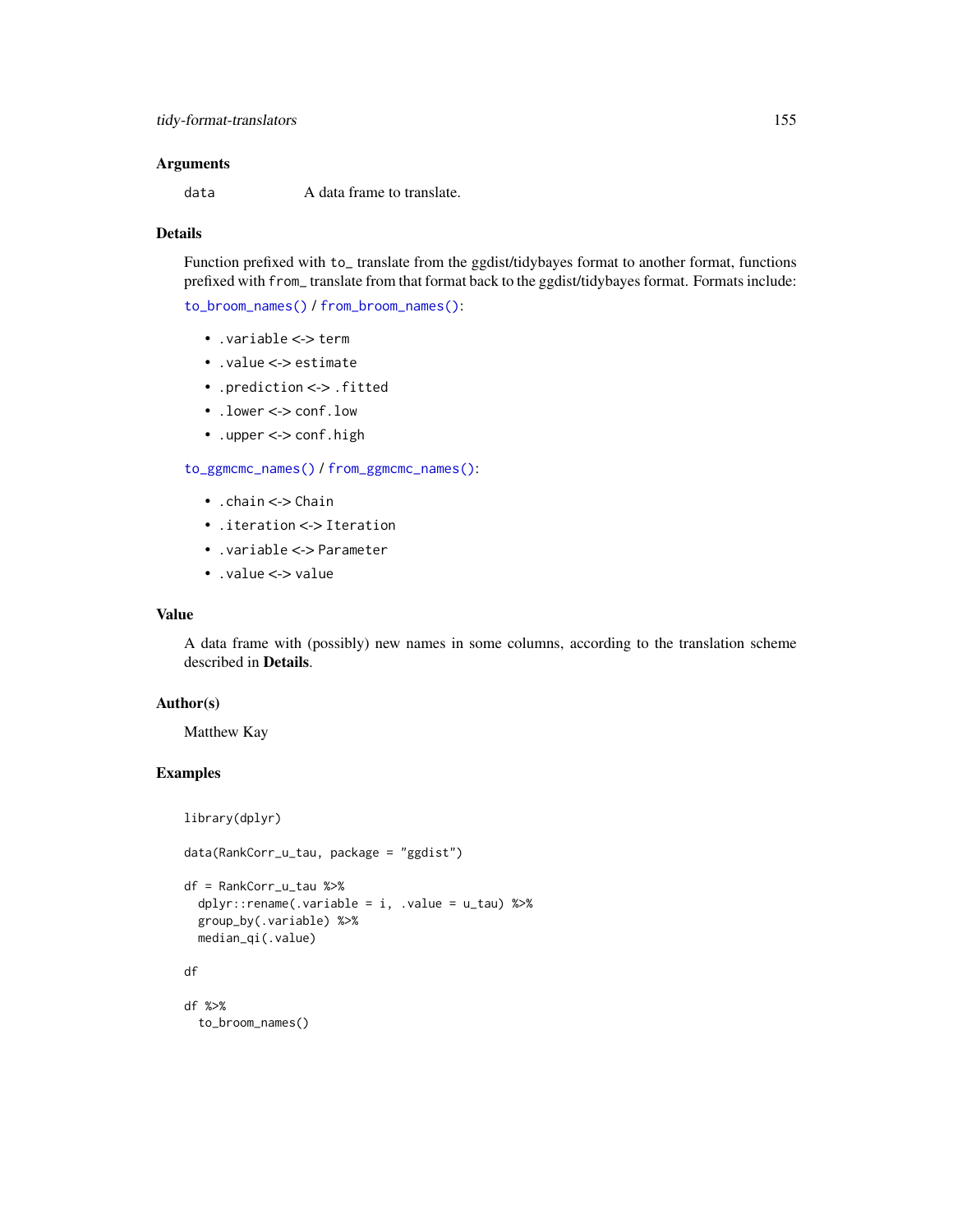# **Index**

∗ datasets ggdist-deprecated, [44](#page-43-0) ∗ ggdist scales scale\_colour\_ramp, [63](#page-62-2) scales, [58](#page-57-2) ∗ lineribbon stats stat\_lineribbon, [120](#page-119-0) stat\_ribbon, [131](#page-130-0) ∗ manip tidy-format-translators, [154](#page-153-1) ∗ slabinterval geoms geom\_interval, [21](#page-20-0) geom\_pointinterval, [28](#page-27-0) geom\_slab, [33](#page-32-0) ∗ slabinterval stats stat\_ccdfinterval, [65](#page-64-1) stat\_cdfinterval, [73](#page-72-1) stat\_eye, [82](#page-81-1) stat\_gradientinterval, [90](#page-89-1) stat\_halfeye, [98](#page-97-1) stat\_histinterval, [106](#page-105-1) stat\_interval, [115](#page-114-1) stat\_pointinterval, [125](#page-124-1) stat\_slab, [135](#page-134-1) aes(), *[13](#page-12-0)*, *[17](#page-16-0)*, *[21](#page-20-0)*, *[25](#page-24-0)*, *[29](#page-28-0)*, *[33](#page-32-0)*, *[38](#page-37-1)*, *[66](#page-65-0)*, *[69,](#page-68-0) [70](#page-69-0)*, *[74](#page-73-0)*, *[77,](#page-76-0) [78](#page-77-0)*, *[82](#page-81-1)*, *[86](#page-85-0)*, *[91](#page-90-0)*, *[94](#page-93-0)*, *[99](#page-98-0)*, *[102,](#page-101-0) [103](#page-102-0)*, *[107](#page-106-0)*, *[111](#page-110-0)*, *[115](#page-114-1)*, *[117](#page-116-0)*, *[121–](#page-120-0)[123](#page-122-0)*, *[125](#page-124-1)*, *[127,](#page-126-0) [128](#page-127-0)*, *[131](#page-130-0)*, *[133](#page-132-0)*, *[136](#page-135-0)*, *[139](#page-138-0)*, *[143](#page-142-0)*, *[147](#page-146-0)* aes\_(), *[13](#page-12-0)*, *[21](#page-20-0)*, *[25](#page-24-0)*, *[29](#page-28-0)*, *[33](#page-32-0)*, *[38](#page-37-1)*, *[66](#page-65-0)*, *[74](#page-73-0)*, *[82](#page-81-1)*, *[91](#page-90-0)*, *[99](#page-98-0)*, *[107](#page-106-0)*, *[115](#page-114-1)*, *[121](#page-120-0)*, *[125](#page-124-1)*, *[131](#page-130-0)*, *[136](#page-135-0)*, *[143](#page-142-0)* after\_stat(), *[70](#page-69-0)*, *[78](#page-77-0)*, *[86](#page-85-0)*, *[94](#page-93-0)*, *[103](#page-102-0)*, *[111](#page-110-0)*, *[117](#page-116-0)*, *[123](#page-122-0)*, *[128](#page-127-0)*, *[133](#page-132-0)*, *[139](#page-138-0)*, *[147](#page-146-0)* axis\_titles\_bottom\_left *(*theme\_ggdist*)*, [153](#page-152-2) beeswarm::beeswarm(), *[4](#page-3-0)*, *[14](#page-13-0)*

bin\_dots, [4](#page-3-0) bin\_dots(), *[11](#page-10-0)* borders(), *[16](#page-15-0)*, *[22](#page-21-0)*, *[26](#page-25-0)*, *[30](#page-29-0)*, *[35](#page-34-0)*, *[40](#page-39-0)*, *[69](#page-68-0)*, *[77](#page-76-0)*, *[86](#page-85-0)*, *[94](#page-93-0)*, *[102](#page-101-0)*, *[110](#page-109-0)*, *[117](#page-116-0)*, *[122](#page-121-0)*, *[127](#page-126-0)*, *[133](#page-132-0)*, *[138](#page-137-0)*, *[146](#page-145-0)* cdf(), *[9](#page-8-0)* continuous\_scale(), *[64](#page-63-0)* coord\_cartesian(), *[61](#page-60-0)*, *[64](#page-63-0)* curve\_interval, [6](#page-5-0) curve\_interval(), *[6](#page-5-0)* cut\_cdf\_qi, [9](#page-8-0) cut\_cdf\_qi(), *[9](#page-8-0)* density(), *[68](#page-67-0)*, *[76](#page-75-0)*, *[84](#page-83-0)*, *[93](#page-92-0)*, *[101](#page-100-0)*, *[109](#page-108-0)*, *[137](#page-136-0)*, *[145](#page-144-0)* discrete\_scale(), *[64](#page-63-0)* dist\_beta(), *[17](#page-16-0)*, *[69](#page-68-0)*, *[77](#page-76-0)*, *[86](#page-85-0)*, *[94](#page-93-0)*, *[102](#page-101-0)*, *[110](#page-109-0)*, *[117](#page-116-0)*, *[122](#page-121-0)*, *[127](#page-126-0)*, *[133](#page-132-0)*, *[138](#page-137-0)*, *[147](#page-146-0)* dist\_normal(), *[17](#page-16-0)*, *[69,](#page-68-0) [70](#page-69-0)*, *[77](#page-76-0)[–79](#page-78-0)*, *[86,](#page-85-0) [87](#page-86-0)*, *[94,](#page-93-0) [95](#page-94-0)*, *[102,](#page-101-0) [103](#page-102-0)*, *[110](#page-109-0)*, *[112](#page-111-0)*, *[117,](#page-116-0) [118](#page-117-0)*, *[122,](#page-121-0) [123](#page-122-0)*, *[127,](#page-126-0) [128](#page-127-0)*, *[133,](#page-132-0) [134](#page-133-0)*, *[138](#page-137-0)[–140](#page-139-0)*, *[147,](#page-146-0) [148](#page-147-0)* dlkjcorr\_marginal *(*lkjcorr\_marginal*)*, [45](#page-44-0) dnorm(), *[17](#page-16-0)*, *[69](#page-68-0)*, *[78](#page-77-0)*, *[86](#page-85-0)*, *[94](#page-93-0)*, *[102](#page-101-0)*, *[111](#page-110-0)*, *[117](#page-116-0)*, *[123](#page-122-0)*, *[128](#page-127-0)*, *[133](#page-132-0)*, *[139](#page-138-0)*, *[147](#page-146-0)* dplyr::filter(), *[48](#page-47-0)* dplyr::group\_by(), *[55](#page-54-0)* dplyr::select(), *[6](#page-5-0)* dstudent\_t *(*student\_t*)*, [152](#page-151-0) facet\_title\_horizontal *(*theme\_ggdist*)*, [153](#page-152-2) facet\_title\_left\_horizontal *(*theme\_ggdist*)*, [153](#page-152-2) facet\_title\_right\_horizontal *(*theme\_ggdist*)*, [153](#page-152-2) fda::fbplot(), *[7](#page-6-0)* find\_dotplot\_binwidth, [10](#page-9-0) find\_dotplot\_binwidth(), *[5](#page-4-0)* fortify(), *[13](#page-12-0)*, *[21](#page-20-0)*, *[26](#page-25-0)*, *[29](#page-28-0)*, *[33](#page-32-0)*, *[38](#page-37-1)*, *[66](#page-65-0)*, *[74](#page-73-0)*, *[83](#page-82-0)*, *[91](#page-90-0)*, *[99](#page-98-0)*, *[107](#page-106-0)*, *[115](#page-114-1)*, *[121](#page-120-0)*, *[126](#page-125-0)*, *[131](#page-130-0)*, *[136](#page-135-0)*, *[143](#page-142-0)*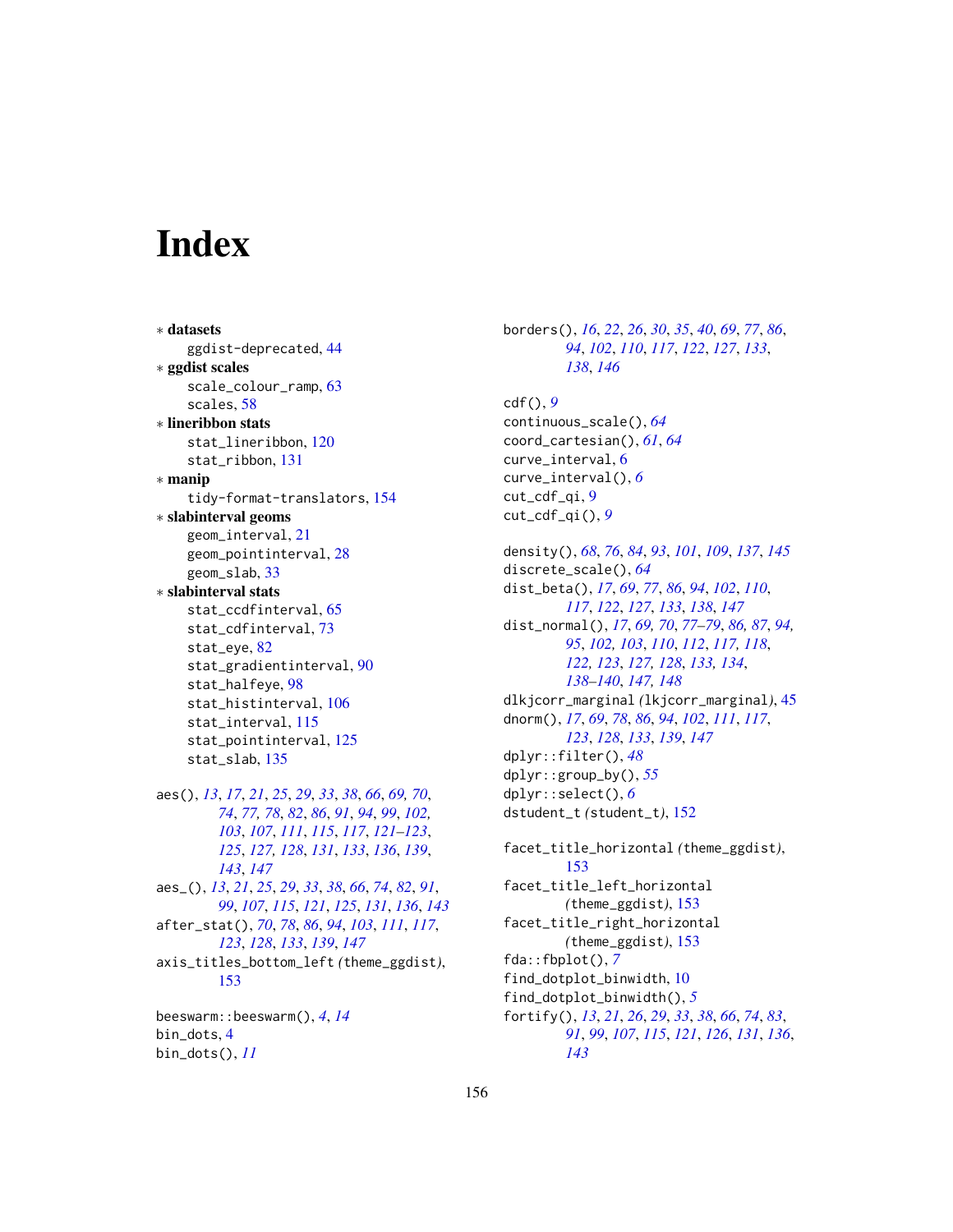# INDEX  $157$

from\_broom\_names *(*tidy-format-translators*)*, [154](#page-153-1) from\_broom\_names(), *[155](#page-154-0)* from\_ggmcmc\_names *(*tidy-format-translators*)*, [154](#page-153-1) from\_ggmcmc\_names(), *[155](#page-154-0)*

geom\_dotplot(), *[16](#page-15-0)* geom\_dots *(*geom\_dotsinterval*)*, [12](#page-11-0) geom\_dotsinterval, [12](#page-11-0) geom\_dotsinterval(), *[3](#page-2-0)*, *[5](#page-4-0)*, *[11](#page-10-0)*, *[17](#page-16-0)*, *[44](#page-43-0)*, *[62](#page-61-0)* geom\_interval, [21,](#page-20-0) *[32](#page-31-0)*, *[37](#page-36-0)* geom\_interval(), *[23](#page-22-0)*, *[41](#page-40-0)*, *[115,](#page-114-1) [116](#page-115-0)*, *[118,](#page-117-0) [119](#page-118-0)* geom\_line(), *[25](#page-24-0)*, *[27,](#page-26-0) [28](#page-27-0)* geom\_lineribbon, [25](#page-24-0) geom\_lineribbon(), *[3](#page-2-0)*, *[27](#page-26-0)*, *[44](#page-43-0)*, *[63](#page-62-2)*, *[120,](#page-119-0) [121](#page-120-0)*, *[124](#page-123-0)*, *[131,](#page-130-0) [132](#page-131-0)*, *[134](#page-133-0)* geom\_pointinterval, *[24](#page-23-0)*, [28,](#page-27-0) *[37](#page-36-0)* geom\_pointinterval(), *[28](#page-27-0)*, *[30](#page-29-0)*, *[41](#page-40-0)*, *[125,](#page-124-1) [126](#page-125-0)*, *[128](#page-127-0)*, *[130](#page-129-0)* geom\_ribbon(), *[25](#page-24-0)*, *[27,](#page-26-0) [28](#page-27-0)* geom\_slab, *[24](#page-23-0)*, *[32](#page-31-0)*, [33](#page-32-0) geom\_slab(), *[41](#page-40-0)*, *[135,](#page-134-1) [136](#page-135-0)*, *[140,](#page-139-0) [141](#page-140-0)* geom\_slabinterval, [38](#page-37-1) geom\_slabinterval(), *[3](#page-2-0)*, *[5](#page-4-0)*, *[12](#page-11-0)*, *[16](#page-15-0)*, *[18](#page-17-0)*, *[20,](#page-19-0) [21](#page-20-0)*, *[23,](#page-22-0) [24](#page-23-0)*, *[28](#page-27-0)*, *[30](#page-29-0)*, *[32,](#page-31-0) [33](#page-32-0)*, *[36,](#page-35-0) [37](#page-36-0)*, *[40](#page-39-0)[–42](#page-41-0)*, *[45](#page-44-0)*, *[56](#page-55-0)*, *[58](#page-57-2)*, *[61](#page-60-0)*, *[63](#page-62-2)*, *[65,](#page-64-1) [66](#page-65-0)*, *[70,](#page-69-0) [71](#page-70-0)*, *[73,](#page-72-1) [74](#page-73-0)*, *[79](#page-78-0)*, *[81–](#page-80-0)[83](#page-82-0)*, *[87](#page-86-0)*, *[89–](#page-88-0)[91](#page-90-0)*, *[95](#page-94-0)[–97](#page-96-0)*, *[99](#page-98-0)*, *[103,](#page-102-0) [104](#page-103-0)*, *[106,](#page-105-1) [107](#page-106-0)*, *[112](#page-111-0)*, *[114](#page-113-0)*, *[140](#page-139-0)*, *[142,](#page-141-1) [143](#page-142-0)*, *[148](#page-147-0)*, *[150](#page-149-0)* ggdist *(*ggdist-package*)*, [3](#page-2-0) ggdist-deprecated, [44](#page-43-0) ggdist-package, [3](#page-2-0) ggplot(), *[13](#page-12-0)*, *[17](#page-16-0)*, *[21](#page-20-0)*, *[23](#page-22-0)*, *[25](#page-24-0)*, *[27](#page-26-0)*, *[29,](#page-28-0) [30](#page-29-0)*, *[33](#page-32-0)*, *[35](#page-34-0)*, *[38](#page-37-1)*, *[41](#page-40-0)*, *[62](#page-61-0)*, *[64](#page-63-0)*, *[66](#page-65-0)*, *[69](#page-68-0)*, *[74](#page-73-0)*, *[78](#page-77-0)*, *[82](#page-81-1)*, *[86](#page-85-0)*, *[91](#page-90-0)*, *[94](#page-93-0)*, *[99](#page-98-0)*, *[103](#page-102-0)*, *[107](#page-106-0)*, *[111](#page-110-0)*, *[115](#page-114-1)*, *[117](#page-116-0)*, *[121](#page-120-0)*, *[123](#page-122-0)*, *[126](#page-125-0)*, *[128](#page-127-0)*, *[131](#page-130-0)*, *[133](#page-132-0)*, *[136](#page-135-0)*, *[139](#page-138-0)*, *[143](#page-142-0)*, *[147](#page-146-0)* ggplot2, *[23](#page-22-0)*, *[30](#page-29-0)* ggplot2::Geom, *[17](#page-16-0)*, *[23](#page-22-0)*, *[27](#page-26-0)*, *[30](#page-29-0)*, *[35](#page-34-0)*, *[41](#page-40-0)* ggplot2::position\_dodge(), *[56](#page-55-0)* ggplot2::Scale, *[62](#page-61-0)*, *[64](#page-63-0)* ggplot2::Stat, *[17](#page-16-0)*, *[69](#page-68-0)*, *[78](#page-77-0)*, *[86](#page-85-0)*, *[94](#page-93-0)*, *[103](#page-102-0)*, *[111](#page-110-0)*, *[117](#page-116-0)*, *[123](#page-122-0)*, *[128](#page-127-0)*, *[133](#page-132-0)*, *[139](#page-138-0)*, *[147](#page-146-0)* ggplot2::theme(), *[154](#page-153-1)* ggplot2::theme\_light(), *[154](#page-153-1)* ggplot2::theme\_set(), *[154](#page-153-1)* grob, *[11](#page-10-0)* group\_by(), *[6](#page-5-0)*, *[54](#page-53-0)*

guide\_colourbar2 *(*scales*)*, [58](#page-57-2) hdci *(*point\_interval*)*, [51](#page-50-1) hdi *(*point\_interval*)*, [51](#page-50-1) hdi(), *[54](#page-53-0)* HDInterval::hdi(), *[55](#page-54-0)* hist(), *[68](#page-67-0)*, *[76](#page-75-0)*, *[84](#page-83-0)*, *[93](#page-92-0)*, *[101](#page-100-0)*, *[109](#page-108-0)*, *[137](#page-136-0)*, *[145](#page-144-0)* lambda, *[61](#page-60-0)*, *[64](#page-63-0)* layer(), *[14](#page-13-0)*, *[22](#page-21-0)*, *[26](#page-25-0)*, *[29](#page-28-0)*, *[34](#page-33-0)*, *[39](#page-38-0)*, *[66](#page-65-0)*, *[74](#page-73-0)*, *[83](#page-82-0)*, *[91](#page-90-0)*, *[99](#page-98-0)*, *[107](#page-106-0)*, *[116](#page-115-0)*, *[121](#page-120-0)*, *[126](#page-125-0)*, *[132](#page-131-0)*, *[136](#page-135-0)*, *[143](#page-142-0)* lkjcorr\_marginal, [45](#page-44-0) lkjcorr\_marginal(), *[47,](#page-46-0) [48](#page-47-0)* ll *(*point\_interval*)*, [51](#page-50-1) make.names(), *[50](#page-49-0)* marginalize\_lkjcorr, [47](#page-46-0) marginalize\_lkjcorr(), *[47](#page-46-0)* mean(), *[54](#page-53-0)* mean\_hdci *(*point\_interval*)*, [51](#page-50-1) mean\_hdi *(*point\_interval*)*, [51](#page-50-1) mean\_ll *(*point\_interval*)*, [51](#page-50-1) mean\_qi *(*point\_interval*)*, [51](#page-50-1) mean\_qi(), *[23](#page-22-0)*, *[30](#page-29-0)* mean\_ul *(*point\_interval*)*, [51](#page-50-1) median(), *[54](#page-53-0)* median\_hdci *(*point\_interval*)*, [51](#page-50-1) median\_hdi *(*point\_interval*)*, [51](#page-50-1) median\_ll *(*point\_interval*)*, [51](#page-50-1) median\_qi *(*point\_interval*)*, [51](#page-50-1) median\_qi(), *[23](#page-22-0)*, *[30](#page-29-0)* median\_ul *(*point\_interval*)*, [51](#page-50-1) Mode *(*point\_interval*)*, [51](#page-50-1) Mode(), *[54](#page-53-0)* mode\_hdci *(*point\_interval*)*, [51](#page-50-1) mode\_hdi *(*point\_interval*)*, [51](#page-50-1) mode\_hdi(), *[23](#page-22-0)*, *[30](#page-29-0)* mode\_ll *(*point\_interval*)*, [51](#page-50-1) mode\_qi *(*point\_interval*)*, [51](#page-50-1) mode\_ul *(*point\_interval*)*, [51](#page-50-1) ordered, *[9](#page-8-0)* parse\_dist, [49](#page-48-1) parse\_dist(), *[17](#page-16-0)*, *[47,](#page-46-0) [48](#page-47-0)*, *[50](#page-49-0)*, *[69](#page-68-0)*, *[78](#page-77-0)*, *[86](#page-85-0)*, *[94](#page-93-0)*,

guide\_colorbar2 *(*scales*)*, [58](#page-57-2)

*[102](#page-101-0)*, *[111](#page-110-0)*, *[117](#page-116-0)*, *[123](#page-122-0)*, *[128](#page-127-0)*, *[133](#page-132-0)*, *[139](#page-138-0)*, *[147](#page-146-0)*, *[153](#page-152-2)* plkjcorr\_marginal *(*lkjcorr\_marginal*)*, [45](#page-44-0)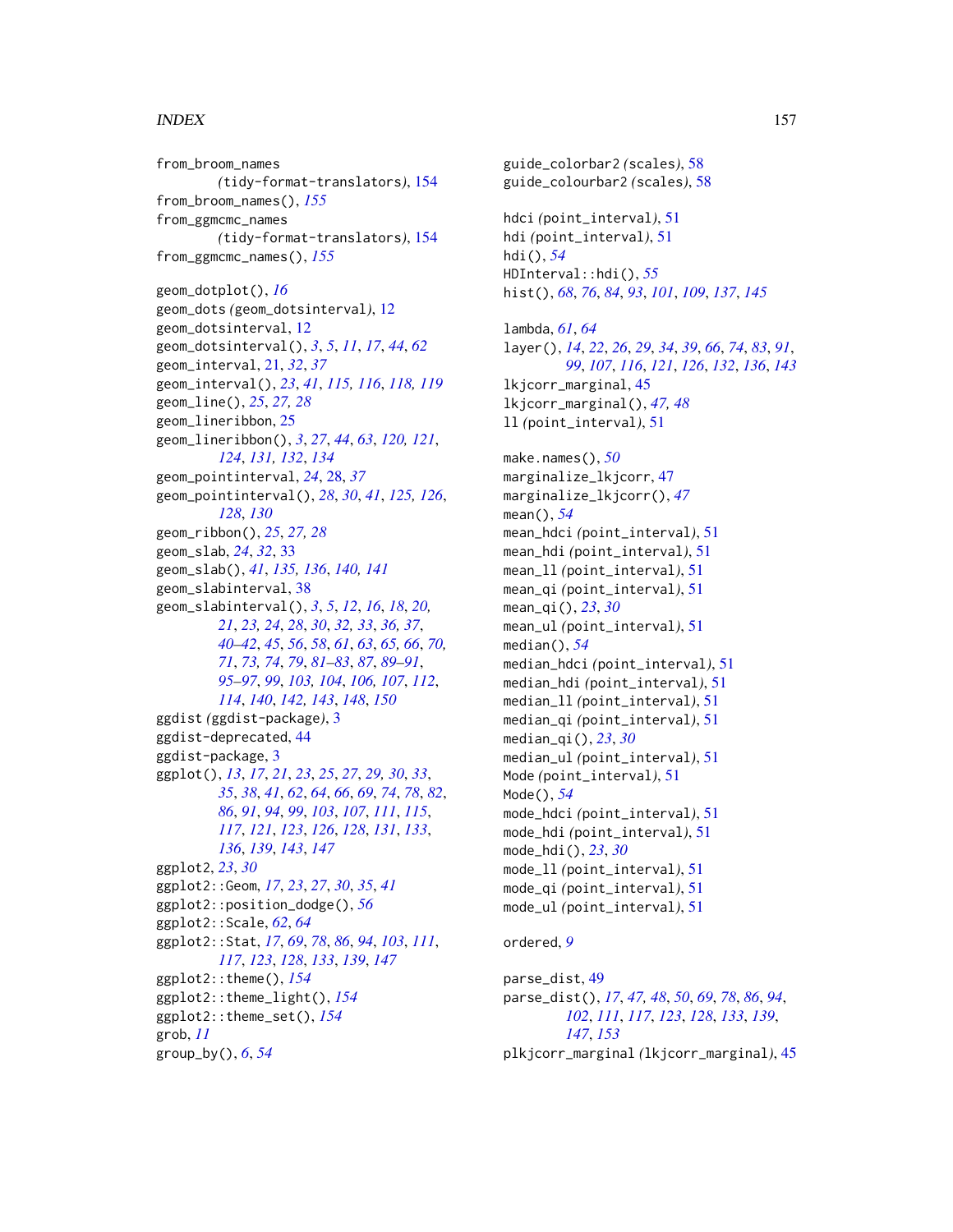pnorm(), *[9](#page-8-0)*, *[17](#page-16-0)*, *[69](#page-68-0)*, *[78](#page-77-0)*, *[86](#page-85-0)*, *[94](#page-93-0)*, *[102](#page-101-0)*, *[111](#page-110-0)*, *[117](#page-116-0)*, *[123](#page-122-0)*, *[128](#page-127-0)*, *[133](#page-132-0)*, *[139](#page-138-0)*, *[147](#page-146-0)* point\_interval, [51](#page-50-1) point\_interval(), *[8](#page-7-0)*, *[16](#page-15-0)*, *[23](#page-22-0)*, *[25](#page-24-0)*, *[27](#page-26-0)*, *[30](#page-29-0)*, *[68](#page-67-0)*, *[76](#page-75-0)*, *[85](#page-84-0)*, *[93](#page-92-0)*, *[101](#page-100-0)*, *[109](#page-108-0)*, *[116](#page-115-0)*, *[120](#page-119-0)*, *[122](#page-121-0)*, *[126,](#page-125-0) [127](#page-126-0)*, *[131,](#page-130-0) [132](#page-131-0)*, *[145](#page-144-0)* position\_dodge(), *[14](#page-13-0)*, *[22](#page-21-0)*, *[29](#page-28-0)*, *[34](#page-33-0)*, *[39](#page-38-0)*, *[66](#page-65-0)*, *[74](#page-73-0)*, *[83](#page-82-0)*, *[91](#page-90-0)*, *[99](#page-98-0)*, *[107](#page-106-0)*, *[116](#page-115-0)*, *[121](#page-120-0)*, *[126](#page-125-0)*, *[132](#page-131-0)*, *[136](#page-135-0)*, *[143](#page-142-0)* position\_dodgejust, [56](#page-55-0) position\_dodgejust(), *[14](#page-13-0)*, *[22](#page-21-0)*, *[29](#page-28-0)*, *[34](#page-33-0)*, *[39](#page-38-0)*, *[56](#page-55-0)*, *[66](#page-65-0)*, *[74](#page-73-0)*, *[83](#page-82-0)*, *[91](#page-90-0)*, *[99](#page-98-0)*, *[107](#page-106-0)*, *[116](#page-115-0)*, *[121](#page-120-0)*, *[126](#page-125-0)*, *[132](#page-131-0)*, *[136](#page-135-0)*, *[143](#page-142-0)* posterior::rvar(), *[17](#page-16-0)*, *[69,](#page-68-0) [70](#page-69-0)*, *[77–](#page-76-0)[79](#page-78-0)*, *[86,](#page-85-0) [87](#page-86-0)*, *[94,](#page-93-0) [95](#page-94-0)*, *[102,](#page-101-0) [103](#page-102-0)*, *[110](#page-109-0)*, *[112](#page-111-0)*, *[117,](#page-116-0) [118](#page-117-0)*, *[122,](#page-121-0) [123](#page-122-0)*, *[127,](#page-126-0) [128](#page-127-0)*, *[133,](#page-132-0) [134](#page-133-0)*, *[138](#page-137-0)[–140](#page-139-0)*, *[147,](#page-146-0) [148](#page-147-0)* pstudent\_t *(*student\_t*)*, [152](#page-151-0) qi *(*point\_interval*)*, [51](#page-50-1) qi(), *[54](#page-53-0)* qlkjcorr\_marginal *(*lkjcorr\_marginal*)*, [45](#page-44-0) qnorm(), *[17](#page-16-0)*, *[69](#page-68-0)*, *[78](#page-77-0)*, *[86](#page-85-0)*, *[94](#page-93-0)*, *[102](#page-101-0)*, *[111](#page-110-0)*, *[117](#page-116-0)*, *[123](#page-122-0)*, *[128](#page-127-0)*, *[133](#page-132-0)*, *[139](#page-138-0)*, *[147](#page-146-0)* qstudent\_t *(*student\_t*)*, [152](#page-151-0) r\_dist\_name *(*parse\_dist*)*, [49](#page-48-1) r\_dist\_name(), *[50](#page-49-0)* rlang::eval\_tidy(), *[54](#page-53-0)* rlkjcorr\_marginal *(*lkjcorr\_marginal*)*, [45](#page-44-0) rstudent\_t *(*student\_t*)*, [152](#page-151-0) scale\_alpha\_continuous(), *[61](#page-60-0)* scale\_color\_continuous(), *[62](#page-61-0)* scale\_color\_discrete(), *[61,](#page-60-0) [62](#page-61-0)* scale\_color\_ramp *(*scale\_colour\_ramp*)*, [63](#page-62-2) scale\_color\_ramp\_continuous *(*scale\_colour\_ramp*)*, [63](#page-62-2) scale\_color\_ramp\_discrete

*(*scale\_colour\_ramp*)*, [63](#page-62-2) scale\_colour\_ramp, *[62](#page-61-0)*, [63](#page-62-2) scale\_colour\_ramp(), *[18](#page-17-0)*, *[23](#page-22-0)*, *[31](#page-30-0)*, *[36](#page-35-0)*, *[42](#page-41-0)*, *[71](#page-70-0)*, *[80](#page-79-0)*, *[88](#page-87-0)*, *[96](#page-95-0)*, *[104](#page-103-0)*, *[113](#page-112-0)*, *[118](#page-117-0)*, *[129](#page-128-0)*, *[140](#page-139-0)*, *[149](#page-148-0)* scale\_colour\_ramp\_continuous *(*scale\_colour\_ramp*)*, [63](#page-62-2) scale\_colour\_ramp\_continuous(), *[64](#page-63-0)*

scale\_colour\_ramp\_discrete *(*scale\_colour\_ramp*)*, [63](#page-62-2)

scale\_colour\_ramp\_discrete(), *[64](#page-63-0)* scale\_fill\_ramp *(*scale\_colour\_ramp*)*, [63](#page-62-2) scale\_fill\_ramp(), *[18](#page-17-0)*, *[23](#page-22-0)*, *[27](#page-26-0)*, *[31](#page-30-0)*, *[36](#page-35-0)*, *[42](#page-41-0)*, *[71](#page-70-0)*, *[80](#page-79-0)*, *[88](#page-87-0)*, *[96](#page-95-0)*, *[104](#page-103-0)*, *[113](#page-112-0)*, *[119](#page-118-0)*, *[124](#page-123-0)*, *[129](#page-128-0)*, *[134](#page-133-0)*, *[140](#page-139-0)*, *[149](#page-148-0)* scale\_fill\_ramp\_continuous *(*scale\_colour\_ramp*)*, [63](#page-62-2) scale\_fill\_ramp\_discrete *(*scale\_colour\_ramp*)*, [63](#page-62-2) scale\_interval\_alpha\_continuous *(*scales*)*, [58](#page-57-2) scale\_interval\_alpha\_discrete *(*scales*)*, [58](#page-57-2) scale\_interval\_color\_continuous *(*scales*)*, [58](#page-57-2) scale\_interval\_color\_discrete *(*scales*)*, [58](#page-57-2) scale\_interval\_colour\_continuous *(*scales*)*, [58](#page-57-2) scale\_interval\_colour\_discrete *(*scales*)*, [58](#page-57-2) scale\_interval\_linetype\_continuous *(*scales*)*, [58](#page-57-2) scale\_interval\_linetype\_discrete *(*scales*)*, [58](#page-57-2) scale\_interval\_size\_continuous *(*scales*)*, [58](#page-57-2) scale\_interval\_size\_discrete *(*scales*)*, [58](#page-57-2) scale\_point\_alpha\_continuous *(*scales*)*, [58](#page-57-2) scale\_point\_alpha\_discrete *(*scales*)*, [58](#page-57-2) scale\_point\_color\_continuous *(*scales*)*, [58](#page-57-2) scale\_point\_color\_discrete *(*scales*)*, [58](#page-57-2) scale\_point\_colour\_continuous *(*scales*)*, [58](#page-57-2) scale\_point\_colour\_discrete *(*scales*)*, [58](#page-57-2) scale\_point\_fill\_continuous *(*scales*)*, [58](#page-57-2) scale\_point\_fill\_discrete *(*scales*)*, [58](#page-57-2) scale\_point\_size\_continuous *(*scales*)*, [58](#page-57-2) scale\_point\_size\_continuous(), *[15](#page-14-0)*, *[30](#page-29-0)*, *[40](#page-39-0)*, *[67](#page-66-0)*, *[75](#page-74-0)*, *[84](#page-83-0)*, *[92](#page-91-0)*, *[100](#page-99-0)*, *[109](#page-108-0)*, *[126](#page-125-0)*, *[145](#page-144-0)* scale\_point\_size\_discrete *(*scales*)*, [58](#page-57-2) scale\_point\_size\_discrete(), *[15](#page-14-0)*, *[30](#page-29-0)*, *[40](#page-39-0)*, *[67](#page-66-0)*, *[75](#page-74-0)*, *[84](#page-83-0)*, *[92](#page-91-0)*, *[101](#page-100-0)*, *[109](#page-108-0)*, *[126](#page-125-0)*, *[145](#page-144-0)* scale\_size\_continuous(), *[15](#page-14-0)*, *[22](#page-21-0)*, *[30](#page-29-0)*, *[40,](#page-39-0) [41](#page-40-0)*, *[67](#page-66-0)*, *[75](#page-74-0)*, *[84](#page-83-0)*, *[92](#page-91-0)*, *[100](#page-99-0)*, *[108](#page-107-0)*, *[116](#page-115-0)*,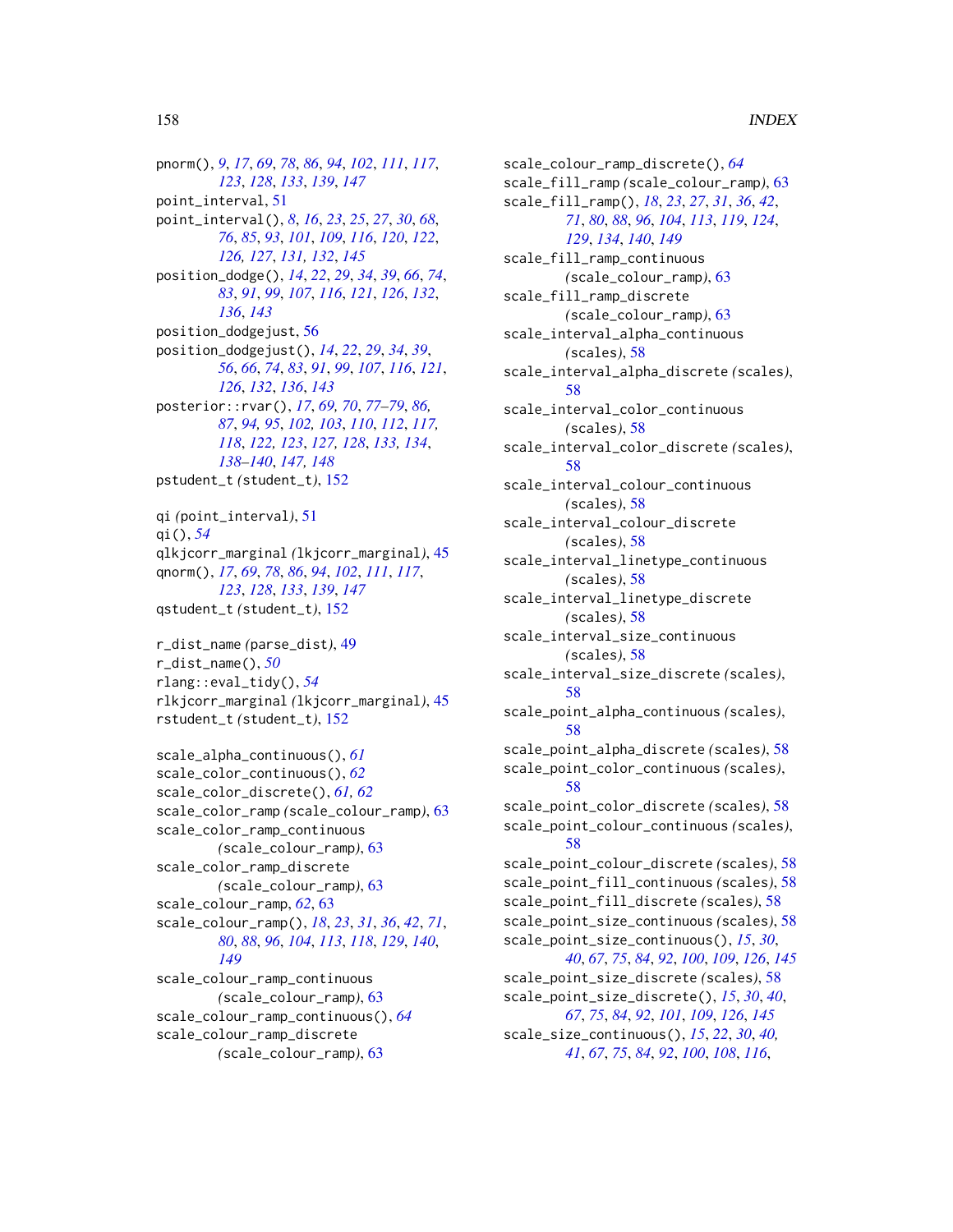# *[126](#page-125-0)*, *[144](#page-143-0)*

scale\_slab\_alpha\_continuous *(*scales*)*, [58](#page-57-2) scale\_slab\_alpha\_discrete *(*scales*)*, [58](#page-57-2) scale\_slab\_color\_continuous *(*scales*)*, [58](#page-57-2) scale\_slab\_color\_discrete *(*scales*)*, [58](#page-57-2) scale\_slab\_colour\_continuous *(*scales*)*, [58](#page-57-2) scale\_slab\_colour\_discrete *(*scales*)*, [58](#page-57-2) scale\_slab\_fill\_continuous *(*scales*)*, [58](#page-57-2) scale\_slab\_fill\_discrete *(*scales*)*, [58](#page-57-2) scale\_slab\_linetype\_continuous *(*scales*)*, [58](#page-57-2) scale\_slab\_linetype\_discrete *(*scales*)*, [58](#page-57-2) scale\_slab\_shape\_continuous *(*scales*)*, [58](#page-57-2) scale\_slab\_shape\_discrete *(*scales*)*, [58](#page-57-2) scale\_slab\_size\_continuous *(*scales*)*, [58](#page-57-2) scale\_slab\_size\_discrete *(*scales*)*, [58](#page-57-2) scales, *[15](#page-14-0)*, *[19](#page-18-0)*, *[22](#page-21-0)*, *[24](#page-23-0)*, *[27](#page-26-0)*, *[30](#page-29-0)*, *[32](#page-31-0)*, *[37](#page-36-0)*, *[40](#page-39-0)*, *[43](#page-42-0)*, [58,](#page-57-2) *[64](#page-63-0)*, *[67](#page-66-0)*, *[72](#page-71-0)*, *[75](#page-74-0)*, *[81](#page-80-0)*, *[84](#page-83-0)*, *[89](#page-88-0)*, *[92](#page-91-0)*, *[97](#page-96-0)*, *[100](#page-99-0)*, *[105](#page-104-0)*, *[109](#page-108-0)*, *[114](#page-113-0)*, *[116](#page-115-0)*, *[119](#page-118-0)*, *[124](#page-123-0)*, *[126](#page-125-0)*, *[130](#page-129-0)*, *[134](#page-133-0)*, *[141](#page-140-0)*, *[145](#page-144-0)*, *[150](#page-149-0)* scales::percent\_format(), *[9](#page-8-0)* stat(), *[70](#page-69-0)*, *[78](#page-77-0)*, *[86](#page-85-0)*, *[94](#page-93-0)*, *[103](#page-102-0)*, *[111](#page-110-0)*, *[117](#page-116-0)*, *[123](#page-122-0)*, *[128](#page-127-0)*, *[133](#page-132-0)*, *[139](#page-138-0)*, *[147](#page-146-0)* stat\_ccdfinterval, [65,](#page-64-1) *[81](#page-80-0)*, *[89](#page-88-0)*, *[97](#page-96-0)*, *[106](#page-105-1)*, *[114](#page-113-0)*, *[119](#page-118-0)*, *[130](#page-129-0)*, *[141](#page-140-0)* stat\_ccdfinterval(), *[66](#page-65-0)*, *[146](#page-145-0)* stat\_cdfinterval, *[73](#page-72-1)*, [73,](#page-72-1) *[89](#page-88-0)*, *[97](#page-96-0)*, *[106](#page-105-1)*, *[114](#page-113-0)*, *[119](#page-118-0)*, *[130](#page-129-0)*, *[141](#page-140-0)* stat\_cdfinterval(), *[74](#page-73-0)*, *[146](#page-145-0)* stat\_dist\_ccdfinterval *(*ggdist-deprecated*)*, [44](#page-43-0) stat\_dist\_cdfinterval *(*ggdist-deprecated*)*, [44](#page-43-0) stat\_dist\_dots *(*ggdist-deprecated*)*, [44](#page-43-0) stat\_dist\_dotsinterval *(*ggdist-deprecated*)*, [44](#page-43-0) stat\_dist\_eye *(*ggdist-deprecated*)*, [44](#page-43-0) stat\_dist\_gradientinterval *(*ggdist-deprecated*)*, [44](#page-43-0) stat\_dist\_halfeye *(*ggdist-deprecated*)*, [44](#page-43-0) stat\_dist\_interval *(*ggdist-deprecated*)*, [44](#page-43-0) stat\_dist\_lineribbon *(*ggdist-deprecated*)*, [44](#page-43-0) stat\_dist\_pointinterval

*(*ggdist-deprecated*)*, [44](#page-43-0) stat\_dist\_slab *(*ggdist-deprecated*)*, [44](#page-43-0) stat\_dist\_slabinterval *(*ggdist-deprecated*)*, [44](#page-43-0) stat\_dots *(*geom\_dotsinterval*)*, [12](#page-11-0) stat\_dots(), *[12](#page-11-0)*, *[16](#page-15-0)* stat\_dotsinterval *(*geom\_dotsinterval*)*, [12](#page-11-0) stat\_dotsinterval(), *[3](#page-2-0)*, *[12](#page-11-0)*, *[16](#page-15-0)* stat\_eye, *[73](#page-72-1)*, *[81](#page-80-0)*, [82,](#page-81-1) *[97](#page-96-0)*, *[106](#page-105-1)*, *[114](#page-113-0)*, *[119](#page-118-0)*, *[130](#page-129-0)*, *[141](#page-140-0)* stat\_eye(), *[55](#page-54-0)*, *[83](#page-82-0)*, *[146](#page-145-0)* stat\_gradientinterval, *[73](#page-72-1)*, *[81](#page-80-0)*, *[89](#page-88-0)*, [90,](#page-89-1) *[106](#page-105-1)*, *[114](#page-113-0)*, *[119](#page-118-0)*, *[130](#page-129-0)*, *[141](#page-140-0)* stat\_gradientinterval(), *[34](#page-33-0)*, *[39](#page-38-0)*, *[61](#page-60-0)*, *[66](#page-65-0)*, *[75](#page-74-0)*, *[83](#page-82-0)*, *[91,](#page-90-0) [92](#page-91-0)*, *[100](#page-99-0)*, *[108](#page-107-0)*, *[137](#page-136-0)*, *[144](#page-143-0)*, *[146](#page-145-0)* stat\_halfeye, *[73](#page-72-1)*, *[81](#page-80-0)*, *[89](#page-88-0)*, *[97](#page-96-0)*, [98,](#page-97-1) *[114](#page-113-0)*, *[119](#page-118-0)*, *[130](#page-129-0)*, *[141](#page-140-0)* stat\_halfeye(), *[9](#page-8-0)*, *[44](#page-43-0)*, *[49](#page-48-1)*, *[55](#page-54-0)*, *[99](#page-98-0)*, *[146](#page-145-0)* stat\_histinterval, *[73](#page-72-1)*, *[81](#page-80-0)*, *[89](#page-88-0)*, *[97](#page-96-0)*, *[106](#page-105-1)*, [106,](#page-105-1) *[119](#page-118-0)*, *[130](#page-129-0)*, *[141](#page-140-0)* stat\_histinterval(), *[107](#page-106-0)*, *[146](#page-145-0)* stat\_interval, *[73](#page-72-1)*, *[81](#page-80-0)*, *[89](#page-88-0)*, *[97](#page-96-0)*, *[106](#page-105-1)*, *[114](#page-113-0)*, [115,](#page-114-1) *[130](#page-129-0)*, *[141](#page-140-0)* stat\_interval(), *[24](#page-23-0)*, *[116](#page-115-0)*, *[147](#page-146-0)* stat\_lineribbon, [120,](#page-119-0) *[134](#page-133-0)* stat\_lineribbon(), *[3](#page-2-0)*, *[28](#page-27-0)*, *[120,](#page-119-0) [121](#page-120-0)* stat\_pointinterval, *[73](#page-72-1)*, *[81](#page-80-0)*, *[89](#page-88-0)*, *[97](#page-96-0)*, *[106](#page-105-1)*, *[114](#page-113-0)*, *[119](#page-118-0)*, [125,](#page-124-1) *[141](#page-140-0)* stat\_pointinterval(), *[32](#page-31-0)*, *[126](#page-125-0)*, *[147](#page-146-0)* stat\_ribbon, *[124](#page-123-0)*, [131](#page-130-0) stat\_ribbon(), *[131,](#page-130-0) [132](#page-131-0)* stat\_sample\_slabinterval *(*ggdist-deprecated*)*, [44](#page-43-0) stat\_slab, *[73](#page-72-1)*, *[81](#page-80-0)*, *[89](#page-88-0)*, *[97](#page-96-0)*, *[106](#page-105-1)*, *[114](#page-113-0)*, *[119](#page-118-0)*, *[130](#page-129-0)*, [135](#page-134-1) stat\_slab(), *[37](#page-36-0)*, *[136](#page-135-0)*, *[146](#page-145-0)* stat\_slabinterval, [142](#page-141-1) stat\_slabinterval(), *[3](#page-2-0)*, *[9](#page-8-0)*, *[12](#page-11-0)*, *[16](#page-15-0)*, *[20](#page-19-0)*, *[41](#page-40-0)*, *[44,](#page-43-0) [45](#page-44-0)*, *[47](#page-46-0)[–49](#page-48-1)*, *[51](#page-50-1)*, *[65](#page-64-1)*, *[73](#page-72-1)*, *[81,](#page-80-0) [82](#page-81-1)*, *[89,](#page-88-0) [90](#page-89-1)*, *[97,](#page-96-0) [98](#page-97-1)*, *[106](#page-105-1)*, *[114,](#page-113-0) [115](#page-114-1)*, *[119,](#page-118-0) [120](#page-119-0)*, *[125](#page-124-1)*, *[130,](#page-129-0) [131](#page-130-0)*, *[135](#page-134-1)*, *[141](#page-140-0)*, *[143](#page-142-0)*, *[153](#page-152-2)* stat\_summary(), *[55](#page-54-0)* StatDistSlabinterval *(*ggdist-deprecated*)*, [44](#page-43-0) StatSampleSlabinterval *(*ggdist-deprecated*)*, [44](#page-43-0)